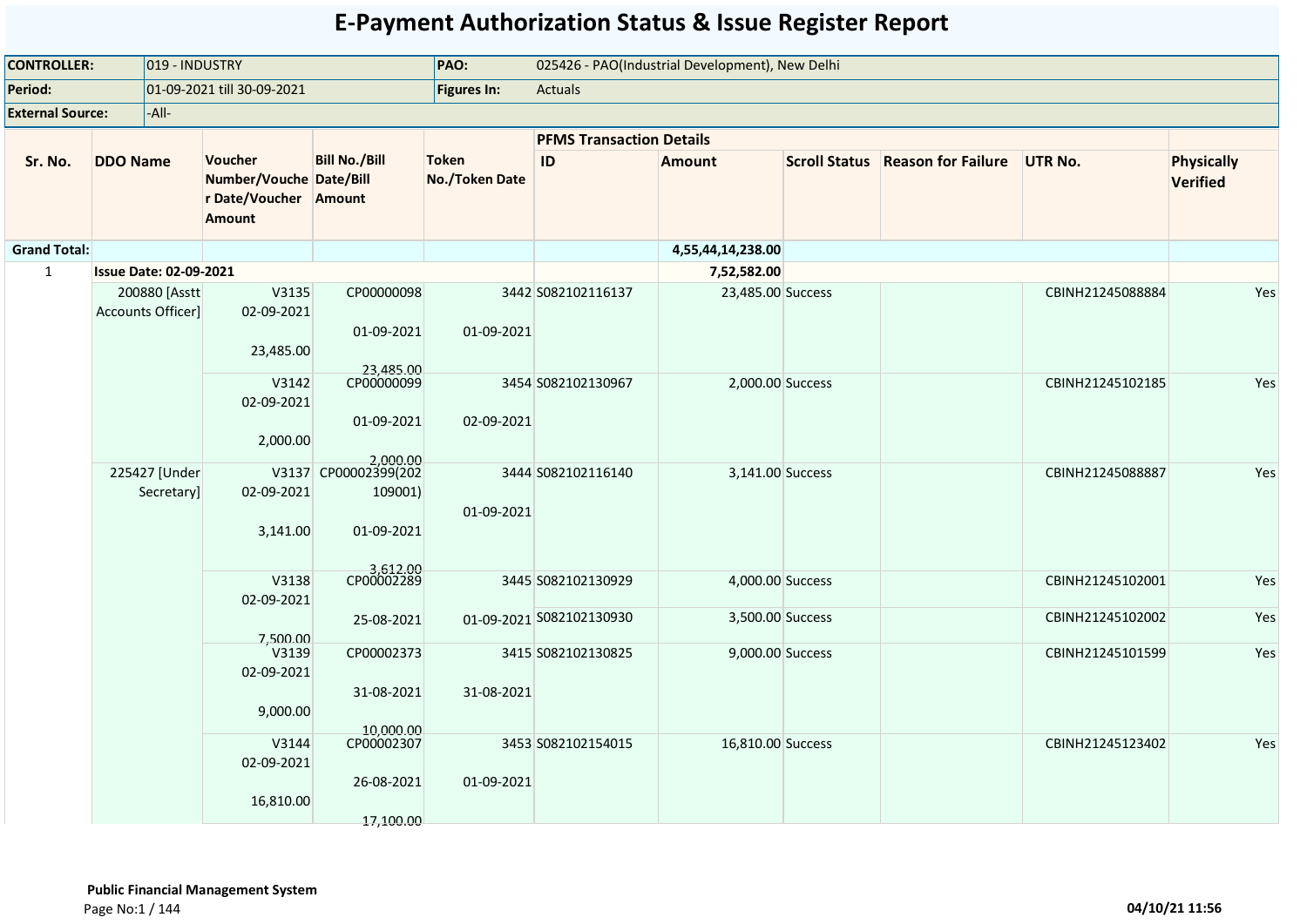| V3145<br>02-09-2021<br>17,400.00 | CP00002383<br>31-08-2021                                                               | 01-09-2021 | 3438 S082102154053 | 17,400.00 Success   | CBINH21245122994 | Yes |
|----------------------------------|----------------------------------------------------------------------------------------|------------|--------------------|---------------------|------------------|-----|
| 02-09-2021<br>1,986.00           | 17,700.00<br>V3146 CP00002388(511<br>687736220090-<br>1B1)<br>01-09-2021               | 01-09-2021 | 3452 S082102153748 | 1,986.00 Success    | CBINH21245122903 | Yes |
| 02-09-2021<br>1,986.00           | V3147 CP00002389(511<br>687718776798-<br>1B1)<br>01-09-2021                            | 01-09-2021 | 3451 S082102153777 | 1,986.00 Success    | CBINH21245122912 | Yes |
| 02-09-2021<br>1,986.00           | V3148 CP00002390(511<br>687728956866-<br>1B1)<br>01-09-2021                            | 01-09-2021 | 3450 S082102153786 | 1,986.00 Success    | CBINH21245122921 | Yes |
| 02-09-2021<br>177,330.00         | V3149 CP00002391(511<br>687767413682-<br>1B1)<br>01-09-2021                            | 01-09-2021 | 3449 S082102153834 | 1,77,330.00 Success | CBINH21245122941 | Yes |
| 02-09-2021<br>24,575.00          | 180,387.00<br>V3150 CP00002392(511<br>687704979871-<br>1B1)<br>01-09-2021<br>24,998.00 | 01-09-2021 | 3448 S082102153659 | 24,575.00 Success   | CBINH21245122893 | Yes |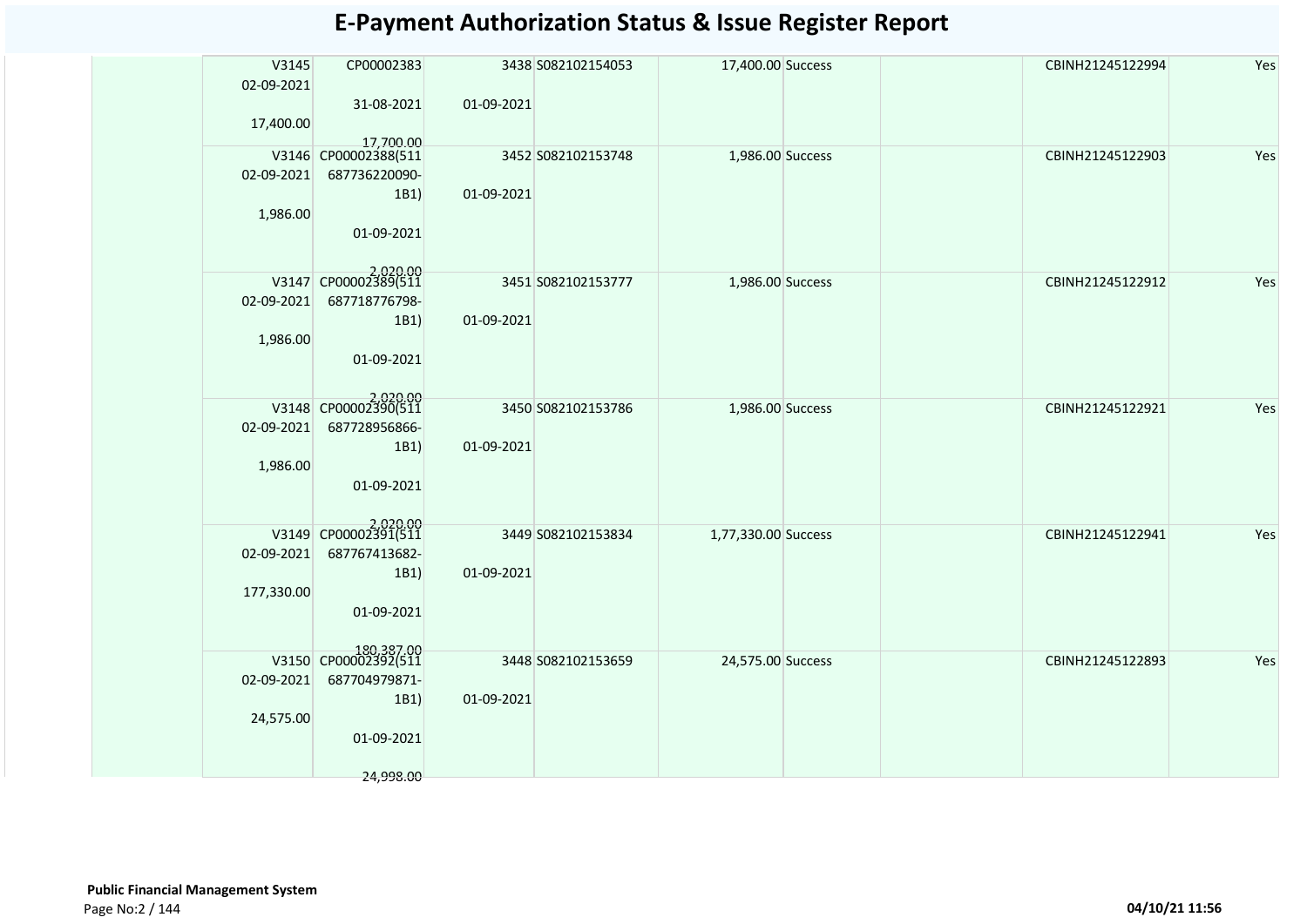| 02-09-2021<br>2,856.00                                  | V3152 CP00002397(511<br>687781303039-<br>1B1)<br>01-09-2021              | 01-09-2021 | 3446 S082102153825 | 2,856.00 Success  |                | CBINH21245122930 | Yes |
|---------------------------------------------------------|--------------------------------------------------------------------------|------------|--------------------|-------------------|----------------|------------------|-----|
| 02-09-2021<br>17,362.00                                 | V3153 CP00002398(511<br>687778525591-<br>1B1)<br>01-09-2021              | 01-09-2021 | 3447 S082102153850 | 17,362.00 Success |                | CBINH21245122952 | Yes |
| 02-09-2021<br>20,309.00                                 | V3155 CP00002404(ELE<br>2021080021)<br>02-09-2021                        | 02-09-2021 | 3474 S082102153887 | 20,309.00 Success |                | 625451707        | Yes |
| 02-09-2021<br>9,536.00                                  | 20,309.00<br>V3156 CP00002393(511<br>687775021998-<br>1B1)<br>01-09-2021 | 02-09-2021 | 3464 S082102166314 | 9,536.00 Success  |                | CBINH21245139774 | Yes |
| 02-09-2021<br>934.00                                    | V3157 CP00002394(511<br>687778537487-<br>1B1)<br>01-09-2021              | 02-09-2021 | 3463 S082102166344 |                   | 934.00 Success | CBINH21245139785 | Yes |
| 02-09-2021<br>3,441.00                                  | V3158 CP00002395(511<br>687785373678-<br>1B1)<br>01-09-2021              | 02-09-2021 | 3462 S082102166462 | 3,441.00 Success  |                | CBINH21245139806 | Yes |
| V3159<br>02-09-2021<br>3,900.00<br>al Managomont System | 3,500.00<br>01-09-2021<br>3,900.00                                       | 02-09-2021 | 3461 S082102166463 | 3,900.00 Success  |                | CBINH21245139816 | Yes |

 **Public Financial Management System**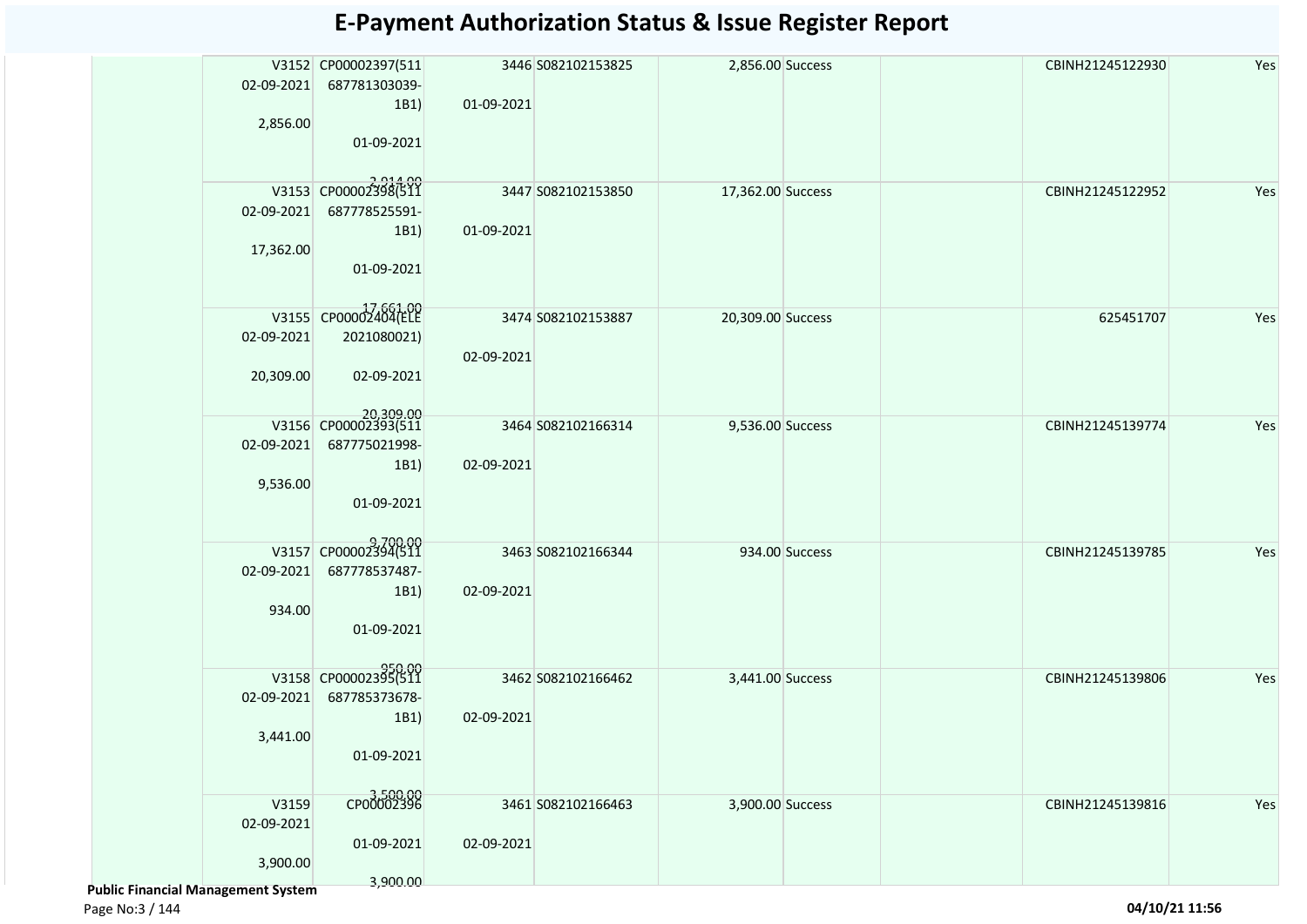|                 |            | V3160 CP00002400(GPF             |            | 3468 S082102166303 | 15,000.00 Success | CBINH21245139762 | Yes |
|-----------------|------------|----------------------------------|------------|--------------------|-------------------|------------------|-----|
|                 | 02-09-2021 | $_2$ 202109095)                  |            |                    |                   |                  |     |
|                 |            |                                  | 02-09-2021 |                    |                   |                  |     |
|                 | 15,000.00  | 01-09-2021                       |            |                    |                   |                  |     |
|                 |            |                                  |            |                    |                   |                  |     |
|                 | V3161      | 15,000.00<br>CP00002405          |            | 3476 S082102162987 | 58,927.00 Success | CBINH21245139712 | Yes |
|                 | 02-09-2021 |                                  |            |                    |                   |                  |     |
|                 |            | 02-09-2021                       | 02-09-2021 |                    |                   |                  |     |
|                 | 58,927.00  |                                  |            |                    |                   |                  |     |
|                 |            |                                  |            |                    |                   |                  |     |
|                 | V3162      | 58,927.00                        |            | 3477 S082102163059 | 4,000.00 Success  | CBINH21245139721 | Yes |
|                 | 02-09-2021 |                                  |            |                    |                   |                  |     |
|                 |            | 02-09-2021                       | 02-09-2021 |                    |                   |                  |     |
|                 | 4,000.00   |                                  |            |                    |                   |                  |     |
|                 |            | 4,000.00<br>CP00002411           |            |                    |                   |                  |     |
|                 | V3163      |                                  |            | 3478 S082102162328 | 10,080.00 Success | CBINH21245138767 | Yes |
|                 | 02-09-2021 |                                  |            |                    |                   |                  |     |
|                 |            | 02-09-2021                       | 02-09-2021 |                    |                   |                  |     |
|                 | 10,080.00  |                                  |            |                    |                   |                  |     |
| 225428 [Section | V3165      | 10,080.00<br>CP00000129          |            | 3467 S082102175297 | 18,275.00 Success | CBINH21245153891 | Yes |
| Officer]        | 02-09-2021 |                                  |            |                    |                   |                  |     |
|                 |            | 11-08-2021                       | 02-09-2021 |                    |                   |                  |     |
|                 | 18,275.00  |                                  |            |                    |                   |                  |     |
|                 |            | 18,275.00<br>CP00000146          |            |                    |                   |                  |     |
|                 | V3166      |                                  |            | 3465 S082102175179 | 3,000.00 Success  | CBINH21245153866 | Yes |
|                 | 02-09-2021 |                                  |            |                    |                   |                  |     |
|                 |            | 23-08-2021                       | 02-09-2021 |                    |                   |                  |     |
|                 | 3,000.00   |                                  |            |                    |                   |                  |     |
|                 | V3167      | 3,000.00<br>CP00000147           |            | 3466 S082102175194 | 9,977.00 Success  | CBINH21245153881 | Yes |
|                 | 02-09-2021 |                                  |            |                    |                   |                  |     |
|                 |            | 23-08-2021                       | 02-09-2021 |                    |                   |                  |     |
|                 | 9,977.00   |                                  |            |                    |                   |                  |     |
|                 |            | 9,977.00<br>V3168 CP00000250(511 |            |                    |                   |                  |     |
| 225429 [Section |            |                                  |            | 3459 S082102175172 | 19,118.00 Success | CBINH21245153668 | Yes |
| Officer]        | 02-09-2021 | 687766763231-                    |            |                    |                   |                  |     |
|                 |            | 1B1)                             | 02-09-2021 |                    |                   |                  |     |
|                 | 19,118.00  |                                  |            |                    |                   |                  |     |
|                 |            | 27-08-2021                       |            |                    |                   |                  |     |
|                 |            |                                  |            |                    |                   |                  |     |
|                 |            | 19,450.00                        |            |                    |                   |                  |     |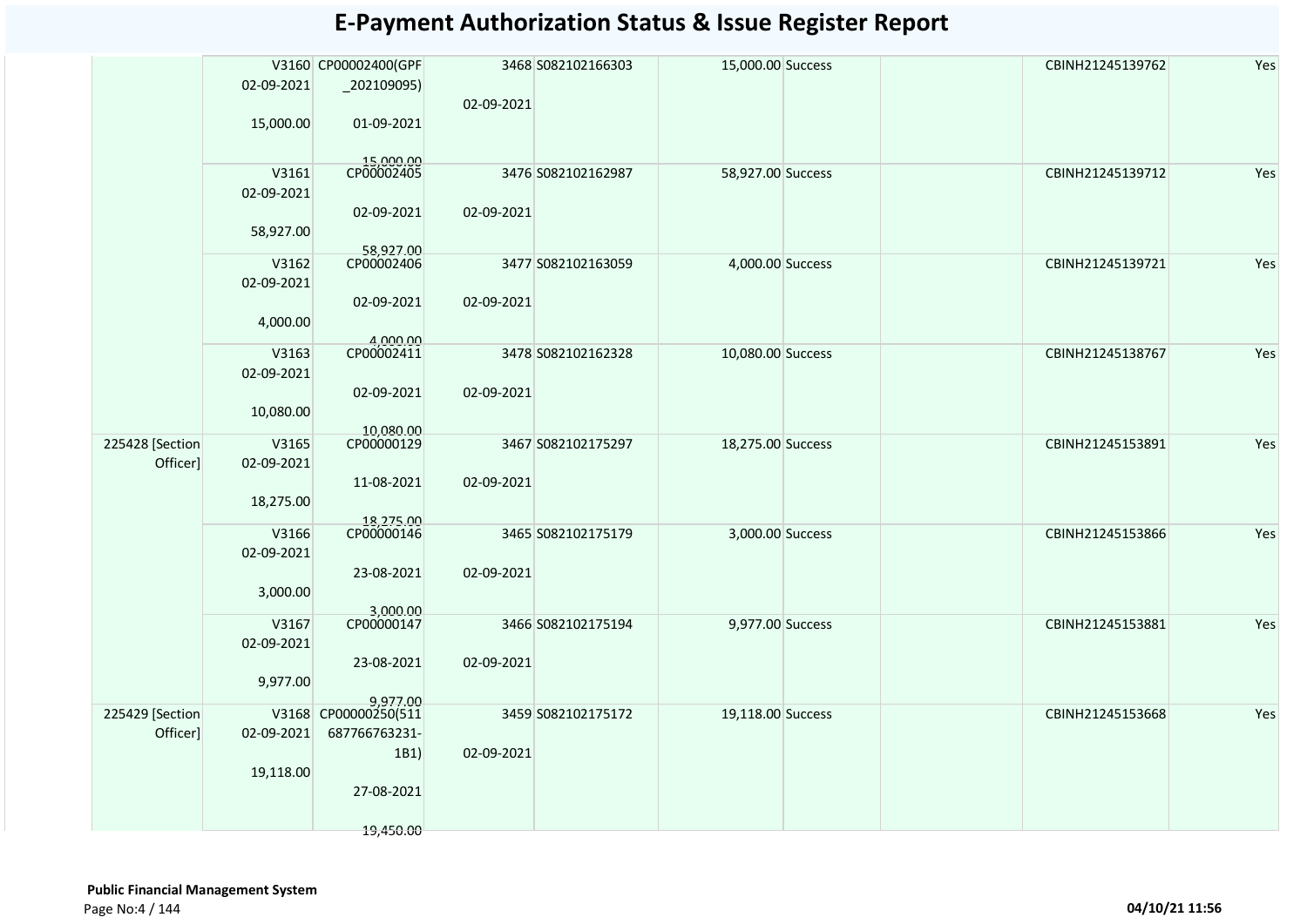|                   |                         | V3169 CP00000251(511                  |            | 3460 S082102175124 | 18,887.00 Success   | CBINH21245153848 | Yes |
|-------------------|-------------------------|---------------------------------------|------------|--------------------|---------------------|------------------|-----|
|                   | 02-09-2021              | 687748460429-<br>1B1)                 | 02-09-2021 |                    |                     |                  |     |
|                   | 18,887.00               | 31-08-2021                            |            |                    |                     |                  |     |
|                   | 02-09-2021              | V3170 CP000002525.00<br>687752799916- |            | 3458 S082102175150 | 24,224.00 Success   | CBINH21245153658 | Yes |
|                   | 24,224.00               | 1B1)<br>31-08-2021                    | 02-09-2021 |                    |                     |                  |     |
|                   |                         | V3171 CP00000253(511                  |            | 3457 S082102175145 | 21,588.00 Success   | CBINH21245153649 | Yes |
|                   | 02-09-2021              | 687769462914-<br>1B1)                 | 02-09-2021 |                    |                     |                  |     |
|                   | 21,588.00               | 31-08-2021                            |            |                    |                     |                  |     |
|                   |                         | V3172 CP00000254(511<br>687709067476- |            | 3456 S082102175143 | 20,806.00 Success   | CBINH21245153638 | Yes |
|                   | 02-09-2021<br>20,806.00 | 1B1)                                  | 02-09-2021 |                    |                     |                  |     |
|                   |                         | 31-08-2021                            |            |                    |                     |                  |     |
|                   | 02-09-2021              | V3173 CP00000256(511<br>687726000477- |            | 3455 S082102175117 | 1,927.00 Success    | CBINH21245153628 | Yes |
|                   | 1,927.00                | 1B1)<br>31-08-2021                    | 02-09-2021 |                    |                     |                  |     |
| 225438 [Asstt     | V3132                   | CP00000253                            |            | 3422 S082102116162 | 7,663.00 Success    | CBINH21245088890 | Yes |
| Accounts Officer] | 02-09-2021              | 31-08-2021                            | 31-08-2021 |                    |                     |                  |     |
|                   | 7,663.00                | 7,663.00                              |            |                    |                     |                  |     |
|                   | V3133<br>02-09-2021     | CP00000252                            |            | 3421 S082102002653 | 1,04,632.00 Success | CBINH21245088883 | Yes |
|                   | 104,632.00              | 31-08-2021<br>106,436.00              | 31-08-2021 |                    |                     |                  |     |
|                   |                         |                                       |            |                    |                     |                  |     |

 **Public Financial Management System**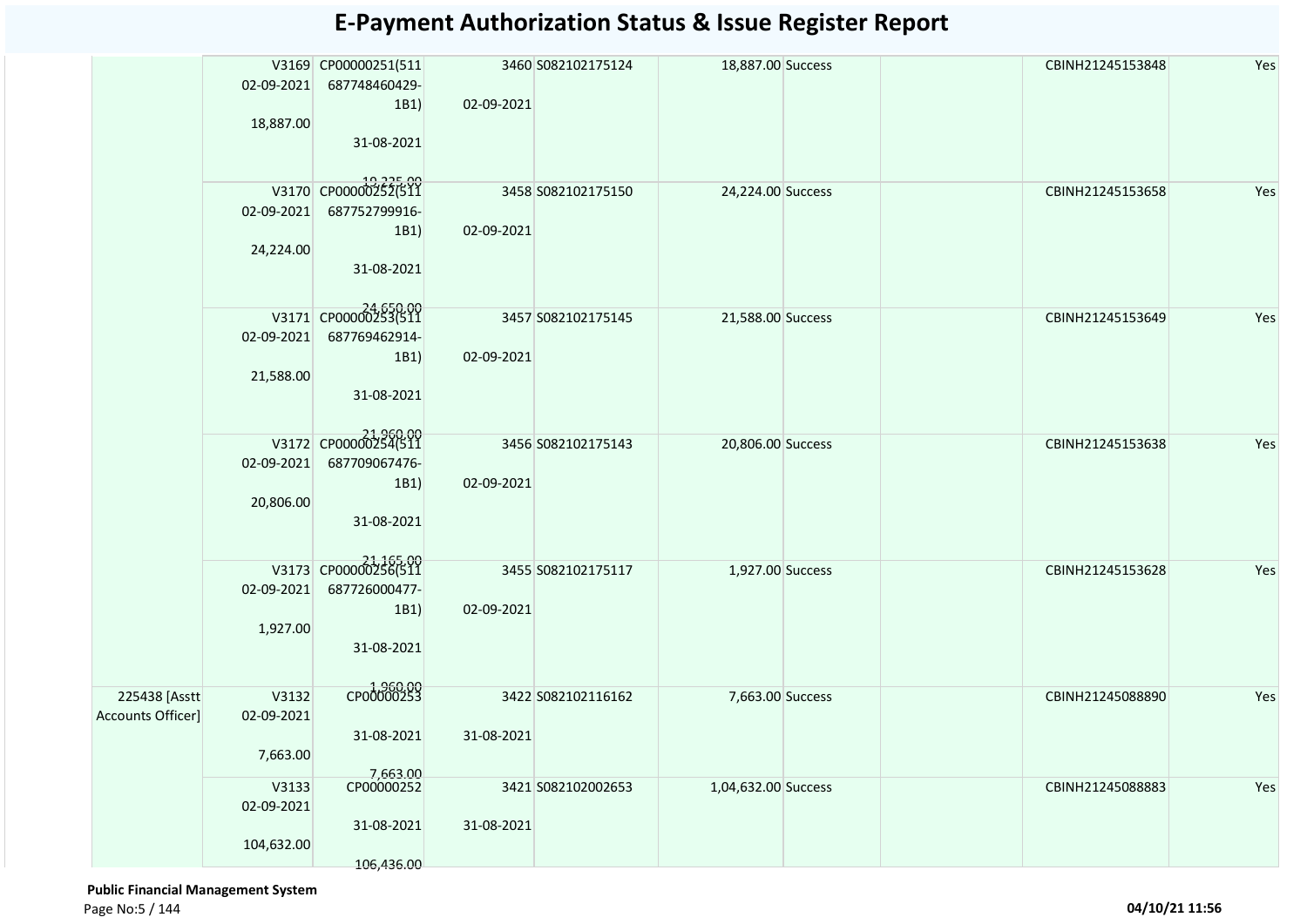|   |                                           | V3134      | CP00000254              |            | 3428 S082102904837 | 34,308.00 Success | CBINH21245088892 | Yes |
|---|-------------------------------------------|------------|-------------------------|------------|--------------------|-------------------|------------------|-----|
|   |                                           | 02-09-2021 | 31-08-2021              | 31-08-2021 |                    |                   |                  |     |
|   |                                           | 34,308.00  |                         |            |                    |                   |                  |     |
|   |                                           | V3136      | 35,702.00<br>CP00000257 |            | 3439 S082102116167 | 13,904.00 Success | 620851837        | Yes |
|   |                                           | 02-09-2021 |                         |            |                    |                   |                  |     |
|   |                                           |            | 01-09-2021              | 01-09-2021 |                    |                   |                  |     |
|   |                                           | 13,904.00  |                         |            |                    |                   |                  |     |
|   |                                           |            | 13,904.00               |            |                    |                   |                  |     |
|   |                                           | V3140      | CP00000256              |            | 3443 S082102131191 | 2,864.00 Success  | CBINH21245102192 | Yes |
|   |                                           | 02-09-2021 |                         |            |                    |                   |                  |     |
|   |                                           |            | 01-09-2021              | 01-09-2021 |                    |                   |                  |     |
|   |                                           | 2,864.00   |                         |            |                    |                   |                  |     |
|   |                                           | V3141      | 2,864.00<br>CP00000255  |            | 3440 S082102131181 | 2,707.00 Success  | CBINH21245102006 | Yes |
|   |                                           | 02-09-2021 |                         |            |                    |                   |                  |     |
|   |                                           |            | 01-09-2021              | 01-09-2021 |                    |                   |                  |     |
|   |                                           | 2,707.00   |                         |            |                    |                   |                  |     |
|   |                                           |            |                         |            |                    |                   |                  |     |
|   |                                           | V3151      | 2,707.00<br>CP00000258  |            | 3473 S082102153970 | 1,840.00 Success  | CBINH21245122980 | Yes |
|   |                                           | 02-09-2021 |                         |            |                    |                   |                  |     |
|   |                                           |            | 01-09-2021              | 02-09-2021 |                    |                   |                  |     |
|   |                                           | 1,840.00   |                         |            |                    |                   |                  |     |
|   |                                           | V3154      | 1,840.00                |            | 3472 S082102153957 | 13,318.00 Success | CBINH21245122970 | Yes |
|   |                                           | 02-09-2021 |                         |            |                    |                   |                  |     |
|   |                                           |            | 01-09-2021              | 02-09-2021 |                    |                   |                  |     |
|   |                                           | 13,318.00  |                         |            |                    |                   |                  |     |
|   |                                           |            | 13,318.00               |            |                    |                   |                  |     |
| 2 | <b>Issue Date: 03-09-2021</b>             |            |                         |            |                    | 19,93,720.00      |                  |     |
|   | 200880 [Asstt                             | V3187      | CP00000095              |            | 3522 S082102267501 | 6,000.00 Success  | 676780471        | Yes |
|   | Accounts Officer]                         | 03-09-2021 |                         |            |                    |                   |                  |     |
|   |                                           |            | 31-08-2021              | 03-09-2021 |                    |                   |                  |     |
|   |                                           | 6,000.00   |                         |            |                    |                   |                  |     |
|   | 225427 [Under                             | V3175      | 6,000.00<br>CP00002374  |            | 3515 S082102261360 | 5,239.00 Success  | 676604450        | Yes |
|   | Secretary]                                | 03-09-2021 |                         |            |                    |                   |                  |     |
|   |                                           |            | 31-08-2021              | 03-09-2021 |                    |                   |                  |     |
|   |                                           | 5,239.00   |                         |            |                    |                   |                  |     |
|   |                                           |            | 5,239.00                |            |                    |                   |                  |     |
|   |                                           | V3176      | CP00002375              |            | 3517 S082102262229 | 3,600.00 Success  | 676604654        | Yes |
|   |                                           | 03-09-2021 |                         |            |                    |                   |                  |     |
|   |                                           |            | 31-08-2021              | 03-09-2021 |                    |                   |                  |     |
|   |                                           | 3,600.00   |                         |            |                    |                   |                  |     |
|   | <b>Public Financial Management System</b> |            | 3,600.00                |            |                    |                   |                  |     |

Page No:6 / 144 **04/10/21 11:56**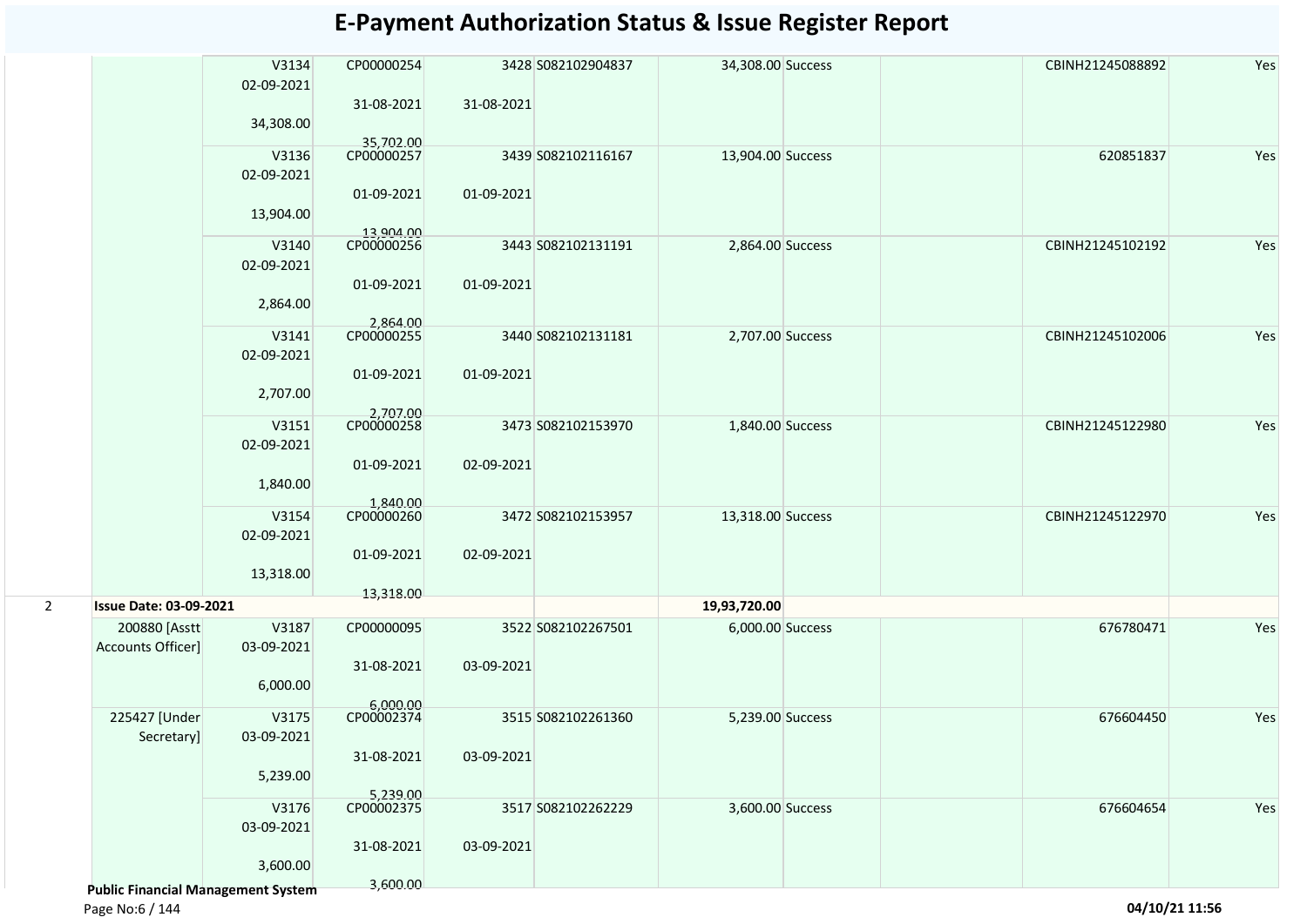| V3177<br>03-09-2021 | CP00002378               |            | 3516 S082102261353 | 1,328.00 Success    |                | 676604239 | Yes |
|---------------------|--------------------------|------------|--------------------|---------------------|----------------|-----------|-----|
| 1,328.00            | 31-08-2021<br>1.328.00   | 03-09-2021 |                    |                     |                |           |     |
| V3178<br>03-09-2021 | CP00002413               |            | 3506 S082102262220 | 3,420.00 Success    |                | 676712144 | Yes |
| 3,420.00            | 02-09-2021<br>3,420.00   | 03-09-2021 |                    |                     |                |           |     |
| V3179               | CP00002414               |            | 3505 S082102249177 | 4,245.00 Success    |                | 676204875 | Yes |
| 03-09-2021          |                          |            |                    |                     |                |           |     |
|                     | 02-09-2021               | 03-09-2021 |                    |                     |                |           |     |
| 4,245.00            |                          |            |                    |                     |                |           |     |
|                     | 4,245.00                 |            |                    |                     |                |           |     |
| V3180               | CP00002416               |            | 3507 S082102263160 | 2,400.00 Success    |                | 676748769 | Yes |
| 03-09-2021          |                          |            |                    |                     |                |           |     |
|                     | 02-09-2021               | 03-09-2021 |                    |                     |                |           |     |
| 2,400.00            |                          |            |                    |                     |                |           |     |
|                     | 2,400.00                 |            |                    |                     |                |           |     |
|                     | V3181 CP00002412(GPF     |            | 3504 S082102257481 | 30,000.00 Success   |                | 676556092 | Yes |
| 03-09-2021          | $_2$ 02109096)           |            |                    |                     |                |           |     |
|                     |                          | 03-09-2021 |                    |                     |                |           |     |
| 30,000.00           | 02-09-2021               |            |                    |                     |                |           |     |
|                     |                          |            |                    |                     |                |           |     |
| V3182               | 30,000.00<br>CP00002422  |            | 3497 S082102262278 |                     |                |           |     |
|                     |                          |            |                    |                     | 372.00 Success | 676712464 | Yes |
| 03-09-2021          |                          |            |                    |                     |                |           |     |
|                     | 02-09-2021               | 03-09-2021 |                    |                     |                |           |     |
| 372.00              |                          |            |                    |                     |                |           |     |
| V3184               | 372.00<br>CP00002431(511 |            | 3518 S082102261317 | 22,611.00 Success   |                | 676744461 | Yes |
| 03-09-2021          | 687786424030-            |            |                    |                     |                |           |     |
|                     | 1B1)                     | 03-09-2021 |                    |                     |                |           |     |
| 22,611.00           |                          |            |                    |                     |                |           |     |
|                     | 03-09-2021               |            |                    |                     |                |           |     |
|                     |                          |            |                    |                     |                |           |     |
|                     |                          |            |                    |                     |                |           |     |
| V3185               | CP00002434               |            | 3519 S082102263120 | 4,26,415.00 Success |                | 676748637 | Yes |
| 03-09-2021          |                          |            |                    |                     |                |           |     |
|                     | 03-09-2021               | 03-09-2021 |                    |                     |                |           |     |
| 426,415.00          |                          |            |                    |                     |                |           |     |
|                     | 426,415.00               |            |                    |                     |                |           |     |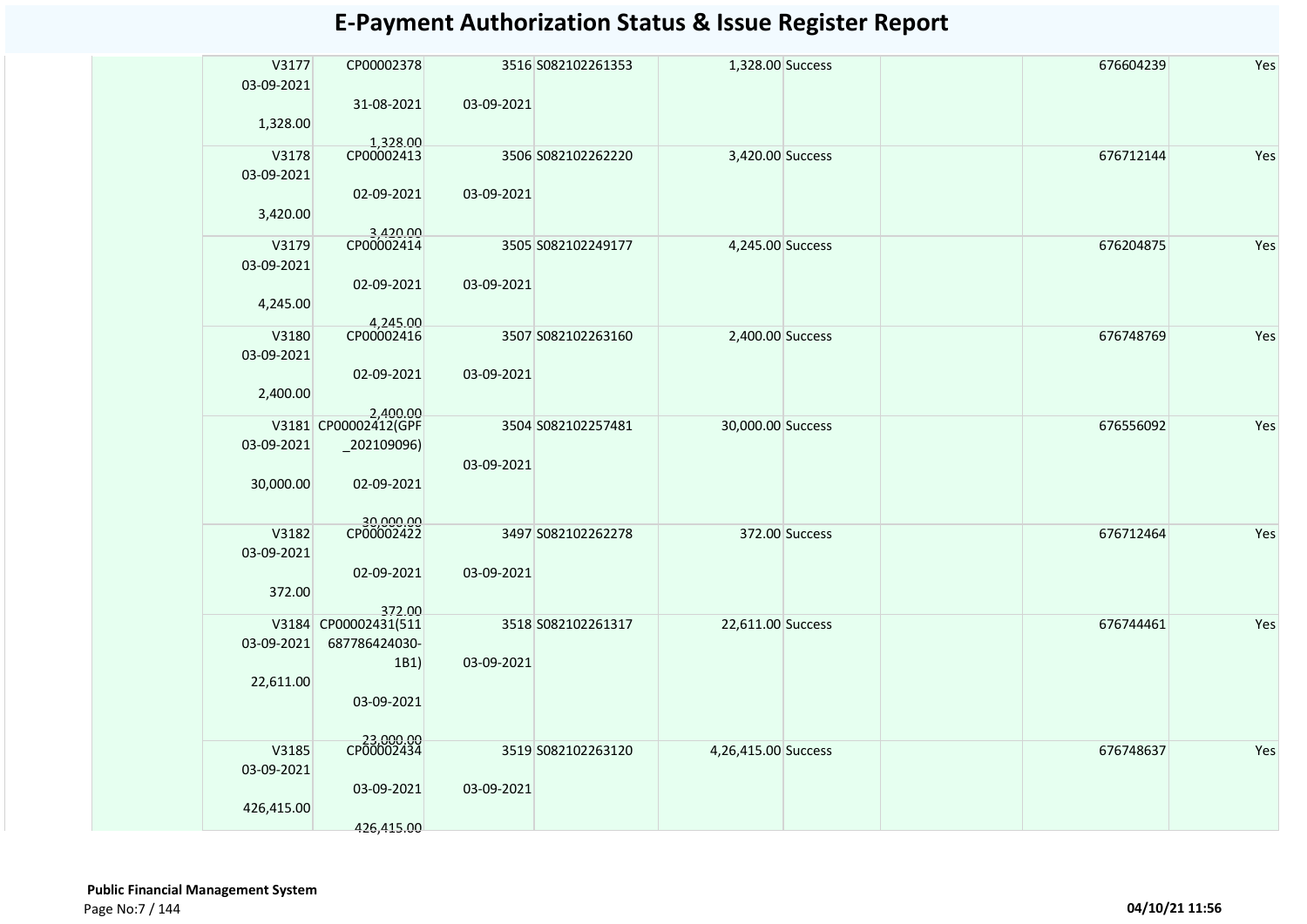| V3186<br>03-09-2021    | CP00002402              |            | 3470 S082102265412 | 49,054.00 Success   | 676752469 | Yes |
|------------------------|-------------------------|------------|--------------------|---------------------|-----------|-----|
| 49,054.00              | 02-09-2021              | 02-09-2021 |                    |                     |           |     |
|                        | 49.054.00               |            |                    |                     |           |     |
| V3188<br>03-09-2021    | CP00002401              |            | 3469 S082102267724 | 14,298.00 Success   | 676784021 | Yes |
| 14,298.00              | 02-09-2021              | 02-09-2021 |                    |                     |           |     |
| V3189                  | 14.298.00<br>CP00002420 |            | 3493 S082102267491 | 29,874.00 Success   | 676780261 | Yes |
| 03-09-2021             |                         |            |                    |                     |           |     |
| 29,874.00              | 02-09-2021              | 03-09-2021 |                    |                     |           |     |
|                        | 29,874.00               |            |                    |                     |           |     |
| V3190<br>03-09-2021    | CP00002419              |            | 3492 S082102267440 | 2,605.00 Success    | 676777667 | Yes |
| 2,605.00               | 02-09-2021              | 03-09-2021 |                    |                     |           |     |
|                        | 2,605.00                |            |                    |                     |           |     |
| V3191<br>03-09-2021    | CP00002418              |            | 3491 S082102267445 | 14,990.00 Success   | 676777867 | Yes |
| 14,990.00              | 02-09-2021              | 03-09-2021 |                    |                     |           |     |
| V3192                  | 14,990.00<br>CP00002409 |            | 3489 S082102267408 | 4,63,268.00 Success | 676777310 | Yes |
| 03-09-2021             |                         |            |                    |                     |           |     |
| 463,268.00             | 02-09-2021              | 03-09-2021 |                    |                     |           |     |
|                        | 471,255.00              |            |                    |                     |           |     |
| V3193                  | CP00002410              |            | 3490 S082102267400 | 1,63,848.00 Success | 676777135 | Yes |
| 03-09-2021             |                         |            |                    |                     |           |     |
| 163,848.00             | 02-09-2021              | 03-09-2021 |                    |                     |           |     |
|                        | 166,673.00              |            |                    |                     |           |     |
| V3194                  | CP00002417              |            | 3499 S082102267435 | 1,611.00 Success    | 676777505 | Yes |
| 03-09-2021<br>1,611.00 | 02-09-2021              | 03-09-2021 |                    |                     |           |     |
|                        | 1,611.00                |            |                    |                     |           |     |
| V3195<br>03-09-2021    | CP00002407              |            | 3487 S082102267395 | 4,802.00 Success    | 676772969 | Yes |
| 4,802.00               | 02-09-2021              | 03-09-2021 |                    |                     |           |     |
|                        | 4,900.00                |            |                    |                     |           |     |

 **Public Financial Management System**  Page No:8 / 144 **04/10/21 11:56**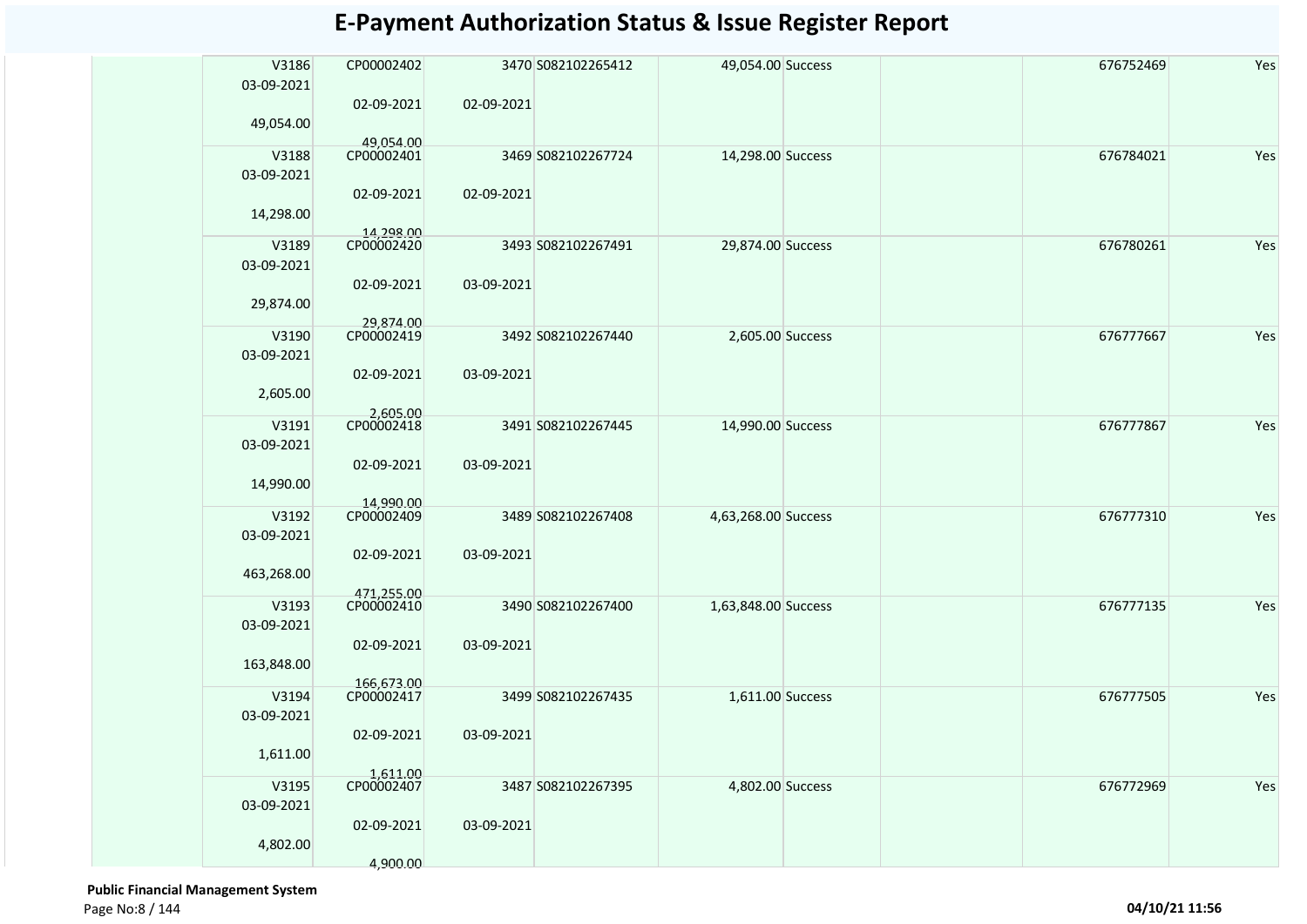|   |                               | V3196<br>03-09-2021<br>38,069.00 | CP00002424<br>02-09-2021           | 03-09-2021 | 3495 S082102267709       | 38,069.00 Success    | 676780653 | Yes |
|---|-------------------------------|----------------------------------|------------------------------------|------------|--------------------------|----------------------|-----------|-----|
|   |                               |                                  |                                    |            |                          |                      |           |     |
|   |                               | V3197                            | 38,725.00<br>CP00002421            |            | 3494 S082102267716       | 43,884.00 Success    | 676780823 | Yes |
|   |                               | 03-09-2021                       |                                    |            |                          |                      |           |     |
|   |                               | 43,884.00                        | 02-09-2021<br>43,884.00            | 03-09-2021 |                          |                      |           |     |
|   |                               | V3198                            | CP00002425                         |            | 3496 S082102267452       | 5,10,480.00 Success  | 676780062 | Yes |
|   |                               | 03-09-2021                       |                                    |            |                          |                      |           |     |
|   |                               |                                  | 02-09-2021                         | 03-09-2021 |                          |                      |           |     |
|   |                               | 510,480.00                       |                                    |            |                          |                      |           |     |
|   |                               |                                  | 520,898.00<br>V3199 CP00002432(511 |            | 3512 S082102267373       | 1,307.00 Success     | 676772795 | Yes |
|   |                               | 03-09-2021                       | 687746185657-                      |            |                          |                      |           |     |
|   |                               |                                  | 1B1)                               | 03-09-2021 |                          |                      |           |     |
|   |                               | 1,307.00                         |                                    |            |                          |                      |           |     |
|   |                               |                                  | 03-09-2021                         |            |                          |                      |           |     |
|   |                               |                                  |                                    |            |                          |                      |           |     |
|   | 225438 [Asstt                 |                                  | V3183 CP00000261(GPF               |            | 3503 S082102254220       | 1,50,000.00 Success  | 676390824 | Yes |
|   | Accounts Officer]             | 03-09-2021                       | _202109006)                        | 03-09-2021 |                          |                      |           |     |
|   |                               | 150,000.00                       | 03-09-2021                         |            |                          |                      |           |     |
| 3 | <b>Issue Date: 06-09-2021</b> |                                  | 150,000.00                         |            |                          | 49,41,360.00         |           |     |
|   | 200880 [Asstt                 | V3236                            | CP00000100                         |            | 3562 S082102389089       | 15,440.00 Success    | 683676785 | Yes |
|   | Accounts Officer]             | 06-09-2021                       |                                    |            |                          |                      |           |     |
|   |                               |                                  | 06-09-2021                         |            | 06-09-2021 S082102389090 | 1,020.00 Success     | 683676791 | Yes |
|   |                               | 16,460.00                        |                                    |            |                          |                      |           |     |
|   | 225427 [Under                 | V3200                            | CP00002430                         |            | 3524 S082102319416       | 1,27,598.00 Success  | 698267680 | Yes |
|   | Secretary]                    | 06-09-2021                       |                                    |            |                          |                      |           |     |
|   |                               |                                  | 03-09-2021                         | 06-09-2021 |                          |                      |           |     |
|   |                               | 127,598.00                       |                                    |            |                          |                      |           |     |
|   |                               | V3202                            | 127,598.00<br>CP00002429           |            | 3523 S082102310135       | 17,21,600.00 Success | 681562973 | Yes |
|   |                               | 06-09-2021                       |                                    |            |                          |                      |           |     |
|   |                               |                                  | 03-09-2021                         | 06-09-2021 |                          |                      |           |     |
|   |                               | 1,721,600.00                     |                                    |            |                          |                      |           |     |
|   |                               |                                  | 1,721,600.00                       |            |                          |                      |           |     |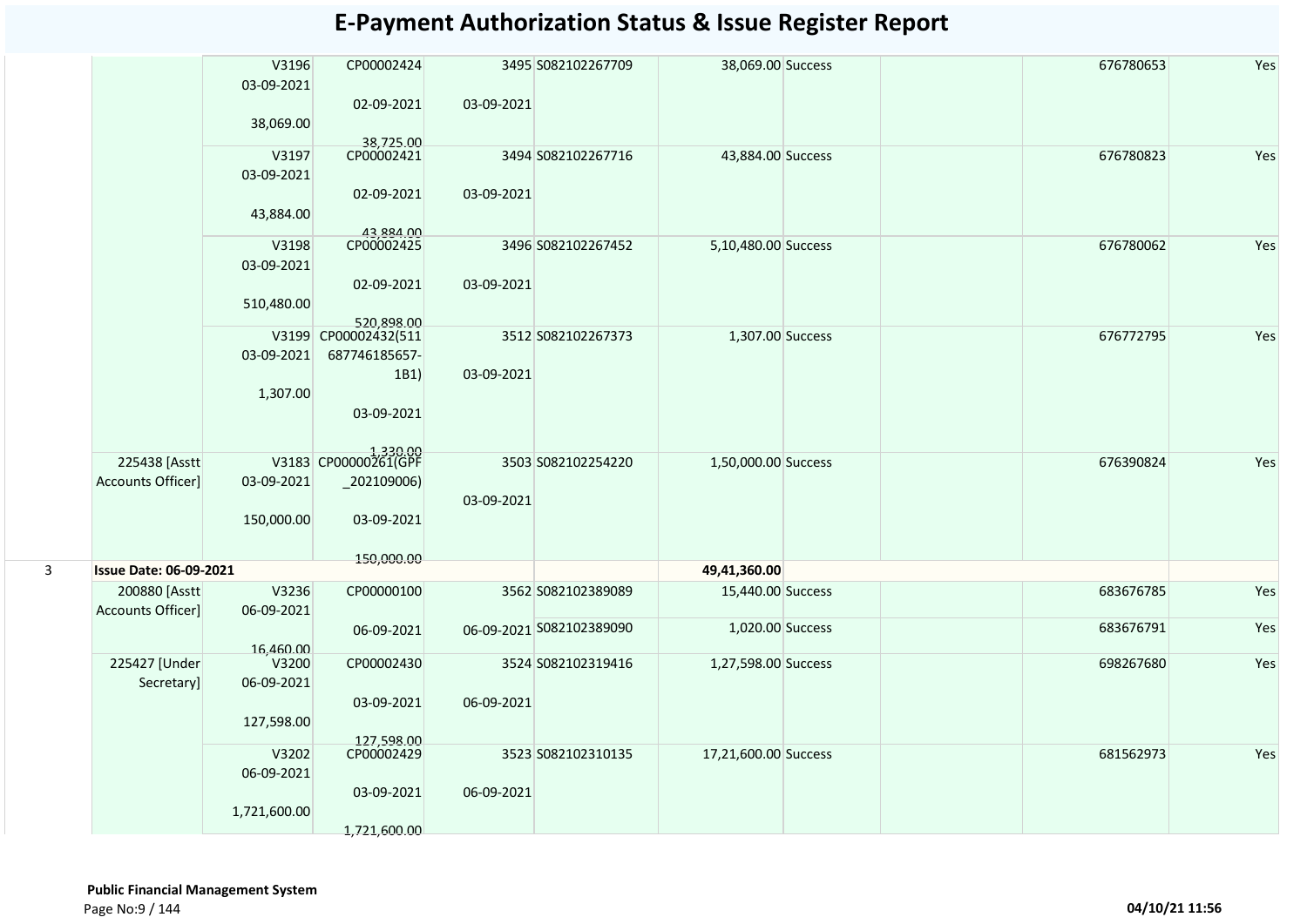|  | V3203<br>06-09-2021 | CP00002295                          |            | 3525 S082102359383       | 3,300.00 Success  |  | 681565816 | Yes |
|--|---------------------|-------------------------------------|------------|--------------------------|-------------------|--|-----------|-----|
|  | 3,300.00            | 25-08-2021                          | 06-09-2021 |                          |                   |  |           |     |
|  | V3204<br>06-09-2021 | 3,300.00<br>CP00002464              |            | 3526 S082102358191       | 59,400.00 Success |  | 681565161 | Yes |
|  | 594,000.00          | 06-09-2021                          |            | 06-09-2021 S082102358192 | 59,400.00 Success |  | 681565169 | Yes |
|  |                     | 660,000.00                          |            | S082102358193            | 59,400.00 Success |  | 681565180 | Yes |
|  |                     |                                     |            | S082102358194            | 59,400.00 Success |  | 681565187 | Yes |
|  |                     |                                     |            | S082102358195            | 59,400.00 Success |  | 681565197 | Yes |
|  |                     |                                     |            | S082102358196            | 59,400.00 Success |  | 681565206 | Yes |
|  |                     |                                     |            | S082102358197            | 59,400.00 Success |  | 681565220 | Yes |
|  |                     |                                     |            | S082102358198            | 59,400.00 Success |  | 681565231 | Yes |
|  |                     |                                     |            | S082102358199            | 59,400.00 Success |  | 681565243 | Yes |
|  |                     |                                     |            | S082102358200            | 59,400.00 Success |  | 681565255 | Yes |
|  | 06-09-2021          | V3205 CP00002433(EPC<br>2021090003) | 03-09-2021 | 3514 S082102359364       | 14,233.00 Success |  | 681565627 | Yes |
|  | 14,233.00           | 03-09-2021                          |            |                          |                   |  |           |     |
|  | V3212<br>06-09-2021 | 14,233.00<br>CP00002461             |            | 3559 S082102382662       | 54,000.00 Success |  | 683538565 | Yes |
|  | 810,000.00          | 06-09-2021                          |            | 06-09-2021 S082102382663 | 54,000.00 Success |  | 683538582 | Yes |
|  |                     | 900,000.00                          |            | S082102382664            | 54,000.00 Success |  | 683538586 | Yes |
|  |                     |                                     |            | S082102382665            | 54,000.00 Success |  | 683538591 | Yes |
|  |                     |                                     |            | S082102382666            | 54,000.00 Success |  | 683538625 | Yes |
|  |                     |                                     |            | S082102382667            | 54,000.00 Success |  | 683538633 | Yes |
|  |                     |                                     |            | S082102382668            | 54,000.00 Success |  | 683538640 | Yes |

 **Public Financial Management System**  Page No:10 / 144 **04/10/21 11:56**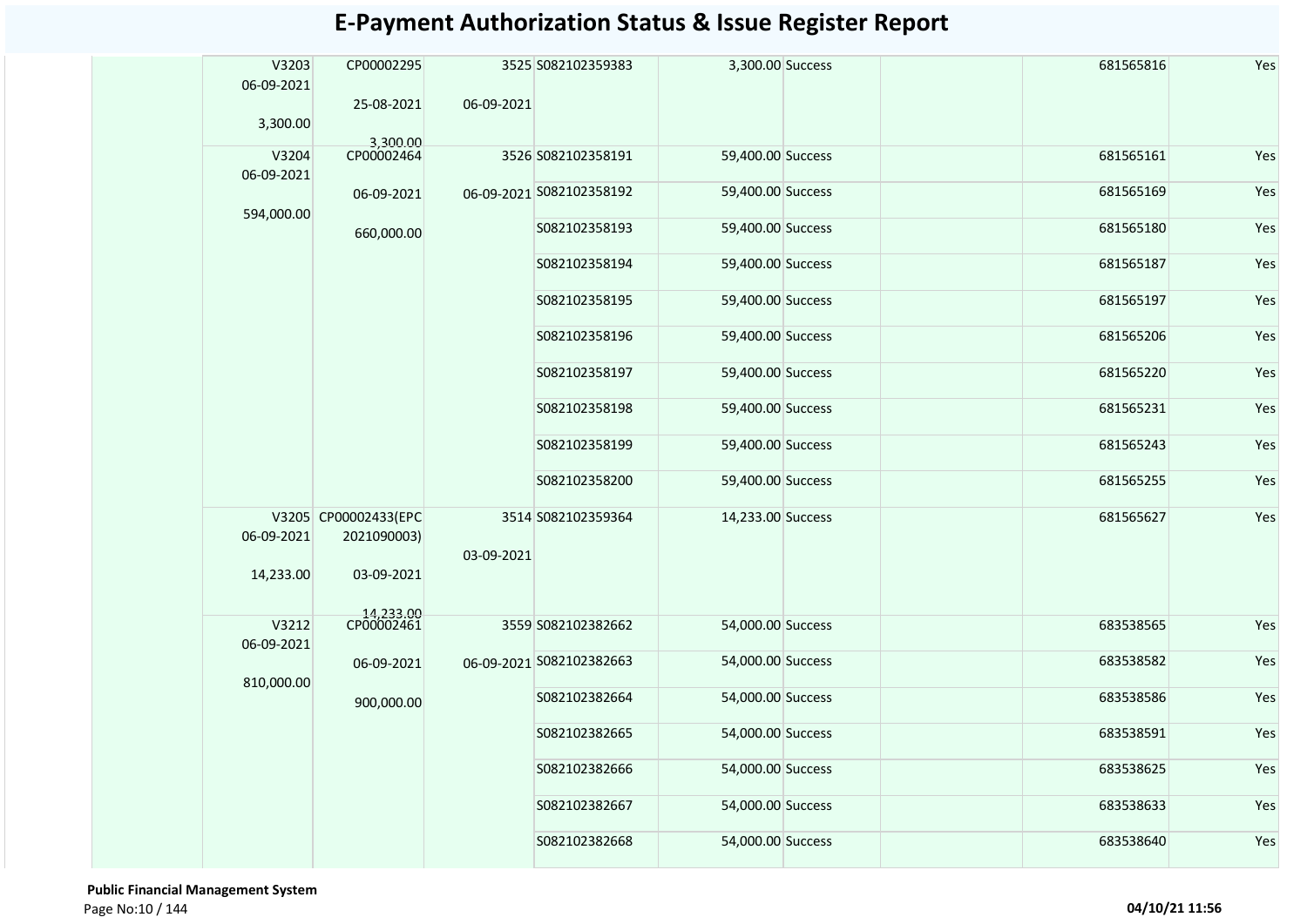|                         |                        |            | S082102382669      | 54,000.00 Success |                        |                 | 683538646 | Yes |
|-------------------------|------------------------|------------|--------------------|-------------------|------------------------|-----------------|-----------|-----|
|                         |                        |            | S082102382670      | 54,000.00 Success |                        |                 | 683538659 | Yes |
|                         |                        |            | S082102382671      | 54,000.00 Success |                        |                 | 683538670 | Yes |
|                         |                        |            | S082102382672      | 54,000.00 Success |                        |                 | 683538677 | Yes |
|                         |                        |            | S082102382673      | 54,000.00 Success |                        |                 | 683538684 | Yes |
|                         |                        |            | S082102382674      | 54,000.00 Success |                        |                 | 683538695 | Yes |
|                         |                        |            | S082102382675      | 54,000.00 Success |                        |                 | 683538702 | Yes |
|                         |                        |            | S082102382676      | 54,000.00 Success |                        |                 | 683538715 | Yes |
| V3213<br>06-09-2021     | CP00002460             |            | 3532 S082102383264 |                   | 800.00 Success         |                 | 683542073 | Yes |
| 800.00                  | 06-09-2021             | 06-09-2021 |                    |                   |                        |                 |           |     |
| V3214<br>06-09-2021     | 800.00<br>CP00002456   |            | 3534 S082102382680 |                   | 150.00 Success         |                 | 683538832 | Yes |
| 150.00                  | 06-09-2021             | 06-09-2021 |                    |                   |                        |                 |           |     |
| V3215                   | 150.00<br>CP00002459   |            | 3528 S082102383269 | 1,445.00 Success  |                        |                 | 683542180 | Yes |
| 06-09-2021              |                        |            |                    |                   |                        |                 |           |     |
| 1,445.00                | 06-09-2021             | 06-09-2021 |                    |                   |                        |                 |           |     |
| V3216<br>06-09-2021     | 1,445.00<br>CP00002458 |            | 3529 S082102383303 | 2,491.00 Success  |                        |                 | 683499249 | Yes |
| 2,491.00                | 06-09-2021             | 06-09-2021 |                    |                   |                        |                 |           |     |
| V3217                   | 2,491.00<br>CP00002444 |            | 3541 S082102383346 | 53,230.00 Success |                        |                 | 683542426 | Yes |
| 06-09-2021              | 03-09-2021             | 06-09-2021 |                    |                   |                        |                 |           |     |
| 53,230.00               | 53,230.00              |            |                    |                   |                        |                 |           |     |
| V3218                   | CP00002443             |            | 3540 S082102383336 |                   | 18,101.00 Failed After | R <sub>11</sub> | 684051845 | Yes |
| 06-09-2021              | 03-09-2021             | 06-09-2021 |                    |                   | <b>Success</b>         |                 |           |     |
| 18,101.00               |                        |            |                    |                   |                        |                 |           |     |
| icial Management System | 18,101.00              |            |                    |                   |                        |                 |           |     |

 **Public Financial Management System**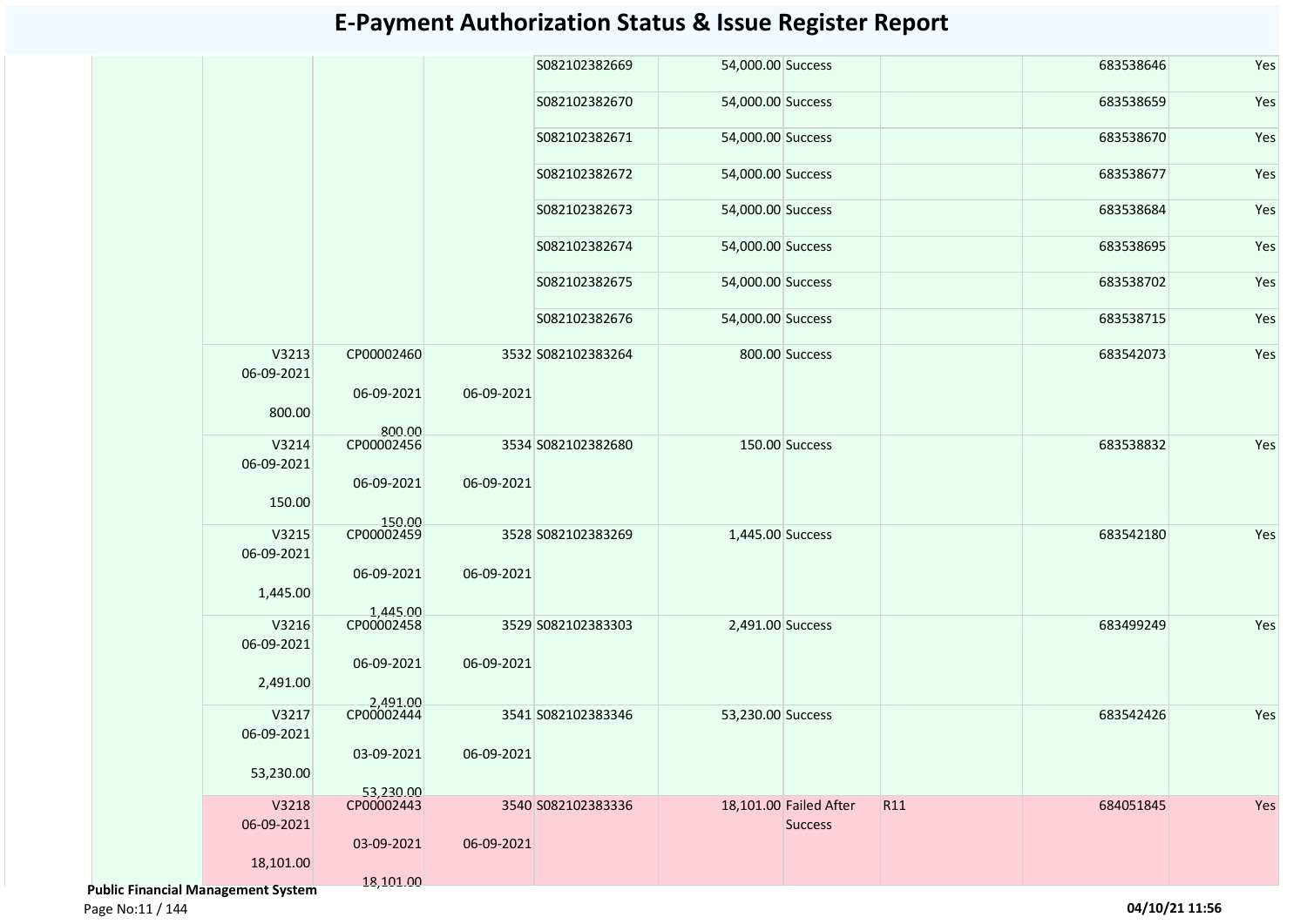| 06-09-2021 | V3219 CP00002437(511<br>687742378950- |            | 3549 S082102381271 | 56,968.00 Success   |  | 683538160 | Yes |
|------------|---------------------------------------|------------|--------------------|---------------------|--|-----------|-----|
|            | 1B1)                                  | 06-09-2021 |                    |                     |  |           |     |
| 56,968.00  |                                       |            |                    |                     |  |           |     |
|            | 03-09-2021                            |            |                    |                     |  |           |     |
|            |                                       |            |                    |                     |  |           |     |
|            | 57,950.00<br>V3220 CP00002438(511     |            | 3550 S082102381290 | 12,662.00 Success   |  | 683538287 | Yes |
| 06-09-2021 | 687707859265-                         |            |                    |                     |  |           |     |
|            | 1B1)                                  | 06-09-2021 |                    |                     |  |           |     |
| 12,662.00  |                                       |            |                    |                     |  |           |     |
|            | 03-09-2021                            |            |                    |                     |  |           |     |
|            | CP00002450                            |            |                    |                     |  |           |     |
|            | V3221                                 |            | 3547 S082102382627 | 4,29,920.00 Success |  | 683499128 | Yes |
| 06-09-2021 | 03-09-2021                            | 06-09-2021 |                    |                     |  |           |     |
| 429,920.00 |                                       |            |                    |                     |  |           |     |
|            | 429,920.00                            |            |                    |                     |  |           |     |
|            | CP00002468<br>V3222                   |            | 3538 S082102383260 | 50,000.00 Success   |  | 683558406 | Yes |
| 06-09-2021 |                                       |            |                    |                     |  |           |     |
|            | 06-09-2021                            | 06-09-2021 |                    |                     |  |           |     |
| 50,000.00  |                                       |            |                    |                     |  |           |     |
|            | 50,000.00<br>CP00002445<br>V3227      |            | 3542 S082102383503 | 2,01,670.00 Success |  | 683671690 | Yes |
| 06-09-2021 |                                       |            |                    |                     |  |           |     |
|            | 03-09-2021                            | 06-09-2021 |                    |                     |  |           |     |
| 201,670.00 |                                       |            |                    |                     |  |           |     |
|            | 201,670.00                            |            |                    |                     |  |           |     |
|            | CP00002446<br>V3228                   |            | 3543 S082102384172 | 9,755.00 Success    |  | 683676482 | Yes |
| 06-09-2021 |                                       |            |                    |                     |  |           |     |
|            | 03-09-2021<br>9,755.00                | 06-09-2021 |                    |                     |  |           |     |
|            |                                       |            |                    |                     |  |           |     |
|            | 9,755.00<br>V3229                     |            | 3545 S082102384010 | 3,500.00 Success    |  | 683676076 | Yes |
| 06-09-2021 |                                       |            |                    |                     |  |           |     |
|            | 03-09-2021                            | 06-09-2021 |                    |                     |  |           |     |
|            | 3,500.00                              |            |                    |                     |  |           |     |
|            | 3,500.00<br>CP00002447<br>V3230       |            | 3544 S082102384089 | 4,000.00 Success    |  | 683676290 | Yes |
| 06-09-2021 |                                       |            |                    |                     |  |           |     |
|            | 03-09-2021                            | 06-09-2021 |                    |                     |  |           |     |
|            | 4,000.00                              |            |                    |                     |  |           |     |
|            | 4,000.00                              |            |                    |                     |  |           |     |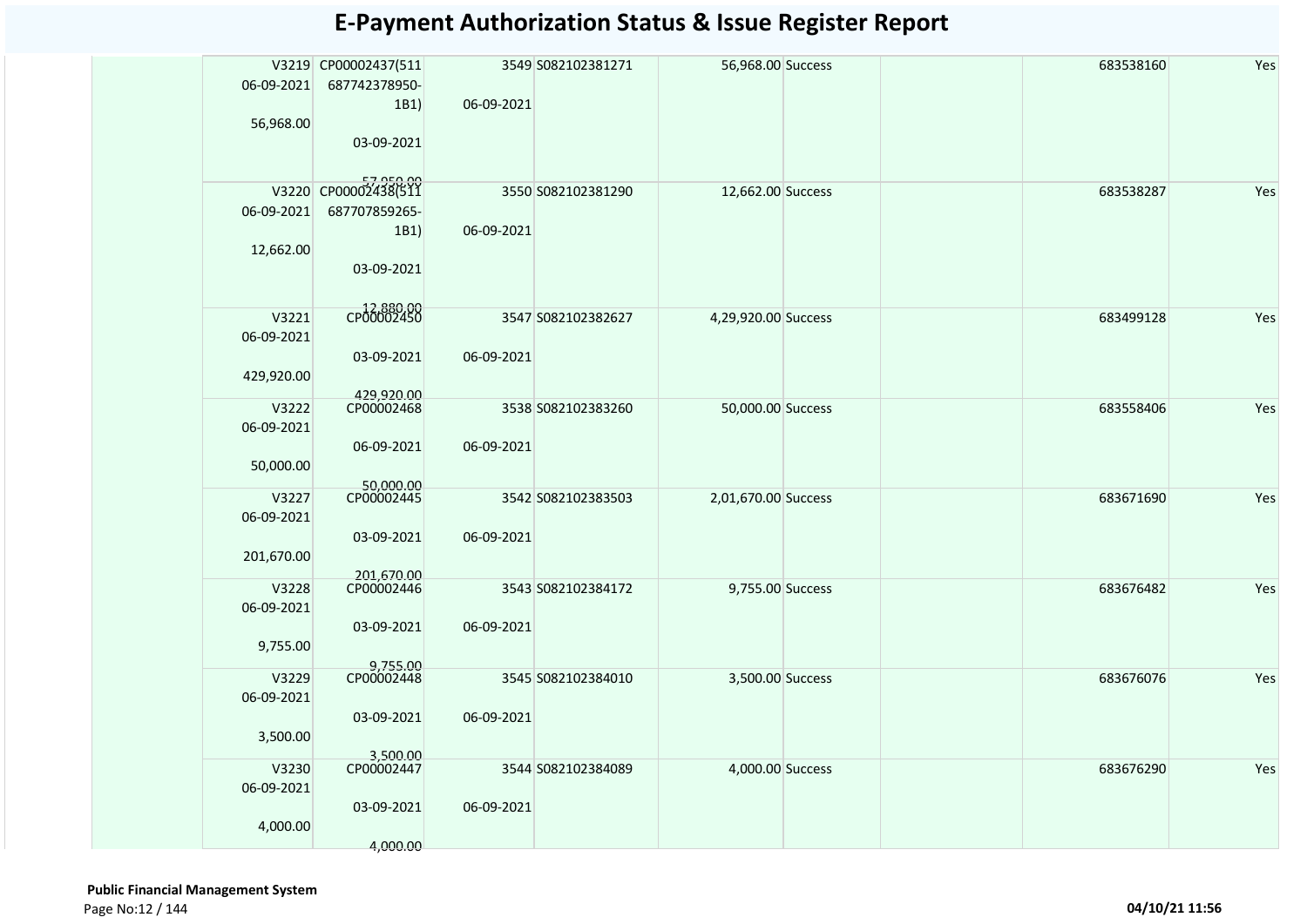| V3231 CP00002439(511<br>3551 S082102384006<br>4,500.00 Success<br>683671958<br>06-09-2021<br>687734174906-<br>06-09-2021<br>1B1)<br>4,500.00<br>03-09-2021<br>V3232 CP00002440(511<br>3552 S082102383960<br>683671782<br>5,053.00 Success<br>06-09-2021<br>687756221176-<br>1B1)<br>06-09-2021<br>5,053.00<br>03-09-2021<br>V3233 CP00002441(511<br>3553 S082102383966<br>7,603.00 Success<br>683671868<br>06-09-2021<br>687757306740-<br>06-09-2021<br>1B1)<br>7,603.00<br>03-09-2021<br>CP00002449<br>V3234<br>3546 S082102384037<br>94,883.00 Success<br>683676191<br>06-09-2021<br>03-09-2021<br>06-09-2021<br>94,883.00<br>96,519.00<br>V3237 CP00002475(ELE<br>3560 S082102384169<br>14,933.00 Success<br>683676393<br>06-09-2021<br>2021090004)<br>06-09-2021<br>14,933.00<br>06-09-2021 |     |  |  |  |  |  |
|-------------------------------------------------------------------------------------------------------------------------------------------------------------------------------------------------------------------------------------------------------------------------------------------------------------------------------------------------------------------------------------------------------------------------------------------------------------------------------------------------------------------------------------------------------------------------------------------------------------------------------------------------------------------------------------------------------------------------------------------------------------------------------------------------|-----|--|--|--|--|--|
|                                                                                                                                                                                                                                                                                                                                                                                                                                                                                                                                                                                                                                                                                                                                                                                                 | Yes |  |  |  |  |  |
|                                                                                                                                                                                                                                                                                                                                                                                                                                                                                                                                                                                                                                                                                                                                                                                                 |     |  |  |  |  |  |
|                                                                                                                                                                                                                                                                                                                                                                                                                                                                                                                                                                                                                                                                                                                                                                                                 |     |  |  |  |  |  |
|                                                                                                                                                                                                                                                                                                                                                                                                                                                                                                                                                                                                                                                                                                                                                                                                 |     |  |  |  |  |  |
|                                                                                                                                                                                                                                                                                                                                                                                                                                                                                                                                                                                                                                                                                                                                                                                                 |     |  |  |  |  |  |
|                                                                                                                                                                                                                                                                                                                                                                                                                                                                                                                                                                                                                                                                                                                                                                                                 | Yes |  |  |  |  |  |
|                                                                                                                                                                                                                                                                                                                                                                                                                                                                                                                                                                                                                                                                                                                                                                                                 |     |  |  |  |  |  |
|                                                                                                                                                                                                                                                                                                                                                                                                                                                                                                                                                                                                                                                                                                                                                                                                 |     |  |  |  |  |  |
|                                                                                                                                                                                                                                                                                                                                                                                                                                                                                                                                                                                                                                                                                                                                                                                                 |     |  |  |  |  |  |
|                                                                                                                                                                                                                                                                                                                                                                                                                                                                                                                                                                                                                                                                                                                                                                                                 |     |  |  |  |  |  |
|                                                                                                                                                                                                                                                                                                                                                                                                                                                                                                                                                                                                                                                                                                                                                                                                 |     |  |  |  |  |  |
|                                                                                                                                                                                                                                                                                                                                                                                                                                                                                                                                                                                                                                                                                                                                                                                                 | Yes |  |  |  |  |  |
|                                                                                                                                                                                                                                                                                                                                                                                                                                                                                                                                                                                                                                                                                                                                                                                                 |     |  |  |  |  |  |
|                                                                                                                                                                                                                                                                                                                                                                                                                                                                                                                                                                                                                                                                                                                                                                                                 |     |  |  |  |  |  |
|                                                                                                                                                                                                                                                                                                                                                                                                                                                                                                                                                                                                                                                                                                                                                                                                 |     |  |  |  |  |  |
|                                                                                                                                                                                                                                                                                                                                                                                                                                                                                                                                                                                                                                                                                                                                                                                                 |     |  |  |  |  |  |
|                                                                                                                                                                                                                                                                                                                                                                                                                                                                                                                                                                                                                                                                                                                                                                                                 | Yes |  |  |  |  |  |
|                                                                                                                                                                                                                                                                                                                                                                                                                                                                                                                                                                                                                                                                                                                                                                                                 |     |  |  |  |  |  |
|                                                                                                                                                                                                                                                                                                                                                                                                                                                                                                                                                                                                                                                                                                                                                                                                 |     |  |  |  |  |  |
|                                                                                                                                                                                                                                                                                                                                                                                                                                                                                                                                                                                                                                                                                                                                                                                                 |     |  |  |  |  |  |
|                                                                                                                                                                                                                                                                                                                                                                                                                                                                                                                                                                                                                                                                                                                                                                                                 | Yes |  |  |  |  |  |
|                                                                                                                                                                                                                                                                                                                                                                                                                                                                                                                                                                                                                                                                                                                                                                                                 |     |  |  |  |  |  |
|                                                                                                                                                                                                                                                                                                                                                                                                                                                                                                                                                                                                                                                                                                                                                                                                 |     |  |  |  |  |  |
|                                                                                                                                                                                                                                                                                                                                                                                                                                                                                                                                                                                                                                                                                                                                                                                                 |     |  |  |  |  |  |
|                                                                                                                                                                                                                                                                                                                                                                                                                                                                                                                                                                                                                                                                                                                                                                                                 |     |  |  |  |  |  |
| 14,933.00<br>CP00000269<br>V3201<br>3509 S082102310115<br>225429 [Section<br>22,592.00 Success<br>698246291                                                                                                                                                                                                                                                                                                                                                                                                                                                                                                                                                                                                                                                                                     | Yes |  |  |  |  |  |
| Officer]<br>06-09-2021                                                                                                                                                                                                                                                                                                                                                                                                                                                                                                                                                                                                                                                                                                                                                                          |     |  |  |  |  |  |
| 03-09-2021<br>03-09-2021<br>22,592.00                                                                                                                                                                                                                                                                                                                                                                                                                                                                                                                                                                                                                                                                                                                                                           |     |  |  |  |  |  |
| 22,592.00                                                                                                                                                                                                                                                                                                                                                                                                                                                                                                                                                                                                                                                                                                                                                                                       |     |  |  |  |  |  |
| CP00000259<br>V3206<br>3485 S082102378131<br>72,000.00 Success<br>683529964                                                                                                                                                                                                                                                                                                                                                                                                                                                                                                                                                                                                                                                                                                                     | Yes |  |  |  |  |  |
| 06-09-2021<br>03-09-2021<br>03-09-2021                                                                                                                                                                                                                                                                                                                                                                                                                                                                                                                                                                                                                                                                                                                                                          |     |  |  |  |  |  |
| 72,000.00                                                                                                                                                                                                                                                                                                                                                                                                                                                                                                                                                                                                                                                                                                                                                                                       |     |  |  |  |  |  |
| 80,000.00                                                                                                                                                                                                                                                                                                                                                                                                                                                                                                                                                                                                                                                                                                                                                                                       |     |  |  |  |  |  |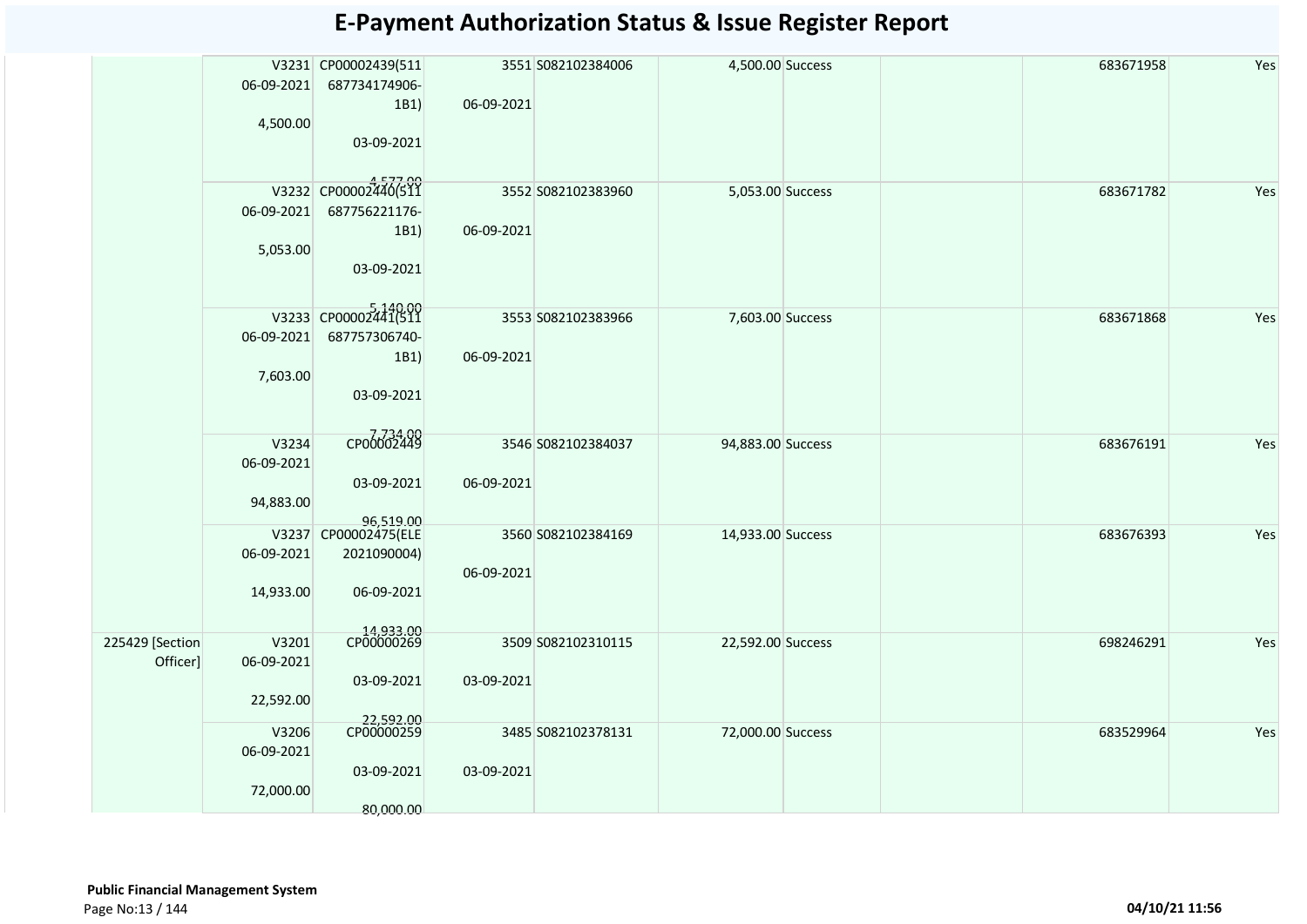| V3207<br>06-09-2021 | CP00000260              |            | 3484 S082102377697 | 72,000.00 Success | 683529429 | Yes |
|---------------------|-------------------------|------------|--------------------|-------------------|-----------|-----|
|                     | 03-09-2021              | 03-09-2021 |                    |                   |           |     |
| 72,000.00           | 80,000.00               |            |                    |                   |           |     |
| V3208               | CP00000261              |            | 3483 S082102377692 | 72,000.00 Success | 683529318 | Yes |
| 06-09-2021          |                         |            |                    |                   |           |     |
| 72,000.00           | 03-09-2021<br>80,000.00 | 03-09-2021 |                    |                   |           |     |
| V3209               | CP00000262              |            | 3482 S082102377731 | 72,000.00 Success | 683529536 | Yes |
| 06-09-2021          |                         |            |                    |                   |           |     |
|                     | 03-09-2021              | 03-09-2021 |                    |                   |           |     |
| 72,000.00           |                         |            |                    |                   |           |     |
|                     | 80,000.00               |            |                    |                   |           |     |
| V3210               | CP00000263              |            | 3481 S082102377737 | 72,000.00 Success | 683529655 | Yes |
| 06-09-2021          |                         |            |                    |                   |           |     |
|                     | 03-09-2021              | 03-09-2021 |                    |                   |           |     |
| 72,000.00           |                         |            |                    |                   |           |     |
|                     | 80,000.00               |            |                    |                   |           |     |
| V3211               | CP00000268              |            | 3511 S082102378103 | 10,400.00 Success | 683529869 | Yes |
| 06-09-2021          |                         |            |                    |                   |           |     |
|                     | 03-09-2021              | 03-09-2021 |                    |                   |           |     |
| 10,400.00           |                         |            |                    |                   |           |     |
|                     | 10,400.00               |            |                    |                   |           |     |
| V3223               | CP00000264              |            | 3480 S082102388934 | 72,000.00 Success | 684726002 | Yes |
| 06-09-2021          |                         |            |                    |                   |           |     |
|                     | 03-09-2021              | 03-09-2021 |                    |                   |           |     |
| 72,000.00           |                         |            |                    |                   |           |     |
|                     | 80,000.00               |            |                    |                   |           |     |
| V3224               | CP00000265              |            | 3479 S082102388826 | 59,400.00 Success | 684723896 | Yes |
| 06-09-2021          |                         |            |                    |                   |           |     |
|                     | 03-09-2021              | 03-09-2021 |                    |                   |           |     |
| 59,400.00           |                         |            |                    |                   |           |     |
|                     | 66,000.00               |            |                    |                   |           |     |
| V3225               | CP00000258              |            | 3486 S082102389026 | 42,028.00 Success | 683676677 | Yes |
| 06-09-2021          |                         |            |                    |                   |           |     |
|                     | 02-09-2021              | 03-09-2021 |                    |                   |           |     |
| 42,028.00           |                         |            |                    |                   |           |     |
|                     | 46,698.00               |            |                    |                   |           |     |
| V3226               | CP00000267              |            | 3508 S082102389018 | 38,925.00 Success | 683676581 | Yes |
| 06-09-2021          |                         |            |                    |                   |           |     |
|                     | 03-09-2021              | 03-09-2021 |                    |                   |           |     |
| 38,925.00           |                         |            |                    |                   |           |     |
|                     | 43,250.00               |            |                    |                   |           |     |
|                     |                         |            |                    |                   |           |     |

 **Public Financial Management System**  Page No:14 / 144 **04/10/21 11:56**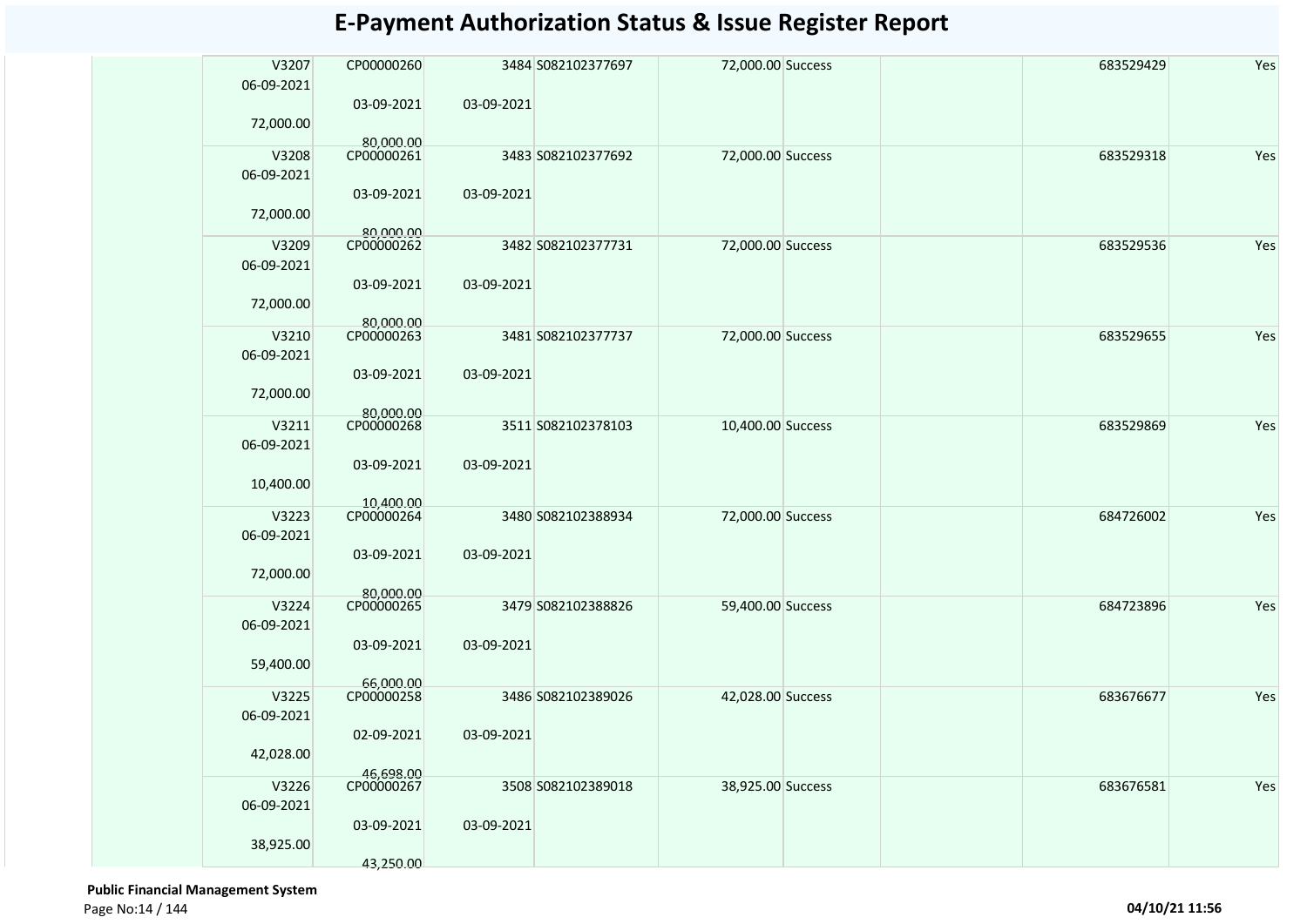|                |                               | 06-09-2021<br>77,160.00          | V3235 CP00000270(202<br>109001)<br>06-09-2021               | 06-09-2021 | 3561 S082102385379       | 77,160.00 Success                |                                       | 684723800  | Yes                |                   |  |           |     |
|----------------|-------------------------------|----------------------------------|-------------------------------------------------------------|------------|--------------------------|----------------------------------|---------------------------------------|------------|--------------------|-------------------|--|-----------|-----|
| $\overline{4}$ | <b>Issue Date: 07-09-2021</b> |                                  | 92,360.00                                                   |            |                          | 1,01,16,374.00                   |                                       |            |                    |                   |  |           |     |
|                | 225427 [Under<br>Secretary]   | V3238<br>07-09-2021<br>8,800.00  | CP00002455<br>06-09-2021<br>8,800.00                        | 06-09-2021 | 3531 S082102446158       | 8,800.00 Success                 |                                       | 700249485  | Yes                |                   |  |           |     |
|                |                               | V3239<br>07-09-2021<br>6,319.00  | CP00002451<br>06-09-2021<br>6,319.00                        | 06-09-2021 | 3536 S082102449631       | 6,319.00 Success                 |                                       | 700253707  | Yes                |                   |  |           |     |
|                |                               | V3240<br>07-09-2021<br>9,394.00  | CP00002457<br>06-09-2021                                    | 06-09-2021 | 3530 S082102446119       | 9,394.00 Success                 |                                       | 700249251  | Yes                |                   |  |           |     |
|                |                               | V3241<br>07-09-2021<br>66,099.00 | 9,394.00<br>CP00002454<br>06-09-2021<br>66,099.00           | 06-09-2021 | 3533 S082102446241       | 66,099.00 Success                |                                       | 700249938  | Yes                |                   |  |           |     |
|                |                               |                                  |                                                             |            |                          | V3242<br>07-09-2021<br>47,827.00 | CP00002442<br>03-09-2021<br>48,652.00 | 06-09-2021 | 3554 S082102449576 | 47,827.00 Success |  | 700209781 | Yes |
|                |                               | 07-09-2021<br>22,768.00          | V3243 CP00002436(511<br>687724076256-<br>1B1)<br>03-09-2021 | 06-09-2021 | 3548 S082102404405       | 22,768.00 Success                |                                       | 700236723  | Yes                |                   |  |           |     |
|                |                               | V3244<br>07-09-2021              | CP00002467                                                  |            | 3555 S082102448417       | 27,000.00 Success                |                                       | 700252190  | Yes                |                   |  |           |     |
|                |                               | 383,585.00                       | 06-09-2021                                                  |            | 06-09-2021 S082102448418 | 43,965.00 Success                |                                       | 700252209  | Yes                |                   |  |           |     |
|                |                               |                                  | 426,205.00                                                  |            | S082102448419            | 38,323.00 Success                |                                       | 700252221  | Yes                |                   |  |           |     |

 **Public Financial Management System**  Page No:15 / 144 **04/10/21 11:56**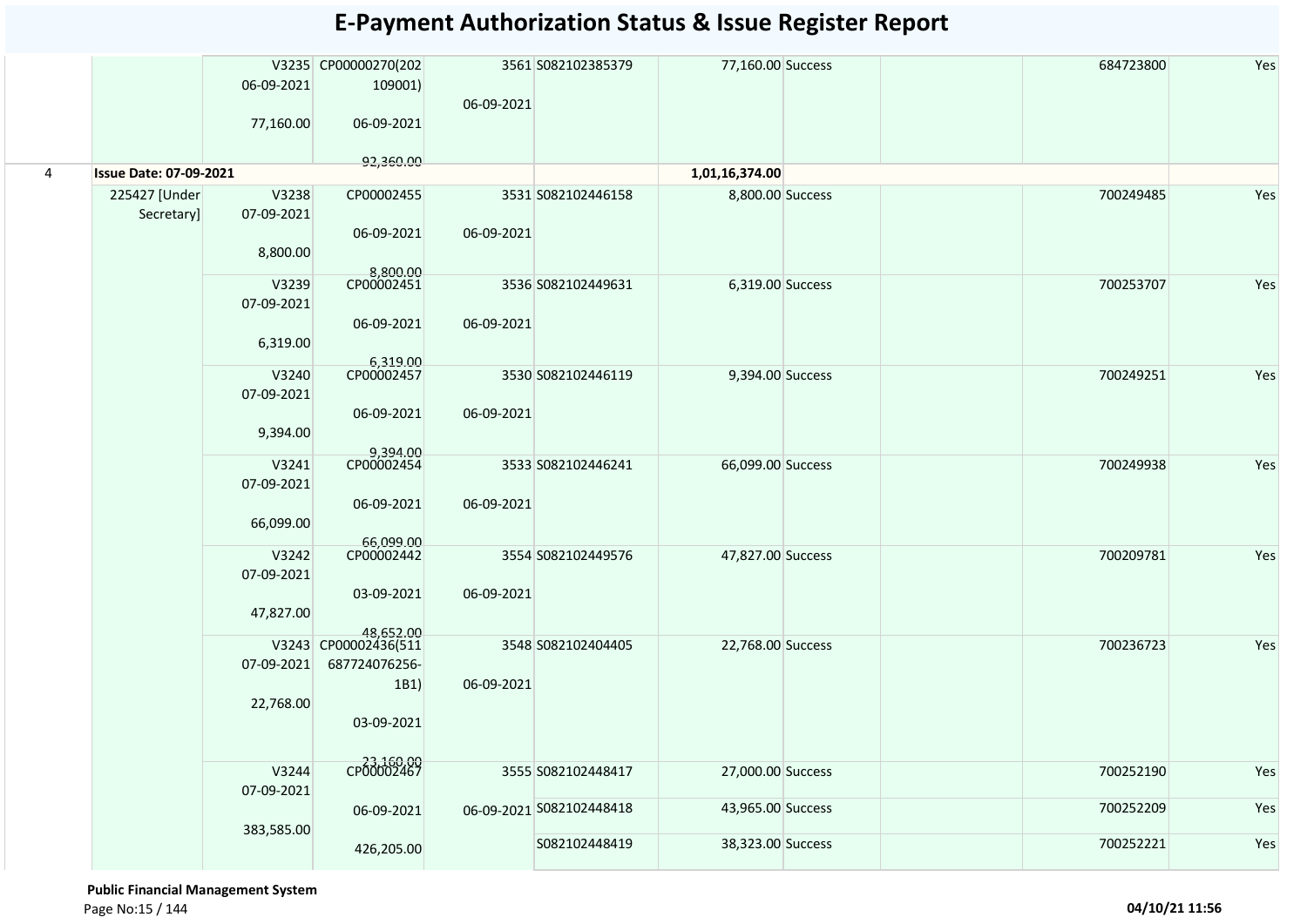|  |                       |            |  | S082102448420            | 31,500.00 Success |  | 700252236 | Yes |
|--|-----------------------|------------|--|--------------------------|-------------------|--|-----------|-----|
|  |                       |            |  | S082102448421            | 54,000.00 Success |  | 700252250 | Yes |
|  |                       |            |  | S082102448422            | 54,000.00 Success |  | 700252269 | Yes |
|  |                       |            |  | S082102448423            | 21,150.00 Success |  | 700252280 | Yes |
|  |                       |            |  | S082102448424            | 44,550.00 Success |  | 700252295 | Yes |
|  |                       |            |  | S082102448425            | 54,000.00 Success |  | 700252309 | Yes |
|  |                       |            |  | S082102448426            | 15,097.00 Success |  | 700252323 | Yes |
|  | V3245<br>07-09-2021   | CP00002462 |  | 3558 S082102448400       | 21,150.00 Success |  | 700209319 | Yes |
|  |                       | 06-09-2021 |  | 06-09-2021 S082102448401 | 55,045.00 Success |  | 700209329 | Yes |
|  | 384,182.00            | 426,865.00 |  | S082102448402            | 54,000.00 Success |  | 700209362 | Yes |
|  |                       |            |  | S082102448403            | 43,560.00 Success |  | 700209377 | Yes |
|  |                       |            |  | S082102448404            | 45,639.00 Success |  | 700209387 | Yes |
|  |                       |            |  | S082102448405            | 50,517.00 Success |  | 700209401 | Yes |
|  |                       |            |  | S082102448406            | 56,439.00 Success |  | 700209459 | Yes |
|  |                       |            |  | S082102448407            | 57,832.00 Success |  | 700209535 | Yes |
|  | V3246<br>07-09-2021   | CP00002466 |  | 3556 S082102449604       | 59,400.00 Success |  | 700253145 | Yes |
|  |                       | 06-09-2021 |  | 06-09-2021 S082102449605 | 59,400.00 Success |  | 700253169 | Yes |
|  | 653,400.00            | 726,000.00 |  | S082102449606            | 59,400.00 Success |  | 700253192 | Yes |
|  |                       |            |  | S082102449607            | 59,400.00 Success |  | 700253207 | Yes |
|  |                       |            |  | S082102449608            | 59,400.00 Success |  | 700253225 | Yes |
|  |                       |            |  | S082102449609            | 59,400.00 Success |  | 700253247 | Yes |
|  |                       |            |  | S082102449610            | 59,400.00 Success |  | 700253351 | Yes |
|  |                       |            |  | S082102449611            | 59,400.00 Success |  | 700253378 | Yes |
|  | ial Managamant System |            |  |                          |                   |  |           |     |

 **Public Financial Management System**  Page No:16 / 144 **04/10/21 11:56**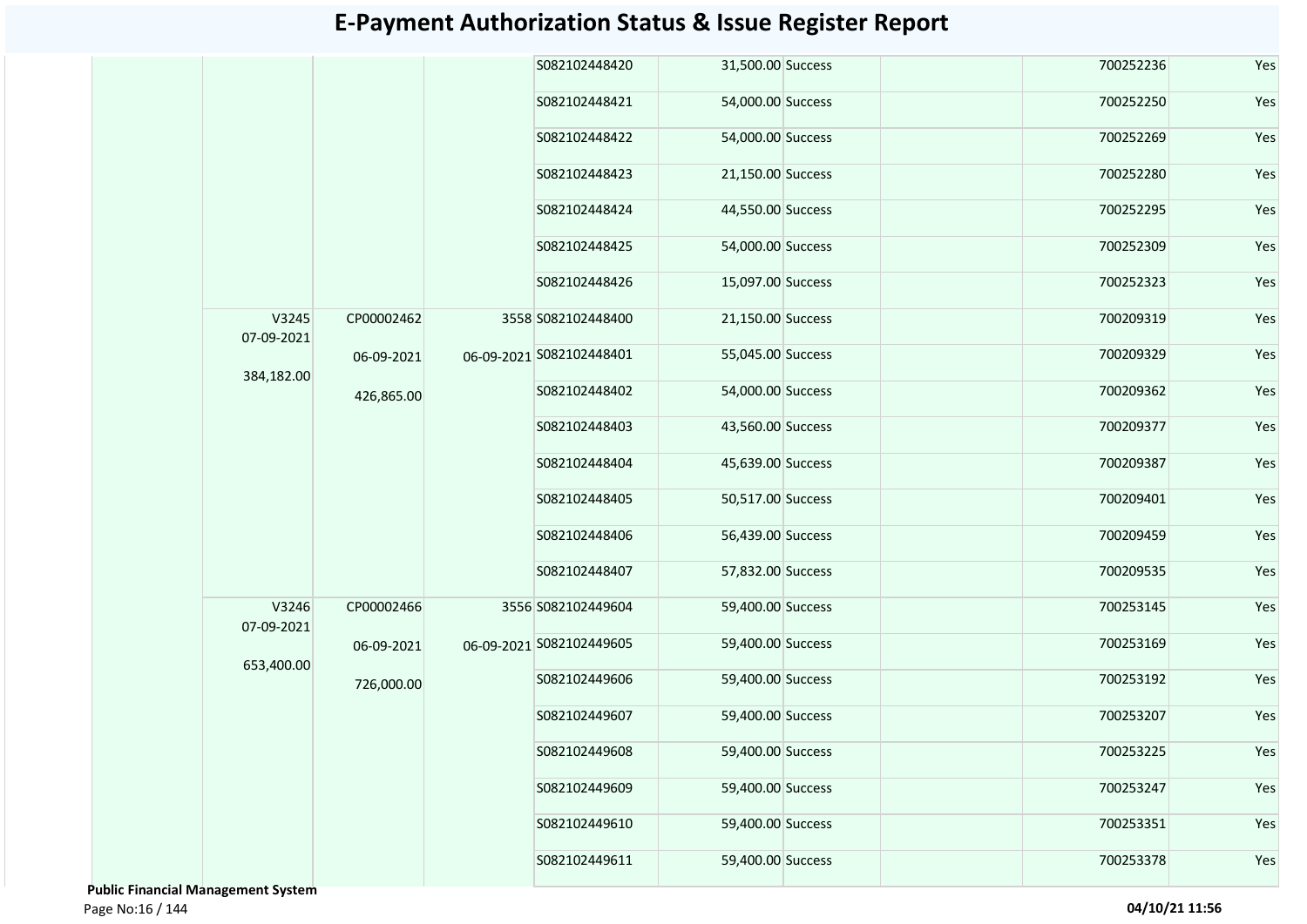|                                   |                                                             |            | S082102449612      | 59,400.00 Success   | 700253403 | Yes |
|-----------------------------------|-------------------------------------------------------------|------------|--------------------|---------------------|-----------|-----|
|                                   |                                                             |            | S082102449613      | 59,400.00 Success   | 700253418 | Yes |
|                                   |                                                             |            | S082102449614      | 59,400.00 Success   | 700253447 | Yes |
| V3251<br>07-09-2021<br>293,927.00 | CP00002423<br>02-09-2021                                    | 07-09-2021 | 3582 S082102456912 | 2,93,927.00 Success | 700983822 | Yes |
| V3252                             | 299,926.00<br>CP00002452                                    |            | 3537 S082102449624 | 7,159.00 Success    | 700979974 | Yes |
| 07-09-2021<br>7,159.00            | 06-09-2021                                                  | 06-09-2021 |                    |                     |           |     |
| V3254<br>07-09-2021               | 7,159.00                                                    |            | 3578 S082102456908 | 38,267.00 Success   | 700955815 | Yes |
| 38,267.00                         | 06-09-2021<br>39,048.00                                     | 07-09-2021 |                    |                     |           |     |
| 07-09-2021<br>12,584.00           | V3255 CP00002471(511<br>687706084262-<br>1B1)<br>06-09-2021 | 07-09-2021 | 3579 S082102456876 | 12,584.00 Success   | 700983553 | Yes |
|                                   |                                                             |            |                    |                     |           |     |
| 07-09-2021                        | V3256 CP00002472(511<br>687767540510-                       | 07-09-2021 | 3581 S082102456901 | 1,95,628.00 Success | 700983700 | Yes |
| 195,628.00                        | 1B1)<br>06-09-2021                                          |            |                    |                     |           |     |
|                                   | 199,000.00<br>V3257 CP00002473(511                          |            | 3580 S082102456872 | 12,263.00 Success   | 700983419 | Yes |
| 07-09-2021                        | 687719894891-                                               |            |                    |                     |           |     |
| 12,263.00                         | 1B1)                                                        | 07-09-2021 |                    |                     |           |     |
|                                   | 06-09-2021<br>12,474.00                                     |            |                    |                     |           |     |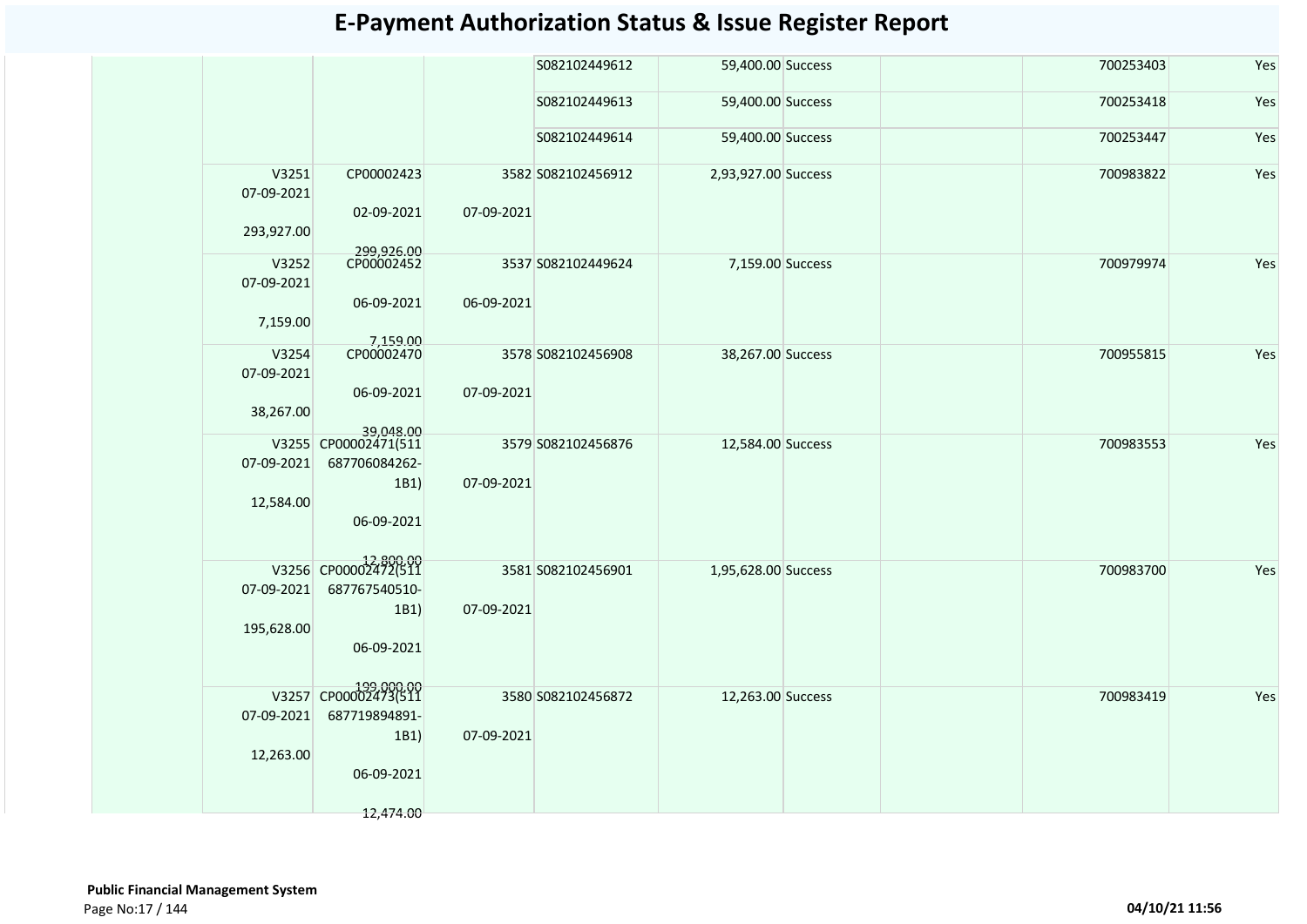|                     | V3258 CP00002474(GPF    |            | 3586 S082102453797       | 40,000.00 Success   | 700955489 | Yes |
|---------------------|-------------------------|------------|--------------------------|---------------------|-----------|-----|
| 07-09-2021          | $_2$ 02109097)          |            |                          |                     |           |     |
|                     |                         | 07-09-2021 |                          |                     |           |     |
| 40,000.00           | 06-09-2021              |            |                          |                     |           |     |
|                     |                         |            |                          |                     |           |     |
| V3261<br>07-09-2021 | 40,000.00<br>CP00002469 |            | 3568 S082102460868       | 19,161.00 Success   | 700986357 | Yes |
| 19,161.00           | 06-09-2021              | 07-09-2021 |                          |                     |           |     |
|                     | 21.290.00               |            |                          |                     |           |     |
| V3262<br>07-09-2021 | CP00002463              |            | 3557 S082102460334       | 1,53,643.00 Success | 700986128 | Yes |
| 541,813.00          | 06-09-2021              |            | 06-09-2021 S082102460335 | 45,000.00 Success   | 700986136 | Yes |
|                     | 602,014.00              |            | S082102460336            | 39,600.00 Success   | 700986156 | Yes |
|                     |                         |            | S082102460337            | 59,400.00 Success   | 700986169 | Yes |
|                     |                         |            | S082102460338            | 45,000.00 Success   | 700986177 | Yes |
|                     |                         |            | S082102460339            | 34,965.00 Success   | 700986183 | Yes |
|                     |                         |            | S082102460340            | 31,500.00 Success   | 700986188 | Yes |
|                     |                         |            | S082102460341            | 25,965.00 Success   | 700986197 | Yes |
|                     |                         |            | S082102460342            | 52,740.00 Success   | 700986206 | Yes |
|                     |                         |            | S082102460343            | 54,000.00 Success   | 700986218 | Yes |
| V3263<br>07-09-2021 | CP00002480              |            | 3584 S082102460230       | 4,000.00 Success    | 700983960 | Yes |
| 8,000.00            | 06-09-2021              |            | 07-09-2021 S082102460231 | 4,000.00 Success    | 700983973 | Yes |
| V3264               | CP00002489              |            | 3585 S082102460283       | 73,101.00 Success   | 701004543 | Yes |
| 07-09-2021          |                         |            |                          |                     |           |     |
| 73,101.00           | 07-09-2021              | 07-09-2021 |                          |                     |           |     |
|                     | 75,667.00               |            |                          |                     |           |     |
| V3265<br>07-09-2021 | CP00002408              |            | 3572 S082102463657       | 3,13,600.00 Success | 700869377 | Yes |
| 313,600.00          | 02-09-2021              | 07-09-2021 |                          |                     |           |     |
|                     | 320,000.00              |            |                          |                     |           |     |

 **Public Financial Management System**  Page No:18 / 144 **04/10/21 11:56**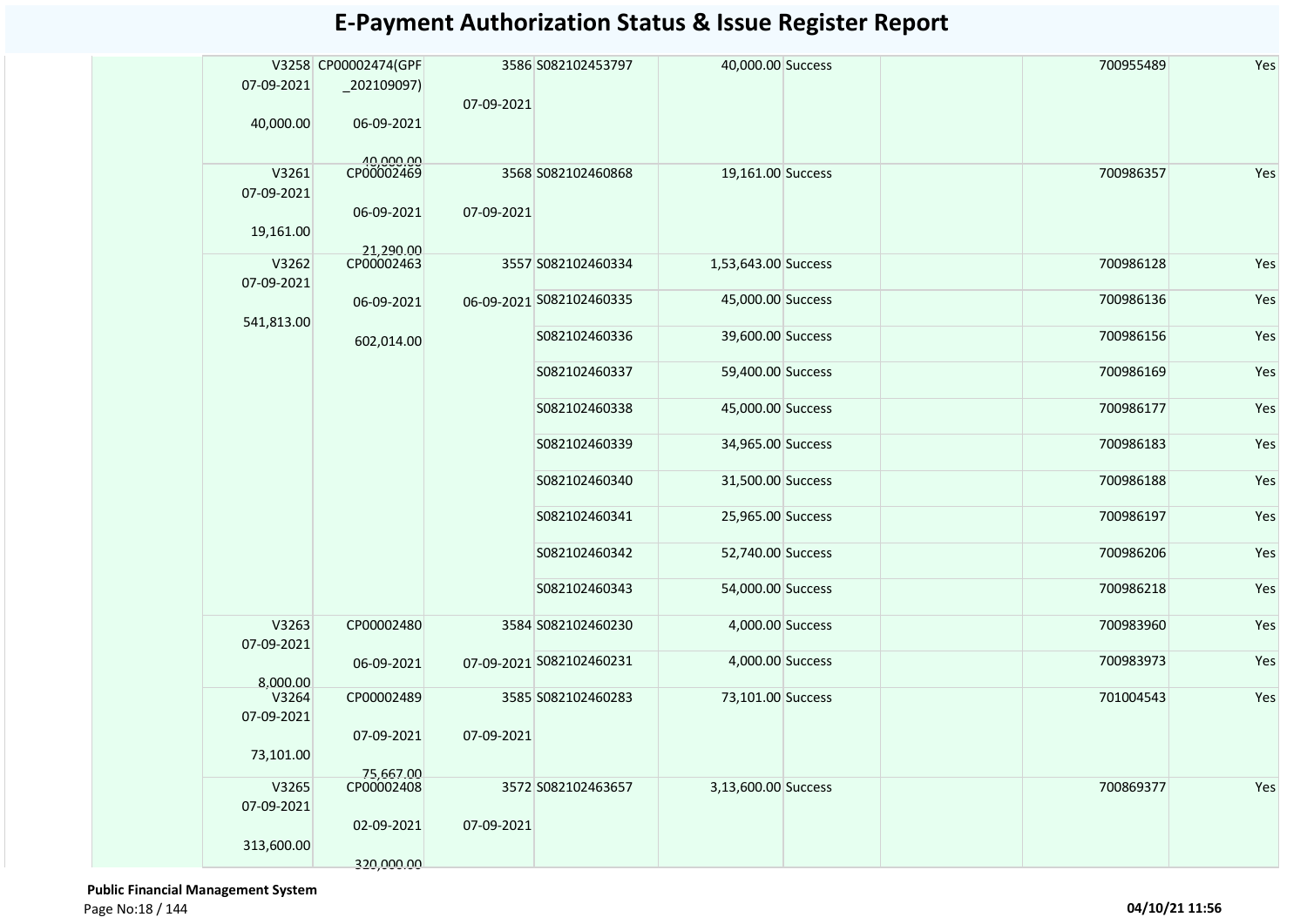| V3266<br>07-09-2021 | CP00002426              |            | 3569 S082102463562       | 72,000.00 Success    | 700869015 | Yes |
|---------------------|-------------------------|------------|--------------------------|----------------------|-----------|-----|
| 72,000.00           | 02-09-2021              | 07-09-2021 |                          |                      |           |     |
|                     | 80.000.00               |            |                          |                      |           |     |
| V3267               | CP00002427              |            | 3570 S082102463580       | 72,000.00 Success    | 700869199 | Yes |
| 07-09-2021          | 02-09-2021              | 07-09-2021 |                          |                      |           |     |
| 72,000.00           |                         |            |                          |                      |           |     |
| V3268               | 80,000,00<br>CP00002428 |            | 3571 S082102463624       | 72,000.00 Success    | 700986751 | Yes |
| 07-09-2021          |                         |            |                          |                      |           |     |
| 72,000.00           | 02-09-2021              | 07-09-2021 |                          |                      |           |     |
|                     | 80,000.00               |            |                          |                      |           |     |
| V3269<br>07-09-2021 | CP00002477              |            | 3566 S082102461764       | 15,57,239.00 Success | 700986497 | Yes |
|                     | 06-09-2021              | 07-09-2021 |                          |                      |           |     |
| 1,557,239.00        |                         |            |                          |                      |           |     |
|                     | 1,557,239.00            |            |                          |                      |           |     |
| V3270               | CP00002465              |            | 3575 S082102466850       | 54,000.00 Success    | 701029949 | Yes |
| 07-09-2021          |                         |            |                          |                      |           |     |
|                     | 06-09-2021              |            | 07-09-2021 S082102466851 | 54,000.00 Success    | 701029968 | Yes |
| 594,000.00          |                         |            |                          |                      |           |     |
|                     | 660,000.00              |            | S082102466852            | 54,000.00 Success    | 701029976 | Yes |
|                     |                         |            | S082102466853            | 54,000.00 Success    | 701029985 | Yes |
|                     |                         |            | S082102466854            | 54,000.00 Success    | 701029998 | Yes |
|                     |                         |            | S082102466855            | 54,000.00 Success    | 701031008 | Yes |
|                     |                         |            | S082102466856            | 54,000.00 Success    | 701031019 | Yes |
|                     |                         |            | S082102466857            | 54,000.00 Success    | 701031030 | Yes |
|                     |                         |            | S082102466858            | 54,000.00 Success    | 701031044 | Yes |
|                     |                         |            | S082102466859            | 54,000.00 Success    | 701031056 | Yes |
|                     |                         |            |                          |                      |           |     |
|                     |                         |            | S082102466860            | 54,000.00 Success    | 701031069 | Yes |
| V3272               | CP00002479              |            | 3577 S082102468898       | 38,323.00 Success    | 701034255 | Yes |
| 07-09-2021          | 06-09-2021              |            | 07-09-2021 S082102468899 | 18,900.00 Success    | 701034262 | Yes |
| 514 717 00          |                         |            |                          |                      |           |     |

514,717.00  **Public Financial Management System**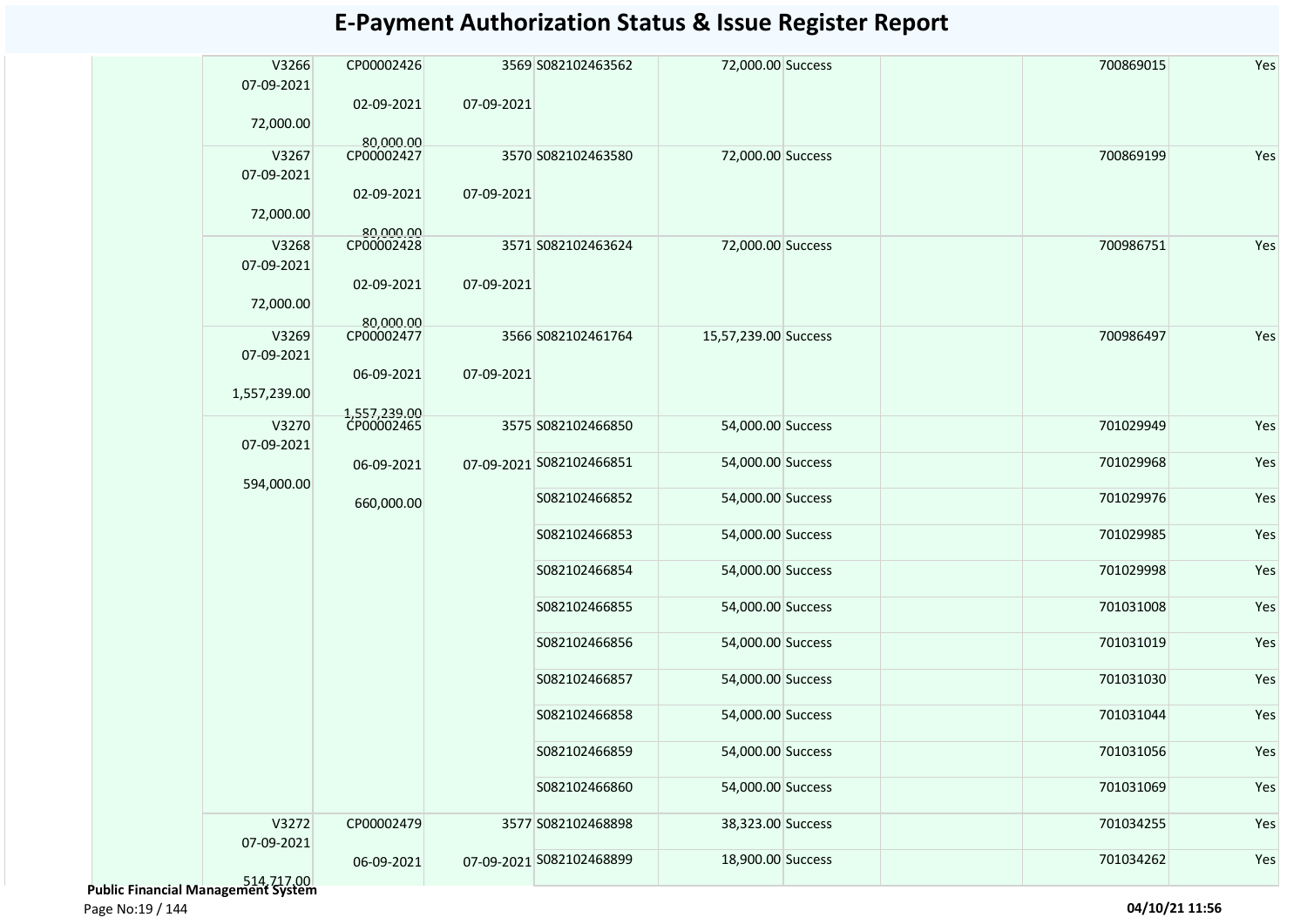#### S082102468900 20,904.00 Success 701034268 Yes S082102468901 54,000.00 Success 701034277 Yes S082102468902 44,550.00 Success 701034290 Yes S082102468903 63,000.00 Success 701034309 Yes S082102468904 44,550.00 Success 701034334 Yes S082102468905 42,075.00 Success 701034343 Yes S082102468906 39,600.00 Success 701034349 Yes S082102468907 54,000.00 Success 701034356 Yes S082102468908 52,740.00 Success 701034368 Yes S082102468909 42,075.00 Success 701034374 Yes V3273 07-09-2021 47,115.00 CP00002482 06-09-2021 47,115.00 S082102470552 47,115.00 Success 701034980 Yes V3250 07-09-2021 81,843.00 CP00000132 18-08-2021 84,984.00 S082102453739 81,843.00 Success 700863902 Yes V3253 07-09-2021 16,055.00 CP00000153 06-09-2021 16,055.00 S082102454174 16,055.00 Success 700955644 Yes V3259 07-09-2021 25,220.00 CP00000133 18-08-2021 25,220.00 S082102462114 25,220.00 Success 700842624 Yes S082102461800 4,000.00 Success 700866669 Yes S082102461801 4,000.00 Success 700866688 Yes 3573 S082102470552 07-09-2021 225428 [Section Officer] 3587 S082102453739 07-09-2021 3588 S082102454174 07-09-2021 3593 S082102462114 07-09-2021 V3260 07-09-2021 8,000.00 CP00000135 18-08-2021 3592 S082102461800 07-09-2021 S082102461801 514,717.00 571,907.00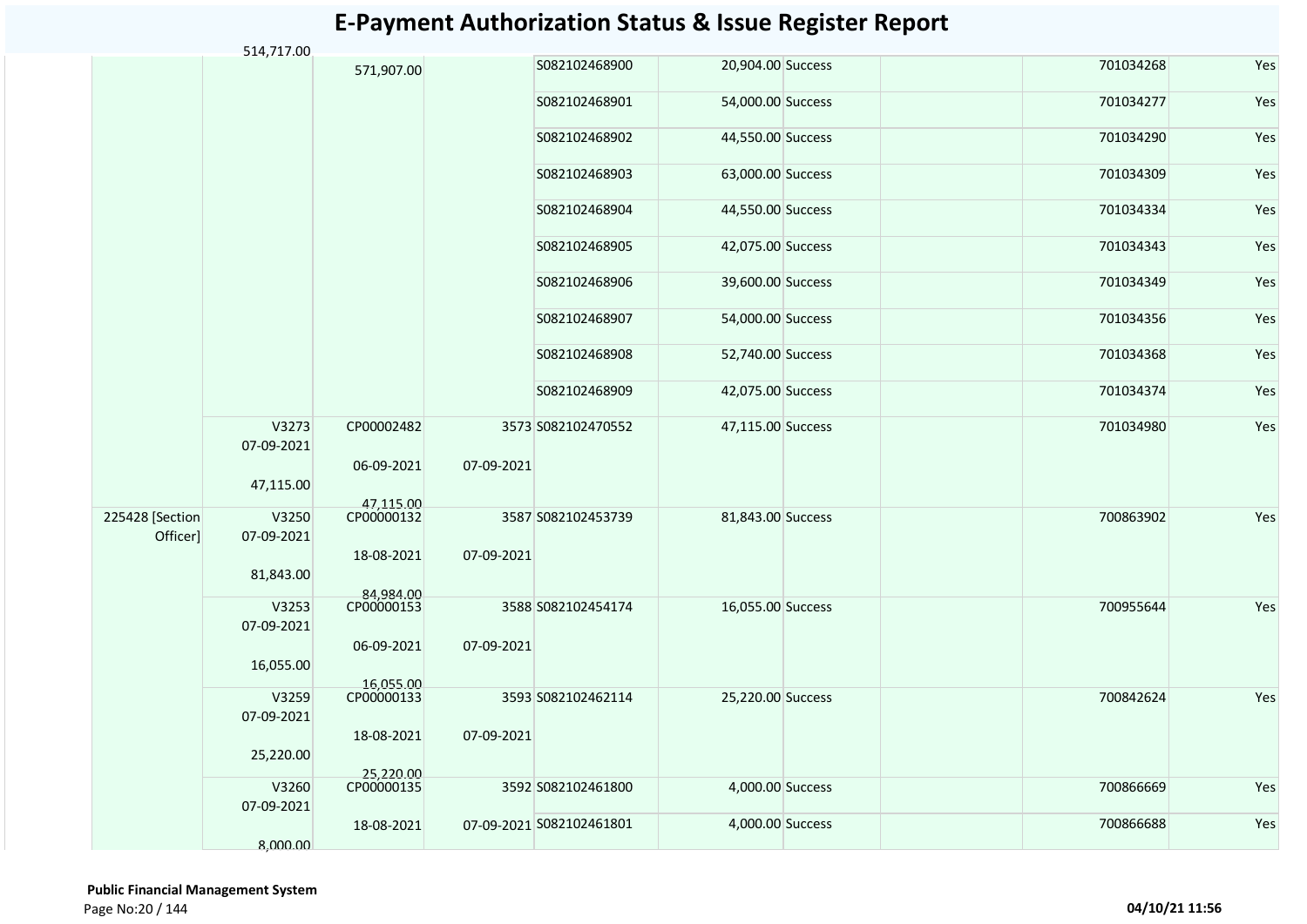|   |                                           | 07-09-2021          | V3271 CP00000152(GPF<br>$_2$ 02109008) | 07-09-2021 | 3591 S082102468882       | 60,000.00 Success    |  | 701034110 | Yes |
|---|-------------------------------------------|---------------------|----------------------------------------|------------|--------------------------|----------------------|--|-----------|-----|
|   |                                           | 60,000.00           | 06-09-2021                             |            |                          |                      |  |           |     |
|   |                                           |                     | 60,000.00<br>V3274 CP00000151(GPF      |            | 3590 S082102469739       | 38,06,967.00 Success |  | 701034813 | Yes |
|   |                                           | 07-09-2021          | $\left[202109007\right)$               | 07-09-2021 |                          |                      |  |           |     |
|   |                                           | 3,806,967.00        | 06-09-2021                             |            |                          |                      |  |           |     |
|   | 225429 [Section                           | V3247               | 3,806,967.00<br>CP00000271             |            | 3563 S082102446109       | 40,100.00 Success    |  | 700246988 | Yes |
|   | Officer]                                  | 07-09-2021          |                                        |            |                          |                      |  |           |     |
|   |                                           |                     | 06-09-2021                             | 07-09-2021 |                          |                      |  |           |     |
|   |                                           | 40,100.00           |                                        |            |                          |                      |  |           |     |
|   | 225438 [Asstt                             |                     | 40,100.00<br>V3248 CP00000263(EPC      |            | 3564 S082102446198       | 11,241.00 Success    |  | 700249719 | Yes |
|   | Accounts Officer]                         | 07-09-2021          | 2021090001)                            | 07-09-2021 |                          |                      |  |           |     |
|   |                                           | 11,241.00           | 06-09-2021                             |            |                          |                      |  |           |     |
|   |                                           |                     | 11,241.00                              |            |                          |                      |  |           |     |
| 5 | <b>Issue Date: 08-09-2021</b>             |                     |                                        |            |                          | 17,75,360.00         |  |           |     |
|   | 206886 [Asst<br>Administrative            | V3280               | CP00000052                             |            | 3601 S082102517113       | 15,314.00 Success    |  | 715876062 | Yes |
|   | Officer Copyright                         | 08-09-2021          | 07-09-2021                             | 08-09-2021 |                          |                      |  |           |     |
|   | Office New Delhi]                         | 15,314.00           |                                        |            |                          |                      |  |           |     |
|   |                                           |                     | 15,314.00                              |            |                          |                      |  |           |     |
|   | 206942 [Under<br>Secretary                | V3302<br>08-09-2021 |                                        |            | 3600 S082102622586       | 56,700.00 Success    |  | 719120475 | Yes |
|   | Department of<br><b>Industrial Policy</b> | 396,789.00          | 08-09-2021                             |            | 08-09-2021 S082102622587 | 33,750.00 Success    |  | 719120476 | Yes |
|   | and Promotion                             |                     | 440,876.00                             |            | S082102622588            | 32,357.00 Success    |  | 719120477 | Yes |
|   | Ministry of<br>Commerce and               |                     |                                        |            | S082102622589            | 1,57,500.00 Success  |  | 719120478 | Yes |
|   | <b>Industry New</b><br>Delhi]             |                     |                                        |            | S082102622590            | 22,882.00 Success    |  | 719120479 | Yes |
|   |                                           |                     |                                        |            | S082102622591            | 48,600.00 Success    |  | 719120480 | Yes |
|   |                                           |                     |                                        |            | S082102622592            | 45,000.00 Success    |  | 719120481 | Yes |
|   |                                           |                     |                                        |            |                          |                      |  |           |     |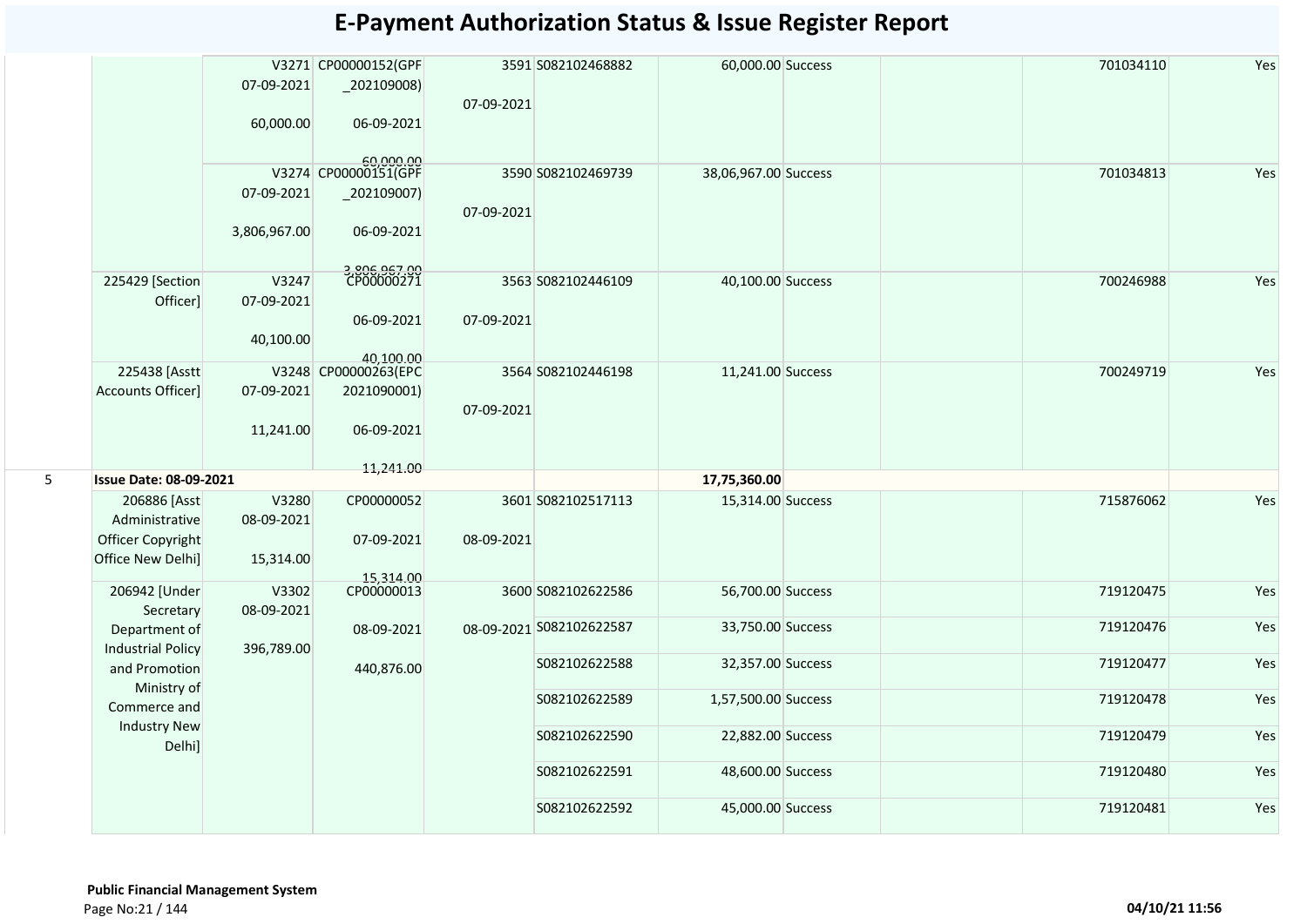| 225427 [Under | V3275      | CP00002490                          |            | 3599 S082102517197 |                     | 300.00 Success | 715876423 | Yes |
|---------------|------------|-------------------------------------|------------|--------------------|---------------------|----------------|-----------|-----|
| Secretary]    | 08-09-2021 |                                     |            |                    |                     |                |           |     |
|               | 300.00     | 07-09-2021                          | 08-09-2021 |                    |                     |                |           |     |
|               |            | 300.00                              |            |                    |                     |                |           |     |
|               | V3276      | CP00002487                          |            | 3597 S082102517119 |                     | 800.00 Success | 715876249 | Yes |
|               | 08-09-2021 |                                     |            |                    |                     |                |           |     |
|               |            | 07-09-2021                          | 08-09-2021 |                    |                     |                |           |     |
|               | 800.00     | 800.00                              |            |                    |                     |                |           |     |
|               |            | V3277 CP00002484(EFR                |            | 3594 S082102517078 | 27,000.00 Success   |                | 715873857 | Yes |
|               | 08-09-2021 | 2021090006)                         |            |                    |                     |                |           |     |
|               |            |                                     | 08-09-2021 |                    |                     |                |           |     |
|               | 27,000.00  | 07-09-2021                          |            |                    |                     |                |           |     |
|               |            |                                     |            |                    |                     |                |           |     |
|               |            | 27,000.00<br>V3278 CP00002485(EOT   |            | 3595 S082102516768 | 5,710.00 Success    |                | 715873440 | Yes |
|               | 08-09-2021 | 2021090002)                         |            |                    |                     |                |           |     |
|               |            |                                     | 08-09-2021 |                    |                     |                |           |     |
|               | 5,710.00   | 07-09-2021                          |            |                    |                     |                |           |     |
|               |            | 5,710.00                            |            |                    |                     |                |           |     |
|               |            |                                     |            |                    |                     |                |           |     |
|               |            | V3279 CP00002486(EOT<br>2021090001) |            | 3596 S082102517066 | 8,877.00 Success    |                | 715873648 | Yes |
|               | 08-09-2021 |                                     | 08-09-2021 |                    |                     |                |           |     |
|               | 8,877.00   | 07-09-2021                          |            |                    |                     |                |           |     |
|               |            |                                     |            |                    |                     |                |           |     |
|               |            | 8,877.00                            |            |                    |                     |                |           |     |
|               |            | V3283 CP00002509(GPF                |            | 3627 S082102619814 | 2,00,000.00 Success |                | 719120270 | Yes |
|               | 08-09-2021 | $-202109100$                        |            |                    |                     |                |           |     |
|               |            |                                     | 08-09-2021 |                    |                     |                |           |     |
|               | 200,000.00 | 08-09-2021                          |            |                    |                     |                |           |     |
|               |            |                                     |            |                    |                     |                |           |     |
|               |            | 200,000.00<br>V3284 CP00002510(GPF  |            | 3628 S082102619906 | 4,00,000.00 Success |                | 719120298 | Yes |
|               | 08-09-2021 | $-202109099$                        | 08-09-2021 |                    |                     |                |           |     |
|               |            |                                     |            |                    |                     |                |           |     |
|               | 400,000.00 | 08-09-2021                          |            |                    |                     |                |           |     |
|               |            | 400,000.00                          |            |                    |                     |                |           |     |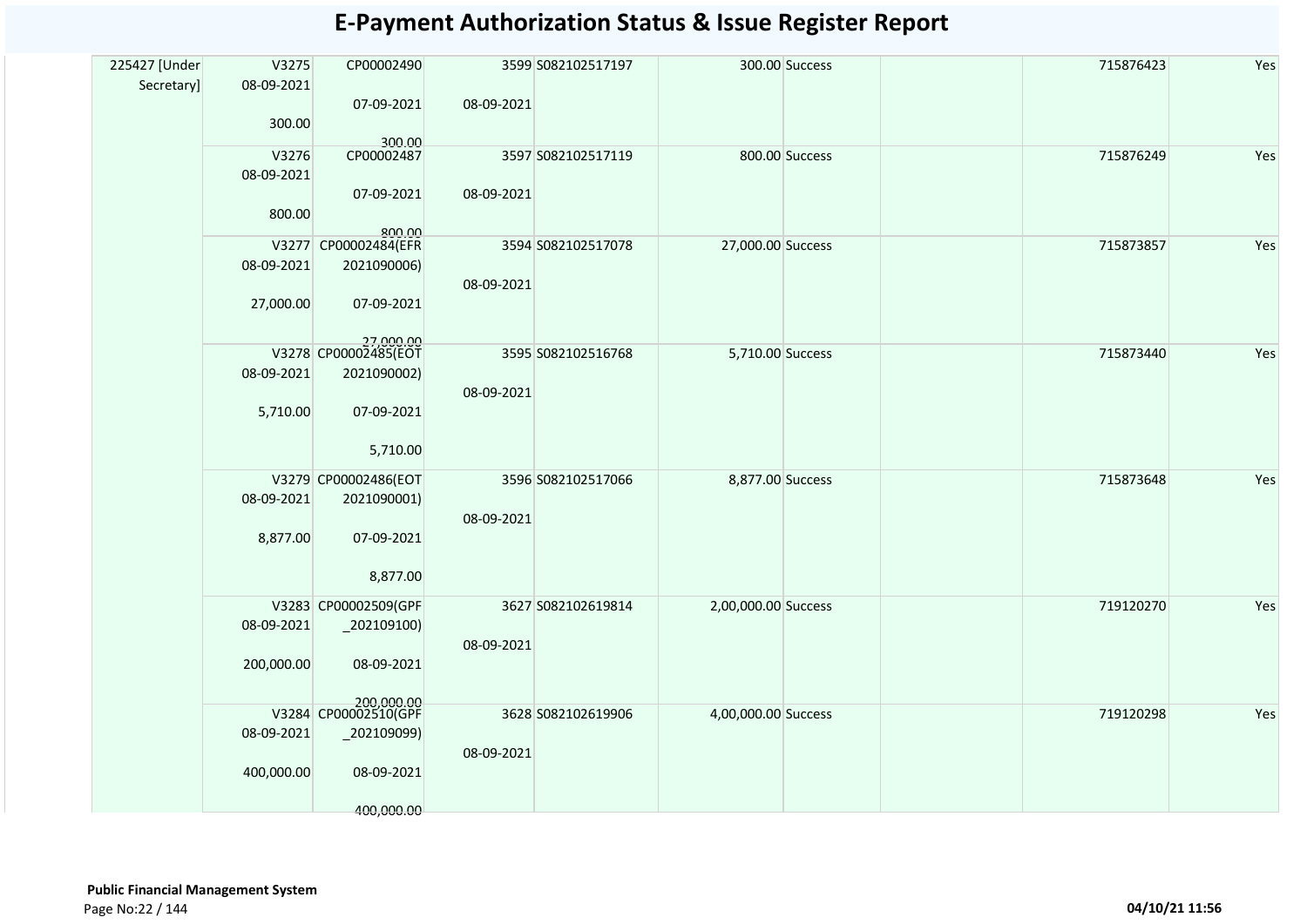| V3285<br>08-09-2021 | CP00002498                     |            | 3612 S082102623912 |                   | 471.00 Success | 719120530 | Yes |
|---------------------|--------------------------------|------------|--------------------|-------------------|----------------|-----------|-----|
|                     | 07-09-2021                     | 08-09-2021 |                    |                   |                |           |     |
| 471.00              |                                |            |                    |                   |                |           |     |
|                     | 471.00<br>V3286 CP00002435(511 |            | 3602 S082102382607 | 44,975.00 Success |                | 719120212 | Yes |
| 08-09-2021          | 687788222514-                  |            |                    |                   |                |           |     |
|                     | 1B1)                           | 08-09-2021 |                    |                   |                |           |     |
| 44,975.00           |                                |            |                    |                   |                |           |     |
|                     | 03-09-2021                     |            |                    |                   |                |           |     |
|                     |                                |            |                    |                   |                |           |     |
|                     | CP00002503                     |            |                    |                   |                |           |     |
| V3288               |                                |            | 3617 S082102623878 | 2,655.00 Success  |                | 719120522 | Yes |
| 08-09-2021          |                                |            |                    |                   |                |           |     |
|                     | 07-09-2021                     | 08-09-2021 |                    |                   |                |           |     |
| 2,655.00            |                                |            |                    |                   |                |           |     |
| V3289               | 2,655.00                       |            | 3616 S082102623879 | 4,940.00 Success  |                | 719120524 | Yes |
| 08-09-2021          |                                |            |                    |                   |                |           |     |
|                     | 07-09-2021                     | 08-09-2021 |                    |                   |                |           |     |
| 4,940.00            |                                |            |                    |                   |                |           |     |
|                     |                                |            |                    |                   |                |           |     |
| V3290               | 4,940.00<br>CP00002501         |            | 3615 S082102623873 |                   | 766.00 Success | 719120519 | Yes |
| 08-09-2021          |                                |            |                    |                   |                |           |     |
|                     | 07-09-2021                     | 08-09-2021 |                    |                   |                |           |     |
| 766.00              |                                |            |                    |                   |                |           |     |
|                     | 766.00                         |            |                    |                   |                |           |     |
| V3291               | CP00002500                     |            | 3614 S082102623840 | 1,887.00 Success  |                | 719120514 | Yes |
| 08-09-2021          |                                |            |                    |                   |                |           |     |
|                     | 07-09-2021                     | 08-09-2021 |                    |                   |                |           |     |
| 1,887.00            |                                |            |                    |                   |                |           |     |
|                     | 1,887.00<br>CP00002499         |            |                    |                   |                |           |     |
| V3292               |                                |            | 3613 S082102623869 | 69,396.00 Success |                | 719120517 | Yes |
| 08-09-2021          |                                |            |                    |                   |                |           |     |
|                     | 07-09-2021                     | 08-09-2021 |                    |                   |                |           |     |
| 69,396.00           | 70,812.00                      |            |                    |                   |                |           |     |
|                     | V3293 CP00002491(511           |            | 3605 S082102622465 | 4,358.00 Success  |                | 719120389 | Yes |
| 08-09-2021          | 687709629526-                  |            |                    |                   |                |           |     |
|                     | 1B1)                           | 08-09-2021 |                    |                   |                |           |     |
| 4,358.00            |                                |            |                    |                   |                |           |     |
|                     | 07-09-2021                     |            |                    |                   |                |           |     |
|                     |                                |            |                    |                   |                |           |     |
|                     | 4,433.00                       |            |                    |                   |                |           |     |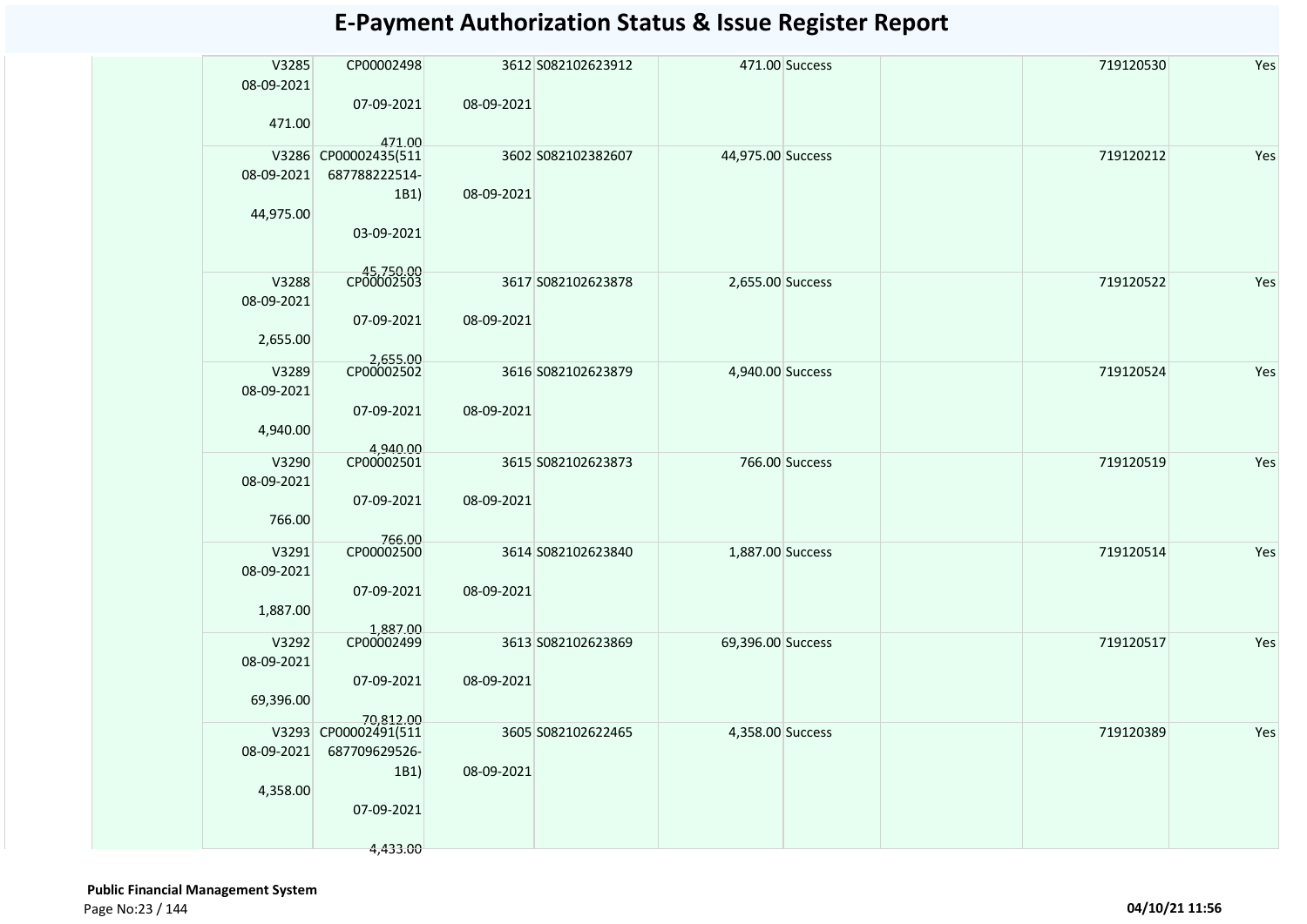|            | V3294 CP00002492(511             | 3606 S082102622422 | 7,078.00 Success  | 719120383 | Yes |
|------------|----------------------------------|--------------------|-------------------|-----------|-----|
|            | 08-09-2021 687761185975-         |                    |                   |           |     |
|            | 1B1                              | 08-09-2021         |                   |           |     |
| 7,078.00   |                                  |                    |                   |           |     |
|            | 07-09-2021                       |                    |                   |           |     |
|            |                                  |                    |                   |           |     |
|            | 7,200.00<br>V3295 CP00002493(511 | 3607 S082102622484 | 10,272.00 Success | 719120392 | Yes |
|            | 08-09-2021 687762665619-         |                    |                   |           |     |
|            | 1B1                              | 08-09-2021         |                   |           |     |
| 10,272.00  |                                  |                    |                   |           |     |
|            | 07-09-2021                       |                    |                   |           |     |
|            |                                  |                    |                   |           |     |
|            | 00-449.00 V3296 CP00002494       | 3608 S082102622485 | 10,272.00 Success | 719120397 | Yes |
|            | 08-09-2021 687764150964-         |                    |                   |           |     |
|            | 1B1)                             | 08-09-2021         |                   |           |     |
| 10,272.00  |                                  |                    |                   |           |     |
|            | 07-09-2021                       |                    |                   |           |     |
|            |                                  |                    |                   |           |     |
|            | 0,449.00 V3297 CP00002495        | 3609 S082102622513 | 23,535.00 Success | 719120424 | Yes |
| 08-09-2021 | 687727124996-                    |                    |                   |           |     |
|            | 1B1)                             | 08-09-2021         |                   |           |     |
| 23,535.00  |                                  |                    |                   |           |     |
|            | 07-09-2021                       |                    |                   |           |     |
|            |                                  |                    |                   |           |     |
|            | V3298 CP00002496(511             | 3610 S082102622518 | 4,228.00 Success  | 719120457 | Yes |
| 08-09-2021 | 687723774563-                    |                    |                   |           |     |
|            | 1B1                              | 08-09-2021         |                   |           |     |
| 4,228.00   |                                  |                    |                   |           |     |
|            | 07-09-2021                       |                    |                   |           |     |
|            |                                  |                    |                   |           |     |
|            | V3299 CP00002497(511             | 3611 S082102622538 | 4,370.00 Success  | 719120469 | Yes |
| 08-09-2021 | 687780013705-                    |                    |                   |           |     |
|            | 1B1                              | 08-09-2021         |                   |           |     |
| 4,370.00   |                                  |                    |                   |           |     |
|            | 07-09-2021                       |                    |                   |           |     |
|            |                                  |                    |                   |           |     |
|            | 4,445.00                         |                    |                   |           |     |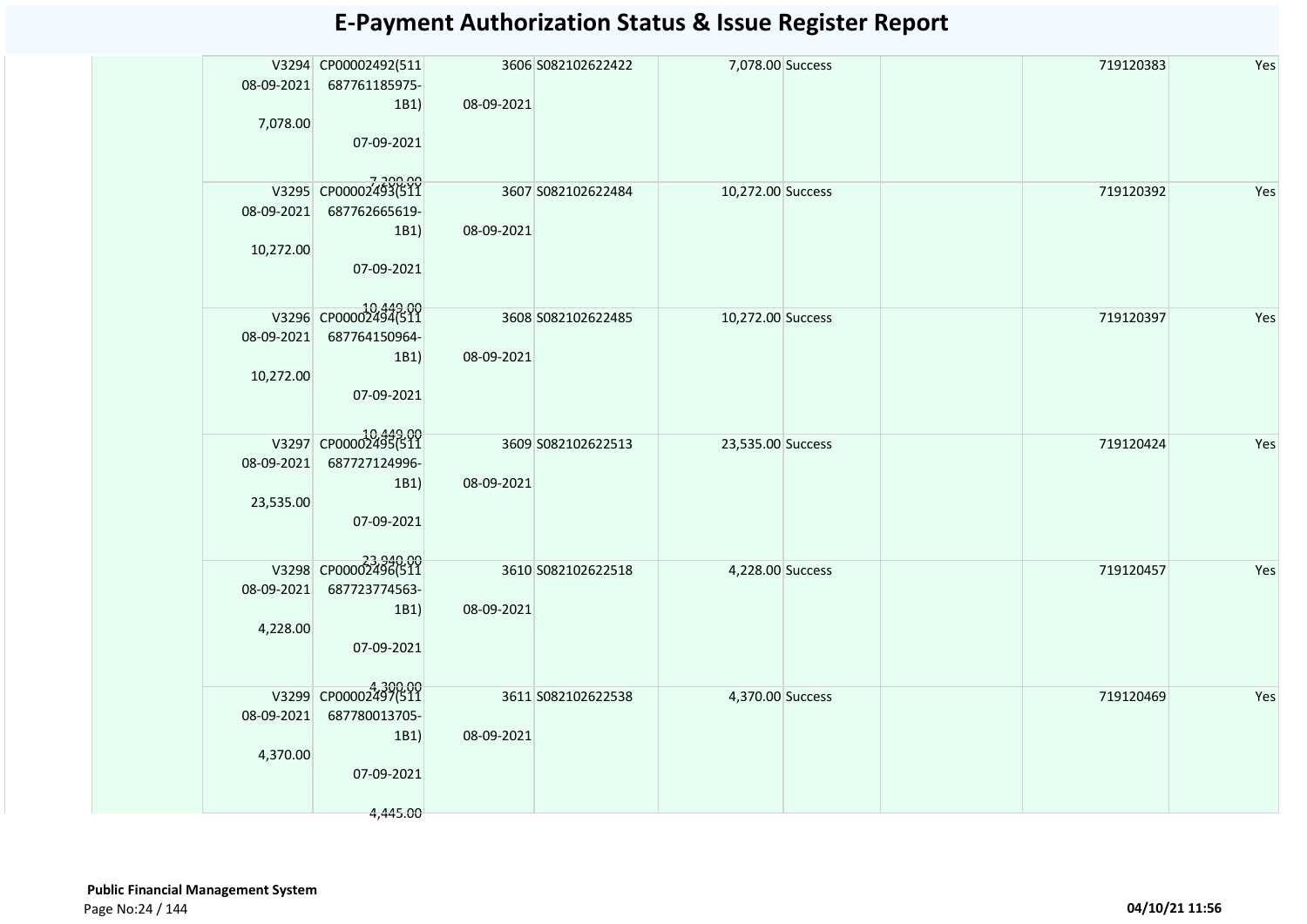|   |                               | 08-09-2021<br>4,228.00 | V3300 CP00002507(511<br>687725044612-<br>1B1) | 08-09-2021 | 3603 S082102622423       | 4,228.00 Success    | 719120387 | Yes |
|---|-------------------------------|------------------------|-----------------------------------------------|------------|--------------------------|---------------------|-----------|-----|
|   |                               |                        | 07-09-2021                                    |            |                          |                     |           |     |
|   |                               |                        | V3301 CP00002308(511                          |            | 3604 S082102622510       | 10,272.00 Success   | 719120400 | Yes |
|   |                               | 08-09-2021             | 687710386006-                                 |            |                          |                     |           |     |
|   |                               | 10,272.00              | 1B1)                                          | 08-09-2021 |                          |                     |           |     |
|   |                               |                        | 07-09-2021                                    |            |                          |                     |           |     |
|   | 225428 [Section               | V3303                  | CP00000155                                    |            | 3621 S082102623832       | 8,391.00 Success    | 719120508 | Yes |
|   | Officer]                      | 08-09-2021             |                                               |            |                          |                     |           |     |
|   |                               | 8,391.00               | 08-09-2021                                    | 08-09-2021 |                          |                     |           |     |
|   |                               |                        | 8,391.00<br>CP00000156                        |            |                          |                     |           |     |
|   |                               | V3304<br>08-09-2021    |                                               |            | 3622 S082102622629       | 19,500.00 Success   | 719120483 | Yes |
|   |                               |                        | 08-09-2021                                    | 08-09-2021 |                          |                     |           |     |
|   |                               | 19,500.00              | 19,500.00                                     |            |                          |                     |           |     |
|   | 225429 [Section               | V3305                  | CP00000278                                    |            | 3626 S082102623838       | 4,29,615.00 Success | 719120511 | Yes |
|   | Officer]                      | 08-09-2021             | 08-09-2021                                    | 08-09-2021 |                          |                     |           |     |
|   |                               | 429,615.00             |                                               |            |                          |                     |           |     |
|   |                               |                        | 437,021.00<br>V3306 CP00000277(EPC            |            | 3620 S082102623749       | 8,445.00 Success    | 719120504 | Yes |
|   |                               | 08-09-2021             | 2021090001)                                   |            |                          |                     |           |     |
|   |                               |                        |                                               |            | 08-09-2021 S082102623750 | 30,962.00 Success   | 719120505 | Yes |
|   | 225438 [Asstt                 | 39,407.00<br>V3282     | 08-09-2021<br>CP00000264                      |            | 3624 S082102620140       | 1,799.00 Success    | 719120325 | Yes |
|   | Accounts Officer]             | 08-09-2021             |                                               |            |                          |                     |           |     |
|   |                               | 1,799.00               | 07-09-2021                                    | 08-09-2021 |                          |                     |           |     |
|   |                               | V3287                  | 1,799.00<br>CP00000262                        |            | 3623 S082102622240       | 18,155.00 Success   | 719120380 | Yes |
|   |                               | 08-09-2021             |                                               |            |                          |                     |           |     |
|   |                               |                        | 03-09-2021                                    | 08-09-2021 |                          |                     |           |     |
|   |                               | 18,155.00              |                                               |            |                          |                     |           |     |
| 6 | <b>Issue Date: 10-09-2021</b> |                        | 18,526.00                                     |            |                          | 4,17,537.00         |           |     |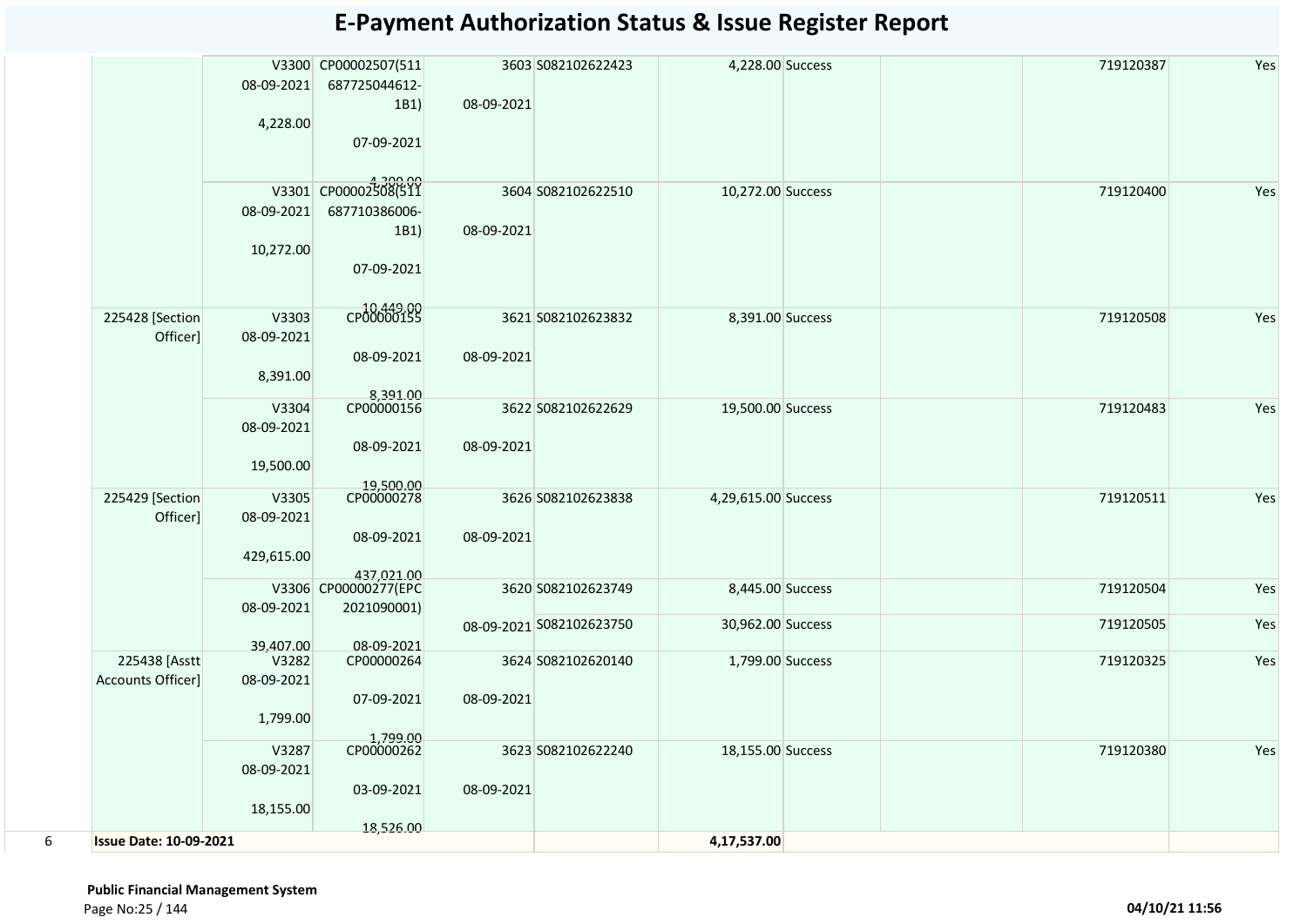|                | 225427 [Under                 |            | V3307 CP00002506(GPF              | 3680 S082102889353       | 4,00,000.00 Success | 749613212 | Yes |
|----------------|-------------------------------|------------|-----------------------------------|--------------------------|---------------------|-----------|-----|
|                | Secretary]                    | 10-09-2021 | _202109098)                       |                          |                     |           |     |
|                |                               |            |                                   | 10-09-2021               |                     |           |     |
|                |                               | 400,000.00 | 07-09-2021                        |                          |                     |           |     |
|                |                               |            |                                   |                          |                     |           |     |
|                |                               |            | $-400,000.00$<br>CP00000266       |                          |                     |           |     |
|                | 225438 [Asstt                 | V3308      |                                   | 3640 S082102889321       | 17,537.00 Success   | 749613209 | Yes |
|                | Accounts Officer]             | 10-09-2021 |                                   |                          |                     |           |     |
|                |                               |            | 09-09-2021                        | 09-09-2021               |                     |           |     |
|                |                               | 17,537.00  |                                   |                          |                     |           |     |
| 7 <sup>7</sup> | <b>Issue Date: 13-09-2021</b> |            | 17,537.00                         |                          | 80,11,366.00        |           |     |
|                | 225427 [Under                 | V3314      | CP00002518                        | 3637 S082102896895       | 12,152.00 Success   | 778748723 | Yes |
|                | Secretary]                    | 13-09-2021 |                                   |                          |                     |           |     |
|                |                               |            |                                   |                          |                     |           |     |
|                |                               |            | 08-09-2021                        | 09-09-2021               |                     |           |     |
|                |                               | 12,152.00  |                                   |                          |                     |           |     |
|                |                               | V3315      | 12,400.00<br>CP00002521           | 3644 S082102896776       | 17,846.00 Success   | 778745465 | Yes |
|                |                               | 13-09-2021 |                                   |                          |                     |           |     |
|                |                               |            | 08-09-2021                        | 09-09-2021               |                     |           |     |
|                |                               | 17,846.00  |                                   |                          |                     |           |     |
|                |                               |            |                                   |                          |                     |           |     |
|                |                               |            | 17,846.00<br>V3316 CP00002511(EOT | 3619 S082102896718       | 1,000.00 Success    | 778765389 | Yes |
|                |                               | 13-09-2021 | 2021090010)                       |                          |                     |           |     |
|                |                               |            |                                   | 08-09-2021 S082102896719 | 500.00 Success      | 778765400 | Yes |
|                |                               | 2,500.00   | 08-09-2021                        |                          |                     |           |     |
|                |                               |            |                                   | S082102896720            | 1,000.00 Success    | 778765410 | Yes |
|                |                               |            | 2,500.00<br>V3317 CP00002512(EOT  | 3633 S082102896944       |                     | 778768667 | Yes |
|                |                               |            |                                   |                          | 2,764.00 Success    |           |     |
|                |                               | 13-09-2021 | 2021090008)                       |                          |                     |           |     |
|                |                               |            |                                   | 09-09-2021               |                     |           |     |
|                |                               | 2,764.00   | 08-09-2021                        |                          |                     |           |     |
|                |                               |            |                                   |                          |                     |           |     |
|                |                               |            | 2,764.00                          |                          |                     |           |     |
|                |                               |            | V3318 CP00002513(EOT              | 3634 S082102896806       | 4,289.00 Success    | 778745939 | Yes |
|                |                               | 13-09-2021 | 2021090007)                       |                          |                     |           |     |
|                |                               |            |                                   | 09-09-2021               |                     |           |     |
|                |                               | 4,289.00   | 08-09-2021                        |                          |                     |           |     |
|                |                               |            |                                   |                          |                     |           |     |
|                |                               |            | 4,289.00                          |                          |                     |           |     |
|                |                               |            |                                   |                          |                     |           |     |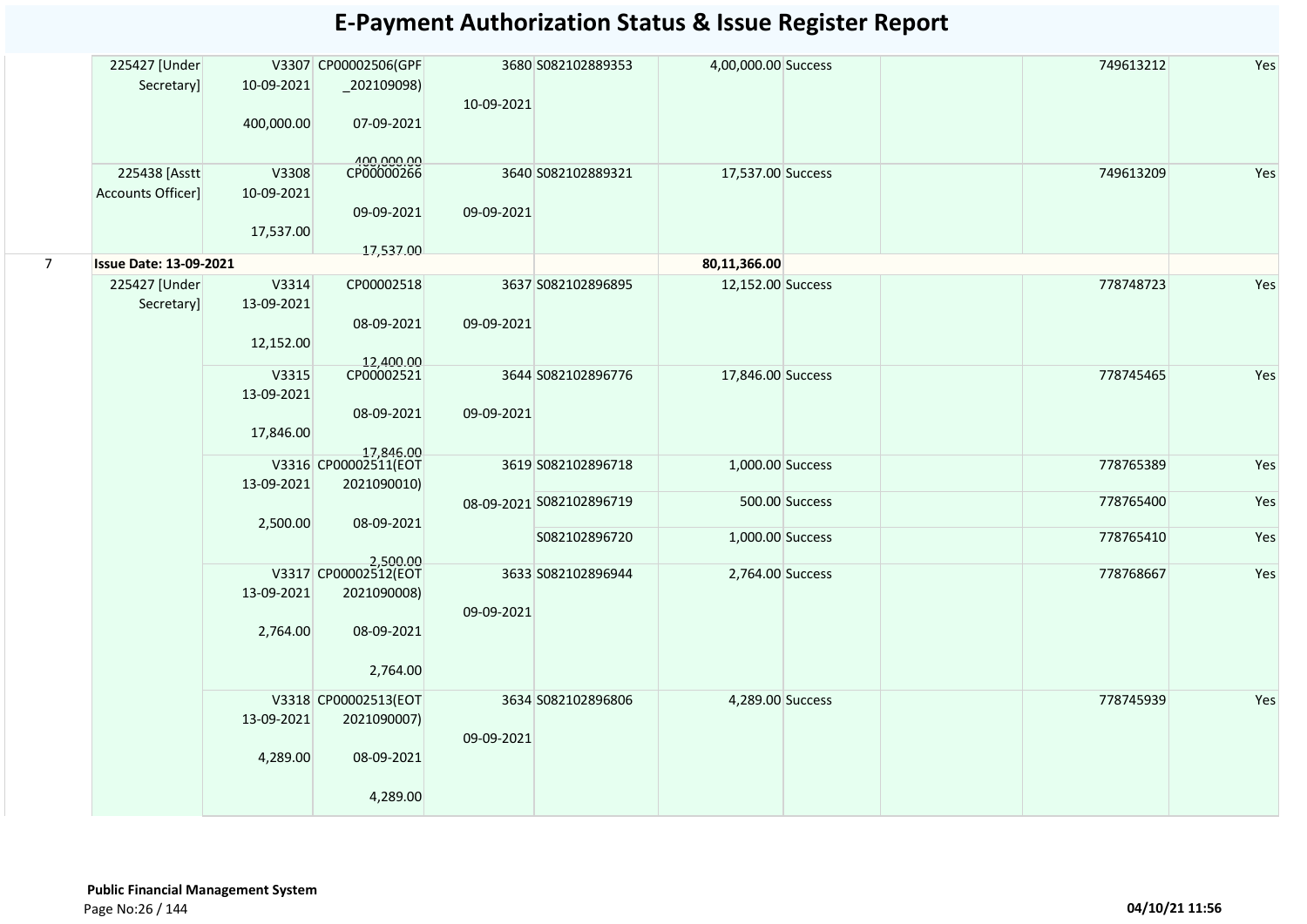|                     | V3319 CP00002514(EFR              |            | 3635 S082102896705       | 54,000.00 Success | 778765152 | Yes |
|---------------------|-----------------------------------|------------|--------------------------|-------------------|-----------|-----|
| 13-09-2021          | 2021090005)                       | 09-09-2021 |                          |                   |           |     |
| 54,000.00           | 08-09-2021                        |            |                          |                   |           |     |
|                     | 54,000.00<br>V3320 CP00002515(EOT |            |                          |                   |           |     |
| 13-09-2021          | 2021090009)                       |            | 3636 S082102896728       | 1,000.00 Success  | 778765605 | Yes |
| 6,615.00            | 08-09-2021                        |            | 09-09-2021 S082102896729 | 2,764.00 Success  | 778765616 | Yes |
|                     |                                   |            | S082102896730            | 2,851.00 Success  | 778765649 | Yes |
|                     | 6,615.00<br>CP00002528            |            |                          |                   |           |     |
| V3321<br>13-09-2021 |                                   |            | 3652 S082102896905       | 2,205.00 Success  | 778768030 | Yes |
|                     | 09-09-2021                        | 09-09-2021 |                          |                   |           |     |
| 2,205.00            | 2,205.00                          |            |                          |                   |           |     |
| V3322               | CP00002527                        |            | 3651 S082102896926       | 3,543.00 Success  | 778768232 | Yes |
| 13-09-2021          |                                   |            |                          |                   |           |     |
| 3,543.00            | 09-09-2021                        | 09-09-2021 |                          |                   |           |     |
|                     | 3,543.00<br>CP00002525            |            |                          |                   |           |     |
| V3323<br>13-09-2021 |                                   |            | 3650 S082102896940       | 3,500.00 Success  | 778768446 | Yes |
|                     | 09-09-2021                        | 09-09-2021 |                          |                   |           |     |
| 3,500.00            |                                   |            |                          |                   |           |     |
|                     | 3,500.00                          |            |                          |                   |           |     |
|                     | V3324 CP00002524(EOT              |            | 3645 S082102889578       | 1,476.00 Success  | 778745236 | Yes |
| 13-09-2021          | 2021090011)                       | 09-09-2021 |                          |                   |           |     |
| 1,476.00            | 09-09-2021                        |            |                          |                   |           |     |
|                     |                                   |            |                          |                   |           |     |
|                     | 1,476.00                          |            |                          |                   |           |     |
| V3326               | CP00002530                        |            | 3641 S082102896826       | 39,600.00 Success | 778748414 | Yes |
| 13-09-2021          |                                   |            |                          |                   |           |     |
|                     | 09-09-2021                        |            | 09-09-2021 S082102896827 | 39,600.00 Success | 778748427 | Yes |
| 151,200.00          | 168,000.00                        |            | S082102896828            | 36,000.00 Success | 778748440 | Yes |
|                     |                                   |            | S082102896829            | 36,000.00 Success | 778748477 | Yes |
|                     |                                   |            |                          |                   |           |     |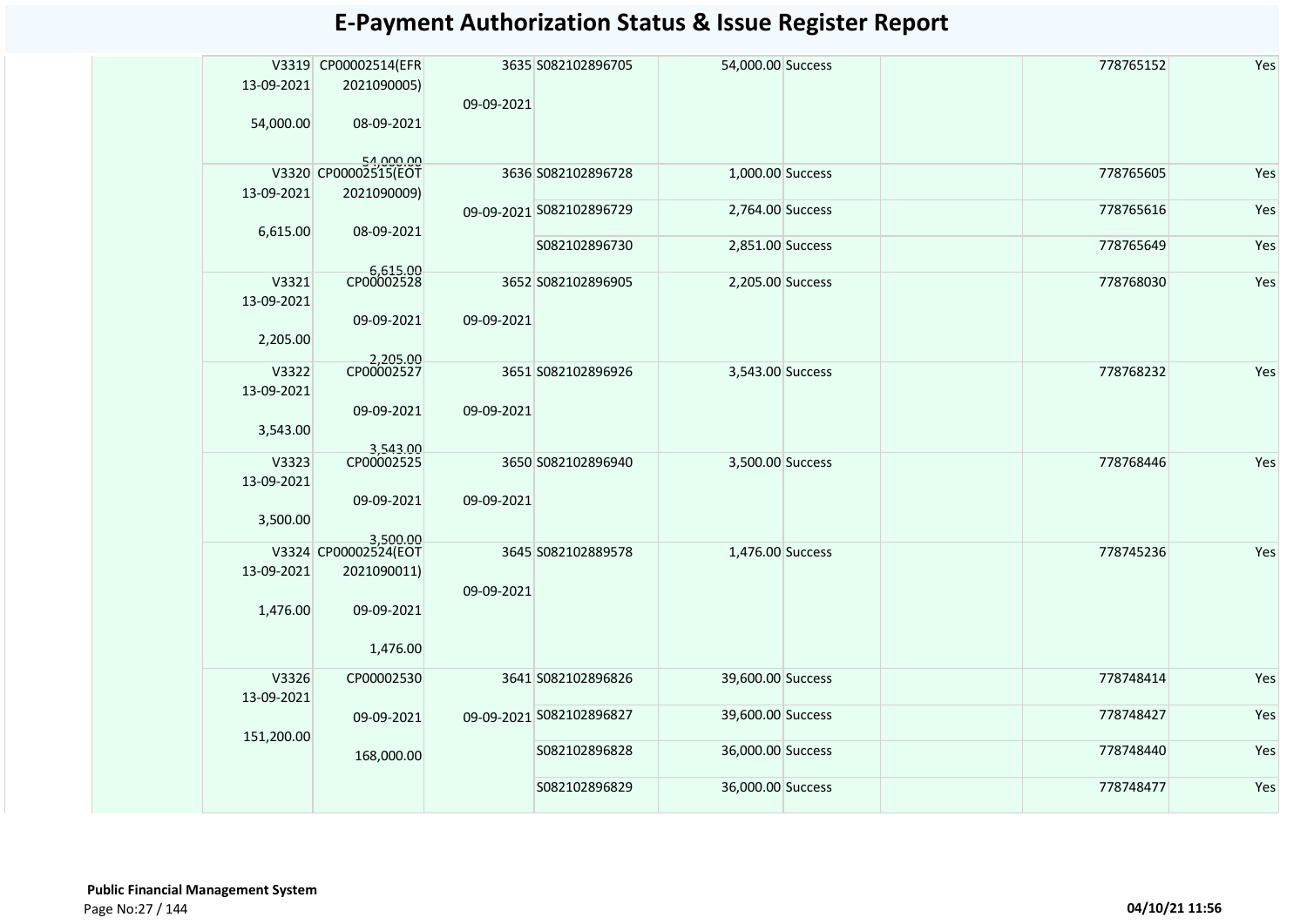| V3327<br>13-09-2021 | CP00002526              |            | 3649 S082102896799       | 2,500.00 Success  |                | 778745699 | Yes |
|---------------------|-------------------------|------------|--------------------------|-------------------|----------------|-----------|-----|
|                     | 09-09-2021              | 09-09-2021 |                          |                   |                |           |     |
| 2,500.00            | 2,500.00                |            |                          |                   |                |           |     |
| V3332               | CP00002522              |            | 3653 S082102899972       | 60,996.00 Success |                | 778927133 | Yes |
| 13-09-2021          |                         |            |                          |                   |                |           |     |
| 60,996.00           | 09-09-2021              | 09-09-2021 |                          |                   |                |           |     |
| V3333               | 60,996.00<br>CP00002476 |            | 3638 S082102896872       | 91,209.00 Success |                | 778924350 | Yes |
|                     |                         |            |                          |                   |                |           |     |
| 13-09-2021          | 06-09-2021              | 09-09-2021 |                          |                   |                |           |     |
| 91,209.00           |                         |            |                          |                   |                |           |     |
|                     | 94,409.00               |            |                          |                   |                |           |     |
| V3334               | CP00002520              |            | 3643 S082102896768       |                   | 104.00 Success | 778924119 | Yes |
| 13-09-2021          |                         |            |                          |                   |                |           |     |
| 104.00              | 08-09-2021              | 09-09-2021 |                          |                   |                |           |     |
|                     | 104.00                  |            |                          |                   |                |           |     |
| V3335<br>13-09-2021 | CP00002519              |            | 3642 S082102896758       |                   | 800.00 Success | 778921917 | Yes |
| 800.00              | 08-09-2021              | 09-09-2021 |                          |                   |                |           |     |
|                     | 800.00                  |            |                          |                   |                |           |     |
| V3336               | CP00002534              |            | 3662 S082102900261       | 2,761.00 Success  |                | 778927337 | Yes |
| 13-09-2021          |                         |            |                          |                   |                |           |     |
| 2,761.00            | 09-09-2021              | 10-09-2021 |                          |                   |                |           |     |
|                     | 2,761.00<br>CP00002533  |            |                          |                   |                |           |     |
| V3337               |                         |            | 3663 S082102900272       | 18,900.00 Success |                | 778927556 | Yes |
| 13-09-2021          | 09-09-2021              |            | 10-09-2021 S082102900273 | 73,501.00 Success |                | 778927566 | Yes |
| 159,001.00          |                         |            |                          |                   |                |           |     |
|                     | 176,667.00              |            | S082102900274            | 7,200.00 Success  |                | 778927576 | Yes |
|                     |                         |            | S082102900275            | 59,400.00 Success |                | 778927591 | Yes |
| V3338               | CP00002540              |            | 3670 S082102898767       | 38,127.00 Success |                | 778924950 | Yes |
| 13-09-2021          |                         |            |                          |                   |                |           |     |
| 38,127.00           | 10-09-2021              | 10-09-2021 |                          |                   |                |           |     |
|                     | 38,127.00               |            |                          |                   |                |           |     |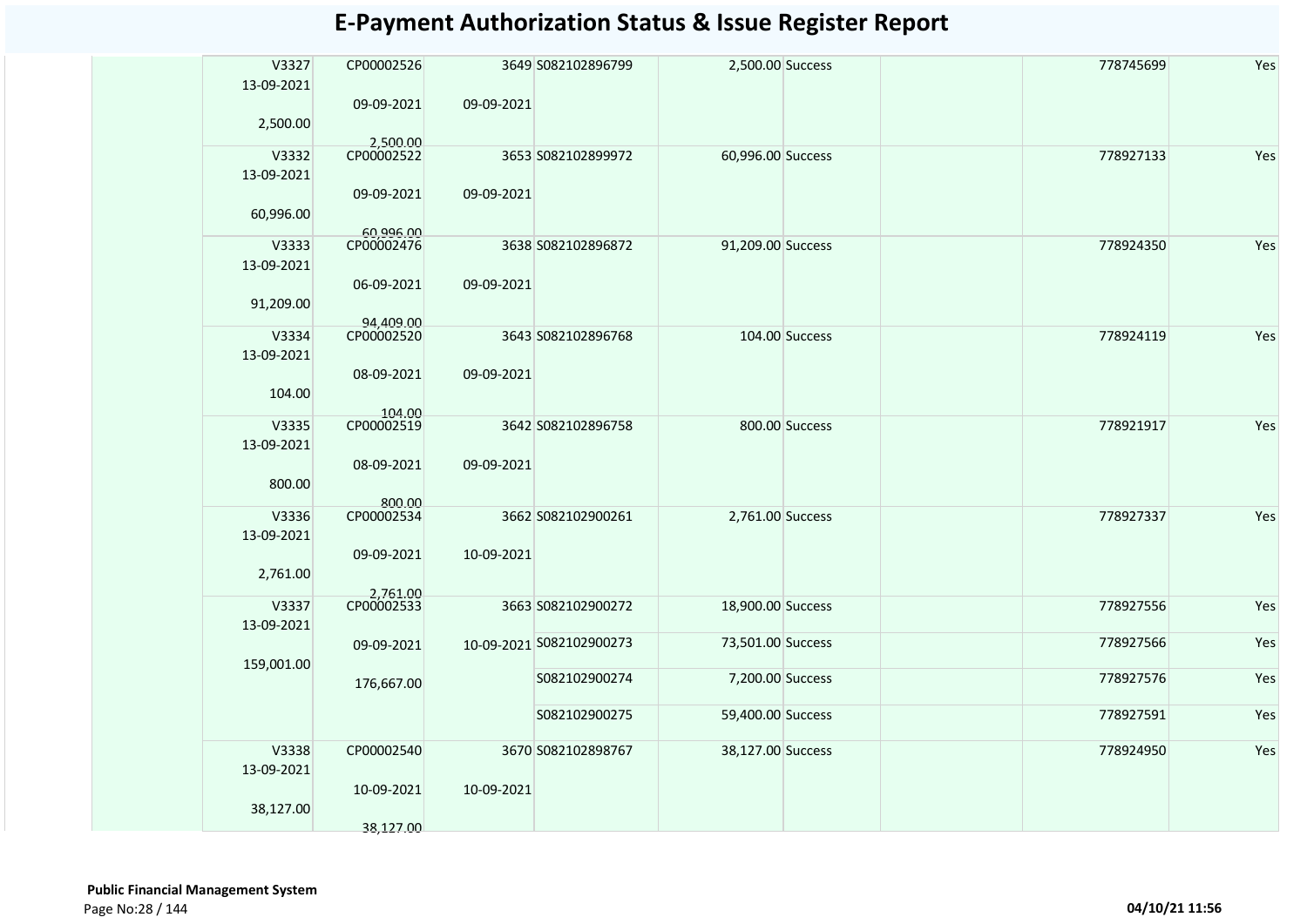| V3339      | CP00002541                         |            | 3671 S082102898730 | 68,572.00 Success   | 778924743 | Yes |
|------------|------------------------------------|------------|--------------------|---------------------|-----------|-----|
| 13-09-2021 |                                    |            |                    |                     |           |     |
|            | 10-09-2021                         | 10-09-2021 |                    |                     |           |     |
| 68,572.00  |                                    |            |                    |                     |           |     |
|            |                                    |            |                    |                     |           |     |
|            | 70,978.00<br>V3340 CP00002537(511  |            | 3667 S082102889362 | 4,456.00 Success    | 778917843 | Yes |
| 13-09-2021 | 687722302470-                      |            |                    |                     |           |     |
|            | 1B1)                               | 10-09-2021 |                    |                     |           |     |
| 4,456.00   |                                    |            |                    |                     |           |     |
|            | 10-09-2021                         |            |                    |                     |           |     |
|            |                                    |            |                    |                     |           |     |
|            |                                    |            |                    |                     |           |     |
|            | V3341 CP00002538(511               |            | 3668 S082102889370 | 4,896.00 Success    | 778921277 | Yes |
| 13-09-2021 | 687708900193-                      |            |                    |                     |           |     |
|            | 1B1)                               | 10-09-2021 |                    |                     |           |     |
| 4,896.00   |                                    |            |                    |                     |           |     |
|            | 10-09-2021                         |            |                    |                     |           |     |
|            |                                    |            |                    |                     |           |     |
|            |                                    |            |                    |                     |           |     |
|            | V3342 CP00002539(511               |            | 3669 S082102889368 | 4,807.00 Success    | 778921049 | Yes |
| 13-09-2021 | 687703741436-                      |            |                    |                     |           |     |
|            | 1B1)                               | 10-09-2021 |                    |                     |           |     |
|            |                                    |            |                    |                     |           |     |
| 4,807.00   |                                    |            |                    |                     |           |     |
|            | 10-09-2021                         |            |                    |                     |           |     |
|            |                                    |            |                    |                     |           |     |
| V3343      | 4,900.00                           |            | 3694 S082102956753 | 1,558.00 Success    | 782828981 | Yes |
| 13-09-2021 |                                    |            |                    |                     |           |     |
|            | 06-09-2021                         | 13-09-2021 |                    |                     |           |     |
|            |                                    |            |                    |                     |           |     |
| 1,558.00   |                                    |            |                    |                     |           |     |
|            | 1,558.00<br>V3344 CP00002535(202   |            | 3660 S082102922911 | 1,15,416.00 Success | 782824846 | Yes |
| 13-09-2021 | 109004)                            |            |                    |                     |           |     |
|            |                                    |            |                    |                     |           |     |
|            |                                    | 10-09-2021 |                    |                     |           |     |
| 115,416.00 | 09-09-2021                         |            |                    |                     |           |     |
|            |                                    |            |                    |                     |           |     |
|            | 116,416.00<br>V3345 CP00002547(511 |            | 3681 S082102956435 | 1,92,444.00 Success | 782808443 | Yes |
| 13-09-2021 | 687714459733-                      |            |                    |                     |           |     |
|            |                                    |            |                    |                     |           |     |
|            | 1B1)                               | 13-09-2021 |                    |                     |           |     |
| 192,444.00 |                                    |            |                    |                     |           |     |
|            | 10-09-2021                         |            |                    |                     |           |     |
|            |                                    |            |                    |                     |           |     |
|            | 195,762.00                         |            |                    |                     |           |     |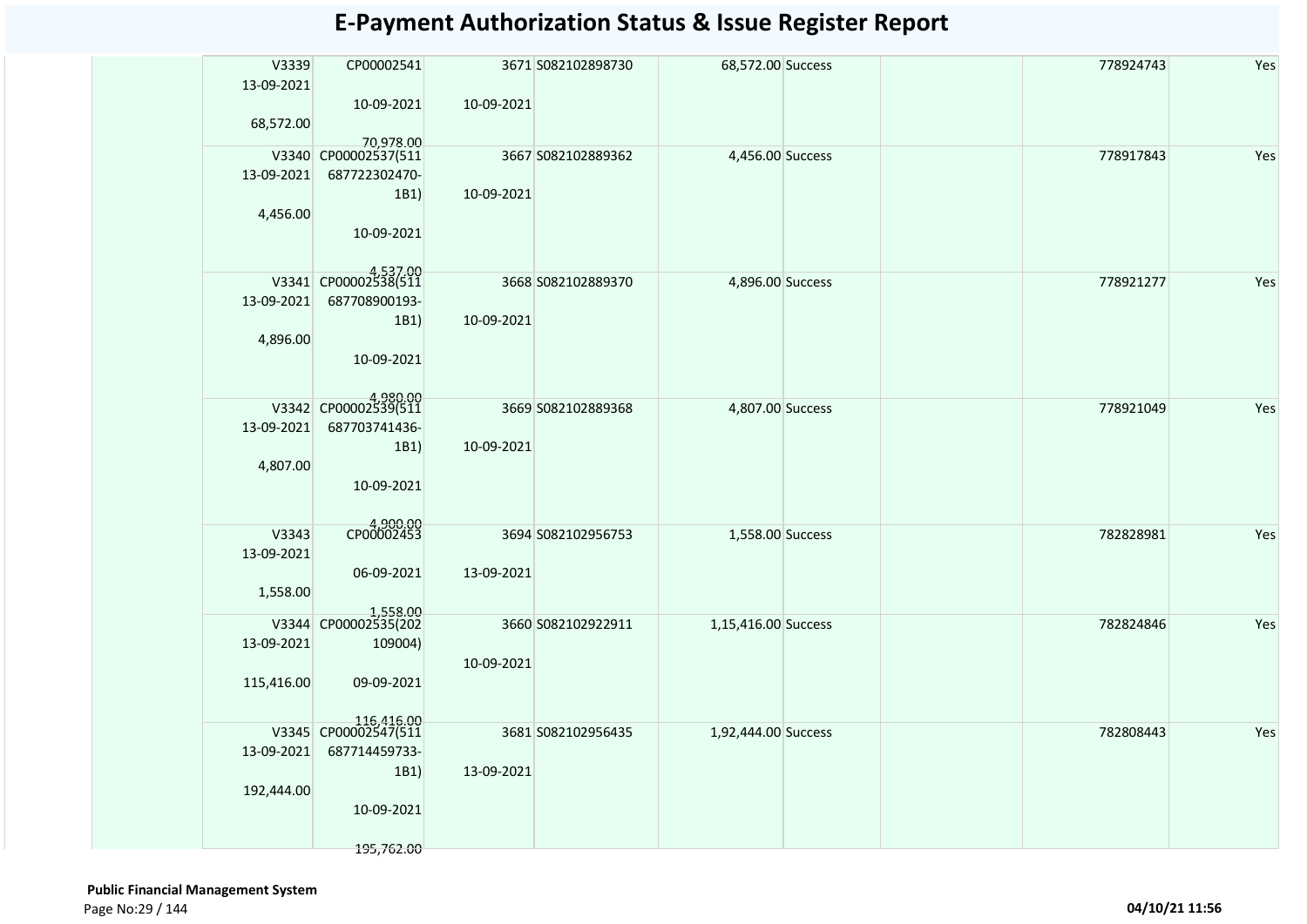|            | V3346 CP00002548(511       |            | 3682 S082102956525 | 58,394.00 Success   | 782811288 | Yes |
|------------|----------------------------|------------|--------------------|---------------------|-----------|-----|
| 13-09-2021 | 687763654792-              |            |                    |                     |           |     |
|            | 1B1)                       | 13-09-2021 |                    |                     |           |     |
| 58,394.00  |                            |            |                    |                     |           |     |
|            | 10-09-2021                 |            |                    |                     |           |     |
|            |                            |            |                    |                     |           |     |
|            | V3347 CP00002549(511       |            | 3683 S082102956464 | 1,07,792.00 Success | 782808664 | Yes |
| 13-09-2021 | 687792894718-              |            |                    |                     |           |     |
|            | 1B1)                       | 13-09-2021 |                    |                     |           |     |
| 107,792.00 |                            |            |                    |                     |           |     |
|            | 10-09-2021                 |            |                    |                     |           |     |
|            |                            |            |                    |                     |           |     |
|            | 09,650.00 V3348 CP00002550 |            | 3684 S082102956627 | 13,763.00 Success   | 782811846 | Yes |
| 13-09-2021 | 687796917475-              |            |                    |                     |           |     |
|            | 1B1)                       | 13-09-2021 |                    |                     |           |     |
| 13,763.00  |                            |            |                    |                     |           |     |
|            | 10-09-2021                 |            |                    |                     |           |     |
|            |                            |            |                    |                     |           |     |
|            | V3349 CP00002551(511       |            | 3685 S082102956580 | 12,249.00 Success   | 782828586 | Yes |
| 13-09-2021 | 687753511199-              |            |                    |                     |           |     |
|            | 1B1)                       | 13-09-2021 |                    |                     |           |     |
| 12,249.00  |                            |            |                    |                     |           |     |
|            | 10-09-2021                 |            |                    |                     |           |     |
|            |                            |            |                    |                     |           |     |
|            | V3350 CP00002552(511       |            | 3686 S082102956573 | 24,498.00 Success   | 782811675 | Yes |
| 13-09-2021 | 687705572091-              |            |                    |                     |           |     |
|            | 1B1                        | 13-09-2021 |                    |                     |           |     |
| 24,498.00  |                            |            |                    |                     |           |     |
|            | 10-09-2021                 |            |                    |                     |           |     |
|            |                            |            |                    |                     |           |     |
|            | V3351 CP00002553(511       |            | 3687 S082102956628 | 93,430.00 Success   | 782828787 | Yes |
| 13-09-2021 | 687717515464-              |            |                    |                     |           |     |
|            | 1B1                        | 13-09-2021 |                    |                     |           |     |
| 93,430.00  |                            |            |                    |                     |           |     |
|            | 10-09-2021                 |            |                    |                     |           |     |
|            |                            |            |                    |                     |           |     |
|            | 95,040.00                  |            |                    |                     |           |     |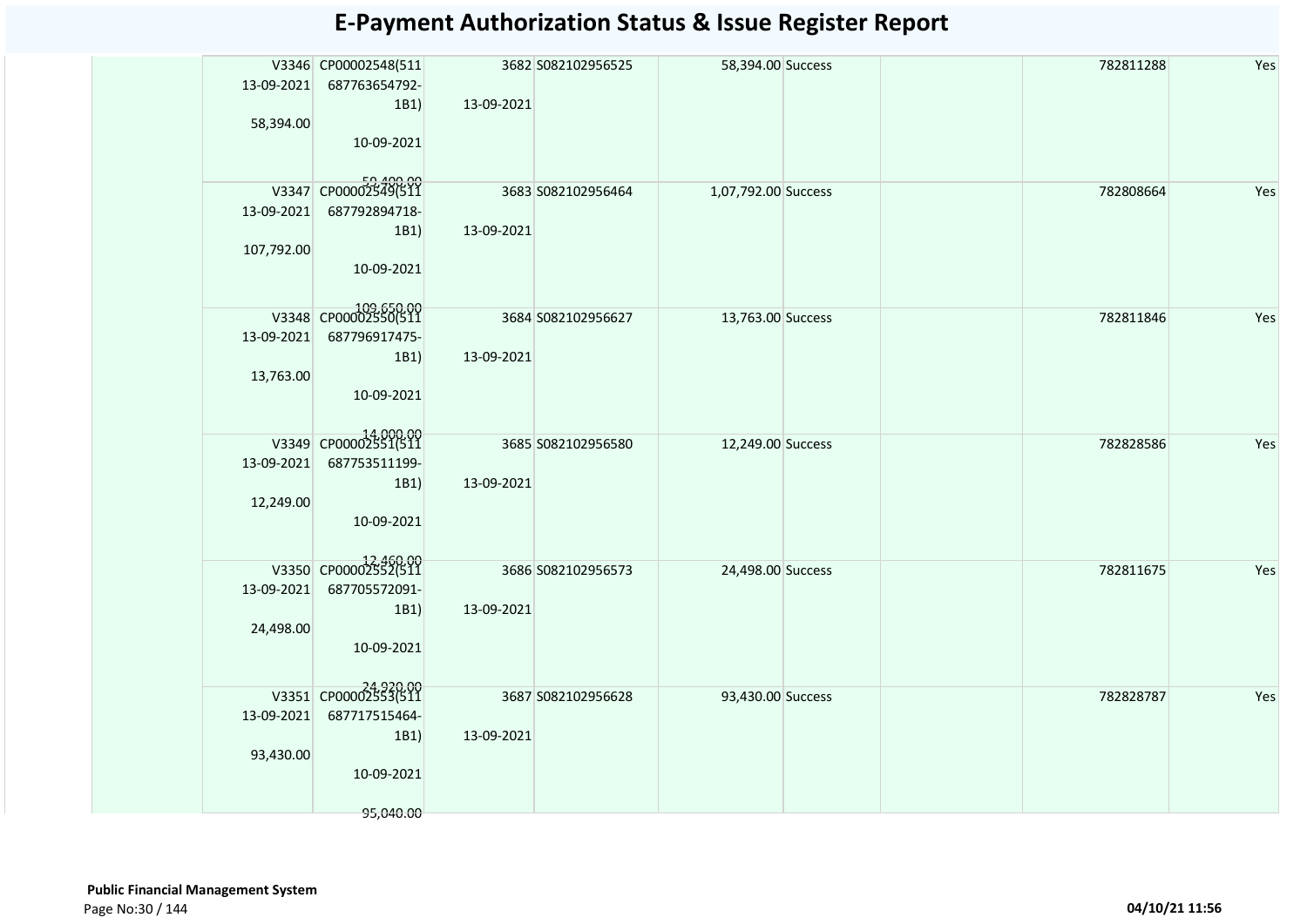|            | V3352 CP00002554(511               |            | 3688 S082102956574 | 46,432.00 Success   |  | 782828400 | Yes |
|------------|------------------------------------|------------|--------------------|---------------------|--|-----------|-----|
|            | 13-09-2021 687775760139-           |            |                    |                     |  |           |     |
|            | 1B1                                | 13-09-2021 |                    |                     |  |           |     |
| 46,432.00  |                                    |            |                    |                     |  |           |     |
|            |                                    |            |                    |                     |  |           |     |
|            | 10-09-2021                         |            |                    |                     |  |           |     |
|            |                                    |            |                    |                     |  |           |     |
|            | V3353 CP00002555(511               |            |                    |                     |  |           |     |
|            |                                    |            | 3689 S082102956540 | 19,617.00 Success   |  | 782828212 | Yes |
|            | 13-09-2021 687723719055-           |            |                    |                     |  |           |     |
|            | 1B1                                | 13-09-2021 |                    |                     |  |           |     |
| 19,617.00  |                                    |            |                    |                     |  |           |     |
|            | 10-09-2021                         |            |                    |                     |  |           |     |
|            |                                    |            |                    |                     |  |           |     |
|            |                                    |            |                    |                     |  |           |     |
|            | 19,998.00<br>V3354 CP00002556(202  |            | 3679 S082102922899 | 1,85,188.00 Success |  | 782808242 | Yes |
| 13-09-2021 | 109007)                            |            |                    |                     |  |           |     |
|            |                                    | 10-09-2021 |                    |                     |  |           |     |
| 185,188.00 | 10-09-2021                         |            |                    |                     |  |           |     |
|            |                                    |            |                    |                     |  |           |     |
|            |                                    |            |                    |                     |  |           |     |
|            | 206,462.00<br>V3355 CP00002557(511 |            | 3690 S082102956541 | 1,60,729.00 Success |  | 782811473 | Yes |
|            | 13-09-2021 687775032918-           |            |                    |                     |  |           |     |
|            | 1B1)                               | 13-09-2021 |                    |                     |  |           |     |
| 160,729.00 |                                    |            |                    |                     |  |           |     |
|            |                                    |            |                    |                     |  |           |     |
|            | 10-09-2021                         |            |                    |                     |  |           |     |
|            |                                    |            |                    |                     |  |           |     |
|            | 163,500.00<br>V3356 CP00002558(511 |            | 3691 S082102956476 | 2,03,254.00 Success |  | 782808854 | Yes |
|            | 13-09-2021 687748019934-           |            |                    |                     |  |           |     |
|            |                                    |            |                    |                     |  |           |     |
|            | 1B1)                               | 13-09-2021 |                    |                     |  |           |     |
| 203,254.00 |                                    |            |                    |                     |  |           |     |
|            | 10-09-2021                         |            |                    |                     |  |           |     |
|            |                                    |            |                    |                     |  |           |     |
|            | 206,480.00<br>V3357 CP00002559(511 |            |                    |                     |  |           |     |
|            |                                    |            | 3692 S082102956477 | 87,833.00 Success   |  | 782828015 | Yes |
| 13-09-2021 | 687798881775-                      |            |                    |                     |  |           |     |
|            | 1B1                                | 13-09-2021 |                    |                     |  |           |     |
| 87,833.00  |                                    |            |                    |                     |  |           |     |
|            | 10-09-2021                         |            |                    |                     |  |           |     |
|            |                                    |            |                    |                     |  |           |     |
|            |                                    |            |                    |                     |  |           |     |
|            | 89,347.00                          |            |                    |                     |  |           |     |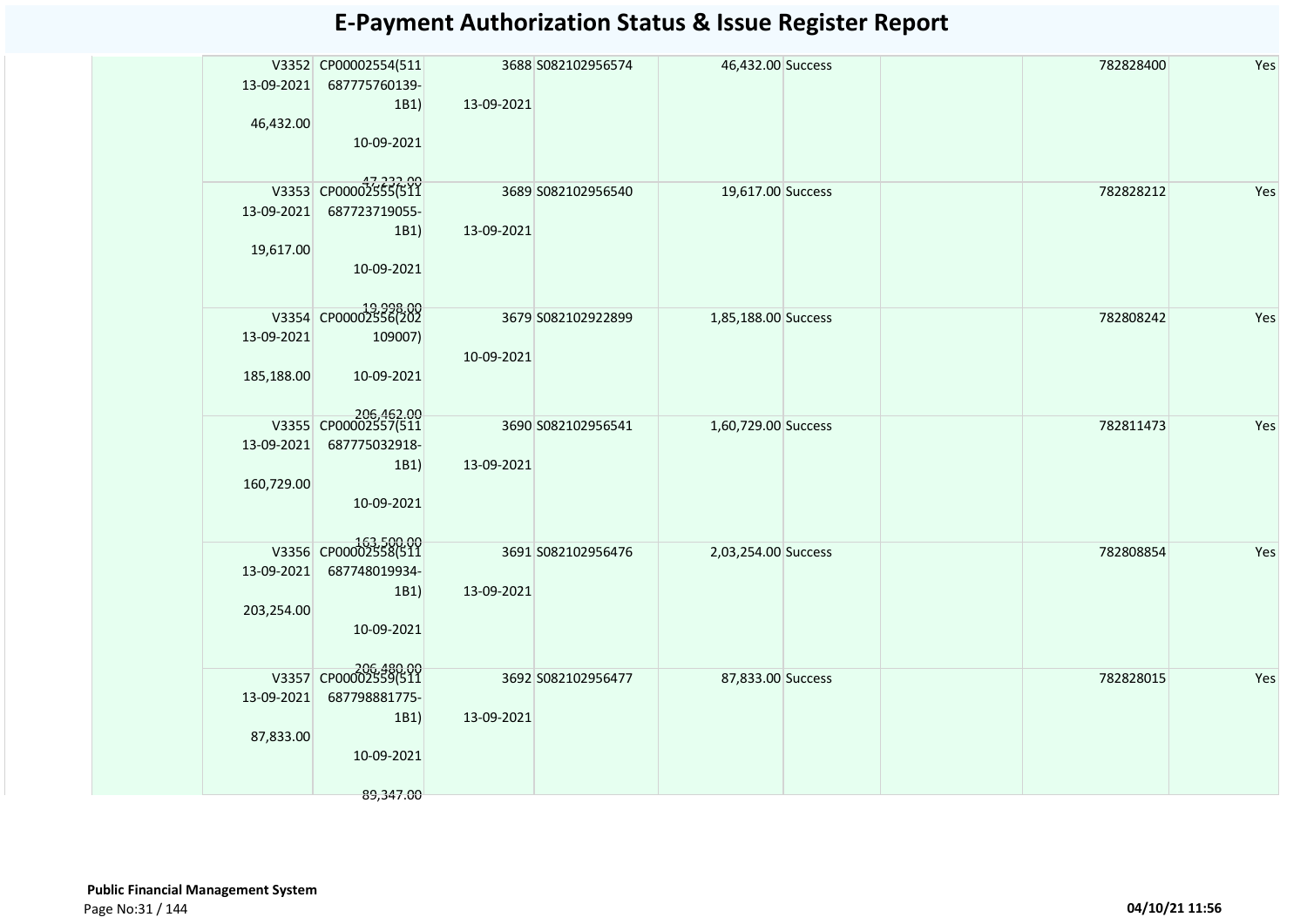|            | V3358 CP00002560(511               |            | 3693 S082102956516 | 9,800.00 Success    | 782811072 | Yes |
|------------|------------------------------------|------------|--------------------|---------------------|-----------|-----|
| 13-09-2021 | 687716270279-                      |            |                    |                     |           |     |
|            | 1B1)                               | 13-09-2021 |                    |                     |           |     |
| 9,800.00   |                                    |            |                    |                     |           |     |
|            | 10-09-2021                         |            |                    |                     |           |     |
|            |                                    |            |                    |                     |           |     |
|            | 00.00<br>CP00002344                |            |                    |                     |           |     |
| V3359      |                                    |            | 3717 S082102978503 | 9,81,534.00 Success | 786035229 | Yes |
| 13-09-2021 |                                    |            |                    |                     |           |     |
|            | 26-08-2021                         | 13-09-2021 |                    |                     |           |     |
| 981,534.00 |                                    |            |                    |                     |           |     |
| V3361      | 1,001,565.00<br>CP00002543         |            | 3696 S082102978471 |                     | 786035224 | Yes |
|            |                                    |            |                    | 53,939.00 Success   |           |     |
| 13-09-2021 |                                    |            |                    |                     |           |     |
|            | 10-09-2021                         | 13-09-2021 |                    |                     |           |     |
| 53,939.00  |                                    |            |                    |                     |           |     |
|            | 53,939.00<br>V3362 CP00002561(GPF  |            | 3699 S082102978389 | 5,00,000.00 Success | 786035188 | Yes |
| 13-09-2021 | $_2$ 02109101)                     |            |                    |                     |           |     |
|            |                                    | 13-09-2021 |                    |                     |           |     |
| 500,000.00 | 10-09-2021                         |            |                    |                     |           |     |
|            |                                    |            |                    |                     |           |     |
|            |                                    |            |                    |                     |           |     |
|            | 500,000.00<br>V3363 CP00002562(511 |            | 3698 S082102978400 | 76,181.00 Success   | 786035191 | Yes |
| 13-09-2021 | 687755465875-                      |            |                    |                     |           |     |
|            | 1B1)                               | 13-09-2021 |                    |                     |           |     |
| 76,181.00  |                                    |            |                    |                     |           |     |
|            | 13-09-2021                         |            |                    |                     |           |     |
|            |                                    |            |                    |                     |           |     |
|            | 77,495.00<br>V3364 CP00002563(GPF  |            |                    |                     |           |     |
|            |                                    |            | 3705 S082102978354 | 1,20,000.00 Success | 786035184 | Yes |
| 13-09-2021 | $_2$ 02109102)                     |            |                    |                     |           |     |
|            |                                    | 13-09-2021 |                    |                     |           |     |
| 120,000.00 | 13-09-2021                         |            |                    |                     |           |     |
|            |                                    |            |                    |                     |           |     |
|            | 120,000.00<br>V3365 CP00002564(511 |            | 3700 S082102978420 | 19,661.00 Success   | 786035208 | Yes |
| 13-09-2021 | 687713926831-                      |            |                    |                     |           |     |
|            | 1B1)                               | 13-09-2021 |                    |                     |           |     |
| 19,661.00  |                                    |            |                    |                     |           |     |
|            | 13-09-2021                         |            |                    |                     |           |     |
|            |                                    |            |                    |                     |           |     |
|            | 20,000.00                          |            |                    |                     |           |     |
|            |                                    |            |                    |                     |           |     |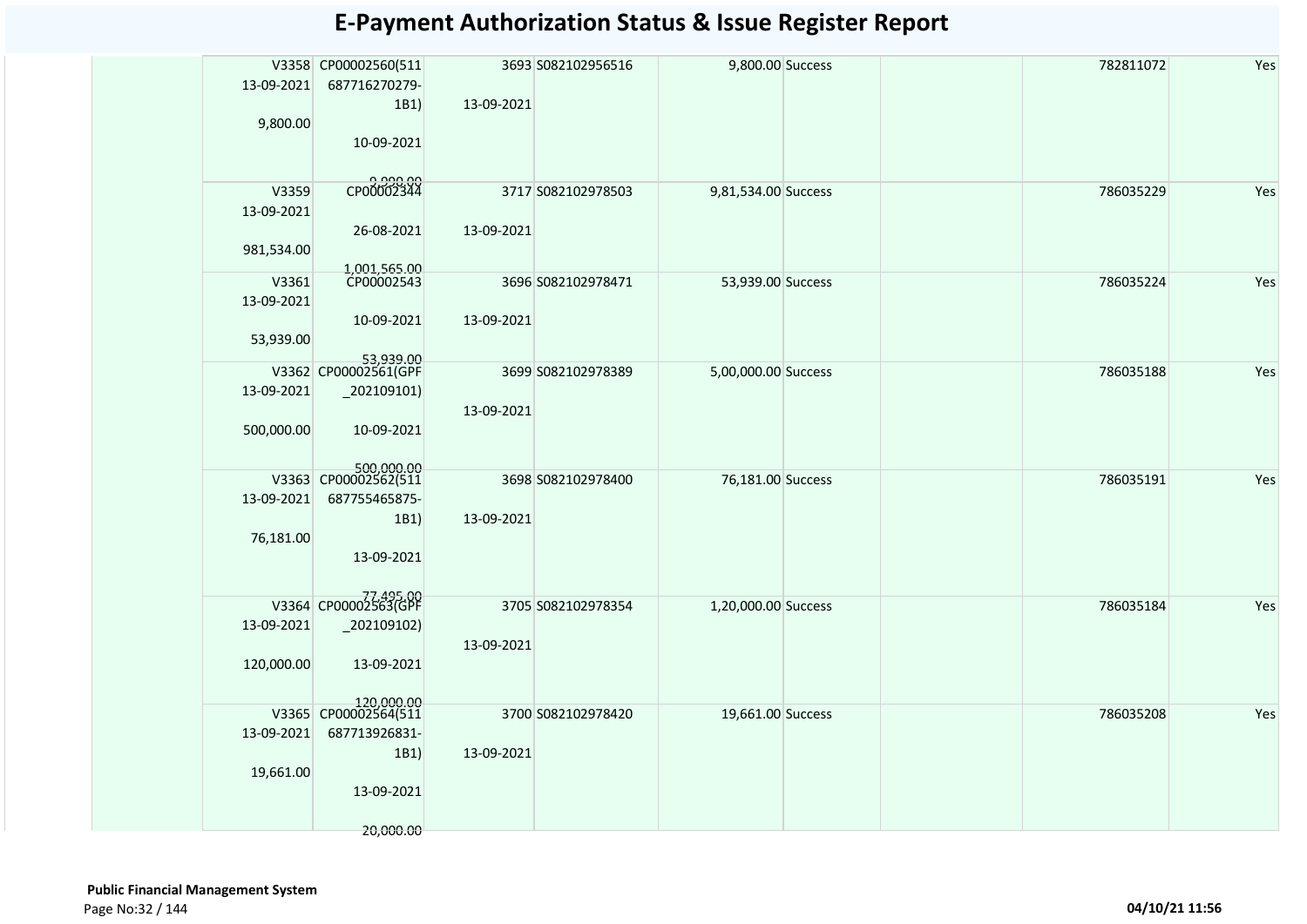| Yes<br>V3366 CP00002565(511<br>3701 S082102978403<br>9,731.00 Success<br>786035202<br>13-09-2021<br>687757858209-<br>1B1)<br>13-09-2021<br>9,731.00<br>13-09-2021<br>9,899.00<br>V3367 CP00002566(511<br>3702 S082102978417<br>13,712.00 Success<br>786035205<br>Yes<br>13-09-2021<br>687785275558-<br>1B1)<br>13-09-2021<br>13,712.00<br>13-09-2021<br>V3368 CP00002567(511<br>3703 S082102978401<br>8,749.00 Success<br>786035199<br>Yes<br>13-09-2021<br>687779473625-<br>1B1)<br>13-09-2021<br>8,749.00<br>13-09-2021<br>8,900.00<br>V3369 CP00002568(511<br>3704 S082102978426<br>786035212<br>Yes<br>21,971.00 Success<br>13-09-2021<br>687729119381-<br>1B1)<br>13-09-2021<br>21,971.00<br>13-09-2021<br>CP00002569<br>V3370<br>3718 S082102978462<br>786035214<br>Yes<br>20,580.00 Success<br>13-09-2021<br>13-09-2021<br>13-09-2021<br>20,580.00<br>21,000.00<br>CP00002570<br>V3371<br>3719 S082102978475<br>1,26,364.00 Success<br>786035218<br>Yes<br>13-09-2021<br>13-09-2021<br>13-09-2021<br>126,364.00<br>126,364.00<br>CP00002523<br>V3372<br>3654 S082102899159<br>10,98,240.00 Success<br>786006954<br>Yes<br>13-09-2021<br>09-09-2021<br>09-09-2021<br>1,098,240.00<br>1,098,240.00 |  |  |  |  |  |
|---------------------------------------------------------------------------------------------------------------------------------------------------------------------------------------------------------------------------------------------------------------------------------------------------------------------------------------------------------------------------------------------------------------------------------------------------------------------------------------------------------------------------------------------------------------------------------------------------------------------------------------------------------------------------------------------------------------------------------------------------------------------------------------------------------------------------------------------------------------------------------------------------------------------------------------------------------------------------------------------------------------------------------------------------------------------------------------------------------------------------------------------------------------------------------------------------------|--|--|--|--|--|
|                                                                                                                                                                                                                                                                                                                                                                                                                                                                                                                                                                                                                                                                                                                                                                                                                                                                                                                                                                                                                                                                                                                                                                                                         |  |  |  |  |  |
|                                                                                                                                                                                                                                                                                                                                                                                                                                                                                                                                                                                                                                                                                                                                                                                                                                                                                                                                                                                                                                                                                                                                                                                                         |  |  |  |  |  |
|                                                                                                                                                                                                                                                                                                                                                                                                                                                                                                                                                                                                                                                                                                                                                                                                                                                                                                                                                                                                                                                                                                                                                                                                         |  |  |  |  |  |
|                                                                                                                                                                                                                                                                                                                                                                                                                                                                                                                                                                                                                                                                                                                                                                                                                                                                                                                                                                                                                                                                                                                                                                                                         |  |  |  |  |  |
|                                                                                                                                                                                                                                                                                                                                                                                                                                                                                                                                                                                                                                                                                                                                                                                                                                                                                                                                                                                                                                                                                                                                                                                                         |  |  |  |  |  |
|                                                                                                                                                                                                                                                                                                                                                                                                                                                                                                                                                                                                                                                                                                                                                                                                                                                                                                                                                                                                                                                                                                                                                                                                         |  |  |  |  |  |
|                                                                                                                                                                                                                                                                                                                                                                                                                                                                                                                                                                                                                                                                                                                                                                                                                                                                                                                                                                                                                                                                                                                                                                                                         |  |  |  |  |  |
|                                                                                                                                                                                                                                                                                                                                                                                                                                                                                                                                                                                                                                                                                                                                                                                                                                                                                                                                                                                                                                                                                                                                                                                                         |  |  |  |  |  |
|                                                                                                                                                                                                                                                                                                                                                                                                                                                                                                                                                                                                                                                                                                                                                                                                                                                                                                                                                                                                                                                                                                                                                                                                         |  |  |  |  |  |
|                                                                                                                                                                                                                                                                                                                                                                                                                                                                                                                                                                                                                                                                                                                                                                                                                                                                                                                                                                                                                                                                                                                                                                                                         |  |  |  |  |  |
|                                                                                                                                                                                                                                                                                                                                                                                                                                                                                                                                                                                                                                                                                                                                                                                                                                                                                                                                                                                                                                                                                                                                                                                                         |  |  |  |  |  |
|                                                                                                                                                                                                                                                                                                                                                                                                                                                                                                                                                                                                                                                                                                                                                                                                                                                                                                                                                                                                                                                                                                                                                                                                         |  |  |  |  |  |
|                                                                                                                                                                                                                                                                                                                                                                                                                                                                                                                                                                                                                                                                                                                                                                                                                                                                                                                                                                                                                                                                                                                                                                                                         |  |  |  |  |  |
|                                                                                                                                                                                                                                                                                                                                                                                                                                                                                                                                                                                                                                                                                                                                                                                                                                                                                                                                                                                                                                                                                                                                                                                                         |  |  |  |  |  |
|                                                                                                                                                                                                                                                                                                                                                                                                                                                                                                                                                                                                                                                                                                                                                                                                                                                                                                                                                                                                                                                                                                                                                                                                         |  |  |  |  |  |
|                                                                                                                                                                                                                                                                                                                                                                                                                                                                                                                                                                                                                                                                                                                                                                                                                                                                                                                                                                                                                                                                                                                                                                                                         |  |  |  |  |  |
|                                                                                                                                                                                                                                                                                                                                                                                                                                                                                                                                                                                                                                                                                                                                                                                                                                                                                                                                                                                                                                                                                                                                                                                                         |  |  |  |  |  |
|                                                                                                                                                                                                                                                                                                                                                                                                                                                                                                                                                                                                                                                                                                                                                                                                                                                                                                                                                                                                                                                                                                                                                                                                         |  |  |  |  |  |
|                                                                                                                                                                                                                                                                                                                                                                                                                                                                                                                                                                                                                                                                                                                                                                                                                                                                                                                                                                                                                                                                                                                                                                                                         |  |  |  |  |  |
|                                                                                                                                                                                                                                                                                                                                                                                                                                                                                                                                                                                                                                                                                                                                                                                                                                                                                                                                                                                                                                                                                                                                                                                                         |  |  |  |  |  |
|                                                                                                                                                                                                                                                                                                                                                                                                                                                                                                                                                                                                                                                                                                                                                                                                                                                                                                                                                                                                                                                                                                                                                                                                         |  |  |  |  |  |
|                                                                                                                                                                                                                                                                                                                                                                                                                                                                                                                                                                                                                                                                                                                                                                                                                                                                                                                                                                                                                                                                                                                                                                                                         |  |  |  |  |  |
|                                                                                                                                                                                                                                                                                                                                                                                                                                                                                                                                                                                                                                                                                                                                                                                                                                                                                                                                                                                                                                                                                                                                                                                                         |  |  |  |  |  |
|                                                                                                                                                                                                                                                                                                                                                                                                                                                                                                                                                                                                                                                                                                                                                                                                                                                                                                                                                                                                                                                                                                                                                                                                         |  |  |  |  |  |
|                                                                                                                                                                                                                                                                                                                                                                                                                                                                                                                                                                                                                                                                                                                                                                                                                                                                                                                                                                                                                                                                                                                                                                                                         |  |  |  |  |  |
|                                                                                                                                                                                                                                                                                                                                                                                                                                                                                                                                                                                                                                                                                                                                                                                                                                                                                                                                                                                                                                                                                                                                                                                                         |  |  |  |  |  |
|                                                                                                                                                                                                                                                                                                                                                                                                                                                                                                                                                                                                                                                                                                                                                                                                                                                                                                                                                                                                                                                                                                                                                                                                         |  |  |  |  |  |
|                                                                                                                                                                                                                                                                                                                                                                                                                                                                                                                                                                                                                                                                                                                                                                                                                                                                                                                                                                                                                                                                                                                                                                                                         |  |  |  |  |  |
|                                                                                                                                                                                                                                                                                                                                                                                                                                                                                                                                                                                                                                                                                                                                                                                                                                                                                                                                                                                                                                                                                                                                                                                                         |  |  |  |  |  |
|                                                                                                                                                                                                                                                                                                                                                                                                                                                                                                                                                                                                                                                                                                                                                                                                                                                                                                                                                                                                                                                                                                                                                                                                         |  |  |  |  |  |
|                                                                                                                                                                                                                                                                                                                                                                                                                                                                                                                                                                                                                                                                                                                                                                                                                                                                                                                                                                                                                                                                                                                                                                                                         |  |  |  |  |  |
|                                                                                                                                                                                                                                                                                                                                                                                                                                                                                                                                                                                                                                                                                                                                                                                                                                                                                                                                                                                                                                                                                                                                                                                                         |  |  |  |  |  |
|                                                                                                                                                                                                                                                                                                                                                                                                                                                                                                                                                                                                                                                                                                                                                                                                                                                                                                                                                                                                                                                                                                                                                                                                         |  |  |  |  |  |
|                                                                                                                                                                                                                                                                                                                                                                                                                                                                                                                                                                                                                                                                                                                                                                                                                                                                                                                                                                                                                                                                                                                                                                                                         |  |  |  |  |  |
|                                                                                                                                                                                                                                                                                                                                                                                                                                                                                                                                                                                                                                                                                                                                                                                                                                                                                                                                                                                                                                                                                                                                                                                                         |  |  |  |  |  |
|                                                                                                                                                                                                                                                                                                                                                                                                                                                                                                                                                                                                                                                                                                                                                                                                                                                                                                                                                                                                                                                                                                                                                                                                         |  |  |  |  |  |
|                                                                                                                                                                                                                                                                                                                                                                                                                                                                                                                                                                                                                                                                                                                                                                                                                                                                                                                                                                                                                                                                                                                                                                                                         |  |  |  |  |  |
|                                                                                                                                                                                                                                                                                                                                                                                                                                                                                                                                                                                                                                                                                                                                                                                                                                                                                                                                                                                                                                                                                                                                                                                                         |  |  |  |  |  |
|                                                                                                                                                                                                                                                                                                                                                                                                                                                                                                                                                                                                                                                                                                                                                                                                                                                                                                                                                                                                                                                                                                                                                                                                         |  |  |  |  |  |
|                                                                                                                                                                                                                                                                                                                                                                                                                                                                                                                                                                                                                                                                                                                                                                                                                                                                                                                                                                                                                                                                                                                                                                                                         |  |  |  |  |  |
|                                                                                                                                                                                                                                                                                                                                                                                                                                                                                                                                                                                                                                                                                                                                                                                                                                                                                                                                                                                                                                                                                                                                                                                                         |  |  |  |  |  |
|                                                                                                                                                                                                                                                                                                                                                                                                                                                                                                                                                                                                                                                                                                                                                                                                                                                                                                                                                                                                                                                                                                                                                                                                         |  |  |  |  |  |
|                                                                                                                                                                                                                                                                                                                                                                                                                                                                                                                                                                                                                                                                                                                                                                                                                                                                                                                                                                                                                                                                                                                                                                                                         |  |  |  |  |  |
|                                                                                                                                                                                                                                                                                                                                                                                                                                                                                                                                                                                                                                                                                                                                                                                                                                                                                                                                                                                                                                                                                                                                                                                                         |  |  |  |  |  |
|                                                                                                                                                                                                                                                                                                                                                                                                                                                                                                                                                                                                                                                                                                                                                                                                                                                                                                                                                                                                                                                                                                                                                                                                         |  |  |  |  |  |
|                                                                                                                                                                                                                                                                                                                                                                                                                                                                                                                                                                                                                                                                                                                                                                                                                                                                                                                                                                                                                                                                                                                                                                                                         |  |  |  |  |  |
|                                                                                                                                                                                                                                                                                                                                                                                                                                                                                                                                                                                                                                                                                                                                                                                                                                                                                                                                                                                                                                                                                                                                                                                                         |  |  |  |  |  |
|                                                                                                                                                                                                                                                                                                                                                                                                                                                                                                                                                                                                                                                                                                                                                                                                                                                                                                                                                                                                                                                                                                                                                                                                         |  |  |  |  |  |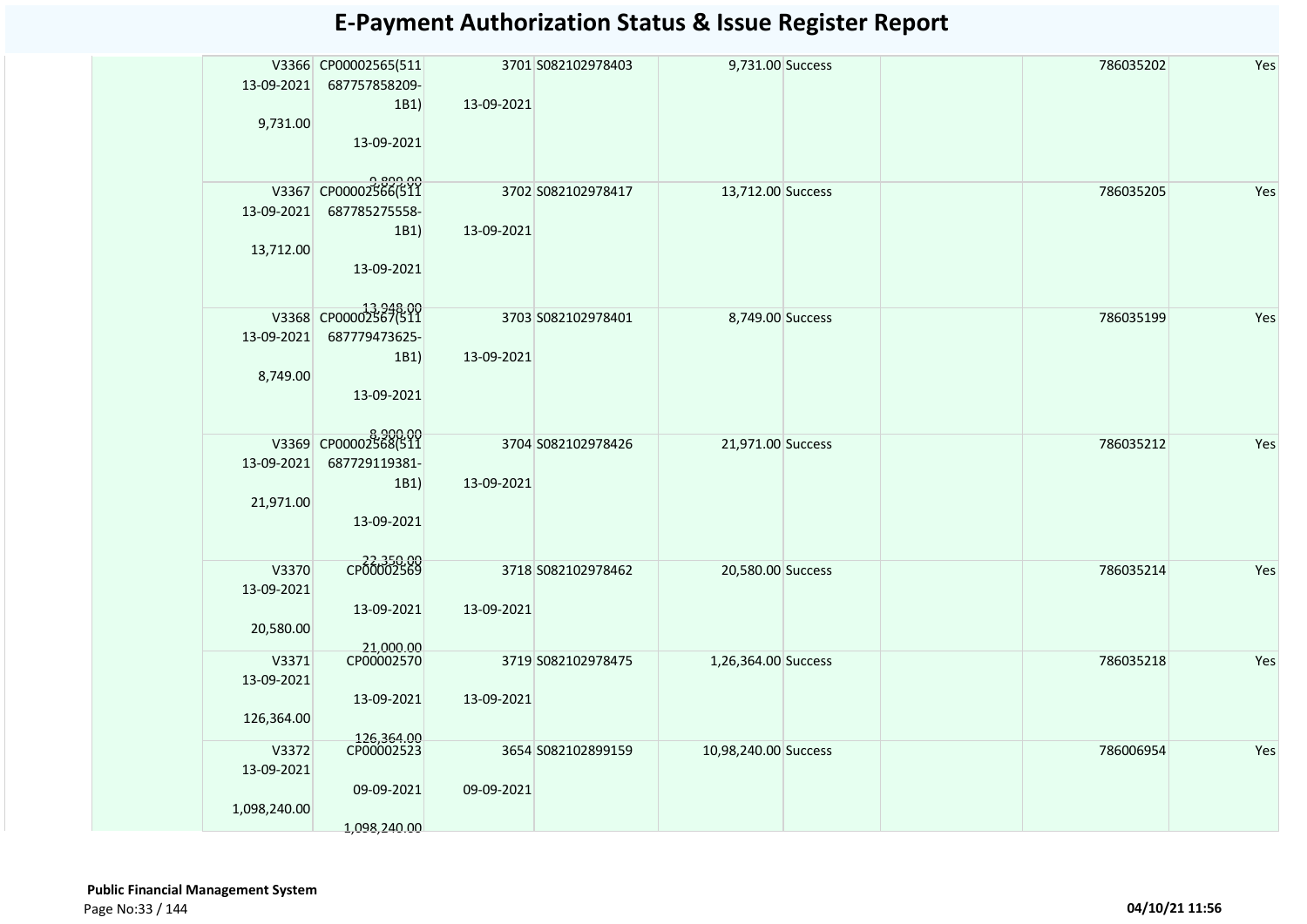|                              | V3373<br>13-09-2021 | CP00002504                               |            | 3659 S082102898865 | 25,21,484.00 Success |  | 786006950 | Yes |
|------------------------------|---------------------|------------------------------------------|------------|--------------------|----------------------|--|-----------|-----|
|                              | 2,521,484.00        | 07-09-2021                               | 10-09-2021 |                    |                      |  |           |     |
| 225428 [Section]<br>Officer] | V3330<br>13-09-2021 | 2,521,484.00<br>CP00000157<br>09-09-2021 | 10-09-2021 | 3658 S082102898728 | 2,01,600.00 Success  |  | 778771222 | Yes |
|                              | 201,600.00          | 224,000.00                               |            |                    |                      |  |           |     |
| 225429 [Section]<br>Officer] | 13-09-2021          | V3310 CP00000273(511<br>687730189041-    |            | 3673 S082102889403 | 7,471.00 Success     |  | 778742786 | Yes |
|                              |                     | 1B1)                                     | 10-09-2021 |                    |                      |  |           |     |
|                              | 7,471.00            | 07-09-2021                               |            |                    |                      |  |           |     |
|                              |                     | V3311 CP00000274(511                     |            | 3675 S082102889400 | 4,718.00 Success     |  | 778742551 | Yes |
|                              | 13-09-2021          | 687711216985-                            |            |                    |                      |  |           |     |
|                              | 4,718.00            | 1B1)                                     | 10-09-2021 |                    |                      |  |           |     |
|                              |                     | 07-09-2021                               |            |                    |                      |  |           |     |
|                              |                     | V3312 CP00000275(511                     |            | 3676 S082102889411 | 18,678.00 Success    |  | 778745015 | Yes |
|                              | 13-09-2021          | 687752171475-<br>1B1)                    | 10-09-2021 |                    |                      |  |           |     |
|                              | 18,678.00           | 07-09-2021                               |            |                    |                      |  |           |     |
|                              |                     |                                          |            |                    |                      |  |           |     |
|                              |                     | 19,000.00<br>V3313 CP00000276(511        |            | 3674 S082102889380 | 3,028.00 Success     |  | 778742334 | Yes |
|                              | 13-09-2021          | 687727038281-<br>1B1)                    | 10-09-2021 |                    |                      |  |           |     |
|                              | 3,028.00            |                                          |            |                    |                      |  |           |     |
|                              |                     | 07-09-2021                               |            |                    |                      |  |           |     |
|                              | V3325               | 3,080.00                                 |            | 3656 S082102896753 | 3,508.00 Success     |  | 778765840 | Yes |
|                              | 13-09-2021          | 09-09-2021                               | 10-09-2021 |                    |                      |  |           |     |
|                              | 3,508.00            |                                          |            |                    |                      |  |           |     |
|                              |                     | 3,508.00                                 |            |                    |                      |  |           |     |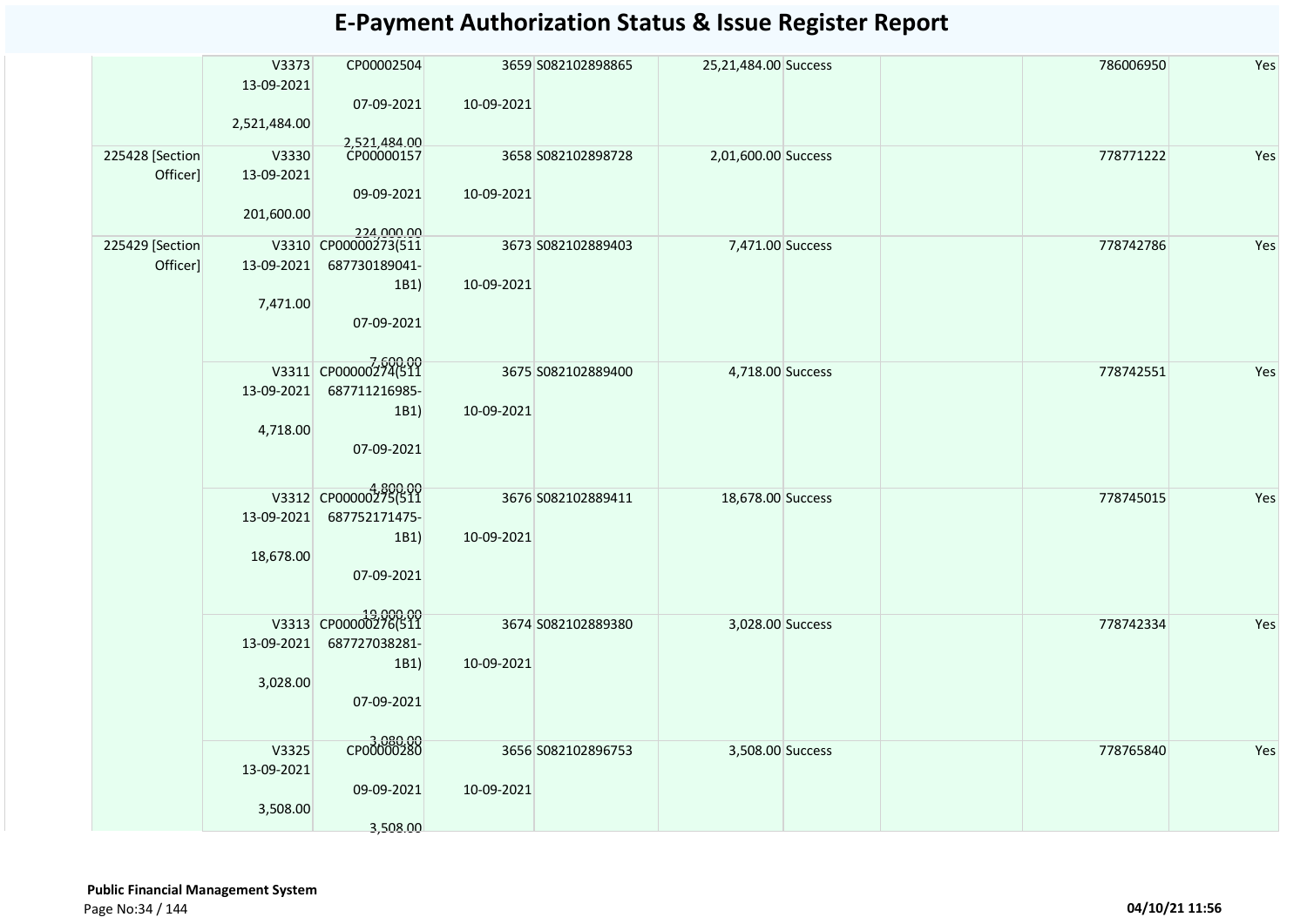|   |                               | V3328<br>13-09-2021<br>141,978.00 | CP00000281<br>09-09-2021                                    | 10-09-2021 | 3655 S082102896813       | 1,41,978.00 Success |  | 778748177 | Yes |
|---|-------------------------------|-----------------------------------|-------------------------------------------------------------|------------|--------------------------|---------------------|--|-----------|-----|
|   |                               | V3329<br>13-09-2021               | 147,600.00<br>CP00000282                                    |            | 3678 S082102896953       | 3,691.00 Success    |  | 778768923 | Yes |
|   |                               |                                   | 10-09-2021                                                  |            | 10-09-2021 S082102896954 | 2,003.00 Success    |  | 778768939 | Yes |
|   |                               | 11,094.00                         | 11,094.00                                                   |            | S082102896955            | 5,400.00 Success    |  | 778768952 | Yes |
|   |                               | V3331<br>13-09-2021<br>10,300.00  | CP00000266<br>03-09-2021<br>10,300.00                       | 09-09-2021 | 3639 S082102896931       | 10,300.00 Success   |  | 778924538 | Yes |
|   |                               | 13-09-2021<br>4,129.00            | V3360 CP00000272(511<br>687759707480-<br>1B1)<br>07-09-2021 | 13-09-2021 | 3716 S082102889388       | 4,129.00 Success    |  | 786006945 | Yes |
|   |                               |                                   |                                                             |            |                          |                     |  |           |     |
| 8 | <b>Issue Date: 14-09-2021</b> |                                   | 4,200.00                                                    |            |                          | 3,58,22,212.00      |  |           |     |
|   | 225427 [Under<br>Secretary]   | V3379<br>14-09-2021<br>1,640.00   | CP00002574<br>13-09-2021                                    | 14-09-2021 | 3726 S092100487273       | 1,640.00 Success    |  | 803447611 | Yes |
|   |                               | V3380<br>14-09-2021               | 1,640.00<br>CP00002571<br>13-09-2021                        | 14-09-2021 | 3725 S092100487243       | 3,682.00 Success    |  | 803447466 | Yes |
|   |                               | 3,682.00                          |                                                             |            |                          |                     |  |           |     |
|   |                               | V3381<br>14-09-2021               | 3,682.00<br>CP00002573                                      |            | 3723 S092100486377       | 2,050.00 Success    |  | 803447189 | Yes |
|   |                               | 2,050.00                          | 13-09-2021                                                  | 14-09-2021 |                          |                     |  |           |     |
|   |                               | V3382<br>14-09-2021               | 2,050.00<br>CP00002575<br>13-09-2021                        | 14-09-2021 | 3724 S092100487214       | 1,652.00 Success    |  | 803447314 | Yes |
|   |                               | 1,652.00                          | 1,652.00                                                    |            |                          |                     |  |           |     |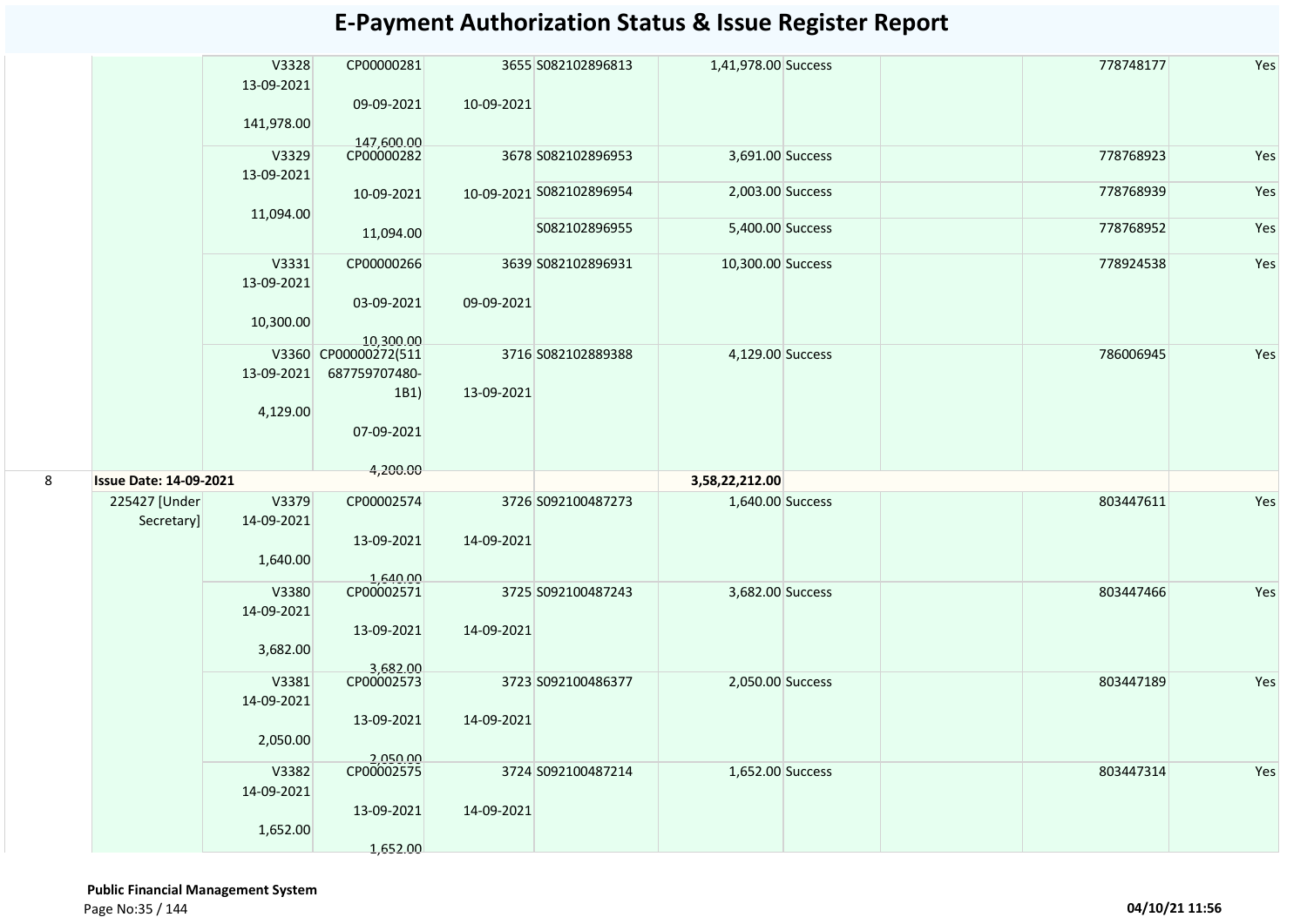| V3383        | CP00002572                        |            | 3727 S092100458598       | 2,604.00 Success     | 803445321 | Yes |
|--------------|-----------------------------------|------------|--------------------------|----------------------|-----------|-----|
| 14-09-2021   |                                   |            |                          |                      |           |     |
|              |                                   |            |                          |                      |           |     |
|              | 13-09-2021                        | 14-09-2021 |                          |                      |           |     |
| 2,604.00     |                                   |            |                          |                      |           |     |
|              | 2,604.00                          |            |                          |                      |           |     |
| V3384        | CP00002576(202                    |            | 3721 S092100466950       | 50,247.00 Success    | 803445569 | Yes |
| 14-09-2021   | 109006)                           |            |                          |                      |           |     |
|              |                                   |            | 13-09-2021 S092100486001 | 50,247.00 Success    | 803445575 | Yes |
| 100,494.00   | 13-09-2021                        |            |                          |                      |           |     |
|              | V3385 CP00002577(202              |            | 3720 S092100486320       | 35,885.00 Success    | 803445953 | Yes |
| 14-09-2021   | 109003)                           |            |                          |                      |           |     |
|              |                                   |            |                          |                      |           |     |
|              |                                   | 13-09-2021 |                          |                      |           |     |
| 35,885.00    | 13-09-2021                        |            |                          |                      |           |     |
|              |                                   |            |                          |                      |           |     |
|              |                                   |            |                          |                      |           |     |
|              | 35,905.00<br>V3386 CP00002580(GPF |            | 3730 S092100447021       | 1,00,000.00 Success  | 803445195 | Yes |
| 14-09-2021   | $_2$ 02109104)                    |            |                          |                      |           |     |
|              |                                   | 14-09-2021 |                          |                      |           |     |
| 100,000.00   | 13-09-2021                        |            |                          |                      |           |     |
|              |                                   |            |                          |                      |           |     |
|              |                                   |            |                          |                      |           |     |
| V3387        | 100,000.00<br>CP00002587          |            | 3747 S092100499722       | 36,25,000.00 Success | 803449137 | Yes |
|              |                                   |            |                          |                      |           |     |
| 14-09-2021   |                                   |            |                          |                      |           |     |
|              | 14-09-2021                        | 14-09-2021 |                          |                      |           |     |
| 3,625,000.00 |                                   |            |                          |                      |           |     |
|              | 3,625,000.00<br>CP00002596        |            |                          |                      |           |     |
| V3388        |                                   |            | 3746 S092100499664       | 23,00,000.00 Success | 803449003 | Yes |
| 14-09-2021   |                                   |            |                          |                      |           |     |
|              | 14-09-2021                        | 14-09-2021 |                          |                      |           |     |
| 2,300,000.00 |                                   |            |                          |                      |           |     |
|              |                                   |            |                          |                      |           |     |
| V3391        | 2,300,000.00<br>CP00002483        |            | 3729 S092100517975       | 4,000.00 Success     | 803449605 | Yes |
| 14-09-2021   |                                   |            |                          |                      |           |     |
|              |                                   |            |                          |                      |           |     |
|              | 06-09-2021                        | 14-09-2021 |                          |                      |           |     |
| 4,000.00     |                                   |            |                          |                      |           |     |
|              | 4,000.00<br>CP00002505            |            |                          |                      |           |     |
| V3392        |                                   |            | 3736 S092100529568       | 64,828.00 Success    | 803452560 | Yes |
| 14-09-2021   |                                   |            |                          |                      |           |     |
|              | 07-09-2021                        | 14-09-2021 |                          |                      |           |     |
| 64,828.00    |                                   |            |                          |                      |           |     |
|              | 64.828.00                         |            |                          |                      |           |     |
|              |                                   |            |                          |                      |           |     |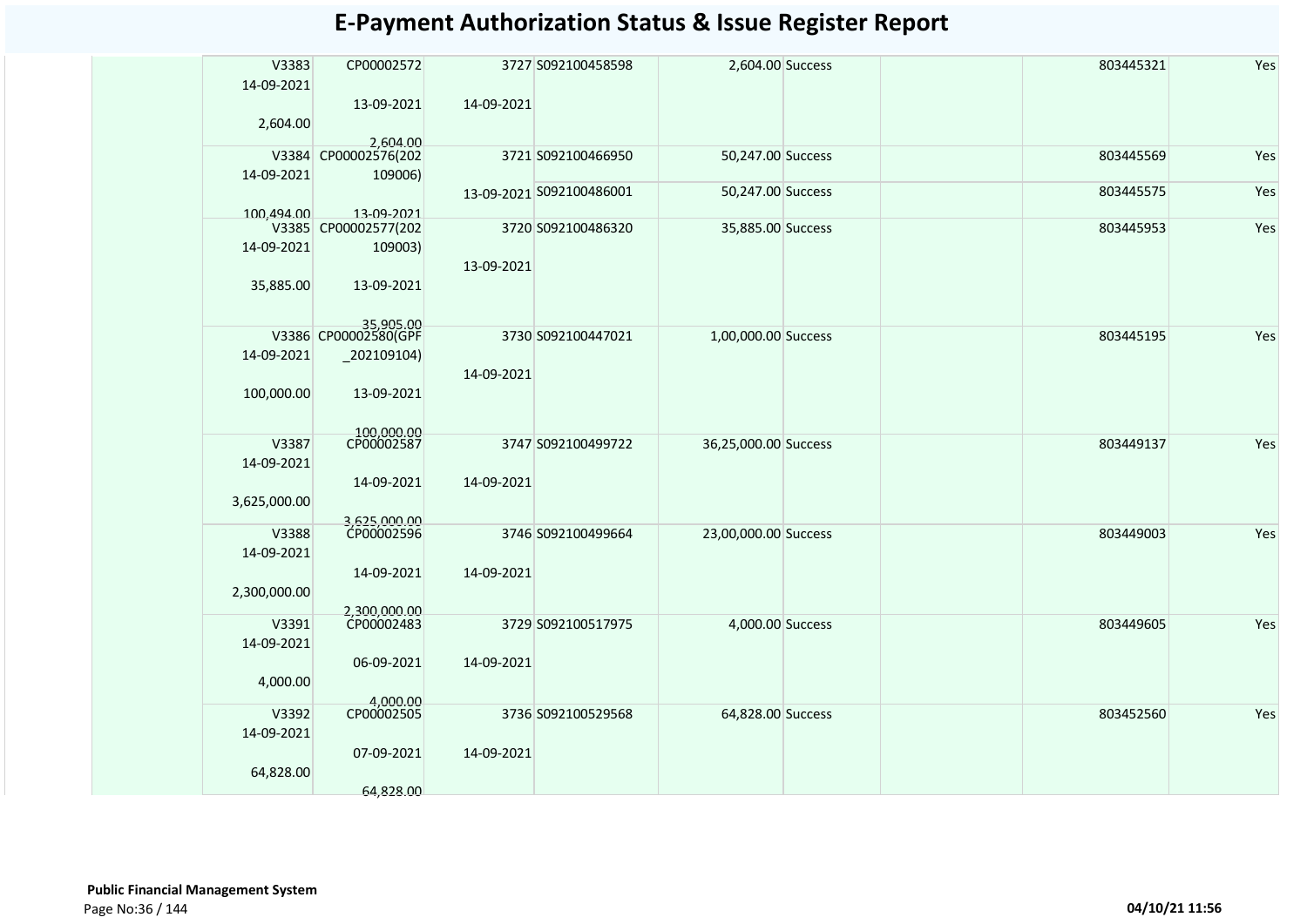|            | V3394 CP00002579(GPF              |            | 3770 S092100516758 | 50,000.00 Success   | 803449256 | Yes |
|------------|-----------------------------------|------------|--------------------|---------------------|-----------|-----|
| 14-09-2021 |                                   |            |                    |                     |           |     |
|            |                                   | 14-09-2021 |                    |                     |           |     |
| 50,000.00  | 13-09-2021                        |            |                    |                     |           |     |
|            |                                   |            |                    |                     |           |     |
|            |                                   |            |                    |                     |           |     |
| V3396      | 50,000.00<br>CP00002589           |            | 3761 S092100590918 | 3,500.00 Success    | 802038088 | Yes |
| 14-09-2021 |                                   |            |                    |                     |           |     |
|            | 14-09-2021                        | 14-09-2021 |                    |                     |           |     |
| 3,500.00   |                                   |            |                    |                     |           |     |
|            |                                   |            |                    |                     |           |     |
| V3397      | 3,500.00<br>CP00002588            |            | 3760 S092100590923 | 4,000.00 Success    | 802038200 | Yes |
| 14-09-2021 |                                   |            |                    |                     |           |     |
|            | 14-09-2021                        | 14-09-2021 |                    |                     |           |     |
|            |                                   |            |                    |                     |           |     |
| 4,000.00   |                                   |            |                    |                     |           |     |
| V3398      | 4,000.00<br>CP00002583            |            | 3759 S092100590965 | 37,555.00 Success   | 802028882 | Yes |
| 14-09-2021 |                                   |            |                    |                     |           |     |
|            | 13-09-2021                        | 14-09-2021 |                    |                     |           |     |
|            |                                   |            |                    |                     |           |     |
| 37,555.00  |                                   |            |                    |                     |           |     |
| V3399      | 37,555.00<br>CP00002584           |            | 3756 S092100585666 | 47,481.00 Success   | 802028313 | Yes |
| 14-09-2021 |                                   |            |                    |                     |           |     |
|            |                                   | 14-09-2021 |                    |                     |           |     |
|            | 13-09-2021                        |            |                    |                     |           |     |
| 47,481.00  |                                   |            |                    |                     |           |     |
| V3400      | 48,300.00<br>CP00002590           |            | 3762 S092100590969 | 1,29,763.00 Success | 802038300 | Yes |
| 14-09-2021 |                                   |            |                    |                     |           |     |
|            | 14-09-2021                        | 14-09-2021 |                    |                     |           |     |
|            |                                   |            |                    |                     |           |     |
| 129,763.00 |                                   |            |                    |                     |           |     |
| V3401      | 132,000.00<br>CP00002591          |            | 3763 S092100585710 | 84,344.00 Success   | 802028448 | Yes |
| 14-09-2021 |                                   |            |                    |                     |           |     |
|            | 14-09-2021                        | 14-09-2021 |                    |                     |           |     |
| 84,344.00  |                                   |            |                    |                     |           |     |
|            |                                   |            |                    |                     |           |     |
|            | 85,683.00<br>V3402 CP00002593(511 |            | 3765 S092100585986 | 23,419.00 Success   | 802035972 | Yes |
| 14-09-2021 | 687783589706-                     |            |                    |                     |           |     |
|            | 1B1                               | 14-09-2021 |                    |                     |           |     |
| 23,419.00  |                                   |            |                    |                     |           |     |
|            |                                   |            |                    |                     |           |     |
|            | 14-09-2021                        |            |                    |                     |           |     |
|            |                                   |            |                    |                     |           |     |
|            | 23,822.00                         |            |                    |                     |           |     |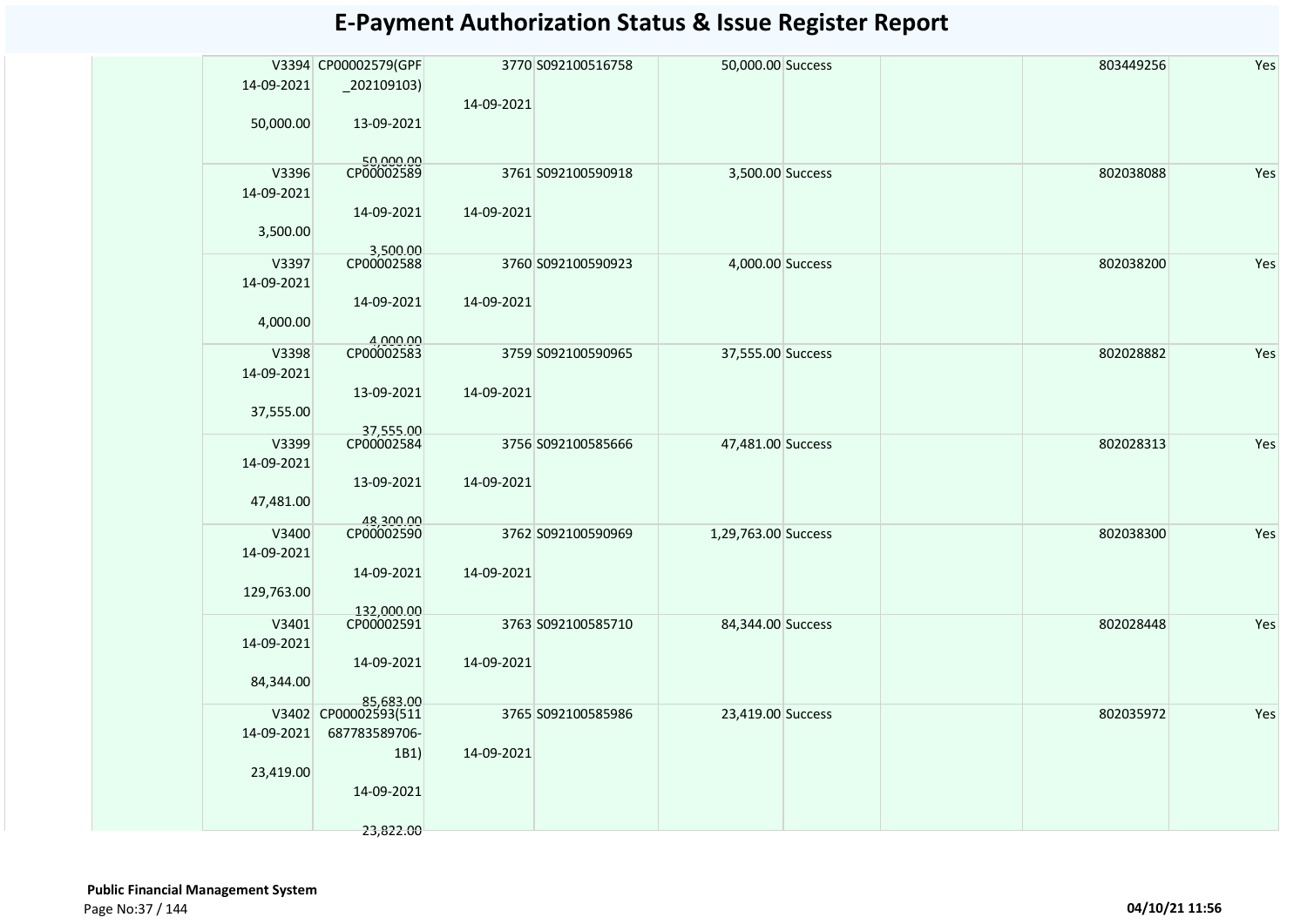| 14-09-2021<br>12,584.00             | V3403 CP00002594(511<br>687790411866-<br>1B1)<br>14-09-2021              | 14-09-2021 | 3766 S092100585861       | 12,584.00 Success    |  | 802028544 | Yes |
|-------------------------------------|--------------------------------------------------------------------------|------------|--------------------------|----------------------|--|-----------|-----|
| 14-09-2021<br>69,648.00             | V3404 CP00002597(511<br>687739194019-<br>1B1)<br>14-09-2021              | 14-09-2021 | 3767 S092100585890       | 69,648.00 Success    |  | 802028657 | Yes |
| 14-09-2021<br>37,435.00             | 70,848.00<br>V3405 CP00002599(511<br>687769447956-<br>1B1)<br>14-09-2021 | 14-09-2021 | 3769 S092100585978       | 37,435.00 Success    |  | 802028761 | Yes |
| V3406<br>14-09-2021<br>7,800,000.00 | 38,080.00<br>14-09-2021                                                  | 14-09-2021 | 3774 S092100585552       | 78,00,000.00 Success |  | 802035869 | Yes |
| V3407<br>14-09-2021<br>5,880.00     | 7,800,000.00<br>CP00002585<br>13-09-2021                                 | 14-09-2021 | 3757 S092100592275       | 5,880.00 Success     |  | 802301866 | Yes |
| 14-09-2021                          | 6,000.00<br>V3408 CP00002582(202<br>109005)                              |            | 3734 S092100551731       | 13,365.00 Success    |  | 802286697 | Yes |
| 139,484.00                          | 13-09-2021                                                               |            | 14-09-2021 S092100551732 | 13,365.00 Success    |  | 802286714 | Yes |
|                                     |                                                                          |            | S092100551733            | 18,230.00 Success    |  | 802286733 | Yes |
|                                     | 142,084.00                                                               |            | S092100551734            | 14,338.00 Success    |  | 802286751 | Yes |
|                                     |                                                                          |            | S092100551735            | 13,365.00 Success    |  | 802286799 | Yes |
|                                     |                                                                          |            | S092100551736            | 13,365.00 Success    |  | 802286814 | Yes |
|                                     |                                                                          |            | S092100551737            | 15,310.00 Success    |  | 802286919 | Yes |

 **Public Financial Management System**  Page No:38 / 144 **04/10/21 11:56**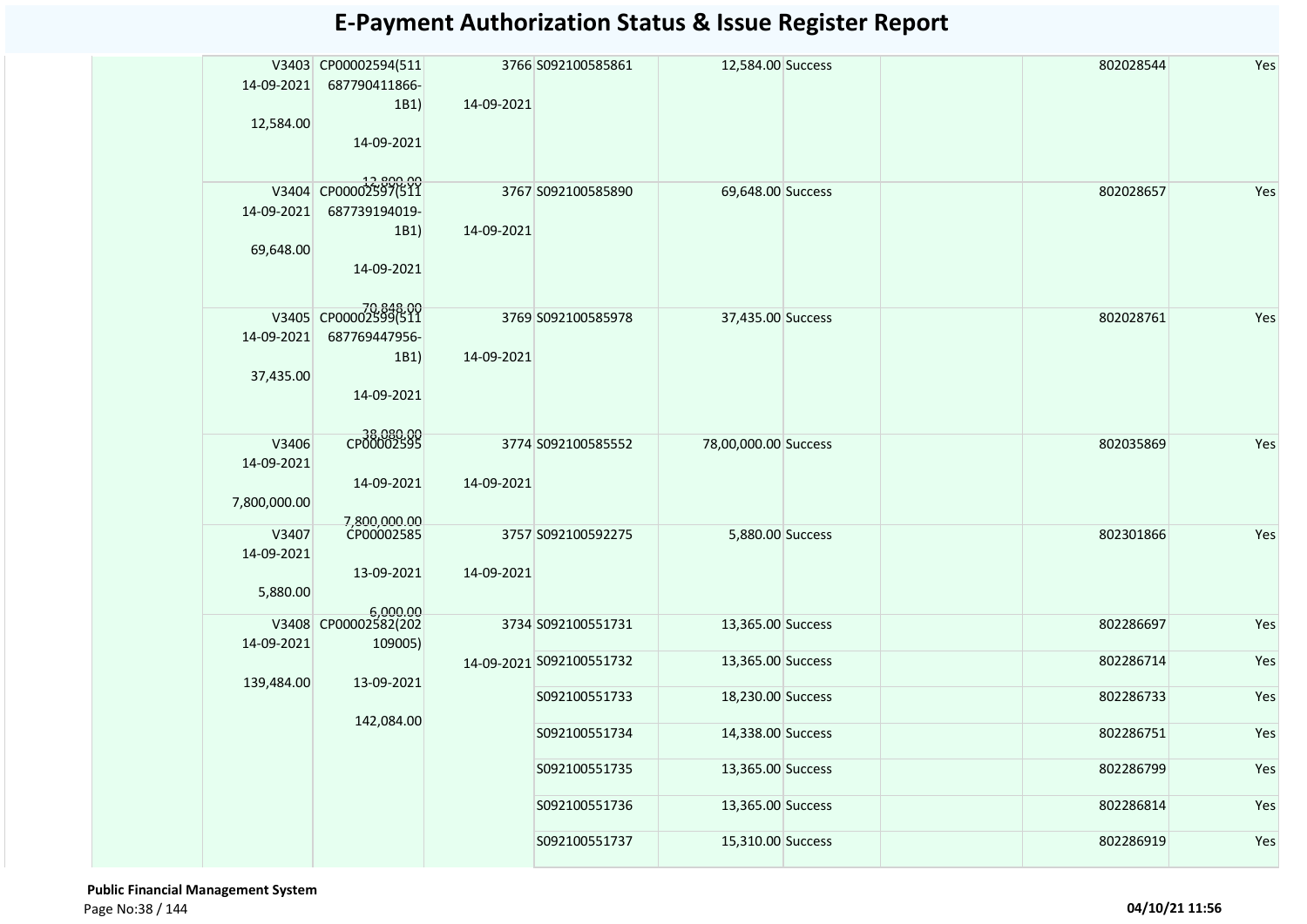|                                    |                     |                          |            | S092100551738      | 15,310.00 Success      |                | 802286937 | Yes |
|------------------------------------|---------------------|--------------------------|------------|--------------------|------------------------|----------------|-----------|-----|
|                                    |                     |                          |            | S092100551739      | 7,526.00 Success       |                | 802286954 | Yes |
|                                    |                     |                          |            | S092100551740      | 15,310.00 Success      |                | 802286971 | Yes |
|                                    | V3409<br>14-09-2021 | CP00002601<br>14-09-2021 | 14-09-2021 | 3775 S092100601897 | 2,10,00,000.00 Success |                | 803455286 | Yes |
|                                    | 21,000,000.00       | 21,000,000.00            |            |                    |                        |                |           |     |
| 225428 [Section<br>Officer]        | V3375<br>14-09-2021 | CP00000144<br>23-08-2021 | 13-09-2021 | 3706 S092100466517 | 1,169.00 Success       |                | 803445448 | Yes |
|                                    | 1,169.00            | 1,169.00                 |            |                    |                        |                |           |     |
|                                    | V3376<br>14-09-2021 | CP00000163               |            | 3713 S092100486177 |                        | 415.00 Success | 803445838 | Yes |
|                                    | 415.00              | 13-09-2021<br>415.00     | 13-09-2021 |                    |                        |                |           |     |
|                                    | V3377<br>14-09-2021 | CP00000166               |            | 3710 S092100486086 | 2,347.00 Success       |                | 803445698 | Yes |
|                                    | 2,347.00            | 13-09-2021               | 13-09-2021 |                    |                        |                |           |     |
|                                    | V3378<br>14-09-2021 | 2,347.00<br>CP00000165   |            | 3711 S092100486361 | 3,247.00 Success       |                | 803447074 | Yes |
|                                    | 3,247.00            | 13-09-2021<br>3,247.00   | 13-09-2021 |                    |                        |                |           |     |
|                                    | V3389<br>14-09-2021 | CP00000164               |            | 3712 S092100529583 | 12,040.00 Success      |                | 803452805 | Yes |
|                                    | 12,040.00           | 13-09-2021<br>12,040.00  | 13-09-2021 |                    |                        |                |           |     |
|                                    | V3390<br>14-09-2021 | CP00000161               |            | 3715 S092100529575 | 16,197.00 Success      |                | 803452683 | Yes |
|                                    | 16,197.00           | 13-09-2021               | 13-09-2021 |                    |                        |                |           |     |
|                                    | V3393<br>14-09-2021 | 16,197.00<br>CP00000159  |            | 3709 S092100517941 | 72,820.00 Success      |                | 803449484 | Yes |
| Dublic Einancial Managoment System | 72,820.00           | 13-09-2021<br>75,615.00  | 13-09-2021 |                    |                        |                |           |     |

 **Public Financial Management System**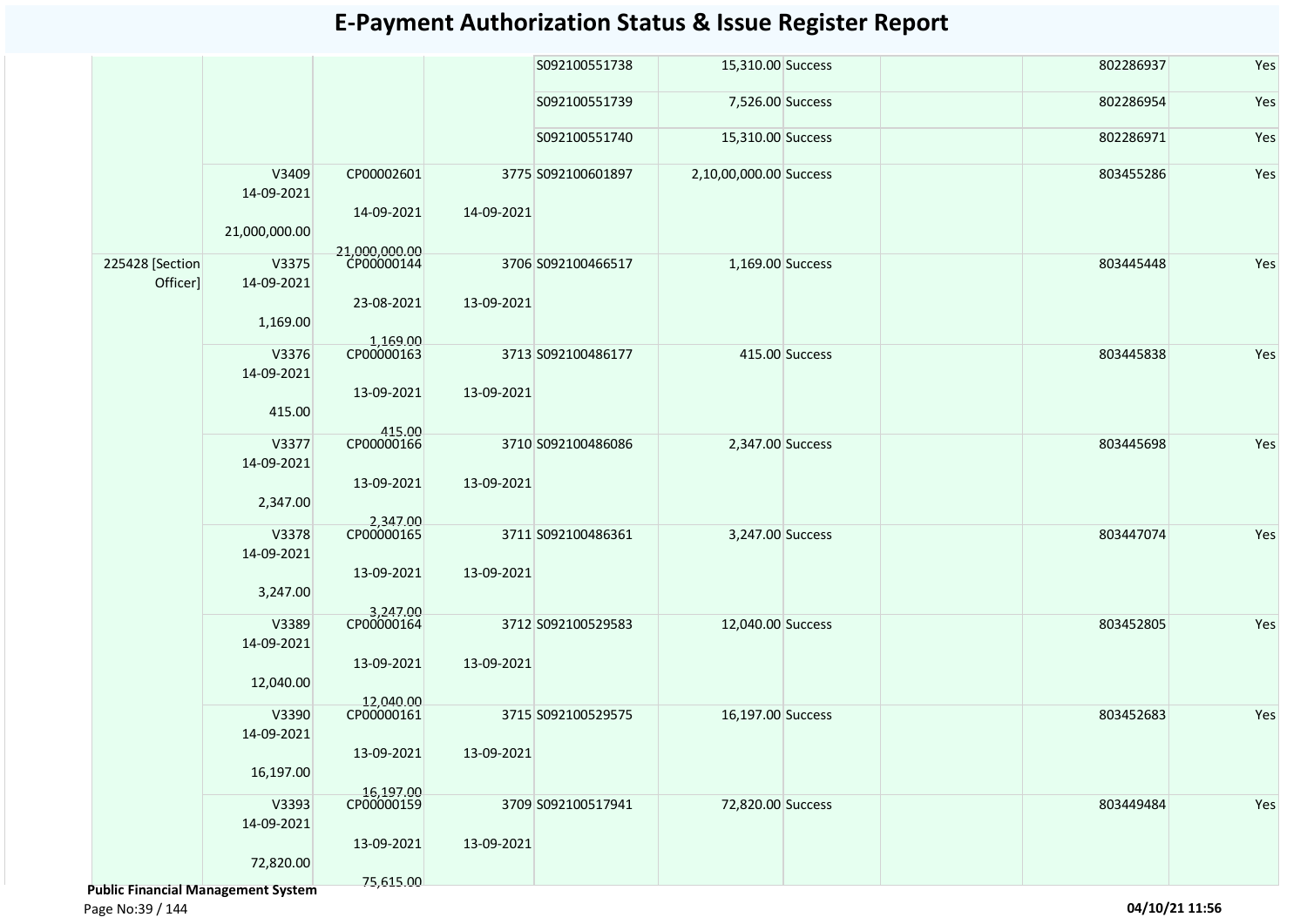|   | 225438 [Asstt                 | V3395      | CP00000273                       |            | 3731 S092100517837 | 27,049.00 Success |  | 803449375 | Yes |
|---|-------------------------------|------------|----------------------------------|------------|--------------------|-------------------|--|-----------|-----|
|   | Accounts Officer]             | 14-09-2021 |                                  |            |                    |                   |  |           |     |
|   |                               |            | 14-09-2021                       | 14-09-2021 |                    |                   |  |           |     |
|   |                               | 27,049.00  |                                  |            |                    |                   |  |           |     |
|   |                               |            | 27,049.00                        |            |                    |                   |  |           |     |
| 9 | <b>Issue Date: 15-09-2021</b> |            |                                  |            |                    | 75,88,361.00      |  |           |     |
|   | 200880 [Asstt                 |            | V3421 CP00000103(511             |            | 3788 S092100708103 | 7,250.00 Success  |  | 815586368 | Yes |
|   | Accounts Officer]             | 15-09-2021 | 687795769905-                    |            |                    |                   |  |           |     |
|   |                               |            |                                  | 15-09-2021 |                    |                   |  |           |     |
|   |                               |            | 1B1)                             |            |                    |                   |  |           |     |
|   |                               | 7,250.00   |                                  |            |                    |                   |  |           |     |
|   |                               |            | 14-09-2021                       |            |                    |                   |  |           |     |
|   |                               |            |                                  |            |                    |                   |  |           |     |
|   |                               |            | V3422 CP00000104(511             |            |                    |                   |  |           |     |
|   |                               |            |                                  |            | 3787 S092100708099 | 3,148.00 Success  |  | 815586154 | Yes |
|   |                               | 15-09-2021 | 687701926813-                    |            |                    |                   |  |           |     |
|   |                               |            | 1B1)                             | 15-09-2021 |                    |                   |  |           |     |
|   |                               | 3,148.00   |                                  |            |                    |                   |  |           |     |
|   |                               |            | 14-09-2021                       |            |                    |                   |  |           |     |
|   |                               |            |                                  |            |                    |                   |  |           |     |
|   |                               |            |                                  |            |                    |                   |  |           |     |
|   |                               |            | 3,148.00<br>V3423 CP00000105(511 |            | 3786 S092100708127 | 1,259.00 Success  |  | 815602963 | Yes |
|   |                               | 15-09-2021 | 687795539176-                    |            |                    |                   |  |           |     |
|   |                               |            | 1B1)                             | 15-09-2021 |                    |                   |  |           |     |
|   |                               | 1,259.00   |                                  |            |                    |                   |  |           |     |
|   |                               |            |                                  |            |                    |                   |  |           |     |
|   |                               |            | 14-09-2021                       |            |                    |                   |  |           |     |
|   |                               |            |                                  |            |                    |                   |  |           |     |
|   |                               |            | V3424 CP00000107(511             |            | 3785 S092100708165 | 1,200.00 Success  |  | 815586550 | Yes |
|   |                               | 15-09-2021 | 687740734059-                    |            |                    |                   |  |           |     |
|   |                               |            |                                  |            |                    |                   |  |           |     |
|   |                               |            | 1B1)                             | 15-09-2021 |                    |                   |  |           |     |
|   |                               | 1,200.00   |                                  |            |                    |                   |  |           |     |
|   |                               |            | 14-09-2021                       |            |                    |                   |  |           |     |
|   |                               |            |                                  |            |                    |                   |  |           |     |
|   |                               |            |                                  |            |                    |                   |  |           |     |
|   | 225427 [Under                 | V3410      | 1,200.00                         |            | 3735 S092100711202 | 65,266.00 Success |  | 815590928 | Yes |
|   | Secretary]                    | 15-09-2021 |                                  |            |                    |                   |  |           |     |
|   |                               |            | 10-09-2021                       | 14-09-2021 |                    |                   |  |           |     |
|   |                               | 65,266.00  |                                  |            |                    |                   |  |           |     |
|   |                               |            |                                  |            |                    |                   |  |           |     |
|   |                               | V3411      | 65,766.00                        |            | 3732 S092100711895 | 65,266.00 Success |  | 815593252 | Yes |
|   |                               | 15-09-2021 |                                  |            |                    |                   |  |           |     |
|   |                               |            | 10-09-2021                       | 14-09-2021 |                    |                   |  |           |     |
|   |                               | 65,266.00  |                                  |            |                    |                   |  |           |     |
|   |                               |            |                                  |            |                    |                   |  |           |     |
|   |                               |            | 65,766.00                        |            |                    |                   |  |           |     |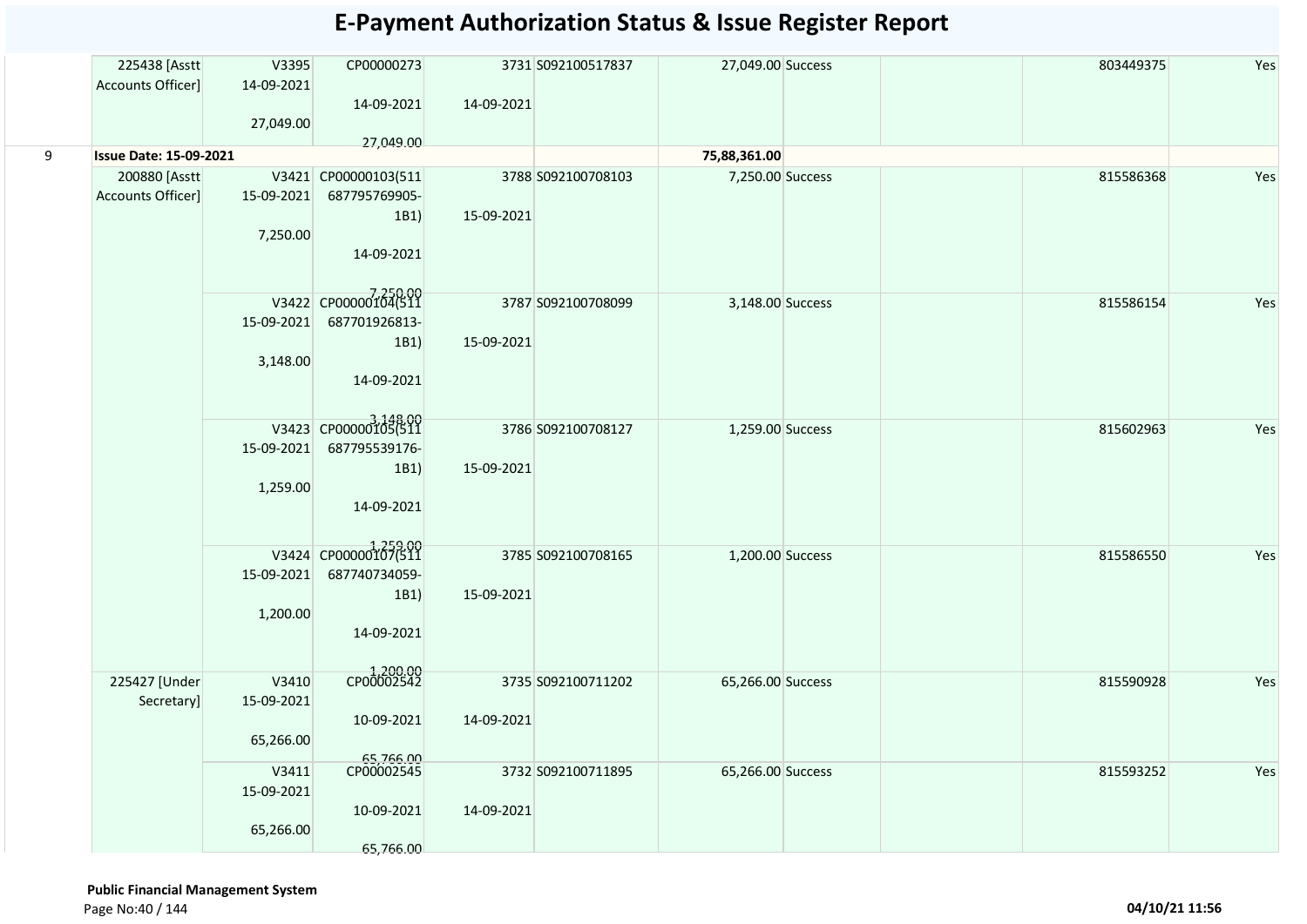| V3412<br>15-09-2021 | CP00002546                            |            | 3733 S092100711919       | 65,766.00 Success   | 815593463 | Yes |
|---------------------|---------------------------------------|------------|--------------------------|---------------------|-----------|-----|
| 65,766.00           | 10-09-2021<br>65,766.00               | 14-09-2021 |                          |                     |           |     |
| V3420<br>15-09-2021 | CP00002608                            |            | 3782 S092100708215       | 33,160.00 Success   | 815586732 | Yes |
| 33,160.00           | 14-09-2021<br>33,160.00               | 15-09-2021 |                          |                     |           |     |
| 15-09-2021          | V3425 CP00002605(511<br>687733202258- |            | 3779 S092100707799       | 11,404.00 Success   | 815583582 | Yes |
| 11,404.00           | 1B1)                                  | 15-09-2021 |                          |                     |           |     |
|                     | 14-09-2021                            |            |                          |                     |           |     |
|                     | V3426 CP00002606(511                  |            | 3780 S092100707815       | 23,987.00 Success   | 815583773 | Yes |
| 15-09-2021          | 687772403038-<br>1B1)                 | 15-09-2021 |                          |                     |           |     |
| 23,987.00           | 14-09-2021                            |            |                          |                     |           |     |
|                     | V3427 CP00002607(511                  |            | 3781 S092100707881       | 1,94,718.00 Success | 815583954 | Yes |
| 15-09-2021          | 687701369677-                         |            |                          |                     |           |     |
| 194,718.00          | 1B1)                                  | 15-09-2021 |                          |                     |           |     |
|                     | 14-09-2021                            |            |                          |                     |           |     |
| V3430               | 198,075.00<br>CP00002603              |            | 3772 S092100711958       | 1,440.00 Success    | 815649634 | Yes |
| 15-09-2021          | 14-09-2021                            | 14-09-2021 |                          |                     |           |     |
| 1,440.00            |                                       |            |                          |                     |           |     |
| V3436               | 1,440.00<br>CP00002602                |            | 3758 S092100708210       | 3,000.00 Success    | 815649288 | Yes |
| 15-09-2021          | 14-09-2021                            | 14-09-2021 |                          |                     |           |     |
| 3,000.00            |                                       |            |                          |                     |           |     |
|                     | 3,000.00<br>V3437 CP00002604(202      |            | 3771 S092100708133       | 38,278.00 Success   | 815646665 | Yes |
| 15-09-2021          | 109018)                               |            | 14-09-2021 S092100708134 | 31,098.00 Success   | 815646686 | Yes |
| 69,376.00           | 14-09-2021                            |            |                          |                     |           |     |

 **Public Financial Management System**  Page No:41 / 144 **04/10/21 11:56**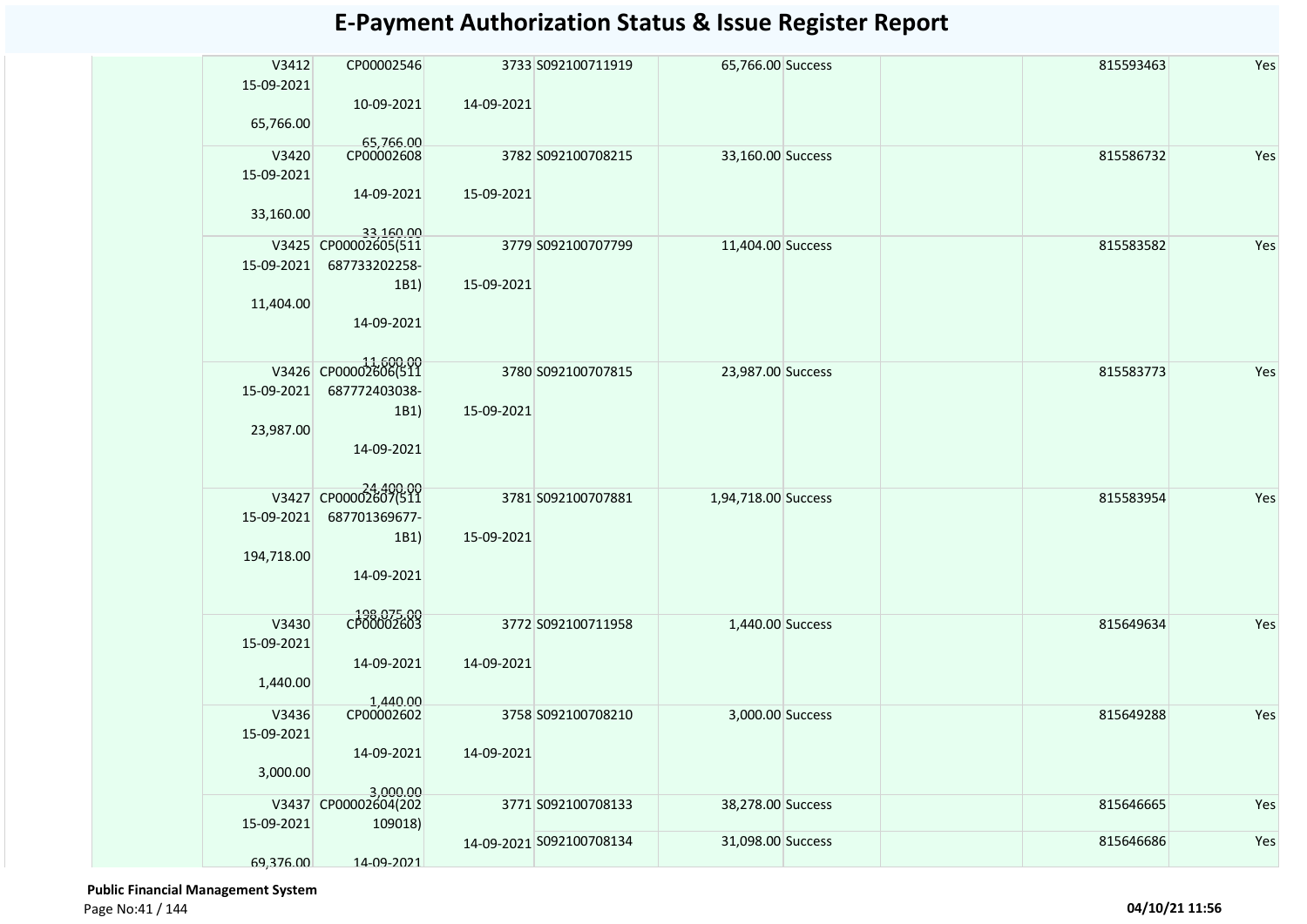|            | V3439 CP00002610(511              |            | 3783 S092100707860       | 24,537.00 Success |                | 815643922 | Yes |
|------------|-----------------------------------|------------|--------------------------|-------------------|----------------|-----------|-----|
| 15-09-2021 | 687763336405-                     |            |                          |                   |                |           |     |
|            | 1B1)                              | 15-09-2021 |                          |                   |                |           |     |
| 24,537.00  |                                   |            |                          |                   |                |           |     |
|            | 14-09-2021                        |            |                          |                   |                |           |     |
|            |                                   |            |                          |                   |                |           |     |
|            |                                   |            |                          |                   |                |           |     |
|            | V3440 CP00002611(511              |            | 3784 S092100707817       | 38,748.00 Success |                | 815643761 | Yes |
| 15-09-2021 | 687789373110-                     |            |                          |                   |                |           |     |
|            | 1B1)                              | 15-09-2021 |                          |                   |                |           |     |
| 38,748.00  |                                   |            |                          |                   |                |           |     |
|            | 14-09-2021                        |            |                          |                   |                |           |     |
|            |                                   |            |                          |                   |                |           |     |
|            | 39,500.00<br>V3442 CP00002578(202 |            |                          |                   |                |           |     |
|            |                                   |            | 3722 S092100890890       | 64,608.00 Success |                | 819502351 | Yes |
| 15-09-2021 | 109011)                           |            |                          |                   |                |           |     |
|            |                                   |            | 14-09-2021 S092100890891 | 62,214.00 Success |                | 819502364 | Yes |
| 126,822.00 | 13-09-2021                        |            |                          |                   |                |           |     |
| V3447      | CP00002614                        |            | 3807 S092100890954       |                   | 778.00 Success | 819502740 | Yes |
| 15-09-2021 |                                   |            |                          |                   |                |           |     |
|            | 15-09-2021                        | 15-09-2021 |                          |                   |                |           |     |
| 778.00     |                                   |            |                          |                   |                |           |     |
| V3448      | 778.00<br>CP00002613              |            | 3806 S092100890948       |                   | 434.00 Success | 819552898 | Yes |
| 15-09-2021 |                                   |            |                          |                   |                |           |     |
|            | 15-09-2021                        | 15-09-2021 |                          |                   |                |           |     |
|            |                                   |            |                          |                   |                |           |     |
| 434.00     |                                   |            |                          |                   |                |           |     |
| V3449      | 434.00<br>CP00002618(511          |            | 3799 S092100890808       | 24,429.00 Success |                | 819552784 | Yes |
| 15-09-2021 | 687732095494-                     |            |                          |                   |                |           |     |
|            | 1B1)                              | 15-09-2021 |                          |                   |                |           |     |
| 24,429.00  |                                   |            |                          |                   |                |           |     |
|            | 15-09-2021                        |            |                          |                   |                |           |     |
|            |                                   |            |                          |                   |                |           |     |
|            |                                   |            |                          |                   |                |           |     |
|            | V3450 CP00002619(511              |            | 3800 S092100890842       | 23,986.00 Success |                | 819545303 | Yes |
| 15-09-2021 | 687716047066-                     |            |                          |                   |                |           |     |
|            | 1B1)                              | 15-09-2021 |                          |                   |                |           |     |
| 23,986.00  |                                   |            |                          |                   |                |           |     |
|            | 15-09-2021                        |            |                          |                   |                |           |     |
|            |                                   |            |                          |                   |                |           |     |
|            | 24,400.00                         |            |                          |                   |                |           |     |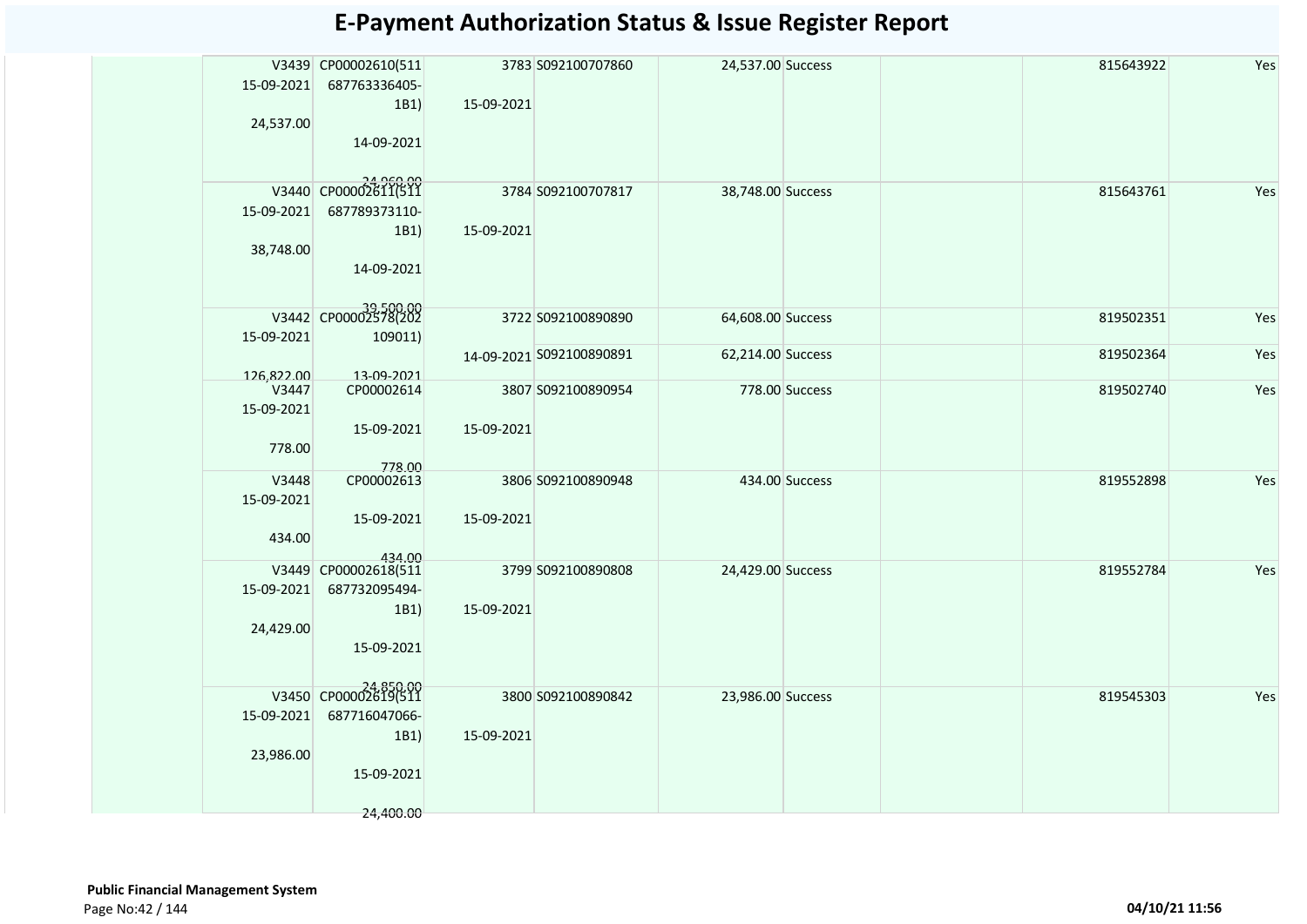|                             |                     | V3451 CP00002620(511<br>15-09-2021 687719145183-<br>1B1 | 15-09-2021 | 3801 S092100890832 | 22,020.00 Success    | 819545093 | Yes |
|-----------------------------|---------------------|---------------------------------------------------------|------------|--------------------|----------------------|-----------|-----|
|                             | 22,020.00           | 15-09-2021                                              |            |                    |                      |           |     |
|                             |                     | V3452 CP00002621(511                                    |            | 3802 S092100890812 | 2,192.00 Success     | 819542996 | Yes |
|                             | 15-09-2021          | 687775655410-<br>1B1)                                   | 15-09-2021 |                    |                      |           |     |
|                             | 2,192.00            | 15-09-2021                                              |            |                    |                      |           |     |
|                             |                     | V3453 CP00002622(511                                    |            | 3803 S092100890787 | 11,787.00 Success    | 819542819 | Yes |
|                             | 15-09-2021          | 687765124291-                                           |            |                    |                      |           |     |
|                             |                     | 1B1)                                                    | 15-09-2021 |                    |                      |           |     |
|                             | 11,787.00           | 15-09-2021                                              |            |                    |                      |           |     |
|                             |                     | V3454 CP00002623(511                                    |            | 3804 S092100890840 | 23,574.00 Success    | 819545204 | Yes |
|                             | 15-09-2021          | 687700797025-<br>1B1                                    | 15-09-2021 |                    |                      |           |     |
|                             | 23,574.00           |                                                         |            |                    |                      |           |     |
|                             |                     | 15-09-2021                                              |            |                    |                      |           |     |
|                             |                     | 23,980.00<br>V3455 CP00002624(511                       |            | 3805 S092100890804 | 4,797.00 Success     | 819542908 | Yes |
|                             | 15-09-2021          | 687754860679-<br>1B1)                                   | 15-09-2021 |                    |                      |           |     |
|                             | 4,797.00            |                                                         |            |                    |                      |           |     |
|                             |                     | 15-09-2021                                              |            |                    |                      |           |     |
|                             | V3456               | 4,880.00                                                |            | 3810 S092100896266 | 63,29,487.00 Success | 819502854 | Yes |
|                             | 15-09-2021          |                                                         |            |                    |                      |           |     |
|                             | 6,329,487.00        | 14-09-2021                                              | 15-09-2021 |                    |                      |           |     |
|                             |                     | 6,329,487.00<br>CP00000284                              |            |                    |                      |           |     |
| 225429 [Section<br>Officer] | V3413<br>15-09-2021 |                                                         |            | 3748 S092100711168 | 1,21,967.00 Success  | 815590594 | Yes |
|                             |                     | 14-09-2021                                              | 14-09-2021 |                    |                      |           |     |
|                             | 121,967.00          | 126,247.00                                              |            |                    |                      |           |     |

 **Public Financial Management System**  Page No:43 / 144 **04/10/21 11:56**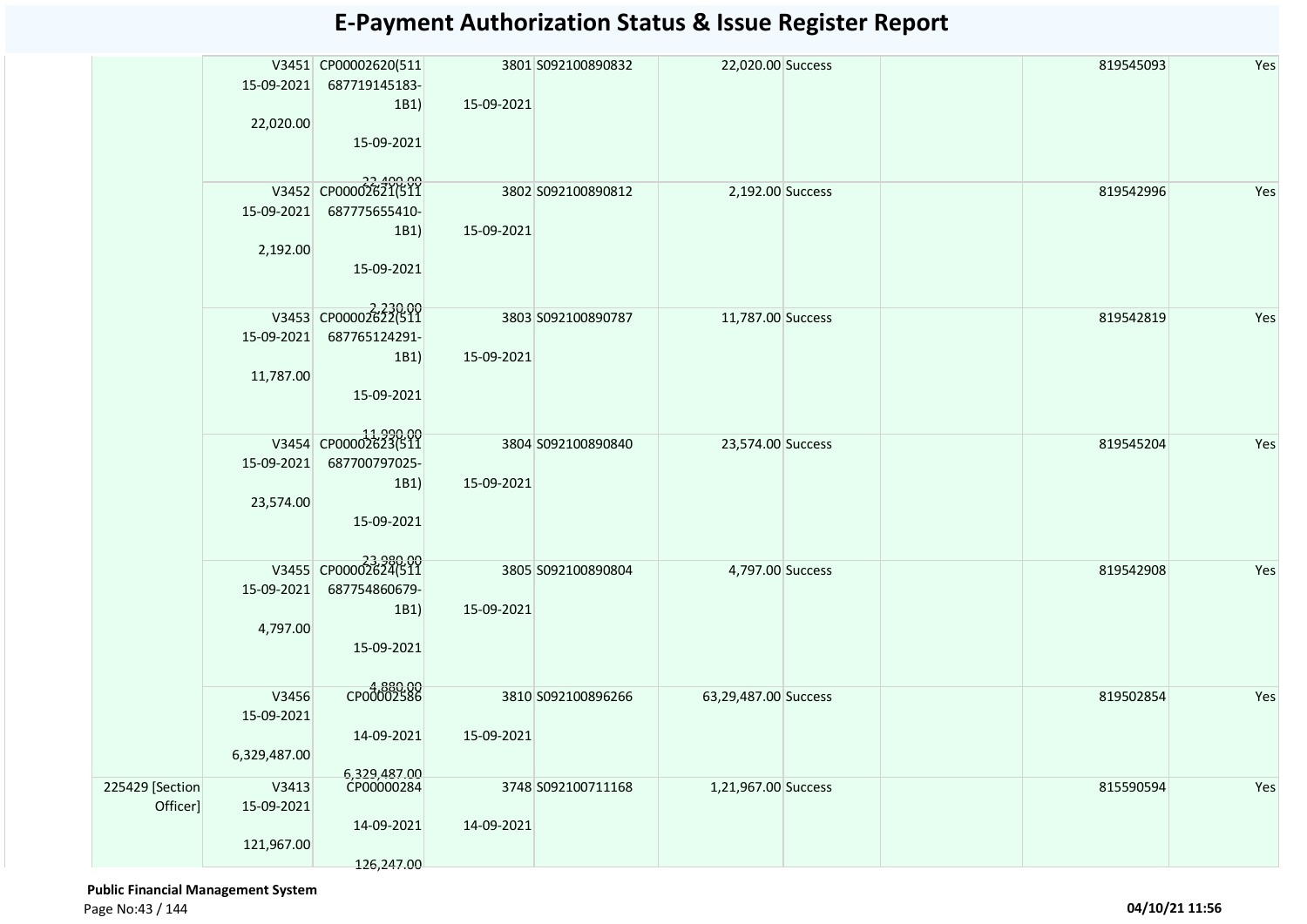| V3414      | CP00000285              |            | 3753 S092100711043 | 4,393.00 Success  |                | 815590348 | Yes |
|------------|-------------------------|------------|--------------------|-------------------|----------------|-----------|-----|
| 15-09-2021 | 14-09-2021              | 14-09-2021 |                    |                   |                |           |     |
| 4,393.00   | 4,393.00                |            |                    |                   |                |           |     |
| V3415      | CP00000286              |            | 3752 S092100710732 | 7,328.00 Success  |                | 815590149 | Yes |
| 15-09-2021 |                         |            |                    |                   |                |           |     |
|            | 14-09-2021              | 14-09-2021 |                    |                   |                |           |     |
| 7,328.00   |                         |            |                    |                   |                |           |     |
|            | 7,328.00                |            |                    |                   |                |           |     |
| V3416      | CP00000287              |            | 3751 S092100710996 | 2,649.00 Success  |                | 815605693 | Yes |
| 15-09-2021 |                         |            |                    |                   |                |           |     |
|            | 14-09-2021              | 14-09-2021 |                    |                   |                |           |     |
| 2,649.00   |                         |            |                    |                   |                |           |     |
|            | 2,649.00                |            |                    |                   |                |           |     |
| V3417      | CP00000288              |            | 3750 S092100710987 | 1,859.00 Success  |                | 815605521 | Yes |
| 15-09-2021 |                         |            |                    |                   |                |           |     |
|            | 14-09-2021              | 14-09-2021 |                    |                   |                |           |     |
| 1,859.00   |                         |            |                    |                   |                |           |     |
| V3418      | 1,859.00<br>CP00000289  |            | 3754 S092100710960 |                   | 610.00 Success | 815605316 | Yes |
| 15-09-2021 |                         |            |                    |                   |                |           |     |
|            | 14-09-2021              | 14-09-2021 |                    |                   |                |           |     |
| 610.00     |                         |            |                    |                   |                |           |     |
|            | 610.00                  |            |                    |                   |                |           |     |
| V3428      | CP00000291              |            | 3778 S092100711936 | 99,756.00 Success |                | 815593667 | Yes |
| 15-09-2021 |                         |            |                    |                   |                |           |     |
|            | 14-09-2021              | 15-09-2021 |                    |                   |                |           |     |
| 99,756.00  |                         |            |                    |                   |                |           |     |
| V3429      | 99,756.00<br>CP00000292 |            | 3777 S092100710937 | 9,198.00 Success  |                | 815605133 | Yes |
| 15-09-2021 |                         |            |                    |                   |                |           |     |
|            | 14-09-2021              | 15-09-2021 |                    |                   |                |           |     |
| 9,198.00   |                         |            |                    |                   |                |           |     |
|            | 9,198.00                |            |                    |                   |                |           |     |
| V3435      | CP00000290              |            | 3755 S092100711169 | 12,696.00 Success |                | 815649461 | Yes |
| 15-09-2021 |                         |            |                    |                   |                |           |     |
|            | 14-09-2021              | 14-09-2021 |                    |                   |                |           |     |
| 12,696.00  |                         |            |                    |                   |                |           |     |
|            | 12,696.00               |            |                    |                   |                |           |     |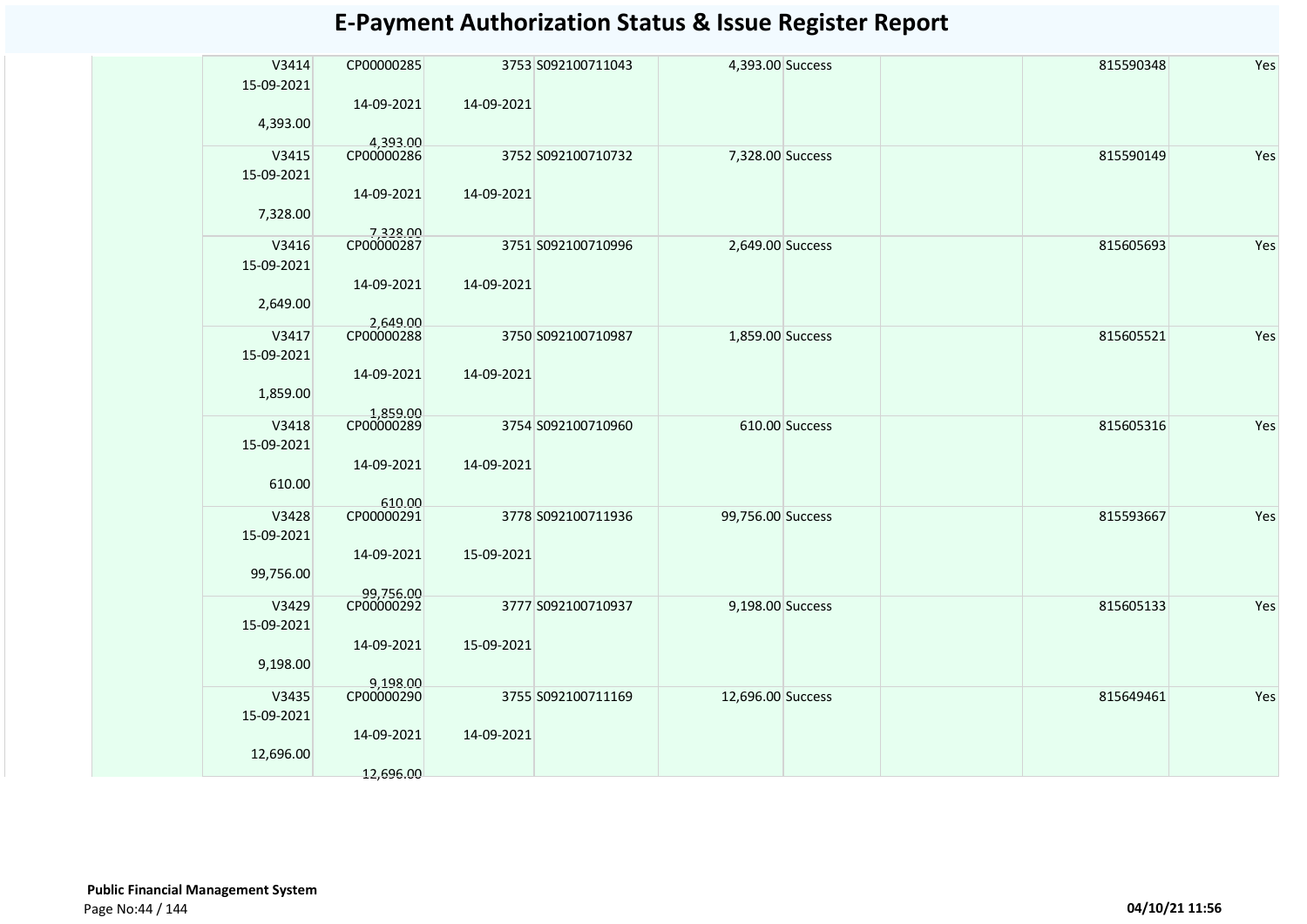| 15-09-2021<br>687712254688-<br>1B1<br>15-09-2021                                             |                  |
|----------------------------------------------------------------------------------------------|------------------|
|                                                                                              |                  |
|                                                                                              |                  |
| 7,795.00<br>14-09-2021                                                                       |                  |
|                                                                                              |                  |
| 7,929.00<br>V3445 CP00000294(511                                                             |                  |
| 3797 S092100890780<br>8,990.00 Success<br>687759373417-<br>15-09-2021                        | Yes<br>819509436 |
| 1B1)<br>15-09-2021                                                                           |                  |
| 8,990.00                                                                                     |                  |
| 14-09-2021                                                                                   |                  |
|                                                                                              |                  |
| CP00000295<br>V3446<br>3798 S092100890919<br>18,296.00 Success                               | Yes<br>819502640 |
| 15-09-2021                                                                                   |                  |
| 15-09-2021<br>15-09-2021<br>18,296.00                                                        |                  |
|                                                                                              |                  |
| 18,296.00<br>CP00000002<br>225430 [Under<br>V3419<br>3776 S092100710702<br>18,011.00 Success | 815586941<br>Yes |
| Secretary]<br>15-09-2021                                                                     |                  |
| 14-09-2021<br>15-09-2021<br>18,011.00                                                        |                  |
| 18,011.00                                                                                    |                  |
| 225438 [Asstt<br>V3431 CP00000267(511<br>3737 S092100708036<br>829.00 Success                | 815646113<br>Yes |
| <b>Accounts Officer]</b><br>15-09-2021<br>687756807985-<br>1B1)<br>14-09-2021                |                  |
| 829.00                                                                                       |                  |
| 09-09-2021                                                                                   |                  |
|                                                                                              |                  |
| 829.00<br>V3432 CP00000268(511<br>3739 S092100708068<br>23,717.00 Success                    | Yes<br>815646305 |
| 15-09-2021<br>687773031862-                                                                  |                  |
| 1B1)<br>14-09-2021                                                                           |                  |
| 23,717.00<br>09-09-2021                                                                      |                  |
|                                                                                              |                  |
| 24 178.00<br>V3433 CP00000269(511<br>3740 S092100708108<br>58,275.00 Success                 | 815646486        |
| 15-09-2021<br>687725113762-                                                                  | Yes              |
| 1B1)<br>14-09-2021                                                                           |                  |
| 58,275.00                                                                                    |                  |
| 09-09-2021                                                                                   |                  |
| 59,200.00                                                                                    |                  |

 **Public Financial Management System**  Page No:45 / 144 **04/10/21 11:56**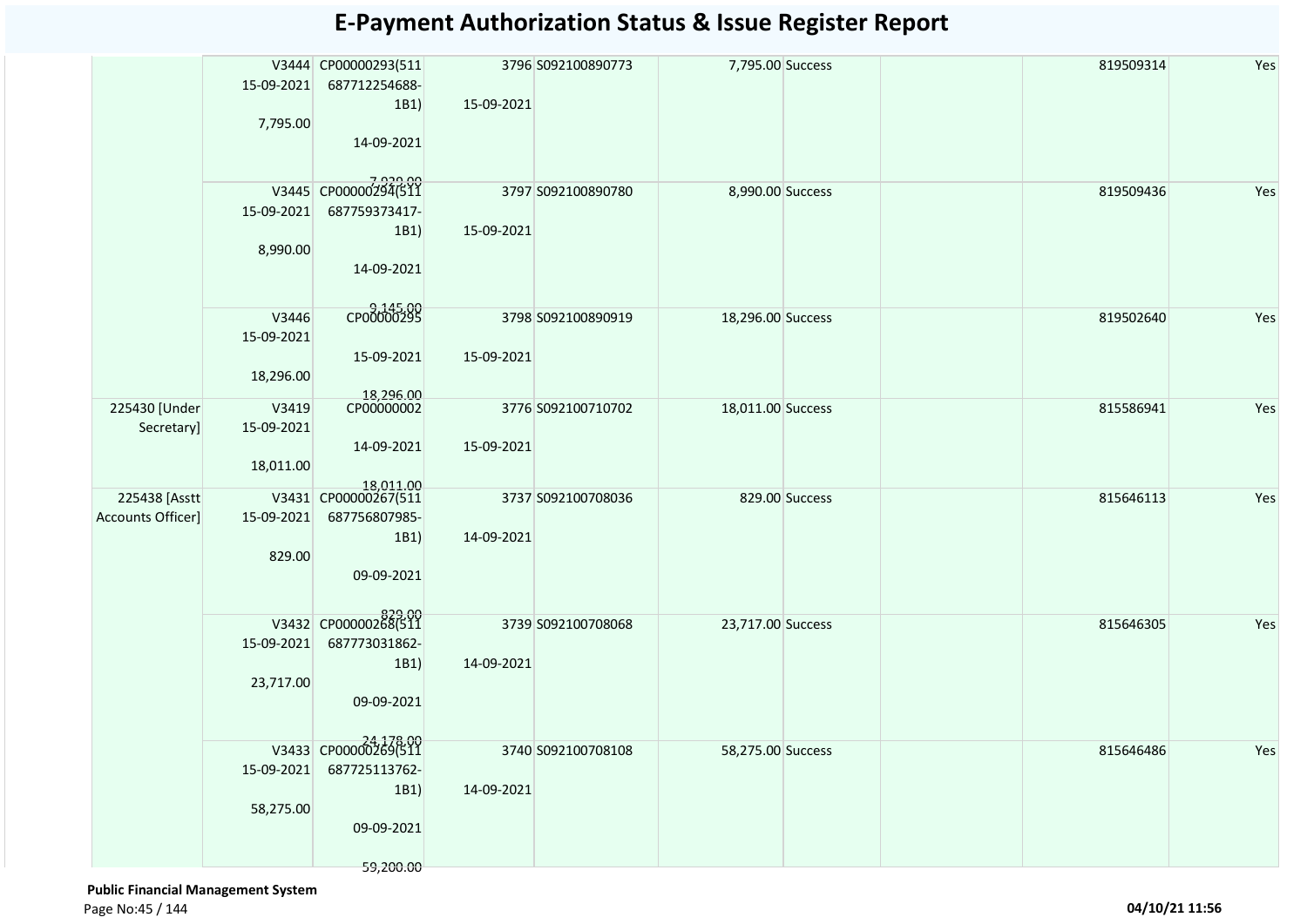|    |                                     | V3434<br>15-09-2021<br>1,858.00              | CP00000272<br>14-09-2021<br>1,858.00                                                                                      | 14-09-2021               | 3741 S092100708149                       | 1,858.00 Success                       |  | 815646865              | Yes        |
|----|-------------------------------------|----------------------------------------------|---------------------------------------------------------------------------------------------------------------------------|--------------------------|------------------------------------------|----------------------------------------|--|------------------------|------------|
|    |                                     | V3438<br>15-09-2021<br>3,255.00              | CP00000274<br>14-09-2021                                                                                                  | 14-09-2021               | 3743 S092100708169                       | 3,255.00 Success                       |  | 815649054              | Yes        |
|    |                                     | V3443<br>15-09-2021<br>7,048.00              | 3,255.00<br>CP00000271<br>14-09-2021                                                                                      | 14-09-2021               | 3742 S092100890897                       | 7,048.00 Success                       |  | 819502487              | Yes        |
| 10 | <b>Issue Date: 17-09-2021</b>       |                                              | 7,048.00                                                                                                                  |                          |                                          | 1,02,02,358.00                         |  |                        |            |
|    | 200880 [Asstt]<br>Accounts Officer] | 17-09-2021<br>20,580.00<br>17-09-2021        | V3461 CP00000108(511<br>687790760223-<br>1B1)<br>14-09-2021<br>21,000.00<br>V3462 CP00000110(511<br>687721055966-<br>1B1) | 17-09-2021<br>17-09-2021 | 3876 S092100189101<br>3874 S092100188940 | 20,580.00 Success<br>20,600.00 Success |  | 852992030<br>852992024 | Yes<br>Yes |
|    |                                     | 20,600.00<br>V3474<br>17-09-2021<br>9,555.00 | 14-09-2021<br>21,000.00<br>16-09-2021                                                                                     | 17-09-2021               | 3877 S092100189806                       | 9,555.00 Success                       |  | 852992068              | Yes        |
|    |                                     | 17-09-2021<br>24,402.00                      | 9,750.00<br>V3477 CP00000106(511<br>687741998492-<br>1B1)<br>14-09-2021<br>24,900.00                                      | 17-09-2021               | 3873 S092100189100                       | 24,402.00 Success                      |  | 852992035              | Yes        |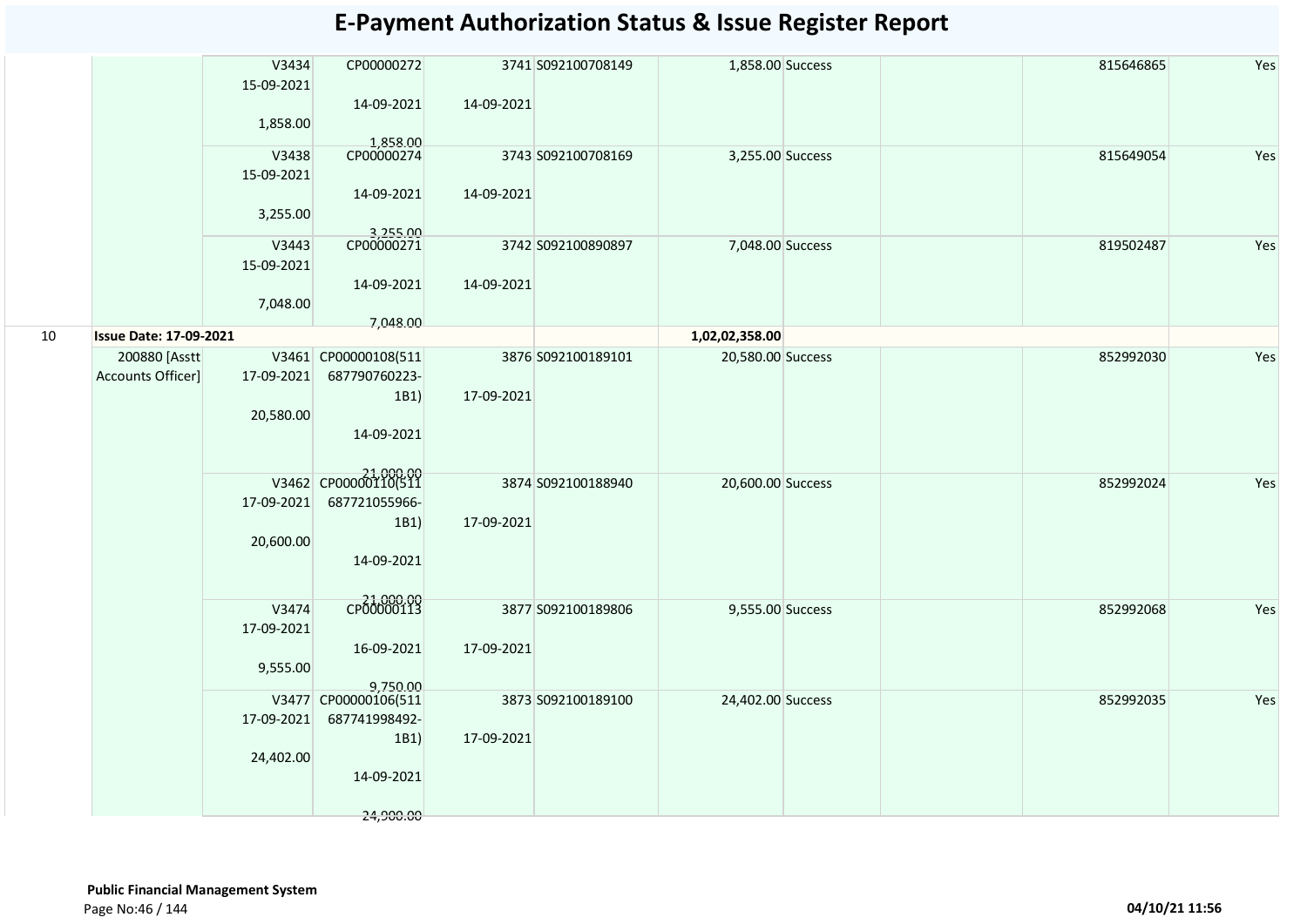|               | V3505               | CP00000112                        |            | 3851 S092100186119 | 2,668.00 Success     |  | 852966829 | Yes |
|---------------|---------------------|-----------------------------------|------------|--------------------|----------------------|--|-----------|-----|
|               | 17-09-2021          | 16-09-2021                        | 17-09-2021 |                    |                      |  |           |     |
|               | 2,668.00            |                                   |            |                    |                      |  |           |     |
|               |                     | 22,668.00                         |            |                    |                      |  |           |     |
| 225427 [Under |                     | V3457 CP00002609(ELE              |            | 3850 S092100154434 | 15,403.00 Success    |  | 849272048 | Yes |
| Secretary]    | 17-09-2021          | 2021090012)                       |            |                    |                      |  |           |     |
|               | 15,403.00           | 14-09-2021                        | 17-09-2021 |                    |                      |  |           |     |
|               |                     |                                   |            |                    |                      |  |           |     |
|               |                     | 15,403.00<br>CP00002627           |            |                    |                      |  |           |     |
|               | V3459<br>17-09-2021 |                                   |            | 3823 S092100153617 | 1,67,000.00 Success  |  | 849269899 | Yes |
|               |                     | 15-09-2021                        | 16-09-2021 |                    |                      |  |           |     |
|               | 167,000.00          |                                   |            |                    |                      |  |           |     |
|               |                     | 167,000.00<br>CP00002634          |            |                    |                      |  |           |     |
|               | V3460               |                                   |            | 3817 S092100153672 | 28,83,913.00 Success |  | 849786163 | Yes |
|               | 17-09-2021          | 16-09-2021                        | 16-09-2021 |                    |                      |  |           |     |
|               | 2,883,913.00        |                                   |            |                    |                      |  |           |     |
|               |                     | 2,883,913.00                      |            |                    |                      |  |           |     |
|               |                     | V3463 CP00002630(511              |            | 3830 S092100185568 | 20,625.00 Success    |  | 852966803 | Yes |
|               | 17-09-2021          | 687728281368-                     |            |                    |                      |  |           |     |
|               | 20,625.00           | 1B1)                              | 16-09-2021 |                    |                      |  |           |     |
|               |                     | 16-09-2021                        |            |                    |                      |  |           |     |
|               |                     |                                   |            |                    |                      |  |           |     |
|               |                     | 21,000.00<br>V3464 CP00002631(511 |            | 3831 S092100185536 | 20,624.00 Success    |  | 852966800 | Yes |
|               | 17-09-2021          | 687780119145-                     |            |                    |                      |  |           |     |
|               |                     | 1B1)                              | 16-09-2021 |                    |                      |  |           |     |
|               | 20,624.00           |                                   |            |                    |                      |  |           |     |
|               |                     | 16-09-2021                        |            |                    |                      |  |           |     |
|               |                     |                                   |            |                    |                      |  |           |     |
|               |                     | 20,999.00<br>V3465 CP00002632(511 |            | 3832 S092100185395 | 1,81,941.00 Success  |  | 852966769 | Yes |
|               | 17-09-2021          | 687722734277-                     |            |                    |                      |  |           |     |
|               |                     | 1B1)                              | 16-09-2021 |                    |                      |  |           |     |
|               | 181,941.00          | 16-09-2021                        |            |                    |                      |  |           |     |
|               |                     |                                   |            |                    |                      |  |           |     |
|               |                     | 185,249.00                        |            |                    |                      |  |           |     |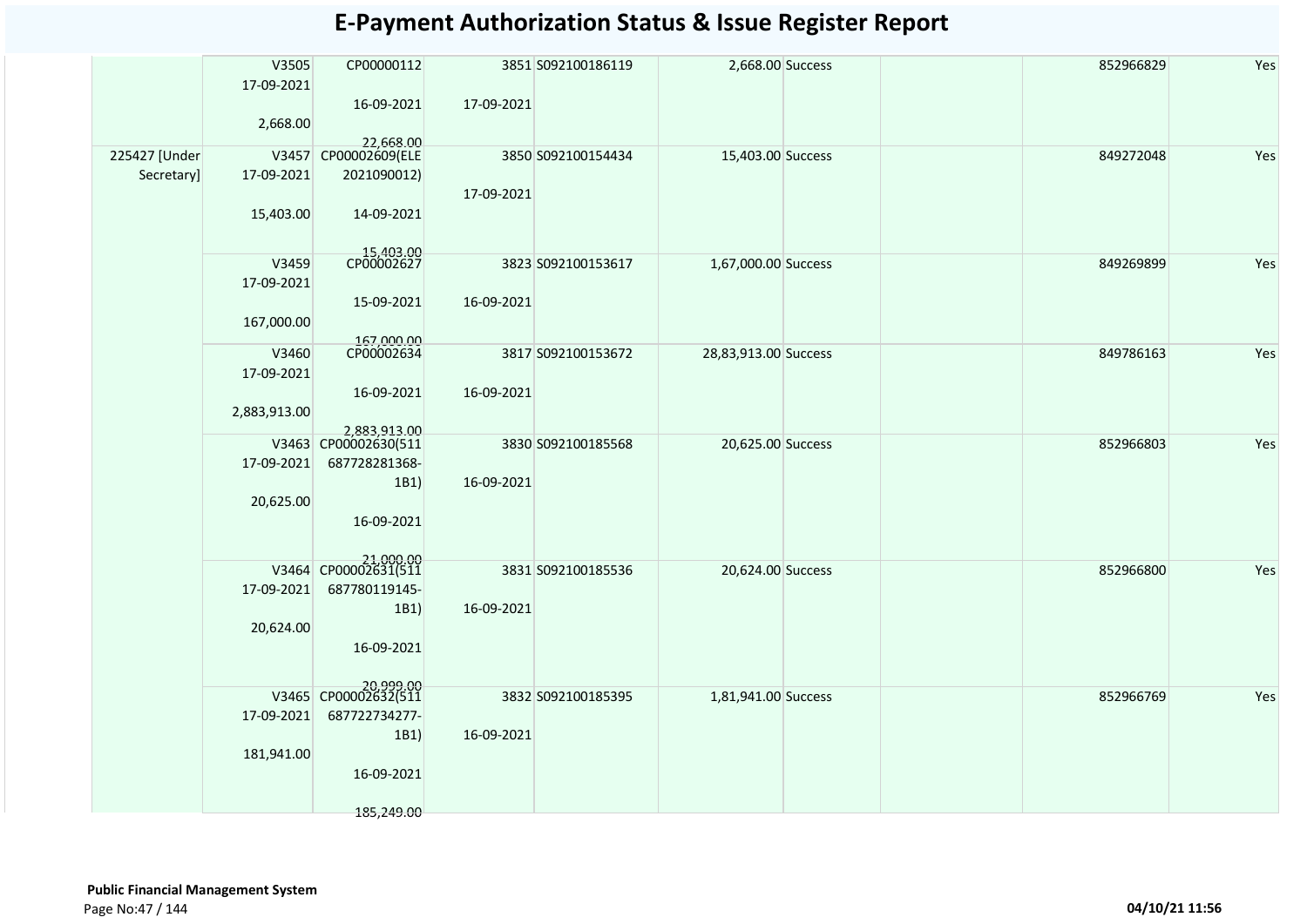|            | V3466 CP00002635(511              |            | 3827 S092100185402 | 1,963.00 Success  |  | 852966774 | Yes |
|------------|-----------------------------------|------------|--------------------|-------------------|--|-----------|-----|
| 17-09-2021 | 687763993817-                     |            |                    |                   |  |           |     |
|            | 1B1)                              | 16-09-2021 |                    |                   |  |           |     |
| 1,963.00   |                                   |            |                    |                   |  |           |     |
|            | 16-09-2021                        |            |                    |                   |  |           |     |
|            |                                   |            |                    |                   |  |           |     |
|            | 1,999.00<br>V3467 CP00002636(511  |            | 3828 S092100185528 | 19,168.00 Success |  | 852966795 | Yes |
| 17-09-2021 | 687711535512-                     |            |                    |                   |  |           |     |
|            | 1B1)                              | 16-09-2021 |                    |                   |  |           |     |
| 19,168.00  |                                   |            |                    |                   |  |           |     |
|            | 16-09-2021                        |            |                    |                   |  |           |     |
|            |                                   |            |                    |                   |  |           |     |
|            | V3468 CP00002637(511              |            | 3829 S092100185436 | 7,857.00 Success  |  | 852966776 | Yes |
| 17-09-2021 | 687702283556-                     |            |                    |                   |  |           |     |
|            | 1B1)                              | 16-09-2021 |                    |                   |  |           |     |
| 7,857.00   |                                   |            |                    |                   |  |           |     |
|            | 16-09-2021                        |            |                    |                   |  |           |     |
|            |                                   |            |                    |                   |  |           |     |
|            | 8,000.00<br>V3469 CP00002641(511  |            | 3838 S092100185875 | 22,071.00 Success |  | 852966812 | Yes |
| 17-09-2021 | 687754234941-                     |            |                    |                   |  |           |     |
|            | 1B1)                              | 16-09-2021 |                    |                   |  |           |     |
| 22,071.00  |                                   |            |                    |                   |  |           |     |
|            | 16-09-2021                        |            |                    |                   |  |           |     |
|            |                                   |            |                    |                   |  |           |     |
|            | V3470 CP00002643(511              |            | 3840 S092100185917 | 23,591.00 Success |  | 852966819 | Yes |
| 17-09-2021 | 687790524864-                     |            |                    |                   |  |           |     |
|            | 1B1)                              | 16-09-2021 |                    |                   |  |           |     |
| 23,591.00  |                                   |            |                    |                   |  |           |     |
|            | 16-09-2021                        |            |                    |                   |  |           |     |
|            |                                   |            |                    |                   |  |           |     |
|            | 23,998.00<br>V3471 CP00002644(511 |            | 3841 S092100185913 | 22,119.00 Success |  | 852966816 | Yes |
| 17-09-2021 | 687782745050-                     |            |                    |                   |  |           |     |
|            | 1B1)                              | 16-09-2021 |                    |                   |  |           |     |
| 22,119.00  |                                   |            |                    |                   |  |           |     |
|            | 16-09-2021                        |            |                    |                   |  |           |     |
|            |                                   |            |                    |                   |  |           |     |
|            | 22,500.00                         |            |                    |                   |  |           |     |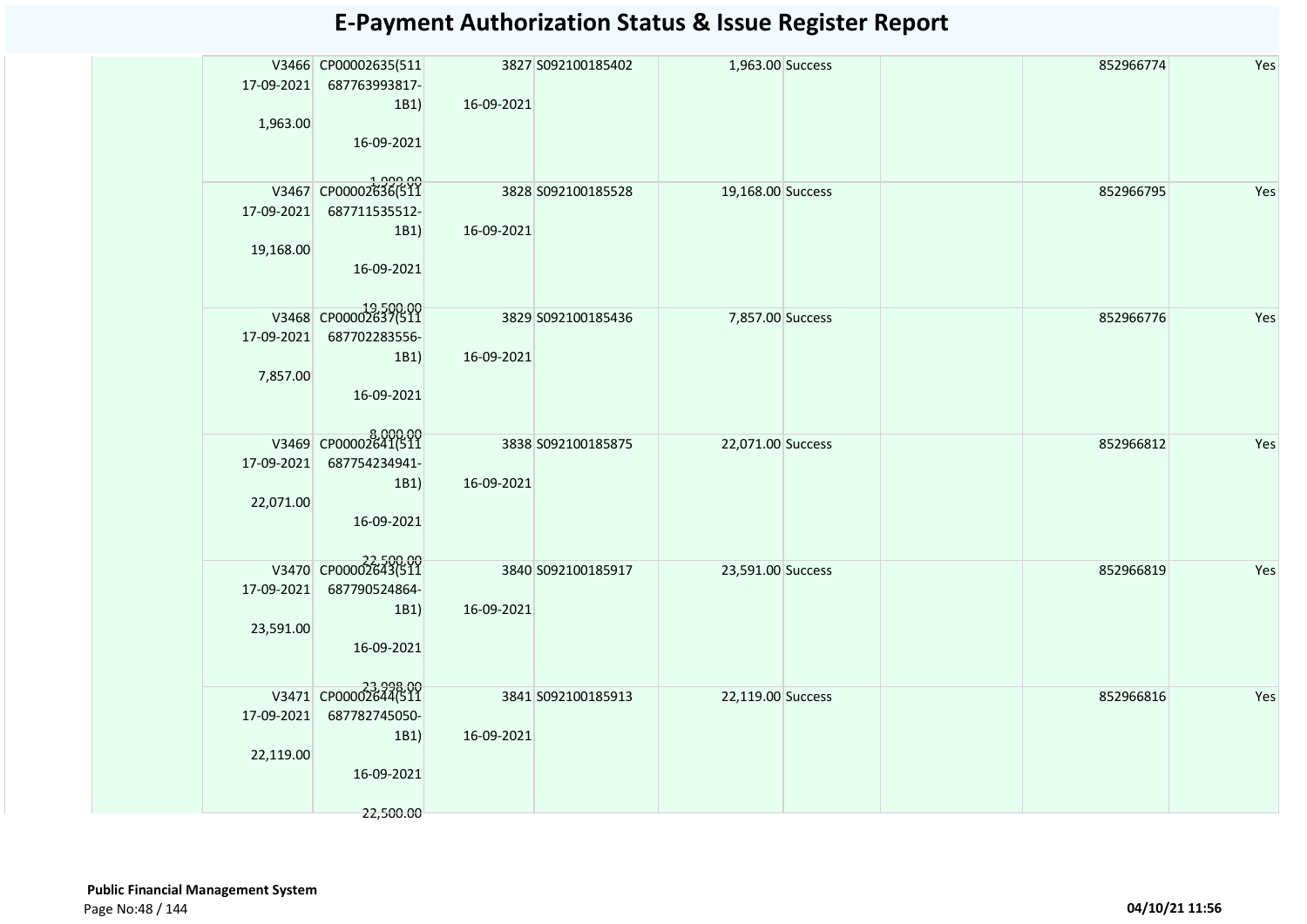| 17-09-2021                       | V3472 CP00002645(511<br>687720054744-              |            | 3842 S092100185493 | 11,395.00 Success | 852966785 | Yes |
|----------------------------------|----------------------------------------------------|------------|--------------------|-------------------|-----------|-----|
| 11,395.00                        | 1B1)<br>16-09-2021                                 | 16-09-2021 |                    |                   |           |     |
| 17-09-2021                       | 11,599.00<br>V3473 CP00002646(511<br>687727682509- | 16-09-2021 | 3843 S092100185399 | 4,420.00 Success  | 852966772 | Yes |
| 4,420.00                         | 1B1)<br>16-09-2021                                 |            |                    |                   |           |     |
| V3475<br>17-09-2021              | 4,500.00                                           |            | 3859 S092100189768 | 6,160.00 Success  | 852992061 | Yes |
| 6,160.00                         | 17-09-2021<br>6,160.00                             | 17-09-2021 |                    |                   |           |     |
| V3476<br>17-09-2021              | CP00002662<br>17-09-2021                           | 17-09-2021 | 3858 S092100189771 | 55,747.00 Success | 852992063 | Yes |
| 55,747.00                        |                                                    |            |                    |                   |           |     |
| V3478<br>17-09-2021              | 55,747.00                                          |            | 3855 S092100189832 | 19,116.00 Success | 852992075 | Yes |
| 19,116.00                        | 17-09-2021<br>21,240.00<br>CP00002628              | 17-09-2021 |                    |                   |           |     |
| V3479<br>17-09-2021              | 15-09-2021                                         | 16-09-2021 | 3819 S092100186842 | 24,034.00 Success | 852966969 | Yes |
| 24,034.00                        | 24,500.00                                          |            |                    |                   |           |     |
| V3480<br>17-09-2021<br>51,575.00 | CP00002629<br>15-09-2021                           | 16-09-2021 | 3834 S092100186846 | 51,575.00 Success | 852966973 | Yes |
|                                  | 51,575.00<br>CP00002656                            |            |                    |                   |           |     |
| V3481<br>17-09-2021              | 16-09-2021                                         | 17-09-2021 | 3847 S092100186838 | 22,725.00 Success | 852966964 | Yes |
| 22,725.00                        | 22,725.00                                          |            |                    |                   |           |     |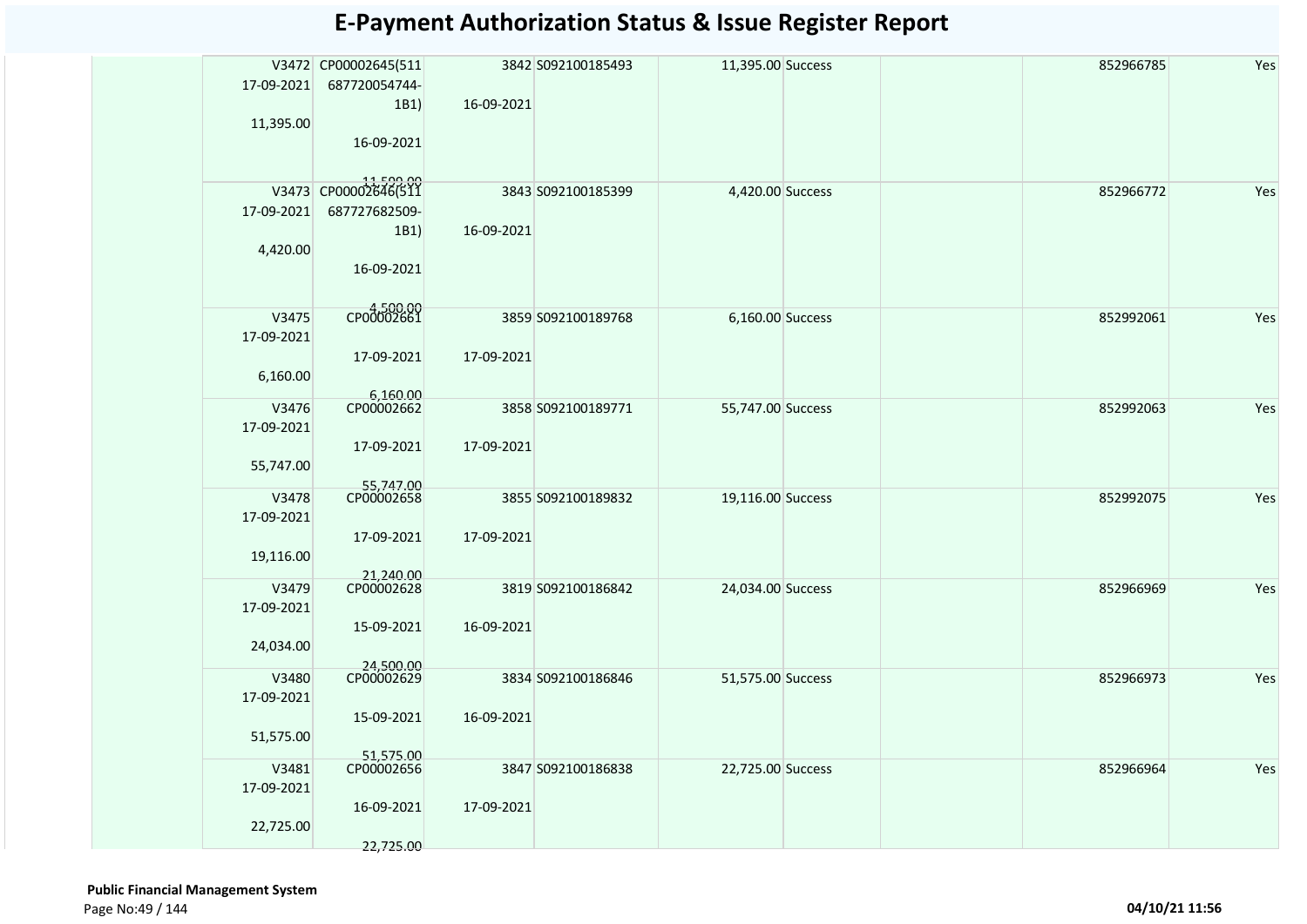| V3482                                     | CP00002655             |            | 3848 S092100186811       | 20,126.00 Success |                | 852966961 | Yes |
|-------------------------------------------|------------------------|------------|--------------------------|-------------------|----------------|-----------|-----|
| 17-09-2021                                |                        |            |                          |                   |                |           |     |
|                                           | 16-09-2021             | 17-09-2021 |                          |                   |                |           |     |
| 20,126.00                                 |                        |            |                          |                   |                |           |     |
|                                           | 20,126.00              |            |                          |                   |                |           |     |
| V3483                                     | CP00002668             |            | 3863 S092100186767       | 13,368.00 Success |                | 852966941 | Yes |
| 17-09-2021                                |                        |            |                          |                   |                |           |     |
|                                           | 17-09-2021             | 17-09-2021 |                          |                   |                |           |     |
| 13,368.00                                 |                        |            |                          |                   |                |           |     |
|                                           | 13,368.00              |            |                          |                   |                |           |     |
| V3484                                     | CP00002664             |            | 3867 S092100186072       |                   | 471.00 Success | 852966825 | Yes |
| 17-09-2021                                |                        |            |                          |                   |                |           |     |
|                                           | 17-09-2021             | 17-09-2021 |                          |                   |                |           |     |
| 471.00                                    |                        |            |                          |                   |                |           |     |
|                                           |                        |            |                          |                   |                |           |     |
| V3485                                     | 471.00<br>CP00002665   |            | 3866 S092100186520       | 1,874.00 Success  |                | 852966852 | Yes |
| 17-09-2021                                |                        |            |                          |                   |                |           |     |
|                                           |                        |            |                          |                   |                |           |     |
|                                           | 17-09-2021             | 17-09-2021 |                          |                   |                |           |     |
| 1,874.00                                  |                        |            |                          |                   |                |           |     |
|                                           | 1,874.00               |            |                          |                   |                |           |     |
| V3486                                     | CP00002666             |            | 3865 S092100186367       |                   | 589.00 Success | 852966836 | Yes |
| 17-09-2021                                |                        |            |                          |                   |                |           |     |
|                                           | 17-09-2021             | 17-09-2021 |                          |                   |                |           |     |
| 589.00                                    |                        |            |                          |                   |                |           |     |
|                                           | 589.00                 |            |                          |                   |                |           |     |
| V3487                                     | CP00002667             |            | 3864 S092100186539       | 4,802.00 Success  |                | 852966855 | Yes |
| 17-09-2021                                |                        |            |                          |                   |                |           |     |
|                                           | 17-09-2021             | 17-09-2021 |                          |                   |                |           |     |
| 4,802.00                                  |                        |            |                          |                   |                |           |     |
|                                           | 4,900.00<br>CP00002659 |            |                          |                   |                |           |     |
| V3488                                     |                        |            | 3870 S092100186776       | 10,250.00 Success |                | 852966945 | Yes |
| 17-09-2021                                |                        |            |                          |                   |                |           |     |
|                                           | 17-09-2021             |            | 17-09-2021 S092100186777 | 1,000.00 Success  |                | 852966946 | Yes |
| 23,250.00                                 |                        |            |                          |                   |                |           |     |
|                                           | 23,250.00              |            | S092100186778            | 6,000.00 Success  |                | 852966948 | Yes |
|                                           |                        |            |                          |                   |                |           |     |
|                                           |                        |            | S092100186779            | 3,000.00 Success  |                | 852966949 | Yes |
|                                           |                        |            |                          |                   |                |           |     |
|                                           |                        |            | S092100186780            | 3,000.00 Success  |                | 852966950 | Yes |
|                                           |                        |            |                          |                   |                |           |     |
| V3489                                     | CP00002669             |            | 3862 S092100186614       | 4,000.00 Success  |                | 852966868 | Yes |
| 17-09-2021                                |                        |            |                          |                   |                |           |     |
|                                           | 17-09-2021             |            | 17-09-2021 S092100186615 | 3,500.00 Success  |                | 852966870 | Yes |
| 7,500.00                                  |                        |            |                          |                   |                |           |     |
| V3490                                     | CP00002674             |            | 3853 S092100189826       | 9,000.00 Success  |                | 852992070 | Yes |
| 17-09-2021                                |                        |            |                          |                   |                |           |     |
| <b>Public Financial Management System</b> |                        |            |                          |                   |                |           |     |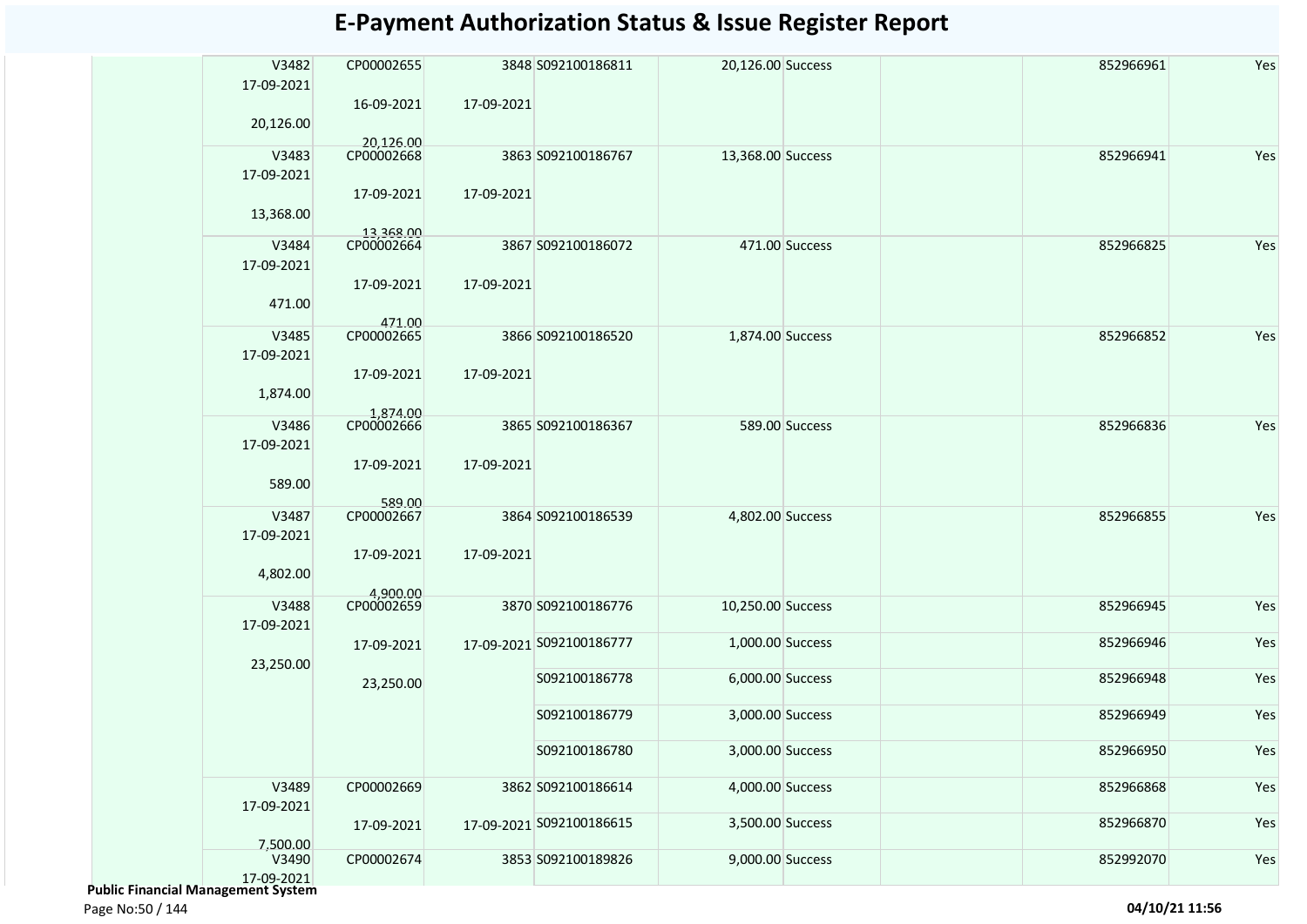| 17-09-2021   |                                   |            |                          |                      |  |           |     |
|--------------|-----------------------------------|------------|--------------------------|----------------------|--|-----------|-----|
| 18,000.00    | 17-09-2021                        |            | 17-09-2021 S092100189827 | 9,000.00 Success     |  | 852992071 | Yes |
|              | V3491 CP00002670(EFR              |            | 3860 S092100189720       | 27,000.00 Success    |  | 852992048 | Yes |
| 17-09-2021   | 2021090013)                       |            |                          |                      |  |           |     |
|              |                                   | 17-09-2021 |                          |                      |  |           |     |
| 27,000.00    | 17-09-2021                        |            |                          |                      |  |           |     |
|              |                                   |            |                          |                      |  |           |     |
|              |                                   |            |                          |                      |  |           |     |
|              | 27,000.00<br>V3492 CP00002672(511 |            | 3857 S092100189662       | 24,523.00 Success    |  | 852992045 | Yes |
| 17-09-2021   | 687716659759-                     |            |                          |                      |  |           |     |
|              | 1B1)                              | 17-09-2021 |                          |                      |  |           |     |
| 24,523.00    |                                   |            |                          |                      |  |           |     |
|              | 17-09-2021                        |            |                          |                      |  |           |     |
|              |                                   |            |                          |                      |  |           |     |
|              |                                   |            |                          |                      |  |           |     |
| V3493        | 24,999.00<br>CP00002673(511       |            | 3856 S092100189660       | 24,422.00 Success    |  | 852992041 | Yes |
| 17-09-2021   | 687751966224-                     |            |                          |                      |  |           |     |
|              | 1B1)                              | 17-09-2021 |                          |                      |  |           |     |
| 24,422.00    |                                   |            |                          |                      |  |           |     |
|              | 17-09-2021                        |            |                          |                      |  |           |     |
|              |                                   |            |                          |                      |  |           |     |
|              | 24,920.00<br>CP00002654           |            |                          |                      |  |           |     |
| V3494        |                                   |            | 3849 S092100186858       | 22,55,382.00 Success |  | 852966977 | Yes |
| 17-09-2021   |                                   |            |                          |                      |  |           |     |
|              | 16-09-2021                        | 17-09-2021 |                          |                      |  |           |     |
| 2,255,382.00 |                                   |            |                          |                      |  |           |     |
| V3495        | 2,349,356.00<br>CP00002675        |            |                          |                      |  | 852992117 | Yes |
|              |                                   |            | 3852 S092100191542       | 21,73,307.00 Success |  |           |     |
| 17-09-2021   |                                   |            |                          |                      |  |           |     |
|              | 17-09-2021                        | 17-09-2021 |                          |                      |  |           |     |
| 2,173,307.00 |                                   |            |                          |                      |  |           |     |
| V3496        | 2,173,307.00<br>CP00002478        |            | 3816 S092100187022       | 9,900.00 Success     |  | 852992019 | Yes |
| 17-09-2021   |                                   |            |                          |                      |  |           |     |
|              | 06-09-2021                        | 16-09-2021 |                          |                      |  |           |     |
| 9,900.00     |                                   |            |                          |                      |  |           |     |
|              | 11,000.00                         |            |                          |                      |  |           |     |
| V3499        | CP00002592                        |            | 3815 S092100186864       | 2,53,748.00 Success  |  | 852966981 | Yes |
| 17-09-2021   |                                   |            |                          |                      |  |           |     |
|              | 14-09-2021                        | 16-09-2021 |                          |                      |  |           |     |
| 253,748.00   |                                   |            |                          |                      |  |           |     |
|              | 264,320.00                        |            |                          |                      |  |           |     |
| V3500        | CP00002598                        |            | 3814 S092100186887       | 82,498.00 Success    |  | 852966997 | Yes |
| 17-09-2021   |                                   |            |                          |                      |  |           |     |
|              | 14-09-2021                        |            | 16-09-2021 S092100186888 | 52,033.00 Success    |  | 852966998 | Yes |
| 238,481,00   |                                   |            |                          |                      |  |           |     |

238,481.00  **Public Financial Management System** 

Page No:51 / 144 **04/10/21 11:56**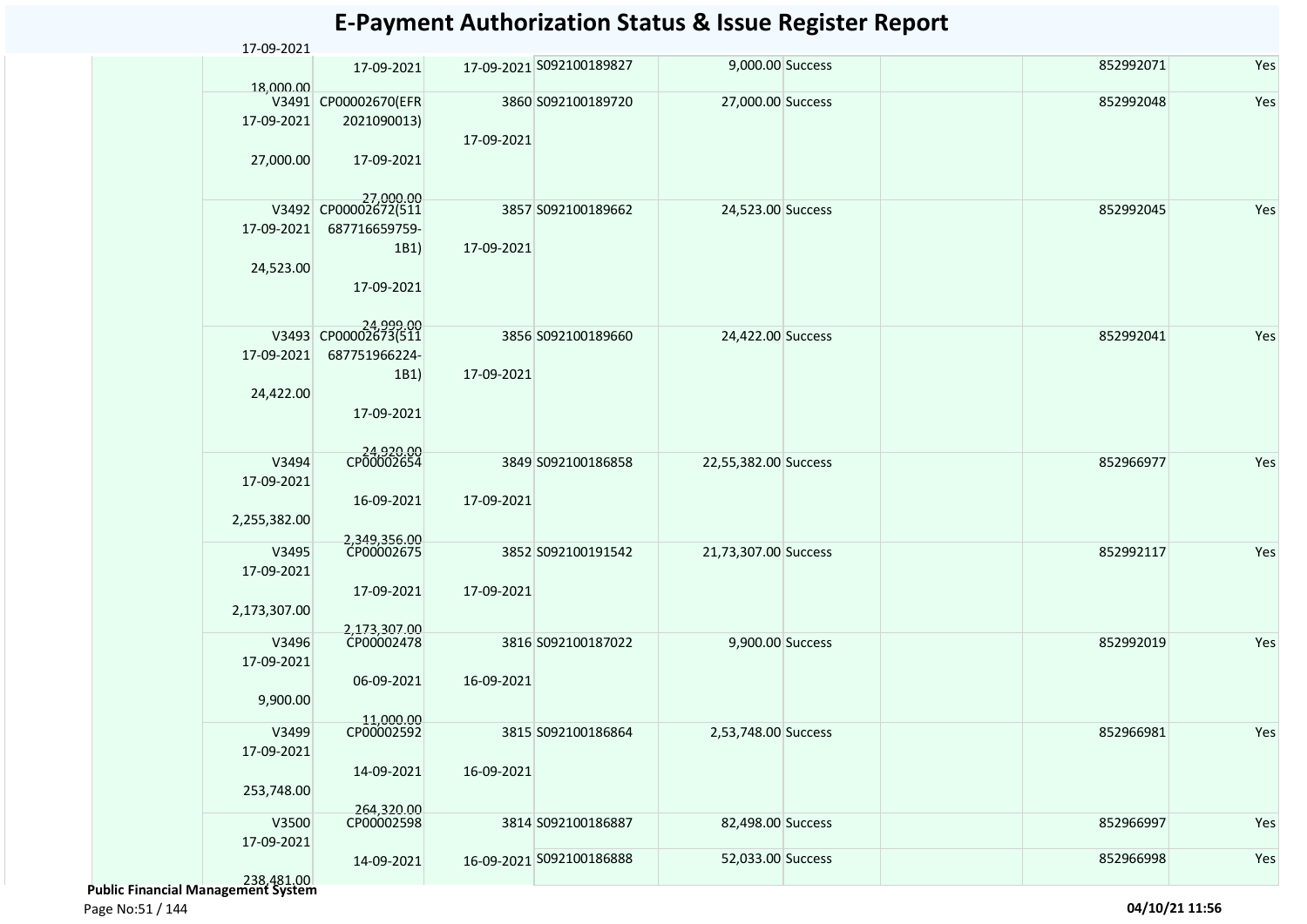| 238,481.00 |                                      |            |                    |                     |           |     |
|------------|--------------------------------------|------------|--------------------|---------------------|-----------|-----|
|            | 264,978.00                           |            | S092100186889      | 1,03,950.00 Success | 852966999 | Yes |
|            | V3503 CP00002625(GPF                 |            | 3824 S092100185317 | 1,00,000.00 Success | 852966765 | Yes |
| 17-09-2021 | $_2$ 202109105)                      |            |                    |                     |           |     |
|            |                                      | 16-09-2021 |                    |                     |           |     |
|            |                                      |            |                    |                     |           |     |
| 100,000.00 | 15-09-2021                           |            |                    |                     |           |     |
|            |                                      |            |                    |                     |           |     |
| V3504      | 100,000.00<br>CP00002626             |            | 3813 S092100186947 | 3,200.00 Success    | 852992006 | Yes |
| 17-09-2021 |                                      |            |                    |                     |           |     |
|            | 15-09-2021                           | 16-09-2021 |                    |                     |           |     |
|            |                                      |            |                    |                     |           |     |
| 3,200.00   |                                      |            |                    |                     |           |     |
| V3506      | 3,200.00<br>CP00002638(511           |            | 3835 S092100185857 | 21,618.00 Success   | 852966808 | Yes |
| 17-09-2021 | 687750096821-                        |            |                    |                     |           |     |
|            | 1B1)                                 | 16-09-2021 |                    |                     |           |     |
|            |                                      |            |                    |                     |           |     |
| 21,618.00  |                                      |            |                    |                     |           |     |
|            | 16-09-2021                           |            |                    |                     |           |     |
|            |                                      |            |                    |                     |           |     |
|            | 21,999.00<br>V3507 CP00002639(511    |            | 3836 S092100185516 | 16,515.00 Success   | 852966793 | Yes |
| 17-09-2021 | 687730457981-                        |            |                    |                     |           |     |
|            |                                      |            |                    |                     |           |     |
|            | 1B1)                                 | 16-09-2021 |                    |                     |           |     |
| 16,515.00  |                                      |            |                    |                     |           |     |
|            | 16-09-2021                           |            |                    |                     |           |     |
|            |                                      |            |                    |                     |           |     |
|            | 00.00016,800<br>V3508 CP00002640(511 |            | 3837 S092100185442 | 10,814.00 Success   | 852966782 | Yes |
| 17-09-2021 | 687799283036-                        |            |                    |                     |           |     |
|            |                                      |            |                    |                     |           |     |
|            | 1B1)                                 | 16-09-2021 |                    |                     |           |     |
| 10,814.00  |                                      |            |                    |                     |           |     |
|            | 16-09-2021                           |            |                    |                     |           |     |
|            |                                      |            |                    |                     |           |     |
|            | V3509 CP00002650(202                 |            | 3826 S092100185948 | 32,414.00 Success   | 852966823 | Yes |
| 17-09-2021 | 109037)                              |            |                    |                     |           |     |
|            |                                      |            |                    |                     |           |     |
|            |                                      | 16-09-2021 |                    |                     |           |     |
| 32,414.00  | 16-09-2021                           |            |                    |                     |           |     |
|            |                                      |            |                    |                     |           |     |
| V3511      | 35,905.00<br>CP00002657              |            | 3854 S092100189856 | 28,278.00 Success   | 852992082 | Yes |
|            |                                      |            |                    |                     |           |     |
| 17-09-2021 |                                      |            |                    |                     |           |     |
|            | 17-09-2021                           | 17-09-2021 |                    |                     |           |     |
| 28,278.00  |                                      |            |                    |                     |           |     |
|            | 31,419.00                            |            |                    |                     |           |     |

 **Public Financial Management System**  Page No:52 / 144 **04/10/21 11:56**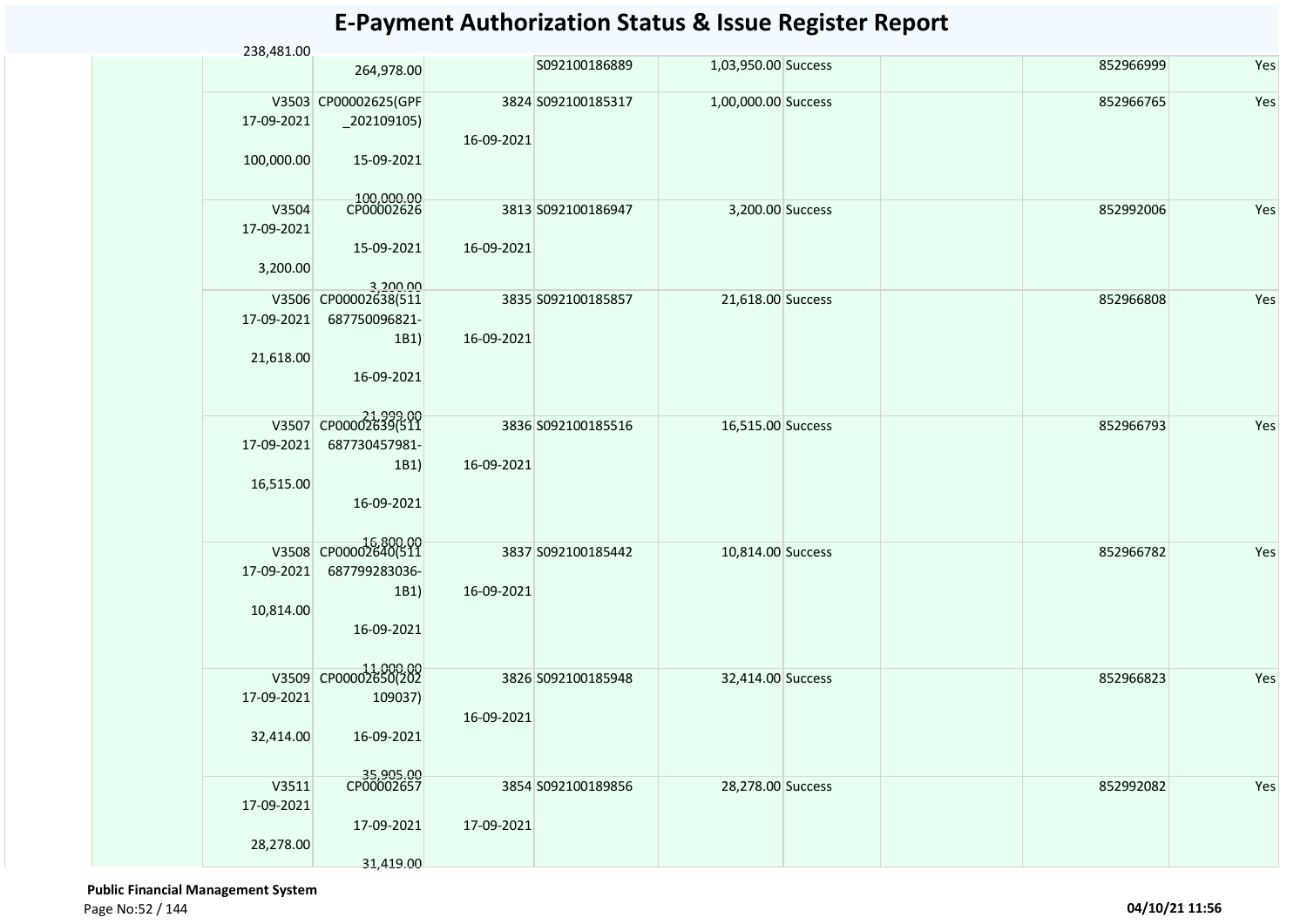|                              | 17-09-2021          | V3512 CP00002671(202<br>109040)    |            | 3861 S092100189723       | 15,560.00 Success   |                | 852992054 | Yes |
|------------------------------|---------------------|------------------------------------|------------|--------------------------|---------------------|----------------|-----------|-----|
|                              | 48,714.00           | 17-09-2021                         |            | 17-09-2021 S092100189724 | 13,615.00 Success   |                | 852992055 | Yes |
|                              |                     |                                    |            | S092100189725            | 19,539.00 Success   |                | 852992056 | Yes |
|                              | V3513<br>17-09-2021 | 48,744.00<br>CP00002663            |            | 3868 S092100186486       |                     | 940.00 Success | 852966848 | Yes |
|                              | 940.00              | 17-09-2021                         | 17-09-2021 |                          |                     |                |           |     |
|                              |                     | 940.00                             |            |                          |                     |                |           |     |
|                              | V3514               | CP00002660                         |            | 3869 S092100186791       | 7,15,522.00 Success |                | 852966956 | Yes |
|                              | 17-09-2021          | 17-09-2021                         | 17-09-2021 |                          |                     |                |           |     |
|                              | 715,522.00          |                                    |            |                          |                     |                |           |     |
| 225428 [Section]             | V3497               | 740.628.00<br>CP00000160           |            | 3820 S092100186970       | 1,93,135.00 Success |                | 852992012 | Yes |
| Officer]                     | 17-09-2021          |                                    |            |                          |                     |                |           |     |
|                              |                     | 13-09-2021                         | 16-09-2021 |                          |                     |                |           |     |
|                              | 193,135.00          |                                    |            |                          |                     |                |           |     |
|                              |                     | 200,546.00                         |            |                          |                     |                |           |     |
|                              | V3501               | CP00000168                         |            | 3821 S092100186937       | 25,749.00 Success   |                | 852992003 | Yes |
|                              | 17-09-2021          |                                    |            |                          |                     |                |           |     |
|                              |                     | 16-09-2021                         | 16-09-2021 |                          |                     |                |           |     |
|                              | 25,749.00           |                                    |            |                          |                     |                |           |     |
|                              |                     | 25,749.00                          |            | 3822 S092100186964       |                     |                |           |     |
| 225429 [Section]<br>Officer] | V3498<br>17-09-2021 | CP00000283                         |            |                          | 4,000.00 Success    |                | 852992009 | Yes |
|                              |                     | 14-09-2021                         | 16-09-2021 |                          |                     |                |           |     |
|                              | 4,000.00            |                                    |            |                          |                     |                |           |     |
| 225438 [Asstt                |                     | 4,000.00<br>V3458 CP00000276(GPF   |            | 3811 S092100153414       | 2,00,000.00 Success |                | 849252636 | Yes |
| <b>Accounts Officer]</b>     | 17-09-2021          | $_2$ 02109007)                     |            |                          |                     |                |           |     |
|                              |                     |                                    | 16-09-2021 |                          |                     |                |           |     |
|                              | 200,000.00          | 15-09-2021                         |            |                          |                     |                |           |     |
|                              |                     |                                    |            |                          |                     |                |           |     |
|                              |                     | 200,000.00<br>V3502 CP00000275(511 |            |                          |                     |                |           |     |
|                              |                     |                                    |            | 3812 S092100186747       | 19,464.00 Success   |                | 852966937 | Yes |
|                              | 17-09-2021          | 687778987663-                      |            |                          |                     |                |           |     |
|                              |                     | 1B1)                               | 16-09-2021 |                          |                     |                |           |     |
|                              | 19,464.00           | 15-09-2021                         |            |                          |                     |                |           |     |
|                              |                     |                                    |            |                          |                     |                |           |     |
|                              |                     | 19,800.00                          |            |                          |                     |                |           |     |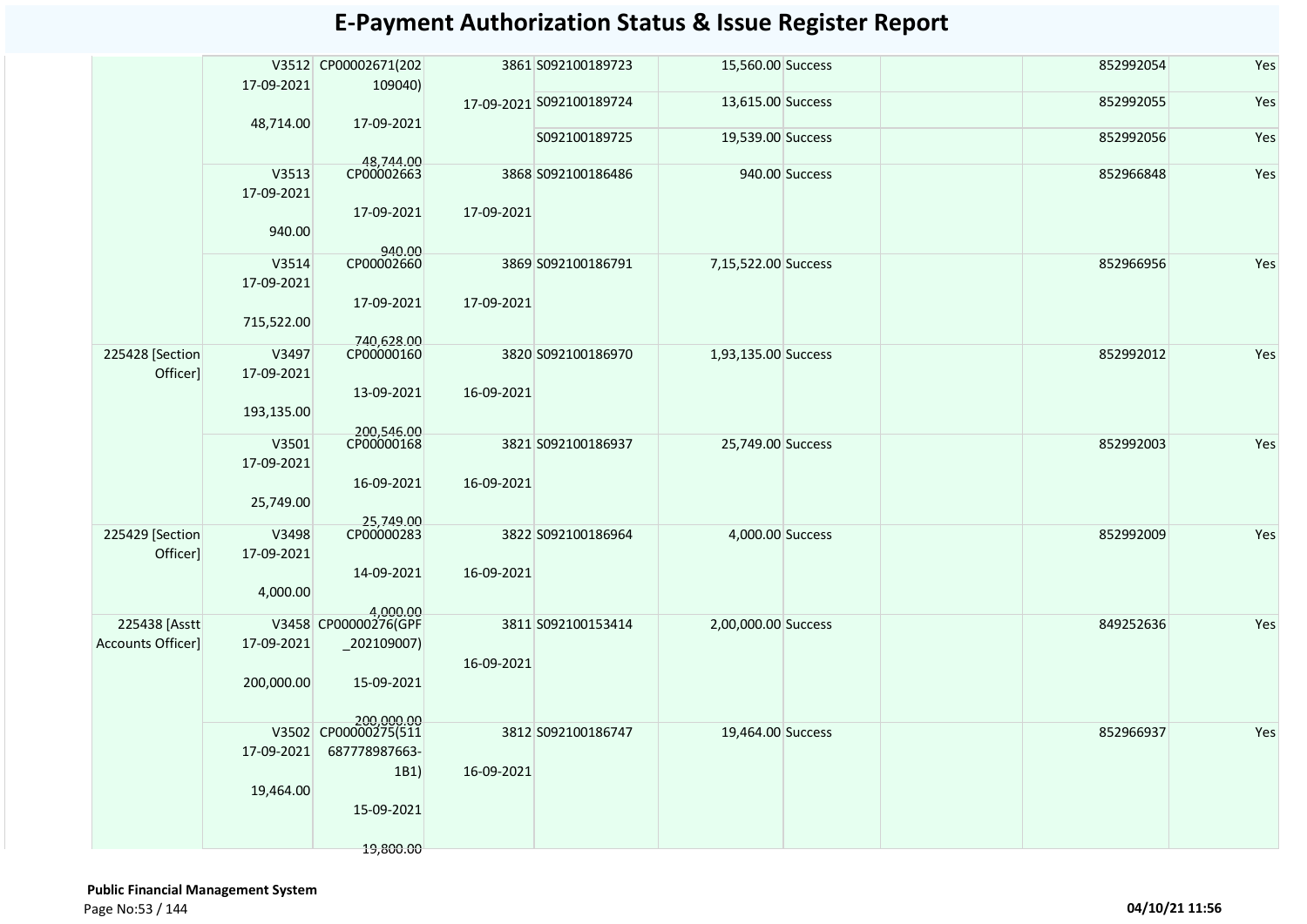|    |                               | V3510<br>17-09-2021 | CP00000278                        |            | 3845 S092100186395 | 26,000.00 Success |  | 852966840 | Yes |
|----|-------------------------------|---------------------|-----------------------------------|------------|--------------------|-------------------|--|-----------|-----|
|    |                               | 26,000.00           | 16-09-2021                        | 16-09-2021 |                    |                   |  |           |     |
| 11 | <b>Issue Date: 20-09-2021</b> |                     | 26,000.00                         |            |                    | 1,27,576.00       |  |           |     |
|    | 200880 [Asstt]                |                     | V3515 CP00000101(511              |            | 3875 S092100219809 | 19,580.00 Success |  | 886151859 | Yes |
|    | Accounts Officer]             | 20-09-2021          | 687770768612-                     |            |                    |                   |  |           |     |
|    |                               |                     | 1B1)                              | 17-09-2021 |                    |                   |  |           |     |
|    |                               | 19,580.00           |                                   |            |                    |                   |  |           |     |
|    |                               |                     | 14-09-2021                        |            |                    |                   |  |           |     |
|    |                               |                     |                                   |            |                    |                   |  |           |     |
|    |                               |                     | 19,980.00<br>V3516 CP00000109(511 |            | 3871 S092100219816 | 20,580.00 Success |  | 886161031 | Yes |
|    |                               | 20-09-2021          | 687788142215-                     |            |                    |                   |  |           |     |
|    |                               |                     | 1B1)                              | 17-09-2021 |                    |                   |  |           |     |
|    |                               | 20,580.00           |                                   |            |                    |                   |  |           |     |
|    |                               |                     | 14-09-2021                        |            |                    |                   |  |           |     |
|    |                               |                     |                                   |            |                    |                   |  |           |     |
|    |                               |                     | 21,000.00<br>V3517 CP00000111(511 |            | 3872 S092100219844 | 20,580.00 Success |  | 886161212 | Yes |
|    |                               | 20-09-2021          | 687734020037-                     |            |                    |                   |  |           |     |
|    |                               |                     | 1B1)                              | 17-09-2021 |                    |                   |  |           |     |
|    |                               | 20,580.00           |                                   |            |                    |                   |  |           |     |
|    |                               |                     | 14-09-2021                        |            |                    |                   |  |           |     |
|    |                               |                     |                                   |            |                    |                   |  |           |     |
|    | 225427 [Under                 |                     | 21,000.00<br>V3518 CP00002642(511 |            | 3839 S092100219849 | 14,196.00 Success |  | 886161469 | Yes |
|    | Secretary]                    | 20-09-2021          | 687778305326-                     |            |                    |                   |  |           |     |
|    |                               |                     | 1B1)                              | 16-09-2021 |                    |                   |  |           |     |
|    |                               | 14,196.00           | 16-09-2021                        |            |                    |                   |  |           |     |
|    |                               |                     |                                   |            |                    |                   |  |           |     |
|    |                               |                     |                                   |            |                    |                   |  |           |     |
|    |                               |                     | 14,449.00<br>V3519 CP00002649(202 |            | 3825 S092100185964 | 52,640.00 Success |  | 887776158 | Yes |
|    |                               | 20-09-2021          | 109038)                           | 16-09-2021 |                    |                   |  |           |     |
|    |                               | 52,640.00           | 16-09-2021                        |            |                    |                   |  |           |     |
|    |                               |                     |                                   |            |                    |                   |  |           |     |
|    |                               |                     | 52,660.00                         |            |                    |                   |  |           |     |
| 12 | <b>Issue Date: 21-09-2021</b> |                     |                                   |            |                    | 4,18,40,51,085.00 |  |           |     |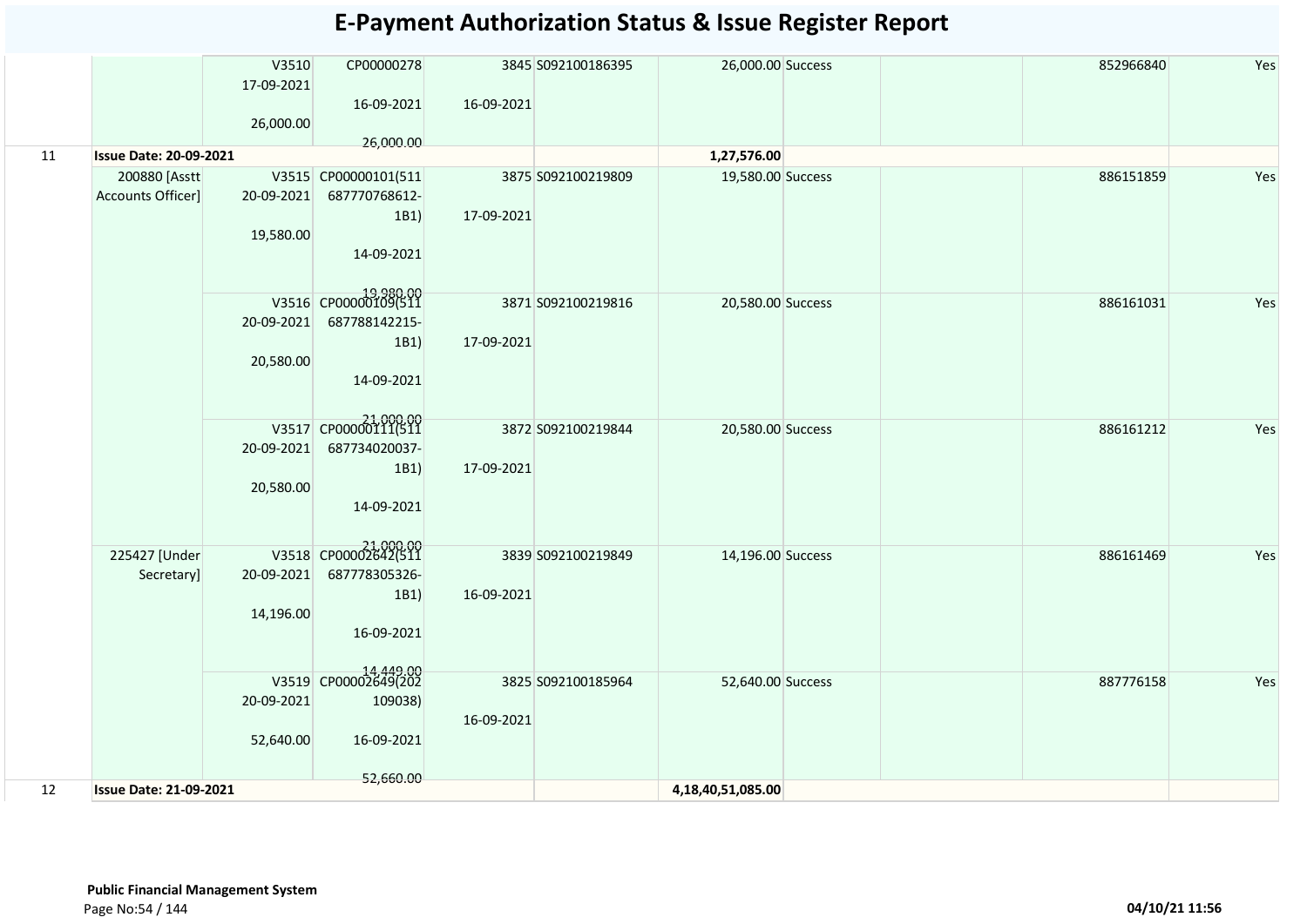| 225427 [Under | V3521        | CP00002676                         |               | 3878 S092100315888       | 92,009.00 Success |           | 005304773 | Yes |
|---------------|--------------|------------------------------------|---------------|--------------------------|-------------------|-----------|-----------|-----|
| Secretary]    | 21-09-2021   |                                    |               |                          |                   |           |           |     |
|               |              | 17-09-2021                         | 20-09-2021    |                          |                   |           |           |     |
|               | 92,009.00    |                                    |               |                          |                   |           |           |     |
|               |              | 94,409.00                          |               |                          |                   |           |           |     |
|               | V3523        | CP00002677                         |               | 3879 S092100315805       | 4,326.00 Success  |           | 005287954 | Yes |
|               | 21-09-2021   |                                    |               |                          |                   |           |           |     |
|               |              | 17-09-2021                         | 20-09-2021    |                          |                   |           |           |     |
|               | 4,326.00     |                                    |               |                          |                   |           |           |     |
|               |              | 4,410.00                           |               |                          |                   |           |           |     |
|               | V3524        | CP00002678                         |               | 3880 S092100315763       | 44,460.00 Success |           | 005287706 | Yes |
|               | 21-09-2021   |                                    |               |                          |                   |           |           |     |
|               |              | 17-09-2021                         | 20-09-2021    |                          |                   |           |           |     |
|               | 44,460.00    |                                    |               |                          |                   |           |           |     |
|               |              | 45,323.00<br>CP00002679            |               |                          |                   |           |           |     |
|               | V3525        |                                    |               | 3881 S092100315759       | 1,386.00 Success  |           | 005287430 | Yes |
|               | 21-09-2021   |                                    |               |                          |                   |           |           |     |
|               |              | 17-09-2021                         | 20-09-2021    |                          |                   |           |           |     |
|               | 1,386.00     |                                    |               |                          |                   |           |           |     |
|               | V3534        | 1,414.00<br>CP00002684             |               | 3889 S092100315741       | 20,713.00 Success |           |           | Yes |
|               |              |                                    |               |                          |                   |           | 005304494 |     |
|               | 21-09-2021   |                                    |               |                          |                   |           |           |     |
|               |              | 20-09-2021                         | 20-09-2021    |                          |                   |           |           |     |
|               | 20,713.00    |                                    |               |                          |                   |           |           |     |
|               |              | 20,713.00<br>V3535 CP00002699(202  |               | 3891 S092100310381       | 43,712.00 Success |           | 135578852 | Yes |
|               | 21-09-2021   | 109039)<br>20-09-2021              |               |                          |                   |           |           |     |
|               |              |                                    |               | 20-09-2021 S092100310382 | 44,712.00 Success |           | 135578853 | Yes |
|               | 162,626.00   |                                    |               |                          |                   |           |           |     |
|               |              |                                    |               | S092100310383            | 74,202.00 Success |           | 135578854 | Yes |
|               |              |                                    |               |                          |                   |           |           |     |
|               |              | 181,464.00<br>V3536 CP00002701(202 |               | 3893 S092100310403       | 68,522.00 Success |           | 135578856 | Yes |
|               | 21-09-2021   | 109043)                            |               |                          |                   |           |           |     |
|               |              |                                    |               | 20-09-2021 S092100310404 | 71,496.00 Success |           | 135578857 | Yes |
|               | 2,895,168.00 | 20-09-2021                         |               |                          |                   |           |           |     |
|               |              |                                    |               | S092100310405            | 67,336.00 Success |           | 135578858 | Yes |
|               |              | 3,407,517.00                       |               |                          |                   |           |           |     |
|               |              |                                    |               | S092100310406            | 66,296.00 Success |           | 135578859 | Yes |
|               |              |                                    |               |                          |                   |           |           |     |
|               |              |                                    |               | S092100310407            | 63,354.00 Success |           | 135578860 | Yes |
|               |              |                                    |               |                          |                   |           |           |     |
|               |              |                                    | S092100310408 | 63,354.00 Success        |                   | 135578861 | Yes       |     |
|               |              |                                    |               |                          | 65,434.00 Success |           |           | Yes |
|               |              |                                    |               | S092100310409            |                   |           | 135578862 |     |

 **Public Financial Management System**  Page No:55 / 144 **04/10/21 11:56**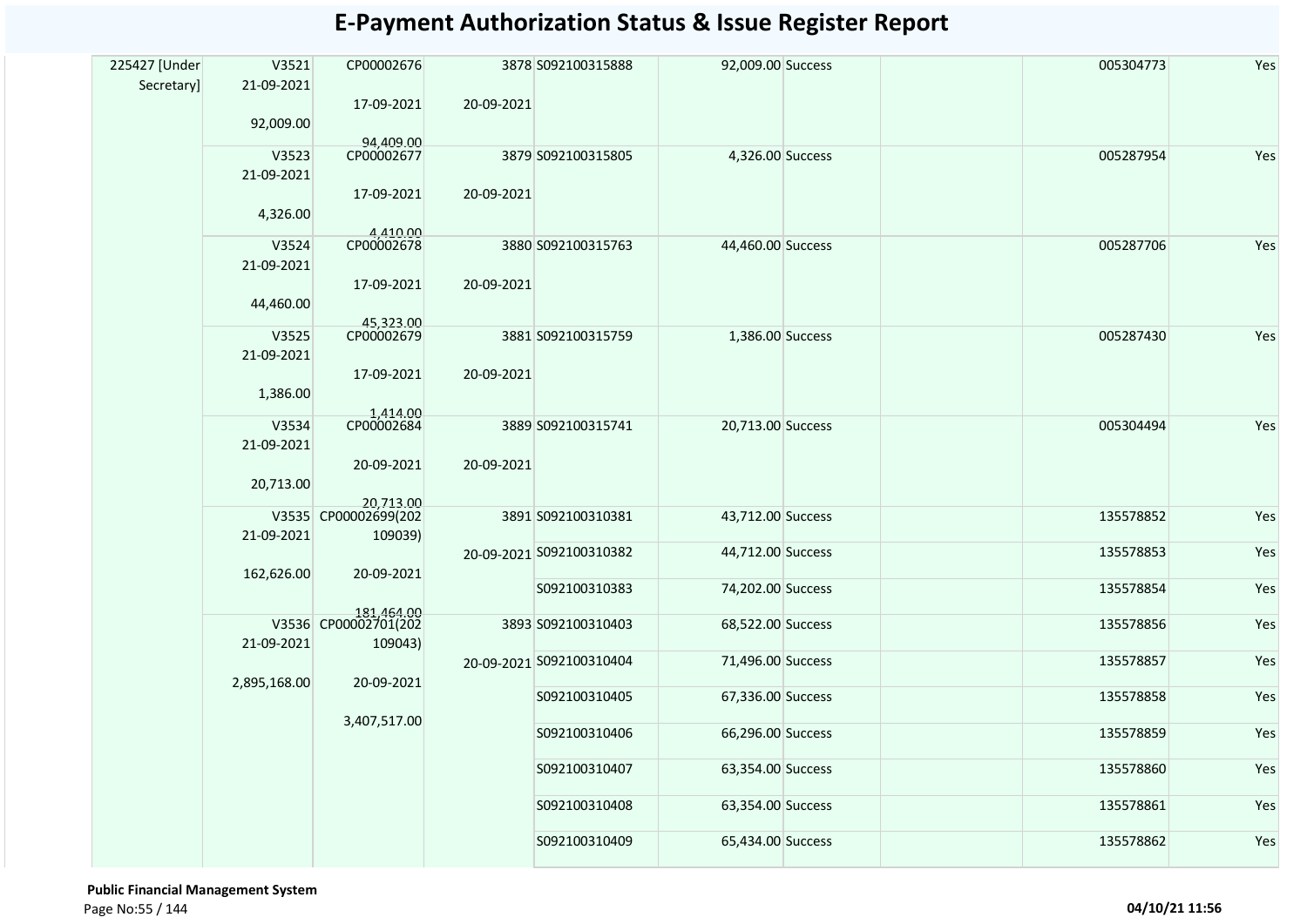| S092100310410 | 67,745.00 Success | 135578863 | Yes |
|---------------|-------------------|-----------|-----|
| S092100310411 | 67,785.00 Success | 135578864 | Yes |
| S092100310412 | 67,785.00 Success | 135578865 | Yes |
| S092100310413 | 67,785.00 Success | 135578866 | Yes |
| S092100310414 | 67,785.00 Success | 135578867 | Yes |
| S092100310415 | 68,435.00 Success | 135578868 | Yes |
| S092100310416 | 67,785.00 Success | 135578869 | Yes |
| S092100310417 | 67,785.00 Success | 135578870 | Yes |
| S092100310418 | 71,797.00 Success | 135578871 | Yes |
| S092100310419 | 82,986.00 Success | 135578872 | Yes |
| S092100310420 | 84,026.00 Success | 135578873 | Yes |
| S092100310421 | 85,586.00 Success | 135578874 | Yes |
| S092100310422 | 81,946.00 Success | 135578875 | Yes |
| S092100310423 | 81,946.00 Success | 135578876 | Yes |
| S092100310424 | 84,026.00 Success | 135578877 | Yes |
| S092100310425 | 81,946.00 Success | 135578878 | Yes |
| S092100310426 | 81,946.00 Success | 135578879 | Yes |
| S092100310427 | 80,906.00 Success | 135578880 | Yes |
| S092100310428 | 68,554.00 Success | 135578881 | Yes |
| S092100310429 | 72,642.00 Success | 135578882 | Yes |
| S092100310430 | 71,082.00 Success | 135578883 | Yes |
| S092100310431 | 70,562.00 Success | 135578884 | Yes |
| S092100310432 | 73,682.00 Success | 135578885 | Yes |

 **Public Financial Management System**  Page No:56 / 144 **04/10/21 11:56**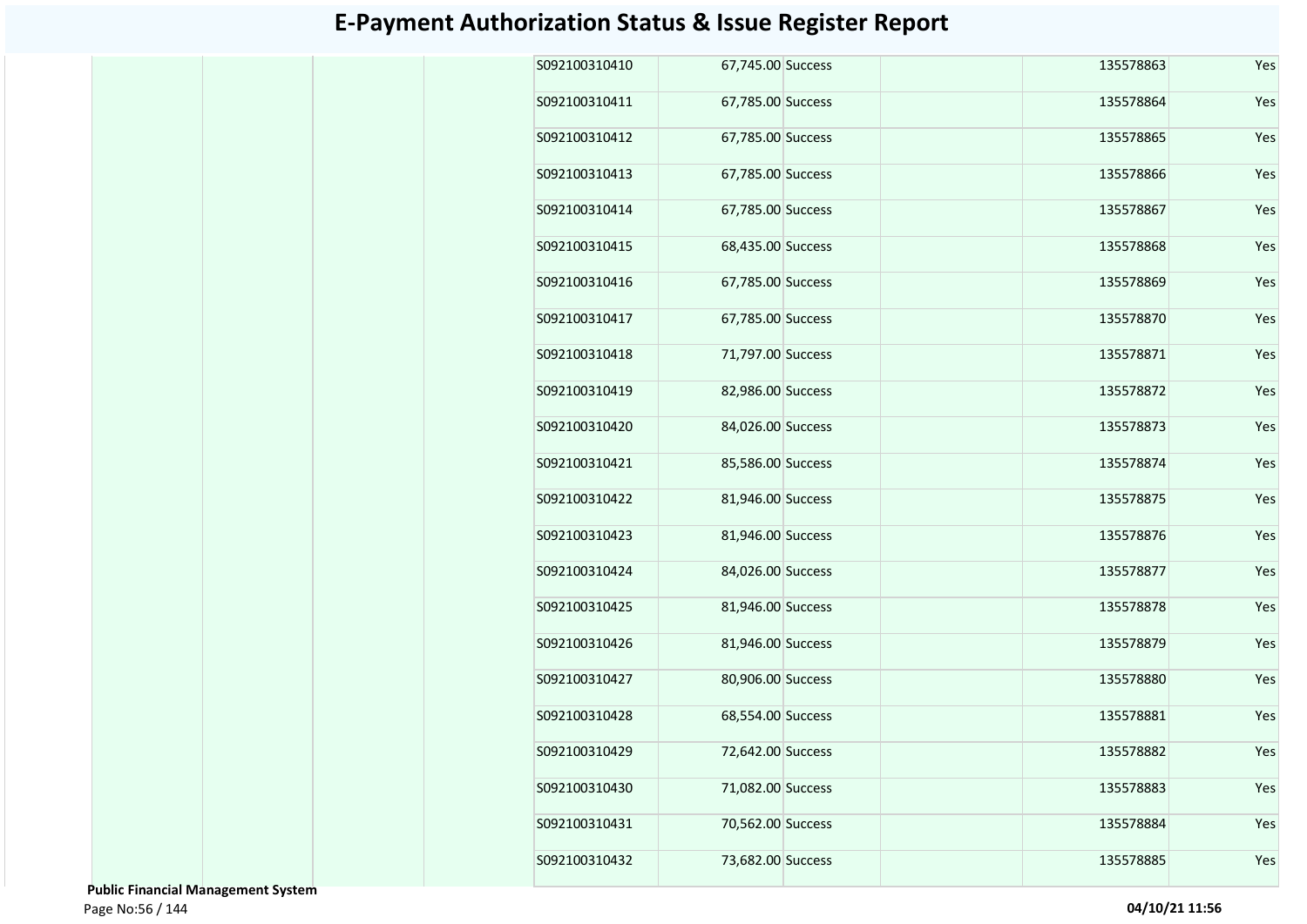|              |                                               |              | S092100310433            | 70,562.00 Success  |                   | 135578886         | Yes               |                   |               |                   |     |           |     |  |  |  |  |  |  |  |  |  |  |  |  |  |  |  |  |               |                   |  |               |                   |  |           |     |
|--------------|-----------------------------------------------|--------------|--------------------------|--------------------|-------------------|-------------------|-------------------|-------------------|---------------|-------------------|-----|-----------|-----|--|--|--|--|--|--|--|--|--|--|--|--|--|--|--|--|---------------|-------------------|--|---------------|-------------------|--|-----------|-----|
|              |                                               |              | S092100310434            | 71,602.00 Success  |                   | 135578887         | Yes               |                   |               |                   |     |           |     |  |  |  |  |  |  |  |  |  |  |  |  |  |  |  |  |               |                   |  |               |                   |  |           |     |
|              |                                               |              | S092100310435            | 74,722.00 Success  |                   | 135578888         | Yes               |                   |               |                   |     |           |     |  |  |  |  |  |  |  |  |  |  |  |  |  |  |  |  |               |                   |  |               |                   |  |           |     |
|              |                                               |              | S092100310436            | 69,522.00 Success  |                   | 135578889         | Yes               |                   |               |                   |     |           |     |  |  |  |  |  |  |  |  |  |  |  |  |  |  |  |  |               |                   |  |               |                   |  |           |     |
|              |                                               |              | S092100310437            | 72,252.00 Success  |                   | 135578890         | Yes               |                   |               |                   |     |           |     |  |  |  |  |  |  |  |  |  |  |  |  |  |  |  |  |               |                   |  |               |                   |  |           |     |
|              | V3537 CP00002708(202<br>109024)<br>20-09-2021 |              |                          | S092100310438      | 70,562.00 Success |                   | 135578891         | Yes               |               |                   |     |           |     |  |  |  |  |  |  |  |  |  |  |  |  |  |  |  |  |               |                   |  |               |                   |  |           |     |
|              |                                               |              |                          |                    |                   |                   | S092100310439     | 72,642.00 Success |               | 135578892         | Yes |           |     |  |  |  |  |  |  |  |  |  |  |  |  |  |  |  |  |               |                   |  |               |                   |  |           |     |
|              |                                               |              |                          |                    |                   |                   |                   |                   | S092100310440 | 70,562.00 Success |     | 135578893 | Yes |  |  |  |  |  |  |  |  |  |  |  |  |  |  |  |  |               |                   |  |               |                   |  |           |     |
|              |                                               |              |                          |                    | S092100310441     | 72,642.00 Success |                   | 135578894         | Yes           |                   |     |           |     |  |  |  |  |  |  |  |  |  |  |  |  |  |  |  |  |               |                   |  |               |                   |  |           |     |
|              |                                               |              |                          | S092100310442      | 67,785.00 Success |                   | 135578895         | Yes               |               |                   |     |           |     |  |  |  |  |  |  |  |  |  |  |  |  |  |  |  |  |               |                   |  |               |                   |  |           |     |
| 21-09-2021   |                                               |              |                          | 3892 S092100310445 | 82,986.00 Success |                   | 135578897         | Yes               |               |                   |     |           |     |  |  |  |  |  |  |  |  |  |  |  |  |  |  |  |  |               |                   |  |               |                   |  |           |     |
| 1,973,657.00 |                                               | 2,384,844.00 | 20-09-2021 S092100310446 | 84,026.00 Success  |                   | 135578898         | Yes               |                   |               |                   |     |           |     |  |  |  |  |  |  |  |  |  |  |  |  |  |  |  |  |               |                   |  |               |                   |  |           |     |
|              |                                               |              | S092100310447            | 85,270.00 Success  |                   | 135578899         | Yes               |                   |               |                   |     |           |     |  |  |  |  |  |  |  |  |  |  |  |  |  |  |  |  |               |                   |  |               |                   |  |           |     |
|              |                                               |              | S092100310448            | 87,350.00 Success  |                   | 135578900         | Yes               |                   |               |                   |     |           |     |  |  |  |  |  |  |  |  |  |  |  |  |  |  |  |  |               |                   |  |               |                   |  |           |     |
|              |                                               |              | S092100310449            | 87,768.00 Success  |                   | 135578901         | Yes               |                   |               |                   |     |           |     |  |  |  |  |  |  |  |  |  |  |  |  |  |  |  |  |               |                   |  |               |                   |  |           |     |
|              |                                               |              |                          |                    |                   |                   |                   |                   |               |                   |     |           |     |  |  |  |  |  |  |  |  |  |  |  |  |  |  |  |  |               |                   |  | S092100310450 | 68,034.00 Success |  | 135578902 | Yes |
|              |                                               |              |                          |                    |                   |                   |                   |                   |               |                   |     |           |     |  |  |  |  |  |  |  |  |  |  |  |  |  |  |  |  | S092100310451 | 85,586.00 Success |  | 135578903     | Yes               |  |           |     |
|              |                                               |              | S092100310452            | 84,026.00 Success  |                   | 135578904         | Yes               |                   |               |                   |     |           |     |  |  |  |  |  |  |  |  |  |  |  |  |  |  |  |  |               |                   |  |               |                   |  |           |     |
|              |                                               |              | S092100310453            | 82,986.00 Success  |                   | 135578905         | Yes               |                   |               |                   |     |           |     |  |  |  |  |  |  |  |  |  |  |  |  |  |  |  |  |               |                   |  |               |                   |  |           |     |
|              |                                               |              | S092100310454            | 84,546.00 Success  |                   | 135578906         | Yes               |                   |               |                   |     |           |     |  |  |  |  |  |  |  |  |  |  |  |  |  |  |  |  |               |                   |  |               |                   |  |           |     |
|              |                                               |              | S092100310455            | 87,146.00 Success  |                   | 135578907         | Yes               |                   |               |                   |     |           |     |  |  |  |  |  |  |  |  |  |  |  |  |  |  |  |  |               |                   |  |               |                   |  |           |     |
|              |                                               |              | S092100310456            | 63,512.00 Success  |                   | 135578908         | Yes               |                   |               |                   |     |           |     |  |  |  |  |  |  |  |  |  |  |  |  |  |  |  |  |               |                   |  |               |                   |  |           |     |
|              |                                               |              |                          |                    |                   | S092100310457     | 86,106.00 Success |                   | 135578909     | Yes               |     |           |     |  |  |  |  |  |  |  |  |  |  |  |  |  |  |  |  |               |                   |  |               |                   |  |           |     |
|              |                                               |              |                          |                    |                   |                   |                   |                   |               |                   |     |           |     |  |  |  |  |  |  |  |  |  |  |  |  |  |  |  |  |               |                   |  |               |                   |  |           |     |

 **Public Financial Management System**  Page No:57 / 144 **04/10/21 11:56**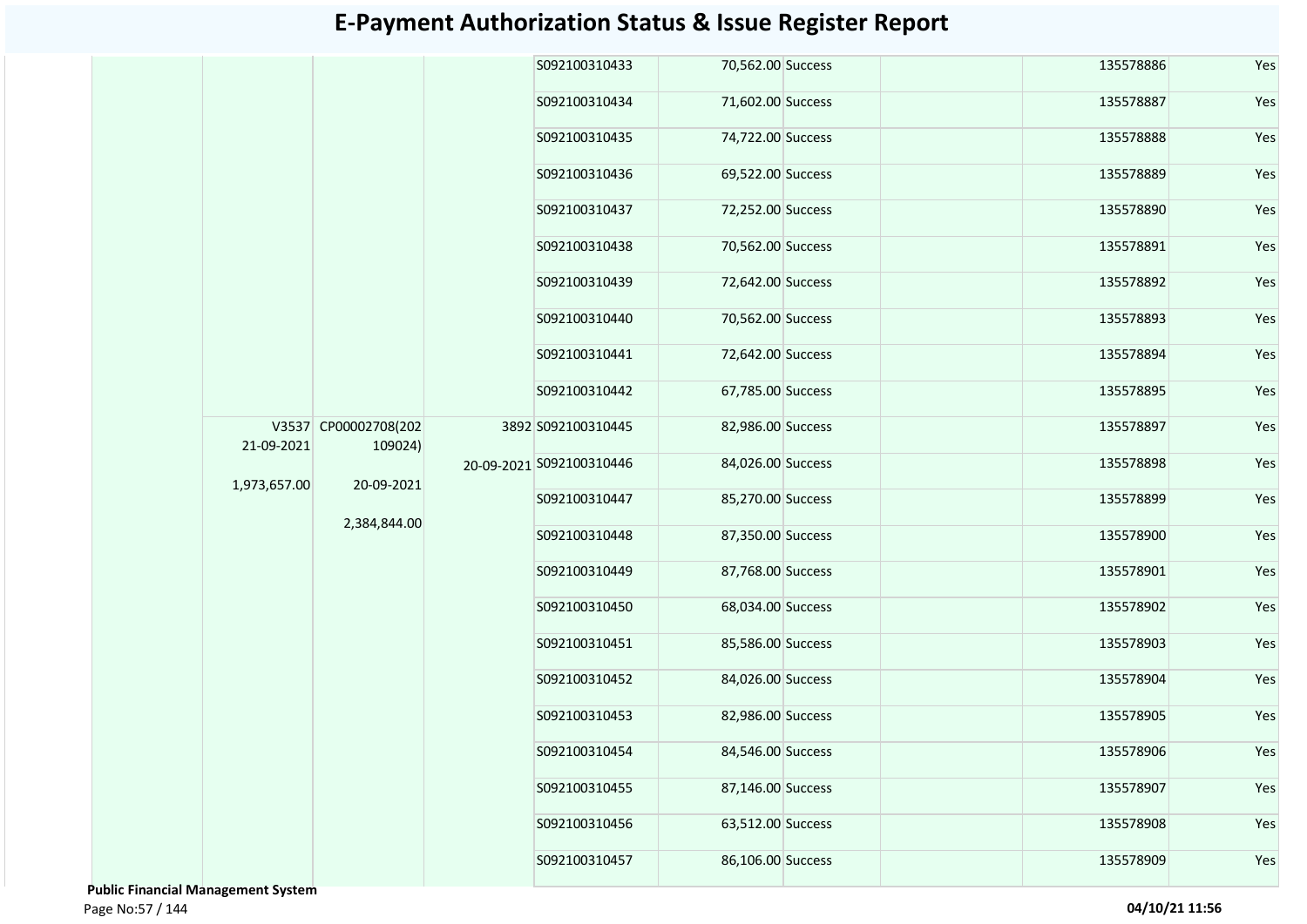|            |                                 |  | S092100310458            | 85,106.00 Success |                   | 135578910         | Yes           |                   |               |                   |     |           |     |  |  |  |               |                   |  |           |     |  |  |  |  |  |  |  |  |  |               |                   |  |           |     |
|------------|---------------------------------|--|--------------------------|-------------------|-------------------|-------------------|---------------|-------------------|---------------|-------------------|-----|-----------|-----|--|--|--|---------------|-------------------|--|-----------|-----|--|--|--|--|--|--|--|--|--|---------------|-------------------|--|-----------|-----|
|            |                                 |  | S092100310459            | 83,546.00 Success |                   | 135578911         | Yes           |                   |               |                   |     |           |     |  |  |  |               |                   |  |           |     |  |  |  |  |  |  |  |  |  |               |                   |  |           |     |
|            |                                 |  | S092100310460            | 82,596.00 Success |                   | 135578912         | Yes           |                   |               |                   |     |           |     |  |  |  |               |                   |  |           |     |  |  |  |  |  |  |  |  |  |               |                   |  |           |     |
|            |                                 |  | S092100310461            | 77,898.00 Success |                   | 135578913         | Yes           |                   |               |                   |     |           |     |  |  |  |               |                   |  |           |     |  |  |  |  |  |  |  |  |  |               |                   |  |           |     |
|            |                                 |  | S092100310462            | 82,986.00 Success |                   | 135578914         | Yes           |                   |               |                   |     |           |     |  |  |  |               |                   |  |           |     |  |  |  |  |  |  |  |  |  |               |                   |  |           |     |
|            |                                 |  |                          | S092100310463     | 83,506.00 Success |                   | 135578915     | Yes               |               |                   |     |           |     |  |  |  |               |                   |  |           |     |  |  |  |  |  |  |  |  |  |               |                   |  |           |     |
|            |                                 |  |                          |                   |                   |                   |               |                   | S092100310464 | 83,680.00 Success |     | 135578916 | Yes |  |  |  |               |                   |  |           |     |  |  |  |  |  |  |  |  |  |               |                   |  |           |     |
|            |                                 |  |                          |                   |                   |                   | S092100310465 | 87,350.00 Success |               | 135578917         | Yes |           |     |  |  |  |               |                   |  |           |     |  |  |  |  |  |  |  |  |  |               |                   |  |           |     |
|            |                                 |  |                          |                   | S092100310466     | 84,026.00 Success |               | 135578918         | Yes           |                   |     |           |     |  |  |  |               |                   |  |           |     |  |  |  |  |  |  |  |  |  |               |                   |  |           |     |
|            |                                 |  |                          |                   | S092100310467     | 81,986.00 Success |               | 135578919         | Yes           |                   |     |           |     |  |  |  |               |                   |  |           |     |  |  |  |  |  |  |  |  |  |               |                   |  |           |     |
|            |                                 |  |                          | S092100310468     | 71,635.00 Success |                   | 135578920     | Yes               |               |                   |     |           |     |  |  |  |               |                   |  |           |     |  |  |  |  |  |  |  |  |  |               |                   |  |           |     |
| 21-09-2021 | V3538 CP00002712(202<br>109041) |  | 3890 S092100310469       | 27,604.00 Success |                   | 135578923         | Yes           |                   |               |                   |     |           |     |  |  |  |               |                   |  |           |     |  |  |  |  |  |  |  |  |  |               |                   |  |           |     |
| 360,580.00 | 20-09-2021                      |  | 20-09-2021 S092100310470 | 27,604.00 Success |                   | 135578924         | Yes           |                   |               |                   |     |           |     |  |  |  |               |                   |  |           |     |  |  |  |  |  |  |  |  |  |               |                   |  |           |     |
|            |                                 |  | S092100310471            | 27,604.00 Success |                   | 135578925         | Yes           |                   |               |                   |     |           |     |  |  |  |               |                   |  |           |     |  |  |  |  |  |  |  |  |  |               |                   |  |           |     |
|            | 393,912.00                      |  | S092100310472            | 27,604.00 Success |                   | 135578926         | Yes           |                   |               |                   |     |           |     |  |  |  |               |                   |  |           |     |  |  |  |  |  |  |  |  |  |               |                   |  |           |     |
|            |                                 |  |                          |                   |                   |                   |               |                   |               |                   |     |           |     |  |  |  |               |                   |  |           |     |  |  |  |  |  |  |  |  |  | S092100310473 | 27,604.00 Success |  | 135578927 | Yes |
|            |                                 |  | S092100310474            | 27,604.00 Success |                   | 135578928         | Yes           |                   |               |                   |     |           |     |  |  |  |               |                   |  |           |     |  |  |  |  |  |  |  |  |  |               |                   |  |           |     |
|            |                                 |  | S092100310475            | 27,604.00 Success |                   | 135578929         | Yes           |                   |               |                   |     |           |     |  |  |  |               |                   |  |           |     |  |  |  |  |  |  |  |  |  |               |                   |  |           |     |
|            |                                 |  |                          |                   |                   |                   |               |                   |               |                   |     |           |     |  |  |  | S092100310476 | 27,604.00 Success |  | 135578930 | Yes |  |  |  |  |  |  |  |  |  |               |                   |  |           |     |
|            |                                 |  | S092100310477            | 27,604.00 Success |                   | 135578931         | Yes           |                   |               |                   |     |           |     |  |  |  |               |                   |  |           |     |  |  |  |  |  |  |  |  |  |               |                   |  |           |     |
|            |                                 |  | S092100310478            | 27,604.00 Success |                   | 135578932         | Yes           |                   |               |                   |     |           |     |  |  |  |               |                   |  |           |     |  |  |  |  |  |  |  |  |  |               |                   |  |           |     |
|            |                                 |  | S092100310479            | 27,604.00 Success |                   | 135578933         | Yes           |                   |               |                   |     |           |     |  |  |  |               |                   |  |           |     |  |  |  |  |  |  |  |  |  |               |                   |  |           |     |
|            |                                 |  | S092100310480            | 27,604.00 Success |                   | 135578934         | Yes           |                   |               |                   |     |           |     |  |  |  |               |                   |  |           |     |  |  |  |  |  |  |  |  |  |               |                   |  |           |     |

 **Public Financial Management System**  Page No:58 / 144 **04/10/21 11:56**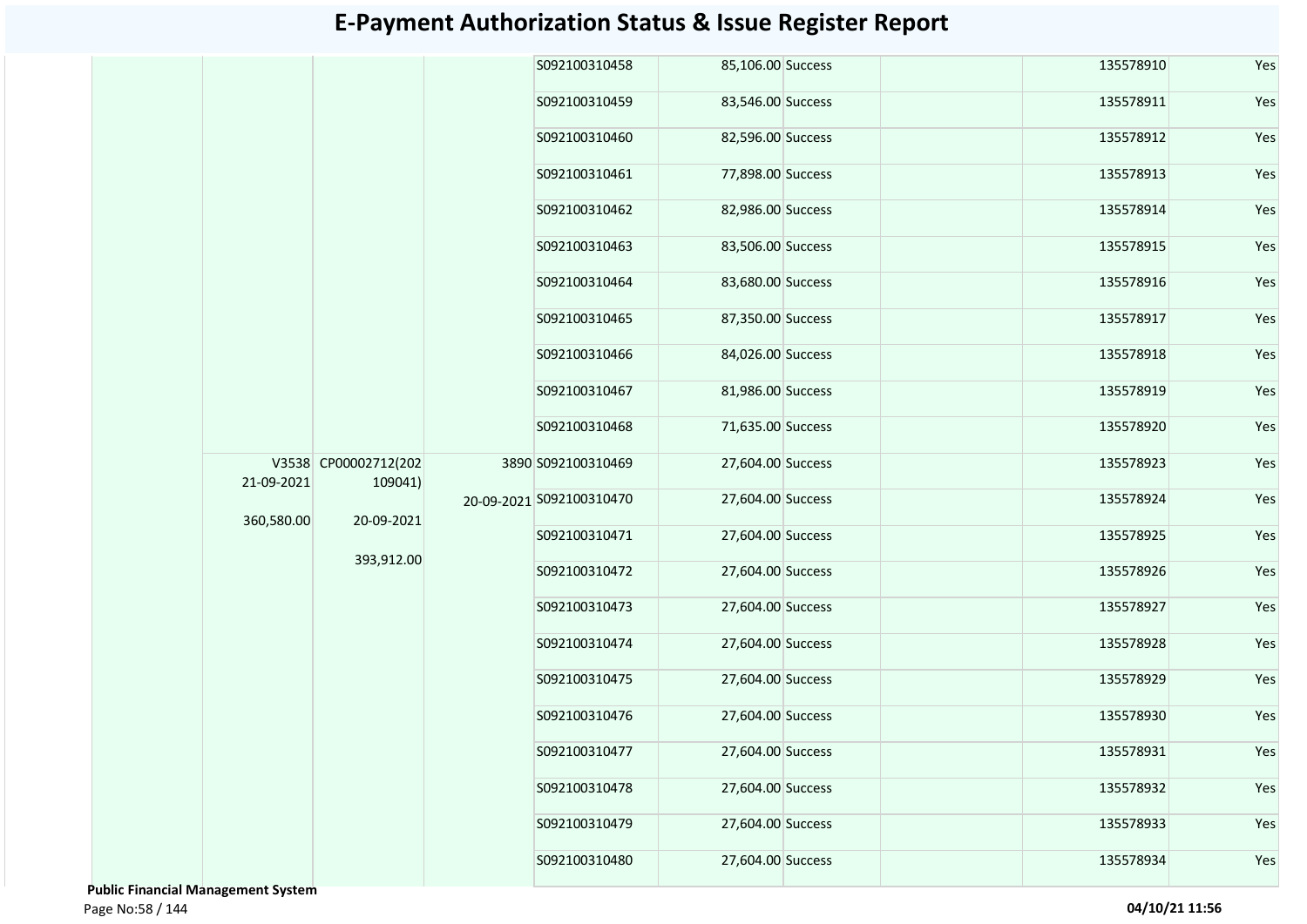|                                  |                                                                     |            | S092100310481      | 29,332.00 Success   |  | 135578935 | Yes |
|----------------------------------|---------------------------------------------------------------------|------------|--------------------|---------------------|--|-----------|-----|
| V3539<br>21-09-2021<br>4,982.00  | CP00002615<br>15-09-2021<br>4,982.00                                | 21-09-2021 | 3904 S092100363637 | 4,982.00 Success    |  | 009233454 | Yes |
| V3542<br>21-09-2021<br>79,514.00 | CP00002690<br>20-09-2021<br>82,302.00                               | 21-09-2021 | 3911 S092100363612 | 79,514.00 Success   |  | 009281022 | Yes |
| V3543<br>21-09-2021<br>14,412.00 | CP00002682<br>20-09-2021<br>14,412.00                               | 21-09-2021 | 3910 S092100363683 | 14,412.00 Success   |  | 009281168 | Yes |
| 21-09-2021<br>50,000.00          | V3544 CP00002683(GPF<br>$_2$ 02109106)<br>20-09-2021                | 21-09-2021 | 3907 S092100345829 | 50,000.00 Success   |  | 009278545 | Yes |
| 21-09-2021<br>100,000.00         | 50,000.00<br>V3545 CP00002691(GPF<br>$_2$ 02109107)<br>20-09-2021   | 21-09-2021 | 3908 S092100345757 | 1,00,000.00 Success |  | 009278244 | Yes |
| V3546<br>21-09-2021<br>22,916.00 | 100,000.00<br>CP00002693(511<br>687720120534-<br>1B1)<br>20-09-2021 | 21-09-2021 | 3913 S092100345936 | 22,916.00 Success   |  | 009278679 | Yes |
| 21-09-2021<br>500,000.00         | 23,384.00<br>$_2$ 02109108)<br>20-09-2021<br>500,000.00             | 21-09-2021 | 3905 S092100345814 | 5,00,000.00 Success |  | 009278408 | Yes |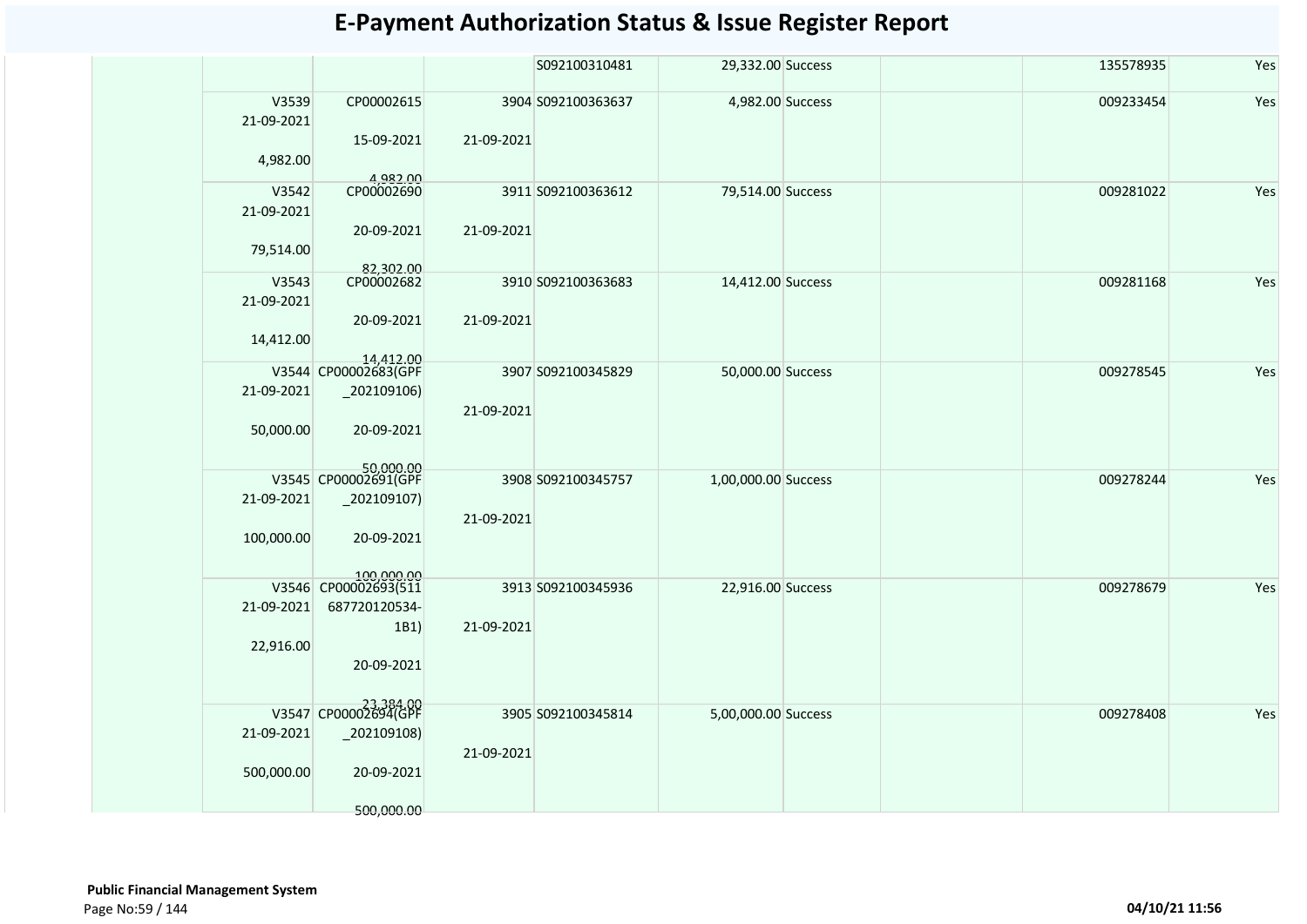| V3551<br>21-09-2021 | CP00002612                         |            | 3940 S092100384383       | 64,215.00 Success  |                   | 010002196         | Yes       |           |     |  |  |  |  |  |               |                   |  |               |                   |  |           |               |                   |  |           |     |  |               |                   |  |           |     |  |               |                   |  |
|---------------------|------------------------------------|------------|--------------------------|--------------------|-------------------|-------------------|-----------|-----------|-----|--|--|--|--|--|---------------|-------------------|--|---------------|-------------------|--|-----------|---------------|-------------------|--|-----------|-----|--|---------------|-------------------|--|-----------|-----|--|---------------|-------------------|--|
| 64,215.00           | 15-09-2021                         | 21-09-2021 |                          |                    |                   |                   |           |           |     |  |  |  |  |  |               |                   |  |               |                   |  |           |               |                   |  |           |     |  |               |                   |  |           |     |  |               |                   |  |
|                     | 71,350.00                          |            |                          |                    |                   | 135578721         |           |           |     |  |  |  |  |  |               |                   |  |               |                   |  |           |               |                   |  |           |     |  |               |                   |  |           |     |  |               |                   |  |
|                     | V3552 CP00002726(202               |            | 3936 S092100383831       | 33,758.00 Success  |                   |                   | Yes       |           |     |  |  |  |  |  |               |                   |  |               |                   |  |           |               |                   |  |           |     |  |               |                   |  |           |     |  |               |                   |  |
| 21-09-2021          | 109050)                            |            | 21-09-2021 S092100383832 | 37,974.00 Success  |                   | 135578722         | Yes       |           |     |  |  |  |  |  |               |                   |  |               |                   |  |           |               |                   |  |           |     |  |               |                   |  |           |     |  |               |                   |  |
| 267,229.00          | 21-09-2021                         |            | S092100383833            | 51,028.00 Success  |                   | 135578723         | Yes       |           |     |  |  |  |  |  |               |                   |  |               |                   |  |           |               |                   |  |           |     |  |               |                   |  |           |     |  |               |                   |  |
|                     | 379,866.00<br>V3553 CP00002727(202 |            | S092100383834            | 27,651.00 Success  |                   | 135578724         | Yes       |           |     |  |  |  |  |  |               |                   |  |               |                   |  |           |               |                   |  |           |     |  |               |                   |  |           |     |  |               |                   |  |
|                     |                                    |            | S092100383835            | 42,728.00 Success  |                   | 135578725         | Yes       |           |     |  |  |  |  |  |               |                   |  |               |                   |  |           |               |                   |  |           |     |  |               |                   |  |           |     |  |               |                   |  |
|                     |                                    |            | S092100383836            | 40,932.00 Success  |                   | 135578726         | Yes       |           |     |  |  |  |  |  |               |                   |  |               |                   |  |           |               |                   |  |           |     |  |               |                   |  |           |     |  |               |                   |  |
|                     |                                    |            | S092100383837            | 33,158.00 Success  |                   | 135578727         | Yes       |           |     |  |  |  |  |  |               |                   |  |               |                   |  |           |               |                   |  |           |     |  |               |                   |  |           |     |  |               |                   |  |
| 21-09-2021          |                                    | 109048)    |                          | 3937 S092100383838 | 36,388.00 Success |                   | 135578729 | Yes       |     |  |  |  |  |  |               |                   |  |               |                   |  |           |               |                   |  |           |     |  |               |                   |  |           |     |  |               |                   |  |
|                     |                                    | 21-09-2021 | 21-09-2021 S092100383839 | 57,974.00 Success  |                   | 135578730         | Yes       |           |     |  |  |  |  |  |               |                   |  |               |                   |  |           |               |                   |  |           |     |  |               |                   |  |           |     |  |               |                   |  |
| 586,818.00          |                                    |            | S092100383840            | 54,238.00 Success  |                   | 135578731         | Yes       |           |     |  |  |  |  |  |               |                   |  |               |                   |  |           |               |                   |  |           |     |  |               |                   |  |           |     |  |               |                   |  |
|                     | 879,781.00                         |            |                          |                    | S092100383841     | 37,438.00 Success |           | 135578732 | Yes |  |  |  |  |  |               |                   |  |               |                   |  |           |               |                   |  |           |     |  |               |                   |  |           |     |  |               |                   |  |
|                     |                                    |            |                          |                    |                   |                   |           |           |     |  |  |  |  |  | S092100383842 | 42,878.00 Success |  | 135578733     | Yes               |  |           |               |                   |  |           |     |  |               |                   |  |           |     |  |               |                   |  |
|                     |                                    |            |                          |                    |                   |                   |           |           |     |  |  |  |  |  |               |                   |  |               |                   |  |           |               |                   |  |           |     |  |               |                   |  |           |     |  | S092100383843 | 49,738.00 Success |  |
|                     |                                    |            |                          |                    |                   |                   |           |           |     |  |  |  |  |  |               |                   |  |               |                   |  |           | S092100383844 | 36,366.00 Success |  | 135578735 | Yes |  |               |                   |  |           |     |  |               |                   |  |
|                     |                                    |            |                          |                    |                   |                   |           |           |     |  |  |  |  |  |               |                   |  | S092100383845 | 52,708.00 Success |  | 135578736 | Yes           |                   |  |           |     |  |               |                   |  |           |     |  |               |                   |  |
|                     |                                    |            |                          |                    |                   |                   |           |           |     |  |  |  |  |  |               |                   |  |               |                   |  |           |               |                   |  |           |     |  | S092100383846 | 34,408.00 Success |  | 135578737 | Yes |  |               |                   |  |
|                     |                                    |            | S092100383847            | 31,918.00 Success  |                   | 135578738         | Yes       |           |     |  |  |  |  |  |               |                   |  |               |                   |  |           |               |                   |  |           |     |  |               |                   |  |           |     |  |               |                   |  |
|                     |                                    |            |                          | S092100383848      | 28,766.00 Success |                   | 135578739 | Yes       |     |  |  |  |  |  |               |                   |  |               |                   |  |           |               |                   |  |           |     |  |               |                   |  |           |     |  |               |                   |  |
|                     |                                    |            | S092100383849            | 33,366.00 Success  |                   | 135578740         | Yes       |           |     |  |  |  |  |  |               |                   |  |               |                   |  |           |               |                   |  |           |     |  |               |                   |  |           |     |  |               |                   |  |
|                     |                                    |            | S092100383850            | 32,533.00 Success  |                   | 135578741         | Yes       |           |     |  |  |  |  |  |               |                   |  |               |                   |  |           |               |                   |  |           |     |  |               |                   |  |           |     |  |               |                   |  |

 **Public Financial Management System**  Page No:60 / 144 **04/10/21 11:56**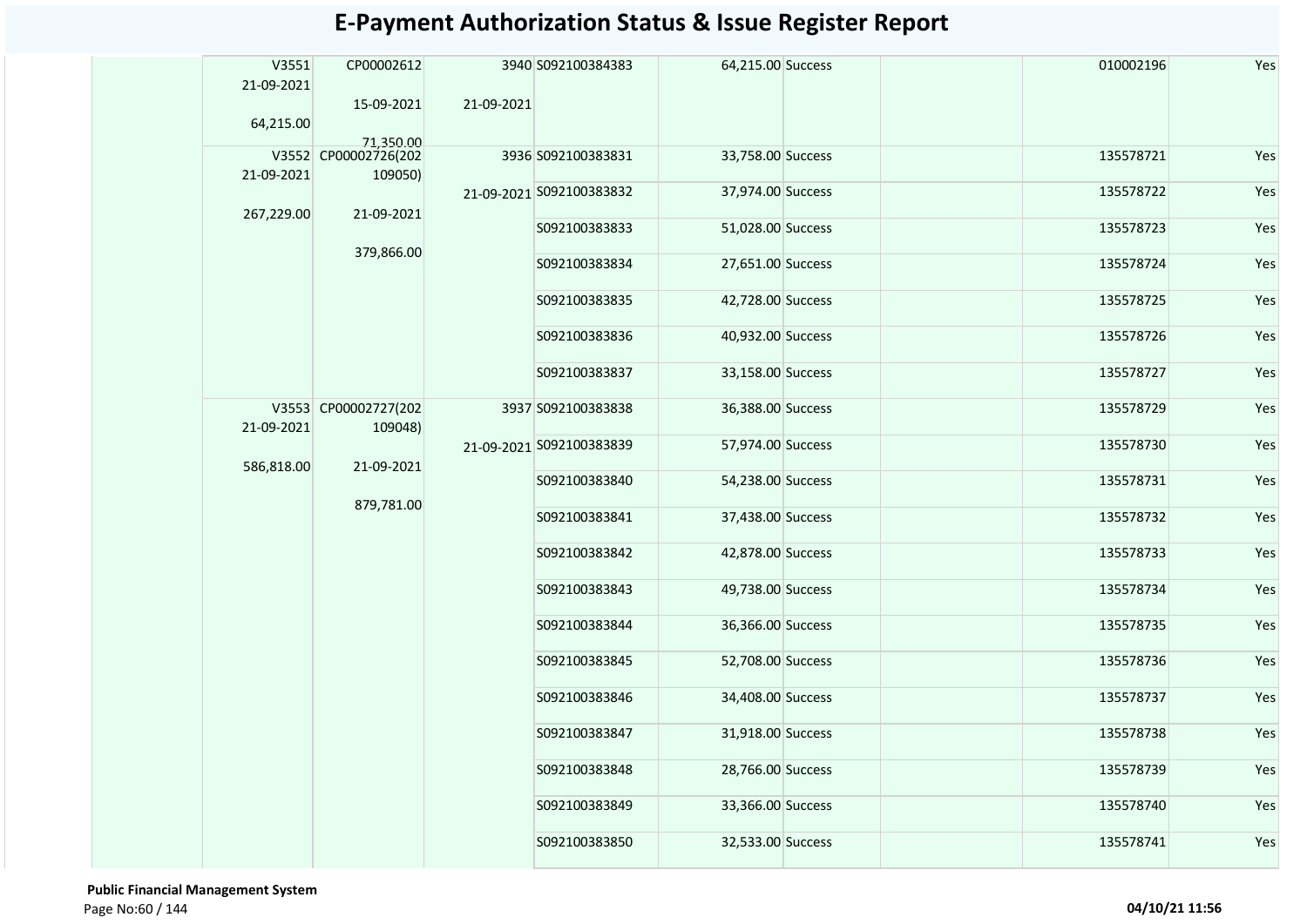|                     |                                 |            | S092100383851            | 31,333.00 Success    |  | 135578742 | Yes |
|---------------------|---------------------------------|------------|--------------------------|----------------------|--|-----------|-----|
|                     |                                 |            | S092100383852            | 26,766.00 Success    |  | 135578743 | Yes |
| V3554<br>21-09-2021 | CP00002692                      |            | 3912 S092100363620       | 15,75,806.00 Success |  | 010266235 | Yes |
| 1,575,806.00        | 20-09-2021<br>1,575,806.00      | 21-09-2021 |                          |                      |  |           |     |
| V3555               | CP00002717                      |            | 3952 S092100384332       | 62,50,000.00 Success |  | 010266411 | Yes |
| 21-09-2021          |                                 |            |                          |                      |  |           |     |
| 6,250,000.00        | 20-09-2021                      | 21-09-2021 |                          |                      |  |           |     |
|                     | 6,250,000.00                    |            |                          |                      |  |           |     |
| 21-09-2021          | V3556 CP00002697(202<br>109030) |            | 3921 S092100389593       | 66,536.00 Success    |  | 148722694 | Yes |
| 1,575,484.00        | 20-09-2021                      |            | 21-09-2021 S092100389594 | 36,276.00 Success    |  | 148722708 | Yes |
|                     |                                 |            | S092100389595            | 69,501.00 Success    |  | 148722755 | Yes |
|                     | 2,921,188.00                    |            | S092100389596            | 63,101.00 Success    |  | 148722801 | Yes |
|                     |                                 |            | S092100389597            | 89,642.00 Success    |  | 148722840 | Yes |
|                     |                                 |            | S092100389598            | 1,57,182.00 Success  |  | 148722855 | Yes |
|                     |                                 |            | S092100389599            | 53,636.00 Success    |  | 148722892 | Yes |
|                     |                                 |            | S092100389600            | 43,296.00 Success    |  | 148722959 | Yes |
|                     |                                 |            | S092100389601            | 49,268.00 Success    |  | 148722983 | Yes |
|                     |                                 |            | S092100389602            | 39,890.00 Success    |  | 148738036 | Yes |
|                     |                                 |            | S092100389603            | 77,556.00 Success    |  | 148738094 | Yes |
|                     |                                 |            | S092100389604            | 97,061.00 Success    |  | 148738142 | Yes |
|                     |                                 |            | S092100389605            | 85,281.00 Success    |  | 148738249 | Yes |
|                     |                                 |            | S092100389606            | 43,694.00 Success    |  | 148738266 | Yes |
|                     |                                 |            | S092100389607            | 82,121.00 Success    |  | 148738317 | Yes |
|                     |                                 |            | S092100389608            | 1,69,784.00 Success  |  | 148738337 | Yes |

 **Public Financial Management System**  Page No:61 / 144 **04/10/21 11:56**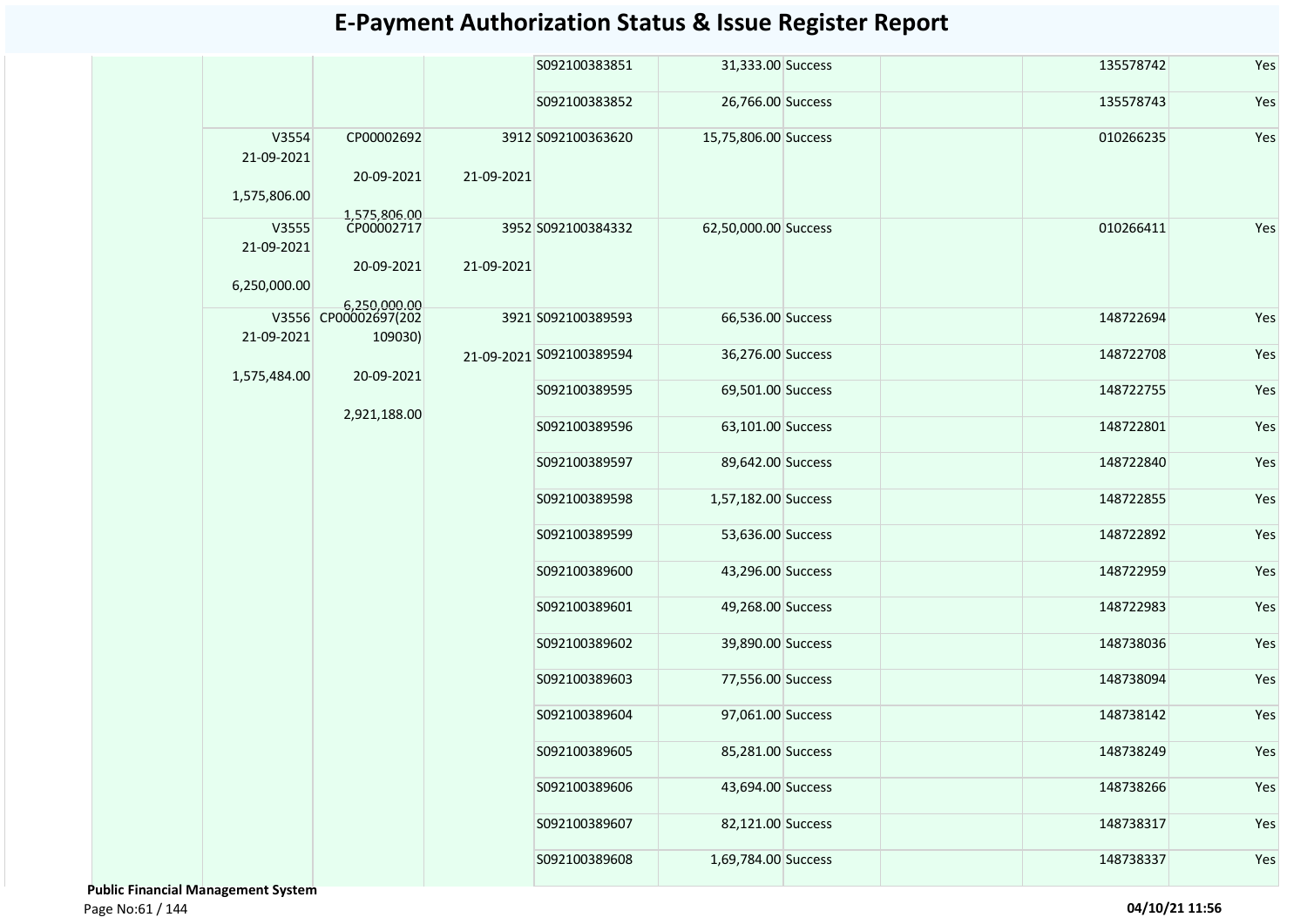|              |                                 |  | S092100389609            | 81,970.00 Success   |                     | 148738355           | Yes       |           |
|--------------|---------------------------------|--|--------------------------|---------------------|---------------------|---------------------|-----------|-----------|
|              |                                 |  | S092100389610            | 1,07,551.00 Success |                     | 148738395           | Yes       |           |
|              |                                 |  | S092100389611            | 79,522.00 Success   |                     | 148738538           | Yes       |           |
|              |                                 |  | S092100389612            | 82,616.00 Success   |                     | 148738575           | Yes       |           |
| 21-09-2021   | V3557 CP00002698(202<br>109036) |  | 3919 S092100389633       | 1,19,936.00 Success |                     | 135581156           | Yes       |           |
|              |                                 |  | 21-09-2021 S092100389634 | 1,65,706.00 Success |                     | 135581157           | Yes       |           |
| 3,200,834.00 | 20-09-2021                      |  |                          | S092100389635       | 1,04,760.00 Success |                     | 135581158 | Yes       |
|              | 5,381,231.00                    |  |                          |                     | S092100389636       | 1,72,990.00 Success |           | 135581159 |
|              |                                 |  | S092100389637            | 1,18,588.00 Success |                     | 135581160           | Yes       |           |
|              |                                 |  | S092100389638            | 48,240.00 Success   |                     | 135581161           | Yes       |           |
|              |                                 |  | S092100389639            | 1,35,602.00 Success |                     | 135581162           | Yes       |           |
|              |                                 |  | S092100389640            | 86,605.00 Success   |                     | 135581163           | Yes       |           |
|              |                                 |  | S092100389641            | 86,360.00 Success   |                     | 135581164           | Yes       |           |
|              |                                 |  | S092100389642            | 1,02,091.00 Success |                     | 135581165           | Yes       |           |
|              |                                 |  | S092100389643            | 2,04,506.00 Success |                     | 135581166           | Yes       |           |
|              |                                 |  | S092100389644            | 1,53,993.00 Success |                     | 135581167           | Yes       |           |
|              |                                 |  | S092100389645            | 47,201.00 Success   |                     | 135581168           | Yes       |           |
|              |                                 |  | S092100389646            | 1,55,702.00 Success |                     | 135581169           | Yes       |           |
|              |                                 |  | S092100389647            | 1,61,516.00 Success |                     | 135581170           | Yes       |           |
|              |                                 |  | S092100389648            | 2,30,746.00 Success |                     | 135581171           | Yes       |           |
|              |                                 |  | S092100389649            | 1,71,392.00 Success |                     | 135581172           | Yes       |           |
|              |                                 |  | S092100389650            | 1,18,101.00 Success |                     | 135581173           | Yes       |           |
|              |                                 |  | S092100389651            | 1,65,926.00 Success |                     | 135581174           | Yes       |           |
|              |                                 |  |                          |                     |                     |                     |           |           |

 **Public Financial Management System**  Page No:62 / 144 **04/10/21 11:56**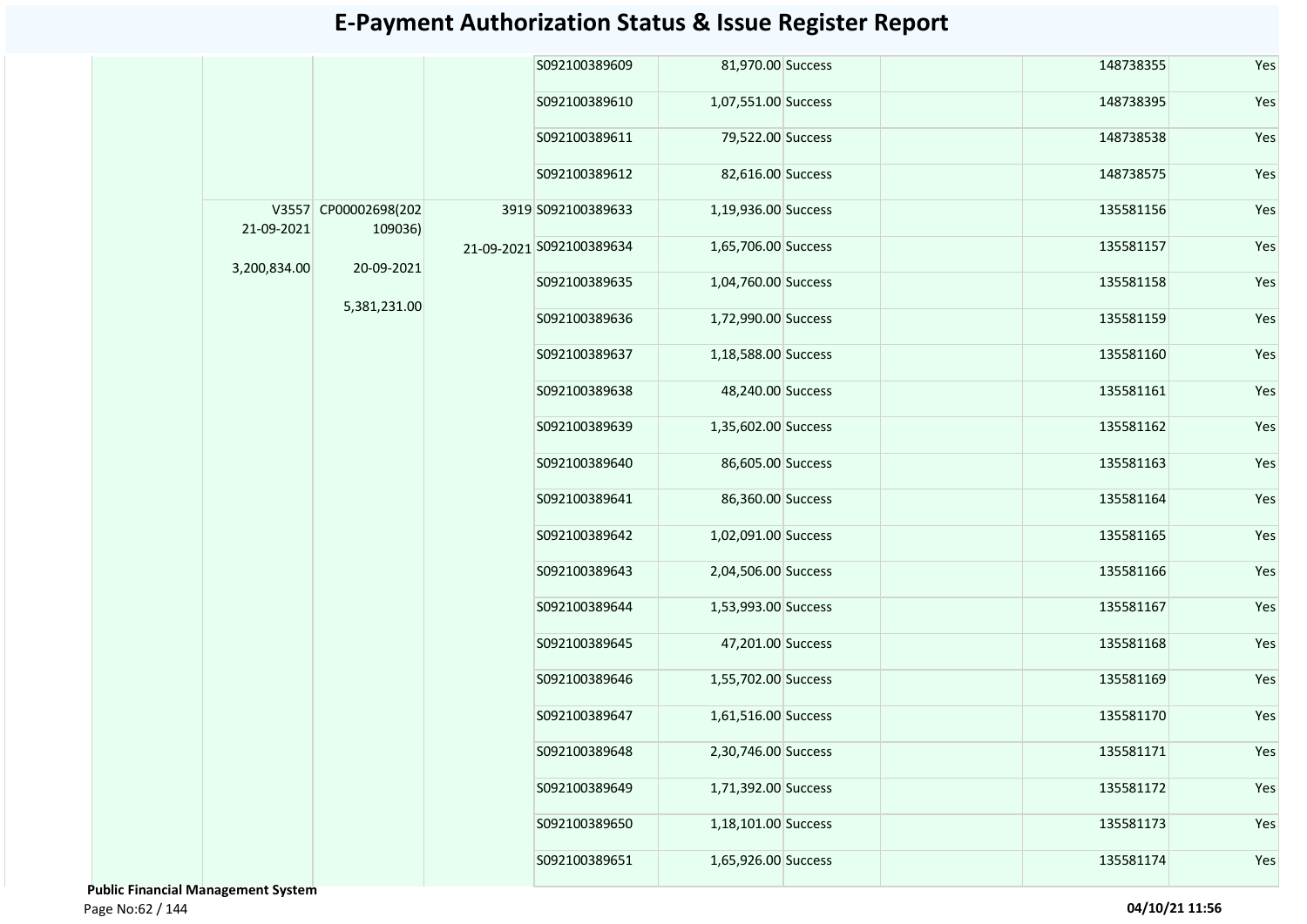|              |                                 | S092100389652            | 1,11,122.00 Success |  | 135581175 | Yes |
|--------------|---------------------------------|--------------------------|---------------------|--|-----------|-----|
|              |                                 | S092100389653            | 1,90,473.00 Success |  | 135581176 | Yes |
|              |                                 | S092100389654            | 1,68,638.00 Success |  | 135581177 | Yes |
|              |                                 | S092100389655            | 1,80,640.00 Success |  | 135581178 | Yes |
| 21-09-2021   | V3558 CP00002706(202<br>109020) | 3917 S092100389037       | 44,728.00 Success   |  | 135581059 | Yes |
| 2,160,810.00 | 20-09-2021                      | 21-09-2021 S092100389038 | 61,638.00 Success   |  | 135581060 | Yes |
|              |                                 | S092100389039            | 86,621.00 Success   |  | 135581061 | Yes |
|              | 3,363,609.00                    | S092100389040            | 53,188.00 Success   |  | 135581062 | Yes |
|              |                                 | S092100389041            | 55,008.00 Success   |  | 135581063 | Yes |
|              |                                 | S092100389042            | 60,398.00 Success   |  | 135581064 | Yes |
|              |                                 | S092100389043            | 59,728.00 Success   |  | 135581065 | Yes |
|              |                                 | S092100389044            | 33,803.00 Success   |  | 135581066 | Yes |
|              |                                 | S092100389045            | 39,308.00 Success   |  | 135581067 | Yes |
|              |                                 | S092100389046            | 47,979.00 Success   |  | 135581068 | Yes |
|              |                                 | S092100389047            | 72,208.00 Success   |  | 135581069 | Yes |
|              |                                 | S092100389048            | 61,298.00 Success   |  | 135581070 | Yes |
|              |                                 | S092100389049            | 46,966.00 Success   |  | 135581071 | Yes |
|              |                                 | S092100389050            | 70,978.00 Success   |  | 135581072 | Yes |
|              |                                 | S092100389051            | 43,133.00 Success   |  | 135581073 | Yes |
|              |                                 | S092100389052            | 62,598.00 Success   |  | 135581074 | Yes |
|              |                                 | S092100389053            | 43,283.00 Success   |  | 135581075 | Yes |
|              |                                 | S092100389054            | 57,602.00 Success   |  | 135581076 | Yes |
|              |                                 | S092100389055            | 57,118.00 Success   |  | 135581077 | Yes |
|              |                                 |                          |                     |  |           |     |

 **Public Financial Management System**  Page No:63 / 144 **04/10/21 11:56**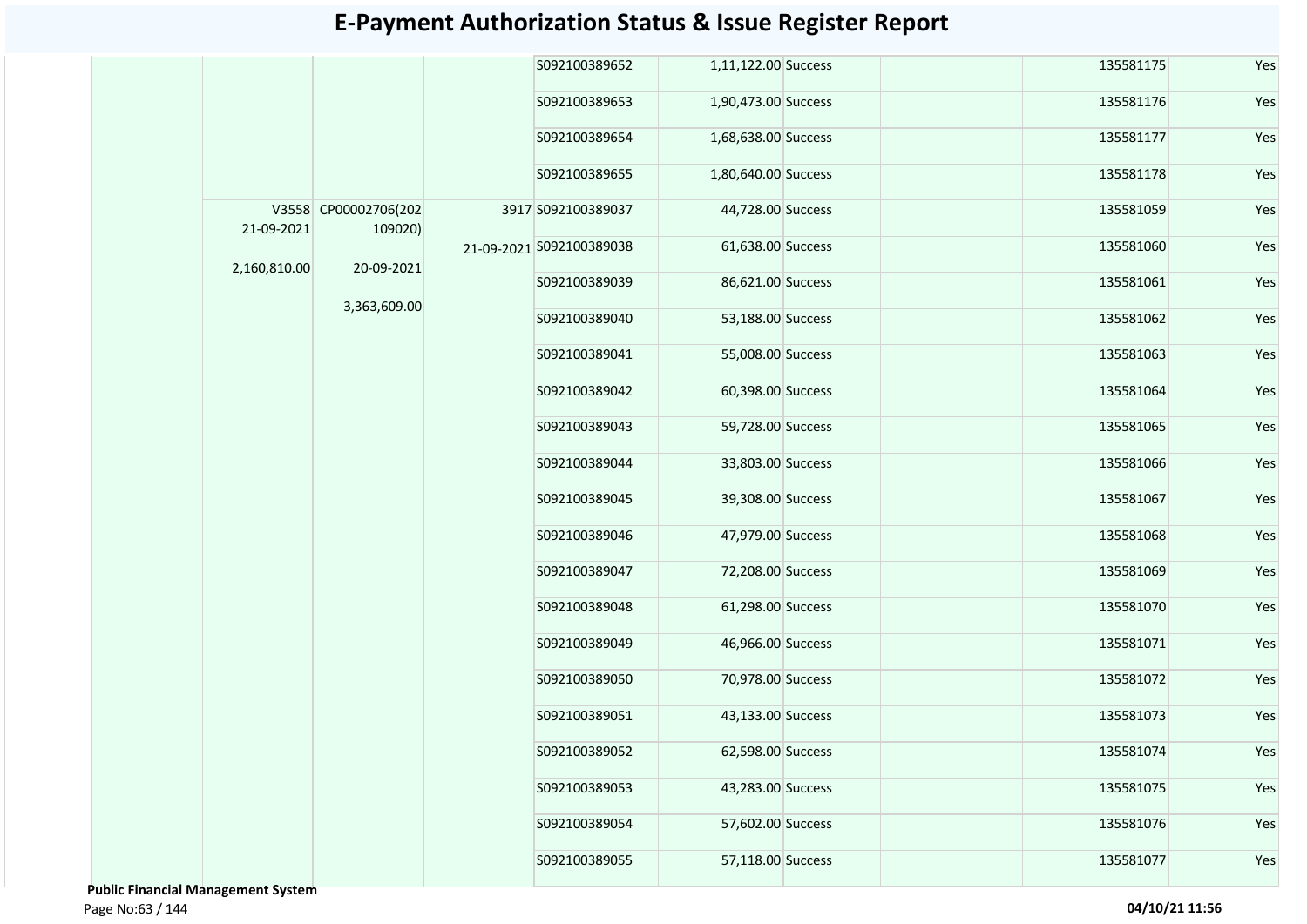|              |                                 | S092100389056            | 54,728.00 Success   |  | 135581078 | Yes |
|--------------|---------------------------------|--------------------------|---------------------|--|-----------|-----|
|              |                                 | S092100389057            | 60,319.00 Success   |  | 135581079 | Yes |
|              |                                 | S092100389058            | 51,468.00 Success   |  | 135581080 | Yes |
|              |                                 | S092100389059            | 55,398.00 Success   |  | 135581081 | Yes |
|              |                                 | S092100389060            | 56,973.00 Success   |  | 135581082 | Yes |
|              |                                 | S092100389061            | 44,528.00 Success   |  | 135581083 | Yes |
|              |                                 | S092100389062            | 44,878.00 Success   |  | 135581084 | Yes |
|              |                                 | S092100389063            | 54,878.00 Success   |  | 135581085 | Yes |
|              |                                 | S092100389064            | 59,338.00 Success   |  | 135581086 | Yes |
|              |                                 | S092100389065            | 50,894.00 Success   |  | 135581087 | Yes |
|              |                                 | S092100389066            | 55,310.00 Success   |  | 135581088 | Yes |
|              |                                 | S092100389067            | 62,608.00 Success   |  | 135581089 | Yes |
|              |                                 | S092100389068            | 68,898.00 Success   |  | 135581090 | Yes |
|              |                                 | S092100389069            | 53,086.00 Success   |  | 135581091 | Yes |
|              |                                 | S092100389070            | 79,883.00 Success   |  | 135581092 | Yes |
|              |                                 | S092100389071            | 43,118.00 Success   |  | 135581093 | Yes |
|              |                                 | S092100389072            | 91,308.00 Success   |  | 135581094 | Yes |
|              |                                 | S092100389073            | 62,208.00 Success   |  | 135581095 | Yes |
|              |                                 | S092100389074            | 53,406.00 Success   |  | 135581096 | Yes |
| 21-09-2021   | V3559 CP00002707(202<br>109021) | 3920 S092100389097       | 70,696.00 Success   |  | 135581098 | Yes |
| 1,730,701.00 | 20-09-2021                      | 21-09-2021 S092100389098 | 1,22,911.00 Success |  | 135581099 | Yes |
|              |                                 | S092100389099            | 85,836.00 Success   |  | 135581100 | Yes |
|              | 2,966,573.00                    | S092100389100            | 87,701.00 Success   |  | 135581101 | Yes |

 **Public Financial Management System**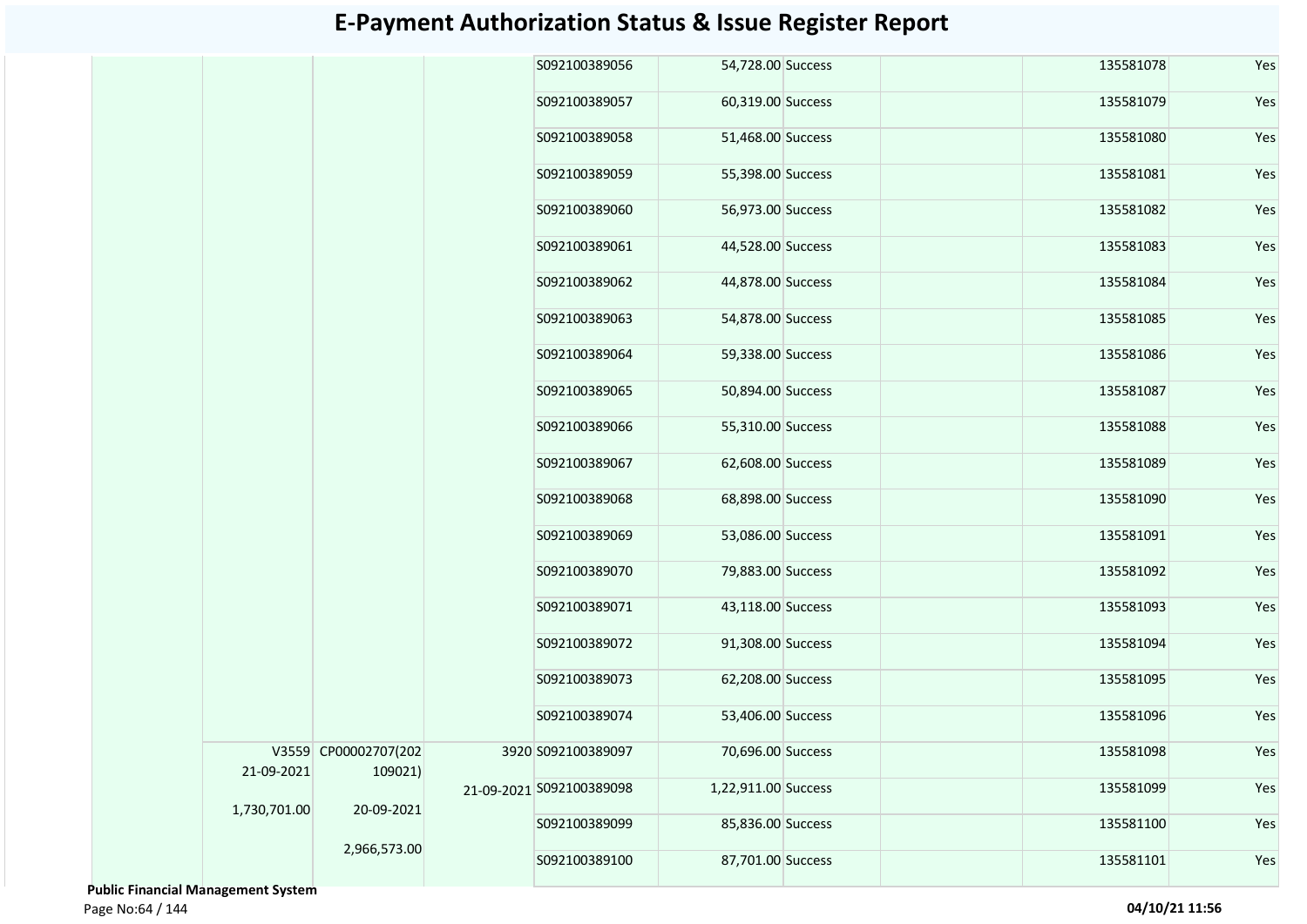|            |                                 | S092100389101            | 89,594.00 Success   |  | 135581102 | Yes |
|------------|---------------------------------|--------------------------|---------------------|--|-----------|-----|
|            |                                 | S092100389102            | 53,964.00 Success   |  | 135581103 | Yes |
|            |                                 | S092100389103            | 79,561.00 Success   |  | 135581104 | Yes |
|            |                                 | S092100389104            | 1,00,696.00 Success |  | 135581105 | Yes |
|            |                                 | S092100389105            | 58,694.00 Success   |  | 135581106 | Yes |
|            |                                 | S092100389106            | 80,438.00 Success   |  | 135581107 | Yes |
|            |                                 | S092100389107            | 1,15,066.00 Success |  | 135581108 | Yes |
|            |                                 | S092100389108            | 1,04,891.00 Success |  | 135581109 | Yes |
|            |                                 | S092100389109            | 41,926.00 Success   |  | 135581110 | Yes |
|            |                                 | S092100389110            | 72,614.00 Success   |  | 135581111 | Yes |
|            |                                 | S092100389111            | 73,894.00 Success   |  | 135581112 | Yes |
|            |                                 | S092100389112            | 58,616.00 Success   |  | 135581113 | Yes |
|            |                                 | S092100389113            | 1,18,036.00 Success |  | 135581114 | Yes |
|            |                                 | S092100389114            | 78,911.00 Success   |  | 135581115 | Yes |
|            |                                 | S092100389115            | 1,13,911.00 Success |  | 135581116 | Yes |
|            |                                 | S092100389116            | 63,851.00 Success   |  | 135581117 | Yes |
|            |                                 | S092100389117            | 58,894.00 Success   |  | 135581118 | Yes |
| 21-09-2021 | V3560 CP00002710(202<br>109028) | 3916 S092100388316       | 1,05,402.00 Success |  | 135581017 | Yes |
|            |                                 | 21-09-2021 S092100388317 | 1,36,162.00 Success |  | 135581018 | Yes |
| 827,686.00 | 20-09-2021                      | S092100388318            | 90,862.00 Success   |  | 135581019 | Yes |
|            | 1,112,336.00                    | S092100388319            | 88,782.00 Success   |  | 135581020 | Yes |
|            |                                 | S092100388320            | 85,867.00 Success   |  | 135581021 | Yes |
|            |                                 | S092100388321            | 89,857.00 Success   |  | 135581022 | Yes |
|            |                                 |                          |                     |  |           |     |

 **Public Financial Management System**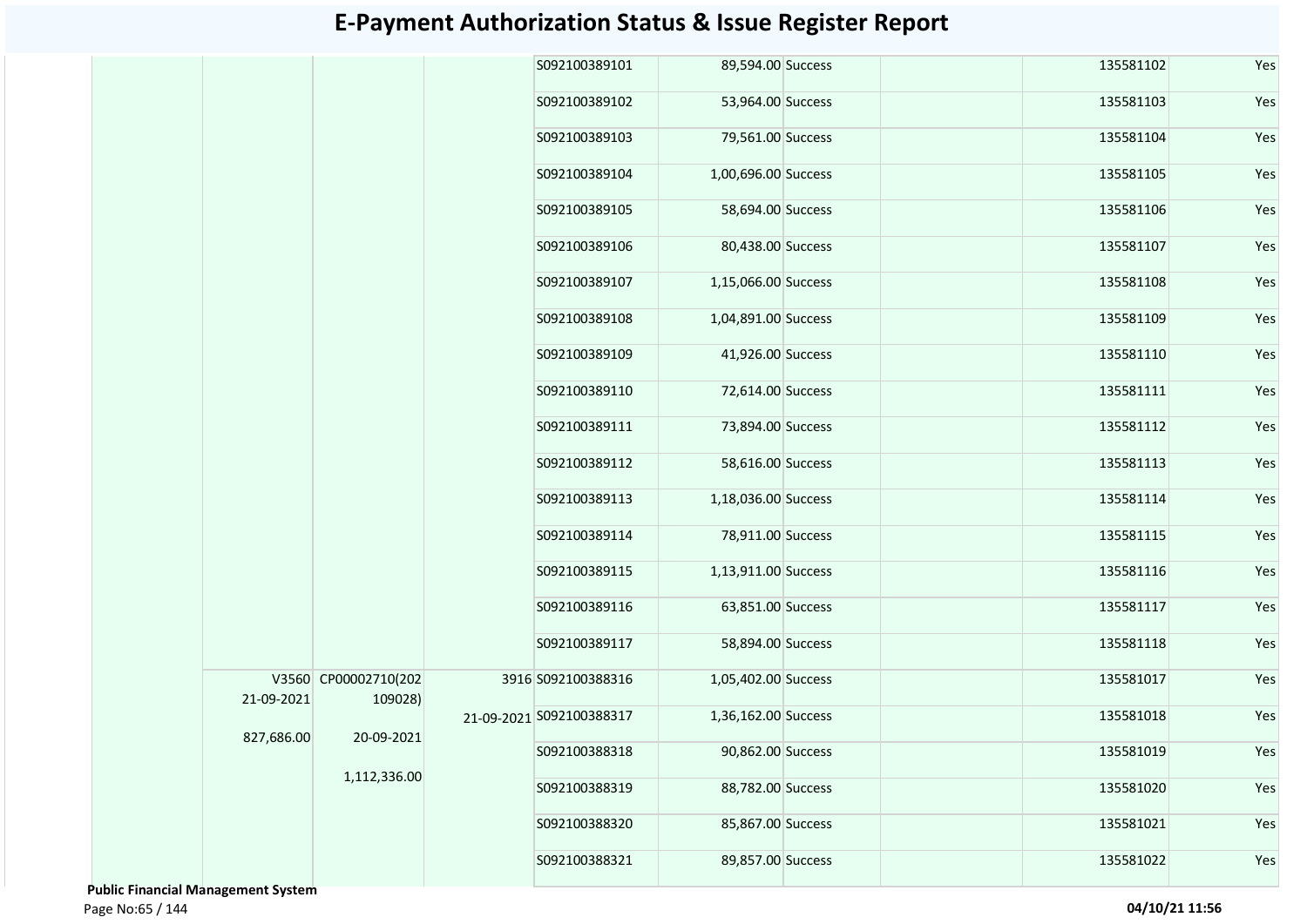|            |                                 | S092100388322            | 1,46,469.00 Success |  | 135581023 | Yes |
|------------|---------------------------------|--------------------------|---------------------|--|-----------|-----|
|            |                                 | S092100388323            | 84,285.00 Success   |  | 135581024 | Yes |
| 21-09-2021 | V3561 CP00002713(202<br>109045) | 3918 S092100388935       | 29,792.00 Success   |  | 135581026 | Yes |
|            | 20-09-2021                      | 21-09-2021 S092100388936 | 29,542.00 Success   |  | 135581027 | Yes |
| 900,063.00 |                                 | S092100388937            | 29,542.00 Success   |  | 135581028 | Yes |
|            | 995,136.00                      | S092100388938            | 26,382.00 Success   |  | 135581029 | Yes |
|            |                                 | S092100388939            | 23,938.00 Success   |  | 135581030 | Yes |
|            |                                 | S092100388940            | 29,542.00 Success   |  | 135581031 | Yes |
|            |                                 | S092100388941            | 28,542.00 Success   |  | 135581032 | Yes |
|            |                                 | S092100388942            | 29,542.00 Success   |  | 135581033 | Yes |
|            |                                 | S092100388943            | 29,542.00 Success   |  | 135581034 | Yes |
|            |                                 | S092100388944            | 28,542.00 Success   |  | 135581035 | Yes |
|            |                                 | S092100388945            | 28,542.00 Success   |  | 135581036 | Yes |
|            |                                 | S092100388946            | 29,542.00 Success   |  | 135581037 | Yes |
|            |                                 | S092100388947            | 20,923.00 Success   |  | 135581038 | Yes |
|            |                                 | S092100388948            | 29,542.00 Success   |  | 135581039 | Yes |
|            |                                 | S092100388949            | 29,542.00 Success   |  | 135581040 | Yes |
|            |                                 | S092100388950            | 29,542.00 Success   |  | 135581041 | Yes |
|            |                                 | S092100388951            | 29,542.00 Success   |  | 135581042 | Yes |
|            |                                 | S092100388952            | 29,542.00 Success   |  | 135581043 | Yes |
|            |                                 | S092100388953            | 29,542.00 Success   |  | 135581044 | Yes |
|            |                                 | S092100388954            | 29,542.00 Success   |  | 135581045 | Yes |
|            |                                 | S092100388955            | 23,966.00 Success   |  | 135581046 | Yes |
|            |                                 |                          |                     |  |           |     |

 **Public Financial Management System**  Page No:66 / 144 **04/10/21 11:56**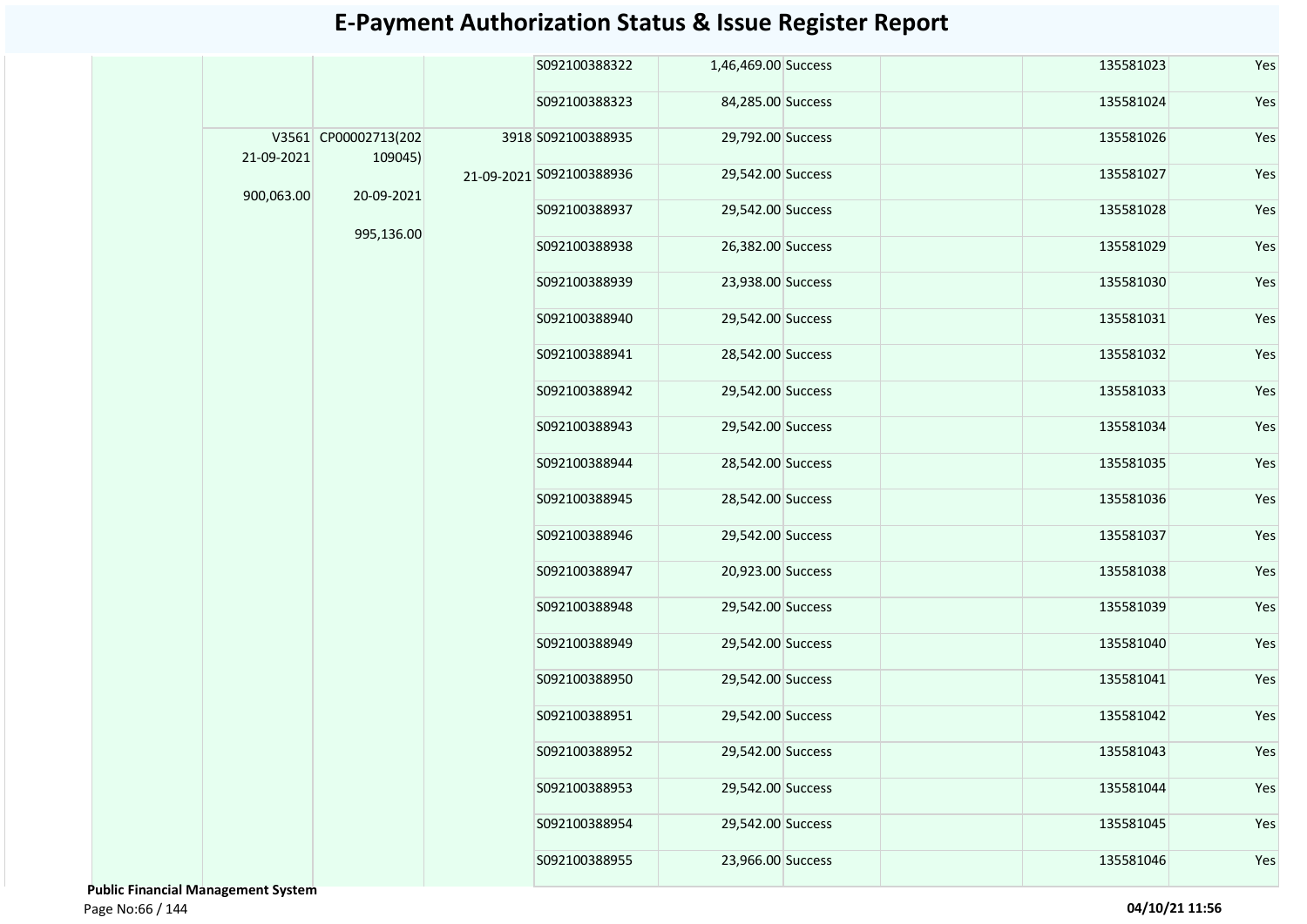|              |                                 | S092100388956            | 27,123.00 Success   |  | 135581047 | Yes |
|--------------|---------------------------------|--------------------------|---------------------|--|-----------|-----|
|              |                                 | S092100388957            | 29,542.00 Success   |  | 135581048 | Yes |
|              |                                 | S092100388958            | 29,542.00 Success   |  | 135581049 | Yes |
|              |                                 | S092100388959            | 29,542.00 Success   |  | 135581050 | Yes |
|              |                                 | S092100388960            | 28,851.00 Success   |  | 135581051 | Yes |
|              |                                 | S092100388961            | 29,542.00 Success   |  | 135581052 | Yes |
|              |                                 | S092100388962            | 28,851.00 Success   |  | 135581053 | Yes |
|              |                                 | S092100388963            | 22,247.00 Success   |  | 135581054 | Yes |
|              |                                 | S092100388964            | 29,542.00 Success   |  | 135581055 | Yes |
|              |                                 | S092100388965            | 28,160.00 Success   |  | 135581056 | Yes |
|              |                                 | S092100388966            | 22,448.00 Success   |  | 135581057 | Yes |
| 21-09-2021   | V3562 CP00002714(202<br>109008) | 3931 S092100389961       | 91,864.00 Success   |  | 135581180 | Yes |
| 2,084,470.00 | 20-09-2021                      | 21-09-2021 S092100389962 | 62,215.00 Success   |  | 135581181 | Yes |
|              |                                 | S092100389963            | 86,034.00 Success   |  | 135581182 | Yes |
|              | 2,634,946.00                    | S092100389964            | 81,958.00 Success   |  | 135581183 | Yes |
|              |                                 | S092100389965            | 98,065.00 Success   |  | 135581184 | Yes |
|              |                                 | S092100389966            | 79,602.00 Success   |  | 135581185 | Yes |
|              |                                 | S092100389967            | 80,036.00 Success   |  | 135581186 | Yes |
|              |                                 | S092100389968            | 94,558.00 Success   |  | 135581187 | Yes |
|              |                                 | \$092100389969           | 1,03,438.00 Success |  | 135581188 | Yes |
|              |                                 | S092100389970            | 84,786.00 Success   |  | 135581189 | Yes |
|              |                                 | S092100389971            | 95,460.00 Success   |  | 135581190 | Yes |
|              |                                 | S092100389972            | 92,944.00 Success   |  | 135581191 | Yes |
|              |                                 |                          |                     |  |           |     |

 **Public Financial Management System**  Page No:67 / 144 **04/10/21 11:56**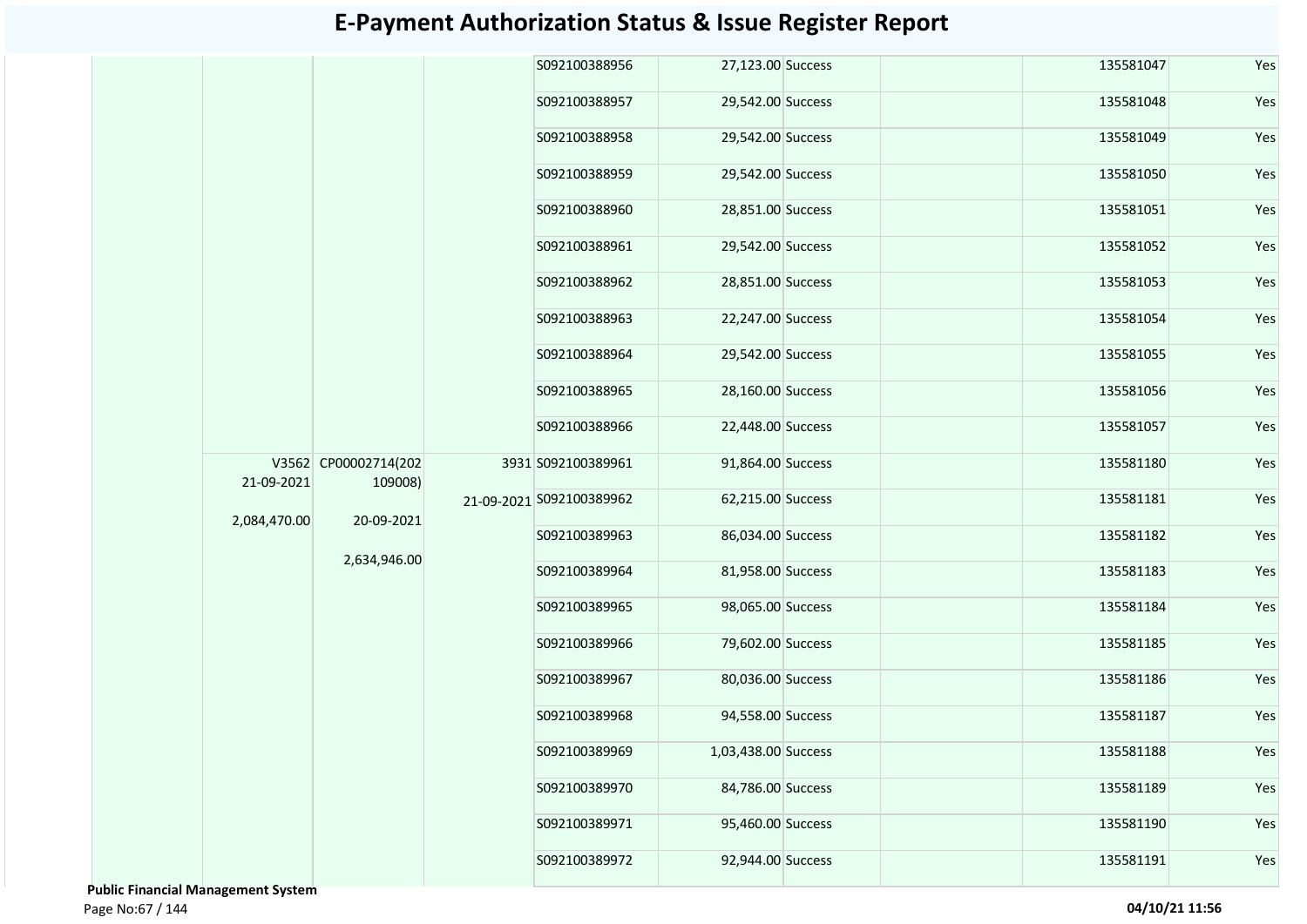|              |                                 | S092100389973            | 93,038.00 Success   |  | 135581192 | Yes |
|--------------|---------------------------------|--------------------------|---------------------|--|-----------|-----|
|              |                                 | S092100389974            | 92,038.00 Success   |  | 135581193 | Yes |
|              |                                 | S092100389975            | 80,457.00 Success   |  | 135581194 | Yes |
|              |                                 | S092100389976            | 92,558.00 Success   |  | 135581195 | Yes |
|              |                                 | S092100389977            | 94,984.00 Success   |  | 135581196 | Yes |
|              |                                 | S092100389978            | 92,064.00 Success   |  | 135581197 | Yes |
|              |                                 | S092100389979            | 78,891.00 Success   |  | 135581198 | Yes |
|              |                                 | S092100389980            | 1,00,313.00 Success |  | 135581199 | Yes |
|              |                                 | S092100389981            | 92,594.00 Success   |  | 135581200 | Yes |
|              |                                 | S092100389982            | 78,495.00 Success   |  | 135581201 | Yes |
|              |                                 | S092100389983            | 1,38,078.00 Success |  | 135581202 | Yes |
| 21-09-2021   | V3563 CP00002715(202<br>109047) | 3930 S092100389518       | 27,072.00 Success   |  | 135581120 | Yes |
| 1,195,569.00 | 20-09-2021                      | 21-09-2021 S092100389519 | 32,874.00 Success   |  | 135581121 | Yes |
|              |                                 | S092100389520            | 32,874.00 Success   |  | 135581122 | Yes |
|              | 1,321,077.00                    | S092100389521            | 31,167.00 Success   |  | 135581123 | Yes |
|              |                                 | S092100389522            | 38,194.00 Success   |  | 135581124 | Yes |
|              |                                 | S092100389523            | 44,962.00 Success   |  | 135581125 | Yes |
|              |                                 | S092100389524            | 43,712.00 Success   |  | 135581126 | Yes |
|              |                                 | S092100389525            | 36,864.00 Success   |  | 135581127 | Yes |
|              |                                 | \$092100389526           | 35,864.00 Success   |  | 135581128 | Yes |
|              |                                 | S092100389527            | 32,874.00 Success   |  | 135581129 | Yes |
|              |                                 | S092100389528            | 32,874.00 Success   |  | 135581130 | Yes |
|              |                                 | S092100389529            | 33,124.00 Success   |  | 135581131 | Yes |
|              |                                 |                          |                     |  |           |     |

 **Public Financial Management System**  Page No:68 / 144 **04/10/21 11:56**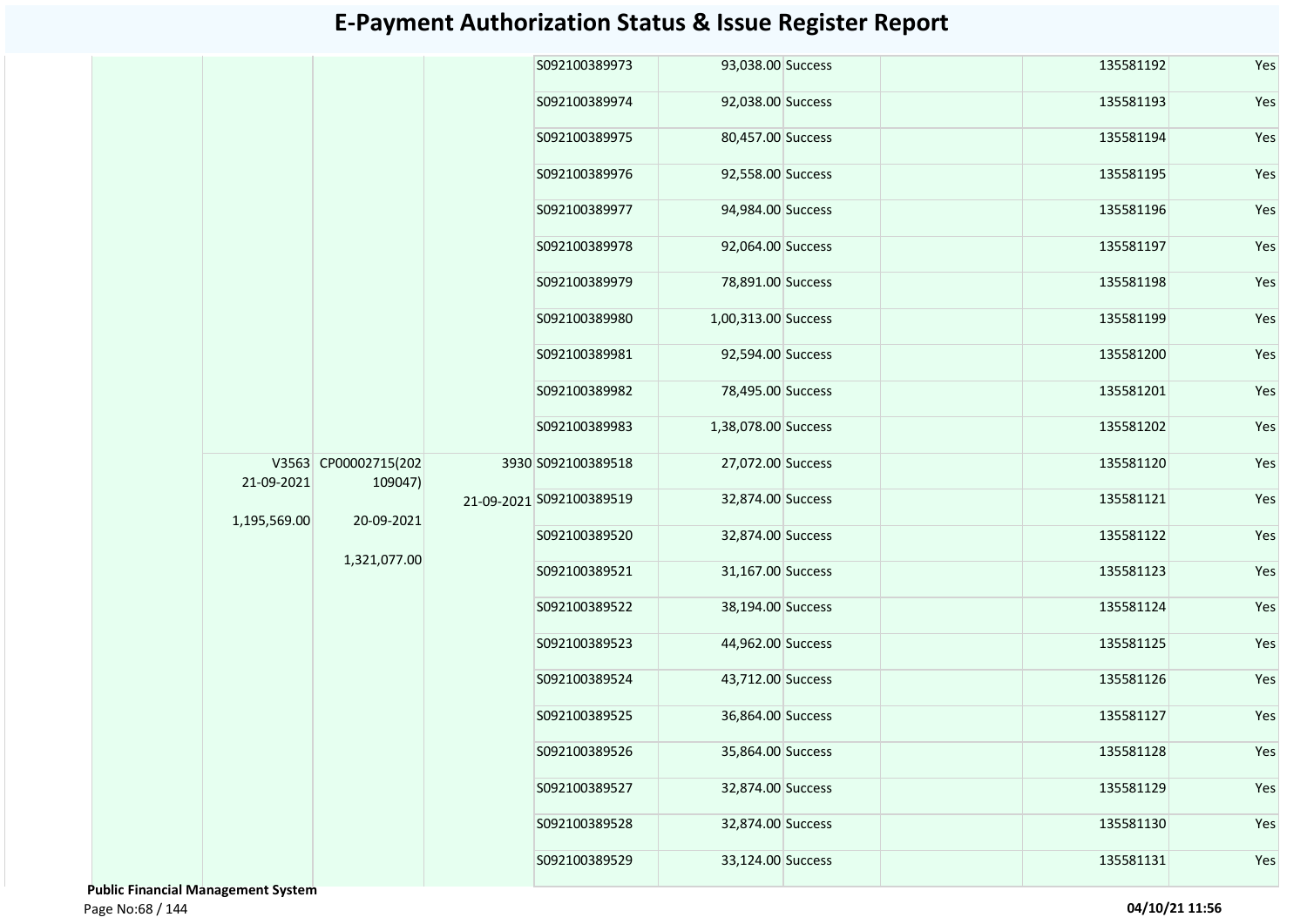| S092100389530 | 34,852.00 Success |  | 135581132 | Yes |
|---------------|-------------------|--|-----------|-----|
| S092100389531 | 33,124.00 Success |  | 135581133 | Yes |
| S092100389532 | 32,874.00 Success |  | 135581134 | Yes |
| S092100389533 | 30,850.00 Success |  | 135581135 | Yes |
| S092100389534 | 29,542.00 Success |  | 135581136 | Yes |
| S092100389535 | 32,874.00 Success |  | 135581137 | Yes |
| S092100389536 | 26,907.00 Success |  | 135581138 | Yes |
| S092100389537 | 32,874.00 Success |  | 135581139 | Yes |
| S092100389538 | 26,706.00 Success |  | 135581140 | Yes |
| S092100389539 | 26,727.00 Success |  | 135581141 | Yes |
| S092100389540 | 32,874.00 Success |  | 135581142 | Yes |
| S092100389541 | 32,874.00 Success |  | 135581143 | Yes |
| S092100389542 | 26,036.00 Success |  | 135581144 | Yes |
| S092100389543 | 32,874.00 Success |  | 135581145 | Yes |
| S092100389544 | 32,874.00 Success |  | 135581146 | Yes |
| S092100389545 | 33,124.00 Success |  | 135581147 | Yes |
| S092100389546 | 32,042.00 Success |  | 135581148 | Yes |
| S092100389547 | 32,874.00 Success |  | 135581149 | Yes |
| S092100389548 | 44,712.00 Success |  | 135581150 | Yes |
| S092100389549 | 46,632.00 Success |  | 135581151 | Yes |
| S092100389550 | 44,712.00 Success |  | 135581152 | Yes |
| S092100389551 | 32,874.00 Success |  | 135581153 | Yes |
| S092100389552 | 41,282.00 Success |  | 135581154 | Yes |

 **Public Financial Management System**  Page No:69 / 144 **04/10/21 11:56**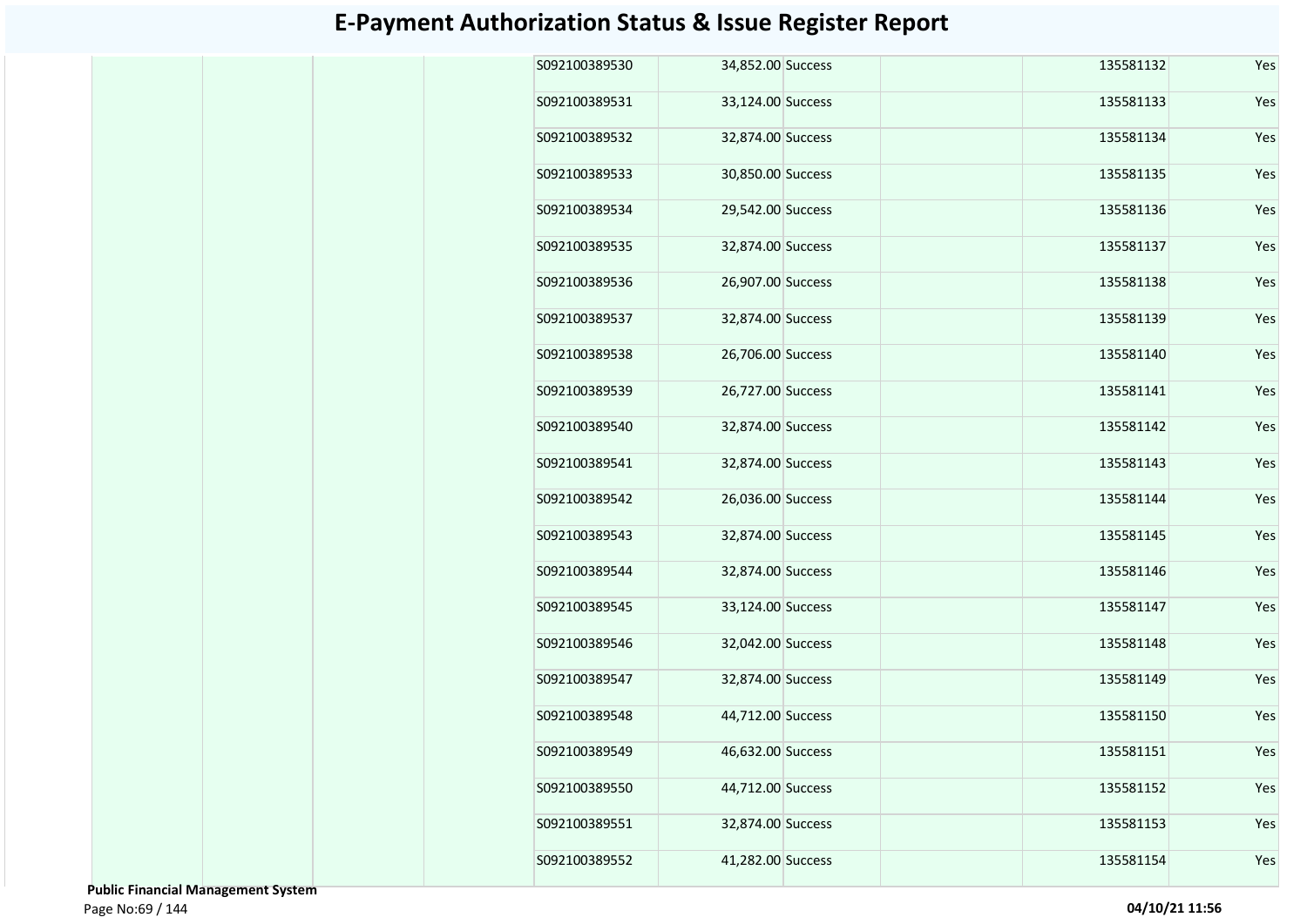|              | V3564 CP00002716(202 | 3932 S092100392582       | 40,589.00 Success |  | 135581204 | Yes |
|--------------|----------------------|--------------------------|-------------------|--|-----------|-----|
| 21-09-2021   | 109046)              |                          |                   |  |           |     |
|              | 20-09-2021           | 21-09-2021 S092100392583 | 55,262.00 Success |  | 135581205 | Yes |
| 2,085,947.00 |                      | S092100392584            | 64,248.00 Success |  | 135581206 | Yes |
|              | 2,374,456.00         | S092100392585            | 44,001.00 Success |  | 135581207 | Yes |
|              |                      | S092100392586            | 49,689.00 Success |  | 135581208 | Yes |
|              |                      | S092100392587            | 45,139.00 Success |  | 135581209 | Yes |
|              |                      | S092100392588            | 71,992.00 Success |  | 135581210 | Yes |
|              |                      | S092100392589            | 56,001.00 Success |  | 135581211 | Yes |
|              |                      | S092100392590            | 44,808.00 Success |  | 135581212 | Yes |
|              |                      | S092100392591            | 54,926.00 Success |  | 135581213 | Yes |
|              |                      | S092100392592            | 45,791.00 Success |  | 135581214 | Yes |
|              |                      | S092100392593            | 40,609.00 Success |  | 135581215 | Yes |
|              |                      | S092100392594            | 40,609.00 Success |  | 135581216 | Yes |
|              |                      | S092100392595            | 40,609.00 Success |  | 135581217 | Yes |
|              |                      | S092100392596            | 41,336.00 Success |  | 135581218 | Yes |
|              |                      | S092100392597            | 48,978.00 Success |  | 135581219 | Yes |
|              |                      | S092100392598            | 53,586.00 Success |  | 135581220 | Yes |
|              |                      | S092100392599            | 71,992.00 Success |  | 135581221 | Yes |
|              |                      | S092100392600            | 59,713.00 Success |  | 135581222 | Yes |
|              |                      | S092100392601            | 53,765.00 Success |  | 135581223 | Yes |
|              |                      | S092100392602            | 61,825.00 Success |  | 135581224 | Yes |
|              |                      | S092100392603            | 56,115.00 Success |  | 135581225 | Yes |
|              |                      | S092100392604            | 49,697.00 Success |  | 135581226 | Yes |

 **Public Financial Management System**  Page No:70 / 144 **04/10/21 11:56**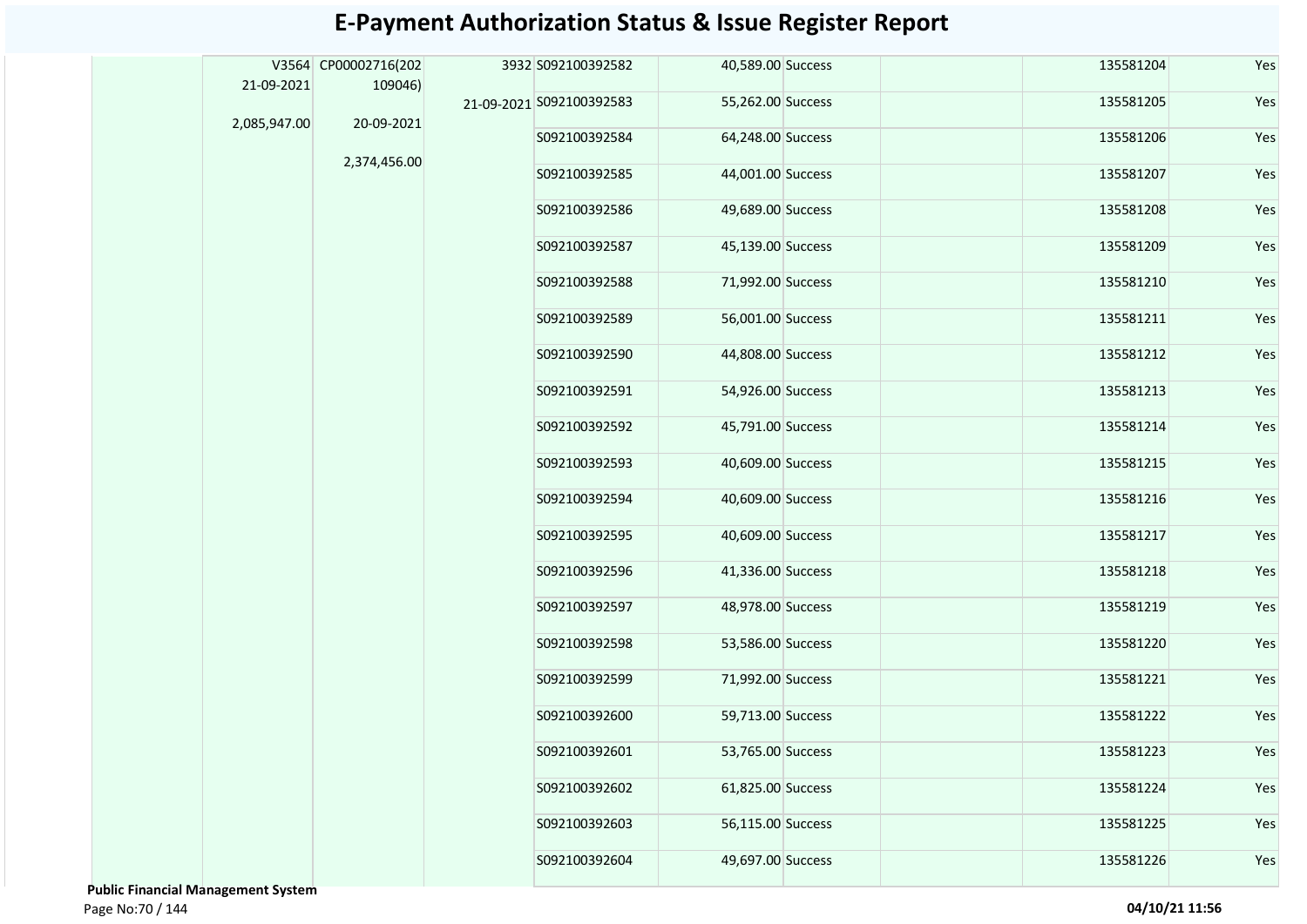| S092100392605<br>52,929.00 Success<br>135581227<br>S092100392606<br>59,609.00 Success<br>135581228<br>S092100392607<br>50,258.00 Success<br>135581229<br>S092100392608<br>50,258.00 Success<br>135581230<br>S092100392609<br>31,137.00 Success<br>135581231<br>S092100392610<br>40,130.00 Success<br>135581232<br>S092100392611<br>68,856.00 Success<br>135581233<br>S092100392612<br>53,976.00 Success<br>135581234<br>S092100392613<br>45,139.00 Success<br>135581235<br>S092100392614<br>37,020.00 Success<br>135581236<br>S092100392615<br>135581237<br>45,139.00 Success<br>S092100392616<br>135581238<br>45,389.00 Success<br>S092100392617<br>44,001.00 Success<br>135581239<br>S092100392618<br>60,897.00 Success<br>135581240<br>S092100392619<br>50,258.00 Success<br>135581241<br>S092100392620<br>66,442.00 Success<br>135581242<br>S092100392621<br>49,228.00 Success<br>135581243<br>S092100392622<br>44,001.00 Success<br>135581244<br>V3565 CP00002718(202<br>3915 S092100388928<br>010429675<br>16,354.00 Success<br>21-09-2021<br>109051)<br>21-09-2021<br>16,354.00<br>21-09-2021<br>18,023.00<br>V3566 CP00002723(202<br>39,990.00 Success<br>135581013<br>3939 S092100388247<br>21-09-2021<br>109054)<br>45,992.00 Success<br>135581014<br>21-09-2021 S092100388248 |  |            |  |  |  |     |
|------------------------------------------------------------------------------------------------------------------------------------------------------------------------------------------------------------------------------------------------------------------------------------------------------------------------------------------------------------------------------------------------------------------------------------------------------------------------------------------------------------------------------------------------------------------------------------------------------------------------------------------------------------------------------------------------------------------------------------------------------------------------------------------------------------------------------------------------------------------------------------------------------------------------------------------------------------------------------------------------------------------------------------------------------------------------------------------------------------------------------------------------------------------------------------------------------------------------------------------------------------------------------------------|--|------------|--|--|--|-----|
|                                                                                                                                                                                                                                                                                                                                                                                                                                                                                                                                                                                                                                                                                                                                                                                                                                                                                                                                                                                                                                                                                                                                                                                                                                                                                          |  |            |  |  |  | Yes |
|                                                                                                                                                                                                                                                                                                                                                                                                                                                                                                                                                                                                                                                                                                                                                                                                                                                                                                                                                                                                                                                                                                                                                                                                                                                                                          |  |            |  |  |  | Yes |
|                                                                                                                                                                                                                                                                                                                                                                                                                                                                                                                                                                                                                                                                                                                                                                                                                                                                                                                                                                                                                                                                                                                                                                                                                                                                                          |  |            |  |  |  | Yes |
|                                                                                                                                                                                                                                                                                                                                                                                                                                                                                                                                                                                                                                                                                                                                                                                                                                                                                                                                                                                                                                                                                                                                                                                                                                                                                          |  |            |  |  |  | Yes |
|                                                                                                                                                                                                                                                                                                                                                                                                                                                                                                                                                                                                                                                                                                                                                                                                                                                                                                                                                                                                                                                                                                                                                                                                                                                                                          |  |            |  |  |  | Yes |
|                                                                                                                                                                                                                                                                                                                                                                                                                                                                                                                                                                                                                                                                                                                                                                                                                                                                                                                                                                                                                                                                                                                                                                                                                                                                                          |  |            |  |  |  | Yes |
|                                                                                                                                                                                                                                                                                                                                                                                                                                                                                                                                                                                                                                                                                                                                                                                                                                                                                                                                                                                                                                                                                                                                                                                                                                                                                          |  |            |  |  |  | Yes |
|                                                                                                                                                                                                                                                                                                                                                                                                                                                                                                                                                                                                                                                                                                                                                                                                                                                                                                                                                                                                                                                                                                                                                                                                                                                                                          |  |            |  |  |  | Yes |
|                                                                                                                                                                                                                                                                                                                                                                                                                                                                                                                                                                                                                                                                                                                                                                                                                                                                                                                                                                                                                                                                                                                                                                                                                                                                                          |  |            |  |  |  | Yes |
|                                                                                                                                                                                                                                                                                                                                                                                                                                                                                                                                                                                                                                                                                                                                                                                                                                                                                                                                                                                                                                                                                                                                                                                                                                                                                          |  |            |  |  |  | Yes |
|                                                                                                                                                                                                                                                                                                                                                                                                                                                                                                                                                                                                                                                                                                                                                                                                                                                                                                                                                                                                                                                                                                                                                                                                                                                                                          |  |            |  |  |  | Yes |
|                                                                                                                                                                                                                                                                                                                                                                                                                                                                                                                                                                                                                                                                                                                                                                                                                                                                                                                                                                                                                                                                                                                                                                                                                                                                                          |  |            |  |  |  | Yes |
|                                                                                                                                                                                                                                                                                                                                                                                                                                                                                                                                                                                                                                                                                                                                                                                                                                                                                                                                                                                                                                                                                                                                                                                                                                                                                          |  |            |  |  |  | Yes |
|                                                                                                                                                                                                                                                                                                                                                                                                                                                                                                                                                                                                                                                                                                                                                                                                                                                                                                                                                                                                                                                                                                                                                                                                                                                                                          |  |            |  |  |  | Yes |
|                                                                                                                                                                                                                                                                                                                                                                                                                                                                                                                                                                                                                                                                                                                                                                                                                                                                                                                                                                                                                                                                                                                                                                                                                                                                                          |  |            |  |  |  | Yes |
|                                                                                                                                                                                                                                                                                                                                                                                                                                                                                                                                                                                                                                                                                                                                                                                                                                                                                                                                                                                                                                                                                                                                                                                                                                                                                          |  |            |  |  |  | Yes |
|                                                                                                                                                                                                                                                                                                                                                                                                                                                                                                                                                                                                                                                                                                                                                                                                                                                                                                                                                                                                                                                                                                                                                                                                                                                                                          |  |            |  |  |  | Yes |
|                                                                                                                                                                                                                                                                                                                                                                                                                                                                                                                                                                                                                                                                                                                                                                                                                                                                                                                                                                                                                                                                                                                                                                                                                                                                                          |  |            |  |  |  | Yes |
|                                                                                                                                                                                                                                                                                                                                                                                                                                                                                                                                                                                                                                                                                                                                                                                                                                                                                                                                                                                                                                                                                                                                                                                                                                                                                          |  |            |  |  |  | Yes |
|                                                                                                                                                                                                                                                                                                                                                                                                                                                                                                                                                                                                                                                                                                                                                                                                                                                                                                                                                                                                                                                                                                                                                                                                                                                                                          |  |            |  |  |  |     |
|                                                                                                                                                                                                                                                                                                                                                                                                                                                                                                                                                                                                                                                                                                                                                                                                                                                                                                                                                                                                                                                                                                                                                                                                                                                                                          |  |            |  |  |  | Yes |
|                                                                                                                                                                                                                                                                                                                                                                                                                                                                                                                                                                                                                                                                                                                                                                                                                                                                                                                                                                                                                                                                                                                                                                                                                                                                                          |  | 21-09-2021 |  |  |  | Yes |

128,419.00  **Public Financial Management System** 

Page No:71 / 144 **04/10/21 11:56**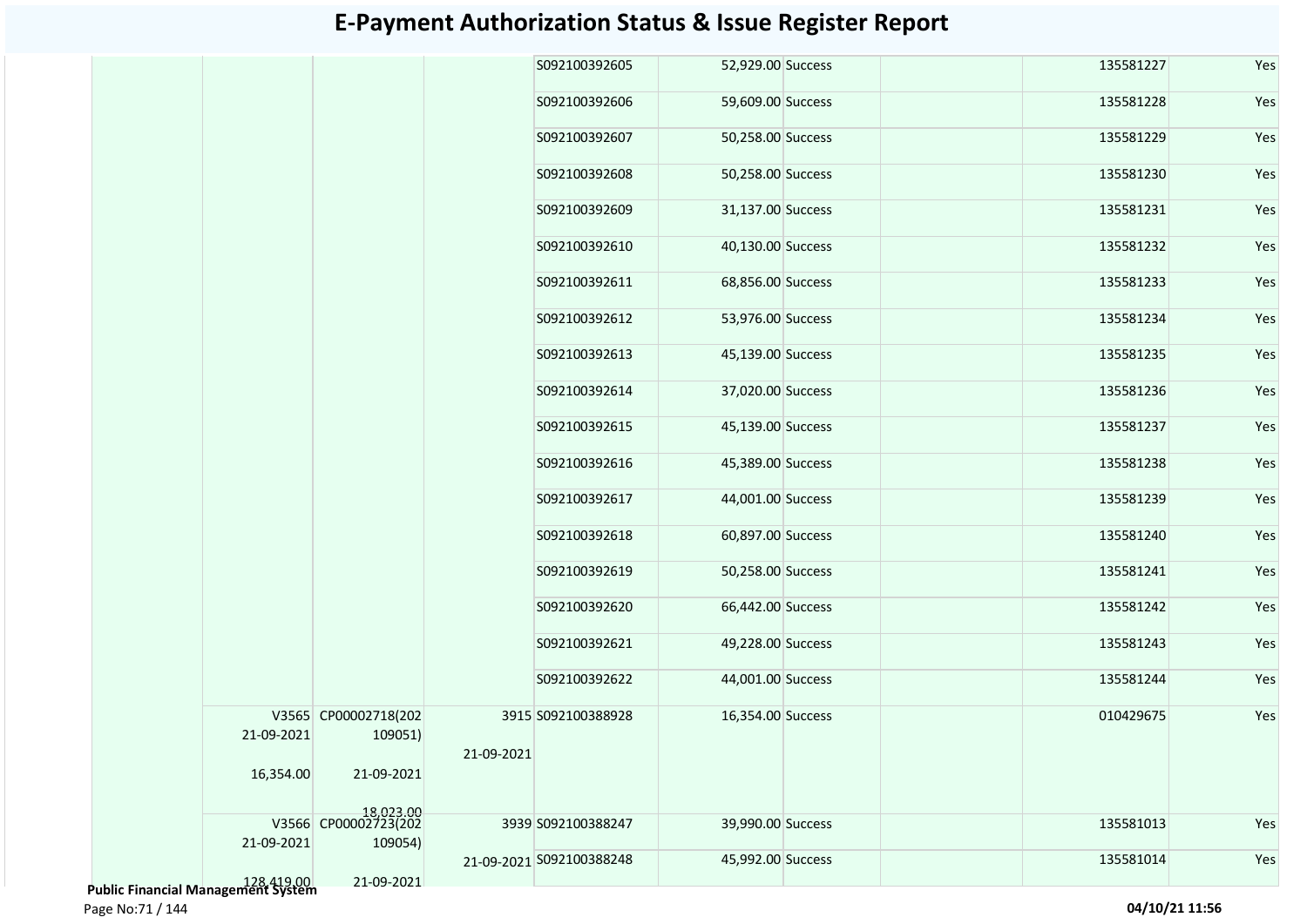| 128,419.00 | 21-09-2021                         |            |                    |                   |           |     |
|------------|------------------------------------|------------|--------------------|-------------------|-----------|-----|
|            |                                    |            | S092100388249      | 42,437.00 Success | 135581015 | Yes |
|            | 140,587.00<br>V3567 CP00002729(511 |            | 3943 S092100388492 | 6,131.00 Success  | 010429163 | Yes |
|            |                                    |            |                    |                   |           |     |
| 21-09-2021 | 687792576552-                      |            |                    |                   |           |     |
|            | 1B1)                               | 21-09-2021 |                    |                   |           |     |
| 6,131.00   |                                    |            |                    |                   |           |     |
|            | 21-09-2021                         |            |                    |                   |           |     |
|            |                                    |            |                    |                   |           |     |
|            | V3568 CP00002730(511               |            | 3942 S092100388475 | 16,220.00 Success | 010429069 | Yes |
| 21-09-2021 | 687793521694-                      |            |                    |                   |           |     |
|            |                                    |            |                    |                   |           |     |
|            | 1B1)                               | 21-09-2021 |                    |                   |           |     |
| 16,220.00  |                                    |            |                    |                   |           |     |
|            | 21-09-2021                         |            |                    |                   |           |     |
|            |                                    |            |                    |                   |           |     |
|            | 16,500.00<br>V3569 CP00002732(511  |            | 3944 S092100388518 | 12,248.00 Success | 010420417 | Yes |
| 21-09-2021 | 687708693193-                      |            |                    |                   |           |     |
|            | 1B1)                               | 21-09-2021 |                    |                   |           |     |
|            |                                    |            |                    |                   |           |     |
| 12,248.00  |                                    |            |                    |                   |           |     |
|            | 21-09-2021                         |            |                    |                   |           |     |
|            |                                    |            |                    |                   |           |     |
|            | V3570 CP00002733(511               |            | 3945 S092100388525 | 3,937.00 Success  | 010429275 | Yes |
| 21-09-2021 | 687795161567-                      |            |                    |                   |           |     |
|            | 1B1)                               | 21-09-2021 |                    |                   |           |     |
| 3,937.00   |                                    |            |                    |                   |           |     |
|            | 21-09-2021                         |            |                    |                   |           |     |
|            |                                    |            |                    |                   |           |     |
|            |                                    |            |                    |                   |           |     |
|            | V3571 CP00002734(511               |            | 3946 S092100388884 | 63,066.00 Success | 010429573 | Yes |
| 21-09-2021 | 687733996886-                      |            |                    |                   |           |     |
|            | 1B1)                               | 21-09-2021 |                    |                   |           |     |
| 63,066.00  |                                    |            |                    |                   |           |     |
|            | 21-09-2021                         |            |                    |                   |           |     |
|            |                                    |            |                    |                   |           |     |
|            |                                    |            |                    |                   |           |     |
|            | V3572 CP00002735(511               |            | 3947 S092100388857 | 19,796.00 Success | 010429472 | Yes |
| 21-09-2021 | 687766877150-                      |            |                    |                   |           |     |
|            | 1B1)                               | 21-09-2021 |                    |                   |           |     |
| 19,796.00  |                                    |            |                    |                   |           |     |
|            | 21-09-2021                         |            |                    |                   |           |     |
|            |                                    |            |                    |                   |           |     |
|            | 20,137.00                          |            |                    |                   |           |     |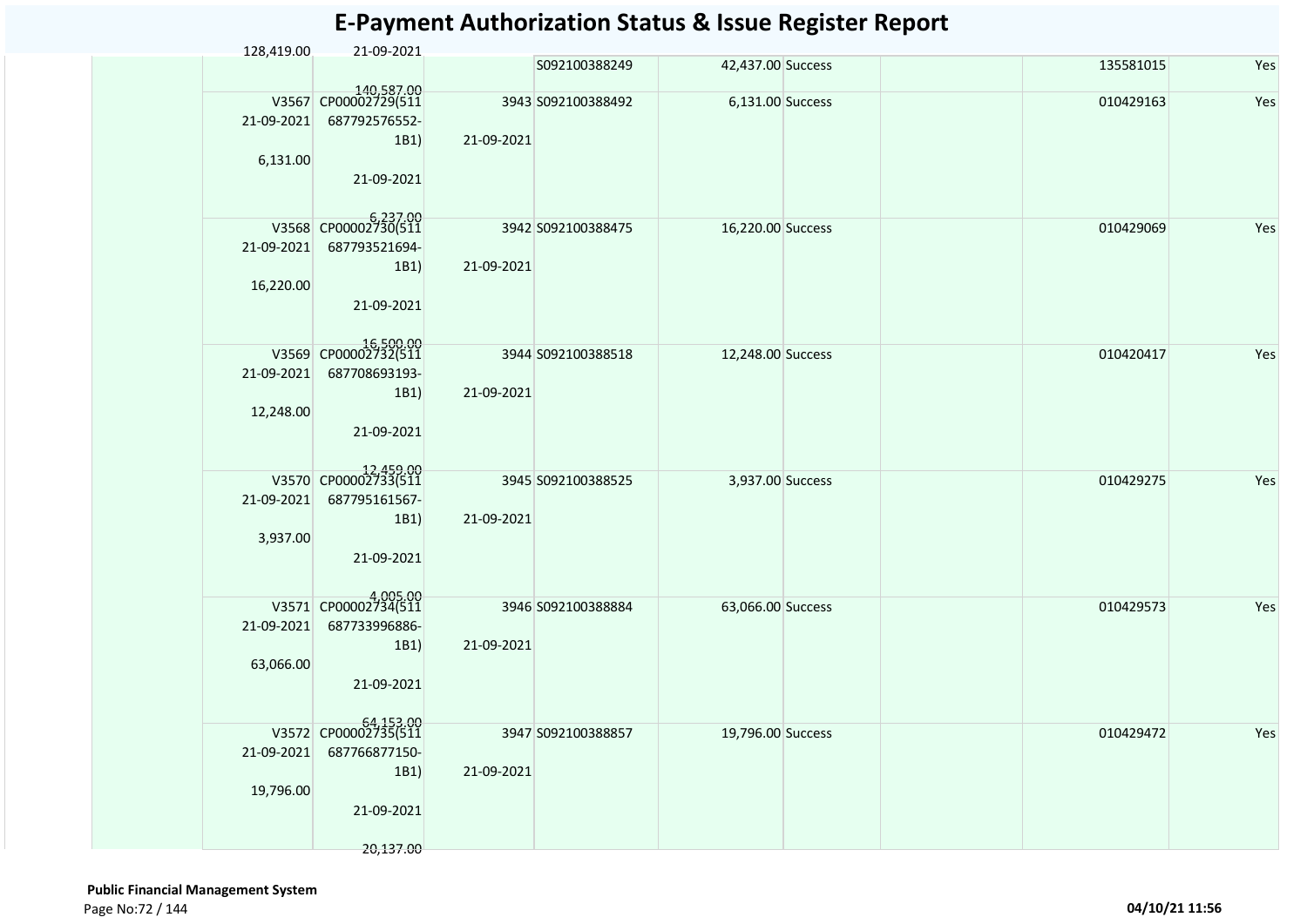|                             | 21-09-2021<br>7,874.00                  | V3573 CP00002736(511<br>687798682254-<br>1B1)<br>21-09-2021 | 21-09-2021    | 3948 S092100388858       | 7,874.00 Success          |                   | 010429370        | Yes       |     |
|-----------------------------|-----------------------------------------|-------------------------------------------------------------|---------------|--------------------------|---------------------------|-------------------|------------------|-----------|-----|
|                             | V3574<br>21-09-2021<br>4,150,000,000.00 | 6,010.00<br>14-09-2021<br>4,150,000,000.00                  | 21-09-2021    | 3953 S092100393051       | 4,15,00,00,000.00 Success |                   | U000000884736824 | Yes       |     |
| 225428 [Section<br>Officer] | V3526<br>21-09-2021                     | CP00000169(202<br>109005)                                   |               | 3894 S092100310523       | 43,658.00 Success         |                   | 135578954        | Yes       |     |
|                             | 260,430.00                              | 20-09-2021                                                  |               | 20-09-2021 S092100310524 | 8,766.00 Success          |                   | 135578955        | Yes       |     |
|                             | 531,244.00                              |                                                             |               | S092100310525            | 12,142.00 Success         |                   | 135578956        | Yes       |     |
|                             |                                         |                                                             | S092100310526 | 35,283.00 Success        |                           | 135578957         | Yes              |           |     |
|                             |                                         |                                                             |               | S092100310527            | 45,408.00 Success         |                   | 135578958        | Yes       |     |
|                             |                                         |                                                             |               | S092100310528            | 19,988.00 Success         |                   | 135578959        | Yes       |     |
|                             |                                         |                                                             |               | S092100310529            | 40,329.00 Success         |                   | 135578960        | Yes       |     |
|                             |                                         |                                                             |               |                          | S092100310530             | 21,028.00 Success |                  | 135578961 | Yes |
|                             |                                         |                                                             |               | S092100310531            | 33,828.00 Success         |                   | 135578962        | Yes       |     |
|                             |                                         | V3527 CP00000170(202<br>109003)                             |               | 3895 S092100310545       | 53,328.00 Success         |                   | 135578965        | Yes       |     |
|                             | 21-09-2021                              |                                                             |               | 20-09-2021 S092100310546 | 71,321.00 Success         |                   | 135578966        | Yes       |     |
|                             | 124,649.00                              | 20-09-2021<br>V3528 CP00000171(202                          |               | 3898 S092100310492       | 51,401.00 Success         |                   | 135578937        | Yes       |     |
|                             | 21-09-2021                              | 109002)                                                     |               | 20-09-2021 S092100310493 | 88,051.00 Success         |                   | 135578938        | Yes       |     |
|                             |                                         | 1,500,280.00<br>20-09-2021<br>2,522,060.00                  |               | S092100310494            | 1,86,320.00 Success       |                   | 135578939        | Yes       |     |
|                             |                                         |                                                             | S092100310495 | 1,65,774.00 Success      |                           | 135578940         | Yes              |           |     |
|                             |                                         |                                                             | S092100310496 | 1,01,986.00 Success      |                           | 135578941         | Yes              |           |     |

 **Public Financial Management System**  Page No:73 / 144 **04/10/21 11:56**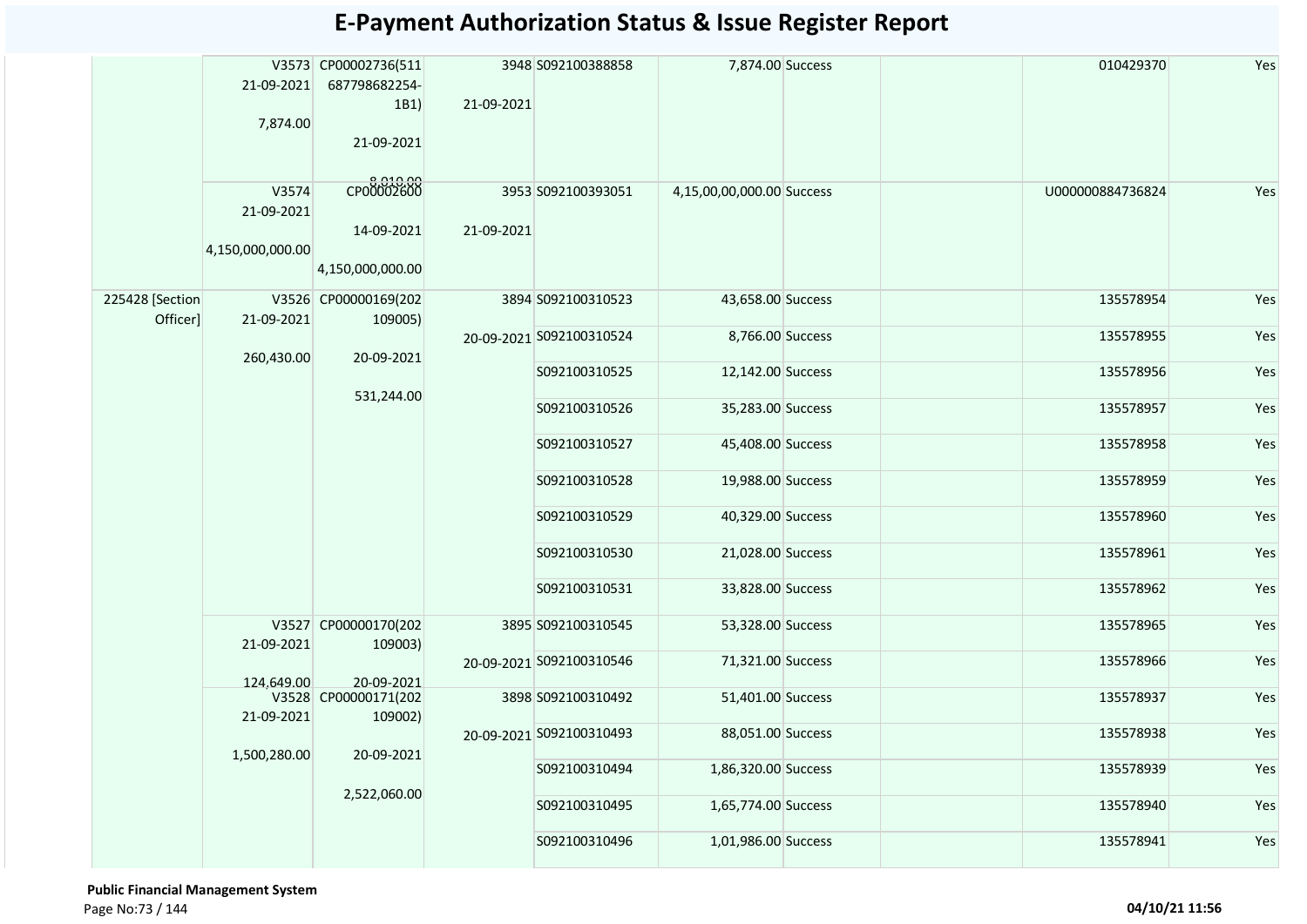|                         |                       |                                                                | S092100310497                                                                                           |                                                                                    |                                                                                                                                                                                                                                                                                                                                                                                                                       | 135578942 | Yes                    |     |  |           |     |  |
|-------------------------|-----------------------|----------------------------------------------------------------|---------------------------------------------------------------------------------------------------------|------------------------------------------------------------------------------------|-----------------------------------------------------------------------------------------------------------------------------------------------------------------------------------------------------------------------------------------------------------------------------------------------------------------------------------------------------------------------------------------------------------------------|-----------|------------------------|-----|--|-----------|-----|--|
|                         |                       |                                                                | S092100310498                                                                                           |                                                                                    |                                                                                                                                                                                                                                                                                                                                                                                                                       | 135578943 | Yes                    |     |  |           |     |  |
|                         |                       |                                                                | S092100310499                                                                                           |                                                                                    |                                                                                                                                                                                                                                                                                                                                                                                                                       | 135578944 | Yes                    |     |  |           |     |  |
|                         |                       |                                                                | S092100310500                                                                                           |                                                                                    |                                                                                                                                                                                                                                                                                                                                                                                                                       | 135578945 | Yes                    |     |  |           |     |  |
|                         |                       |                                                                | S092100310501                                                                                           |                                                                                    |                                                                                                                                                                                                                                                                                                                                                                                                                       | 135578946 | Yes                    |     |  |           |     |  |
|                         |                       |                                                                |                                                                                                         |                                                                                    |                                                                                                                                                                                                                                                                                                                                                                                                                       |           | S092100310502          |     |  | 135578947 | Yes |  |
|                         |                       |                                                                | S092100310503                                                                                           |                                                                                    |                                                                                                                                                                                                                                                                                                                                                                                                                       | 135578948 | Yes                    |     |  |           |     |  |
|                         | 109001)<br>20-09-2021 |                                                                |                                                                                                         | S092100310504                                                                      |                                                                                                                                                                                                                                                                                                                                                                                                                       |           | 135578949              | Yes |  |           |     |  |
|                         |                       |                                                                | S092100310505                                                                                           |                                                                                    |                                                                                                                                                                                                                                                                                                                                                                                                                       | 135578950 | Yes                    |     |  |           |     |  |
| 21-09-2021<br>60,546.00 |                       |                                                                |                                                                                                         |                                                                                    |                                                                                                                                                                                                                                                                                                                                                                                                                       | 135578952 | Yes                    |     |  |           |     |  |
|                         |                       |                                                                |                                                                                                         |                                                                                    |                                                                                                                                                                                                                                                                                                                                                                                                                       |           |                        |     |  |           |     |  |
| 21-09-2021              | 109006)               |                                                                |                                                                                                         |                                                                                    |                                                                                                                                                                                                                                                                                                                                                                                                                       |           | Yes                    |     |  |           |     |  |
|                         |                       |                                                                |                                                                                                         |                                                                                    |                                                                                                                                                                                                                                                                                                                                                                                                                       |           | Yes                    |     |  |           |     |  |
|                         |                       |                                                                | S092100310552                                                                                           |                                                                                    |                                                                                                                                                                                                                                                                                                                                                                                                                       | 135578970 | Yes                    |     |  |           |     |  |
|                         |                       |                                                                | S092100310553                                                                                           |                                                                                    |                                                                                                                                                                                                                                                                                                                                                                                                                       | 135578971 | Yes                    |     |  |           |     |  |
|                         |                       |                                                                | S092100310554                                                                                           |                                                                                    |                                                                                                                                                                                                                                                                                                                                                                                                                       | 135578972 | Yes                    |     |  |           |     |  |
|                         |                       |                                                                | S092100310555                                                                                           |                                                                                    |                                                                                                                                                                                                                                                                                                                                                                                                                       | 135578973 | Yes                    |     |  |           |     |  |
|                         |                       |                                                                | S092100310556                                                                                           |                                                                                    |                                                                                                                                                                                                                                                                                                                                                                                                                       | 135578974 | Yes                    |     |  |           |     |  |
|                         |                       |                                                                | S092100310557                                                                                           |                                                                                    |                                                                                                                                                                                                                                                                                                                                                                                                                       | 135578975 | Yes                    |     |  |           |     |  |
|                         |                       |                                                                | S092100310558                                                                                           |                                                                                    |                                                                                                                                                                                                                                                                                                                                                                                                                       | 135578977 | Yes                    |     |  |           |     |  |
|                         |                       | V3529 CP00000172(202<br>676,874.00<br>20-09-2021<br>764,872.00 | $\begin{array}{r l}\n & 63,706.00 \\ \hline\n\text{V3531} & \text{CP00000173} \text{Q202}\n\end{array}$ | 3896 S092100310506<br>20-09-2021<br>3897 S092100310550<br>20-09-2021 S092100310551 | 1,10,800.00 Success<br>95,636.00 Success<br>86,846.00 Success<br>1,06,528.00 Success<br>92,036.00 Success<br>85,176.00 Success<br>63,980.00 Success<br>1,87,296.00 Success<br>78,450.00 Success<br>60,546.00 Success<br>1,21,255.00 Success<br>68,425.00 Success<br>92,974.00 Success<br>54,476.00 Success<br>78,841.00 Success<br>59,398.00 Success<br>47,699.00 Success<br>50,532.00 Success<br>1,03,274.00 Success |           | 135578968<br>135578969 |     |  |           |     |  |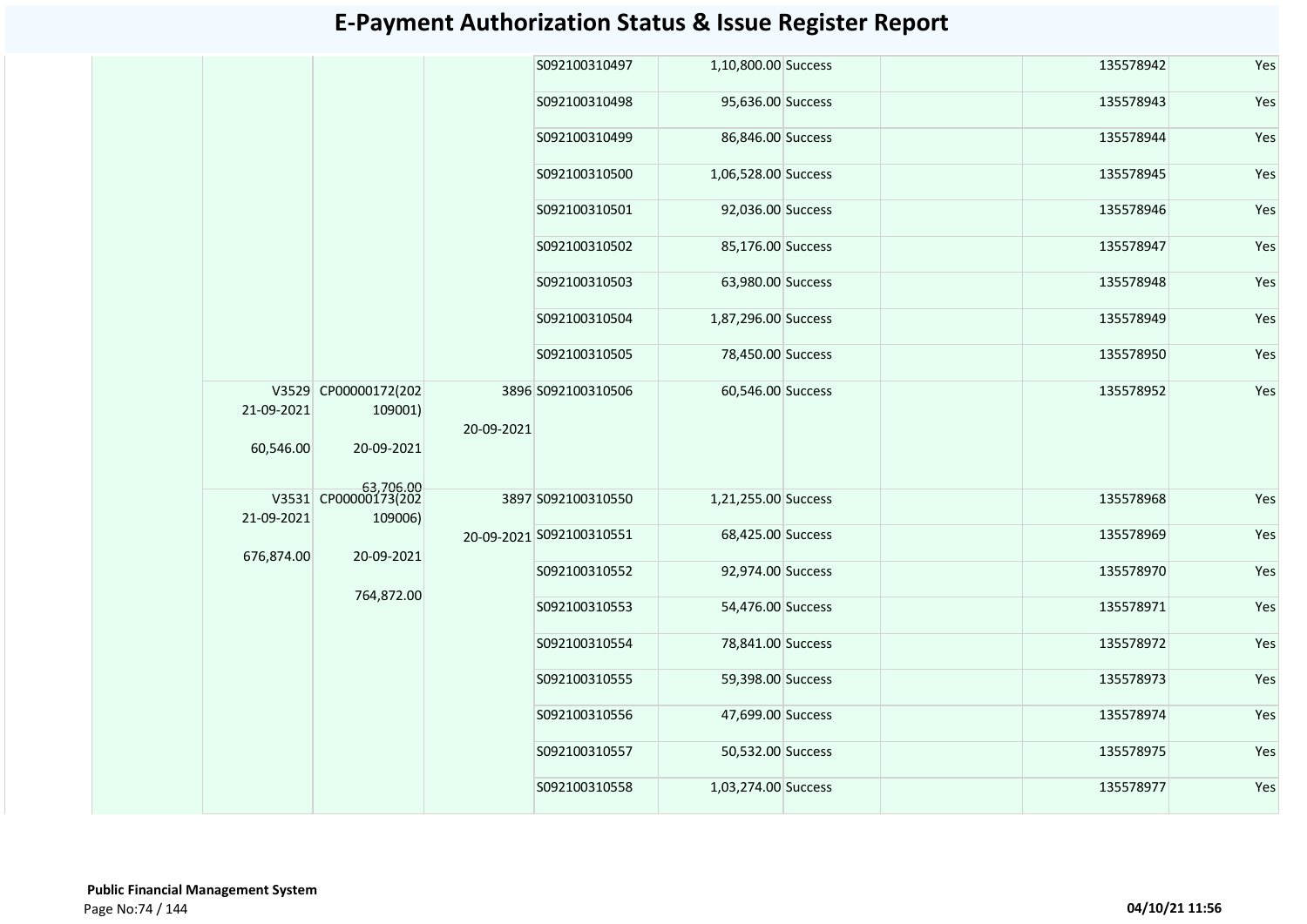|                                           | V3550<br>21-09-2021<br>28,526.00 | CP00000162<br>13-09-2021                                                 | 20-09-2021 | 3899 S092100377764                             | 28,526.00 Success                      |                                          |            | 010002067              | Yes        |
|-------------------------------------------|----------------------------------|--------------------------------------------------------------------------|------------|------------------------------------------------|----------------------------------------|------------------------------------------|------------|------------------------|------------|
| 225429 [Section<br>Officer]               | V3522<br>21-09-2021<br>35,197.00 | 28,526.00<br>CP00000297<br>17-09-2021                                    | 20-09-2021 | 3883 S092100315882                             | 35,197.00 Success                      |                                          |            | 005290235              | Yes        |
|                                           | 21-09-2021<br>80,613.00          | 35.804.00<br>V3540 CP00000296(511<br>687767859461-<br>1B1)<br>17-09-2021 | 21-09-2021 | 3906 S092100345946                             |                                        | 80,613.00 Failed After<br><b>Success</b> | <b>R03</b> | 009894273              | Yes        |
| 225438 [Asstt<br><b>Accounts Officer]</b> | V3530<br>21-09-2021<br>1,375.00  | CP00000280<br>20-09-2021                                                 | 20-09-2021 | 3900 S092100315693                             | 1,375.00 Success                       |                                          |            | 005287161              | Yes        |
|                                           | V3532<br>21-09-2021<br>2,869.00  | 1,375.00<br>CP00000281<br>20-09-2021                                     | 20-09-2021 | 3901 S092100315720                             | 2,869.00 Success                       |                                          |            | 005304239              | Yes        |
|                                           | V3533<br>21-09-2021<br>1,409.00  | 2,869.00<br>CP00000282<br>20-09-2021                                     | 20-09-2021 | 3902 S092100315682                             | 1,409.00 Success                       |                                          |            | 005302978              | Yes        |
|                                           | V3541<br>21-09-2021              | 1,409.00<br>CP00000279                                                   |            | 3903 S092100363571<br>21-09-2021 S092100363572 | 51,930.00 Success<br>39,555.00 Success |                                          |            | 009278843<br>009278852 | Yes<br>Yes |
|                                           | 91,485.00<br>V3548               | 20-09-2021<br>CP00000284                                                 |            | 3928 S092100344433                             | 40,273.00 Success                      |                                          |            | 009288016              | Yes        |
|                                           | 21-09-2021<br>40,273.00          | 21-09-2021                                                               | 21-09-2021 |                                                |                                        |                                          |            |                        |            |
|                                           | V3549<br>21-09-2021<br>40,133.00 | 40,273.00<br>CP00000283<br>21-09-2021                                    | 21-09-2021 | 3929 S092100344236                             | 40,133.00 Success                      |                                          |            | 009278077              | Yes        |
| Dublic Einancial Managament System        |                                  | 40,133.00                                                                |            |                                                |                                        |                                          |            |                        |            |

 **Public Financial Management System**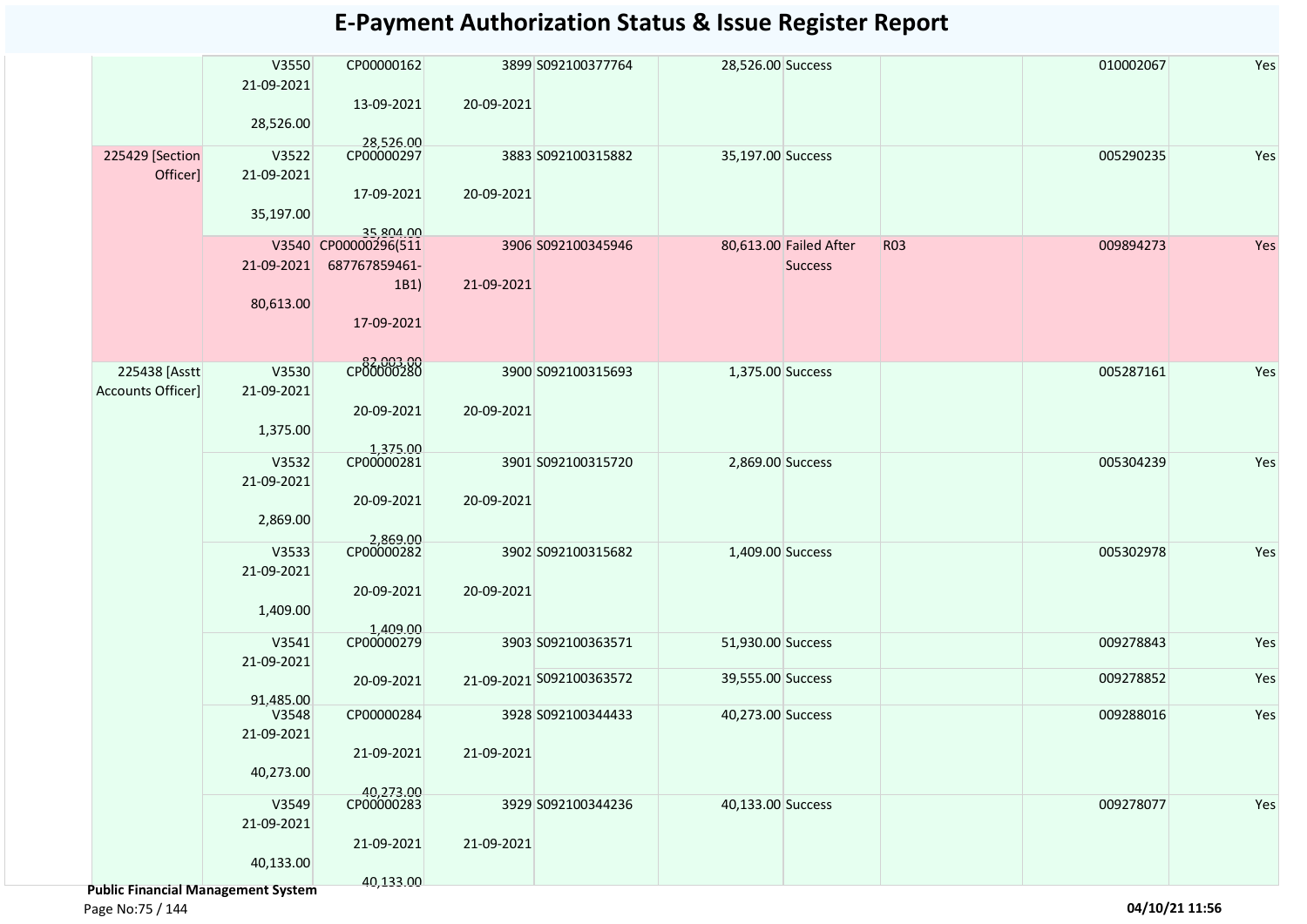| 13 | <b>Issue Date: 22-09-2021</b>      |                     |                                 |                          |                          |                   | 95,65,463.00   |           |     |  |
|----|------------------------------------|---------------------|---------------------------------|--------------------------|--------------------------|-------------------|----------------|-----------|-----|--|
|    | 200880 [Asstt<br>Accounts Officer] | 22-09-2021          | V3605 CP00000115(202<br>109003) |                          | 3965 S092100440016       | 52,809.00 Success |                | 135581635 | Yes |  |
|    |                                    | 406,052.00          | 21-09-2021                      |                          | 22-09-2021 S092100440017 | 49,879.00 Success |                | 135581636 | Yes |  |
|    |                                    |                     |                                 |                          | S092100440018            | 30,519.00 Success |                | 135581637 | Yes |  |
|    |                                    |                     | 469,312.00                      |                          | S092100440019            |                   | 560.00 Success | 135581638 | Yes |  |
|    |                                    |                     |                                 |                          | S092100440020            | 32,310.00 Success |                | 135581639 | Yes |  |
|    |                                    |                     |                                 |                          | S092100440021            | 64,225.00 Success |                | 135581640 | Yes |  |
|    |                                    |                     |                                 |                          | S092100440022            | 44,770.00 Success |                | 135581641 | Yes |  |
|    |                                    |                     |                                 |                          | S092100440023            | 65,265.00 Success |                | 135581642 | Yes |  |
|    |                                    |                     |                                 |                          | S092100440024            | 65,715.00 Success |                | 135581643 | Yes |  |
|    |                                    | 22-09-2021          | V3606 CP00000116(202<br>109002) |                          | 3966 S092100440001       | 44,388.00 Success |                | 135581630 | Yes |  |
|    |                                    | 167,949.00          | 21-09-2021                      | 22-09-2021 S092100440002 |                          | 240.00 Success    | 135581631      | Yes       |     |  |
|    |                                    | 247,509.00          | S092100440003                   | 87,818.00 Success        |                          | 135581632         | Yes            |           |     |  |
|    |                                    |                     |                                 |                          | S092100440004            | 35,503.00 Success |                | 135581633 | Yes |  |
|    |                                    | 22-09-2021          | V3607 CP00000117(202<br>109001) |                          | 3967 S092100439756       | 49,521.00 Success |                | 135581625 | Yes |  |
|    |                                    | 112,419.00          | 21-09-2021                      |                          | 22-09-2021 S092100439757 |                   | 50.00 Success  | 135581626 | Yes |  |
|    |                                    |                     | 244,649.00                      |                          | S092100439758            |                   | 50.00 Success  | 135581627 | Yes |  |
|    |                                    |                     |                                 |                          | S092100439759            | 62,798.00 Success |                | 135581628 | Yes |  |
|    |                                    | V3613<br>22-09-2021 | CP00000118<br>22-09-2021        | 22-09-2021               | 3999 S092100480730       | 2,000.00 Success  |                | 025078392 | Yes |  |
|    |                                    | 2,000.00            | 2,000.00                        |                          |                          |                   |                |           |     |  |
|    | 225427 [Under<br>Secretary]        | V3576<br>22-09-2021 | CP00002651                      |                          | 3885 S092100429074       | 59,246.00 Success |                | 022181655 | Yes |  |
|    |                                    | 59,246.00           | 16-09-2021                      | 20-09-2021               |                          |                   |                |           |     |  |
|    |                                    |                     | 59,246.00                       |                          |                          |                   |                |           |     |  |

 **Public Financial Management System**  Page No:76 / 144 **04/10/21 11:56**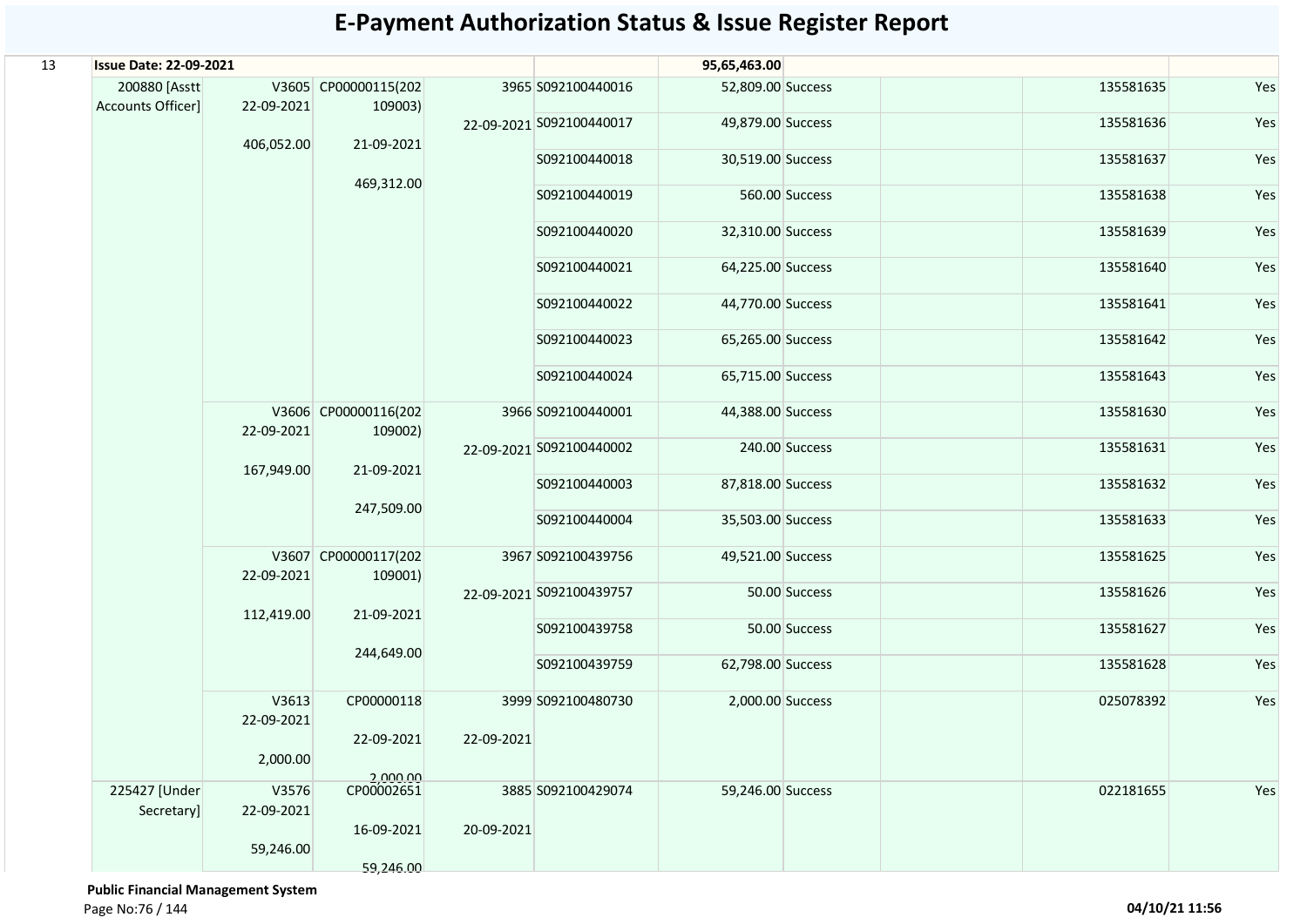| V3577<br>22-09-2021 | CP00002653<br>16-09-2021        | 20-09-2021    | 3886 S092100429063       | 49,298.00 Success |           | 022181446 | Yes |  |  |  |  |  |  |  |  |  |  |  |  |  |  |               |                   |  |           |     |
|---------------------|---------------------------------|---------------|--------------------------|-------------------|-----------|-----------|-----|--|--|--|--|--|--|--|--|--|--|--|--|--|--|---------------|-------------------|--|-----------|-----|
| 49,298.00           | 49.298.00                       |               |                          |                   |           |           |     |  |  |  |  |  |  |  |  |  |  |  |  |  |  |               |                   |  |           |     |
| V3578<br>22-09-2021 | CP00002633                      |               | 3887 S092100429121       | 90,860.00 Success |           | 022181843 | Yes |  |  |  |  |  |  |  |  |  |  |  |  |  |  |               |                   |  |           |     |
| 443,390.00          | 16-09-2021                      |               | 20-09-2021 S092100429122 | 32,000.00 Success |           | 022181857 | Yes |  |  |  |  |  |  |  |  |  |  |  |  |  |  |               |                   |  |           |     |
|                     | 443,390.00                      |               | S092100429123            | 33,960.00 Success |           | 022181871 | Yes |  |  |  |  |  |  |  |  |  |  |  |  |  |  |               |                   |  |           |     |
|                     |                                 |               | S092100429124            | 93,390.00 Success |           | 022181886 | Yes |  |  |  |  |  |  |  |  |  |  |  |  |  |  |               |                   |  |           |     |
|                     |                                 |               | S092100429125            | 48,070.00 Success |           | 022181892 | Yes |  |  |  |  |  |  |  |  |  |  |  |  |  |  |               |                   |  |           |     |
|                     |                                 |               | S092100429126            | 84,150.00 Success |           | 022181903 | Yes |  |  |  |  |  |  |  |  |  |  |  |  |  |  |               |                   |  |           |     |
|                     |                                 |               | S092100429127            | 28,000.00 Success |           | 022181914 | Yes |  |  |  |  |  |  |  |  |  |  |  |  |  |  |               |                   |  |           |     |
|                     |                                 |               | S092100429128            | 32,960.00 Success |           | 022181927 | Yes |  |  |  |  |  |  |  |  |  |  |  |  |  |  |               |                   |  |           |     |
| V3579<br>22-09-2021 | CP00002652<br>16-09-2021        | 20-09-2021    | 3884 S092100429054       | 34,320.00 Success |           | 022181249 | Yes |  |  |  |  |  |  |  |  |  |  |  |  |  |  |               |                   |  |           |     |
| 34,320.00           | 34,320.00                       |               |                          |                   |           |           |     |  |  |  |  |  |  |  |  |  |  |  |  |  |  |               |                   |  |           |     |
| 22-09-2021          | V3580 CP00002700(202<br>109042) |               | 3924 S092100428915       | 62,248.00 Success |           | 135581516 | Yes |  |  |  |  |  |  |  |  |  |  |  |  |  |  |               |                   |  |           |     |
| 260,135.00          | 20-09-2021                      |               | 21-09-2021 S092100428916 | 68,336.00 Success |           | 135581517 | Yes |  |  |  |  |  |  |  |  |  |  |  |  |  |  |               |                   |  |           |     |
|                     | 408,395.00                      |               |                          |                   |           |           |     |  |  |  |  |  |  |  |  |  |  |  |  |  |  | S092100428917 | 82,878.00 Success |  | 135581518 | Yes |
|                     |                                 |               | S092100428918            | 46,673.00 Success |           | 135581519 | Yes |  |  |  |  |  |  |  |  |  |  |  |  |  |  |               |                   |  |           |     |
| 22-09-2021          | V3581 CP00002702(202<br>109044) |               | 3923 S092100428943       | 45,339.00 Success |           | 135581521 | Yes |  |  |  |  |  |  |  |  |  |  |  |  |  |  |               |                   |  |           |     |
|                     | 20-09-2021                      |               | 21-09-2021 S092100428944 | 32,775.00 Success |           | 135581522 | Yes |  |  |  |  |  |  |  |  |  |  |  |  |  |  |               |                   |  |           |     |
| 279,324.00          |                                 |               | S092100428945            | 37,974.00 Success |           | 135581523 | Yes |  |  |  |  |  |  |  |  |  |  |  |  |  |  |               |                   |  |           |     |
|                     | 443,648.00                      |               | S092100428946            | 38,339.00 Success |           | 135581524 | Yes |  |  |  |  |  |  |  |  |  |  |  |  |  |  |               |                   |  |           |     |
|                     |                                 | S092100428947 | 26,628.00 Success        |                   | 135581525 | Yes       |     |  |  |  |  |  |  |  |  |  |  |  |  |  |  |               |                   |  |           |     |
|                     |                                 |               | S092100428948            | 37,605.00 Success |           | 135581526 | Yes |  |  |  |  |  |  |  |  |  |  |  |  |  |  |               |                   |  |           |     |

 **Public Financial Management System**  Page No:77 / 144 **04/10/21 11:56**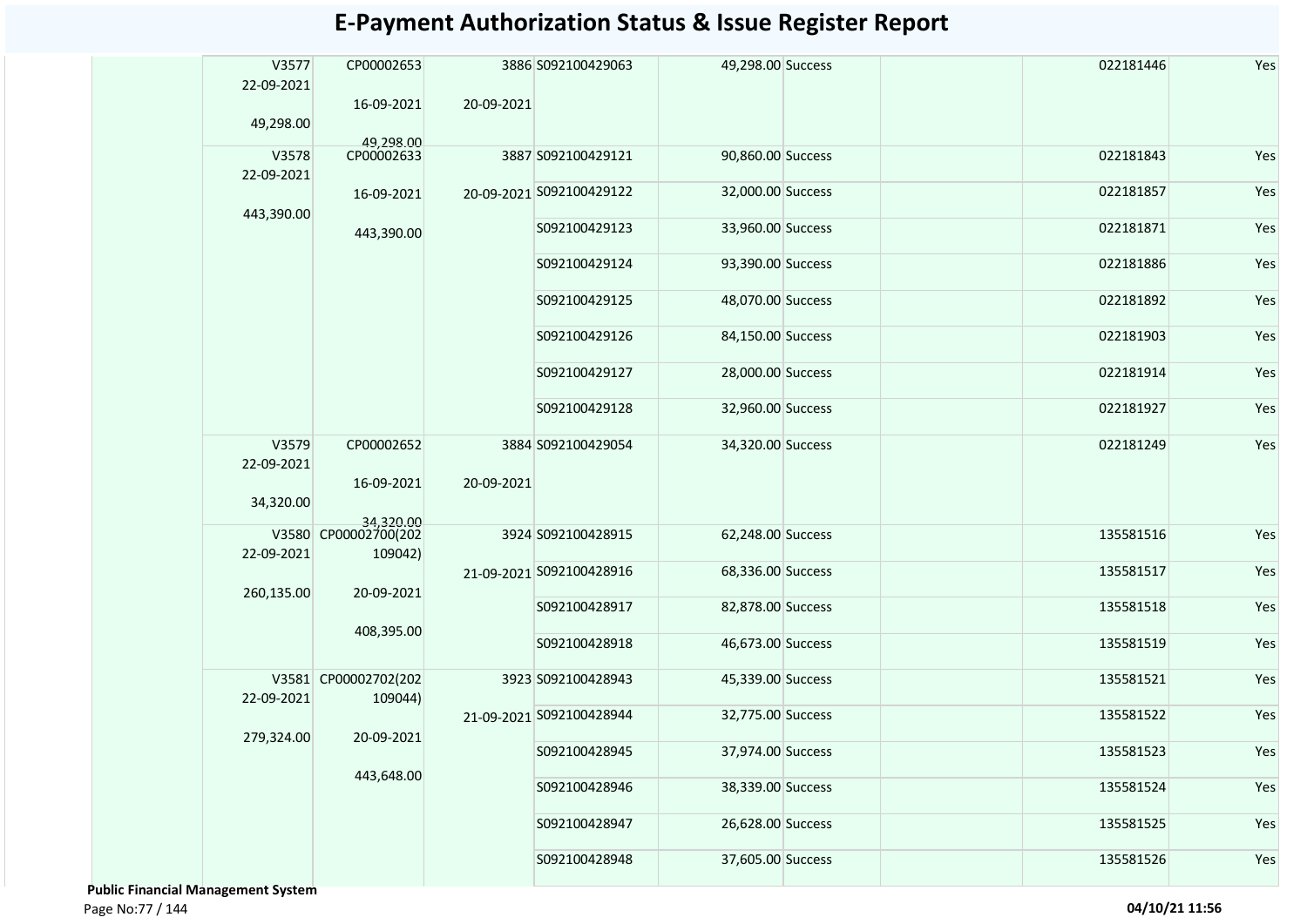|  |                                                        |                                                                                                                              | S092100428949 |                                                                                                                                                     |                                                                                                                                                                                                                                                                                                                                                                                                                                                                                                   | 135581527 | Yes           |     |  |           |     |  |  |  |           |     |  |  |  |  |  |  |  |  |  |  |               |  |  |           |     |
|--|--------------------------------------------------------|------------------------------------------------------------------------------------------------------------------------------|---------------|-----------------------------------------------------------------------------------------------------------------------------------------------------|---------------------------------------------------------------------------------------------------------------------------------------------------------------------------------------------------------------------------------------------------------------------------------------------------------------------------------------------------------------------------------------------------------------------------------------------------------------------------------------------------|-----------|---------------|-----|--|-----------|-----|--|--|--|-----------|-----|--|--|--|--|--|--|--|--|--|--|---------------|--|--|-----------|-----|
|  |                                                        |                                                                                                                              | S092100428950 |                                                                                                                                                     |                                                                                                                                                                                                                                                                                                                                                                                                                                                                                                   | 135581528 | Yes           |     |  |           |     |  |  |  |           |     |  |  |  |  |  |  |  |  |  |  |               |  |  |           |     |
|  |                                                        |                                                                                                                              |               |                                                                                                                                                     |                                                                                                                                                                                                                                                                                                                                                                                                                                                                                                   | 135581530 | Yes           |     |  |           |     |  |  |  |           |     |  |  |  |  |  |  |  |  |  |  |               |  |  |           |     |
|  |                                                        |                                                                                                                              |               |                                                                                                                                                     |                                                                                                                                                                                                                                                                                                                                                                                                                                                                                                   | 135581531 | Yes           |     |  |           |     |  |  |  |           |     |  |  |  |  |  |  |  |  |  |  |               |  |  |           |     |
|  |                                                        |                                                                                                                              | S092100428962 |                                                                                                                                                     |                                                                                                                                                                                                                                                                                                                                                                                                                                                                                                   | 135581532 | Yes           |     |  |           |     |  |  |  |           |     |  |  |  |  |  |  |  |  |  |  |               |  |  |           |     |
|  |                                                        |                                                                                                                              | S092100428963 |                                                                                                                                                     |                                                                                                                                                                                                                                                                                                                                                                                                                                                                                                   | 135581533 | Yes           |     |  |           |     |  |  |  |           |     |  |  |  |  |  |  |  |  |  |  |               |  |  |           |     |
|  |                                                        |                                                                                                                              |               |                                                                                                                                                     |                                                                                                                                                                                                                                                                                                                                                                                                                                                                                                   |           | S092100428964 |     |  | 135581534 | Yes |  |  |  |           |     |  |  |  |  |  |  |  |  |  |  |               |  |  |           |     |
|  |                                                        |                                                                                                                              |               |                                                                                                                                                     |                                                                                                                                                                                                                                                                                                                                                                                                                                                                                                   |           | S092100428965 |     |  | 135581535 | Yes |  |  |  |           |     |  |  |  |  |  |  |  |  |  |  |               |  |  |           |     |
|  |                                                        |                                                                                                                              |               |                                                                                                                                                     |                                                                                                                                                                                                                                                                                                                                                                                                                                                                                                   |           | S092100428966 |     |  | 135581536 | Yes |  |  |  |           |     |  |  |  |  |  |  |  |  |  |  |               |  |  |           |     |
|  |                                                        |                                                                                                                              |               |                                                                                                                                                     |                                                                                                                                                                                                                                                                                                                                                                                                                                                                                                   |           |               |     |  |           |     |  |  |  | 135581537 | Yes |  |  |  |  |  |  |  |  |  |  |               |  |  |           |     |
|  |                                                        |                                                                                                                              |               |                                                                                                                                                     |                                                                                                                                                                                                                                                                                                                                                                                                                                                                                                   |           |               |     |  |           |     |  |  |  | 135581538 | Yes |  |  |  |  |  |  |  |  |  |  |               |  |  |           |     |
|  |                                                        |                                                                                                                              |               |                                                                                                                                                     |                                                                                                                                                                                                                                                                                                                                                                                                                                                                                                   | 135581539 | Yes           |     |  |           |     |  |  |  |           |     |  |  |  |  |  |  |  |  |  |  |               |  |  |           |     |
|  |                                                        |                                                                                                                              | S092100428970 |                                                                                                                                                     |                                                                                                                                                                                                                                                                                                                                                                                                                                                                                                   | 135581540 | Yes           |     |  |           |     |  |  |  |           |     |  |  |  |  |  |  |  |  |  |  |               |  |  |           |     |
|  |                                                        |                                                                                                                              | S092100428971 |                                                                                                                                                     |                                                                                                                                                                                                                                                                                                                                                                                                                                                                                                   | 135581541 | Yes           |     |  |           |     |  |  |  |           |     |  |  |  |  |  |  |  |  |  |  |               |  |  |           |     |
|  |                                                        |                                                                                                                              |               |                                                                                                                                                     |                                                                                                                                                                                                                                                                                                                                                                                                                                                                                                   | 135581562 | Yes           |     |  |           |     |  |  |  |           |     |  |  |  |  |  |  |  |  |  |  |               |  |  |           |     |
|  |                                                        |                                                                                                                              |               |                                                                                                                                                     |                                                                                                                                                                                                                                                                                                                                                                                                                                                                                                   | 135581563 | Yes           |     |  |           |     |  |  |  |           |     |  |  |  |  |  |  |  |  |  |  |               |  |  |           |     |
|  |                                                        |                                                                                                                              |               | S092100429019                                                                                                                                       |                                                                                                                                                                                                                                                                                                                                                                                                                                                                                                   |           | 135581564     | Yes |  |           |     |  |  |  |           |     |  |  |  |  |  |  |  |  |  |  |               |  |  |           |     |
|  |                                                        |                                                                                                                              | S092100429020 |                                                                                                                                                     |                                                                                                                                                                                                                                                                                                                                                                                                                                                                                                   | 135581565 | Yes           |     |  |           |     |  |  |  |           |     |  |  |  |  |  |  |  |  |  |  |               |  |  |           |     |
|  |                                                        |                                                                                                                              |               |                                                                                                                                                     |                                                                                                                                                                                                                                                                                                                                                                                                                                                                                                   |           |               |     |  |           |     |  |  |  |           |     |  |  |  |  |  |  |  |  |  |  | S092100429021 |  |  | 135581566 | Yes |
|  |                                                        |                                                                                                                              | S092100429022 |                                                                                                                                                     |                                                                                                                                                                                                                                                                                                                                                                                                                                                                                                   | 135581567 | Yes           |     |  |           |     |  |  |  |           |     |  |  |  |  |  |  |  |  |  |  |               |  |  |           |     |
|  |                                                        |                                                                                                                              | S092100429023 |                                                                                                                                                     |                                                                                                                                                                                                                                                                                                                                                                                                                                                                                                   | 135581568 | Yes           |     |  |           |     |  |  |  |           |     |  |  |  |  |  |  |  |  |  |  |               |  |  |           |     |
|  |                                                        |                                                                                                                              | S092100429024 |                                                                                                                                                     |                                                                                                                                                                                                                                                                                                                                                                                                                                                                                                   | 135581569 | Yes           |     |  |           |     |  |  |  |           |     |  |  |  |  |  |  |  |  |  |  |               |  |  |           |     |
|  |                                                        |                                                                                                                              | S092100429025 |                                                                                                                                                     |                                                                                                                                                                                                                                                                                                                                                                                                                                                                                                   | 135581570 | Yes           |     |  |           |     |  |  |  |           |     |  |  |  |  |  |  |  |  |  |  |               |  |  |           |     |
|  | 22-09-2021<br>471,389.00<br>22-09-2021<br>1,507,888.00 | V3582 CP00002704(202<br>109012)<br>20-09-2021<br>695,140.00<br>V3583 CP00002705(202<br>109015)<br>20-09-2021<br>2,499,485.00 |               | 3927 S092100428960<br>21-09-2021 S092100428961<br>S092100428967<br>S092100428968<br>S092100428969<br>3922 S092100429017<br>21-09-2021 S092100429018 | 29,466.00 Success<br>31,198.00 Success<br>28,269.00 Success<br>49,913.00 Success<br>62,453.00 Success<br>45,391.00 Success<br>34,715.00 Success<br>33,264.00 Success<br>28,913.00 Success<br>31,958.00 Success<br>33,294.00 Success<br>30,748.00 Success<br>51,513.00 Success<br>40,958.00 Success<br>82,118.00 Success<br>1,02,678.00 Success<br>56,516.00 Success<br>37,818.00 Success<br>39,918.00 Success<br>51,031.00 Success<br>85,136.00 Success<br>59,466.00 Success<br>73,261.00 Success |           |               |     |  |           |     |  |  |  |           |     |  |  |  |  |  |  |  |  |  |  |               |  |  |           |     |

 **Public Financial Management System**  Page No:78 / 144 **04/10/21 11:56**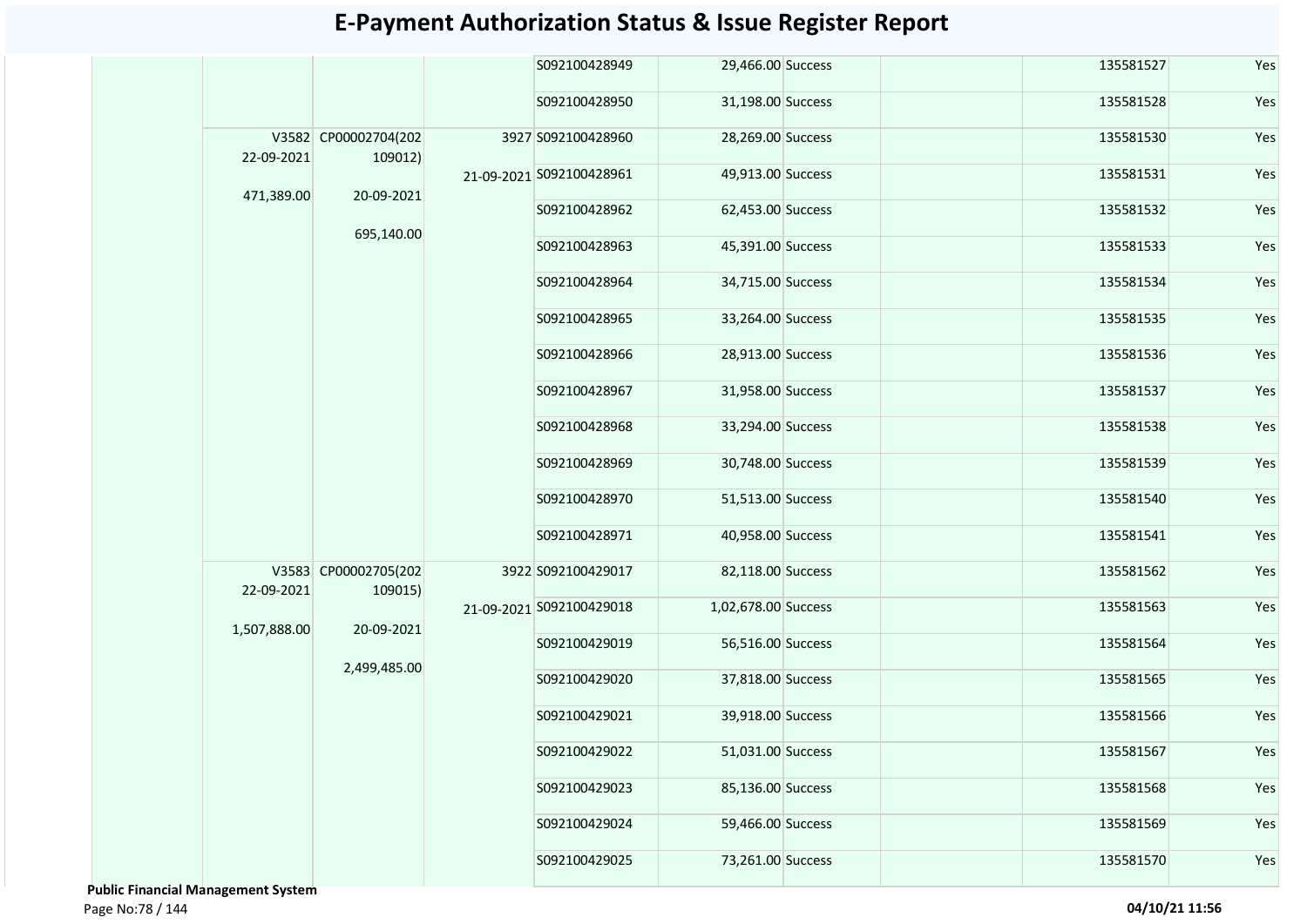|            |                                 | S092100429026            | 60,676.00 Success   |  | 135581571 | Yes |
|------------|---------------------------------|--------------------------|---------------------|--|-----------|-----|
|            |                                 | S092100429027            | 77,228.00 Success   |  | 135581572 | Yes |
|            |                                 | S092100429028            | 69,236.00 Success   |  | 135581573 | Yes |
|            |                                 | S092100429029            | 32,853.00 Success   |  | 135581574 | Yes |
|            |                                 | S092100429030            | 33,976.00 Success   |  | 135581575 | Yes |
|            |                                 | S092100429031            | 84,948.00 Success   |  | 135581576 | Yes |
|            |                                 | S092100429032            | 94,696.00 Success   |  | 135581577 | Yes |
|            |                                 | S092100429033            | 65,296.00 Success   |  | 135581578 | Yes |
|            |                                 | S092100429034            | 75,446.00 Success   |  | 135581579 | Yes |
|            |                                 | S092100429035            | 98,261.00 Success   |  | 135581580 | Yes |
|            |                                 | S092100429036            | 68,538.00 Success   |  | 135581581 | Yes |
|            |                                 | S092100429037            | 61,031.00 Success   |  | 135581582 | Yes |
|            |                                 | S092100429038            | 97,761.00 Success   |  | 135581583 | Yes |
| 22-09-2021 | V3584 CP00002709(202<br>109026) | 3925 S092100428990       | 1,27,931.00 Success |  | 135581543 | Yes |
| 655,785.00 | 20-09-2021                      | 21-09-2021 S092100428991 | 93,926.00 Success   |  | 135581544 | Yes |
|            |                                 | S092100428992            | 1,42,681.00 Success |  | 135581545 | Yes |
|            | 1,076,635.00                    | S092100428993            | 72,366.00 Success   |  | 135581546 | Yes |
|            |                                 | S092100428994            | 2,18,881.00 Success |  | 135581547 | Yes |
| 22-09-2021 | V3585 CP00002711(202<br>109029) | 3926 S092100429000       | 77,933.00 Success   |  | 135581549 | Yes |
| 869,957.00 | 20-09-2021                      | 21-09-2021 S092100429001 | 48,216.00 Success   |  | 135581550 | Yes |
|            |                                 | S092100429002            | 52,151.00 Success   |  | 135581551 | Yes |
|            | 1,427,607.00                    | S092100429003            | 96,296.00 Success   |  | 135581552 | Yes |
|            |                                 | S092100429004            | 82,300.00 Success   |  | 135581553 | Yes |

 **Public Financial Management System**  Page No:79 / 144 **04/10/21 11:56**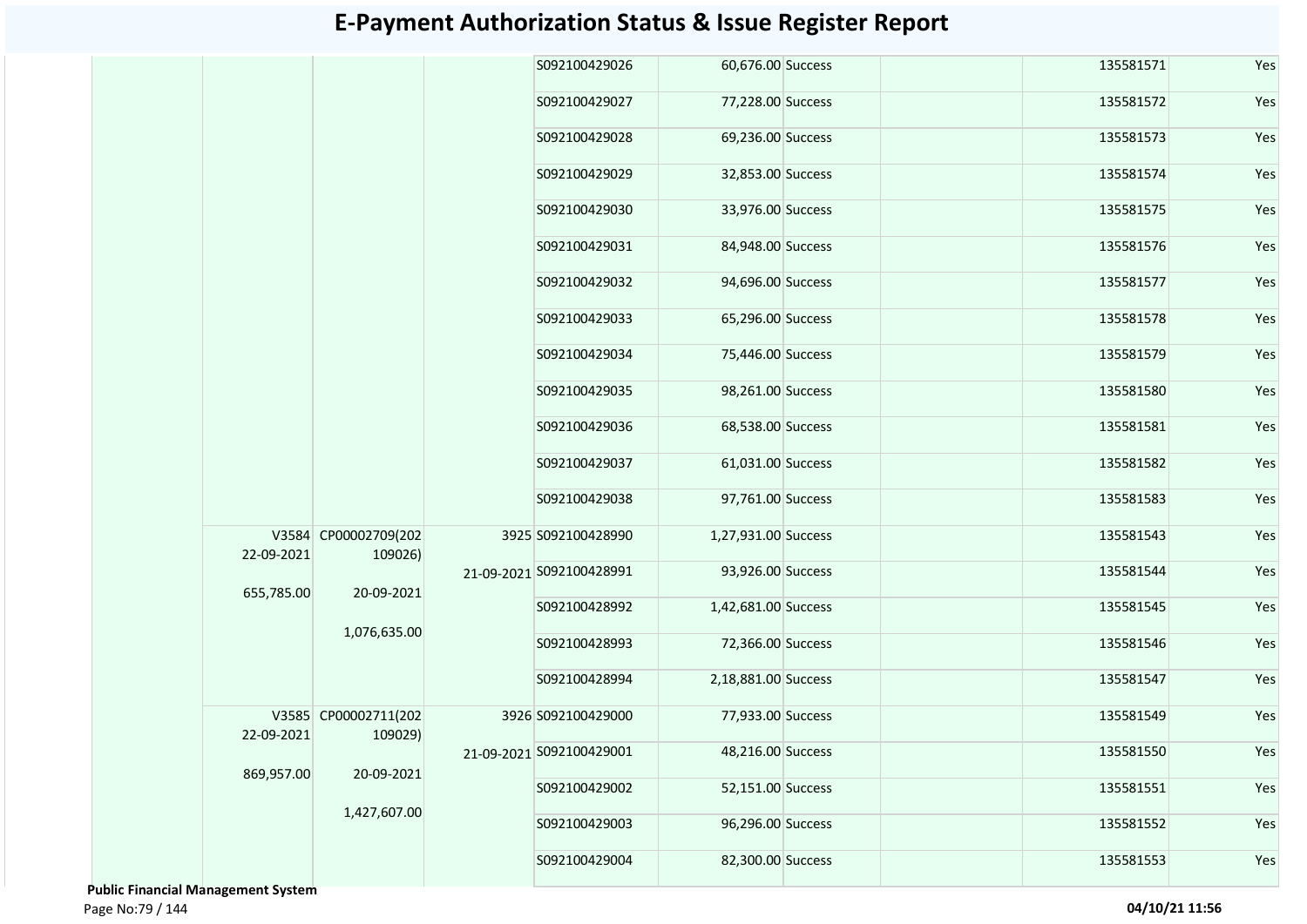|              |                                               |              | S092100429005      | 73,038.00 Success        |                   | 135581554     | Yes               |     |           |               |                   |               |                   |     |           |     |  |  |  |  |  |               |                   |  |           |     |  |               |                   |  |           |     |
|--------------|-----------------------------------------------|--------------|--------------------|--------------------------|-------------------|---------------|-------------------|-----|-----------|---------------|-------------------|---------------|-------------------|-----|-----------|-----|--|--|--|--|--|---------------|-------------------|--|-----------|-----|--|---------------|-------------------|--|-----------|-----|
|              |                                               |              | S092100429006      | 66,386.00 Success        |                   | 135581555     | Yes               |     |           |               |                   |               |                   |     |           |     |  |  |  |  |  |               |                   |  |           |     |  |               |                   |  |           |     |
|              |                                               |              | S092100429007      | 95,736.00 Success        |                   | 135581556     | Yes               |     |           |               |                   |               |                   |     |           |     |  |  |  |  |  |               |                   |  |           |     |  |               |                   |  |           |     |
|              |                                               |              | S092100429008      | 78,121.00 Success        |                   | 135581557     | Yes               |     |           |               |                   |               |                   |     |           |     |  |  |  |  |  |               |                   |  |           |     |  |               |                   |  |           |     |
|              |                                               |              | S092100429009      | 47,068.00 Success        |                   | 135581558     | Yes               |     |           |               |                   |               |                   |     |           |     |  |  |  |  |  |               |                   |  |           |     |  |               |                   |  |           |     |
|              |                                               |              | S092100429010      | 94,736.00 Success        |                   | 135581559     | Yes               |     |           |               |                   |               |                   |     |           |     |  |  |  |  |  |               |                   |  |           |     |  |               |                   |  |           |     |
|              | V3586 CP00002728(202<br>109022)<br>21-09-2021 |              | S092100429011      | 57,976.00 Success        |                   | 135581560     | Yes               |     |           |               |                   |               |                   |     |           |     |  |  |  |  |  |               |                   |  |           |     |  |               |                   |  |           |     |
| 22-09-2021   |                                               |              | 3938 S092100433523 | 40,283.00 Success        |                   | 135581585     | Yes               |     |           |               |                   |               |                   |     |           |     |  |  |  |  |  |               |                   |  |           |     |  |               |                   |  |           |     |
|              |                                               | 2,137,214.00 |                    | 21-09-2021 S092100433524 | 48,341.00 Success |               | 135581586         | Yes |           |               |                   |               |                   |     |           |     |  |  |  |  |  |               |                   |  |           |     |  |               |                   |  |           |     |
| 1,506,714.00 |                                               |              | S092100433525      | 40,283.00 Success        |                   | 135581587     | Yes               |     |           |               |                   |               |                   |     |           |     |  |  |  |  |  |               |                   |  |           |     |  |               |                   |  |           |     |
|              |                                               |              | S092100433526      | 31,902.00 Success        |                   | 135581588     | Yes               |     |           |               |                   |               |                   |     |           |     |  |  |  |  |  |               |                   |  |           |     |  |               |                   |  |           |     |
|              |                                               |              | S092100433527      | 39,902.00 Success        |                   | 135581589     | Yes               |     |           |               |                   |               |                   |     |           |     |  |  |  |  |  |               |                   |  |           |     |  |               |                   |  |           |     |
|              |                                               |              | S092100433528      | 41,268.00 Success        |                   | 135581590     | Yes               |     |           |               |                   |               |                   |     |           |     |  |  |  |  |  |               |                   |  |           |     |  |               |                   |  |           |     |
|              |                                               |              | S092100433529      | 29,902.00 Success        |                   | 135581591     | Yes               |     |           |               |                   |               |                   |     |           |     |  |  |  |  |  |               |                   |  |           |     |  |               |                   |  |           |     |
|              |                                               |              | S092100433530      | 41,902.00 Success        |                   | 135581592     | Yes               |     |           |               |                   |               |                   |     |           |     |  |  |  |  |  |               |                   |  |           |     |  |               |                   |  |           |     |
|              |                                               |              |                    |                          |                   |               |                   |     |           |               |                   | S092100433531 | 43,366.00 Success |     | 135581593 | Yes |  |  |  |  |  |               |                   |  |           |     |  |               |                   |  |           |     |
|              |                                               |              |                    |                          |                   |               |                   |     |           | S092100433532 | 36,574.00 Success |               | 135581594         | Yes |           |     |  |  |  |  |  |               |                   |  |           |     |  |               |                   |  |           |     |
|              |                                               |              |                    |                          |                   |               |                   |     |           |               |                   |               |                   |     |           |     |  |  |  |  |  | S092100433533 | 40,533.00 Success |  | 135581595 | Yes |  |               |                   |  |           |     |
|              |                                               |              | S092100433534      | 40,533.00 Success        |                   | 135581596     | Yes               |     |           |               |                   |               |                   |     |           |     |  |  |  |  |  |               |                   |  |           |     |  |               |                   |  |           |     |
|              |                                               |              | S092100433535      | 50,533.00 Success        |                   | 135581597     | Yes               |     |           |               |                   |               |                   |     |           |     |  |  |  |  |  |               |                   |  |           |     |  |               |                   |  |           |     |
|              |                                               |              |                    |                          |                   |               |                   |     |           |               |                   |               |                   |     |           |     |  |  |  |  |  |               |                   |  |           |     |  | S092100433536 | 47,283.00 Success |  | 135581598 | Yes |
|              |                                               |              |                    |                          |                   | S092100433537 | 47,556.00 Success |     | 135581599 | Yes           |                   |               |                   |     |           |     |  |  |  |  |  |               |                   |  |           |     |  |               |                   |  |           |     |
|              |                                               |              | S092100433538      | 9,054.00 Success         |                   | 135581600     | Yes               |     |           |               |                   |               |                   |     |           |     |  |  |  |  |  |               |                   |  |           |     |  |               |                   |  |           |     |
|              |                                               |              |                    |                          |                   |               |                   |     |           |               |                   |               |                   |     |           |     |  |  |  |  |  |               |                   |  |           |     |  |               |                   |  |           |     |

 **Public Financial Management System**  Page No:80 / 144 **04/10/21 11:56**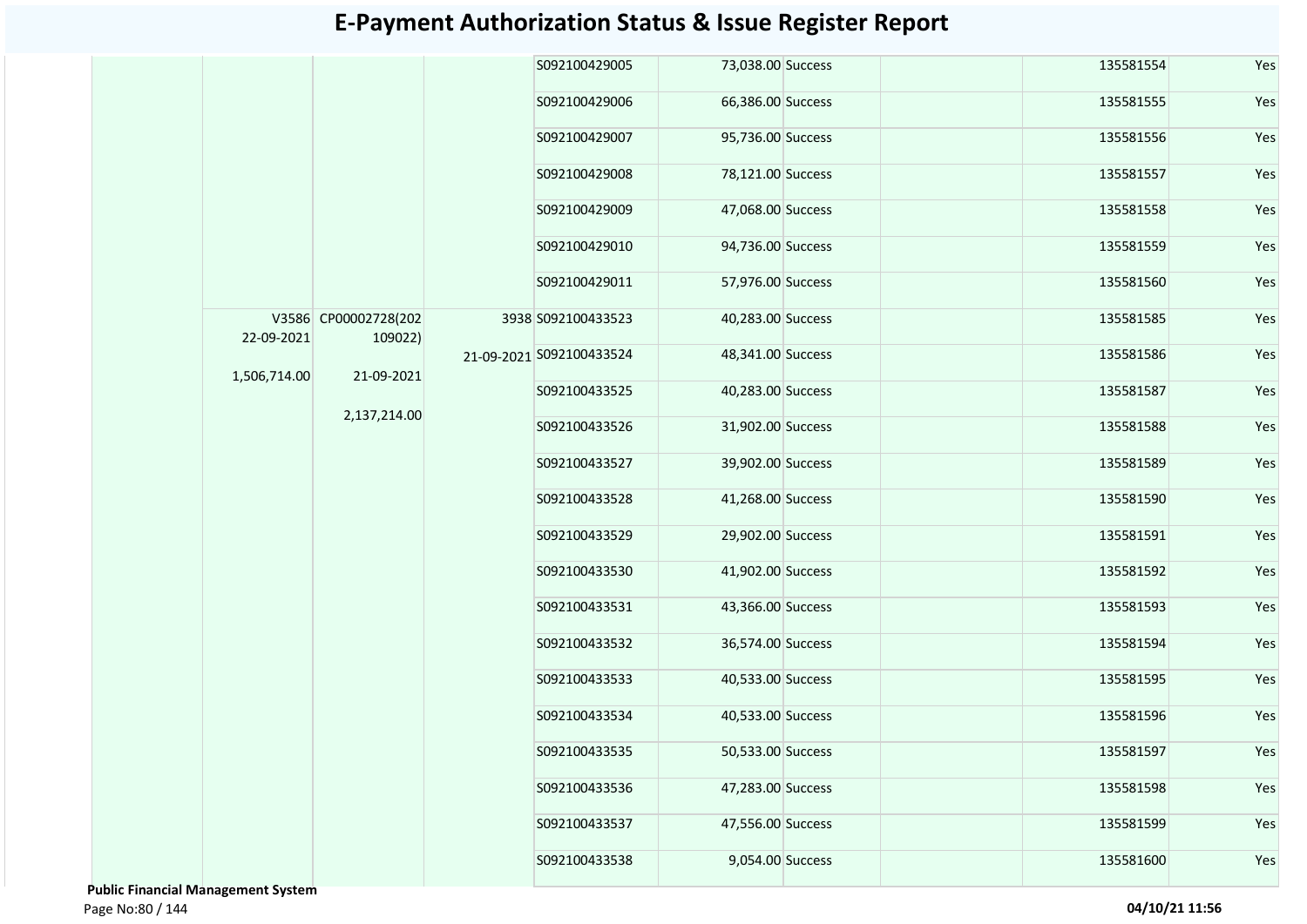| S092100433539 | 45,533.00 Success | 135581601 | Yes |
|---------------|-------------------|-----------|-----|
| S092100433540 | 40,283.00 Success | 135581602 | Yes |
| S092100433541 | 44,166.00 Success | 135581603 | Yes |
| S092100433542 | 38,828.00 Success | 135581604 | Yes |
| S092100433543 | 25,166.00 Success | 135581605 | Yes |
| S092100433544 | 45,283.00 Success | 135581606 | Yes |
| S092100433545 | 35,166.00 Success | 135581607 | Yes |
| S092100433546 | 42,238.00 Success | 135581608 | Yes |
| S092100433547 | 41,988.00 Success | 135581609 | Yes |
| S092100433548 | 57,041.00 Success | 135581610 | Yes |
| S092100433549 | 49,600.00 Success | 135581611 | Yes |
| S092100433550 | 50,283.00 Success | 135581612 | Yes |
| S092100433551 | 32,145.00 Success | 135581613 | Yes |
| S092100433552 | 30,166.00 Success | 135581614 | Yes |
| S092100433553 | 45,283.00 Success | 135581615 | Yes |
| S092100433554 | 41,988.00 Success | 135581616 | Yes |
| S092100433555 | 44,166.00 Success | 135581617 | Yes |
| S092100433556 | 26,574.00 Success | 135581618 | Yes |
| S092100433557 | 33,366.00 Success | 135581619 | Yes |
| S092100433558 | 50,345.00 Success | 135581620 | Yes |
| S092100433559 | 57,891.00 Success | 135581621 | Yes |
|               |                   |           |     |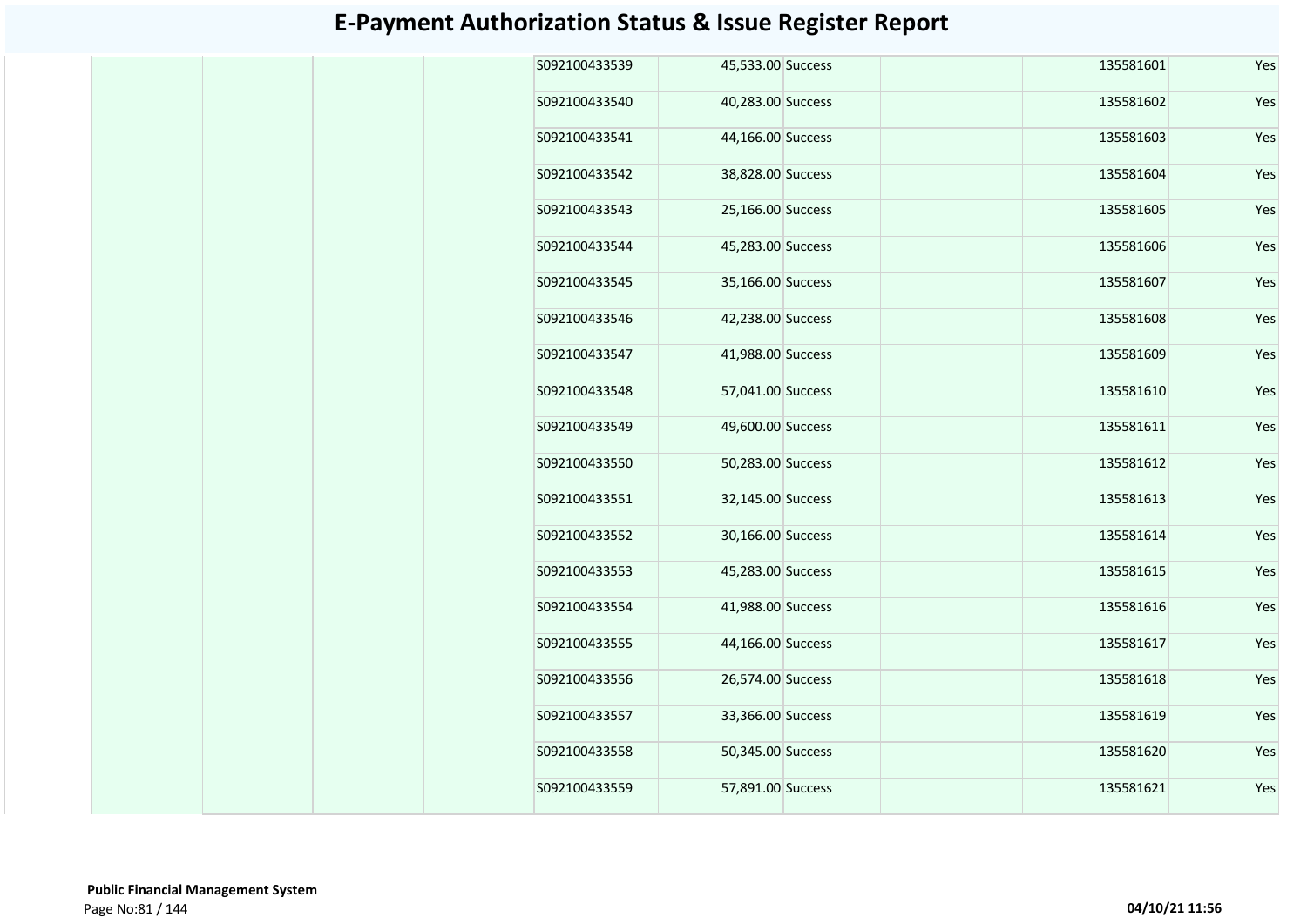| V3599<br>22-09-2021<br>2,553.00 | CP00002762<br>22-09-2021                           | 22-09-2021               | 3988 S092100450372       | 2,553.00 Success    |                | 024927582 | Yes |
|---------------------------------|----------------------------------------------------|--------------------------|--------------------------|---------------------|----------------|-----------|-----|
| V3600<br>22-09-2021             | 2,553.00<br>CP00002761                             |                          | 3987 S092100450373       |                     | 354.00 Success | 024937410 | Yes |
| 354.00                          | 22-09-2021<br>354.00                               | 22-09-2021               |                          |                     |                |           |     |
| V3601<br>22-09-2021             | CP00002720                                         |                          | 3935 S092100447430       | 40,000.00 Success   |                | 024937067 | Yes |
| 40,000.00                       | 21-09-2021<br>40,000.00                            | 21-09-2021               |                          |                     |                |           |     |
| V3603<br>22-09-2021             | CP00002742(202<br>109052)                          | 22-09-2021               | 3969 S092100439692       | 71,295.00 Success   |                | 135581623 | Yes |
| 71,295.00                       | 21-09-2021                                         |                          |                          |                     |                |           |     |
| 22-09-2021                      | 77.723.00<br>V3604 CP00002746(511<br>687727219053- |                          | 3992 S092100450277       | 17,362.00 Success   |                | 024937242 | Yes |
| 17,362.00                       | 1B1)<br>21-09-2021                                 | 22-09-2021               |                          |                     |                |           |     |
|                                 | 17,661.00<br>V3608 CP00002751(202                  |                          | 3984 S092100450313       | 26,316.00 Success   |                | 135581654 | Yes |
| 22-09-2021                      | 109055)                                            |                          | 22-09-2021 S092100450314 | 32,874.00 Success   |                | 135581655 | Yes |
| 158,662.00                      | 21-09-2021                                         |                          | S092100450315            | 33,124.00 Success   |                | 135581656 | Yes |
|                                 | 176,108.00                                         |                          |                          |                     |                |           |     |
|                                 |                                                    |                          | S092100450316            | 32,874.00 Success   |                | 135581657 | Yes |
|                                 |                                                    |                          | S092100450317            | 33,474.00 Success   |                | 135581658 | Yes |
| 22-09-2021                      | V3609 CP00002752(202<br>109056)                    |                          | 3985 S092100450334       | 1,74,246.00 Success |                | 135581660 | Yes |
| 700,253.00                      | 21-09-2021                                         | 22-09-2021 S092100450335 | 28,116.00 Success        |                     | 135581661      | Yes       |     |
|                                 |                                                    |                          | S092100450336            | 62,888.00 Success   |                | 135581662 | Yes |
|                                 | 751,233.00                                         |                          | S092100450337            | 31,326.00 Success   |                | 135581663 | Yes |

 **Public Financial Management System** 

Page No:82 / 144 **04/10/21 11:56**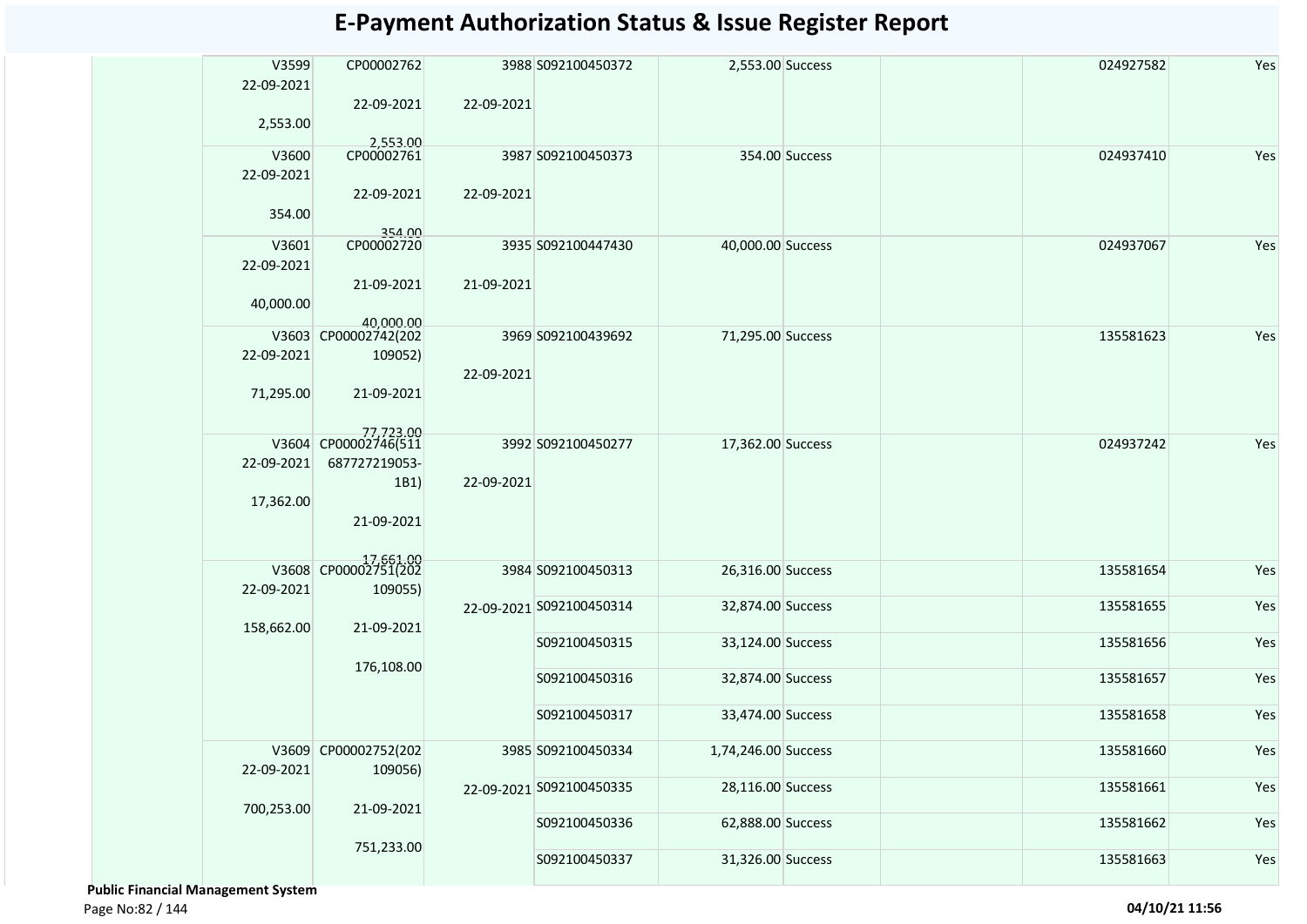|                    |                                     |            | S092100450338            | 77,033.00 Success | 135581664 | Yes |
|--------------------|-------------------------------------|------------|--------------------------|-------------------|-----------|-----|
|                    |                                     |            | S092100450339            | 33,253.00 Success | 135581665 | Yes |
|                    |                                     |            | S092100450340            | 74,618.00 Success | 135581666 | Yes |
|                    |                                     |            | S092100450341            | 29,918.00 Success | 135581667 | Yes |
|                    |                                     |            | S092100450342            | 75,568.00 Success | 135581668 | Yes |
|                    |                                     |            | S092100450343            | 32,094.00 Success | 135581669 | Yes |
|                    |                                     |            | S092100450344            | 81,193.00 Success | 135581670 | Yes |
| 22-09-2021         | V3610 CP00002750(EHO<br>2021090014) |            | 3983 S092100484470       | 5,000.00 Success  | 025078757 | Yes |
| 10.000.00          | 21-09-2021                          |            | 22-09-2021 S092100484471 | 5,000.00 Success  | 025078763 | Yes |
|                    | V3611 CP00002760(EFR                |            | 3982 S092100484473       | 27,000.00 Success | 025078572 | Yes |
| 22-09-2021         |                                     |            |                          |                   |           |     |
|                    | 2021090015)                         |            |                          |                   |           |     |
| 27,000.00          | 22-09-2021                          | 22-09-2021 |                          |                   |           |     |
|                    | 27,000.00<br>V3612 CP00002764(202   |            |                          |                   |           |     |
|                    |                                     |            | 3986 S092100450300       | 18,480.00 Success | 025078190 | Yes |
| 22-09-2021         | 109057)                             |            |                          |                   |           |     |
|                    |                                     |            | 22-09-2021 S092100450301 | 19,454.00 Success | 025078196 | Yes |
|                    |                                     |            |                          |                   |           |     |
| 37,934.00<br>V3614 | 22-09-2021<br>CP00002695            |            | 3959 S092100526785       | 98,225.00 Success | 026867491 | Yes |
| 22-09-2021         |                                     |            |                          |                   |           |     |
|                    | 20-09-2021                          | 22-09-2021 |                          |                   |           |     |
| 98,225.00          |                                     |            |                          |                   |           |     |
|                    | 98,225.00                           |            |                          |                   |           |     |
| V3615              | CP00002696                          |            | 3960 S092100513483       | 70,801.00 Success | 026852503 | Yes |
| 22-09-2021         |                                     |            |                          |                   |           |     |
|                    | 20-09-2021                          | 22-09-2021 |                          |                   |           |     |
|                    |                                     |            |                          |                   |           |     |
| 70,801.00          |                                     |            |                          |                   |           |     |
|                    | 70,801.00                           |            |                          |                   |           |     |
| V3616              | CP00002685                          |            | 3956 S092100526782       | 82,040.00 Success | 026867351 | Yes |
| 22-09-2021         |                                     |            |                          |                   |           |     |
|                    | 20-09-2021                          | 22-09-2021 |                          |                   |           |     |
| 82,040.00          |                                     |            |                          |                   |           |     |
|                    | 82,040.00                           |            |                          |                   |           |     |
|                    |                                     |            |                          |                   |           |     |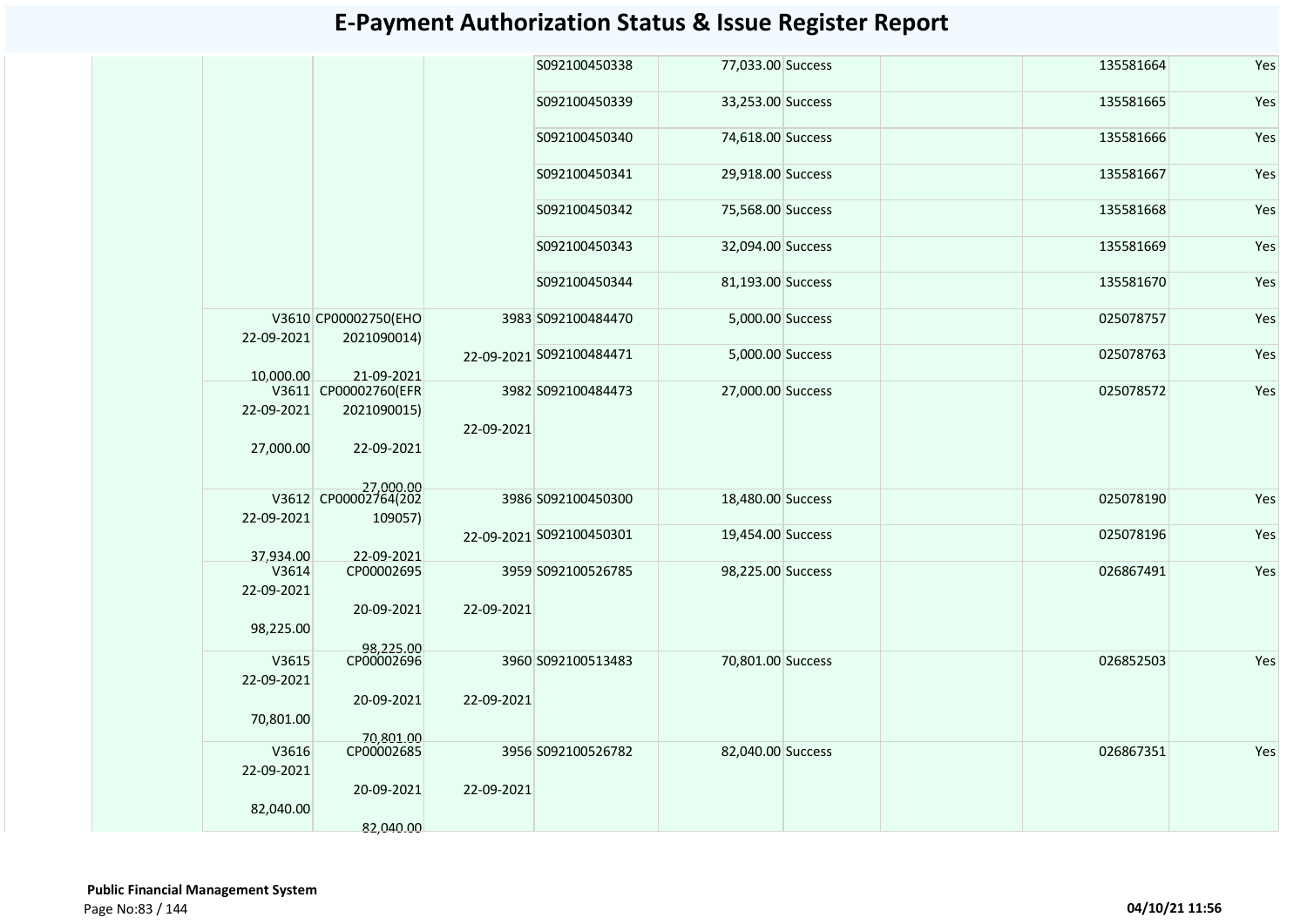|                 | V3617      | CP00002686              |            | 3957 S092100526339 | 35,360.00 Success   | 026863780 | Yes |
|-----------------|------------|-------------------------|------------|--------------------|---------------------|-----------|-----|
|                 | 22-09-2021 |                         |            |                    |                     |           |     |
|                 |            | 20-09-2021              | 22-09-2021 |                    |                     |           |     |
|                 | 35,360.00  |                         |            |                    |                     |           |     |
|                 |            | 35,360.00               |            |                    |                     |           |     |
|                 | V3618      | CP00002687              |            | 3958 S092100526372 | 56,656.00 Success   | 026867085 | Yes |
|                 | 22-09-2021 |                         |            |                    |                     |           |     |
|                 |            | 20-09-2021              | 22-09-2021 |                    |                     |           |     |
|                 | 56,656.00  |                         |            |                    |                     |           |     |
|                 |            | 56,656.00               |            |                    |                     |           |     |
|                 | V3619      | CP00002688              |            | 3954 S092100526346 | 52,780.00 Success   | 026863936 | Yes |
|                 | 22-09-2021 |                         |            |                    |                     |           |     |
|                 |            | 20-09-2021              | 22-09-2021 |                    |                     |           |     |
|                 | 52,780.00  |                         |            |                    |                     |           |     |
|                 | V3620      | 52,780.00<br>CP00002689 |            | 3955 S092100526375 | 32,360.00 Success   | 026867214 | Yes |
|                 | 22-09-2021 |                         |            |                    |                     |           |     |
|                 |            | 20-09-2021              | 22-09-2021 |                    |                     |           |     |
|                 |            |                         |            |                    |                     |           |     |
|                 | 32,360.00  |                         |            |                    |                     |           |     |
|                 | V3624      | 32,360.00<br>CP00002748 |            | 3997 S092100525771 | 9,09,094.00 Success | 026893530 | Yes |
|                 | 22-09-2021 |                         |            |                    |                     |           |     |
|                 |            | 21-09-2021              | 22-09-2021 |                    |                     |           |     |
|                 | 909,094.00 |                         |            |                    |                     |           |     |
|                 |            | 927,647.00              |            |                    |                     |           |     |
|                 | V3625      | CP00002747              |            | 3995 S092100526280 | 29,267.00 Success   | 026920883 | Yes |
|                 | 22-09-2021 |                         |            |                    |                     |           |     |
|                 |            | 21-09-2021              | 22-09-2021 |                    |                     |           |     |
|                 | 29,267.00  |                         |            |                    |                     |           |     |
|                 |            |                         |            |                    |                     |           |     |
|                 | V3626      | 29,864.00<br>CP00002763 |            | 3994 S092100528126 | 6,832.00 Success    | 026923790 | Yes |
|                 | 22-09-2021 |                         |            |                    |                     |           |     |
|                 |            | 22-09-2021              | 22-09-2021 |                    |                     |           |     |
|                 | 6,832.00   |                         |            |                    |                     |           |     |
|                 |            | 6,832.00                |            |                    |                     |           |     |
|                 | V3627      | CP00002765              |            | 3993 S092100528080 | 19,962.00 Success   | 026923572 | Yes |
|                 | 22-09-2021 |                         |            |                    |                     |           |     |
|                 |            | 22-09-2021              | 22-09-2021 |                    |                     |           |     |
|                 | 19,962.00  |                         |            |                    |                     |           |     |
|                 |            | 20,306.00<br>CP00000150 |            |                    |                     |           |     |
| 225428 [Section | V3575      |                         |            | 3914 S092100429115 | 1,78,504.00 Success | 022184109 | Yes |
| Officer]        | 22-09-2021 |                         |            |                    |                     |           |     |
|                 |            | 06-09-2021              | 21-09-2021 |                    |                     |           |     |
|                 | 178,504.00 |                         |            |                    |                     |           |     |
|                 |            | 178,504.00              |            |                    |                     |           |     |

 **Public Financial Management System**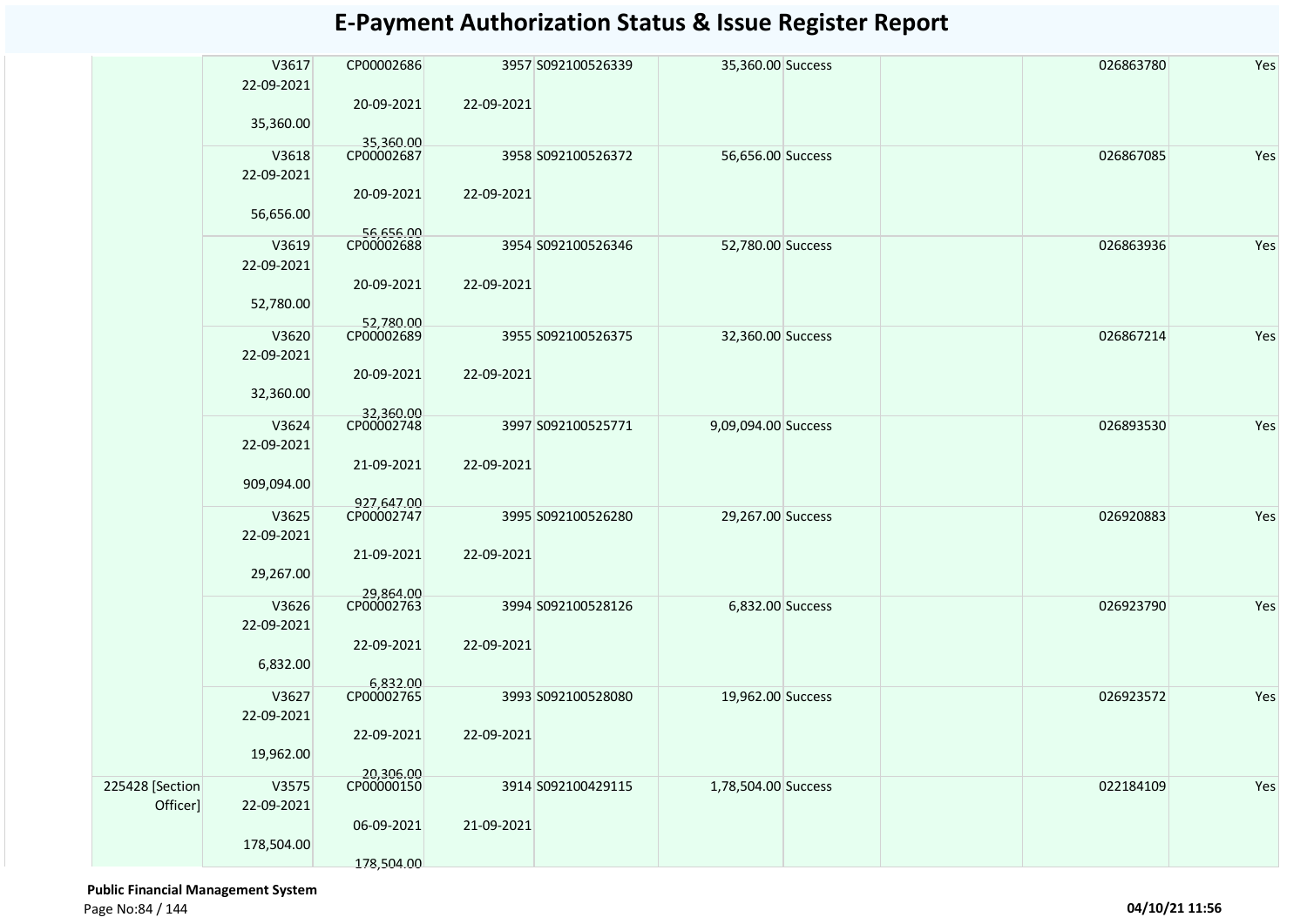|    |                                           | V3621<br>22-09-2021<br>42,389.00 | CP00000177<br>20-09-2021          | 22-09-2021 | 3963 S092100526175 | 42,389.00 Success   |  | 026893675 | Yes |
|----|-------------------------------------------|----------------------------------|-----------------------------------|------------|--------------------|---------------------|--|-----------|-----|
|    |                                           | V3622<br>22-09-2021              | 42,389.00<br>CP00000175           | 22-09-2021 | 3964 S092100526176 | 15,933.00 Success   |  | 026923125 | Yes |
|    |                                           | 15,933.00                        | 20-09-2021<br>15,933.00           |            |                    |                     |  |           |     |
|    |                                           | V3623<br>22-09-2021              | CP00000176                        |            | 3961 S092100526177 | 34,720.00 Success   |  | 026923342 | Yes |
|    |                                           | 34,720.00                        | 20-09-2021<br>34,720.00           | 22-09-2021 |                    |                     |  |           |     |
|    | 225438 [Asstt<br><b>Accounts Officer]</b> | V3602<br>22-09-2021              | CP00000285                        |            | 3998 S092100450364 | 9,261.00 Success    |  | 024927369 | Yes |
|    |                                           | 9,261.00                         | 21-09-2021                        | 22-09-2021 |                    |                     |  |           |     |
| 14 | <b>Issue Date: 23-09-2021</b>             |                                  | 9,450.00                          |            |                    | 36,15,013.00        |  |           |     |
|    |                                           |                                  |                                   |            |                    |                     |  |           |     |
|    | 200880 [Asstt]                            | V3675                            | CP00000120                        |            | 4045 S092100797639 | 25,120.00 Success   |  | 135590978 | Yes |
|    | Accounts Officer]                         | 23-09-2021                       |                                   |            |                    |                     |  |           |     |
|    |                                           |                                  | 22-09-2021                        | 23-09-2021 |                    |                     |  |           |     |
|    |                                           | 25,120.00                        |                                   |            |                    |                     |  |           |     |
|    |                                           |                                  | 25,120.00                         |            |                    |                     |  |           |     |
|    | 225427 [Under                             |                                  | V3632 CP00002816(GPF              |            | 4037 S092100755702 | 20,000.00 Success   |  | 043365613 | Yes |
|    | Secretary]                                | 23-09-2021                       | _202109109)                       |            |                    |                     |  |           |     |
|    |                                           |                                  |                                   | 23-09-2021 |                    |                     |  |           |     |
|    |                                           | 20,000.00                        | 23-09-2021                        |            |                    |                     |  |           |     |
|    |                                           |                                  | 20,000.00<br>V3633 CP00002817(GPF |            |                    |                     |  |           |     |
|    |                                           |                                  |                                   |            | 4036 S092100756074 | 40,000.00 Success   |  | 043355245 | Yes |
|    |                                           | 23-09-2021                       | $_2$ 02109110)                    |            |                    |                     |  |           |     |
|    |                                           |                                  |                                   | 23-09-2021 |                    |                     |  |           |     |
|    |                                           | 40,000.00                        | 23-09-2021                        |            |                    |                     |  |           |     |
|    |                                           |                                  | 40,000.00<br>CP00002544           |            |                    |                     |  |           |     |
|    |                                           | V3635                            |                                   |            | 4070 S092100786884 | 2,37,451.00 Success |  | 044114233 | Yes |
|    |                                           | 23-09-2021                       |                                   |            |                    |                     |  |           |     |
|    |                                           |                                  | 10-09-2021                        | 23-09-2021 |                    |                     |  |           |     |
|    |                                           | 237,451.00                       |                                   |            |                    |                     |  |           |     |
|    |                                           |                                  | 237,451.00                        |            |                    |                     |  |           |     |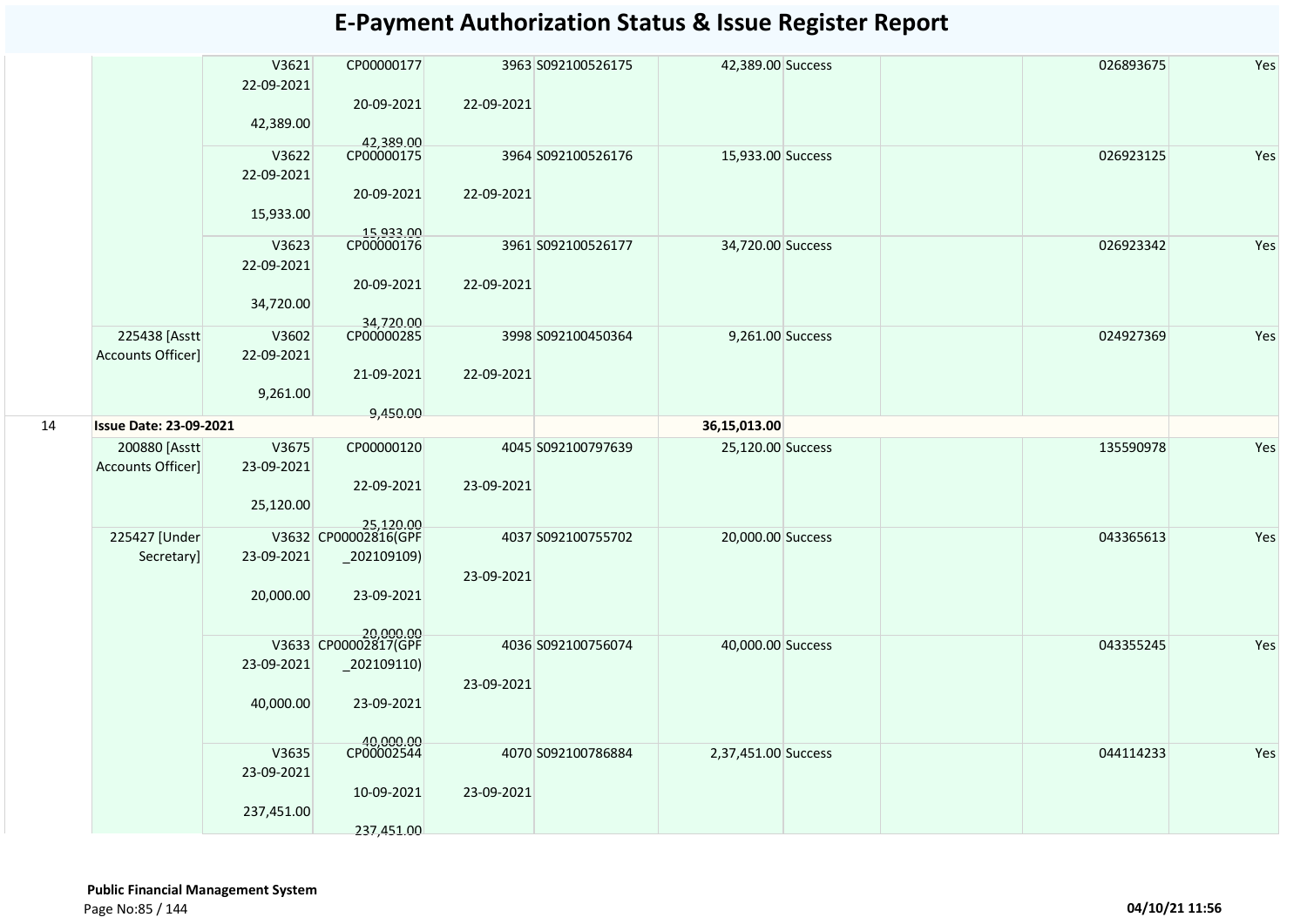| 23-09-2021 | V3638 CP00002784(511<br>687745700170- |            | 4038 S092100783632 | 51,610.00 Success |  | 044093547 | Yes |
|------------|---------------------------------------|------------|--------------------|-------------------|--|-----------|-----|
|            | 1B1)                                  | 23-09-2021 |                    |                   |  |           |     |
| 51,610.00  |                                       |            |                    |                   |  |           |     |
|            | 22-09-2021                            |            |                    |                   |  |           |     |
|            |                                       |            |                    |                   |  |           |     |
|            | V3639 CP00002785(511                  |            | 4039 S092100783637 | 77,415.00 Success |  | 044093674 | Yes |
| 23-09-2021 | 687786098031-                         |            |                    |                   |  |           |     |
|            | 1B1)                                  | 23-09-2021 |                    |                   |  |           |     |
| 77,415.00  | 22-09-2021                            |            |                    |                   |  |           |     |
|            |                                       |            |                    |                   |  |           |     |
|            | 78,750.00<br>V3640 CP00002787(511     |            | 4043 S092100784248 | 3,948.00 Success  |  | 044097124 | Yes |
| 23-09-2021 | 687734949823-                         |            |                    |                   |  |           |     |
|            | 1B1)                                  | 23-09-2021 |                    |                   |  |           |     |
|            | 3,948.00                              |            |                    |                   |  |           |     |
|            | 22-09-2021                            |            |                    |                   |  |           |     |
|            |                                       |            |                    |                   |  |           |     |
|            | V3641 CP00002788(511                  |            | 4041 S092100783754 | 4,390.00 Success  |  | 044093911 | Yes |
| 23-09-2021 | 687779318342-                         |            |                    |                   |  |           |     |
|            | 1B1)                                  | 23-09-2021 |                    |                   |  |           |     |
|            | 4,390.00                              |            |                    |                   |  |           |     |
|            | 22-09-2021                            |            |                    |                   |  |           |     |
|            | V3642 CP00002790(511                  |            | 4044 S092100784176 | 4,485.00 Success  |  | 044097024 | Yes |
| 23-09-2021 | 687742824929-                         |            |                    |                   |  |           |     |
|            | 1B1)                                  | 23-09-2021 |                    |                   |  |           |     |
|            | 4,485.00                              |            |                    |                   |  |           |     |
|            | 22-09-2021                            |            |                    |                   |  |           |     |
|            |                                       |            |                    |                   |  |           |     |
|            | V3643 CP00002791(511                  |            | 4046 S092100786233 | 9,298.00 Success  |  | 044110951 | Yes |
| 23-09-2021 | 687753967987-                         |            |                    |                   |  |           |     |
|            | 1B1)                                  | 23-09-2021 |                    |                   |  |           |     |
|            | 9,298.00<br>22-09-2021                |            |                    |                   |  |           |     |
|            |                                       |            |                    |                   |  |           |     |
|            | 9,458.00                              |            |                    |                   |  |           |     |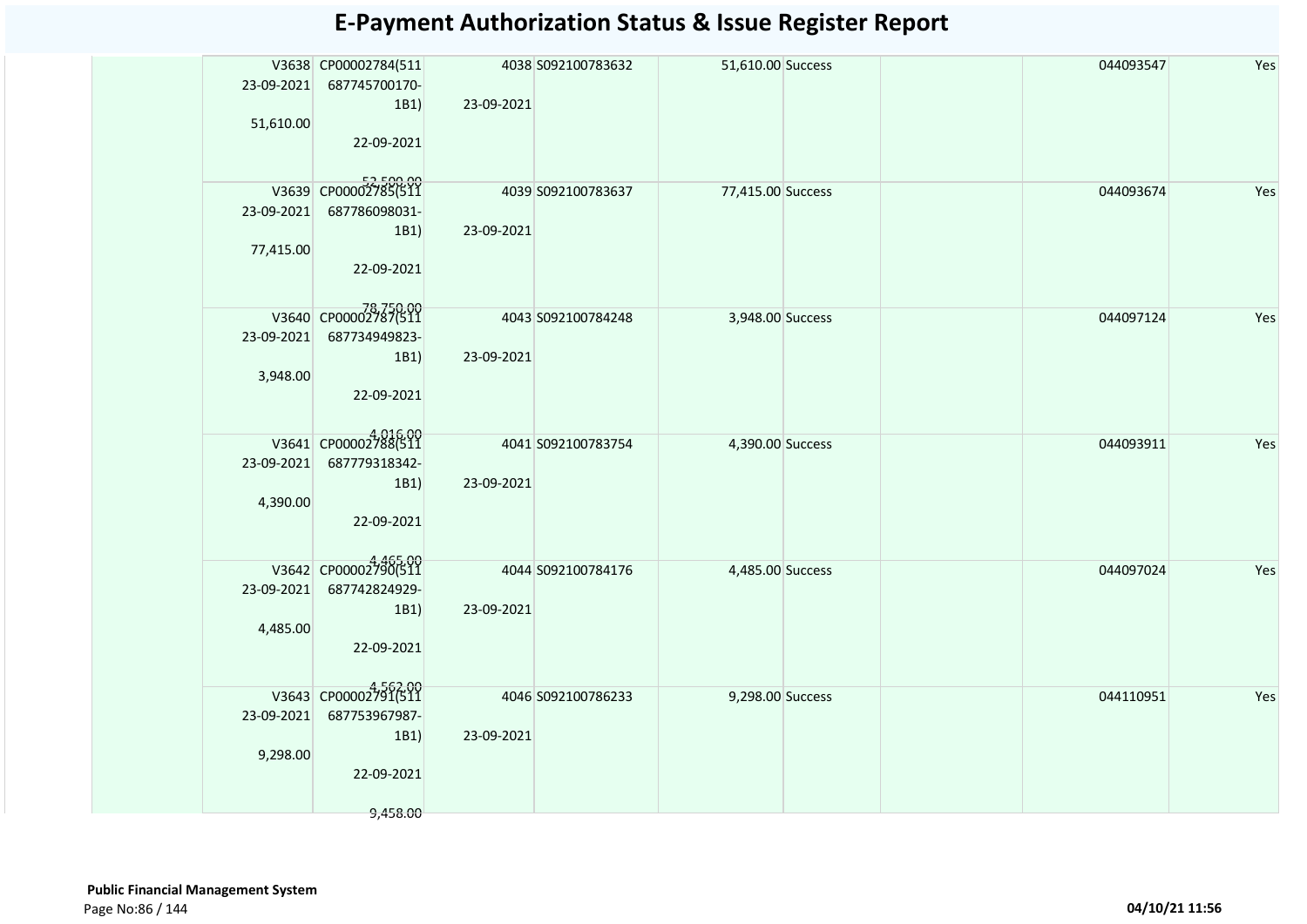|            | V3644 CP00002796(511 |            | 4054 S092100789124 | 17,651.00 Success |  | 044119286 | Yes |
|------------|----------------------|------------|--------------------|-------------------|--|-----------|-----|
| 23-09-2021 | 687780194814-        |            |                    |                   |  |           |     |
|            | 1B1)                 | 23-09-2021 |                    |                   |  |           |     |
| 17,651.00  |                      |            |                    |                   |  |           |     |
|            | 22-09-2021           |            |                    |                   |  |           |     |
|            |                      |            |                    |                   |  |           |     |
|            | V3645 CP00002797(511 |            | 4055 S092100789119 | 15,408.00 Success |  | 044119200 | Yes |
| 23-09-2021 | 687746749001-        |            |                    |                   |  |           |     |
|            | 1B1)                 | 23-09-2021 |                    |                   |  |           |     |
| 15,408.00  |                      |            |                    |                   |  |           |     |
|            | 22-09-2021           |            |                    |                   |  |           |     |
|            |                      |            |                    |                   |  |           |     |
|            | V3646 CP00002798(511 |            |                    |                   |  |           |     |
|            |                      |            | 4056 S092100788560 | 15,407.00 Success |  | 044119108 | Yes |
| 23-09-2021 | 687756822806-        |            |                    |                   |  |           |     |
| 15,407.00  | 1B1)                 | 23-09-2021 |                    |                   |  |           |     |
|            | 22-09-2021           |            |                    |                   |  |           |     |
|            |                      |            |                    |                   |  |           |     |
|            |                      |            |                    |                   |  |           |     |
|            | V3647 CP00002799(511 |            | 4065 S092100786856 | 15,407.00 Success |  | 044114128 | Yes |
| 23-09-2021 | 687742156339-        |            |                    |                   |  |           |     |
|            | 1B1)                 | 23-09-2021 |                    |                   |  |           |     |
| 15,407.00  |                      |            |                    |                   |  |           |     |
|            | 22-09-2021           |            |                    |                   |  |           |     |
|            |                      |            |                    |                   |  |           |     |
|            | V3648 CP00002800(511 |            | 4057 S092100788107 | 4,896.00 Success  |  | 044119011 | Yes |
| 23-09-2021 | 687721418955-        |            |                    |                   |  |           |     |
|            | 1B1)                 | 23-09-2021 |                    |                   |  |           |     |
| 4,896.00   |                      |            |                    |                   |  |           |     |
|            | 22-09-2021           |            |                    |                   |  |           |     |
|            |                      |            |                    |                   |  |           |     |
|            | V3649 CP00002801(511 |            | 4058 S092100787675 | 75,941.00 Success |  | 044114912 | Yes |
| 23-09-2021 | 687708055786-        |            |                    |                   |  |           |     |
|            | 1B1)                 | 23-09-2021 |                    |                   |  |           |     |
| 75,941.00  |                      |            |                    |                   |  |           |     |
|            | 22-09-2021           |            |                    |                   |  |           |     |
|            |                      |            |                    |                   |  |           |     |
|            | 77,250.00            |            |                    |                   |  |           |     |
|            |                      |            |                    |                   |  |           |     |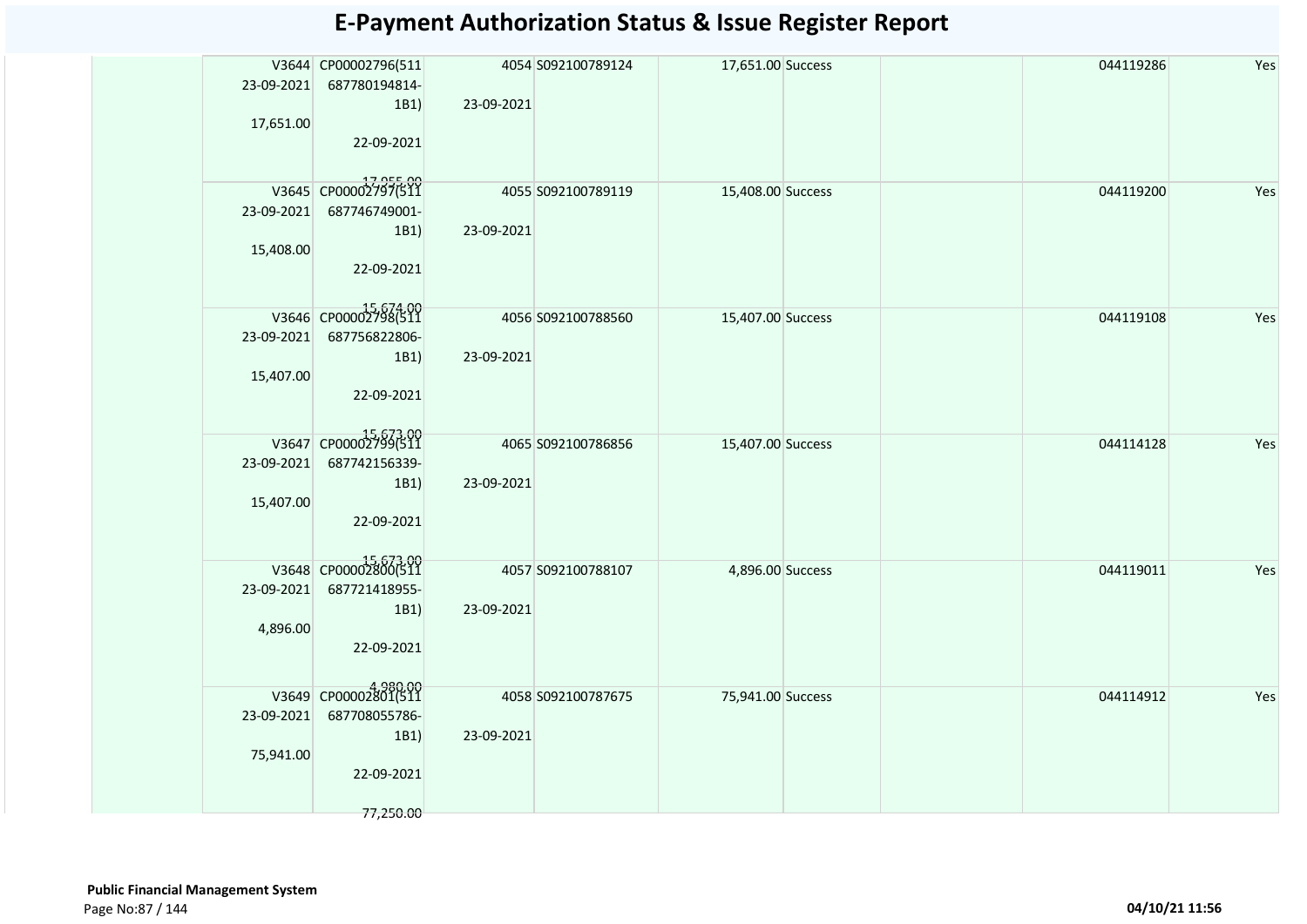|            | V3650 CP00002802(511             |            | 4059 S092100787326 | 9,733.00 Success  |  | 044114625 | Yes |
|------------|----------------------------------|------------|--------------------|-------------------|--|-----------|-----|
| 23-09-2021 | 687711841486-                    |            |                    |                   |  |           |     |
| 9,733.00   | 1B1)                             | 23-09-2021 |                    |                   |  |           |     |
|            | 22-09-2021                       |            |                    |                   |  |           |     |
|            |                                  |            |                    |                   |  |           |     |
|            |                                  |            |                    |                   |  |           |     |
|            | 9,900.00<br>V3651 CP00002803(511 |            | 4060 S092100787467 | 19,405.00 Success |  | 044114724 | Yes |
| 23-09-2021 | 687782742762-                    |            |                    |                   |  |           |     |
| 19,405.00  | 1B1)                             | 23-09-2021 |                    |                   |  |           |     |
|            | 22-09-2021                       |            |                    |                   |  |           |     |
|            |                                  |            |                    |                   |  |           |     |
|            | V3652 CP00002804(511             |            |                    |                   |  |           |     |
|            |                                  |            | 4061 S092100787490 | 2,597.00 Success  |  | 044114813 | Yes |
| 23-09-2021 | 687729374337-<br>1B1)            | 23-09-2021 |                    |                   |  |           |     |
| 2,597.00   |                                  |            |                    |                   |  |           |     |
|            | 22-09-2021                       |            |                    |                   |  |           |     |
|            |                                  |            |                    |                   |  |           |     |
|            | V3653 CP00002805(511             |            |                    |                   |  |           |     |
| 23-09-2021 | 687732865357-                    |            | 4062 S092100787034 | 4,767.00 Success  |  | 044114432 | Yes |
|            | 1B1)                             | 23-09-2021 |                    |                   |  |           |     |
| 4,767.00   |                                  |            |                    |                   |  |           |     |
|            | 22-09-2021                       |            |                    |                   |  |           |     |
|            |                                  |            |                    |                   |  |           |     |
|            | V3654 CP00002806(511             |            | 4063 S092100787117 | 6,733.00 Success  |  | 044114538 | Yes |
| 23-09-2021 | 687798994132-                    |            |                    |                   |  |           |     |
|            | 1B1)                             | 23-09-2021 |                    |                   |  |           |     |
| 6,733.00   |                                  |            |                    |                   |  |           |     |
|            | 22-09-2021                       |            |                    |                   |  |           |     |
|            |                                  |            |                    |                   |  |           |     |
|            | V3655 CP00002807(511             |            | 4064 S092100786889 | 4,537.00 Success  |  | 044114330 | Yes |
| 23-09-2021 | 687791560397-                    |            |                    |                   |  |           |     |
|            | 1B1)                             | 23-09-2021 |                    |                   |  |           |     |
| 4,537.00   |                                  |            |                    |                   |  |           |     |
|            | 22-09-2021                       |            |                    |                   |  |           |     |
|            |                                  |            |                    |                   |  |           |     |
|            | 4,615.00                         |            |                    |                   |  |           |     |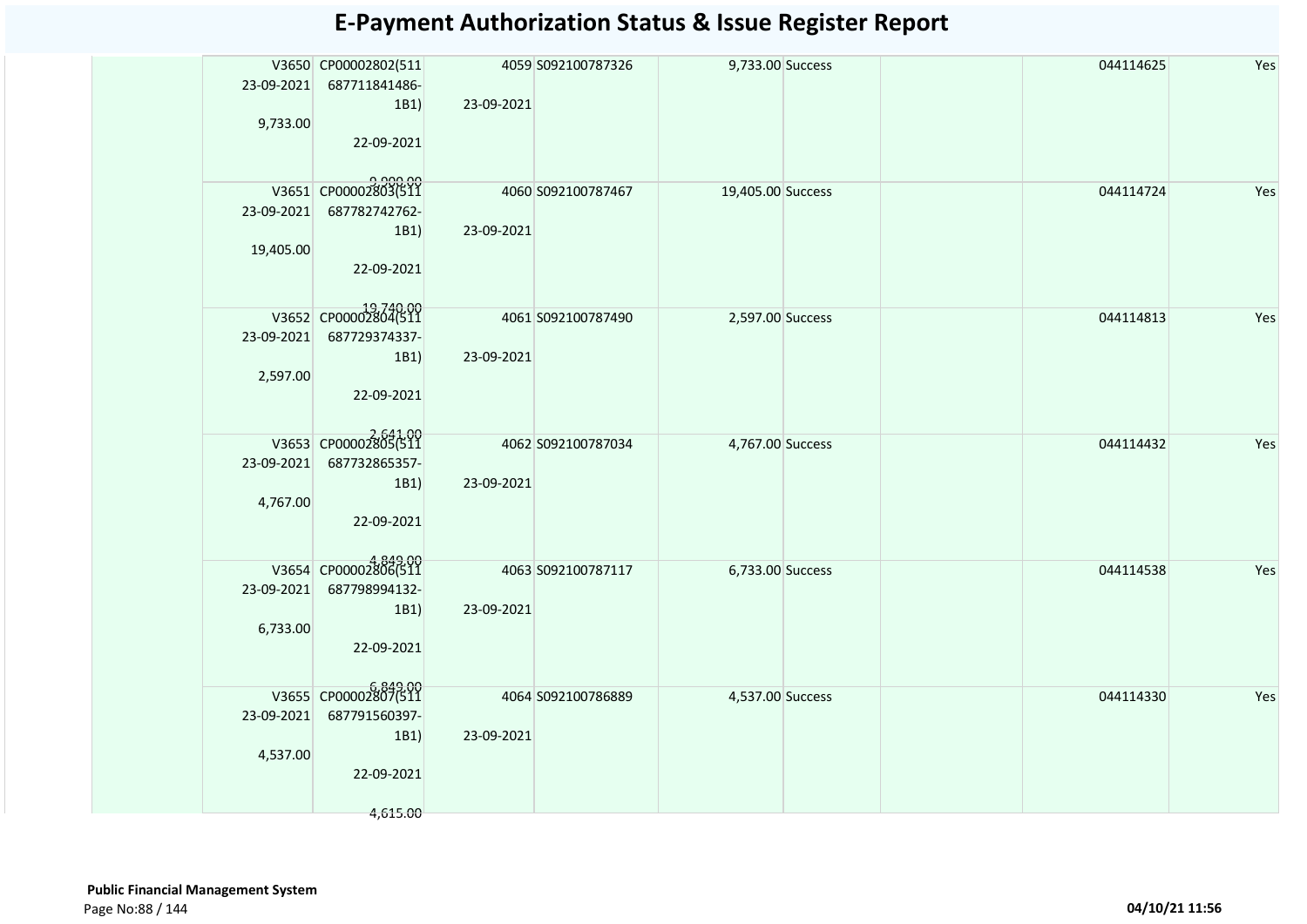|            | V3656 CP00002808(511              |            | 4066 S092100786846       | 12,662.00 Success   | 044114034 | Yes |
|------------|-----------------------------------|------------|--------------------------|---------------------|-----------|-----|
| 23-09-2021 | 687765449706-                     |            |                          |                     |           |     |
|            | 1B1)                              | 23-09-2021 |                          |                     |           |     |
| 12,662.00  |                                   |            |                          |                     |           |     |
|            |                                   |            |                          |                     |           |     |
|            | 22-09-2021                        |            |                          |                     |           |     |
|            |                                   |            |                          |                     |           |     |
|            | 12,880.00<br>V3657 CP00002809(511 |            | 4067 S092100786230       | 5,975.00 Success    | 044110861 | Yes |
|            |                                   |            |                          |                     |           |     |
| 23-09-2021 | 687700247090-                     |            |                          |                     |           |     |
|            | 1B1)                              | 23-09-2021 |                          |                     |           |     |
| 5,975.00   |                                   |            |                          |                     |           |     |
|            | 22-09-2021                        |            |                          |                     |           |     |
|            |                                   |            |                          |                     |           |     |
|            |                                   |            |                          |                     |           |     |
| V3660      | CP00002818                        |            | 4068 S092100784340       | 11,130.00 Success   | 044097343 | Yes |
| 23-09-2021 |                                   |            |                          |                     |           |     |
|            | 23-09-2021                        | 23-09-2021 |                          |                     |           |     |
| 11,130.00  |                                   |            |                          |                     |           |     |
|            |                                   |            |                          |                     |           |     |
|            | 11,130.00<br>V3661 CP00002820(GPF |            | 4071 S092100784526       | 3,00,000.00 Success | 044110767 | Yes |
| 23-09-2021 | $_2$ 02109111)                    |            |                          |                     |           |     |
|            |                                   | 23-09-2021 |                          |                     |           |     |
|            |                                   |            |                          |                     |           |     |
| 300,000.00 | 23-09-2021                        |            |                          |                     |           |     |
|            |                                   |            |                          |                     |           |     |
| V3663      | 300,000.00<br>CP00002536          |            |                          |                     |           |     |
|            |                                   |            | 4013 S092100797922       | 13,987.00 Success   | 044167163 | Yes |
| 23-09-2021 |                                   |            |                          |                     |           |     |
|            | 10-09-2021                        | 23-09-2021 |                          |                     |           |     |
| 13,987.00  |                                   |            |                          |                     |           |     |
|            | 13,987.00<br>CP00002749           |            |                          |                     |           |     |
| V3664      |                                   |            | 3996 S092100797717       | 4,080.00 Success    | 044167053 | Yes |
| 23-09-2021 |                                   |            |                          |                     |           |     |
|            | 21-09-2021                        |            | 22-09-2021 S092100797718 | 3,418.00 Success    | 044167058 | Yes |
| 9,660.00   |                                   |            |                          |                     |           |     |
|            | 9,660.00                          |            | S092100797719            | 2,162.00 Success    | 044167065 | Yes |
|            |                                   |            |                          |                     |           |     |
| V3665      | CP00002775                        |            | 4053 S092100797576       | 4,45,440.00 Success | 044163954 | Yes |
| 23-09-2021 |                                   |            |                          |                     |           |     |
|            |                                   |            |                          |                     |           |     |
|            | 22-09-2021                        | 23-09-2021 |                          |                     |           |     |
| 445,440.00 |                                   |            |                          |                     |           |     |
|            | 453,120.00                        |            |                          |                     |           |     |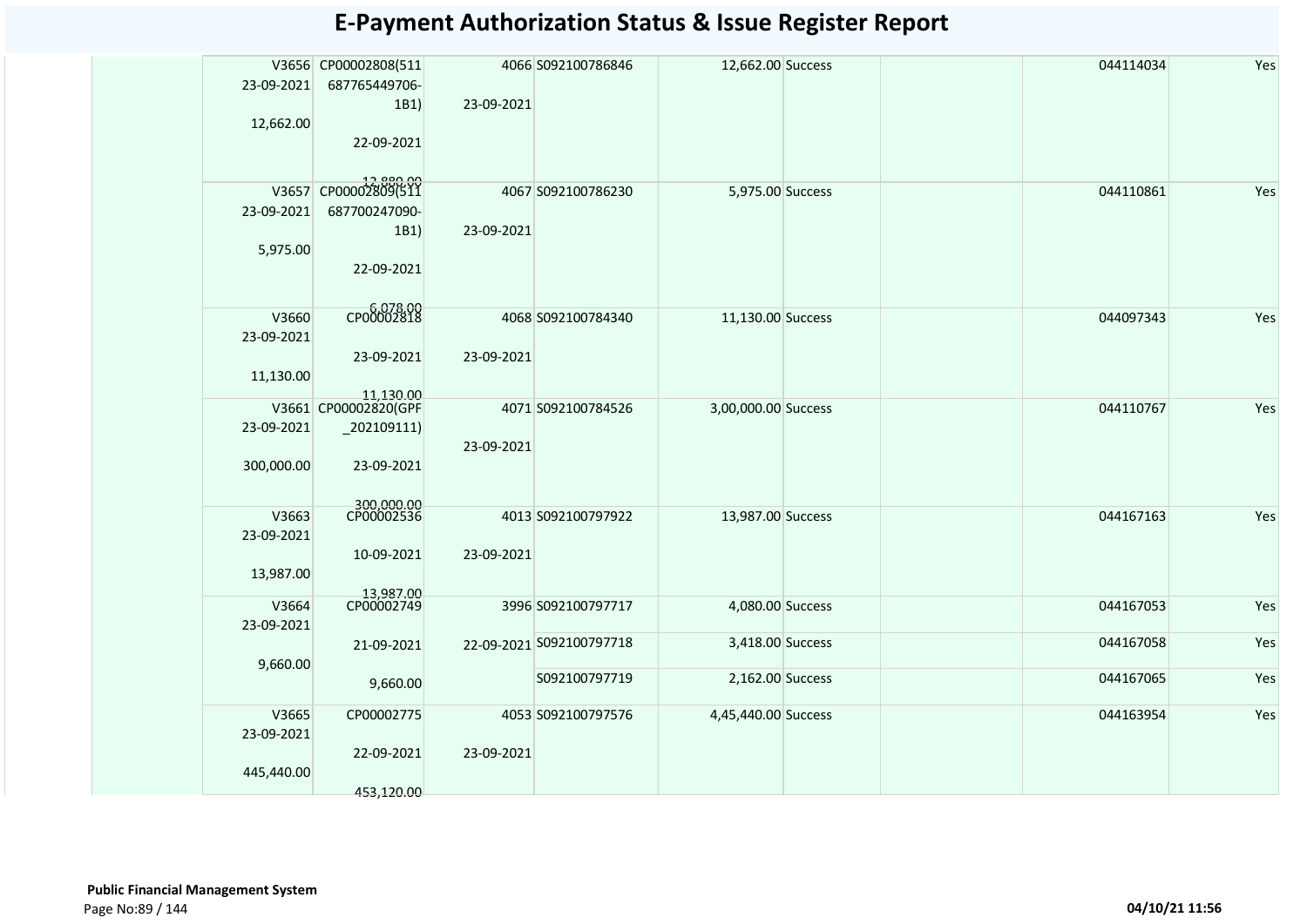|            | V3666 CP00002769(202               |            | 4009 S092100797410       | 67,775.00 Success | 135590964 | Yes |
|------------|------------------------------------|------------|--------------------------|-------------------|-----------|-----|
| 23-09-2021 | 109061)                            |            |                          |                   |           |     |
|            |                                    | 23-09-2021 |                          |                   |           |     |
| 67,775.00  | 22-09-2021                         |            |                          |                   |           |     |
|            |                                    |            |                          |                   |           |     |
|            | 74,203.00<br>V3667 CP00002780(202  |            |                          |                   |           |     |
|            |                                    |            | 4003 S092100797411       | 27,604.00 Success | 135590961 | Yes |
| 23-09-2021 | 109062)                            |            | 23-09-2021 S092100797412 | 27,604.00 Success | 135590962 | Yes |
|            |                                    |            |                          |                   |           |     |
| 55,208.00  | 22-09-2021<br>V3668 CP00002792(511 |            | 4051 S092100797263       | 9,667.00 Success  | 044177724 | Yes |
| 23-09-2021 | 687765039720-                      |            |                          |                   |           |     |
|            | 1B1)                               | 23-09-2021 |                          |                   |           |     |
| 9,667.00   |                                    |            |                          |                   |           |     |
|            | 22-09-2021                         |            |                          |                   |           |     |
|            |                                    |            |                          |                   |           |     |
|            |                                    |            |                          |                   |           |     |
|            | V3669 CP00002793(511               |            | 4047 S092100797043       | 9,298.00 Success  | 044163677 | Yes |
| 23-09-2021 | 687705067573-                      |            |                          |                   |           |     |
|            | 1B1)                               | 23-09-2021 |                          |                   |           |     |
| 9,298.00   |                                    |            |                          |                   |           |     |
|            | 22-09-2021                         |            |                          |                   |           |     |
|            |                                    |            |                          |                   |           |     |
|            |                                    |            |                          |                   |           |     |
|            | V3670 CP0000279458.00              |            | 4048 S092100797204       | 9,298.00 Success  | 044177622 | Yes |
| 23-09-2021 | 687732436787-                      |            |                          |                   |           |     |
|            | 1B1)                               | 23-09-2021 |                          |                   |           |     |
| 9,298.00   |                                    |            |                          |                   |           |     |
|            | 22-09-2021                         |            |                          |                   |           |     |
|            |                                    |            |                          |                   |           |     |
| V3671      | 9,458.00<br>CP00002766             |            | 4005 S092100797570       | 5,278.00 Success  | 044163854 | Yes |
| 23-09-2021 |                                    |            |                          |                   |           |     |
|            | 22-09-2021                         | 23-09-2021 |                          |                   |           |     |
| 5,278.00   |                                    |            |                          |                   |           |     |
|            | 5,278.00                           |            |                          |                   |           |     |
|            | V3673 CP00002767(202               |            | 4008 S092100797276       | 44,165.00 Success | 044177827 | Yes |
| 23-09-2021 | 109058)                            |            |                          |                   |           |     |
|            |                                    | 23-09-2021 |                          |                   |           |     |
| 44,165.00  | 22-09-2021                         |            |                          |                   |           |     |
|            |                                    |            |                          |                   |           |     |
|            | 47,873.00<br>V3674 CP00002768(202  |            |                          |                   |           |     |
|            |                                    |            | 4006 S092100797513       | 66,618.00 Success | 135590966 | Yes |
| 23-09-2021 | 109060)                            |            |                          | 55,243.00 Success | 135590967 | Yes |
|            |                                    |            | 23-09-2021 S092100797514 |                   |           |     |
| 779,178.00 | 22-09-2021                         |            |                          |                   |           |     |

Page No:90 / 144 **04/10/21 11:56**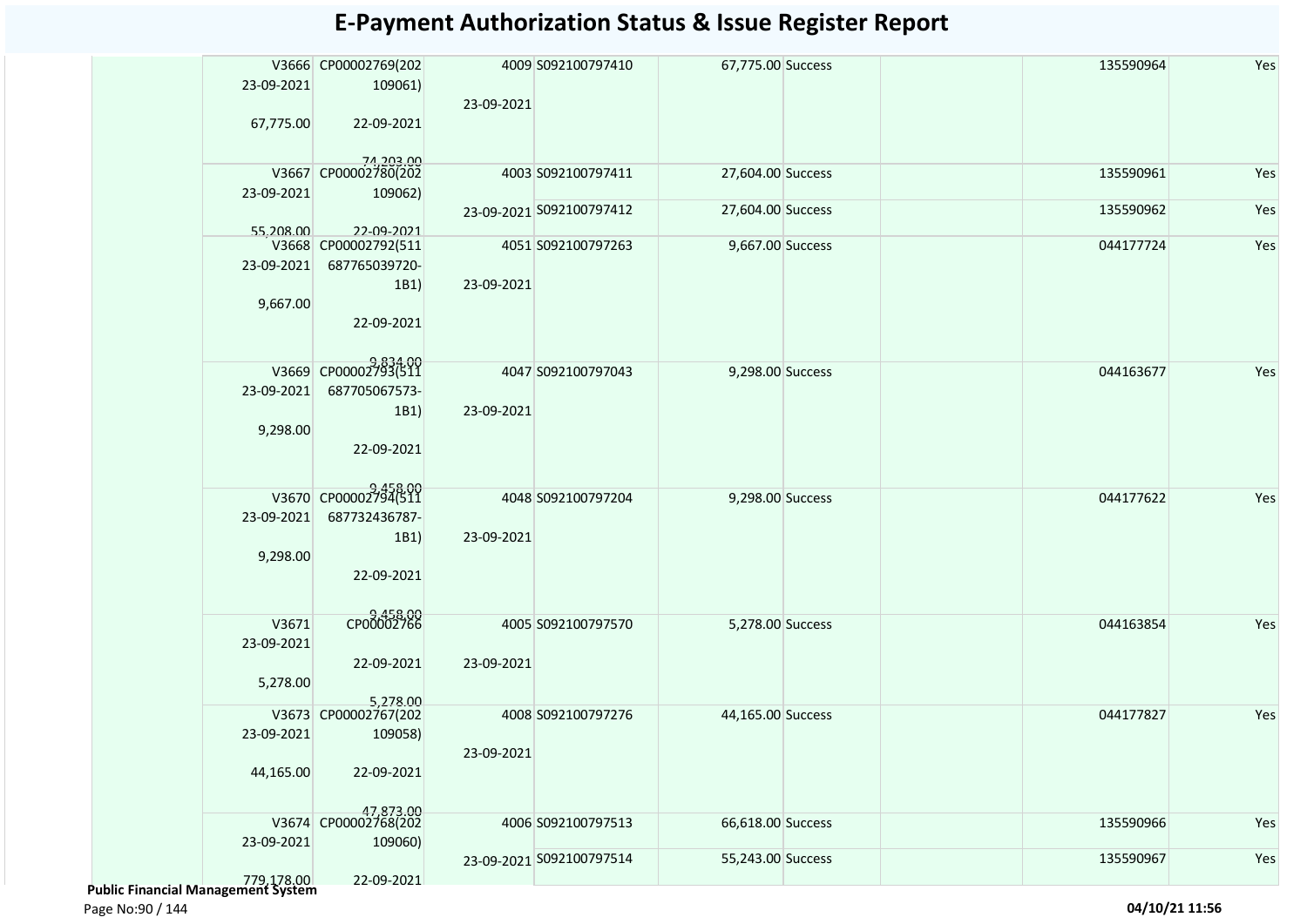#### S092100797515 49,682.00 Success 135590968 Yes S092100797516 1,10,691.00 Success 135590969 Yes S092100797517 75,798.00 Success 135590970 Yes S092100797518 89,676.00 Success 135590971 Yes S092100797519 76,053.00 Success 135590972 Yes S092100797520 64,980.00 Success 135590973 Yes S092100797521 51,943.00 Success 135590974 Yes S092100797522 92,558.00 Success 135590975 Yes S092100797523 45,936.00 Success 135590976 Yes V3676 CP00002770(511 23-09-2021 687796759182- 10,160.00 1B1) 22-09-2021 10,335.00 V3677 CP00002771(511 S092100802197 10,160.00 Success 044182653 Yes 23-09-2021 6,144.00 687716948829- 1B1) 22-09-2021 6,250.00 V3678 CP00002772(511 S092100803106 6,144.00 Success 044182964 Yes 23-09-2021 2,399.00 687745992704- 1B1) 22-09-2021 2,440.00 V3679 CP00002773(511 S092100804632 2,399.00 Success 044185080 Yes 23-09-2021 10,578.00 687799816739- 1B1) 22-09-2021 S092100797901 10,578.00 Success 044182035 Yes 4025 S092100804632 23-09-2021 4026 S092100797901 23-09-2021 4023 S092100802197 23-09-2021 4024 S092100803106 23-09-2021 779,178.00 22-09-2021 1,035,888.00

#### **E-Payment Authorization Status & Issue Register Report**

 **Public Financial Management System** 

10,760.00

Page No:91 / 144 **04/10/21 11:56**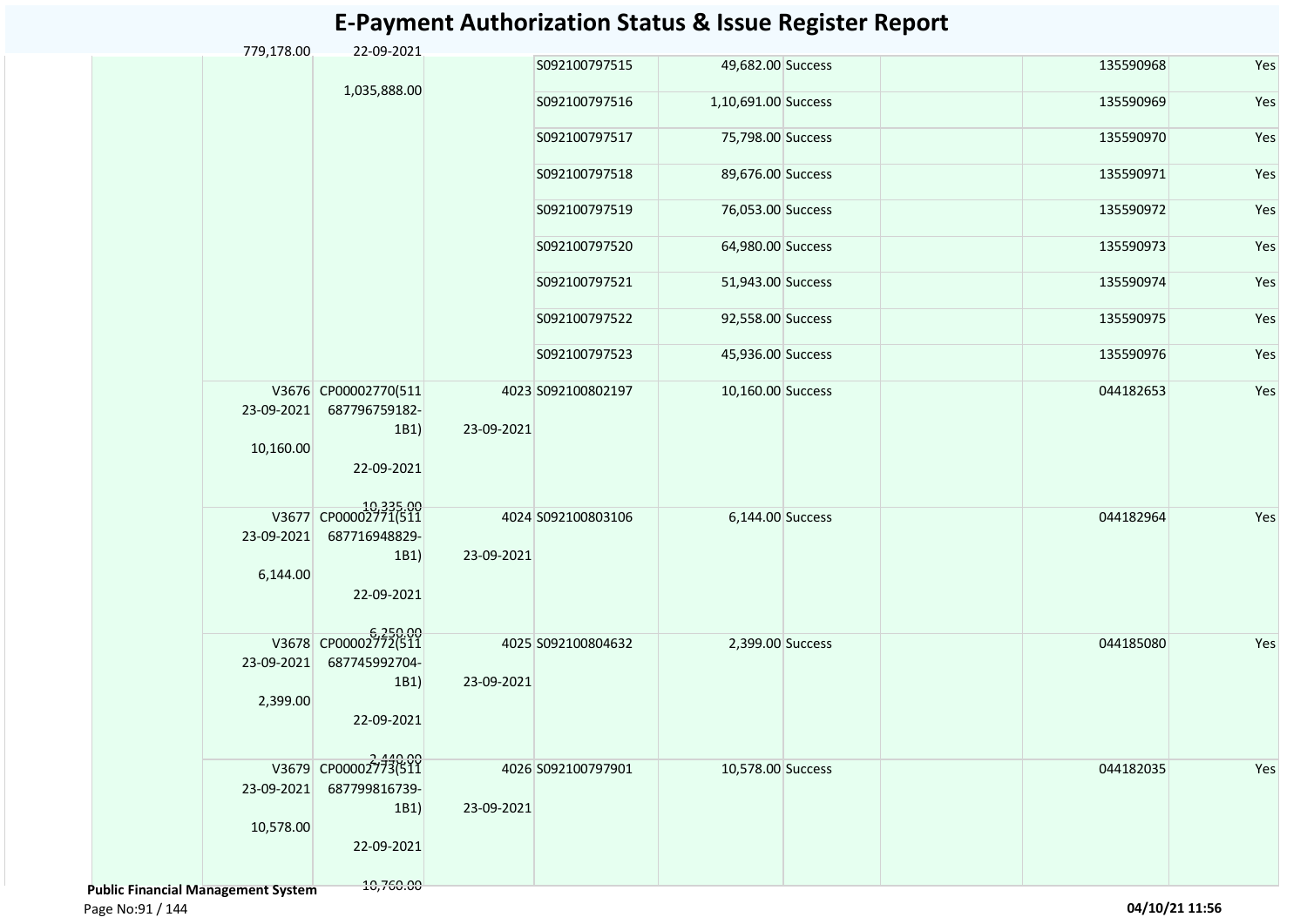|            | V3680 CP00002776(511 |            | 4027 S092100806765 | 23,131.00 Success   |  | 044185182 | Yes |
|------------|----------------------|------------|--------------------|---------------------|--|-----------|-----|
| 23-09-2021 | 687728683313-        |            |                    |                     |  |           |     |
|            | 1B1)                 | 23-09-2021 |                    |                     |  |           |     |
| 23,131.00  |                      |            |                    |                     |  |           |     |
|            | 22-09-2021           |            |                    |                     |  |           |     |
|            |                      |            |                    |                     |  |           |     |
|            |                      |            |                    |                     |  |           |     |
|            | V3681 CP00002777(511 |            | 4028 S092100806772 |                     |  | 044167491 | Yes |
|            |                      |            |                    | 1,00,664.00 Success |  |           |     |
| 23-09-2021 | 687720511760-        |            |                    |                     |  |           |     |
|            | 1B1)                 | 23-09-2021 |                    |                     |  |           |     |
| 100,664.00 |                      |            |                    |                     |  |           |     |
|            | 22-09-2021           |            |                    |                     |  |           |     |
|            |                      |            |                    |                     |  |           |     |
|            |                      |            |                    |                     |  |           |     |
|            | V3682 CP00002778(511 |            | 4029 S092100801303 | 14,392.00 Success   |  | 044182435 | Yes |
| 23-09-2021 | 687737700619-        |            |                    |                     |  |           |     |
|            | 1B1)                 | 23-09-2021 |                    |                     |  |           |     |
| 14,392.00  |                      |            |                    |                     |  |           |     |
|            |                      |            |                    |                     |  |           |     |
|            | 22-09-2021           |            |                    |                     |  |           |     |
|            |                      |            |                    |                     |  |           |     |
|            | V3683 CP00002779(511 |            | 4030 S092100801280 | 5,574.00 Success    |  | 044182335 | Yes |
| 23-09-2021 | 687765480927-        |            |                    |                     |  |           |     |
|            |                      |            |                    |                     |  |           |     |
|            | 1B1)                 | 23-09-2021 |                    |                     |  |           |     |
| 5,574.00   |                      |            |                    |                     |  |           |     |
|            | 22-09-2021           |            |                    |                     |  |           |     |
|            |                      |            |                    |                     |  |           |     |
|            | V3684 CP00002781(511 |            |                    |                     |  |           |     |
|            |                      |            | 4031 S092100801317 | 11,577.00 Success   |  | 044182541 | Yes |
| 23-09-2021 | 687702837829-        |            |                    |                     |  |           |     |
|            | 1B1)                 | 23-09-2021 |                    |                     |  |           |     |
| 11,577.00  |                      |            |                    |                     |  |           |     |
|            | 22-09-2021           |            |                    |                     |  |           |     |
|            |                      |            |                    |                     |  |           |     |
|            |                      |            |                    |                     |  |           |     |
|            | V3685 CP00002782(511 |            | 4032 S092100802201 | 21,730.00 Success   |  | 044167276 | Yes |
| 23-09-2021 | 687781197852-        |            |                    |                     |  |           |     |
|            | 1B1)                 | 23-09-2021 |                    |                     |  |           |     |
| 21,730.00  |                      |            |                    |                     |  |           |     |
|            | 22-09-2021           |            |                    |                     |  |           |     |
|            |                      |            |                    |                     |  |           |     |
|            |                      |            |                    |                     |  |           |     |
|            | 22,104.00            |            |                    |                     |  |           |     |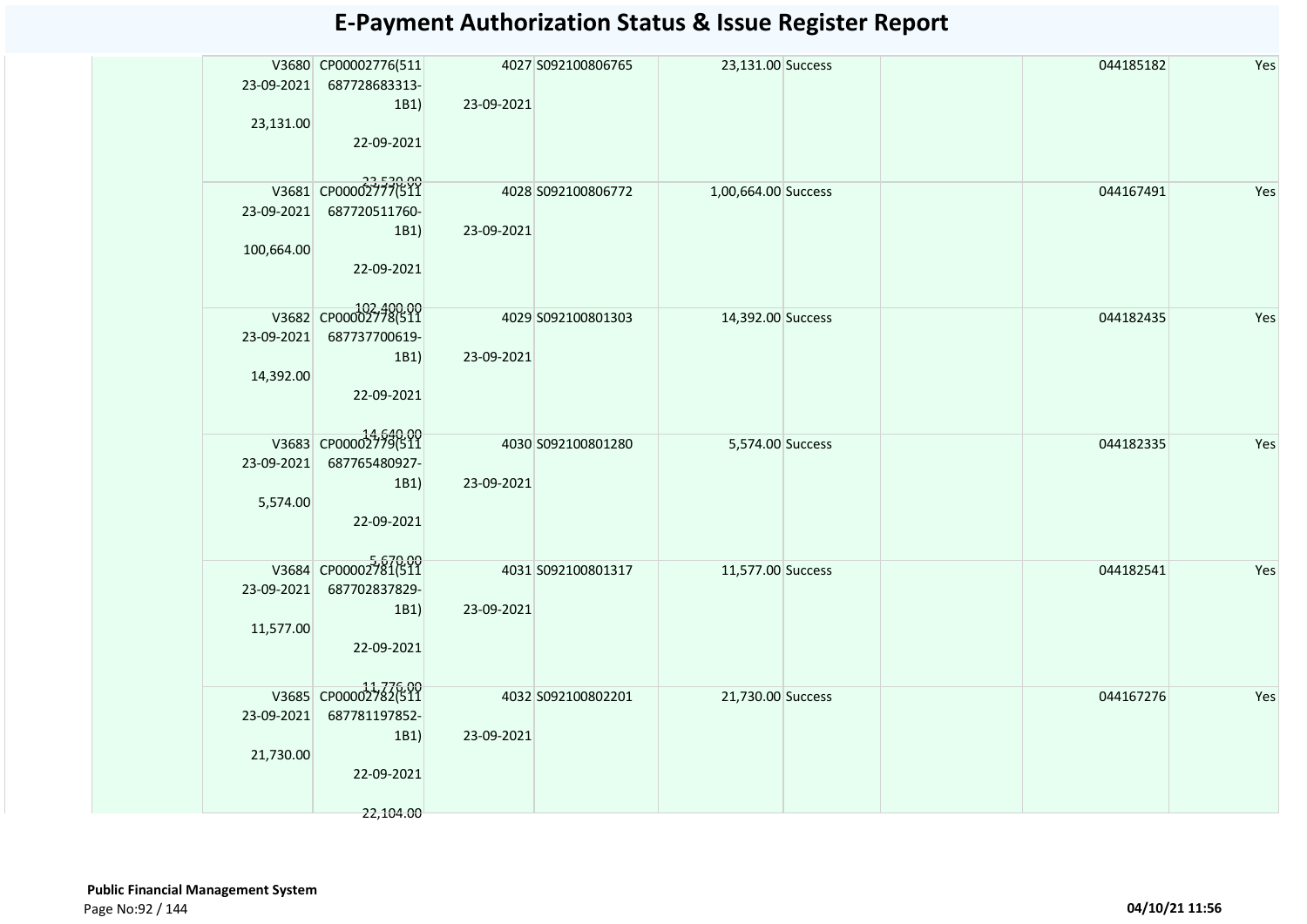| 23-09-2021 | V3686 CP00002783(511<br>687766449572-<br>1B1) | 23-09-2021 | 4033 S092100798793 | 21,625.00 Success   |  | 044182236 | Yes |
|------------|-----------------------------------------------|------------|--------------------|---------------------|--|-----------|-----|
| 21,625.00  | 22-09-2021                                    |            |                    |                     |  |           |     |
|            | 044.00 22,044.00<br>V3687 CP00002789(511      |            | 4042 S092100807290 | 4,390.00 Success    |  | 044167573 | Yes |
| 23-09-2021 | 687712099336-                                 |            |                    |                     |  |           |     |
| 4,390.00   | 1B1)                                          | 23-09-2021 |                    |                     |  |           |     |
|            | 22-09-2021                                    |            |                    |                     |  |           |     |
|            | V3688 CP00002810(511                          |            | 4034 S092100802219 | 94,607.00 Success   |  | 044182751 | Yes |
| 23-09-2021 | 687722725413-                                 |            |                    |                     |  |           |     |
|            | 1B1)                                          | 23-09-2021 |                    |                     |  |           |     |
| 94,607.00  | 22-09-2021                                    |            |                    |                     |  |           |     |
|            | 96,327.00                                     |            | 4035 S092100802222 | 8,888.00 Success    |  | 044182879 | Yes |
| 23-09-2021 | 687729528586-                                 |            |                    |                     |  |           |     |
| 8,888.00   | 2B2)                                          | 23-09-2021 |                    |                     |  |           |     |
|            | 22-09-2021                                    |            |                    |                     |  |           |     |
| V3690      | CP00002815                                    |            | 4021 S092100797711 | 5,204.00 Success    |  | 044177931 | Yes |
| 23-09-2021 |                                               |            |                    |                     |  |           |     |
|            | 23-09-2021                                    | 23-09-2021 |                    |                     |  |           |     |
| 5,204.00   |                                               |            |                    |                     |  |           |     |
| V3691      | 5,204.00                                      |            | 4069 S092100804625 | 1,01,681.00 Success |  | 044167394 | Yes |
| 23-09-2021 | 23-09-2021                                    | 23-09-2021 |                    |                     |  |           |     |
| 101,681.00 |                                               |            |                    |                     |  |           |     |
|            | 105,249.00                                    |            |                    |                     |  |           |     |
| 23-09-2021 | V3692 CP00002786(511<br>687786119563-         |            | 4040 S092100783736 | 4,390.00 Success    |  | 044163578 | Yes |
|            | 1B1)                                          | 23-09-2021 |                    |                     |  |           |     |
| 4,390.00   |                                               |            |                    |                     |  |           |     |
|            | 22-09-2021                                    |            |                    |                     |  |           |     |
|            | 4,465.00                                      |            |                    |                     |  |           |     |
|            |                                               |            |                    |                     |  |           |     |

 **Public Financial Management System**  Page No:93 / 144 **04/10/21 11:56**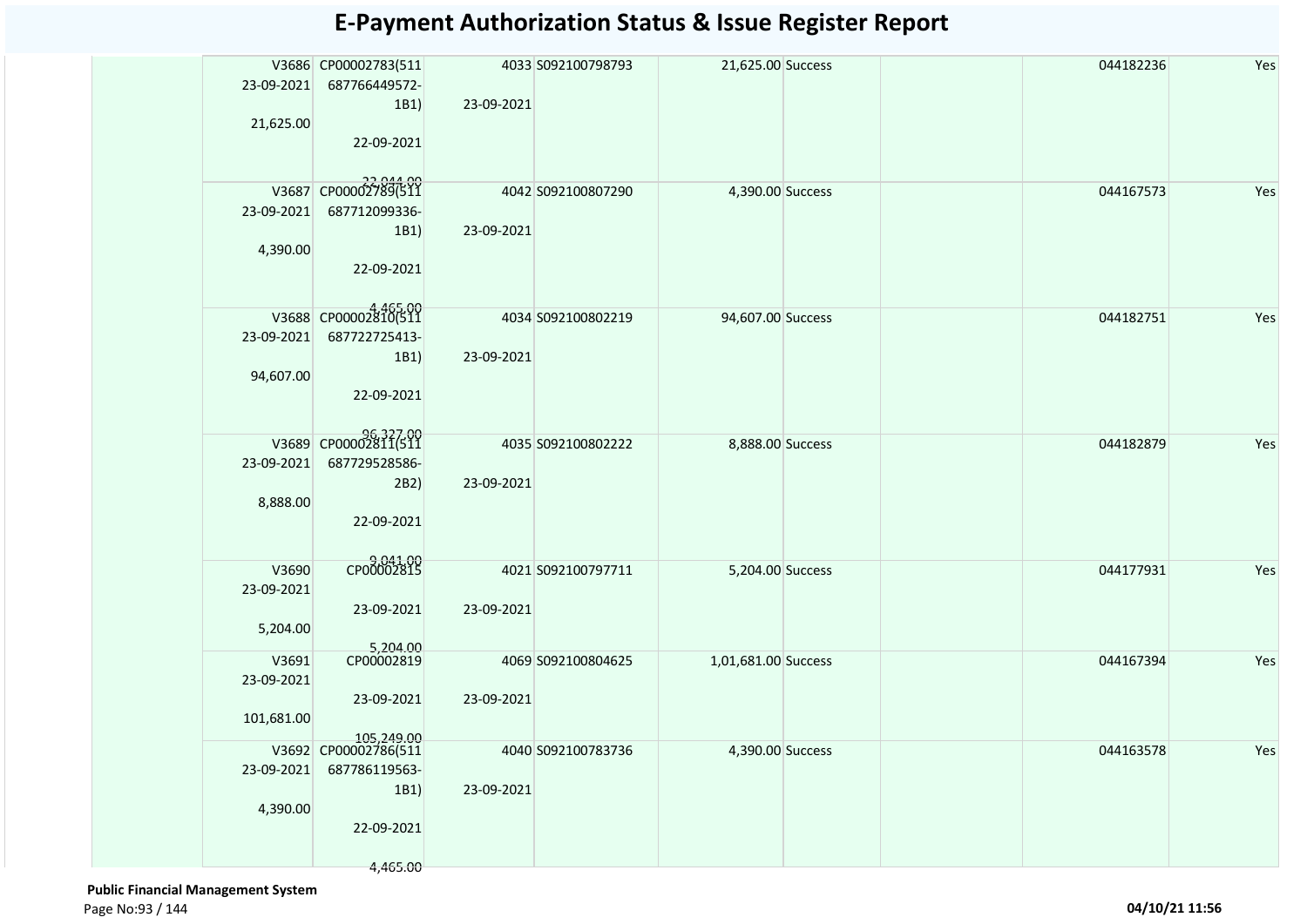|                   |                     | V3693 CP00002795(511    |            | 4049 S092100797268 | 21,234.00 Success | 044163771 | Yes |
|-------------------|---------------------|-------------------------|------------|--------------------|-------------------|-----------|-----|
|                   | 23-09-2021          | 687711104618-           |            |                    |                   |           |     |
|                   | 21,234.00           | 1B1)                    | 23-09-2021 |                    |                   |           |     |
|                   |                     | 22-09-2021              |            |                    |                   |           |     |
|                   |                     |                         |            |                    |                   |           |     |
| 225428 [Section   | V3636               | CP00000179              |            | 4019 S092100784428 | 13,209.00 Success | 044110575 | Yes |
| Officer]          | 23-09-2021          |                         |            |                    |                   |           |     |
|                   |                     | 21-09-2021              | 23-09-2021 |                    |                   |           |     |
|                   | 13,209.00           |                         |            |                    |                   |           |     |
|                   | V3637               | 13,209.00<br>CP00000180 |            | 4018 S092100784457 | 13,629.00 Success | 044110672 | Yes |
|                   | 23-09-2021          |                         |            |                    |                   |           |     |
|                   |                     | 21-09-2021              | 23-09-2021 |                    |                   |           |     |
|                   | 13,629.00           |                         |            |                    |                   |           |     |
|                   | V3662               | 13,629.00<br>CP00000154 |            | 4015 S092100798009 | 36,450.00 Success | 044182137 | Yes |
|                   | 23-09-2021          |                         |            |                    |                   |           |     |
|                   |                     | 06-09-2021              | 23-09-2021 |                    |                   |           |     |
|                   | 36,450.00           |                         |            |                    |                   |           |     |
|                   | V3672               | 36,450.00               |            | 4017 S092100784493 | 18,150.00 Success | 044177518 | Yes |
|                   | 23-09-2021          |                         |            |                    |                   |           |     |
|                   | 18,150.00           | 23-09-2021              | 23-09-2021 |                    |                   |           |     |
|                   |                     |                         |            |                    |                   |           |     |
| 225438 [Asstt     | V3628               | 18,150.00<br>CP00000288 |            | 4002 S092100569781 | 4,000.00 Success  | 035947748 | Yes |
| Accounts Officer] | 23-09-2021          | 23-09-2021              | 23-09-2021 |                    |                   |           |     |
|                   | 4,000.00            |                         |            |                    |                   |           |     |
|                   |                     | 4,000.00<br>CP00000289  |            |                    |                   |           |     |
|                   | V3631               |                         |            | 4014 S092100756470 | 3,810.00 Success  | 043355415 | Yes |
|                   | 23-09-2021          | 23-09-2021              | 23-09-2021 |                    |                   |           |     |
|                   | 3,810.00            |                         |            |                    |                   |           |     |
|                   |                     | 3,810.00<br>CP00000291  |            |                    |                   |           |     |
|                   | V3658<br>23-09-2021 |                         |            | 4050 S092100784318 | 3,000.00 Success  | 044097228 | Yes |
|                   |                     | 23-09-2021              | 23-09-2021 |                    |                   |           |     |
|                   | 3,000.00            |                         |            |                    |                   |           |     |
|                   |                     | 3,000.00                |            |                    |                   |           |     |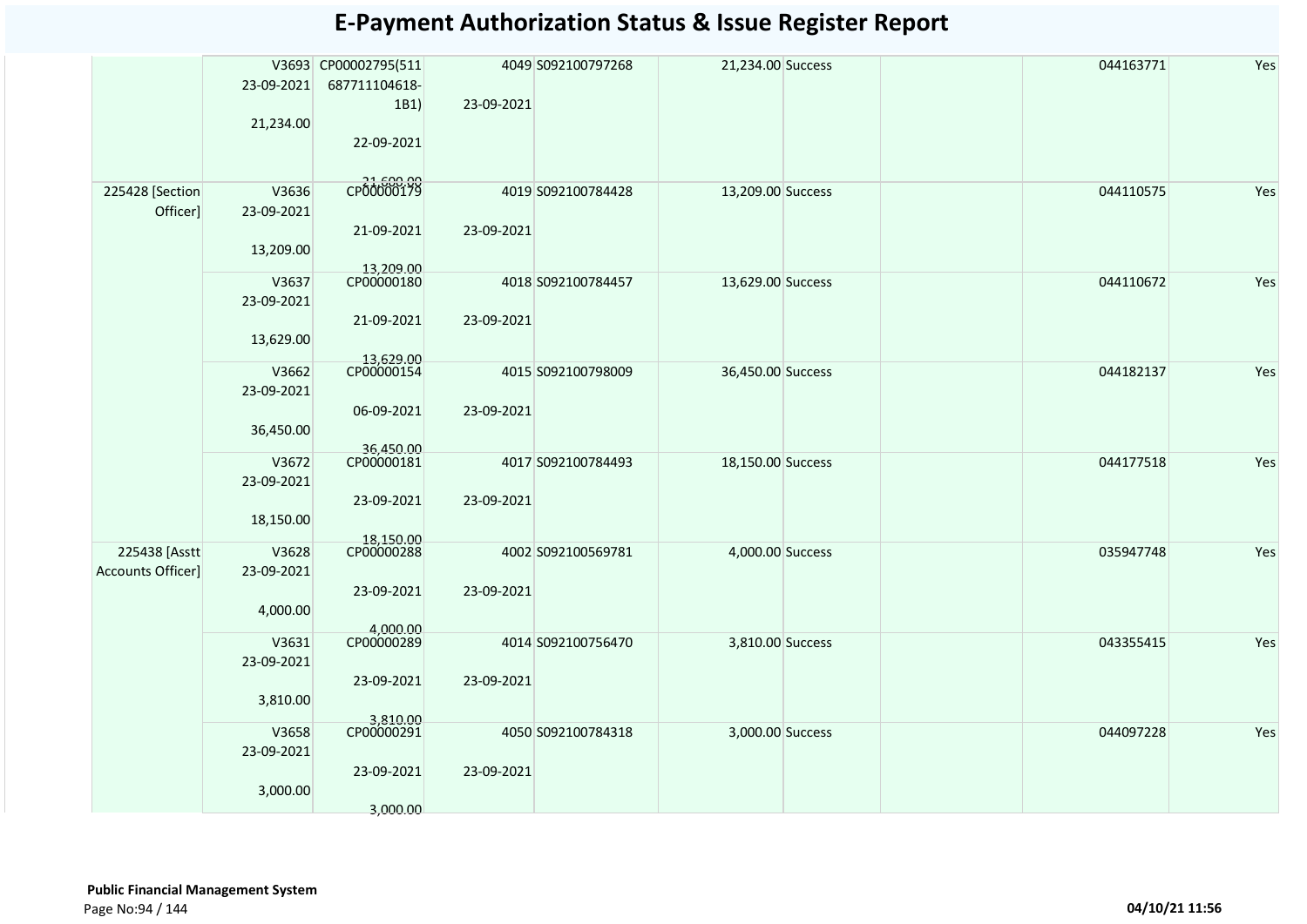|    |                               | V3659<br>23-09-2021 | CP00000290<br>23-09-2021           | 23-09-2021 | 4022 S092100783701       | 6,09,477.00 Success |                       |     | 044093793        | Yes |
|----|-------------------------------|---------------------|------------------------------------|------------|--------------------------|---------------------|-----------------------|-----|------------------|-----|
|    |                               | 609,477.00          |                                    |            |                          |                     |                       |     |                  |     |
| 15 | <b>Issue Date: 24-09-2021</b> |                     | 632,860.00                         |            |                          | 2,61,978.00         |                       |     |                  |     |
|    | 225427 [Under                 | V3699               | CP00002739                         |            | 4072 S092101052523       | 2,61,978.00 Success |                       |     | CBINH21267710472 | Yes |
|    | Secretary]                    | 24-09-2021          |                                    |            |                          |                     |                       |     |                  |     |
|    |                               | 261,978.00          | 21-09-2021                         | 24-09-2021 |                          |                     |                       |     |                  |     |
| 16 | <b>Issue Date: 27-09-2021</b> |                     | 261,978.00                         |            |                          | 4,34,25,923.00      |                       |     |                  |     |
|    | 200880 [Asstt                 | V3709               | CP00000122                         |            | 4090 S092101289239       | 5,400.00 Success    |                       |     | 088799120        | Yes |
|    | <b>Accounts Officer]</b>      | 27-09-2021          |                                    |            |                          |                     |                       |     |                  |     |
|    |                               |                     | 24-09-2021                         | 24-09-2021 |                          |                     |                       |     |                  |     |
|    |                               | 5,400.00            |                                    |            |                          |                     |                       |     |                  |     |
|    |                               | V3734               | 5,400.00                           |            | 4130 S092101164763       | 2,090.00 Success    |                       |     | 098225294        | Yes |
|    |                               | 27-09-2021          |                                    |            |                          |                     |                       |     |                  |     |
|    |                               |                     | 27-09-2021                         | 27-09-2021 |                          |                     |                       |     |                  |     |
|    |                               | 2,090.00            |                                    |            |                          |                     |                       |     |                  |     |
|    |                               |                     | 2,090.00<br>CP00002823             |            |                          |                     |                       |     |                  |     |
|    | 225427 [Under                 | V3701               |                                    |            | 4083 S092101051644       | 20,287.00 Success   |                       |     | 088790902        | Yes |
|    | Secretary]                    | 27-09-2021          |                                    |            |                          |                     |                       |     |                  |     |
|    |                               |                     | 23-09-2021                         | 24-09-2021 |                          |                     |                       |     |                  |     |
|    |                               | 20,287.00           |                                    |            |                          |                     |                       |     |                  |     |
|    |                               | V3702               | 20,287.00                          |            | 4082 S092101051603       |                     | 2,157.00 Failed After | R11 | CBINH21270764046 | Yes |
|    |                               | 27-09-2021          |                                    |            |                          |                     | <b>Success</b>        |     |                  |     |
|    |                               |                     | 23-09-2021                         | 24-09-2021 |                          |                     |                       |     |                  |     |
|    |                               | 2,157.00            |                                    |            |                          |                     |                       |     |                  |     |
|    |                               |                     | 2,157.00<br>  V3703 CP00002825(202 |            | 4078 S092101198268       | 32,076.00 Success   |                       |     | 135652021        | Yes |
|    |                               | 27-09-2021          | 109066)                            |            |                          |                     |                       |     |                  |     |
|    |                               |                     |                                    |            | 24-09-2021 S092101198269 | 38,327.00 Success   |                       |     | 135652038        | Yes |
|    |                               | 487,218.00          | 23-09-2021                         |            |                          |                     |                       |     |                  |     |
|    |                               |                     |                                    |            | S092101198270            | 46,158.00 Success   |                       |     | 135652053        | Yes |
|    |                               |                     | 682,904.00                         |            |                          |                     |                       |     |                  |     |
|    |                               |                     |                                    |            | S092101198271            | 44,398.00 Success   |                       |     | 135652069        | Yes |
|    |                               |                     |                                    |            | S092101198272            | 40,830.00 Success   |                       |     | 135652087        | Yes |
|    |                               |                     |                                    |            | S092101198273            | 42,812.00 Success   |                       |     | 135652103        | Yes |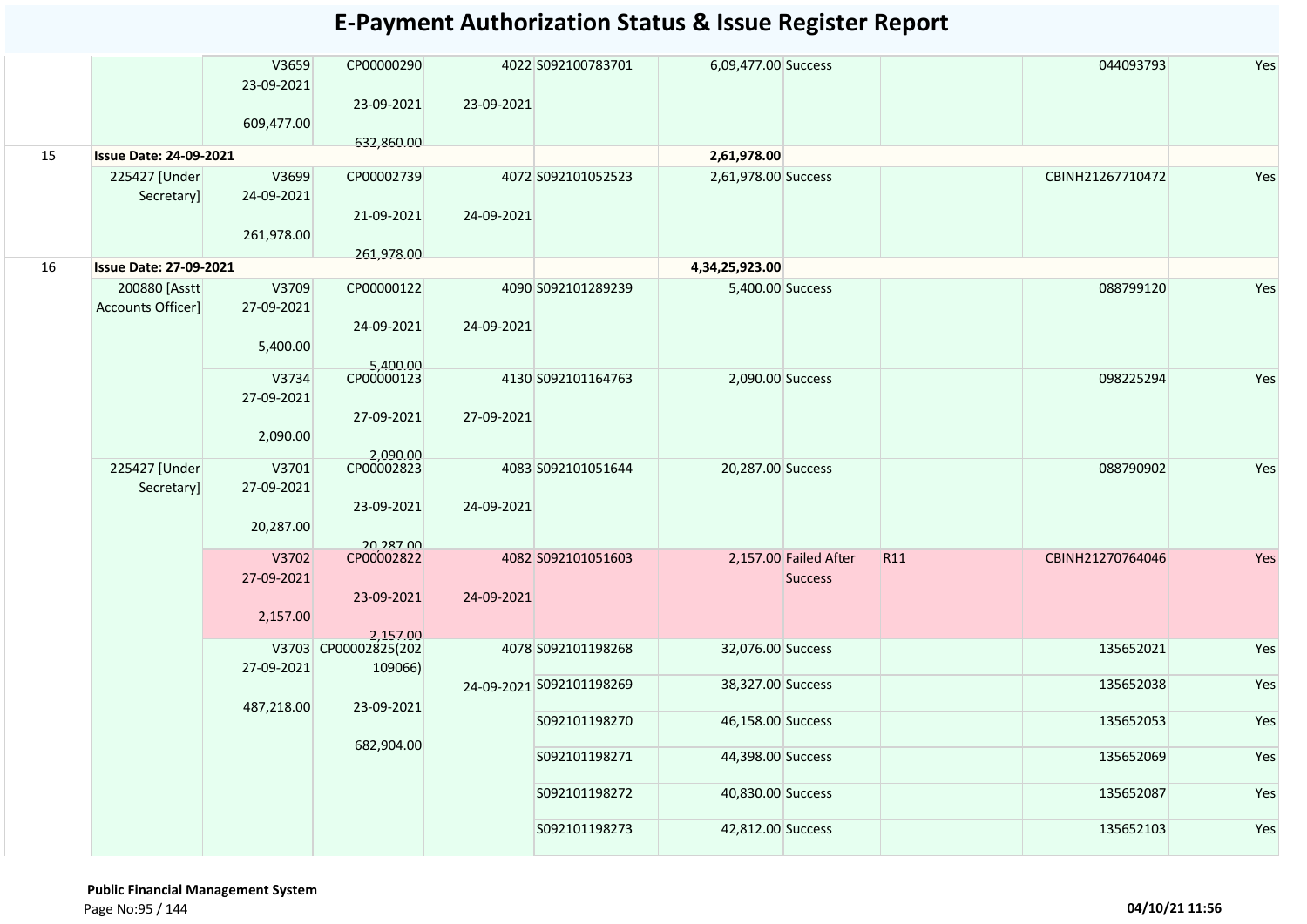|            |                                 |  | S092101198274            | 37,028.00 Success |  | 135652119 | Yes |  |  |  |  |  |  |  |  |  |  |  |  |  |  |  |  |  |  |               |                   |  |           |     |
|------------|---------------------------------|--|--------------------------|-------------------|--|-----------|-----|--|--|--|--|--|--|--|--|--|--|--|--|--|--|--|--|--|--|---------------|-------------------|--|-----------|-----|
|            |                                 |  | S092101198275            | 39,028.00 Success |  | 135652133 | Yes |  |  |  |  |  |  |  |  |  |  |  |  |  |  |  |  |  |  |               |                   |  |           |     |
|            |                                 |  | S092101198276            | 39,728.00 Success |  | 135652148 | Yes |  |  |  |  |  |  |  |  |  |  |  |  |  |  |  |  |  |  |               |                   |  |           |     |
|            |                                 |  | S092101198277            | 35,897.00 Success |  | 135652163 | Yes |  |  |  |  |  |  |  |  |  |  |  |  |  |  |  |  |  |  |               |                   |  |           |     |
|            |                                 |  | S092101198278            | 43,733.00 Success |  | 135652179 | Yes |  |  |  |  |  |  |  |  |  |  |  |  |  |  |  |  |  |  |               |                   |  |           |     |
|            |                                 |  | S092101198279            | 47,203.00 Success |  | 135652197 | Yes |  |  |  |  |  |  |  |  |  |  |  |  |  |  |  |  |  |  |               |                   |  |           |     |
| 27-09-2021 | V3704 CP00002826(202<br>109065) |  | 4079 S092101100067       | 46,472.00 Success |  | 135647966 | Yes |  |  |  |  |  |  |  |  |  |  |  |  |  |  |  |  |  |  |               |                   |  |           |     |
| 90,240.00  | 23-09-2021                      |  | 24-09-2021 S092101100068 | 43,768.00 Success |  | 135647981 | Yes |  |  |  |  |  |  |  |  |  |  |  |  |  |  |  |  |  |  |               |                   |  |           |     |
| 27-09-2021 | V3705 CP00002827(202<br>109064) |  | 4077 S092101200295       | 53,478.00 Success |  | 135652417 | Yes |  |  |  |  |  |  |  |  |  |  |  |  |  |  |  |  |  |  |               |                   |  |           |     |
| 703,459.00 | 23-09-2021                      |  | 24-09-2021 S092101200296 | 35,746.00 Success |  | 135652434 | Yes |  |  |  |  |  |  |  |  |  |  |  |  |  |  |  |  |  |  |               |                   |  |           |     |
|            |                                 |  | S092101200297            | 39,092.00 Success |  | 135652449 | Yes |  |  |  |  |  |  |  |  |  |  |  |  |  |  |  |  |  |  |               |                   |  |           |     |
|            | 933,216.00                      |  | S092101200298            | 46,999.00 Success |  | 135652463 | Yes |  |  |  |  |  |  |  |  |  |  |  |  |  |  |  |  |  |  |               |                   |  |           |     |
|            |                                 |  | S092101200299            | 42,438.00 Success |  | 135652479 | Yes |  |  |  |  |  |  |  |  |  |  |  |  |  |  |  |  |  |  |               |                   |  |           |     |
|            |                                 |  | S092101200300            | 45,733.00 Success |  | 135652495 | Yes |  |  |  |  |  |  |  |  |  |  |  |  |  |  |  |  |  |  |               |                   |  |           |     |
|            |                                 |  | S092101200301            | 47,183.00 Success |  | 135652513 | Yes |  |  |  |  |  |  |  |  |  |  |  |  |  |  |  |  |  |  |               |                   |  |           |     |
|            |                                 |  |                          |                   |  |           |     |  |  |  |  |  |  |  |  |  |  |  |  |  |  |  |  |  |  | S092101200302 | 42,478.00 Success |  | 135652528 | Yes |
|            |                                 |  | S092101200303            | 36,318.00 Success |  | 135652543 | Yes |  |  |  |  |  |  |  |  |  |  |  |  |  |  |  |  |  |  |               |                   |  |           |     |
|            |                                 |  | S092101200304            | 47,478.00 Success |  | 135652561 | Yes |  |  |  |  |  |  |  |  |  |  |  |  |  |  |  |  |  |  |               |                   |  |           |     |
|            |                                 |  | S092101200305            | 42,478.00 Success |  | 135652576 | Yes |  |  |  |  |  |  |  |  |  |  |  |  |  |  |  |  |  |  |               |                   |  |           |     |
|            |                                 |  | S092101200306            | 45,928.00 Success |  | 135652590 | Yes |  |  |  |  |  |  |  |  |  |  |  |  |  |  |  |  |  |  |               |                   |  |           |     |
|            |                                 |  | S092101200307            | 27,124.00 Success |  | 135652606 | Yes |  |  |  |  |  |  |  |  |  |  |  |  |  |  |  |  |  |  |               |                   |  |           |     |
|            |                                 |  | S092101200308            | 35,982.00 Success |  | 135652623 | Yes |  |  |  |  |  |  |  |  |  |  |  |  |  |  |  |  |  |  |               |                   |  |           |     |
|            |                                 |  | S092101200309            | 28,786.00 Success |  | 135652640 | Yes |  |  |  |  |  |  |  |  |  |  |  |  |  |  |  |  |  |  |               |                   |  |           |     |

 **Public Financial Management System**  Page No:96 / 144 **04/10/21 11:56**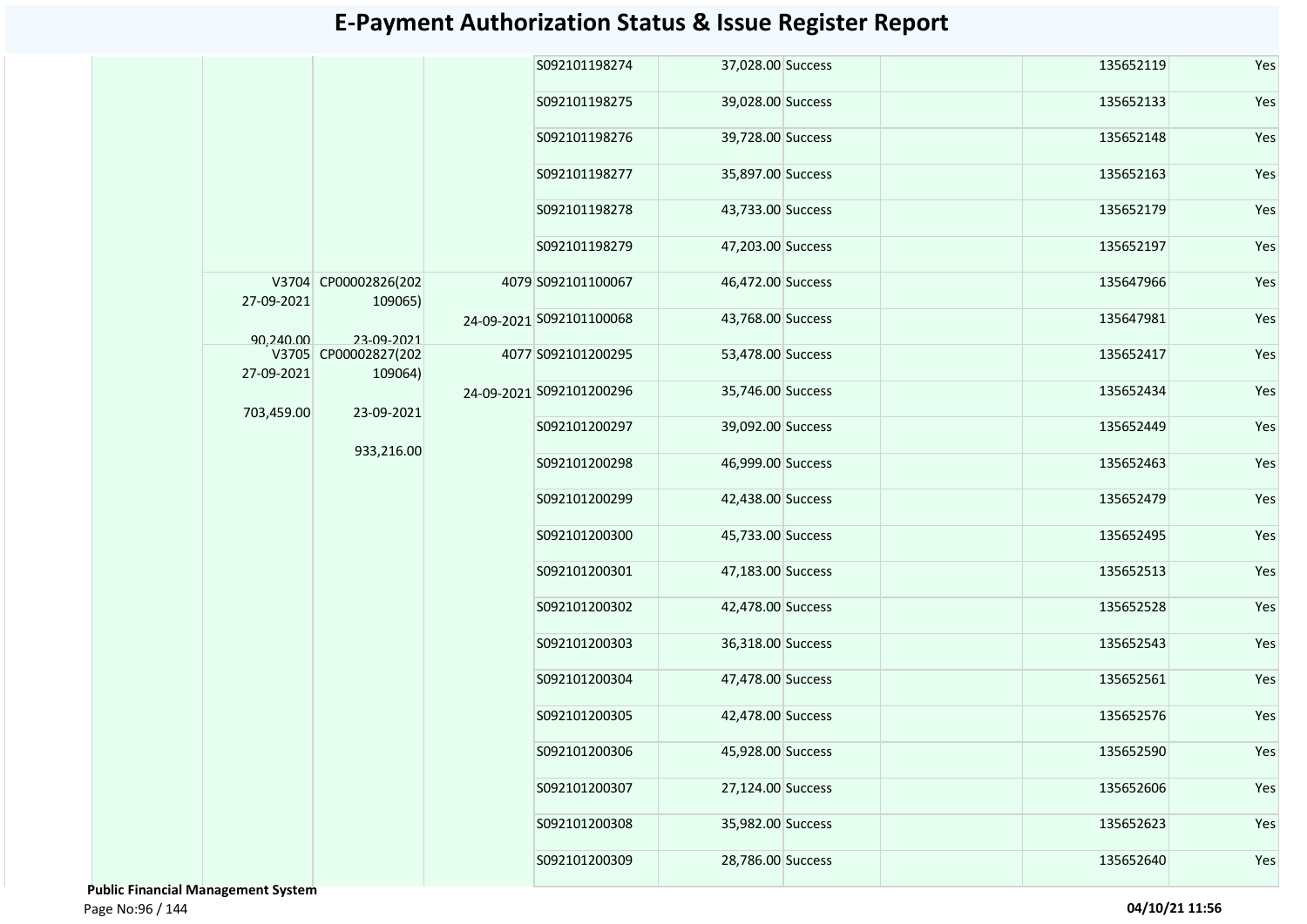|                     |                         |            | S092101200310      | 35,525.00 Success   | 135652654 | Yes |
|---------------------|-------------------------|------------|--------------------|---------------------|-----------|-----|
|                     |                         |            | S092101200311      | 50,693.00 Success   | 135652671 | Yes |
| V3719<br>27-09-2021 | CP00002862              |            | 4125 S092101153028 | 36,818.00 Success   | 135716766 | Yes |
| 36,818.00           | 27-09-2021              | 27-09-2021 |                    |                     |           |     |
| V3720               | 37,068.00<br>CP00002864 |            | 4127 S092101153329 | 36,818.00 Success   | 135716908 | Yes |
| 27-09-2021          |                         |            |                    |                     |           |     |
|                     | 27-09-2021              | 27-09-2021 |                    |                     |           |     |
| 36,818.00           |                         |            |                    |                     |           |     |
|                     | 37,068.00<br>CP00002841 |            |                    |                     |           |     |
| V3721<br>27-09-2021 |                         |            | 4100 S092101162245 | 3,440.00 Success    | 098225084 | Yes |
|                     | 24-09-2021              | 27-09-2021 |                    |                     |           |     |
| 3,440.00            |                         |            |                    |                     |           |     |
|                     | 3,440.00                |            |                    |                     |           |     |
|                     | V3722 CP00002743(511    |            | 4099 S092101162065 | 24,502.00 Success   | 098221983 | Yes |
| 27-09-2021          | 687764311143-           |            |                    |                     |           |     |
|                     | 1B1)                    | 27-09-2021 |                    |                     |           |     |
| 24,502.00           |                         |            |                    |                     |           |     |
|                     | 21-09-2021              |            |                    |                     |           |     |
|                     |                         |            |                    |                     |           |     |
|                     | 24,924.00               |            | 4097 S092101162481 | 39,256.00 Success   | 098225182 | Yes |
| 27-09-2021          | 687755969571-           |            |                    |                     |           |     |
|                     | 1B1)                    | 27-09-2021 |                    |                     |           |     |
| 39,256.00           |                         |            |                    |                     |           |     |
|                     | 21-09-2021              |            |                    |                     |           |     |
|                     |                         |            |                    |                     |           |     |
|                     | V3724 CP00002745(511    |            | 4098 S092101157891 | 3,28,339.00 Success | 098221871 | Yes |
| 27-09-2021          | 687737506365-           |            |                    |                     |           |     |
|                     | 1B1)                    | 27-09-2021 |                    |                     |           |     |
| 328,339.00          |                         |            |                    |                     |           |     |
|                     | 21-09-2021              |            |                    |                     |           |     |
|                     |                         |            |                    |                     |           |     |
| V3725               | 334,000.00              |            | 4122 S092101164810 | 3,600.00 Success    | 098225431 | Yes |
| 27-09-2021          |                         |            |                    |                     |           |     |
|                     | 27-09-2021              | 27-09-2021 |                    |                     |           |     |
| 3,600.00            |                         |            |                    |                     |           |     |
|                     | 4,000.00                |            |                    |                     |           |     |

 **Public Financial Management System**  Page No:97 / 144 **04/10/21 11:56**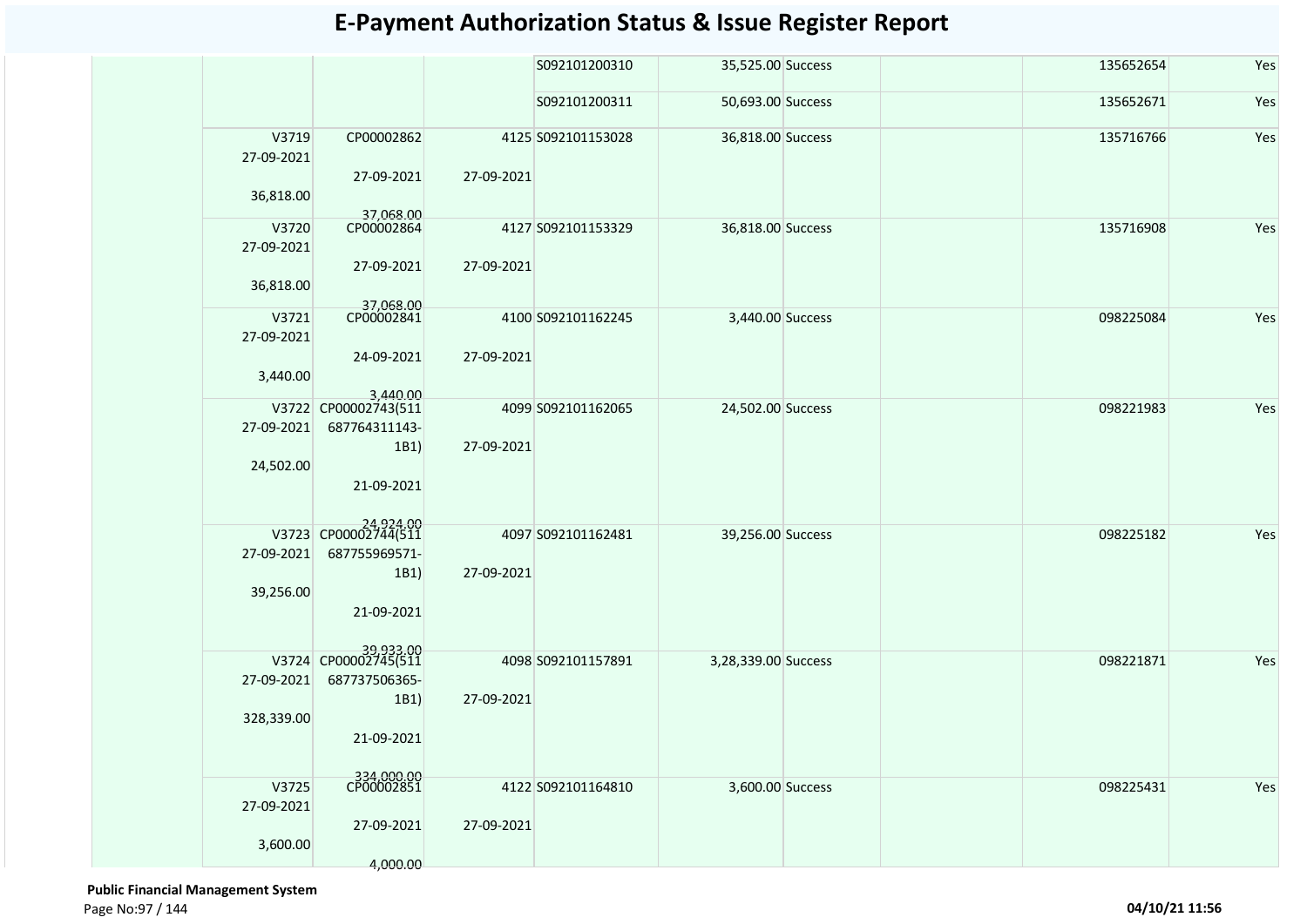|                 | V3726         | CP00002856                            |            | 4117 S092101167666       | 1,63,848.00 Success    | 098225662 | Yes |
|-----------------|---------------|---------------------------------------|------------|--------------------------|------------------------|-----------|-----|
|                 | 27-09-2021    |                                       |            |                          |                        |           |     |
|                 |               | 27-09-2021                            | 27-09-2021 |                          |                        |           |     |
|                 | 163,848.00    |                                       |            |                          |                        |           |     |
|                 |               | 166,673.00                            |            |                          |                        |           |     |
|                 | V3727         | CP00002854                            |            | 4119 S092101167708       | 4,59,110.00 Success    | 098225756 | Yes |
|                 | 27-09-2021    |                                       |            |                          |                        |           |     |
|                 |               | 27-09-2021                            | 27-09-2021 |                          |                        |           |     |
|                 |               |                                       |            |                          |                        |           |     |
|                 | 459,110.00    |                                       |            |                          |                        |           |     |
|                 | V3728         | 467,026.00<br>CP00002855              |            | 4118 S092101167818       | 4,71,663.00 Success    | 098225844 | Yes |
|                 |               |                                       |            |                          |                        |           |     |
|                 | 27-09-2021    |                                       |            |                          |                        |           |     |
|                 |               | 27-09-2021                            | 27-09-2021 |                          |                        |           |     |
|                 | 471,663.00    |                                       |            |                          |                        |           |     |
|                 |               | 479,795.00                            |            |                          |                        |           |     |
|                 | V3729         | CP00002838                            |            | 4116 S092101155513       | 1,619.00 Success       | 098221773 | Yes |
|                 | 27-09-2021    |                                       |            |                          |                        |           |     |
|                 |               | 24-09-2021                            | 27-09-2021 |                          |                        |           |     |
|                 | 1,619.00      |                                       |            |                          |                        |           |     |
|                 |               | 1,619.00                              |            |                          |                        |           |     |
|                 | V3730         | CP00002853                            |            | 4120 S092101167660       | 4,34,441.00 Success    | 098225551 | Yes |
|                 | 27-09-2021    |                                       |            |                          |                        |           |     |
|                 |               | 27-09-2021                            | 27-09-2021 |                          |                        |           |     |
|                 |               |                                       |            |                          |                        |           |     |
|                 | 434,441.00    |                                       |            |                          |                        |           |     |
|                 | V3731         | 441,931.00<br>CP00002863              |            | 4126 S092101153530       |                        | 135717028 | Yes |
|                 |               |                                       |            |                          | 36,818.00 Success      |           |     |
|                 | 27-09-2021    |                                       |            |                          |                        |           |     |
|                 |               | 27-09-2021                            | 27-09-2021 |                          |                        |           |     |
|                 | 36,818.00     |                                       |            |                          |                        |           |     |
|                 |               | 37,068.00<br>CP00002860               |            |                          |                        |           |     |
|                 | V3735         |                                       |            | 4132 S092101171650       | 1,26,00,000.00 Success | 098300816 | Yes |
|                 | 27-09-2021    |                                       |            |                          |                        |           |     |
|                 |               | 27-09-2021                            | 27-09-2021 |                          |                        |           |     |
|                 | 12,600,000.00 |                                       |            |                          |                        |           |     |
|                 |               | 12,600,000,00                         |            |                          |                        |           |     |
|                 | V3736         | CP00002861                            |            | 4131 S092101172147       | 2,29,24,306.00 Success | 098300958 | Yes |
|                 | 27-09-2021    |                                       |            |                          |                        |           |     |
|                 |               | 27-09-2021                            | 27-09-2021 |                          |                        |           |     |
|                 | 22,924,306.00 |                                       |            |                          |                        |           |     |
|                 |               |                                       |            |                          |                        |           |     |
| 225428 [Section |               | 22,924,306.00<br>V3706 CP00000183(202 |            | 4076 S092101102516       | 16,208.00 Success      | 135648203 | Yes |
| Officer]        | 27-09-2021    | 109007)                               |            |                          |                        |           |     |
|                 |               |                                       |            | 24-09-2021 S092101102517 | 42,224.00 Success      | 135648219 | Yes |
|                 |               |                                       |            |                          |                        |           |     |
|                 | 58,432.00     | 23-09-2021                            |            |                          |                        |           |     |
| 225429 [Section |               | V3711 CP00000308(202                  |            | 4095 S092101115221       | 78,528.00 Success      | 135712402 | Yes |
| Officer]        | 27-09-2021    | 109006)                               |            |                          |                        |           |     |

Officer] 27-09-2021  **Public Financial Management System** 

Page No:98 / 144 **04/10/21 11:56**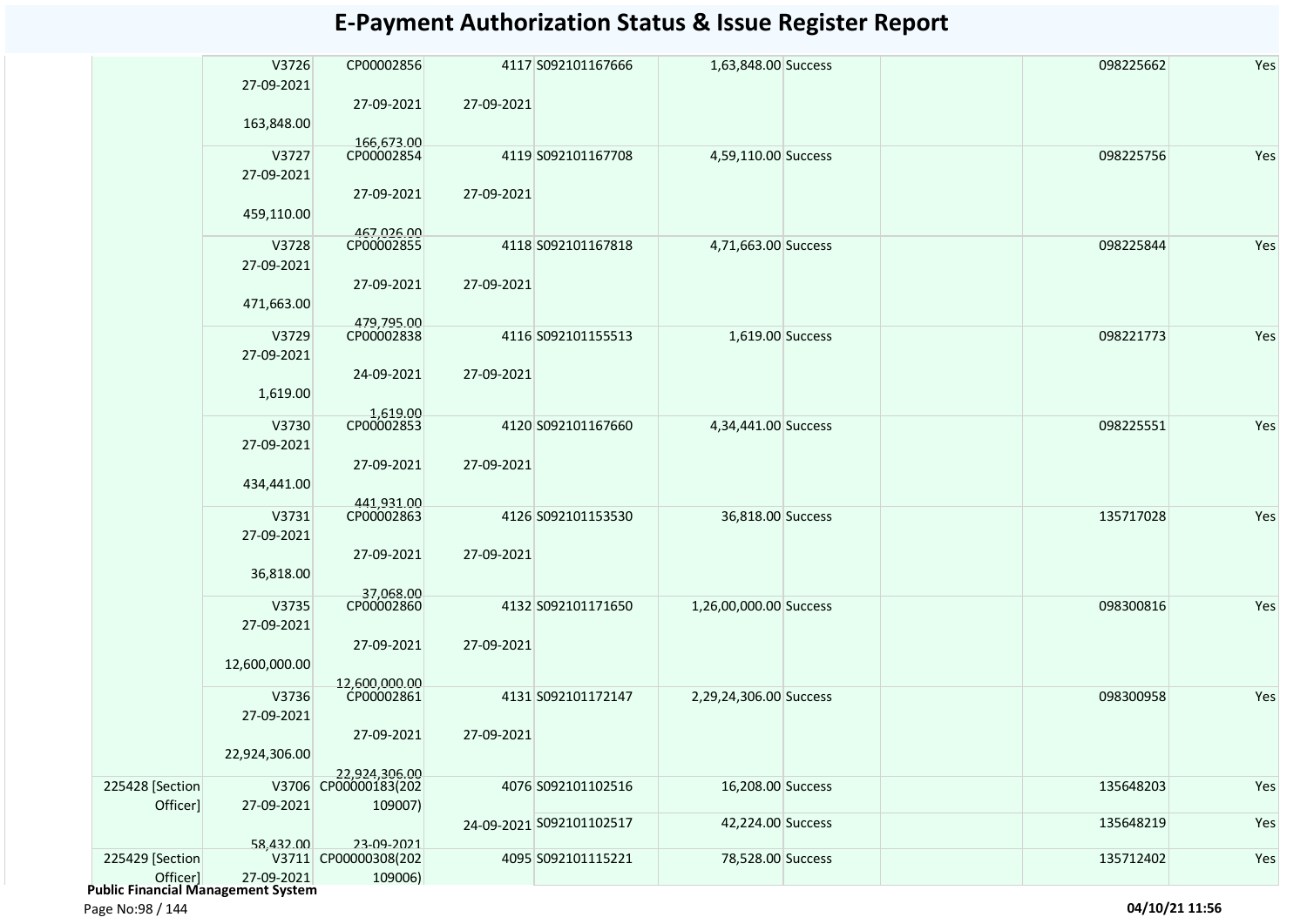| Officer] | 27-09-2021   | 109006)              |                          |                     |  |           |     |
|----------|--------------|----------------------|--------------------------|---------------------|--|-----------|-----|
|          |              |                      | 27-09-2021 S092101115222 | 2,37,493.00 Success |  | 135712417 | Yes |
|          | 939,638.00   | 24-09-2021           | S092101115223            | 64,584.00 Success   |  | 135712431 | Yes |
|          |              | 1,453,383.00         | S092101115224            | 1,04,731.00 Success |  | 135712447 | Yes |
|          |              |                      | S092101115225            |                     |  | 135712464 | Yes |
|          |              |                      |                          | 84,121.00 Success   |  |           |     |
|          |              |                      | S092101115226            | 1,42,390.00 Success |  | 135712479 | Yes |
|          |              |                      | S092101115227            | 1,89,370.00 Success |  | 135712494 | Yes |
|          |              |                      | S092101115228            | 38,421.00 Success   |  | 135712508 | Yes |
|          |              | V3712 CP00000309(202 | 4096 S092101116562       | 73,285.00 Success   |  | 135713290 | Yes |
|          | 27-09-2021   | 109007)              | 27-09-2021 S092101116563 | 74,008.00 Success   |  | 135713307 | Yes |
|          | 1,344,081.00 | 24-09-2021           | S092101116564            | 53,874.00 Success   |  | 135713323 | Yes |
|          |              | 1,648,856.00         | S092101116565            | 83,100.00 Success   |  | 135713372 | Yes |
|          |              |                      | S092101116566            | 76,154.00 Success   |  | 135713388 | Yes |
|          |              |                      | S092101116567            | 91,585.00 Success   |  | 135713425 | Yes |
|          |              |                      | S092101116568            | 94,954.00 Success   |  | 135713439 | Yes |
|          |              |                      |                          |                     |  |           |     |
|          |              |                      | S092101116569            | 80,649.00 Success   |  | 135713476 | Yes |
|          |              |                      | S092101116570            | 90,919.00 Success   |  | 135713491 | Yes |
|          |              |                      | S092101116571            | 92,999.00 Success   |  | 135713525 | Yes |
|          |              |                      | S092101116572            | 55,630.00 Success   |  | 135713541 | Yes |
|          |              |                      | S092101116573            | 70,826.00 Success   |  | 135713575 | Yes |
|          |              |                      | S092101116574            | 78,491.00 Success   |  | 135713590 | Yes |
|          |              |                      | S092101116575            | 73,032.00 Success   |  | 135713626 | Yes |
|          |              |                      | S092101116576            | 1,14,495.00 Success |  | 135713643 | Yes |
|          |              |                      | S092101116577            | 69,624.00 Success   |  | 135713680 | Yes |

 **Public Financial Management System**  Page No:99 / 144 **04/10/21 11:56**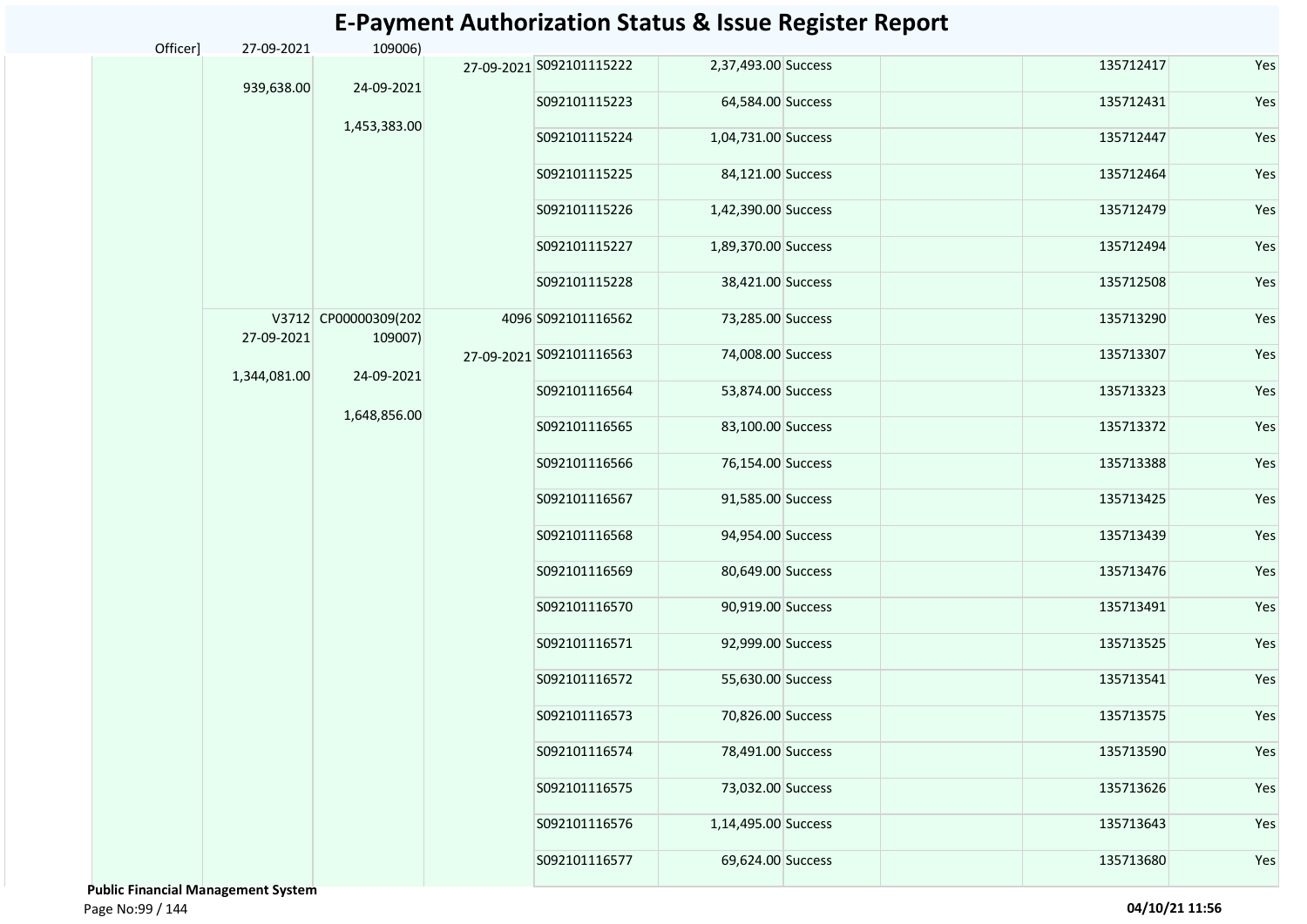|                                    |                         |                                               |            | S092101116578            | 70,456.00 Success   |                | 135713695 | Yes |
|------------------------------------|-------------------------|-----------------------------------------------|------------|--------------------------|---------------------|----------------|-----------|-----|
|                                    | 27-09-2021              | V3713 CP00000310(202<br>109005)               |            | 4110 S092101112269       | 50,718.00 Success   |                | 135709616 | Yes |
|                                    | 180,658.00              | 24-09-2021                                    |            | 27-09-2021 S092101112270 | 22,672.00 Success   |                | 135709630 | Yes |
|                                    |                         |                                               |            | S092101112271            | 45,400.00 Success   |                | 135709645 | Yes |
|                                    |                         | 395,378.00                                    |            | S092101112272            | 61,868.00 Success   |                | 135709660 | Yes |
|                                    | 27-09-2021              | V3714 CP00000311(202<br>109003)               |            | 4094 S092101115133       | 28,405.00 Success   |                | 135711920 | Yes |
|                                    | 155,650.00              | 24-09-2021                                    |            | 27-09-2021 S092101115134 | 33,426.00 Success   |                | 135711938 | Yes |
|                                    |                         |                                               |            | S092101115135            | 40,426.00 Success   |                | 135711952 | Yes |
|                                    |                         | 275,332.00                                    |            | S092101115136            | 27,405.00 Success   |                | 135711966 | Yes |
|                                    |                         |                                               |            | S092101115137            | 25,988.00 Success   |                | 135711981 | Yes |
| 225438 [Asstt<br>Accounts Officer] | 27-09-2021<br>24,154.00 | V3700 CP00000286(511<br>687710990155-<br>1B1) | 24-09-2021 | 4087 S092101286764       | 24,154.00 Success   |                | 088843660 | Yes |
|                                    |                         | 22-09-2021                                    |            |                          |                     |                |           |     |
|                                    | V3707<br>27-09-2021     | 24,570.00                                     |            | 4089 S092101341047       | 4,679.00 Success    |                | 088843867 | Yes |
|                                    | 4,679.00                | 24-09-2021                                    | 24-09-2021 |                          |                     |                |           |     |
|                                    | V3708                   | 4,679.00<br>CP00000292                        |            | 4088 S092101365835       |                     | 468.00 Success | 088853077 | Yes |
|                                    | 27-09-2021              |                                               |            |                          |                     |                |           |     |
|                                    | 468.00                  | 24-09-2021                                    | 24-09-2021 |                          |                     |                |           |     |
|                                    |                         | 468.00<br>V3715 CP00000297(202                |            |                          |                     |                |           |     |
|                                    | 27-09-2021              | 109003)                                       |            | 4115 S092101112220       | 1,01,081.00 Success |                | 135709375 | Yes |
|                                    | 251,410.00              | 27-09-2021                                    |            | 27-09-2021 S092101112221 |                     | 150.00 Success | 135709389 | Yes |
|                                    |                         |                                               |            | S092101112222            | 78,741.00 Success   |                | 135709403 | Yes |
|                                    |                         | 449,150.00                                    |            | S092101112223            | 71,438.00 Success   |                | 135709419 | Yes |

 **Public Financial Management System**  Page No:100 / 144 **04/10/21 11:56**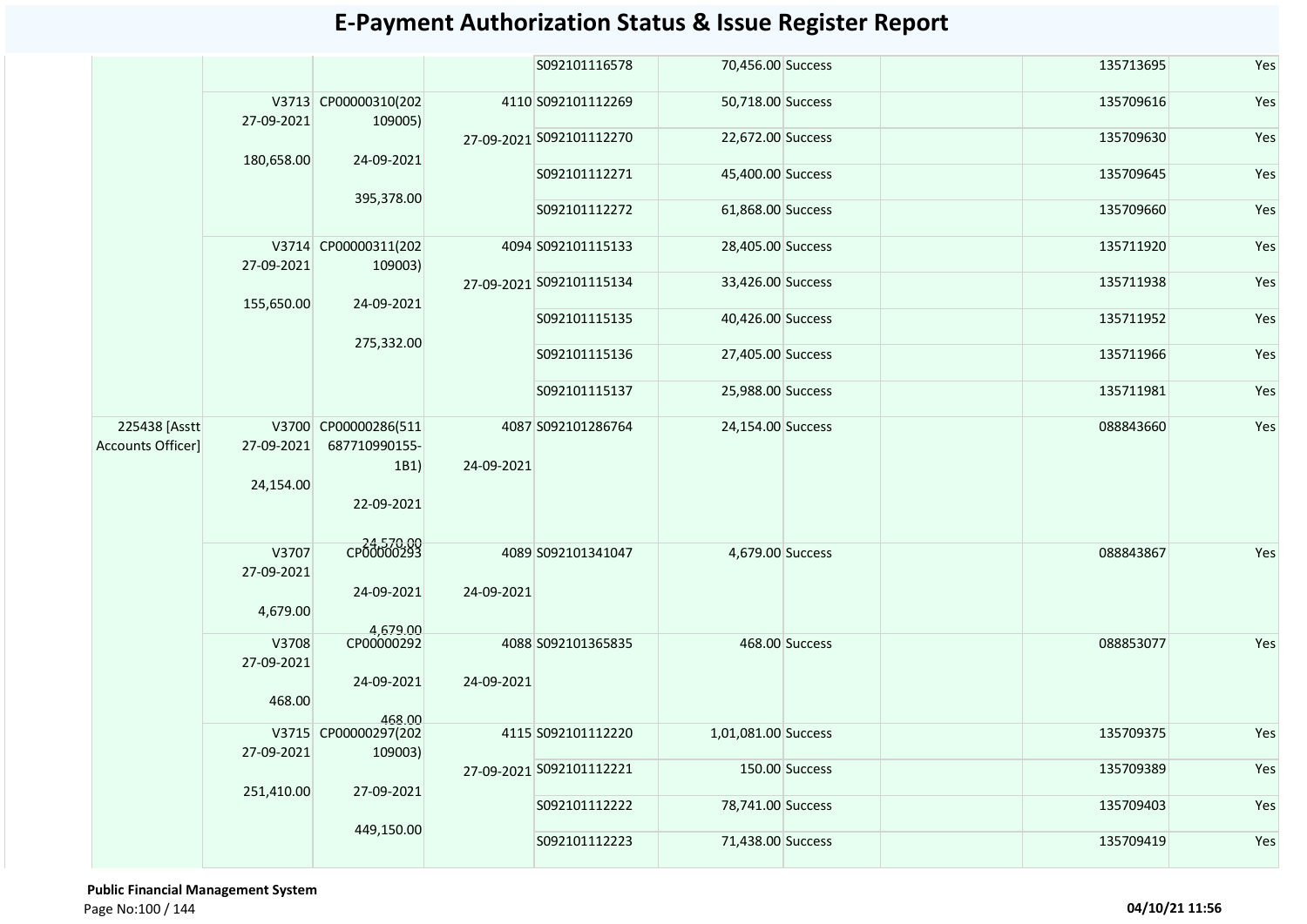| 27-09-2021              | V3716 CP00000298(202<br>109001)                   |            | 4114 S092101111965       |                     | 50.00 Success  | 135709140 | Yes |
|-------------------------|---------------------------------------------------|------------|--------------------------|---------------------|----------------|-----------|-----|
|                         |                                                   |            | 27-09-2021 S092101111966 | 25,123.00 Success   |                | 135709154 | Yes |
| 146,802.00              | 27-09-2021<br>365,942.00                          |            | S092101111967            | 58,623.00 Success   |                | 135709168 | Yes |
|                         |                                                   |            | S092101111968            | 63,006.00 Success   |                | 135709182 | Yes |
| 27-09-2021              | V3717 CP00000299(202                              |            | 4113 S092101111642       | 1,35,614.00 Success |                | 135708925 | Yes |
|                         | 109004)                                           |            | 27-09-2021 S092101111643 |                     | 50.00 Success  | 135708937 | Yes |
| 213,456.00              | 27-09-2021                                        |            | S092101111644            | 77,792.00 Success   |                | 135708948 | Yes |
| 27-09-2021<br>10,665.00 | 277,080.00<br>687752573582-<br>1B1)<br>24-09-2021 | 27-09-2021 | 4128 S092101152984       | 10,665.00 Success   |                | 098010179 | Yes |
| 27-09-2021              | 10,850.00<br>V3732 CP00000300(202                 |            | 4111 S092101161977       | 41,624.00 Success   |                | 135717150 | Yes |
|                         | 109002)<br>27-09-2021                             | 807,754.00 | 27-09-2021 S092101161978 | 31,030.00 Success   |                | 135717159 | Yes |
| 478,493.00              |                                                   |            | S092101161979            | 55,578.00 Success   |                | 135717169 | Yes |
|                         |                                                   |            | S092101161980            | 56,618.00 Success   |                | 135717177 | Yes |
|                         |                                                   |            | S092101161981            | 52,713.00 Success   |                | 135717188 | Yes |
|                         |                                                   |            | S092101161982            | 37,171.00 Success   |                | 135717197 | Yes |
|                         |                                                   |            | S092101161983            | 38,256.00 Success   |                | 135717206 | Yes |
|                         |                                                   |            | S092101161984            |                     | 480.00 Success | 135717214 | Yes |
|                         |                                                   |            | S092101161985            | 41,535.00 Success   |                | 135717221 | Yes |
|                         |                                                   |            | S092101161986            | 38,852.00 Success   |                | 135717227 | Yes |
|                         |                                                   |            | S092101161987            | 43,018.00 Success   |                | 135717233 | Yes |
|                         |                                                   |            | S092101161988            | 41,618.00 Success   |                | 135717240 | Yes |

 **Public Financial Management System**  Page No:101 / 144 **04/10/21 11:56**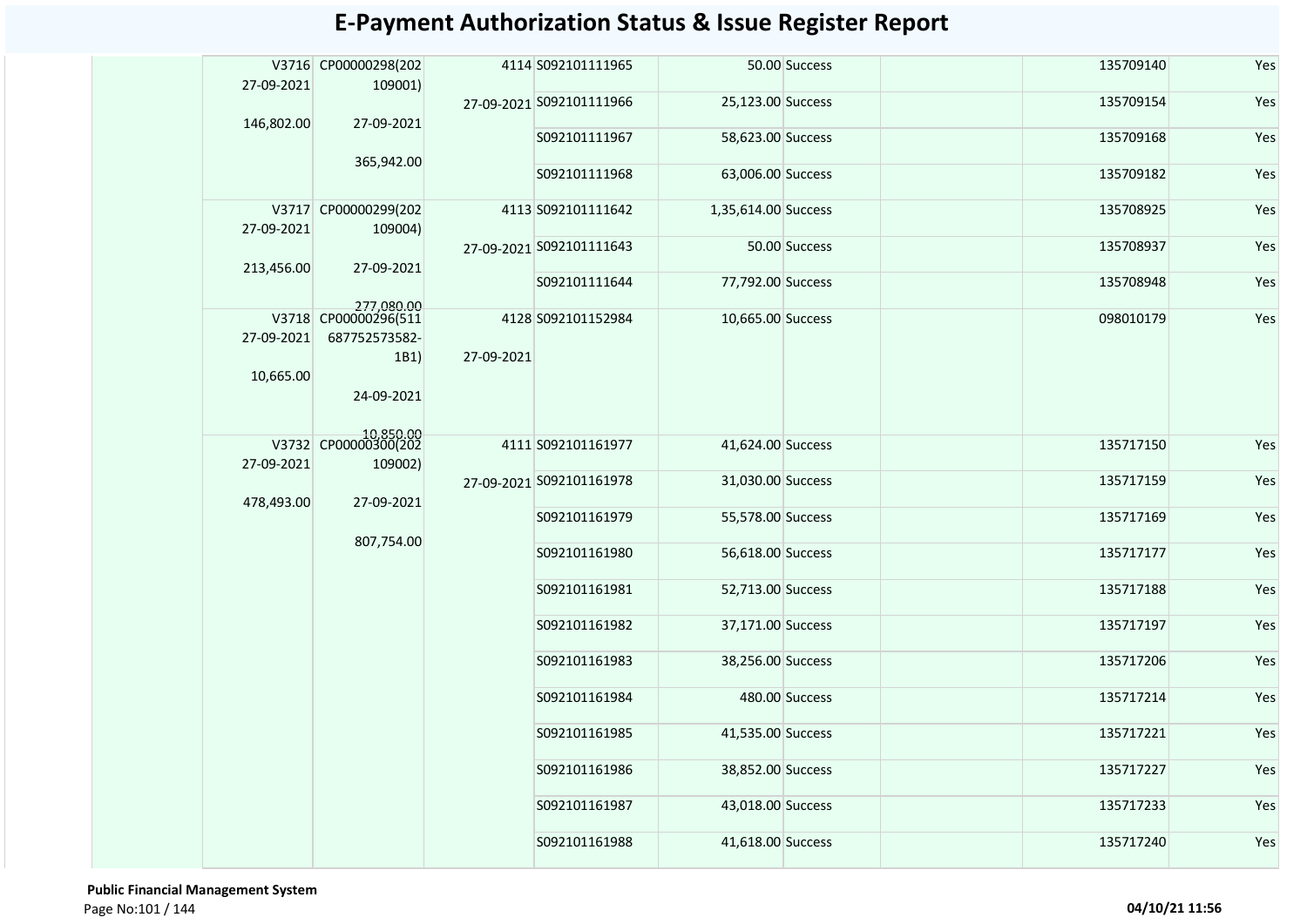#### 67,865.00 Success 125717325 Yes A09,879.00 Success 2002 135717332 Yes S092101162260 49,879.00 Success 135717339 Yes S092101162261 32,225.00 Success 135717345 Yes S092101162262 31,725.00 Success 135717351 Yes S092101162263 29,462.00 Success 135717358 Yes S092101162264 29,462.00 Success 135717364 Yes S092101162265 31,725.00 Success 135717370 Yes S092101162266 30,599.00 Success 135717377 Yes S092101162267 30,599.00 Success 135717384 Yes S092101162268 65,785.00 Success 135717390 Yes S092101162269 1,120.00 Success 135717396 Yes S092101162270 47,129.00 Success 135717402 Yes S092101162271 64,514.00 Success 135717409 Yes S092101162272 67,865.00 Success 135717415 Yes S092101162273 47,330.00 Success 135717422 Yes S092101162274 64,745.00 Success 135717428 Yes **19,55,86,228.00** V3738 29-09-2021 40,754.00 CP00000014 23-09-2021 41,457.00 A0,754.00 Success 125406818 Yes V3739 29-09-2021 1,886.00 CP00000015 23-09-2021 2,056.00 1,886.00 Failed After **Success** 125925606 Yes 17 **Issue Date: 29-09-2021** 206942 [Under Secretary Department of Industrial Policy and Promotion Ministry of Commerce and Industry New Delhi] 4092 S092101581307 27-09-2021 4093 S092101581498 27-09-2021 V3733 CP00000301(202 27-09-2021 741,908.00 109005) 27-09-2021 824,853.00 4112 S092101162258 27-09-2021 S092101162259

#### **E-Payment Authorization Status & Issue Register Report**

 **Public Financial Management System** 

Page No:102 / 144 **04/10/21 11:56**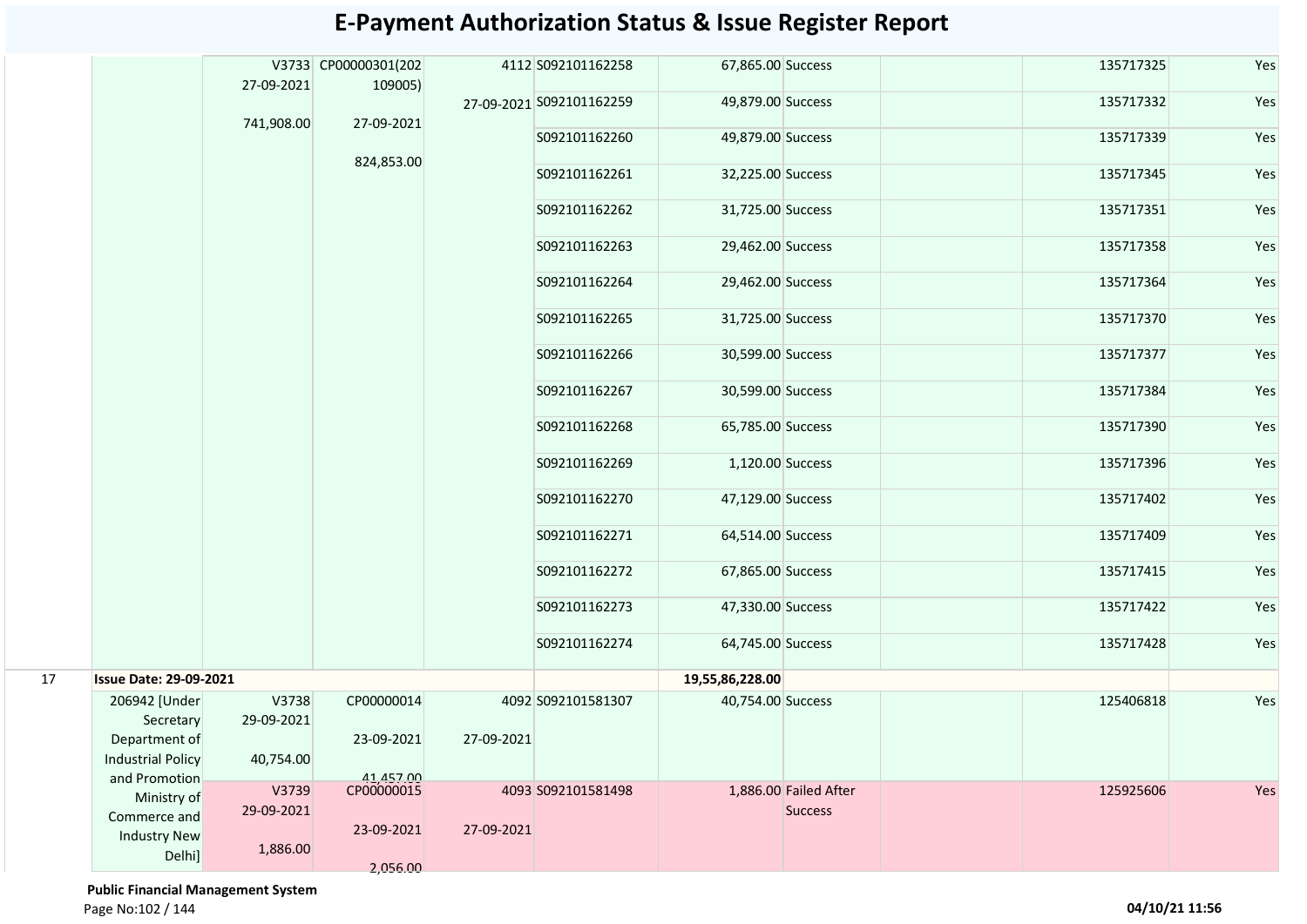| 225427 [Under                             | V3741      | CP00002852              |            | 4135 S092101583044 | 6,91,036.00 Success |                | 125447545 | Yes |
|-------------------------------------------|------------|-------------------------|------------|--------------------|---------------------|----------------|-----------|-----|
| Secretary]                                | 29-09-2021 |                         |            |                    |                     |                |           |     |
|                                           |            | 27-09-2021              | 28-09-2021 |                    |                     |                |           |     |
|                                           | 691,036.00 |                         |            |                    |                     |                |           |     |
|                                           |            | 702,949.00              |            |                    |                     |                |           |     |
|                                           |            | V3743 CP00002842(GPF    |            | 4134 S092101581252 | 40,000.00 Success   |                | 125447095 | Yes |
|                                           | 29-09-2021 | $_2$ 02109112)          |            |                    |                     |                |           |     |
|                                           |            |                         | 28-09-2021 |                    |                     |                |           |     |
|                                           | 40,000.00  | 24-09-2021              |            |                    |                     |                |           |     |
|                                           |            |                         |            |                    |                     |                |           |     |
|                                           | V3747      | 40,000.00<br>CP00002719 |            | 4136 S092100797789 | 2,783.00 Success    |                | 128916914 | Yes |
|                                           | 29-09-2021 |                         |            |                    |                     |                |           |     |
|                                           |            | 21-09-2021              | 28-09-2021 |                    |                     |                |           |     |
|                                           | 2,783.00   |                         |            |                    |                     |                |           |     |
|                                           |            | 2,958.00                |            |                    |                     |                |           |     |
|                                           | V3748      | CP00002832              |            | 4107 S092101617297 | 8,902.00 Success    |                | 128919180 | Yes |
|                                           | 29-09-2021 |                         |            |                    |                     |                |           |     |
|                                           | 8,902.00   | 24-09-2021              | 27-09-2021 |                    |                     |                |           |     |
|                                           |            |                         |            |                    |                     |                |           |     |
|                                           | V3750      | 8,902.00<br>CP00002741  |            | 4123 S092101664494 | 19,800.00 Success   |                | 131237093 | Yes |
|                                           | 29-09-2021 |                         |            |                    |                     |                |           |     |
|                                           |            | 21-09-2021              | 27-09-2021 |                    |                     |                |           |     |
|                                           | 19,800.00  |                         |            |                    |                     |                |           |     |
|                                           |            | 22,000.00               |            |                    |                     |                |           |     |
|                                           | V3751      | CP00002740              |            | 4124 S092101664469 | 10,732.00 Success   |                | 131234898 | Yes |
|                                           | 29-09-2021 |                         |            |                    |                     |                |           |     |
|                                           |            | 21-09-2021              | 27-09-2021 |                    |                     |                |           |     |
|                                           | 10,732.00  | 11,925.00               |            |                    |                     |                |           |     |
|                                           | V3752      | CP00002835              |            | 4108 S092101629026 | 11,667.00 Success   |                | 131234738 | Yes |
|                                           | 29-09-2021 |                         |            |                    |                     |                |           |     |
|                                           |            | 24-09-2021              | 27-09-2021 |                    |                     |                |           |     |
|                                           | 11,667.00  |                         |            |                    |                     |                |           |     |
|                                           |            | 11,667.00<br>CP00002833 |            |                    |                     |                |           |     |
|                                           | V3753      |                         |            | 4105 S092101664375 | 54,822.00 Success   |                | 131214014 | Yes |
|                                           | 29-09-2021 |                         |            |                    |                     |                |           |     |
|                                           |            | 24-09-2021              | 27-09-2021 |                    |                     |                |           |     |
|                                           | 54,822.00  |                         |            |                    |                     |                |           |     |
|                                           | V3754      | 54,822.00<br>CP00002839 |            | 4101 S092101664443 |                     | 293.00 Success | 131214175 | Yes |
|                                           | 29-09-2021 |                         |            |                    |                     |                |           |     |
|                                           |            | 24-09-2021              | 27-09-2021 |                    |                     |                |           |     |
|                                           | 293.00     |                         |            |                    |                     |                |           |     |
|                                           |            | 293.00                  |            |                    |                     |                |           |     |
| <b>Public Financial Management System</b> |            |                         |            |                    |                     |                |           |     |

Page No:103 / 144 **04/10/21 11:56**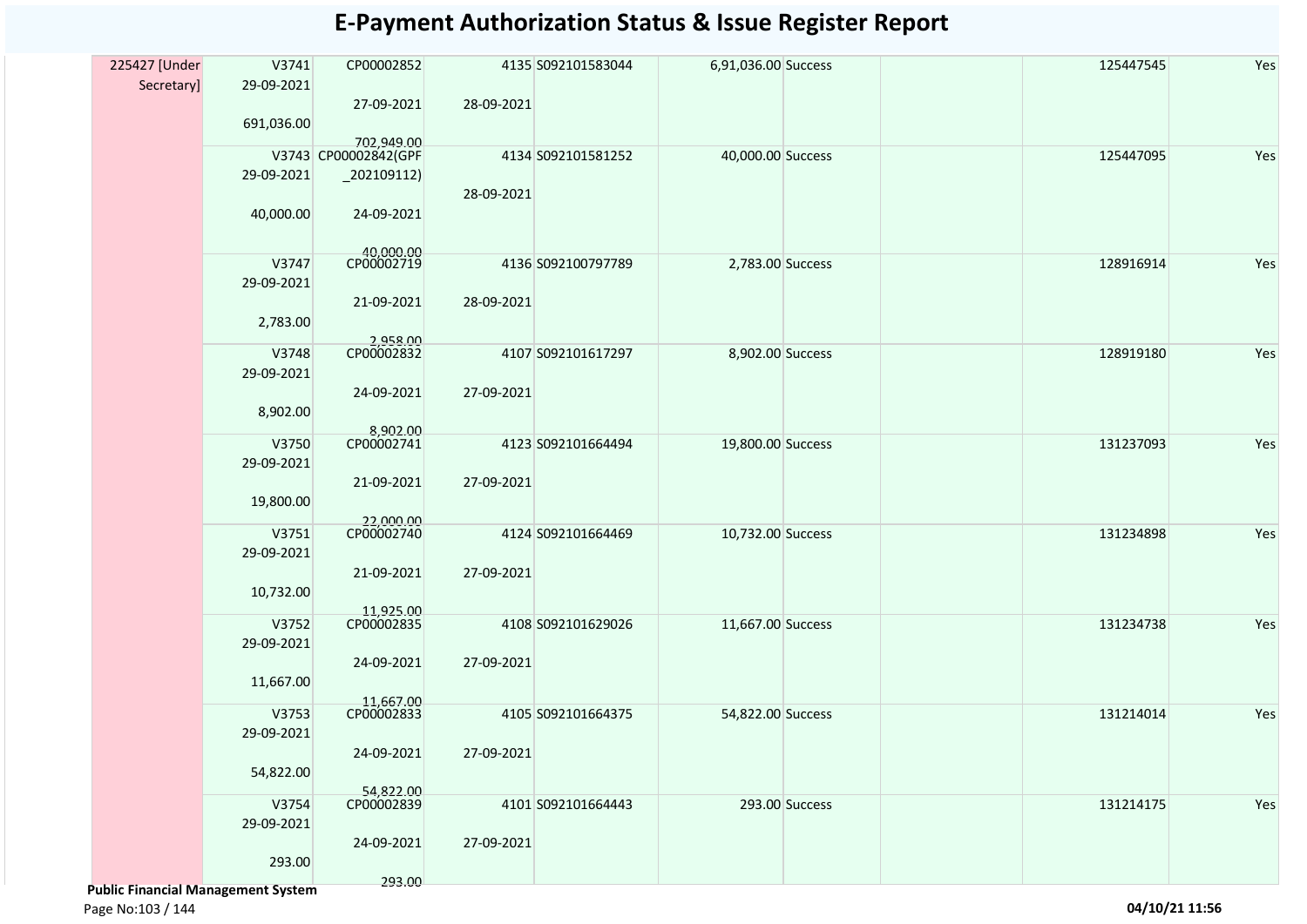|                                           | V3755      | CP00002837                            |            | 4103 S092101664504 | 28,626.00 Success |                | 131237299 | Yes |
|-------------------------------------------|------------|---------------------------------------|------------|--------------------|-------------------|----------------|-----------|-----|
|                                           | 29-09-2021 |                                       |            |                    |                   |                |           |     |
|                                           |            | 24-09-2021                            | 27-09-2021 |                    |                   |                |           |     |
|                                           | 28,626.00  | 28,626.00                             |            |                    |                   |                |           |     |
|                                           | V3756      | CP00002859                            |            | 4138 S092101622430 | 6,400.00 Success  |                | 131186585 | Yes |
|                                           | 29-09-2021 |                                       |            |                    |                   |                |           |     |
|                                           |            | 27-09-2021                            | 28-09-2021 |                    |                   |                |           |     |
|                                           | 6,400.00   |                                       |            |                    |                   |                |           |     |
|                                           | V3758      | 6,400.00<br>CP00002975                |            |                    |                   |                | 135735948 | Yes |
|                                           | 29-09-2021 |                                       |            | 4154 S092101682780 | 24,771.00 Success |                |           |     |
|                                           |            | 28-09-2021                            | 29-09-2021 |                    |                   |                |           |     |
|                                           | 24,771.00  |                                       |            |                    |                   |                |           |     |
|                                           |            |                                       |            |                    |                   |                |           |     |
|                                           | V3759      | 24,771.00<br>CP00002977               |            | 4151 S092101682815 | 34,195.00 Success |                | 135735952 | Yes |
|                                           | 29-09-2021 |                                       |            |                    |                   |                |           |     |
|                                           |            | 28-09-2021                            | 29-09-2021 |                    |                   |                |           |     |
|                                           | 34,195.00  |                                       |            |                    |                   |                |           |     |
|                                           | V3760      | 34,195.00<br>CP00002978               |            | 4150 S092101682797 | 26,320.00 Success |                | 135735950 | Yes |
|                                           | 29-09-2021 |                                       |            |                    |                   |                |           |     |
|                                           |            | 28-09-2021                            | 29-09-2021 |                    |                   |                |           |     |
|                                           | 26,320.00  |                                       |            |                    |                   |                |           |     |
|                                           |            | 26,320.00                             |            |                    |                   |                |           |     |
|                                           | 29-09-2021 | V3761 CP00002867(511<br>687749234272- |            | 4166 S092101689537 | 3,932.00 Success  |                | 133322811 | Yes |
|                                           |            | 1B1)                                  | 29-09-2021 |                    |                   |                |           |     |
|                                           | 3,932.00   |                                       |            |                    |                   |                |           |     |
|                                           |            | 27-09-2021                            |            |                    |                   |                |           |     |
|                                           |            |                                       |            |                    |                   |                |           |     |
|                                           |            | 4,000.00<br>V3762 CP00002868(511      |            |                    |                   |                |           | Yes |
|                                           | 29-09-2021 | 687776654758-                         |            | 4167 S092101689514 |                   | 884.00 Success | 133322670 |     |
|                                           |            | 1B1)                                  | 29-09-2021 |                    |                   |                |           |     |
|                                           | 884.00     |                                       |            |                    |                   |                |           |     |
|                                           |            | 27-09-2021                            |            |                    |                   |                |           |     |
|                                           |            |                                       |            |                    |                   |                |           |     |
|                                           |            | 900.00<br>V3763 CP00002869(511        |            |                    | 14,598.00 Success |                | 133322946 |     |
|                                           | 29-09-2021 | 687798515142-                         |            | 4168 S092101689550 |                   |                |           | Yes |
|                                           |            | 1B1)                                  | 29-09-2021 |                    |                   |                |           |     |
|                                           | 14,598.00  |                                       |            |                    |                   |                |           |     |
|                                           |            | 27-09-2021                            |            |                    |                   |                |           |     |
|                                           |            |                                       |            |                    |                   |                |           |     |
| <b>Public Financial Management System</b> |            | 14,849.00                             |            |                    |                   |                |           |     |

Page No:104 / 144 **04/10/21 11:56**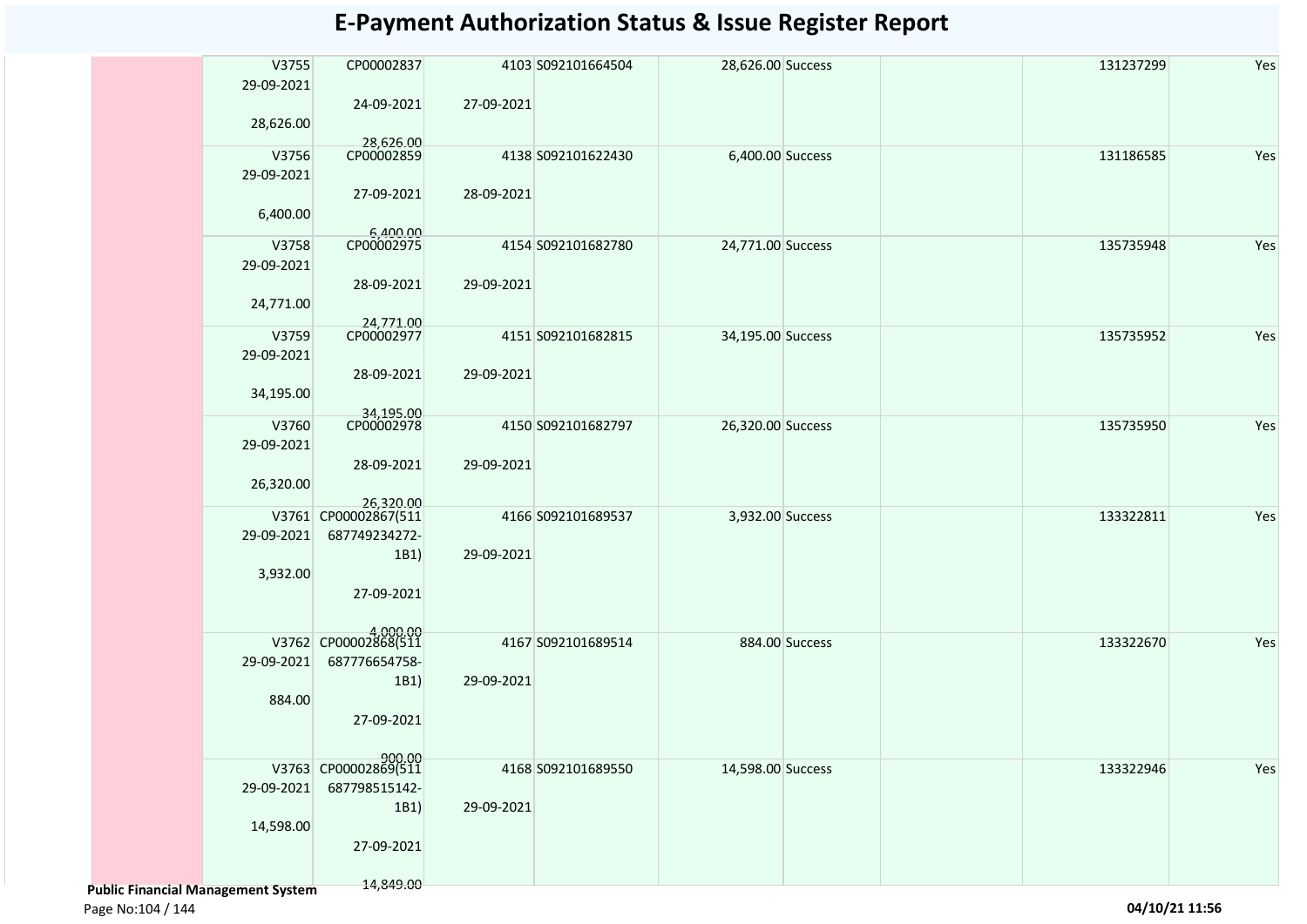|          | V3764 CP00002949(511           |            | 4236 S092101688355  | 1,424.00 Success |                | 133322557 | Yes |
|----------|--------------------------------|------------|---------------------|------------------|----------------|-----------|-----|
|          | 29-09-2021 687754322747-       |            |                     |                  |                |           |     |
|          | 1B1)                           | 29-09-2021 |                     |                  |                |           |     |
| 1,424.00 |                                |            |                     |                  |                |           |     |
|          | 27-09-2021                     |            |                     |                  |                |           |     |
|          |                                |            |                     |                  |                |           |     |
|          |                                |            |                     |                  |                |           |     |
|          | V3765 CP00002950(511           |            | 4237 S092101688348  | 1,179.00 Success |                | 133209225 | Yes |
|          | 29-09-2021 687708567480-       |            |                     |                  |                |           |     |
|          | 1B1)                           | 29-09-2021 |                     |                  |                |           |     |
| 1,179.00 |                                |            |                     |                  |                |           |     |
|          | 27-09-2021                     |            |                     |                  |                |           |     |
|          |                                |            |                     |                  |                |           |     |
|          | V3766 CP00002951(511           |            |                     |                  |                |           | Yes |
|          |                                |            | 4238 \$092101688359 | 3,441.00 Success |                | 133209367 |     |
|          | 29-09-2021 687784110856-       |            |                     |                  |                |           |     |
|          | 1B1)                           | 29-09-2021 |                     |                  |                |           |     |
| 3,441.00 |                                |            |                     |                  |                |           |     |
|          | 27-09-2021                     |            |                     |                  |                |           |     |
|          |                                |            |                     |                  |                |           |     |
|          | V3767 CP00002952(511           |            | 4239 S092101689602  | 750.00 Success   |                | 133326082 | Yes |
|          | 29-09-2021 687754778548-       |            |                     |                  |                |           |     |
|          | 1B1)                           | 29-09-2021 |                     |                  |                |           |     |
| 750.00   |                                |            |                     |                  |                |           |     |
|          | 27-09-2021                     |            |                     |                  |                |           |     |
|          |                                |            |                     |                  |                |           |     |
|          |                                |            |                     |                  |                |           |     |
|          | V3768 CP00002953(511           |            | 4240 S092101689617  | 737.00 Success   |                | 133326238 | Yes |
|          | 29-09-2021 687794541056-       |            |                     |                  |                |           |     |
|          | 1B1)                           | 29-09-2021 |                     |                  |                |           |     |
| 737.00   |                                |            |                     |                  |                |           |     |
|          | 27-09-2021                     |            |                     |                  |                |           |     |
|          |                                |            |                     |                  |                |           |     |
|          |                                |            |                     |                  |                |           |     |
|          | 750.00<br>V3769 CP00002954(511 |            | 4241 S092101689560  |                  | 343.00 Success | 133347557 | Yes |
|          | 29-09-2021 687760146696-       |            |                     |                  |                |           |     |
|          | 1B1)                           | 29-09-2021 |                     |                  |                |           |     |
| 343.00   |                                |            |                     |                  |                |           |     |
|          | 27-09-2021                     |            |                     |                  |                |           |     |
|          |                                |            |                     |                  |                |           |     |
|          | 349.00                         |            |                     |                  |                |           |     |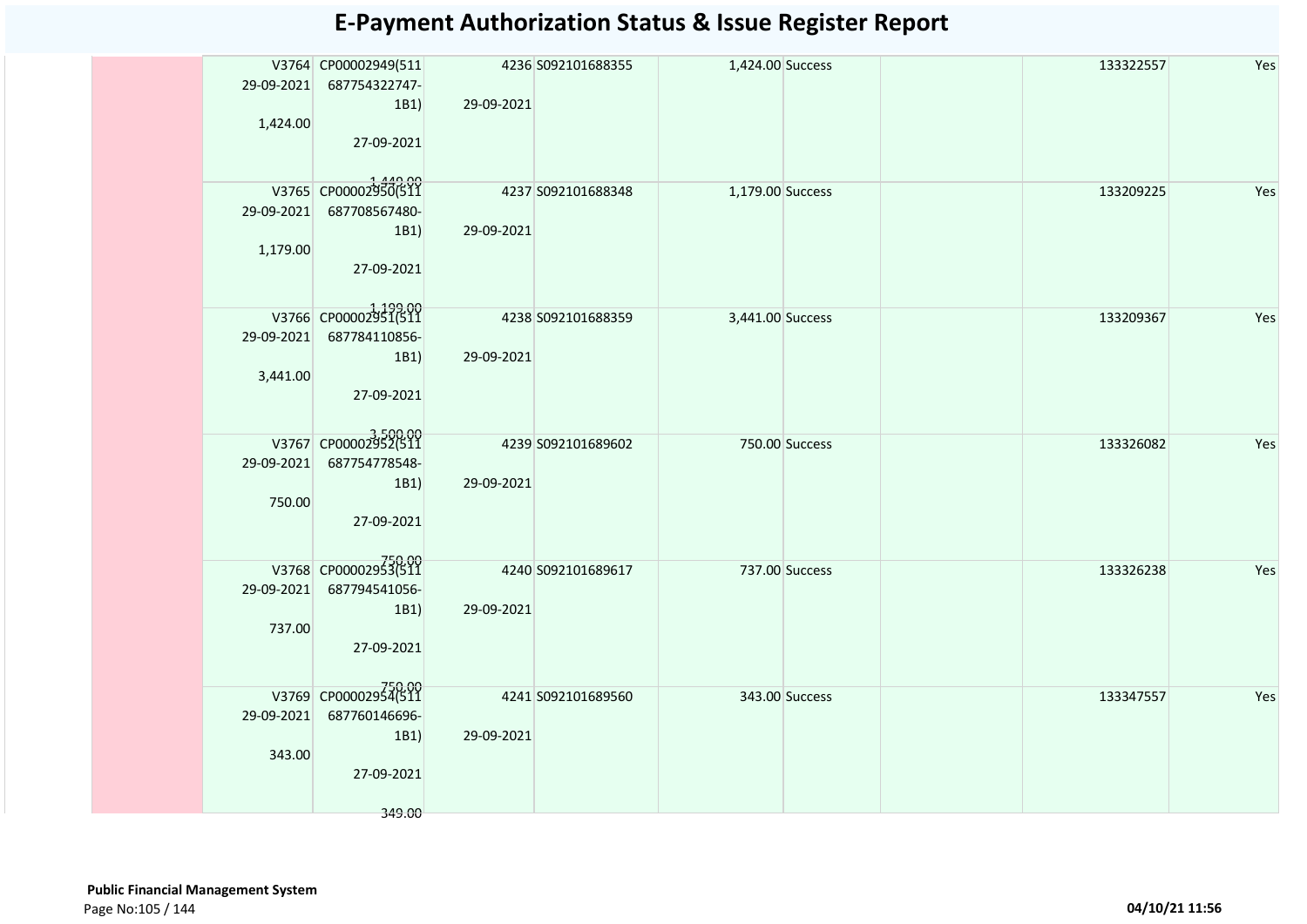|              | V3770 CP00002955(511       |            | 4242 S092101689597 |                      | 687.00 Success | 133209824 | Yes |
|--------------|----------------------------|------------|--------------------|----------------------|----------------|-----------|-----|
| 29-09-2021   | 687735356335-              |            |                    |                      |                |           |     |
|              | 1B1)                       | 29-09-2021 |                    |                      |                |           |     |
| 687.00       |                            |            |                    |                      |                |           |     |
|              | 27-09-2021                 |            |                    |                      |                |           |     |
|              |                            |            |                    |                      |                |           |     |
|              | 699.00<br>CP00002843       |            |                    |                      |                |           |     |
| V3771        |                            |            | 4146 S092101614694 | 41,00,000.00 Success |                | 133342697 | Yes |
| 29-09-2021   |                            |            |                    |                      |                |           |     |
|              | 24-09-2021                 | 28-09-2021 |                    |                      |                |           |     |
| 4,100,000.00 |                            |            |                    |                      |                |           |     |
| V3772        | 4,100,000.00<br>CP00002844 |            | 4143 S092101614484 | 30,00,000.00 Success |                | 133402063 | Yes |
| 29-09-2021   |                            |            |                    |                      |                |           |     |
|              | 24-09-2021                 | 28-09-2021 |                    |                      |                |           |     |
| 3,000,000.00 |                            |            |                    |                      |                |           |     |
|              | 3,000,000.00               |            |                    |                      |                |           |     |
| V3773        | CP00002845                 |            | 4145 S092101614621 | 32,00,000.00 Success |                | 133473686 | Yes |
| 29-09-2021   |                            |            |                    |                      |                |           |     |
|              | 24-09-2021                 | 28-09-2021 |                    |                      |                |           |     |
| 3,200,000.00 |                            |            |                    |                      |                |           |     |
|              | 3,200,000.00               |            |                    |                      |                |           |     |
| V3774        |                            |            | 4144 S092101614654 | 35,00,000.00 Success |                | 133402217 | Yes |
| 29-09-2021   |                            |            |                    |                      |                |           |     |
|              | 24-09-2021                 | 28-09-2021 |                    |                      |                |           |     |
| 3,500,000.00 |                            |            |                    |                      |                |           |     |
| V3775        | 3,500,000.00<br>CP00002850 |            | 4227 S092101614701 | 55,00,000.00 Success |                | 133367886 | Yes |
| 29-09-2021   |                            |            |                    |                      |                |           |     |
|              | 24-09-2021                 | 29-09-2021 |                    |                      |                |           |     |
|              |                            |            |                    |                      |                |           |     |
| 5,500,000.00 | 5,500,000.00               |            |                    |                      |                |           |     |
| V3776        | CP00002847                 |            | 4191 S092101614754 | 91,00,000.00 Success |                | 133342828 | Yes |
| 29-09-2021   |                            |            |                    |                      |                |           |     |
|              | 24-09-2021                 | 29-09-2021 |                    |                      |                |           |     |
| 9,100,000.00 |                            |            |                    |                      |                |           |     |
|              | 9.100.000.00               |            |                    |                      |                |           |     |
| V3777        | CP00002849                 |            | 4216 S092101614710 | 57,00,000.00 Success |                | 133473848 | Yes |
| 29-09-2021   |                            |            |                    |                      |                |           |     |
|              | 24-09-2021                 | 29-09-2021 |                    |                      |                |           |     |
| 5,700,000.00 |                            |            |                    |                      |                |           |     |
|              | 5.700.000.00               |            |                    |                      |                |           |     |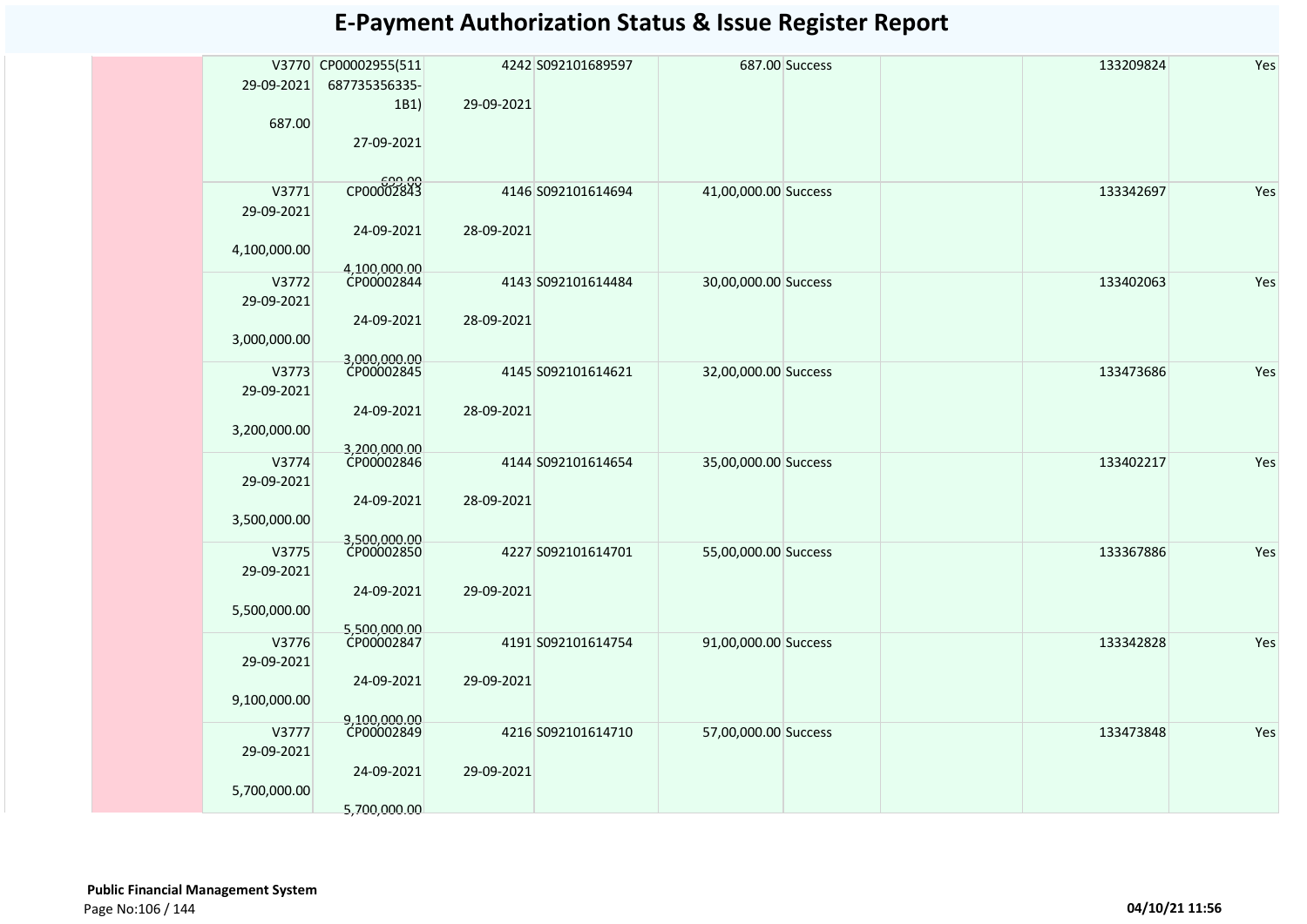| V3778         | CP00002857                           |            | 4149 S092101614440 | 25,65,821.00 Success      |                |            | 133342539 | Yes |
|---------------|--------------------------------------|------------|--------------------|---------------------------|----------------|------------|-----------|-----|
| 29-09-2021    |                                      | 28-09-2021 |                    |                           |                |            |           |     |
| 2,565,821.00  | 27-09-2021                           |            |                    |                           |                |            |           |     |
|               |                                      |            |                    |                           |                |            |           |     |
| V3779         | 2,565,821.00<br>CP00002979           |            | 4233 S092101619911 | 4,18,77,500.00 Success    |                |            | 133402393 | Yes |
| 29-09-2021    |                                      |            |                    |                           |                |            |           |     |
|               | 28-09-2021                           | 29-09-2021 |                    |                           |                |            |           |     |
| 41,877,500.00 |                                      |            |                    |                           |                |            |           |     |
| V3780         | 41,877,500.00<br>CP00002350          |            | 4156 S092101682592 | 20,00,000.00 Failed After |                | <b>R05</b> | 154930193 | Yes |
| 29-09-2021    |                                      |            |                    |                           | <b>Success</b> |            |           |     |
|               | 26-08-2021                           | 29-09-2021 |                    |                           |                |            |           |     |
| 2,000,000.00  |                                      |            |                    |                           |                |            |           |     |
|               |                                      |            |                    |                           |                |            |           |     |
| V3781         | 2,000,000.00<br>CP00002351           |            | 4155 S092101682631 | 28,06,282.00 Failed After |                | <b>R05</b> | 154929246 | Yes |
| 29-09-2021    |                                      |            |                    |                           | <b>Success</b> |            |           |     |
|               | 26-08-2021                           | 29-09-2021 |                    |                           |                |            |           |     |
| 2,806,282.00  |                                      |            |                    |                           |                |            |           |     |
|               | 2,806,282.00<br>V3782 CP00002870(511 |            | 4169 S092101723064 | 8,946.00 Success          |                |            | 133635649 | Yes |
| 29-09-2021    | 687741614079-                        |            |                    |                           |                |            |           |     |
|               | 1B1)                                 | 29-09-2021 |                    |                           |                |            |           |     |
| 8,946.00      |                                      |            |                    |                           |                |            |           |     |
|               | 27-09-2021                           |            |                    |                           |                |            |           |     |
|               |                                      |            |                    |                           |                |            |           |     |
|               | 9,100.00<br>V3783 CP00002871(511     |            | 4170 S092101714704 | 20,644.00 Success         |                |            | 133614088 | Yes |
| 29-09-2021    | 687766810856-                        |            |                    |                           |                |            |           |     |
|               | 1B1)                                 | 29-09-2021 |                    |                           |                |            |           |     |
| 20,644.00     |                                      |            |                    |                           |                |            |           |     |
|               | 27-09-2021                           |            |                    |                           |                |            |           |     |
|               |                                      |            |                    |                           |                |            |           |     |
| V3784         | CP00002872(511                       |            | 4171 S092101714541 | 2,949.00 Success          |                |            | 133610661 | Yes |
| 29-09-2021    | 687712939065-                        |            |                    |                           |                |            |           |     |
|               | 1B1)                                 | 29-09-2021 |                    |                           |                |            |           |     |
| 2,949.00      |                                      |            |                    |                           |                |            |           |     |
|               | 27-09-2021                           |            |                    |                           |                |            |           |     |
|               |                                      |            |                    |                           |                |            |           |     |
|               | 3,000.00                             |            |                    |                           |                |            |           |     |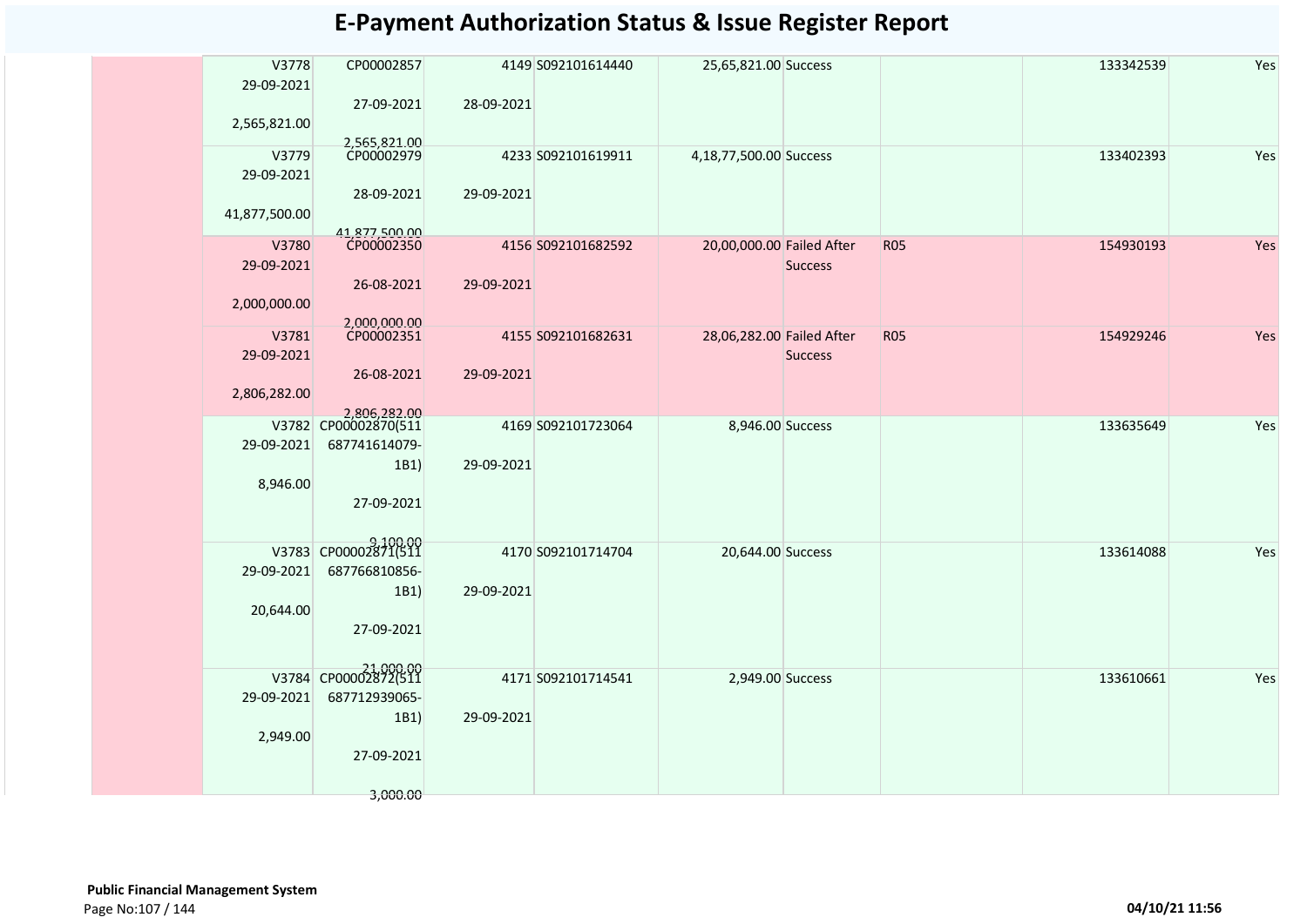|            | V3785 CP00002873(511              |            | 4172 S092101714474 |                   | 982.00 Success | 133610525 | Yes |
|------------|-----------------------------------|------------|--------------------|-------------------|----------------|-----------|-----|
|            | 29-09-2021 687749317414-          |            |                    |                   |                |           |     |
|            | 1B1)                              | 29-09-2021 |                    |                   |                |           |     |
| 982.00     |                                   |            |                    |                   |                |           |     |
|            |                                   |            |                    |                   |                |           |     |
|            | 27-09-2021                        |            |                    |                   |                |           |     |
|            |                                   |            |                    |                   |                |           |     |
|            | 1,000.00<br>V3786 CP00002874(511  |            | 4161 S092101697364 | 21,607.00 Success |                | 133627971 | Yes |
|            |                                   |            |                    |                   |                |           |     |
|            | 29-09-2021 687794375443-          |            |                    |                   |                |           |     |
|            | 1B1)                              | 29-09-2021 |                    |                   |                |           |     |
| 21,607.00  |                                   |            |                    |                   |                |           |     |
|            | 27-09-2021                        |            |                    |                   |                |           |     |
|            |                                   |            |                    |                   |                |           |     |
|            |                                   |            |                    |                   |                |           |     |
|            | 22,000.00<br>V3787 CP00002875(511 |            | 4162 S092101697425 | 6,875.00 Success  |                | 133606977 | Yes |
| 29-09-2021 | 687775948483-                     |            |                    |                   |                |           |     |
|            | 1B1)                              | 29-09-2021 |                    |                   |                |           |     |
| 6,875.00   |                                   |            |                    |                   |                |           |     |
|            | 27-09-2021                        |            |                    |                   |                |           |     |
|            |                                   |            |                    |                   |                |           |     |
|            |                                   |            |                    |                   |                |           |     |
|            | 7,000.00<br>V3788 CP00002876(511  |            | 4163 S092101697500 | 21,607.00 Success |                | 133610112 | Yes |
| 29-09-2021 | 687726157245-                     |            |                    |                   |                |           |     |
|            |                                   |            |                    |                   |                |           |     |
|            | 1B1)                              | 29-09-2021 |                    |                   |                |           |     |
| 21,607.00  |                                   |            |                    |                   |                |           |     |
|            | 27-09-2021                        |            |                    |                   |                |           |     |
|            |                                   |            |                    |                   |                |           |     |
|            | 22,000.00<br>V3789 CP00002878(511 |            | 4164 S092101697538 |                   |                | 133610259 | Yes |
|            |                                   |            |                    | 9,584.00 Success  |                |           |     |
| 29-09-2021 | 687727643144-                     |            |                    |                   |                |           |     |
|            | 1B1)                              | 29-09-2021 |                    |                   |                |           |     |
| 9,584.00   |                                   |            |                    |                   |                |           |     |
|            | 27-09-2021                        |            |                    |                   |                |           |     |
|            |                                   |            |                    |                   |                |           |     |
|            |                                   |            |                    |                   |                |           |     |
|            | 9,749.00<br>V3790 CP00002880(511  |            | 4165 S092101697662 | 12,190.00 Success |                | 133631103 | Yes |
| 29-09-2021 | 687716018463-                     |            |                    |                   |                |           |     |
|            | 1B1)                              | 29-09-2021 |                    |                   |                |           |     |
| 12,190.00  |                                   |            |                    |                   |                |           |     |
|            | 27-09-2021                        |            |                    |                   |                |           |     |
|            |                                   |            |                    |                   |                |           |     |
|            |                                   |            |                    |                   |                |           |     |
|            | 12,400.00                         |            |                    |                   |                |           |     |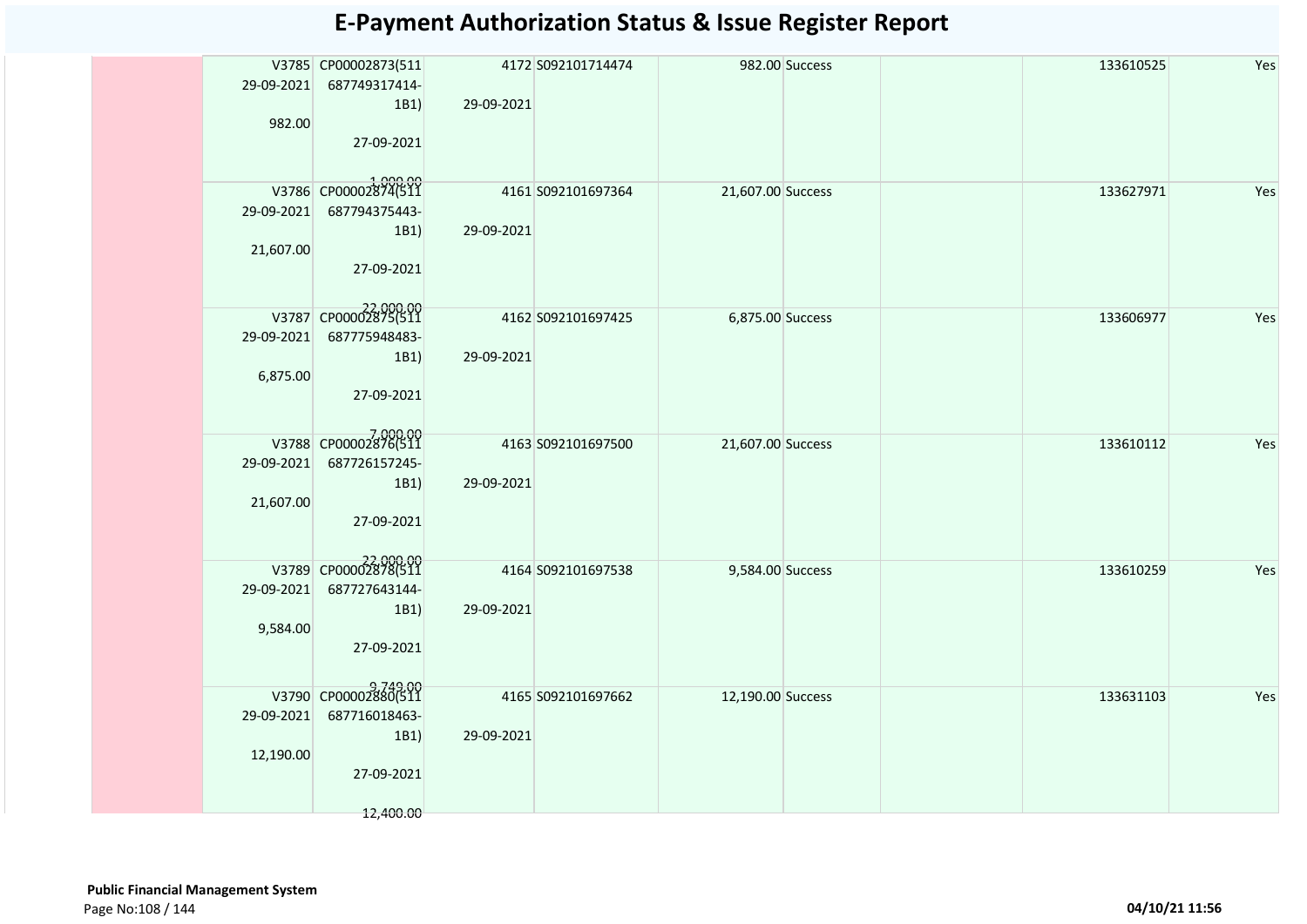|            | V3791 CP00002881(511              |            | 4158 S092101699048  | 20,290.00 Success |                | 133610393 | Yes |
|------------|-----------------------------------|------------|---------------------|-------------------|----------------|-----------|-----|
|            | 29-09-2021 687781063512-          |            |                     |                   |                |           |     |
|            | 1B1                               | 29-09-2021 |                     |                   |                |           |     |
| 20,290.00  |                                   |            |                     |                   |                |           |     |
|            | 27-09-2021                        |            |                     |                   |                |           |     |
|            |                                   |            |                     |                   |                |           |     |
|            | 20,640.00<br>V3792 CP00002882(511 |            | 4159 \$092101699034 |                   | 883.00 Success | 133631243 | Yes |
|            | 29-09-2021 687790837349-          |            |                     |                   |                |           |     |
|            | 1B1)                              | 29-09-2021 |                     |                   |                |           |     |
| 883.00     |                                   |            |                     |                   |                |           |     |
|            | 27-09-2021                        |            |                     |                   |                |           |     |
|            |                                   |            |                     |                   |                |           |     |
|            |                                   |            |                     |                   |                |           |     |
|            | 900.00<br>V3793 CP00002883(511    |            | 4160 S092101697301  | 3,736.00 Success  |                | 133627818 | Yes |
|            | 29-09-2021 687782946923-          |            |                     |                   |                |           |     |
|            | 1B1)                              | 29-09-2021 |                     |                   |                |           |     |
| 3,736.00   |                                   |            |                     |                   |                |           |     |
|            | 27-09-2021                        |            |                     |                   |                |           |     |
|            |                                   |            |                     |                   |                |           |     |
|            | V3794 CP00002884(511              |            | 4173 S092101714678  | 8,110.00 Success  |                | 133610959 | Yes |
| 29-09-2021 | 687714995950-                     |            |                     |                   |                |           |     |
|            | 1B1)                              | 29-09-2021 |                     |                   |                |           |     |
| 8,110.00   |                                   |            |                     |                   |                |           |     |
|            | 27-09-2021                        |            |                     |                   |                |           |     |
|            |                                   |            |                     |                   |                |           |     |
|            | V3795 CP00002885(511              |            | 4174 S092101714817  |                   | 491.00 Success | 133614513 | Yes |
|            | 29-09-2021 687740325006-          |            |                     |                   |                |           |     |
|            | 1B1                               | 29-09-2021 |                     |                   |                |           |     |
| 491.00     |                                   |            |                     |                   |                |           |     |
|            | 27-09-2021                        |            |                     |                   |                |           |     |
|            |                                   |            |                     |                   |                |           |     |
|            | V3796 CP00002886(511              |            |                     |                   |                |           |     |
|            |                                   |            | 4175 S092101714749  | 2,556.00 Success  |                | 133631554 | Yes |
| 29-09-2021 | 687742098511-                     | 29-09-2021 |                     |                   |                |           |     |
|            | 1B1                               |            |                     |                   |                |           |     |
| 2,556.00   | 27-09-2021                        |            |                     |                   |                |           |     |
|            |                                   |            |                     |                   |                |           |     |
|            | 2,600.00                          |            |                     |                   |                |           |     |
|            |                                   |            |                     |                   |                |           |     |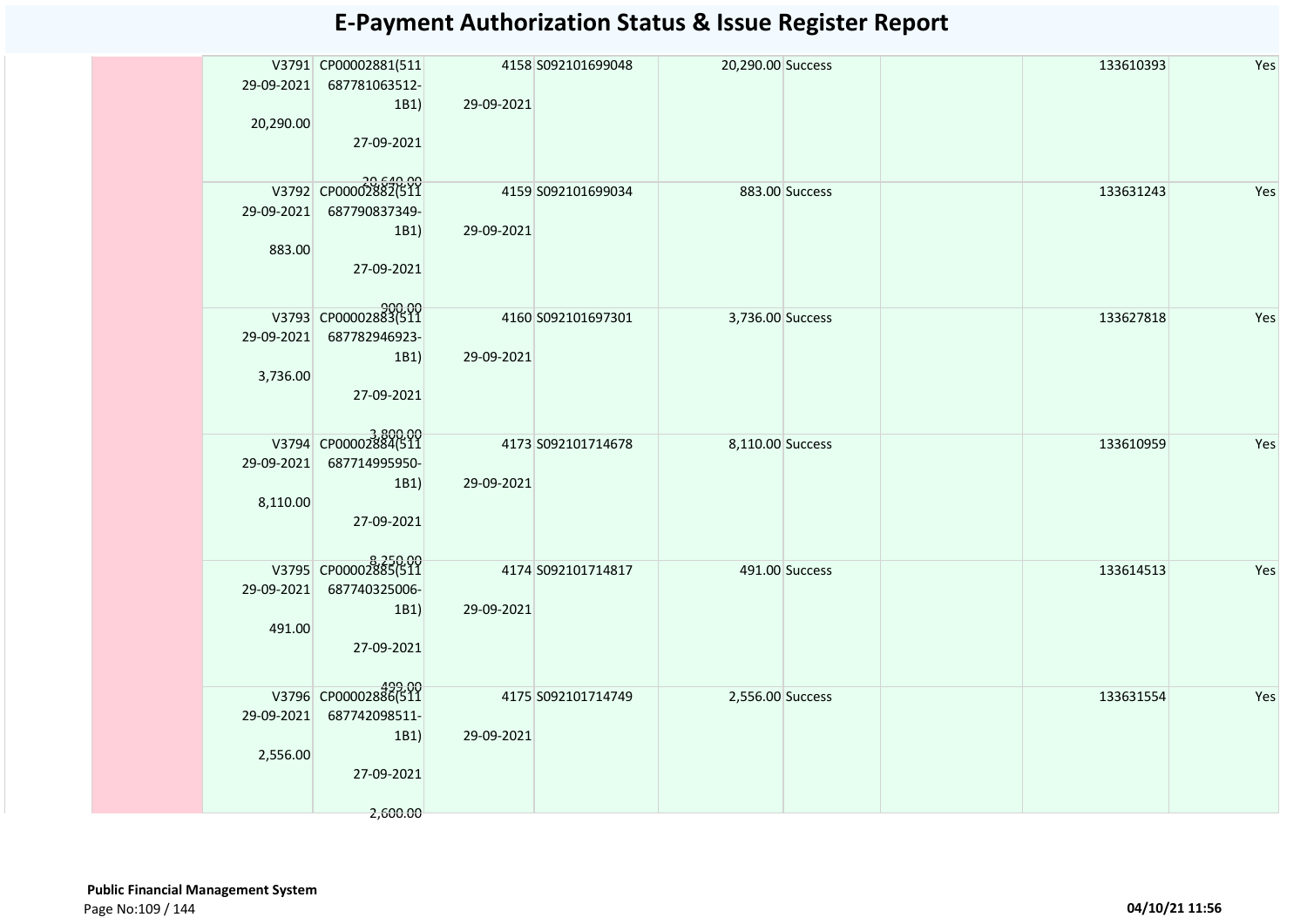|          | V3797 CP00002887(511           |            | 4176 S092101714644  | 7,472.00 Success |                | 133610813 | Yes |
|----------|--------------------------------|------------|---------------------|------------------|----------------|-----------|-----|
|          | 29-09-2021 687708451559-       |            |                     |                  |                |           |     |
|          | 1B1)                           | 29-09-2021 |                     |                  |                |           |     |
| 7,472.00 |                                |            |                     |                  |                |           |     |
|          | 27-09-2021                     |            |                     |                  |                |           |     |
|          |                                |            |                     |                  |                |           |     |
|          |                                |            |                     |                  |                |           |     |
|          | V3798 CP00002888(511           |            | 4177 S092101714716  |                  | 566.00 Success | 133614231 | Yes |
|          | 29-09-2021 687779497814-       |            |                     |                  |                |           |     |
|          | 1B1)                           | 29-09-2021 |                     |                  |                |           |     |
| 566.00   |                                |            |                     |                  |                |           |     |
|          | 27-09-2021                     |            |                     |                  |                |           |     |
|          |                                |            |                     |                  |                |           |     |
|          |                                |            |                     |                  |                |           |     |
|          | V3799 CP00002889(511           |            | 4178 \$092101714548 | 4,473.00 Success |                | 133631403 | Yes |
|          | 29-09-2021 687712161023-       |            |                     |                  |                |           |     |
|          | 1B1)                           | 29-09-2021 |                     |                  |                |           |     |
| 4,473.00 |                                |            |                     |                  |                |           |     |
|          | 27-09-2021                     |            |                     |                  |                |           |     |
|          |                                |            |                     |                  |                |           |     |
|          |                                |            |                     |                  |                |           |     |
|          | V3800 CP00002890(511           |            | 4179 S092101714834  | 1,671.00 Success |                | 133631691 | Yes |
|          | 29-09-2021 687741142777-       |            |                     |                  |                |           |     |
|          | 1B1)                           | 29-09-2021 |                     |                  |                |           |     |
| 1,671.00 |                                |            |                     |                  |                |           |     |
|          | 27-09-2021                     |            |                     |                  |                |           |     |
|          |                                |            |                     |                  |                |           |     |
|          |                                |            |                     |                  |                |           |     |
|          | V3801 CP00002891(511           |            | 4180 S092101714958  |                  | 909.00 Success | 133635143 | Yes |
|          | 29-09-2021 687767173798-       |            |                     |                  |                |           |     |
|          | 1B1)                           | 29-09-2021 |                     |                  |                |           |     |
| 909.00   |                                |            |                     |                  |                |           |     |
|          | 27-09-2021                     |            |                     |                  |                |           |     |
|          |                                |            |                     |                  |                |           |     |
|          |                                |            |                     |                  |                |           |     |
|          | 925.00<br>V3802 CP00002892(511 |            | 4181 S092101714952  |                  | 366.00 Success | 133614656 | Yes |
|          | 29-09-2021 687742724012-       |            |                     |                  |                |           |     |
|          | 1B1)                           | 29-09-2021 |                     |                  |                |           |     |
| 366.00   |                                |            |                     |                  |                |           |     |
|          | 27-09-2021                     |            |                     |                  |                |           |     |
|          |                                |            |                     |                  |                |           |     |
|          | 372.00                         |            |                     |                  |                |           |     |
|          |                                |            |                     |                  |                |           |     |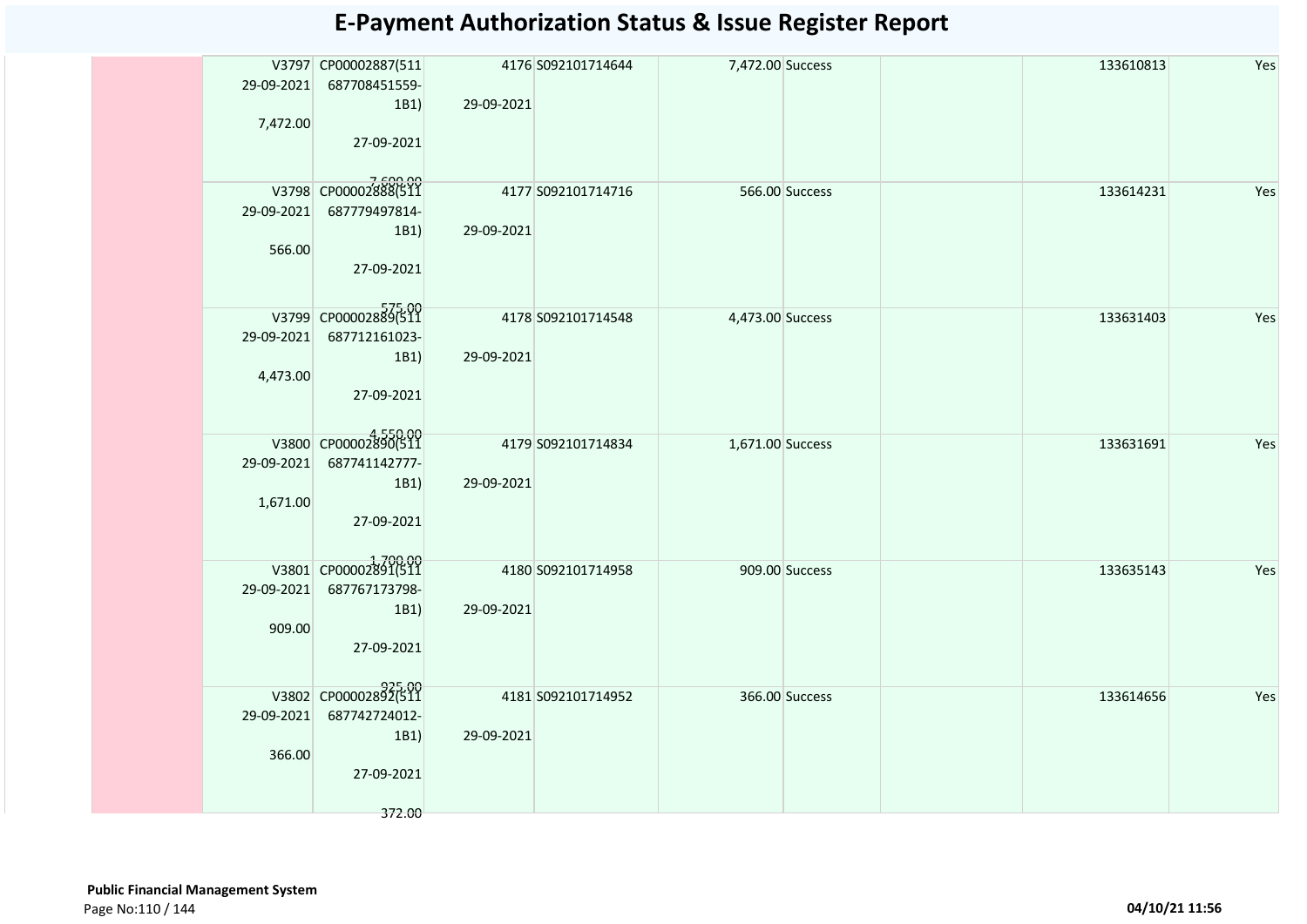|            | V3803 CP00002893(511              |            | 4182 S092101714900  | 9,831.00 Success |  | 133631939 | Yes |
|------------|-----------------------------------|------------|---------------------|------------------|--|-----------|-----|
|            | 29-09-2021 687779642842-          |            |                     |                  |  |           |     |
|            | 1B1)                              | 29-09-2021 |                     |                  |  |           |     |
| 9,831.00   |                                   |            |                     |                  |  |           |     |
|            | 27-09-2021                        |            |                     |                  |  |           |     |
|            |                                   |            |                     |                  |  |           |     |
|            | 10,000.00<br>V3804 CP00002894(511 |            | 4183 S092101714783  | 1,474.00 Success |  | 133614372 | Yes |
| 29-09-2021 | 687709623914-                     |            |                     |                  |  |           |     |
|            | 1B1)                              | 29-09-2021 |                     |                  |  |           |     |
|            |                                   |            |                     |                  |  |           |     |
| 1,474.00   | 27-09-2021                        |            |                     |                  |  |           |     |
|            |                                   |            |                     |                  |  |           |     |
|            |                                   |            |                     |                  |  |           |     |
|            | V3805 CP00002895(511              |            | 4184 S092101714999  | 1,277.00 Success |  | 133614785 | Yes |
|            | 29-09-2021 687788621785-          |            |                     |                  |  |           |     |
|            | 1B1)                              | 29-09-2021 |                     |                  |  |           |     |
| 1,277.00   |                                   |            |                     |                  |  |           |     |
|            | 27-09-2021                        |            |                     |                  |  |           |     |
|            |                                   |            |                     |                  |  |           |     |
|            | V3806 CP00002896(511              |            | 4185 \$092101714850 | 3,146.00 Success |  | 133631811 | Yes |
| 29-09-2021 | 687774528066-                     |            |                     |                  |  |           |     |
|            | 1B1)                              | 29-09-2021 |                     |                  |  |           |     |
| 3,146.00   |                                   |            |                     |                  |  |           |     |
|            | 27-09-2021                        |            |                     |                  |  |           |     |
|            |                                   |            |                     |                  |  |           |     |
|            |                                   |            |                     |                  |  |           |     |
|            | V3807 CP00002897(511              |            | 4186 S092101716258  | 4,424.00 Success |  | 133635464 | Yes |
| 29-09-2021 | 687761533909-                     |            |                     |                  |  |           |     |
|            | 1B1)                              | 29-09-2021 |                     |                  |  |           |     |
| 4,424.00   |                                   |            |                     |                  |  |           |     |
|            | 27-09-2021                        |            |                     |                  |  |           |     |
|            |                                   |            |                     |                  |  |           |     |
|            | V3808 CP00002945(511              |            | 4231 S092101715048  | 1,750.00 Success |  | 133635298 | Yes |
| 29-09-2021 | 687713911963-                     |            |                     |                  |  |           |     |
|            | 1B1)                              | 29-09-2021 |                     |                  |  |           |     |
| 1,750.00   |                                   |            |                     |                  |  |           |     |
|            | 27-09-2021                        |            |                     |                  |  |           |     |
|            |                                   |            |                     |                  |  |           |     |
|            | 1,780.00                          |            |                     |                  |  |           |     |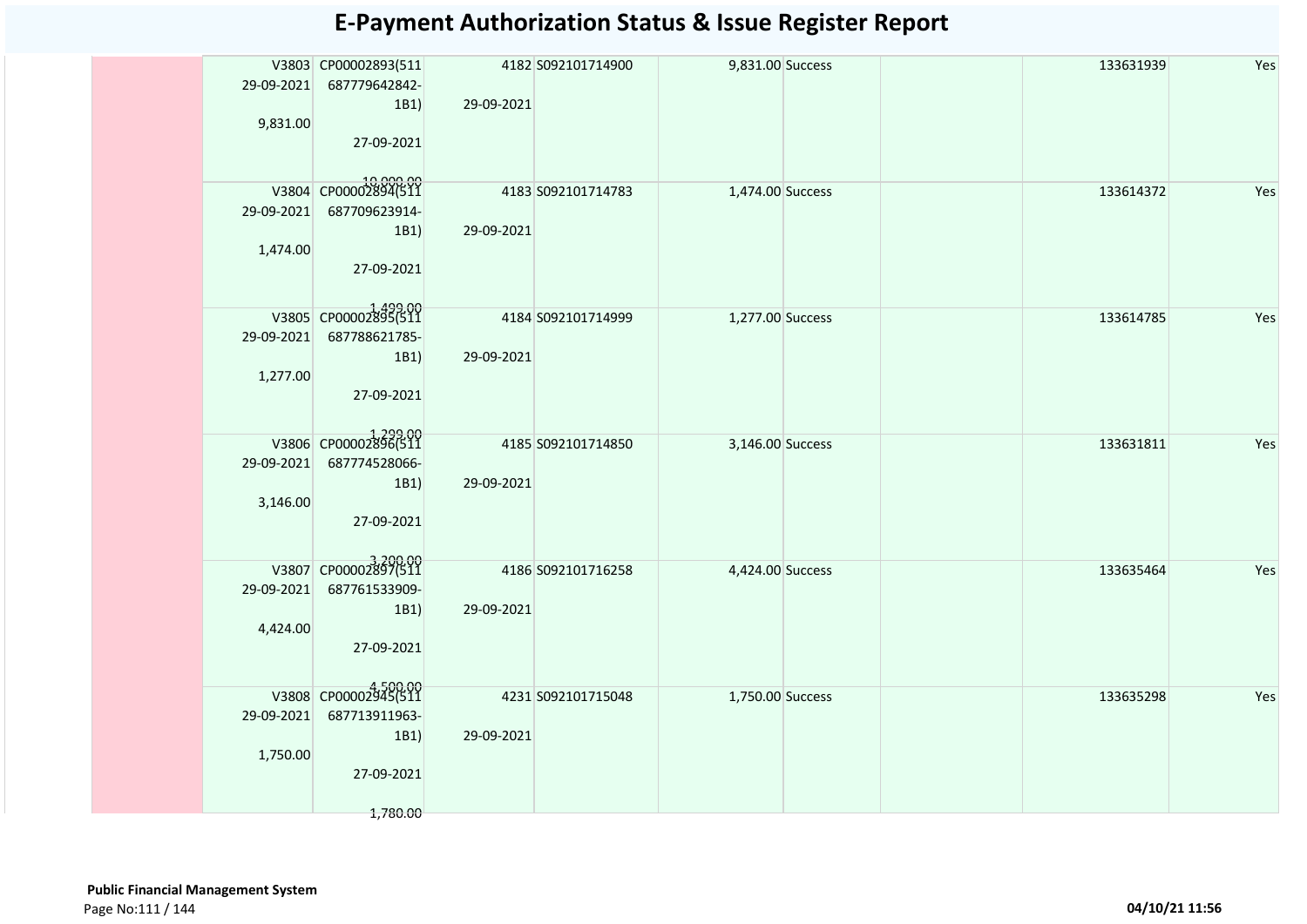|           | V3809 CP00002908(511           |            | 4199 S092101732943 |                   | 549.00 Success | 135739527 | Yes |
|-----------|--------------------------------|------------|--------------------|-------------------|----------------|-----------|-----|
|           | 29-09-2021 687779551893-       |            |                    |                   |                |           |     |
|           | 1B1)                           | 29-09-2021 |                    |                   |                |           |     |
| 549.00    |                                |            |                    |                   |                |           |     |
|           | 27-09-2021                     |            |                    |                   |                |           |     |
|           |                                |            |                    |                   |                |           |     |
|           |                                |            |                    |                   |                |           |     |
|           | V3810 CP00002909(511           |            | 4200 S092101732982 |                   | 934.00 Success | 135739529 | Yes |
|           | 29-09-2021 687728368414-       |            |                    |                   |                |           |     |
|           | 1B1)                           | 29-09-2021 |                    |                   |                |           |     |
| 934.00    |                                |            |                    |                   |                |           |     |
|           | 27-09-2021                     |            |                    |                   |                |           |     |
|           |                                |            |                    |                   |                |           |     |
|           |                                |            |                    |                   |                |           |     |
|           | 950.00<br>V3811 CP00002910(511 |            | 4201 S092101732661 | 280.00 Success    |                | 135739525 | Yes |
|           | 29-09-2021 687792447170-       |            |                    |                   |                |           |     |
|           | 1B1)                           | 29-09-2021 |                    |                   |                |           |     |
| 280.00    |                                |            |                    |                   |                |           |     |
|           | 27-09-2021                     |            |                    |                   |                |           |     |
|           |                                |            |                    |                   |                |           |     |
|           | 285.00<br>V3812 CP00002911(511 |            | 4202 S092101732988 | 3,441.00 Success  |                | 135739531 | Yes |
|           | 29-09-2021 687773357464-       |            |                    |                   |                |           |     |
|           | 1B1)                           | 29-09-2021 |                    |                   |                |           |     |
| 3,441.00  |                                |            |                    |                   |                |           |     |
|           | 27-09-2021                     |            |                    |                   |                |           |     |
|           |                                |            |                    |                   |                |           |     |
|           | V3813 CP00002912(511           |            |                    |                   |                |           |     |
|           |                                |            | 4203 S092101733249 | 6,488.00 Success  |                | 135739535 | Yes |
|           | 29-09-2021 687754117227-       |            |                    |                   |                |           |     |
|           | 1B1)                           | 29-09-2021 |                    |                   |                |           |     |
| 6,488.00  |                                |            |                    |                   |                |           |     |
|           | 27-09-2021                     |            |                    |                   |                |           |     |
|           |                                |            |                    |                   |                |           |     |
|           | V3814 CP00002913(511           |            | 4204 S092101733315 | 22,366.00 Success |                | 135739539 | Yes |
|           | 29-09-2021 687711884320-       |            |                    |                   |                |           |     |
|           | 1B1)                           | 29-09-2021 |                    |                   |                |           |     |
| 22,366.00 |                                |            |                    |                   |                |           |     |
|           | 27-09-2021                     |            |                    |                   |                |           |     |
|           |                                |            |                    |                   |                |           |     |
|           | 22,800.00                      |            |                    |                   |                |           |     |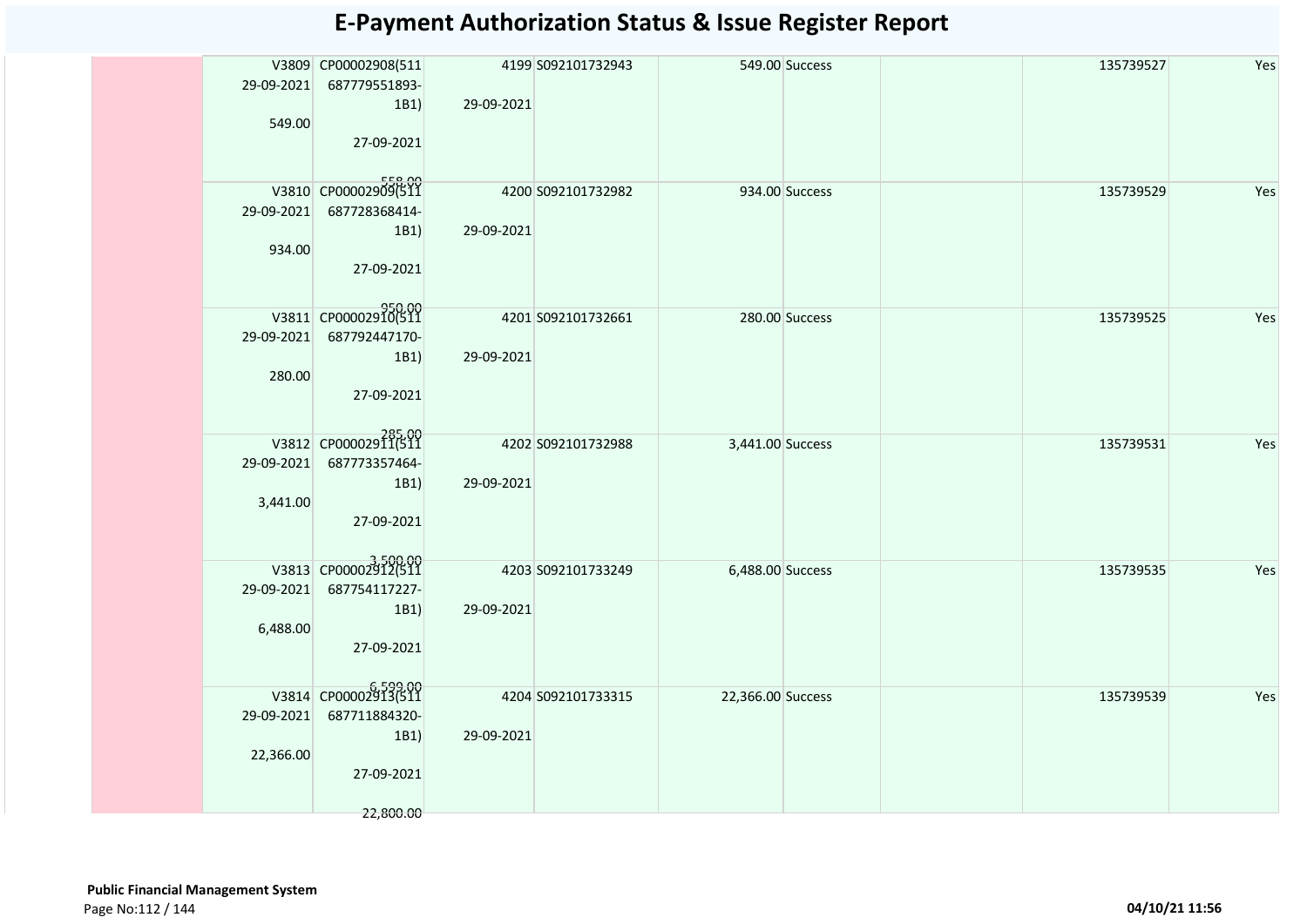|           |                                  |                    |                       |                   |                |           | Yes |
|-----------|----------------------------------|--------------------|-----------------------|-------------------|----------------|-----------|-----|
|           | V3815 CP00002920(511             |                    | 4206 S092101735142    |                   | 314.00 Success | 135739551 |     |
|           | 29-09-2021 687728091631-         |                    |                       |                   |                |           |     |
|           | 1B1)                             | 29-09-2021         |                       |                   |                |           |     |
| 314.00    |                                  |                    |                       |                   |                |           |     |
|           | 27-09-2021                       |                    |                       |                   |                |           |     |
|           |                                  |                    |                       |                   |                |           |     |
|           | 319.00<br>V3816 CP00002923(511   |                    | 4209 \$092101737204   |                   |                | 135739555 | Yes |
|           |                                  |                    |                       | 3,833.00 Success  |                |           |     |
|           | 29-09-2021 687768035700-         |                    |                       |                   |                |           |     |
|           | 1B1)                             | 29-09-2021         |                       |                   |                |           |     |
| 3,833.00  |                                  |                    |                       |                   |                |           |     |
|           | 27-09-2021                       |                    |                       |                   |                |           |     |
|           |                                  |                    |                       |                   |                |           |     |
|           | 3,899.00<br>V3817 CP00002924(511 | 4210 S092101733366 |                       | 855.00 Success    |                | 135739543 | Yes |
|           | 29-09-2021 687703102591-         |                    |                       |                   |                |           |     |
|           | 1B1)                             | 29-09-2021         |                       |                   |                |           |     |
| 855.00    |                                  |                    |                       |                   |                |           |     |
|           |                                  |                    |                       |                   |                |           |     |
|           | 27-09-2021                       |                    |                       |                   |                |           |     |
|           |                                  |                    |                       |                   |                |           |     |
|           | 00.09.98<br>V3818 CP00002925(511 |                    | 4211 509 210 1735 034 | 1,033.00 Success  |                | 135739545 | Yes |
|           | 29-09-2021 687751090757-         |                    |                       |                   |                |           |     |
|           | 1B1)                             | 29-09-2021         |                       |                   |                |           |     |
| 1,033.00  |                                  |                    |                       |                   |                |           |     |
|           | 27-09-2021                       |                    |                       |                   |                |           |     |
|           |                                  |                    |                       |                   |                |           |     |
|           |                                  |                    |                       |                   |                |           |     |
|           | V3819 CP00002930(511             |                    | 4214 S092101733268    | 13,272.00 Success |                | 135739537 | Yes |
|           | 29-09-2021 687763971844-         |                    |                       |                   |                |           |     |
|           | 1B1)                             | 29-09-2021         |                       |                   |                |           |     |
| 13,272.00 |                                  |                    |                       |                   |                |           |     |
|           | 27-09-2021                       |                    |                       |                   |                |           |     |
|           |                                  |                    |                       |                   |                |           |     |
|           |                                  |                    |                       |                   |                |           |     |
|           | V3820 CP00002932(511             |                    | 4215 S092101733343    | 24,524.00 Success |                | 135739541 | Yes |
|           | 29-09-2021 687742739956-         |                    |                       |                   |                |           |     |
|           | 1B1)                             | 29-09-2021         |                       |                   |                |           |     |
| 24,524.00 |                                  |                    |                       |                   |                |           |     |
|           | 27-09-2021                       |                    |                       |                   |                |           |     |
|           |                                  |                    |                       |                   |                |           |     |
|           | 25,000.00                        |                    |                       |                   |                |           |     |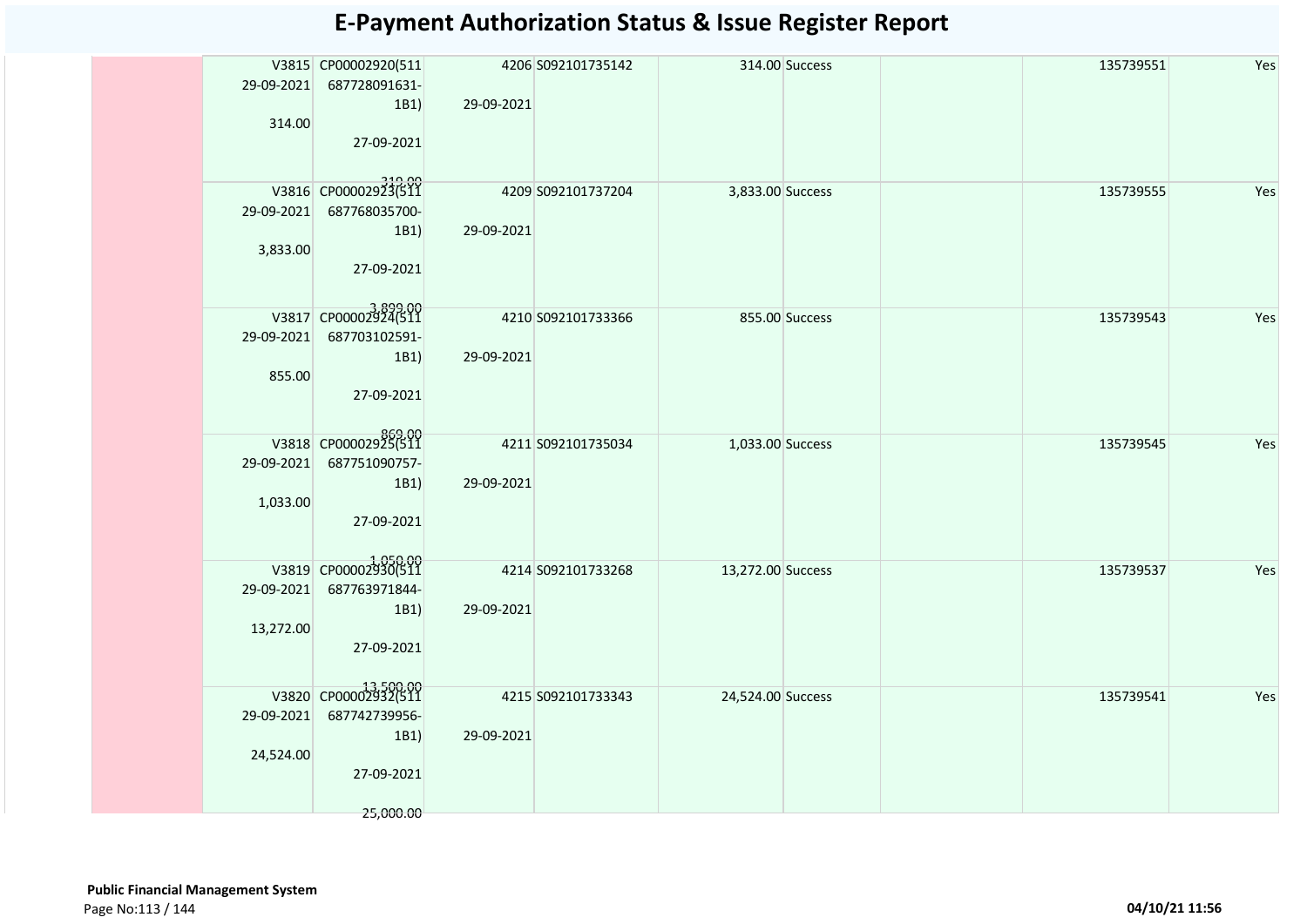|            |                                   |            | 4225 S092101735061 |                   |  | 135739547 | Yes |
|------------|-----------------------------------|------------|--------------------|-------------------|--|-----------|-----|
|            | V3821 CP00002939(511              |            |                    | 14,746.00 Success |  |           |     |
| 29-09-2021 | 687731937887-                     |            |                    |                   |  |           |     |
|            | 1B1)                              | 29-09-2021 |                    |                   |  |           |     |
| 14,746.00  |                                   |            |                    |                   |  |           |     |
|            | 27-09-2021                        |            |                    |                   |  |           |     |
|            |                                   |            |                    |                   |  |           |     |
|            |                                   |            |                    |                   |  |           |     |
|            | 15,000.00<br>V3822 CP00002941(511 |            | 4226 S092101730055 | 750.00 Success    |  | 135739521 | Yes |
|            | 29-09-2021 687796582814-          |            |                    |                   |  |           |     |
|            | 1B1)                              | 29-09-2021 |                    |                   |  |           |     |
| 750.00     |                                   |            |                    |                   |  |           |     |
|            | 27-09-2021                        |            |                    |                   |  |           |     |
|            |                                   |            |                    |                   |  |           |     |
|            |                                   |            |                    |                   |  |           |     |
|            | 750.00<br>V3823 CP00002942(511    |            | 4228 S092101729375 | 750.00 Success    |  | 135739517 | Yes |
|            | 29-09-2021 687739368953-          |            |                    |                   |  |           |     |
|            |                                   |            |                    |                   |  |           |     |
|            | 1B1)                              | 29-09-2021 |                    |                   |  |           |     |
| 750.00     |                                   |            |                    |                   |  |           |     |
|            | 27-09-2021                        |            |                    |                   |  |           |     |
|            |                                   |            |                    |                   |  |           |     |
|            | V3824 CP00002919(511              |            |                    |                   |  |           |     |
|            |                                   |            | 4221 5092101733191 | 639.00 Success    |  | 135739533 | Yes |
|            | 29-09-2021 687719120358-          |            |                    |                   |  |           |     |
|            | 1B1)                              | 29-09-2021 |                    |                   |  |           |     |
| 639.00     |                                   |            |                    |                   |  |           |     |
|            | 27-09-2021                        |            |                    |                   |  |           |     |
|            |                                   |            |                    |                   |  |           |     |
|            | V3825 CP00002936(511              |            |                    |                   |  |           |     |
|            |                                   |            | 4222 S092101742107 | 1,620.00 Success  |  | 135739575 | Yes |
| 29-09-2021 | 687767238700-                     |            |                    |                   |  |           |     |
|            | 1B1)                              | 29-09-2021 |                    |                   |  |           |     |
| 1,620.00   |                                   |            |                    |                   |  |           |     |
|            | 27-09-2021                        |            |                    |                   |  |           |     |
|            |                                   |            |                    |                   |  |           |     |
|            |                                   |            |                    |                   |  |           |     |
|            | V3826 CP00002937(511              |            | 4223 S092101742103 | 1,475.00 Success  |  | 135739572 | Yes |
|            | 29-09-2021 687701060301-          |            |                    |                   |  |           |     |
|            | 1B1)                              | 29-09-2021 |                    |                   |  |           |     |
| 1,475.00   |                                   |            |                    |                   |  |           |     |
|            | 27-09-2021                        |            |                    |                   |  |           |     |
|            |                                   |            |                    |                   |  |           |     |
|            |                                   |            |                    |                   |  |           |     |
|            | 1,500.00                          |            |                    |                   |  |           |     |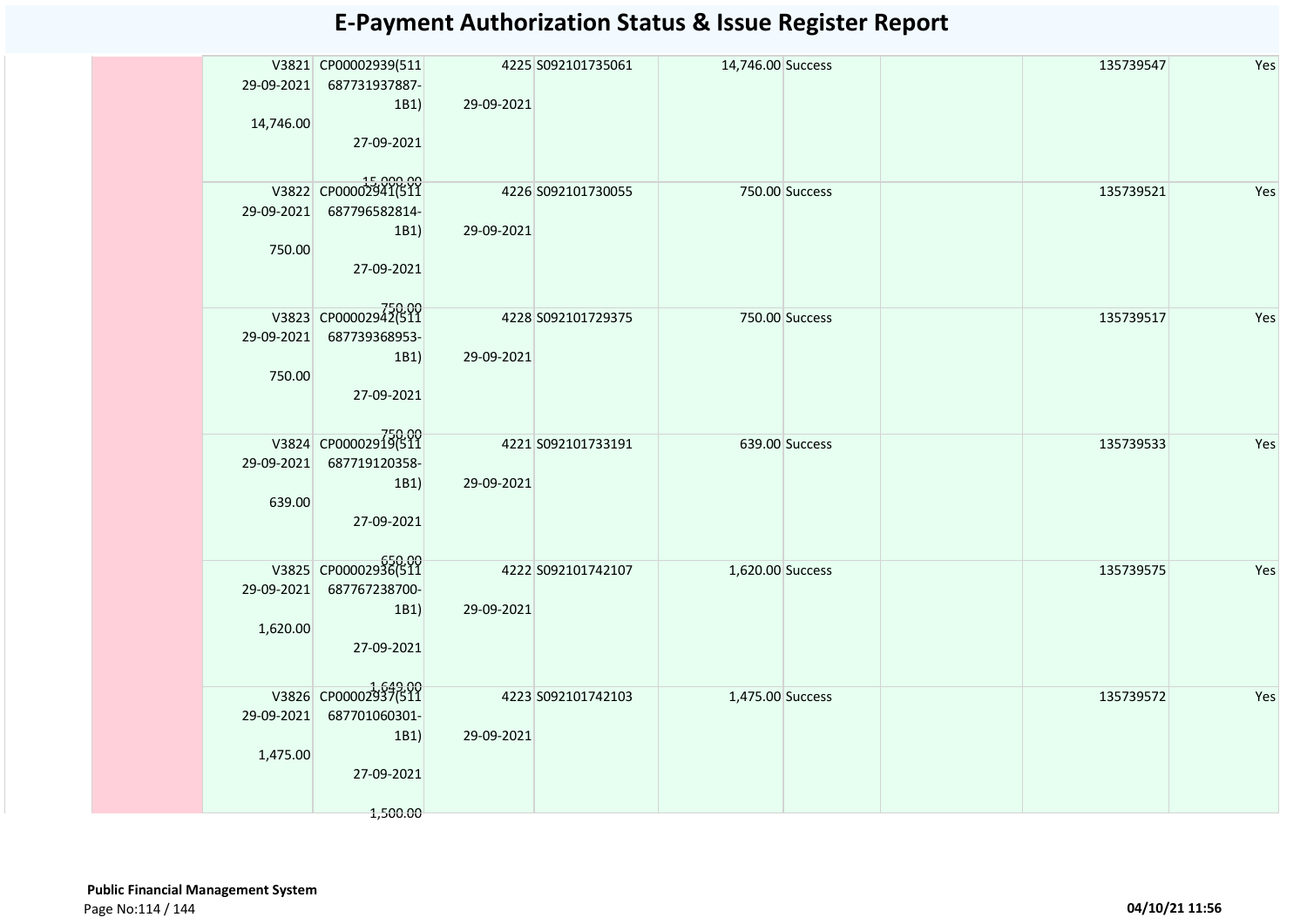|          | V3827 CP00002938(511                   |            | 4224 S092101740777 |                  | 457.00 Success | 135739706 | Yes |
|----------|----------------------------------------|------------|--------------------|------------------|----------------|-----------|-----|
|          | 29-09-2021 687724371919-<br>1B1        | 29-09-2021 |                    |                  |                |           |     |
| 457.00   |                                        |            |                    |                  |                |           |     |
|          | 27-09-2021                             |            |                    |                  |                |           |     |
|          | 465.00<br>V3828 CP00002943(511         |            | 4229 S092101730072 |                  |                |           |     |
|          | 29-09-2021 687754319995-               |            |                    |                  | 737.00 Success | 135739523 | Yes |
|          | 1B1                                    | 29-09-2021 |                    |                  |                |           |     |
| 737.00   |                                        |            |                    |                  |                |           |     |
|          | 27-09-2021                             |            |                    |                  |                |           |     |
|          | 750.00<br> 26.0012944 V3829 CP00002944 |            | 4230 S092101729981 |                  | 531.00 Success | 135739519 | Yes |
|          | 29-09-2021 687739778664-               |            |                    |                  |                |           |     |
|          | 1B1)                                   | 29-09-2021 |                    |                  |                |           |     |
| 531.00   | 27-09-2021                             |            |                    |                  |                |           |     |
|          |                                        |            |                    |                  |                |           |     |
|          | V3830 CP00002946(511                   |            | 4232 S092101742254 | 4,424.00 Success |                | 135739731 | Yes |
|          | 29-09-2021 687749697138-               |            |                    |                  |                |           |     |
|          | 1B1)                                   | 29-09-2021 |                    |                  |                |           |     |
| 4,424.00 | 27-09-2021                             |            |                    |                  |                |           |     |
|          |                                        |            |                    |                  |                |           |     |
|          | V3831 CP00002947(511                   |            | 4234 S092101743557 |                  | 93.00 Success  | 135739736 | Yes |
|          | 29-09-2021 687798468496-               |            |                    |                  |                |           |     |
| 93.00    | 1B1                                    | 29-09-2021 |                    |                  |                |           |     |
|          | 27-09-2021                             |            |                    |                  |                |           |     |
|          |                                        |            |                    |                  |                |           |     |
|          | 95.00<br>V3832 CP00002948(511          |            | 4235 S092101743604 |                  | 541.00 Success | 135739738 | Yes |
|          | 29-09-2021 687751990148-               |            |                    |                  |                |           |     |
| 541.00   | 1B1)                                   | 29-09-2021 |                    |                  |                |           |     |
|          | 27-09-2021                             |            |                    |                  |                |           |     |
|          |                                        |            |                    |                  |                |           |     |
|          | 550.00                                 |            |                    |                  |                |           |     |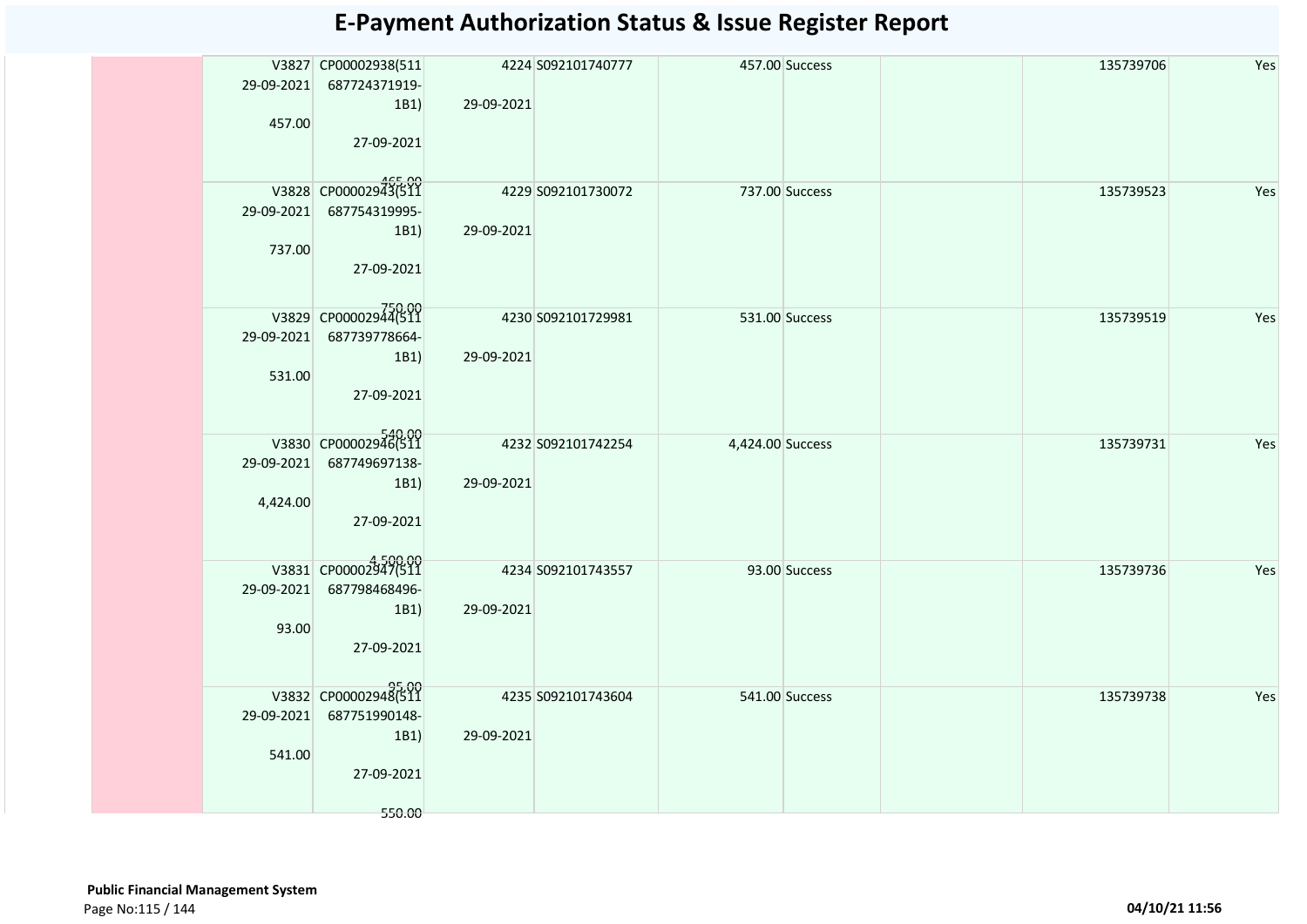|          | V3833 CP00002968(511           | 4264 S092101745424 |                     | 1,295.00 Success |  | 135739766 | Yes |
|----------|--------------------------------|--------------------|---------------------|------------------|--|-----------|-----|
|          | 29-09-2021 687775237710-       |                    |                     |                  |  |           |     |
|          | 1B1)                           | 29-09-2021         |                     |                  |  |           |     |
| 1,295.00 |                                |                    |                     |                  |  |           |     |
|          | 27-09-2021                     |                    |                     |                  |  |           |     |
|          |                                |                    |                     |                  |  |           |     |
|          |                                |                    |                     |                  |  |           |     |
|          | V3834 CP00002969(511           |                    | 4265 \$092101745398 | 536.00 Success   |  | 135739764 | Yes |
|          | 29-09-2021 687747517747-       |                    |                     |                  |  |           |     |
|          |                                |                    |                     |                  |  |           |     |
|          | 1B1)                           | 29-09-2021         |                     |                  |  |           |     |
| 536.00   |                                |                    |                     |                  |  |           |     |
|          | 27-09-2021                     |                    |                     |                  |  |           |     |
|          |                                |                    |                     |                  |  |           |     |
|          | V3835 CP00002970(511           |                    |                     |                  |  |           |     |
|          |                                | 4266 S092101745459 |                     | 6,875.00 Success |  | 135739769 | Yes |
|          | 29-09-2021 687797025517-       |                    |                     |                  |  |           |     |
|          | 1B1)                           | 29-09-2021         |                     |                  |  |           |     |
| 6,875.00 |                                |                    |                     |                  |  |           |     |
|          | 27-09-2021                     |                    |                     |                  |  |           |     |
|          |                                |                    |                     |                  |  |           |     |
|          |                                |                    |                     |                  |  |           |     |
|          | V3836 CP00002971(511           |                    | 4267 S092101745612  | 972.00 Success   |  | 135739846 | Yes |
|          | 29-09-2021 687785207249-       |                    |                     |                  |  |           |     |
|          | 1B1)                           | 29-09-2021         |                     |                  |  |           |     |
| 972.00   |                                |                    |                     |                  |  |           |     |
|          | 27-09-2021                     |                    |                     |                  |  |           |     |
|          |                                |                    |                     |                  |  |           |     |
|          |                                |                    |                     |                  |  |           |     |
|          | 989.00<br>V3837 CP00002972(511 |                    | 4268 S092101745534  | 736.00 Success   |  | 135739806 | Yes |
|          | 29-09-2021 687789448086-       |                    |                     |                  |  |           |     |
|          | 1B1)                           | 29-09-2021         |                     |                  |  |           |     |
| 736.00   |                                |                    |                     |                  |  |           |     |
|          | 27-09-2021                     |                    |                     |                  |  |           |     |
|          |                                |                    |                     |                  |  |           |     |
|          |                                |                    |                     |                  |  |           |     |
|          | 749.00<br>V3838 CP00002973(511 |                    | 4269 S092101745551  | 737.00 Success   |  | 135739836 | Yes |
|          | 29-09-2021 687776773796-       |                    |                     |                  |  |           |     |
|          |                                | 29-09-2021         |                     |                  |  |           |     |
|          | 1B1)                           |                    |                     |                  |  |           |     |
| 737.00   |                                |                    |                     |                  |  |           |     |
|          | 27-09-2021                     |                    |                     |                  |  |           |     |
|          |                                |                    |                     |                  |  |           |     |
|          | 750.00                         |                    |                     |                  |  |           |     |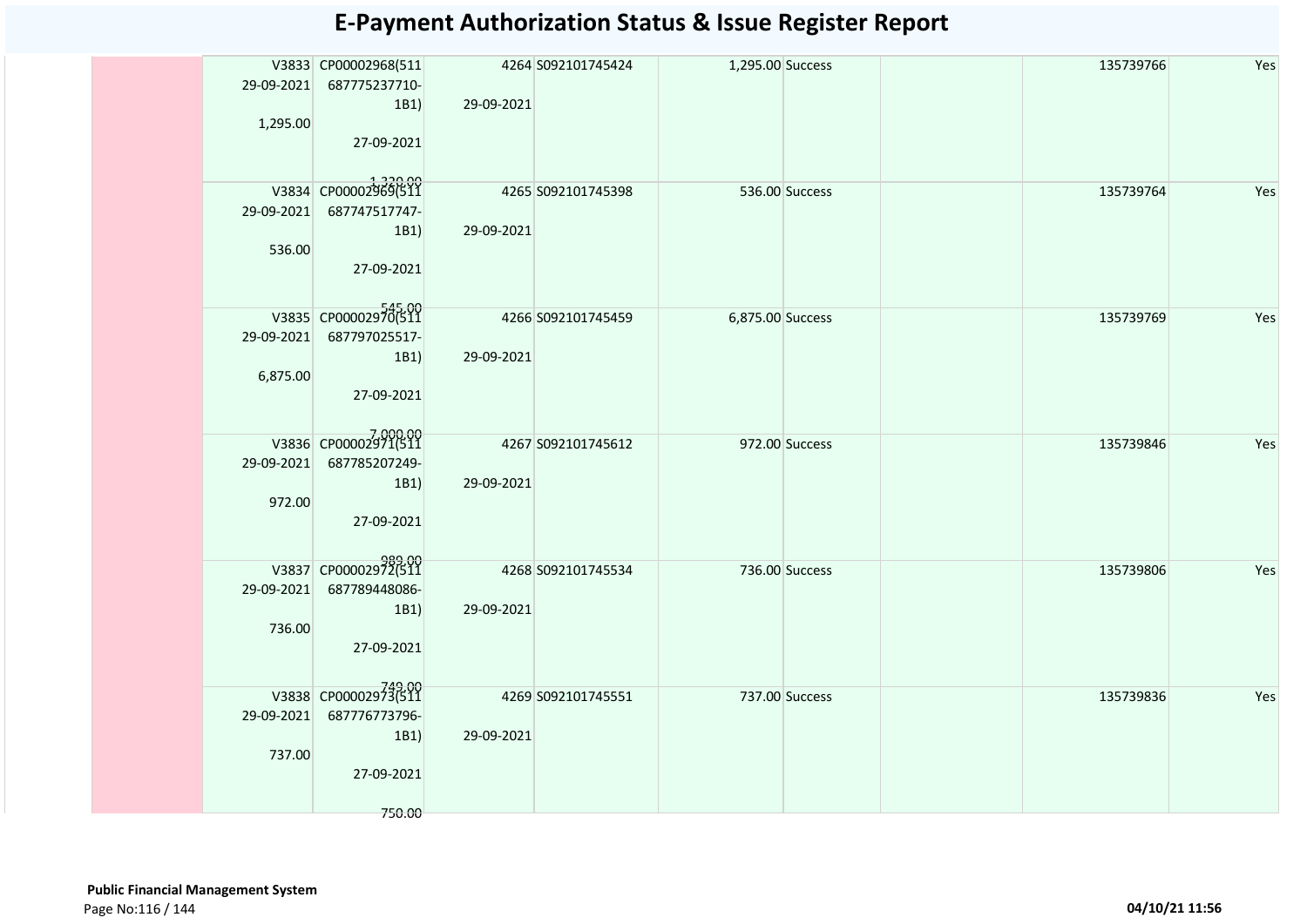|            | V3839 CP00002877(511              |            | 4253 S092101726889  | 12,975.00 Success |                | 135739430 | Yes |
|------------|-----------------------------------|------------|---------------------|-------------------|----------------|-----------|-----|
|            | 29-09-2021 687706493084-          |            |                     |                   |                |           |     |
|            | 1B1)                              | 29-09-2021 |                     |                   |                |           |     |
| 12,975.00  |                                   |            |                     |                   |                |           |     |
|            |                                   |            |                     |                   |                |           |     |
|            | 27-09-2021                        |            |                     |                   |                |           |     |
|            |                                   |            |                     |                   |                |           |     |
|            | 13,198.00<br>V3840 CP00002905(511 |            | 4195 \$092101737177 |                   |                |           |     |
|            |                                   |            |                     | 1,916.00 Success  |                | 135739553 | Yes |
| 29-09-2021 | 687719866436-                     |            |                     |                   |                |           |     |
|            | 1B1)                              | 29-09-2021 |                     |                   |                |           |     |
| 1,916.00   |                                   |            |                     |                   |                |           |     |
|            | 27-09-2021                        |            |                     |                   |                |           |     |
|            |                                   |            |                     |                   |                |           |     |
|            |                                   |            |                     |                   |                |           |     |
|            | 1,949.00<br>V3841 CP00002906(511  |            | 4196 S092101742185  | 3,833.00 Success  |                | 135739729 | Yes |
|            | 29-09-2021 687717661747-          |            |                     |                   |                |           |     |
|            | 1B1)                              | 29-09-2021 |                     |                   |                |           |     |
| 3,833.00   |                                   |            |                     |                   |                |           |     |
|            | 27-09-2021                        |            |                     |                   |                |           |     |
|            |                                   |            |                     |                   |                |           |     |
|            |                                   |            |                     |                   |                |           |     |
|            | V3842 CP00002907(511              |            | 4198 \$092101738144 |                   | 295.00 Success | 135739565 | Yes |
| 29-09-2021 | 687705876901-                     |            |                     |                   |                |           |     |
|            |                                   |            |                     |                   |                |           |     |
|            | 1B1)                              | 29-09-2021 |                     |                   |                |           |     |
| 295.00     |                                   |            |                     |                   |                |           |     |
|            | 27-09-2021                        |            |                     |                   |                |           |     |
|            |                                   |            |                     |                   |                |           |     |
|            | 300.00<br>V3843 CP00002914(511    |            |                     |                   |                |           |     |
|            |                                   |            | 4205 \$092101737858 |                   | 196.00 Success | 135739559 | Yes |
|            | 29-09-2021 687773606698-          |            |                     |                   |                |           |     |
|            | 1B1)                              | 29-09-2021 |                     |                   |                |           |     |
| 196.00     |                                   |            |                     |                   |                |           |     |
|            | 27-09-2021                        |            |                     |                   |                |           |     |
|            |                                   |            |                     |                   |                |           |     |
|            |                                   |            |                     |                   |                |           |     |
|            | V3844 CP00002915(511              |            | 4219 S092101738154  |                   | 295.00 Success | 135739703 | Yes |
|            | 29-09-2021 687754765871-          |            |                     |                   |                |           |     |
|            | 1B1)                              | 29-09-2021 |                     |                   |                |           |     |
| 295.00     |                                   |            |                     |                   |                |           |     |
|            | 27-09-2021                        |            |                     |                   |                |           |     |
|            |                                   |            |                     |                   |                |           |     |
|            |                                   |            |                     |                   |                |           |     |
|            | 300.00                            |            |                     |                   |                |           |     |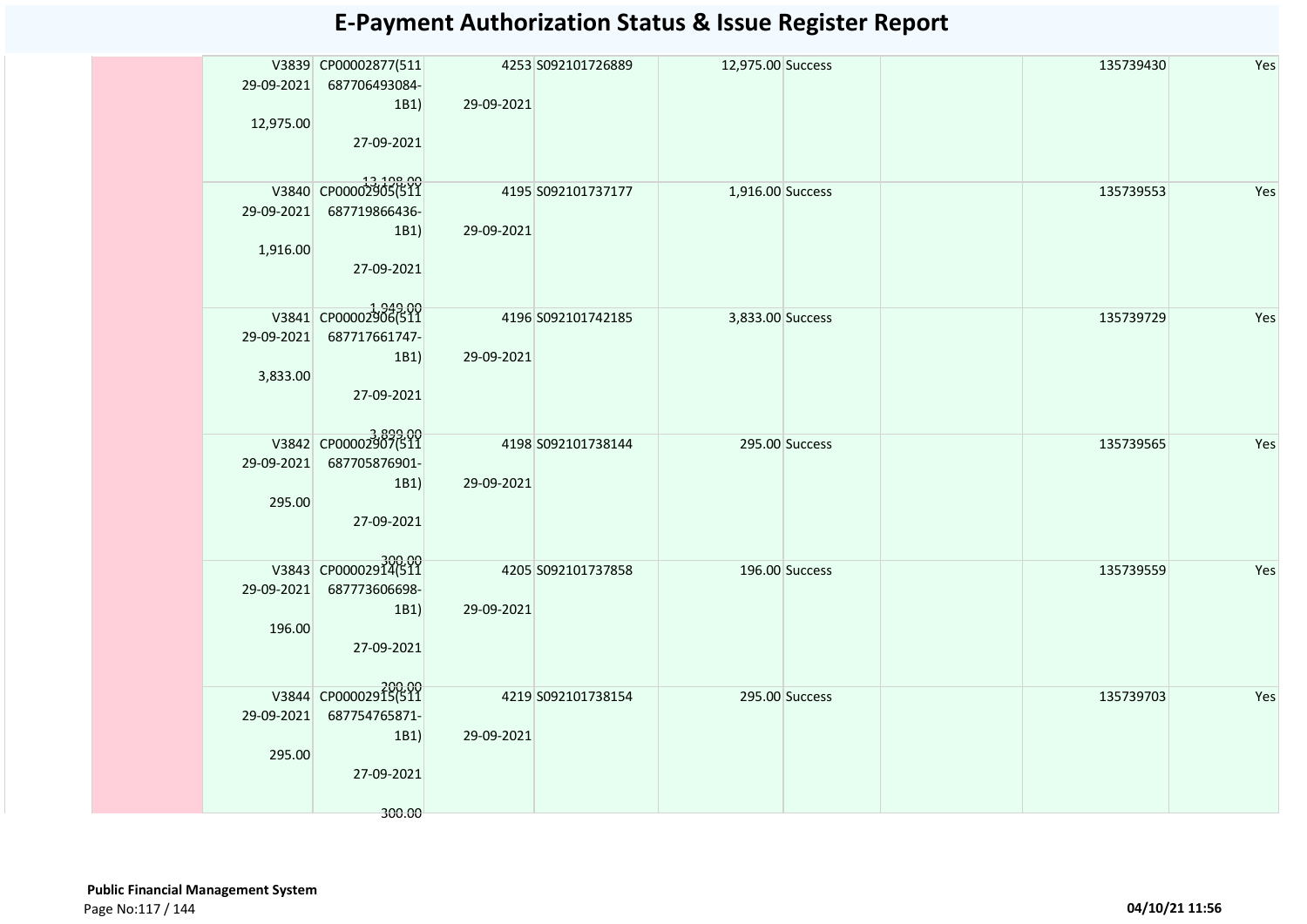|          | V3845 CP00002916(511           |                     | 4254 S092101725559  |                  | 539.00 Success | 135739412 | Yes |
|----------|--------------------------------|---------------------|---------------------|------------------|----------------|-----------|-----|
|          | 29-09-2021 687716020927-       |                     |                     |                  |                |           |     |
|          | 1B1)                           | 29-09-2021          |                     |                  |                |           |     |
| 539.00   |                                |                     |                     |                  |                |           |     |
|          |                                |                     |                     |                  |                |           |     |
|          | 27-09-2021                     |                     |                     |                  |                |           |     |
|          |                                |                     |                     |                  |                |           |     |
|          | V3846 CP00002917(511           |                     | 4256 S092101725610  |                  |                |           |     |
|          |                                |                     |                     | 1,071.00 Success |                | 135739416 | Yes |
|          | 29-09-2021 687721079278-       |                     |                     |                  |                |           |     |
|          | 1B1)                           | 29-09-2021          |                     |                  |                |           |     |
| 1,071.00 |                                |                     |                     |                  |                |           |     |
|          | 27-09-2021                     |                     |                     |                  |                |           |     |
|          |                                |                     |                     |                  |                |           |     |
|          |                                |                     |                     |                  |                |           |     |
|          | V3847 CP00002921(511           | 4207 S092101737209  |                     | 147.00 Success   |                | 135739557 | Yes |
|          | 29-09-2021 687735185099-       |                     |                     |                  |                |           |     |
|          | 1B1)                           | 29-09-2021          |                     |                  |                |           |     |
|          |                                |                     |                     |                  |                |           |     |
| 147.00   |                                |                     |                     |                  |                |           |     |
|          | 27-09-2021                     |                     |                     |                  |                |           |     |
|          |                                |                     |                     |                  |                |           |     |
|          | V3848 CP00002922(511           |                     |                     |                  |                |           |     |
|          |                                |                     | 4208 \$092101738140 |                  | 243.00 Success | 135739563 | Yes |
|          | 29-09-2021 687753948720-       |                     |                     |                  |                |           |     |
|          | 1B1)                           | 29-09-2021          |                     |                  |                |           |     |
| 243.00   |                                |                     |                     |                  |                |           |     |
|          | 27-09-2021                     |                     |                     |                  |                |           |     |
|          |                                |                     |                     |                  |                |           |     |
|          |                                |                     |                     |                  |                |           |     |
|          | V3849 CP00002926(511           | 4255 \$092101725603 |                     |                  | 540.00 Success | 135739414 | Yes |
|          | 29-09-2021 687730089233-       |                     |                     |                  |                |           |     |
|          | 1B1)                           | 29-09-2021          |                     |                  |                |           |     |
| 540.00   |                                |                     |                     |                  |                |           |     |
|          |                                |                     |                     |                  |                |           |     |
|          | 27-09-2021                     |                     |                     |                  |                |           |     |
|          |                                |                     |                     |                  |                |           |     |
|          | 549.00<br>V3850 CP00002927(511 |                     | 4212 5092101740789  | 1,475.00 Success |                | 135739570 | Yes |
|          | 29-09-2021 687731668914-       |                     |                     |                  |                |           |     |
|          |                                |                     |                     |                  |                |           |     |
|          | 1B1)                           | 29-09-2021          |                     |                  |                |           |     |
| 1,475.00 |                                |                     |                     |                  |                |           |     |
|          | 27-09-2021                     |                     |                     |                  |                |           |     |
|          |                                |                     |                     |                  |                |           |     |
|          | 1,500.00                       |                     |                     |                  |                |           |     |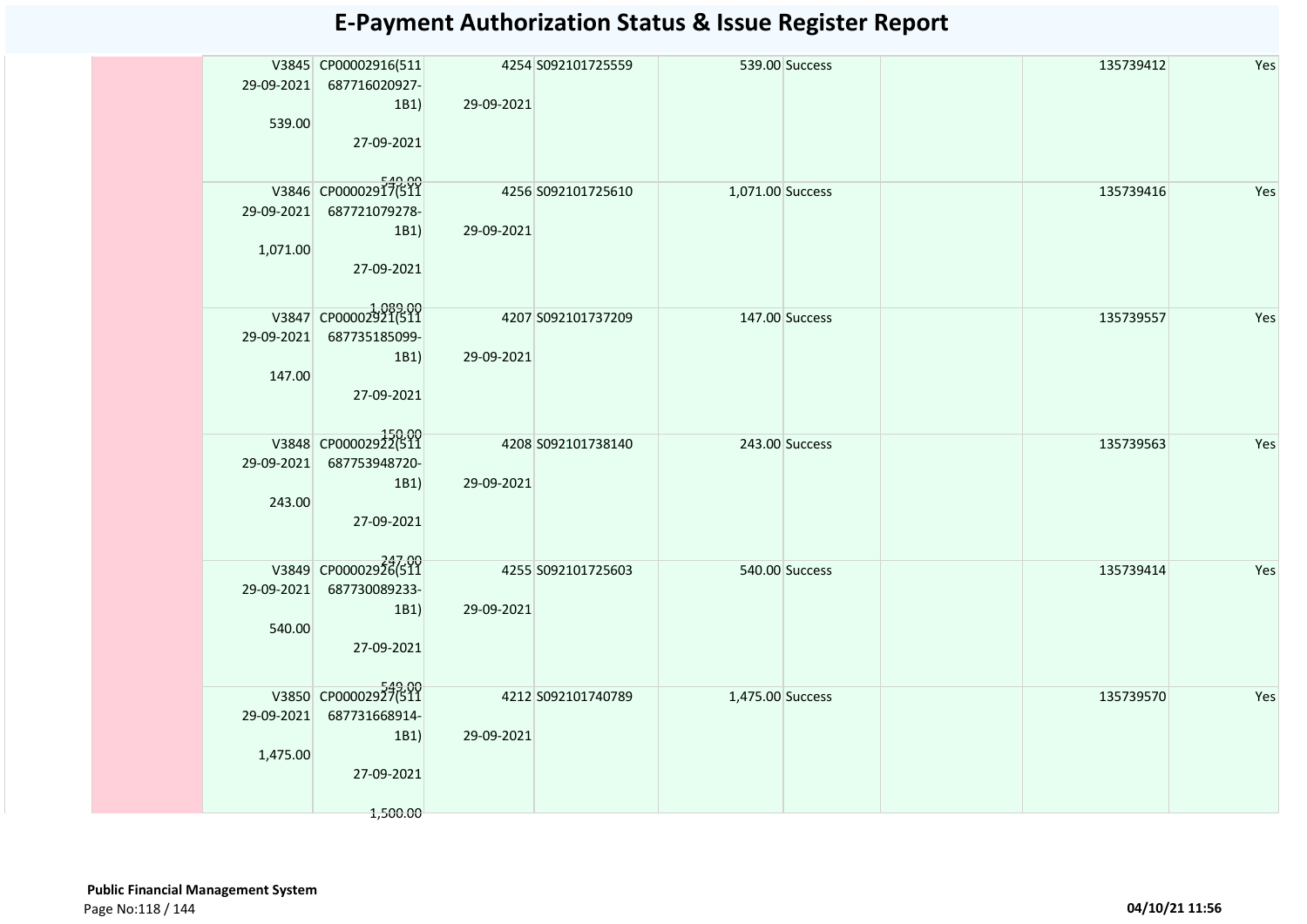| V3851 CP00002928(511<br>4213 S092101742110<br>136417228<br>Yes<br>1,650.00 Success<br>29-09-2021 687743683478-<br>1B1)<br>29-09-2021<br>1,650.00<br>27-09-2021<br>V3852 CP00002929(511<br>4257 S092101725428<br>10,803.00 Success<br>135739400<br>Yes<br>29-09-2021 687770371827-<br>1B1)<br>29-09-2021<br>10,803.00<br>27-09-2021<br>10,999.00<br>V3853 CP00002934(511<br>4217 S092101737885<br>135739561<br>Yes<br>212.00 Success<br>29-09-2021 687773722556-<br>1B1)<br>29-09-2021<br>212.00<br>27-09-2021<br>V3854 CP00002957(511<br>4258 S092101725498<br>412.00 Success<br>135739408<br>Yes<br>29-09-2021 687787871502-<br>29-09-2021<br>1B1)<br>412.00<br>27-09-2021<br>V3855 CP00002963(511<br>4259 S092101725493<br>540.00 Success<br>135739406<br>Yes<br>29-09-2021 687727709290-<br>29-09-2021<br>1B1)<br>540.00<br>27-09-2021<br>V3856 CP00002964(511<br>4260 S092101725512<br>1,179.00 Success<br>135739410<br>Yes<br>29-09-2021 687748208934-<br>1B1)<br>29-09-2021<br>1,179.00<br>27-09-2021 |  |          |  |  |  |  |
|-------------------------------------------------------------------------------------------------------------------------------------------------------------------------------------------------------------------------------------------------------------------------------------------------------------------------------------------------------------------------------------------------------------------------------------------------------------------------------------------------------------------------------------------------------------------------------------------------------------------------------------------------------------------------------------------------------------------------------------------------------------------------------------------------------------------------------------------------------------------------------------------------------------------------------------------------------------------------------------------------------------|--|----------|--|--|--|--|
|                                                                                                                                                                                                                                                                                                                                                                                                                                                                                                                                                                                                                                                                                                                                                                                                                                                                                                                                                                                                             |  |          |  |  |  |  |
|                                                                                                                                                                                                                                                                                                                                                                                                                                                                                                                                                                                                                                                                                                                                                                                                                                                                                                                                                                                                             |  |          |  |  |  |  |
|                                                                                                                                                                                                                                                                                                                                                                                                                                                                                                                                                                                                                                                                                                                                                                                                                                                                                                                                                                                                             |  |          |  |  |  |  |
|                                                                                                                                                                                                                                                                                                                                                                                                                                                                                                                                                                                                                                                                                                                                                                                                                                                                                                                                                                                                             |  |          |  |  |  |  |
|                                                                                                                                                                                                                                                                                                                                                                                                                                                                                                                                                                                                                                                                                                                                                                                                                                                                                                                                                                                                             |  |          |  |  |  |  |
|                                                                                                                                                                                                                                                                                                                                                                                                                                                                                                                                                                                                                                                                                                                                                                                                                                                                                                                                                                                                             |  |          |  |  |  |  |
|                                                                                                                                                                                                                                                                                                                                                                                                                                                                                                                                                                                                                                                                                                                                                                                                                                                                                                                                                                                                             |  |          |  |  |  |  |
|                                                                                                                                                                                                                                                                                                                                                                                                                                                                                                                                                                                                                                                                                                                                                                                                                                                                                                                                                                                                             |  |          |  |  |  |  |
|                                                                                                                                                                                                                                                                                                                                                                                                                                                                                                                                                                                                                                                                                                                                                                                                                                                                                                                                                                                                             |  |          |  |  |  |  |
|                                                                                                                                                                                                                                                                                                                                                                                                                                                                                                                                                                                                                                                                                                                                                                                                                                                                                                                                                                                                             |  |          |  |  |  |  |
|                                                                                                                                                                                                                                                                                                                                                                                                                                                                                                                                                                                                                                                                                                                                                                                                                                                                                                                                                                                                             |  |          |  |  |  |  |
|                                                                                                                                                                                                                                                                                                                                                                                                                                                                                                                                                                                                                                                                                                                                                                                                                                                                                                                                                                                                             |  |          |  |  |  |  |
|                                                                                                                                                                                                                                                                                                                                                                                                                                                                                                                                                                                                                                                                                                                                                                                                                                                                                                                                                                                                             |  |          |  |  |  |  |
|                                                                                                                                                                                                                                                                                                                                                                                                                                                                                                                                                                                                                                                                                                                                                                                                                                                                                                                                                                                                             |  |          |  |  |  |  |
|                                                                                                                                                                                                                                                                                                                                                                                                                                                                                                                                                                                                                                                                                                                                                                                                                                                                                                                                                                                                             |  |          |  |  |  |  |
|                                                                                                                                                                                                                                                                                                                                                                                                                                                                                                                                                                                                                                                                                                                                                                                                                                                                                                                                                                                                             |  |          |  |  |  |  |
|                                                                                                                                                                                                                                                                                                                                                                                                                                                                                                                                                                                                                                                                                                                                                                                                                                                                                                                                                                                                             |  |          |  |  |  |  |
|                                                                                                                                                                                                                                                                                                                                                                                                                                                                                                                                                                                                                                                                                                                                                                                                                                                                                                                                                                                                             |  |          |  |  |  |  |
|                                                                                                                                                                                                                                                                                                                                                                                                                                                                                                                                                                                                                                                                                                                                                                                                                                                                                                                                                                                                             |  |          |  |  |  |  |
|                                                                                                                                                                                                                                                                                                                                                                                                                                                                                                                                                                                                                                                                                                                                                                                                                                                                                                                                                                                                             |  |          |  |  |  |  |
|                                                                                                                                                                                                                                                                                                                                                                                                                                                                                                                                                                                                                                                                                                                                                                                                                                                                                                                                                                                                             |  |          |  |  |  |  |
|                                                                                                                                                                                                                                                                                                                                                                                                                                                                                                                                                                                                                                                                                                                                                                                                                                                                                                                                                                                                             |  |          |  |  |  |  |
|                                                                                                                                                                                                                                                                                                                                                                                                                                                                                                                                                                                                                                                                                                                                                                                                                                                                                                                                                                                                             |  |          |  |  |  |  |
|                                                                                                                                                                                                                                                                                                                                                                                                                                                                                                                                                                                                                                                                                                                                                                                                                                                                                                                                                                                                             |  |          |  |  |  |  |
|                                                                                                                                                                                                                                                                                                                                                                                                                                                                                                                                                                                                                                                                                                                                                                                                                                                                                                                                                                                                             |  |          |  |  |  |  |
|                                                                                                                                                                                                                                                                                                                                                                                                                                                                                                                                                                                                                                                                                                                                                                                                                                                                                                                                                                                                             |  |          |  |  |  |  |
|                                                                                                                                                                                                                                                                                                                                                                                                                                                                                                                                                                                                                                                                                                                                                                                                                                                                                                                                                                                                             |  |          |  |  |  |  |
|                                                                                                                                                                                                                                                                                                                                                                                                                                                                                                                                                                                                                                                                                                                                                                                                                                                                                                                                                                                                             |  |          |  |  |  |  |
|                                                                                                                                                                                                                                                                                                                                                                                                                                                                                                                                                                                                                                                                                                                                                                                                                                                                                                                                                                                                             |  |          |  |  |  |  |
|                                                                                                                                                                                                                                                                                                                                                                                                                                                                                                                                                                                                                                                                                                                                                                                                                                                                                                                                                                                                             |  |          |  |  |  |  |
|                                                                                                                                                                                                                                                                                                                                                                                                                                                                                                                                                                                                                                                                                                                                                                                                                                                                                                                                                                                                             |  |          |  |  |  |  |
|                                                                                                                                                                                                                                                                                                                                                                                                                                                                                                                                                                                                                                                                                                                                                                                                                                                                                                                                                                                                             |  |          |  |  |  |  |
|                                                                                                                                                                                                                                                                                                                                                                                                                                                                                                                                                                                                                                                                                                                                                                                                                                                                                                                                                                                                             |  |          |  |  |  |  |
|                                                                                                                                                                                                                                                                                                                                                                                                                                                                                                                                                                                                                                                                                                                                                                                                                                                                                                                                                                                                             |  |          |  |  |  |  |
|                                                                                                                                                                                                                                                                                                                                                                                                                                                                                                                                                                                                                                                                                                                                                                                                                                                                                                                                                                                                             |  |          |  |  |  |  |
|                                                                                                                                                                                                                                                                                                                                                                                                                                                                                                                                                                                                                                                                                                                                                                                                                                                                                                                                                                                                             |  |          |  |  |  |  |
|                                                                                                                                                                                                                                                                                                                                                                                                                                                                                                                                                                                                                                                                                                                                                                                                                                                                                                                                                                                                             |  |          |  |  |  |  |
|                                                                                                                                                                                                                                                                                                                                                                                                                                                                                                                                                                                                                                                                                                                                                                                                                                                                                                                                                                                                             |  |          |  |  |  |  |
|                                                                                                                                                                                                                                                                                                                                                                                                                                                                                                                                                                                                                                                                                                                                                                                                                                                                                                                                                                                                             |  |          |  |  |  |  |
|                                                                                                                                                                                                                                                                                                                                                                                                                                                                                                                                                                                                                                                                                                                                                                                                                                                                                                                                                                                                             |  |          |  |  |  |  |
|                                                                                                                                                                                                                                                                                                                                                                                                                                                                                                                                                                                                                                                                                                                                                                                                                                                                                                                                                                                                             |  | 1,200.00 |  |  |  |  |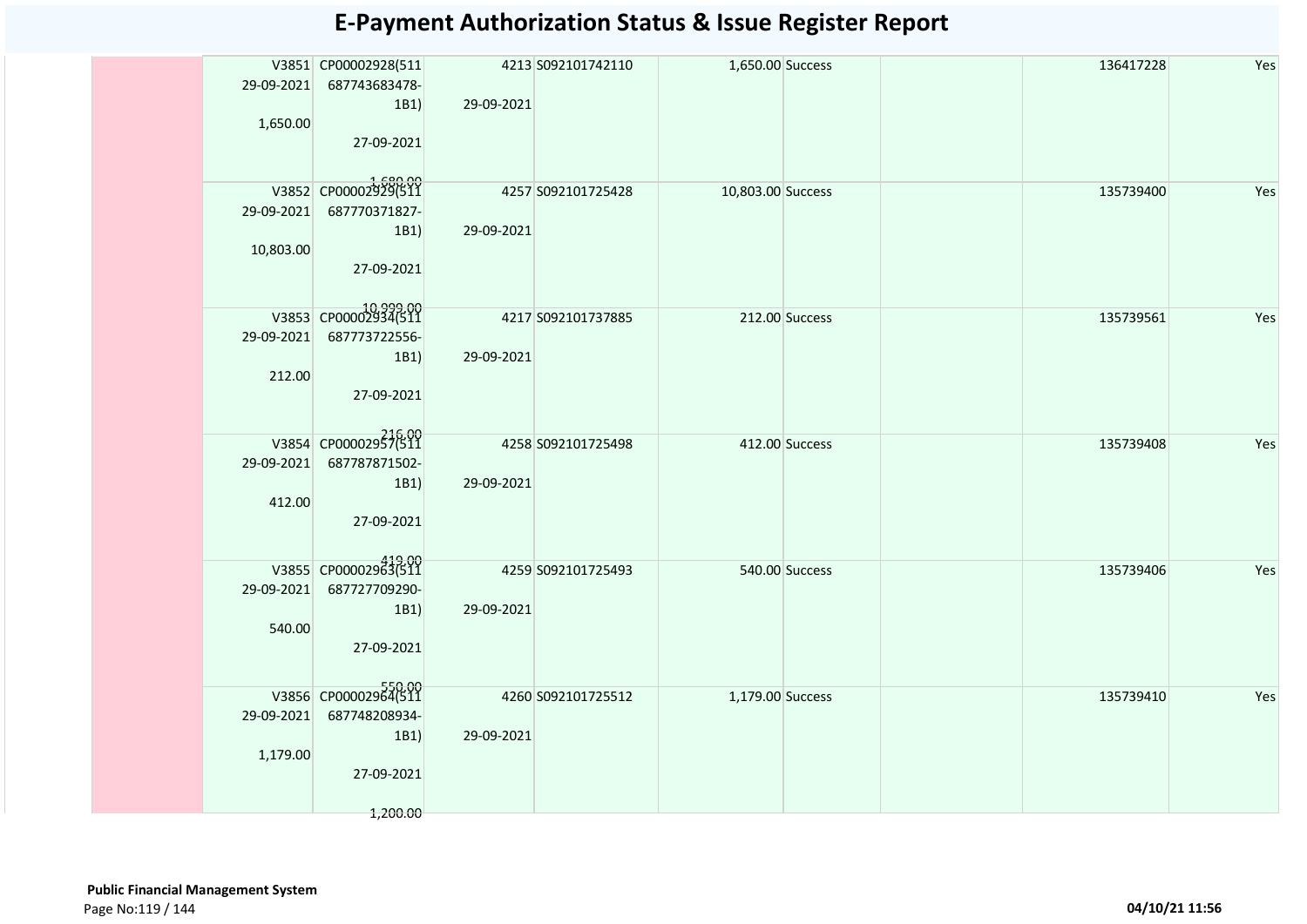| V3857 CP00002965(511<br>4261 S092101725488<br>17,695.00 Success<br>135739404<br>29-09-2021 687727430909-<br>29-09-2021<br>1B1)<br>17,695.00<br>27-09-2021<br>18,000.00<br>V3858 CP00002966(511<br>4262 S092101725436<br>393.00 Success<br>135739402<br>687732432432-<br>29-09-2021<br>1B1)<br>29-09-2021<br>393.00<br>27-09-2021 | Yes<br>Yes<br>Yes |
|----------------------------------------------------------------------------------------------------------------------------------------------------------------------------------------------------------------------------------------------------------------------------------------------------------------------------------|-------------------|
|                                                                                                                                                                                                                                                                                                                                  |                   |
|                                                                                                                                                                                                                                                                                                                                  |                   |
|                                                                                                                                                                                                                                                                                                                                  |                   |
|                                                                                                                                                                                                                                                                                                                                  |                   |
|                                                                                                                                                                                                                                                                                                                                  |                   |
| V3859 CP00002967(511<br>4263 S092101723271<br>1,229.00 Success<br>135739396                                                                                                                                                                                                                                                      |                   |
| 687766370249-<br>29-09-2021                                                                                                                                                                                                                                                                                                      |                   |
| 29-09-2021<br>1B1)<br>1,229.00                                                                                                                                                                                                                                                                                                   |                   |
| 27-09-2021                                                                                                                                                                                                                                                                                                                       |                   |
| CP00002987<br>V3860<br>4274 S092101726950<br>409.00 Success<br>135739471                                                                                                                                                                                                                                                         | Yes               |
| 29-09-2021                                                                                                                                                                                                                                                                                                                       |                   |
| 28-09-2021<br>29-09-2021<br>409.00                                                                                                                                                                                                                                                                                               |                   |
| 417.00<br>V3861<br>CP00002984<br>4271 S092101729182<br>135739513<br>1,23,865.00 Success                                                                                                                                                                                                                                          | Yes               |
| 29-09-2021                                                                                                                                                                                                                                                                                                                       |                   |
| 28-09-2021<br>29-09-2021                                                                                                                                                                                                                                                                                                         |                   |
| 123,865.00<br>126,000.00                                                                                                                                                                                                                                                                                                         |                   |
| V3862 CP00002898(511<br>4187 S092101745482<br>135739778<br>2,850.00 Success                                                                                                                                                                                                                                                      | Yes               |
| 29-09-2021<br>687744355777-                                                                                                                                                                                                                                                                                                      |                   |
| 29-09-2021<br>1B1)                                                                                                                                                                                                                                                                                                               |                   |
| 2,850.00<br>27-09-2021                                                                                                                                                                                                                                                                                                           |                   |
| 2,899.00<br>V3863 CP00002899(511                                                                                                                                                                                                                                                                                                 |                   |
| 1,229.00 Success<br>4188 5092101745479<br>135739773<br>29-09-2021<br>687703429973-                                                                                                                                                                                                                                               | Yes               |
| 1B1)<br>29-09-2021                                                                                                                                                                                                                                                                                                               |                   |
| 1,229.00                                                                                                                                                                                                                                                                                                                         |                   |
| 27-09-2021                                                                                                                                                                                                                                                                                                                       |                   |
| 1,250.00                                                                                                                                                                                                                                                                                                                         |                   |

 **Public Financial Management System**  Page No:120 / 144 **04/10/21 11:56**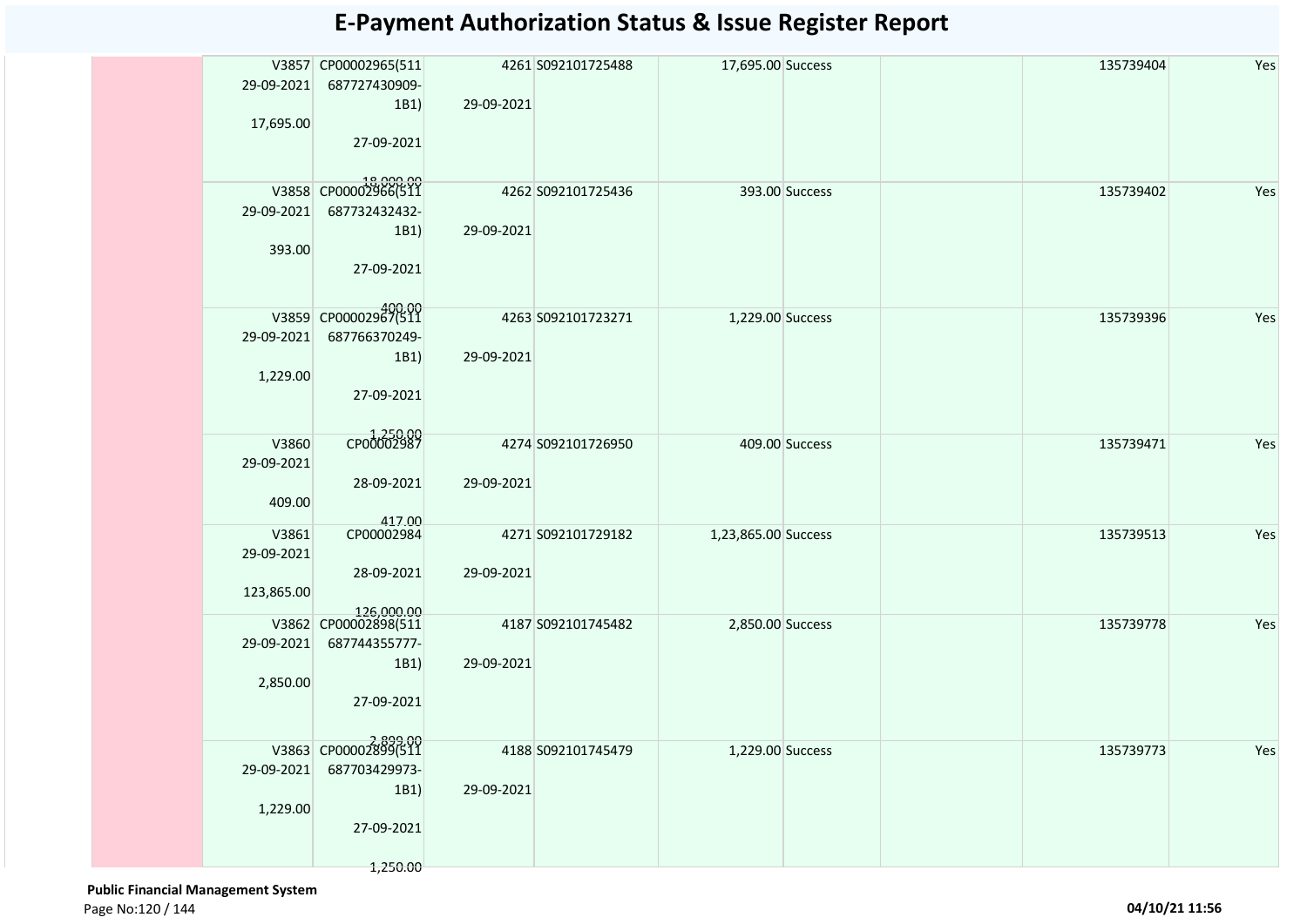|            | V3864 CP00002900(511<br>29-09-2021 687797818432- |                    | 4189 S092101743645 | 1,229.00 Success  |  | 135739741 | Yes |
|------------|--------------------------------------------------|--------------------|--------------------|-------------------|--|-----------|-----|
|            | 1B1)                                             | 29-09-2021         |                    |                   |  |           |     |
| 1,229.00   |                                                  |                    |                    |                   |  |           |     |
|            | 27-09-2021                                       |                    |                    |                   |  |           |     |
|            | V3865 CP00002901(511                             | 4190 S092101743668 |                    | 1,229.00 Success  |  | 135739745 | Yes |
|            | 29-09-2021 687761810816-                         |                    |                    |                   |  |           |     |
|            | 1B1)                                             | 29-09-2021         |                    |                   |  |           |     |
| 1,229.00   |                                                  |                    |                    |                   |  |           |     |
|            | 27-09-2021                                       |                    |                    |                   |  |           |     |
|            | V3866 CP00002902(511                             | 4192 S092101743552 |                    | 23,079.00 Success |  | 135739733 | Yes |
|            | 29-09-2021 687705094124-                         |                    |                    |                   |  |           |     |
|            | 1B1)                                             | 29-09-2021         |                    |                   |  |           |     |
| 23,079.00  |                                                  |                    |                    |                   |  |           |     |
|            | 27-09-2021                                       |                    |                    |                   |  |           |     |
|            |                                                  |                    |                    |                   |  |           |     |
|            | V3867 CP00002903(511                             |                    | 4193 S092101740783 | 737.00 Success    |  | 135739567 | Yes |
| 29-09-2021 | 687749606011-<br>1B1)                            | 29-09-2021         |                    |                   |  |           |     |
| 737.00     |                                                  |                    |                    |                   |  |           |     |
|            | 27-09-2021                                       |                    |                    |                   |  |           |     |
|            |                                                  |                    |                    |                   |  |           |     |
|            | V3868 CP00002904(511                             | 4194 S092101742126 |                    | 1,886.00 Success  |  | 135739577 | Yes |
|            | 29-09-2021 687771574933-                         |                    |                    |                   |  |           |     |
|            | 1B1)                                             | 29-09-2021         |                    |                   |  |           |     |
| 1,886.00   |                                                  |                    |                    |                   |  |           |     |
|            | 27-09-2021                                       |                    |                    |                   |  |           |     |
|            |                                                  |                    |                    |                   |  |           |     |
|            | V3869 CP00002918(511                             |                    | 4220 S092101742163 | 2,565.00 Success  |  | 135739717 | Yes |
|            | 29-09-2021 687750965684-                         |                    |                    |                   |  |           |     |
| 2,565.00   | 1B1)                                             | 29-09-2021         |                    |                   |  |           |     |
|            | 27-09-2021                                       |                    |                    |                   |  |           |     |
|            |                                                  |                    |                    |                   |  |           |     |
|            | 2,609.00                                         |                    |                    |                   |  |           |     |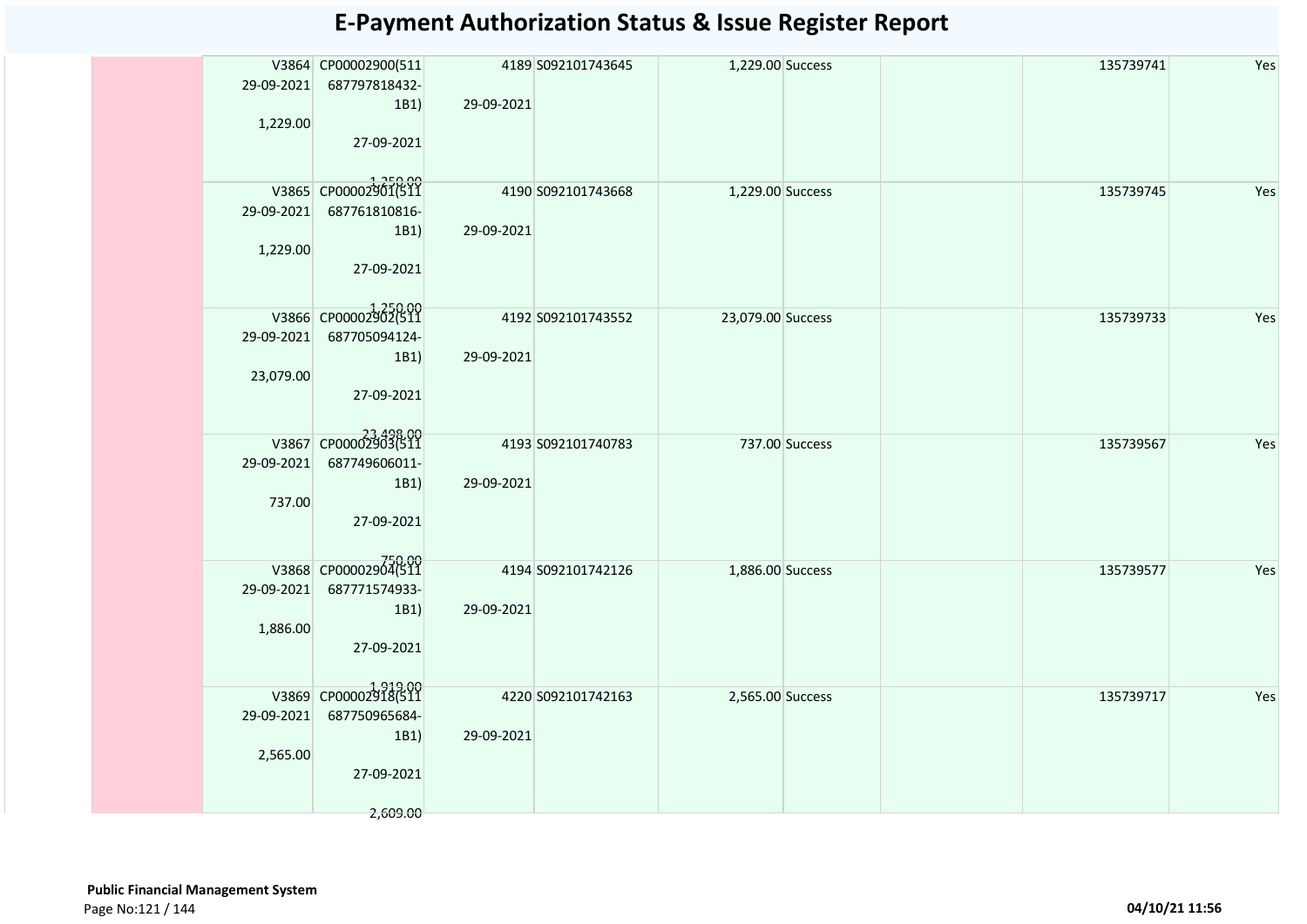| V3870<br>29-09-2021 | CP00002989<br>28-09-2021 | 29-09-2021 | 4276 S092101726920 | 1,946.00 Success       |                        |            | 135739434 | Yes |
|---------------------|--------------------------|------------|--------------------|------------------------|------------------------|------------|-----------|-----|
| 1,946.00            | 1.981.00                 |            |                    |                        |                        |            |           |     |
|                     | V3871 CP00002935(511     |            | 4218 S092101735134 |                        | 165.00 Success         |            | 135739549 | Yes |
| 29-09-2021          | 687705975268-<br>1B1)    | 29-09-2021 |                    |                        |                        |            |           |     |
| 165.00              |                          |            |                    |                        |                        |            |           |     |
|                     | 27-09-2021               |            |                    |                        |                        |            |           |     |
|                     |                          |            |                    |                        |                        |            |           |     |
| V3872               | 00.331<br>CP00002991     |            | 4277 S092101726943 |                        | 77,260.00 Failed After | <b>R03</b> | 136045173 | Yes |
| 29-09-2021          |                          |            |                    |                        | <b>Success</b>         |            |           |     |
|                     | 28-09-2021               | 29-09-2021 |                    |                        |                        |            |           |     |
| 77,260.00           | 77,260.00                |            |                    |                        |                        |            |           |     |
|                     | V3873 CP00002974(511     |            | 4270 S092101729139 | 1,649.00 Success       |                        |            | 135739509 | Yes |
| 29-09-2021          | 687778702814-            |            |                    |                        |                        |            |           |     |
| 1,649.00            | 1B1)                     | 29-09-2021 |                    |                        |                        |            |           |     |
|                     | 27-09-2021               |            |                    |                        |                        |            |           |     |
|                     |                          |            |                    |                        |                        |            |           |     |
| V3874               | CP00002985               |            | 4272 S092101729162 | 2,59,496.00 Success    |                        |            | 135739511 | Yes |
| 29-09-2021          |                          |            |                    |                        |                        |            |           |     |
|                     | 28-09-2021               | 29-09-2021 |                    |                        |                        |            |           |     |
| 259,496.00          | 263,970.00               |            |                    |                        |                        |            |           |     |
| V3875               | CP00002986               |            | 4273 S092101728623 | 21,625.00 Success      |                        |            | 135739501 | Yes |
| 29-09-2021          |                          |            |                    |                        |                        |            |           |     |
| 21,625.00           | 28-09-2021               | 29-09-2021 |                    |                        |                        |            |           |     |
|                     | 21,998.00                |            |                    |                        |                        |            |           |     |
|                     | V3876 CP00002983(202     |            | 4243 S092101723467 | 14,644.00 Success      |                        |            | 135739398 | Yes |
| 29-09-2021          | 109067)                  | 29-09-2021 |                    |                        |                        |            |           |     |
| 14,644.00           | 28-09-2021               |            |                    |                        |                        |            |           |     |
|                     |                          |            |                    |                        |                        |            |           |     |
| V3879               | 14,644.00<br>CP00002981  |            | 4279 S092101754461 | 2,10,00,000.00 Success |                        |            | 135739925 | Yes |
| 29-09-2021          |                          |            |                    |                        |                        |            |           |     |
|                     | 28-09-2021               | 29-09-2021 |                    |                        |                        |            |           |     |
| 21,000,000.00       |                          |            |                    |                        |                        |            |           |     |
|                     | 21,000,000.00            |            |                    |                        |                        |            |           |     |

 **Public Financial Management System**  Page No:122 / 144 **04/10/21 11:56**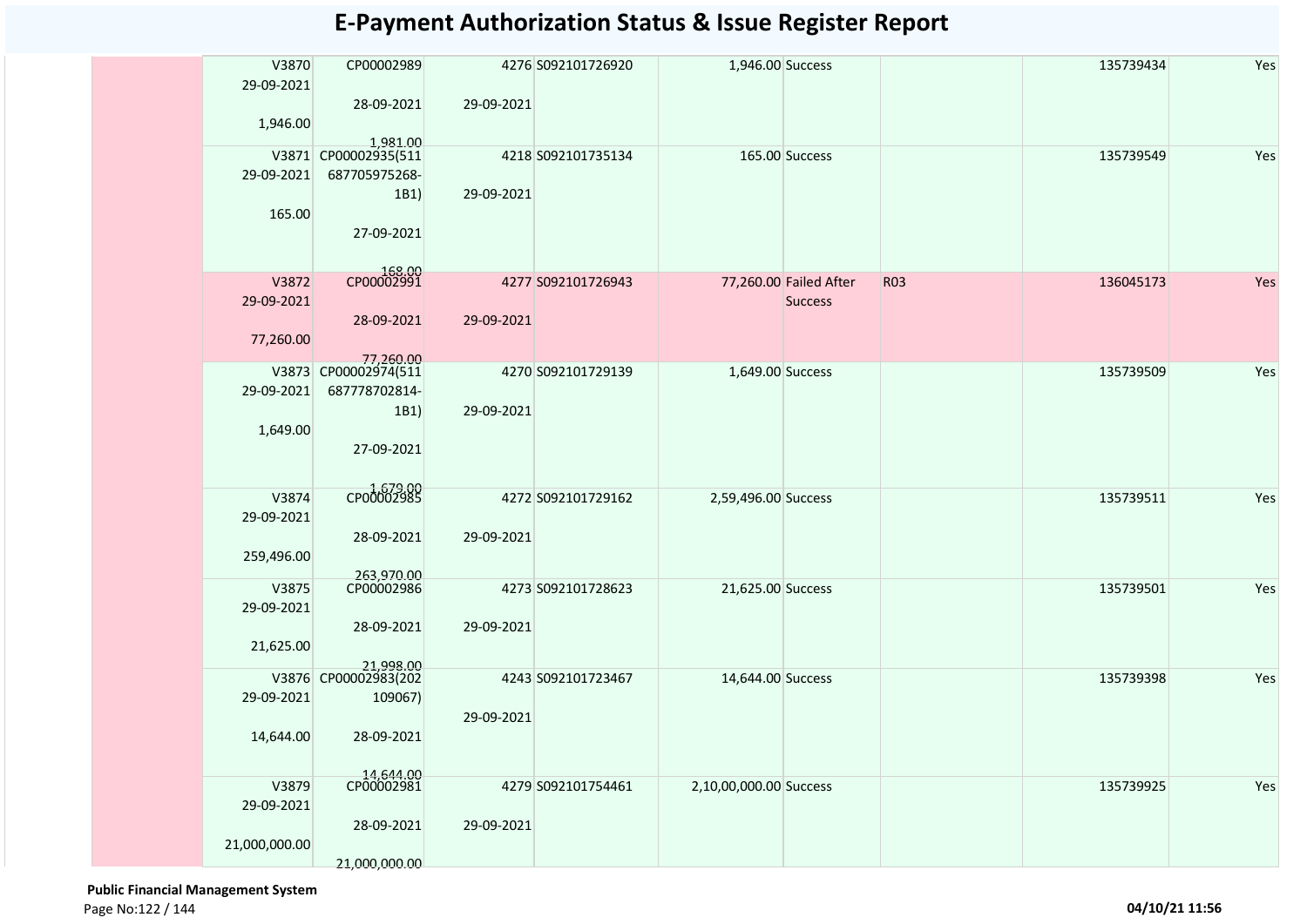|                             | V3880<br>29-09-2021 | CP00002988                                   |            | 4275 S092101728668       | 24,10,508.00 Success   |  | 135739507 | Yes |
|-----------------------------|---------------------|----------------------------------------------|------------|--------------------------|------------------------|--|-----------|-----|
|                             | 2,410,508.00        | 28-09-2021<br>2,452,068.00                   | 29-09-2021 |                          |                        |  |           |     |
|                             | V3881<br>29-09-2021 | CP00002980<br>28-09-2021                     | 29-09-2021 | 4280 S092101754496       | 2,10,00,000.00 Success |  | 135739927 | Yes |
|                             | 21,000,000.00       | 21.000.000.00                                |            |                          |                        |  |           |     |
|                             | V3882<br>29-09-2021 | CP00002990                                   |            | 4284 S092101754772       | 3,32,99,845.00 Success |  | 135739935 | Yes |
|                             | 33,299,845.00       | 28-09-2021                                   | 29-09-2021 |                          |                        |  |           |     |
|                             | V3883<br>29-09-2021 | 33,299,845.00<br>CP00002996                  |            | 4283 S092101754820       | 1,08,00,000.00 Success |  | 135739937 | Yes |
|                             | 10,800,000.00       | 29-09-2021<br>11,800,000.00                  | 29-09-2021 |                          |                        |  |           |     |
|                             | V3884<br>29-09-2021 | CP00003026                                   |            | 4281 S092101754614       | 2,10,00,000.00 Success |  | 135739929 | Yes |
|                             | 21,000,000.00       | 29-09-2021<br>21,000,000.00                  | 29-09-2021 |                          |                        |  |           |     |
| 225428 [Section<br>Officer] | V3740<br>29-09-2021 | CP00000158                                   |            | 4109 S092101581394       | 6,576.00 Success       |  | 125416019 | Yes |
|                             | 6,576.00            | 13-09-2021                                   | 27-09-2021 |                          |                        |  |           |     |
|                             | V3878<br>29-09-2021 | 6,576.00<br>CP00000182                       |            | 4249 S092101754729       | 24,438.00 Success      |  | 135739933 | Yes |
|                             | 24,438.00           | 23-09-2021                                   | 29-09-2021 |                          |                        |  |           |     |
| 225429 [Section<br>Officer] | 29-09-2021          | 24,438.00<br>V3745 CP00000313(202<br>109004) |            | 4139 S092101581588       | 49,982.00 Success      |  | 135735503 | Yes |
|                             | 691,447.00          | 28-09-2021                                   |            | 28-09-2021 S092101581589 | 29,542.00 Success      |  | 135735504 | Yes |
|                             |                     |                                              |            | S092101581590            | 23,968.00 Success      |  | 135735505 | Yes |
|                             |                     | 779,200.00                                   |            | S092101581591            | 29,542.00 Success      |  | 135735506 | Yes |
|                             |                     |                                              |            | S092101581592            | 28,851.00 Success      |  | 135735507 | Yes |

 **Public Financial Management System**  Page No:123 / 144 **04/10/21 11:56**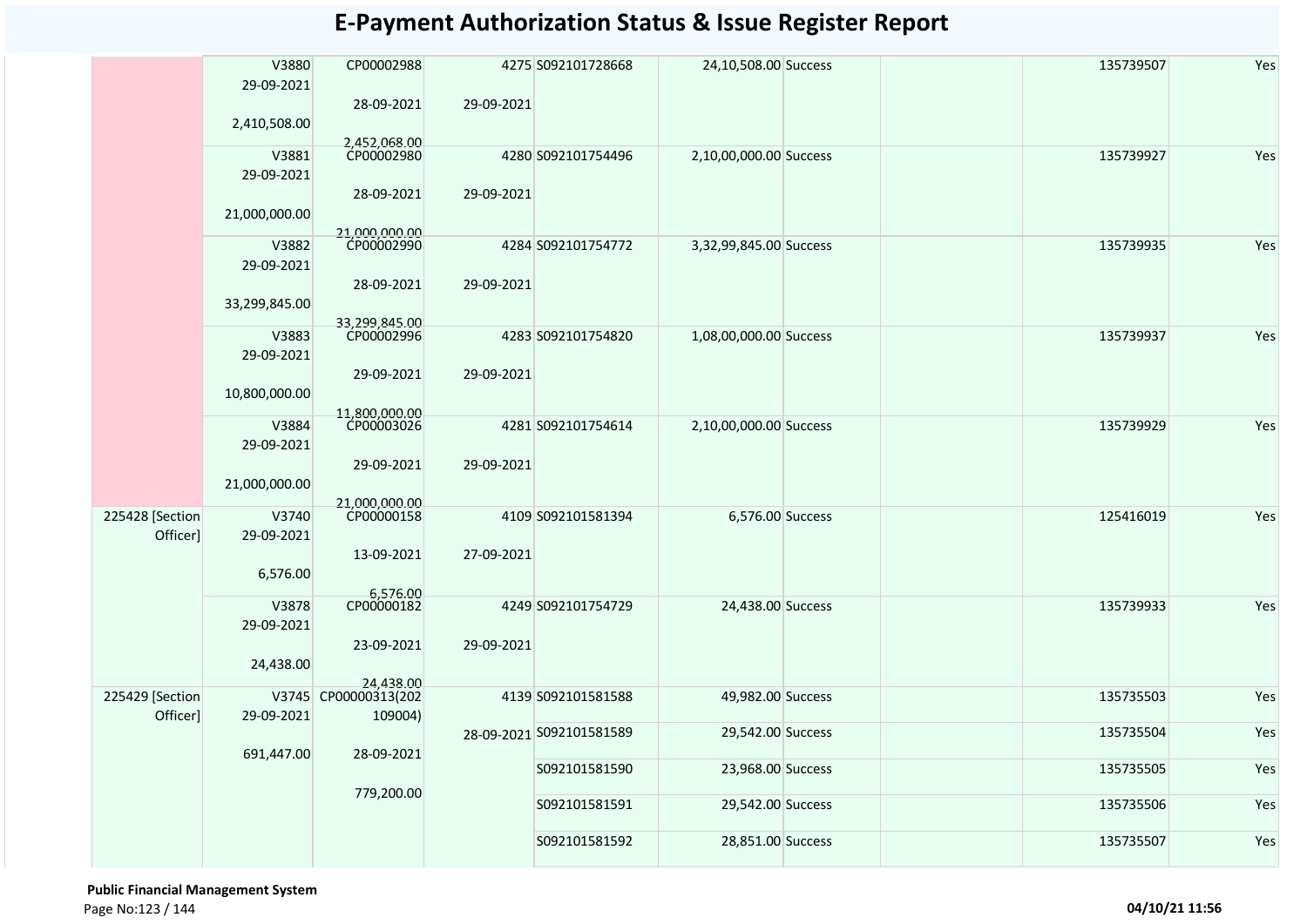|    |                                    |                     |                                 |            | S092101581593      | 39,133.00 Success | 135735508 | Yes |
|----|------------------------------------|---------------------|---------------------------------|------------|--------------------|-------------------|-----------|-----|
|    |                                    |                     |                                 |            | S092101581594      | 28,542.00 Success | 135735509 | Yes |
|    |                                    |                     |                                 |            | S092101581595      | 22,390.00 Success | 135735510 | Yes |
|    |                                    |                     |                                 |            | S092101581596      | 55,680.00 Success | 135735511 | Yes |
|    |                                    |                     |                                 |            | S092101581597      | 58,452.00 Success | 135735512 | Yes |
|    |                                    |                     |                                 |            | S092101581598      | 53,657.00 Success | 135735513 | Yes |
|    |                                    |                     |                                 |            | S092101581599      | 59,942.00 Success | 135735514 | Yes |
|    |                                    |                     |                                 |            | S092101581600      | 45,139.00 Success | 135735515 | Yes |
|    |                                    |                     |                                 |            | S092101581601      | 30,314.00 Success | 135735516 | Yes |
|    |                                    |                     |                                 |            | S092101581602      | 35,973.00 Success | 135735517 | Yes |
|    |                                    |                     |                                 |            | S092101581603      | 55,854.00 Success | 135735518 | Yes |
|    |                                    |                     |                                 |            | S092101581604      | 33,869.00 Success | 135735519 | Yes |
|    |                                    |                     |                                 |            | S092101581605      | 10,617.00 Success | 135735520 | Yes |
|    |                                    | 29-09-2021          | V3877 CP00000316(202<br>109008) | 29-09-2021 | 4282 S092101749606 | 15,766.00 Success | 135739915 | Yes |
|    |                                    | 15,766.00           | 29-09-2021                      |            |                    |                   |           |     |
|    | 225438 [Asstt<br>Accounts Officer] | V3742<br>29-09-2021 | 115,763.00<br>CP00000294        |            | 4148 S092101583630 | 29,610.00 Success | 125416256 | Yes |
|    |                                    | 29,610.00           | 24-09-2021<br>29,610.00         | 28-09-2021 |                    |                   |           |     |
|    |                                    | V3744<br>29-09-2021 | CP00000295                      |            | 4147 S092101583600 | 39,360.00 Success | 125447779 | Yes |
|    |                                    | 39,360.00           | 24-09-2021                      | 28-09-2021 |                    |                   |           |     |
| 18 | <b>Issue Date: 30-09-2021</b>      |                     | 39,360.00                       |            |                    | 3,61,59,742.00    |           |     |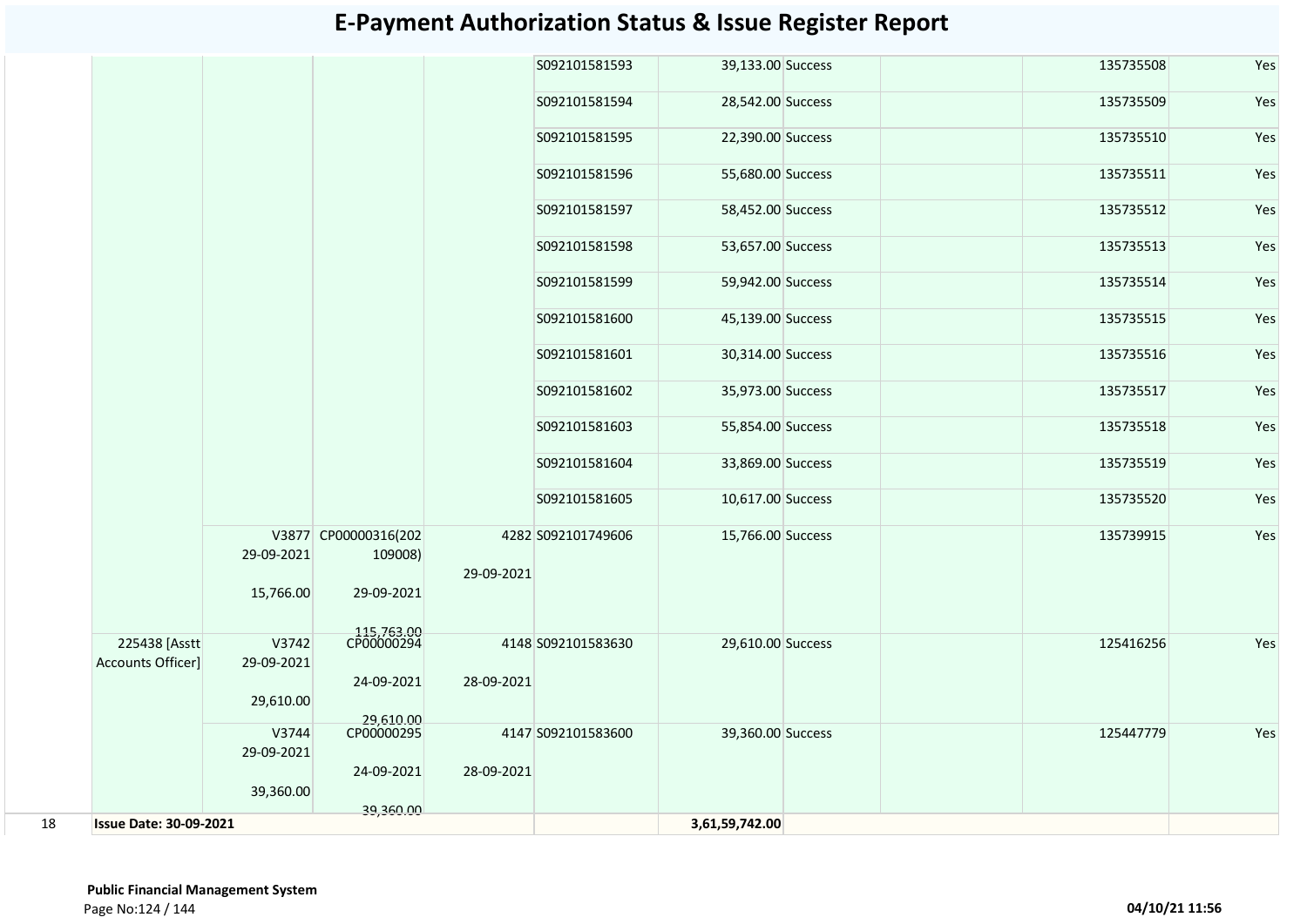| 225427 [Under | V3885      | CP00003009           |            | 4251 S092101778292       | 5,736.00 Success  |                | 137668947 | Yes |
|---------------|------------|----------------------|------------|--------------------------|-------------------|----------------|-----------|-----|
| Secretary]    | 30-09-2021 |                      |            |                          |                   |                |           |     |
|               |            | 29-09-2021           | 29-09-2021 |                          |                   |                |           |     |
|               | 5,736.00   |                      |            |                          |                   |                |           |     |
|               |            | 5,736.00             |            |                          |                   |                |           |     |
|               | V3886      |                      |            | 4278 S092101778297       | 7,000.00 Success  |                | 137671187 | Yes |
|               | 30-09-2021 | 28-09-2021           |            | 29-09-2021 S092101778298 | 3,500.00 Success  |                | 137671207 | Yes |
|               | 10,500.00  |                      |            |                          |                   |                |           |     |
|               | V3888      | CP00002865           |            | 4324 S092101682930       | 22,106.00 Success |                | 141780715 | Yes |
|               | 30-09-2021 |                      |            |                          |                   |                |           |     |
|               |            | 27-09-2021           | 30-09-2021 |                          |                   |                |           |     |
|               | 22,106.00  |                      |            |                          |                   |                |           |     |
|               | V3889      | 22,106.00            |            | 4325 S092101682959       | 24,704.00 Success |                | 141780927 | Yes |
|               | 30-09-2021 |                      |            |                          |                   |                |           |     |
|               |            | 27-09-2021           | 30-09-2021 |                          |                   |                |           |     |
|               | 24,704.00  |                      |            |                          |                   |                |           |     |
|               |            | 24,704.00            |            |                          |                   |                |           |     |
|               |            | V3891 CP00002879(511 |            | 4289 S092101837568       | 3,440.00 Success  |                | 142371513 | Yes |
|               | 30-09-2021 | 687752192795-        |            |                          |                   |                |           |     |
|               |            | 1B1)                 | 30-09-2021 |                          |                   |                |           |     |
|               | 3,440.00   |                      |            |                          |                   |                |           |     |
|               |            | 27-09-2021           |            |                          |                   |                |           |     |
|               |            |                      |            |                          |                   |                |           |     |
|               |            | V3892 CP00002931(511 |            | 4288 S092101837672       | 1,226.00 Success  |                | 142371954 | Yes |
|               | 30-09-2021 | 687758463892-        |            |                          |                   |                |           |     |
|               |            | 1B1)                 | 30-09-2021 |                          |                   |                |           |     |
|               | 1,226.00   |                      |            |                          |                   |                |           |     |
|               |            | 27-09-2021           |            |                          |                   |                |           |     |
|               |            |                      |            |                          |                   |                |           |     |
|               |            | V3893 CP00002933(511 |            | 4290 S092101837823       |                   | 432.00 Success | 142374157 | Yes |
|               | 30-09-2021 | 687773852572-        |            |                          |                   |                |           |     |
|               |            | 1B1)                 | 30-09-2021 |                          |                   |                |           |     |
|               | 432.00     |                      |            |                          |                   |                |           |     |
|               |            | 27-09-2021           |            |                          |                   |                |           |     |
|               |            |                      |            |                          |                   |                |           |     |
|               |            | 439.00               |            |                          |                   |                |           |     |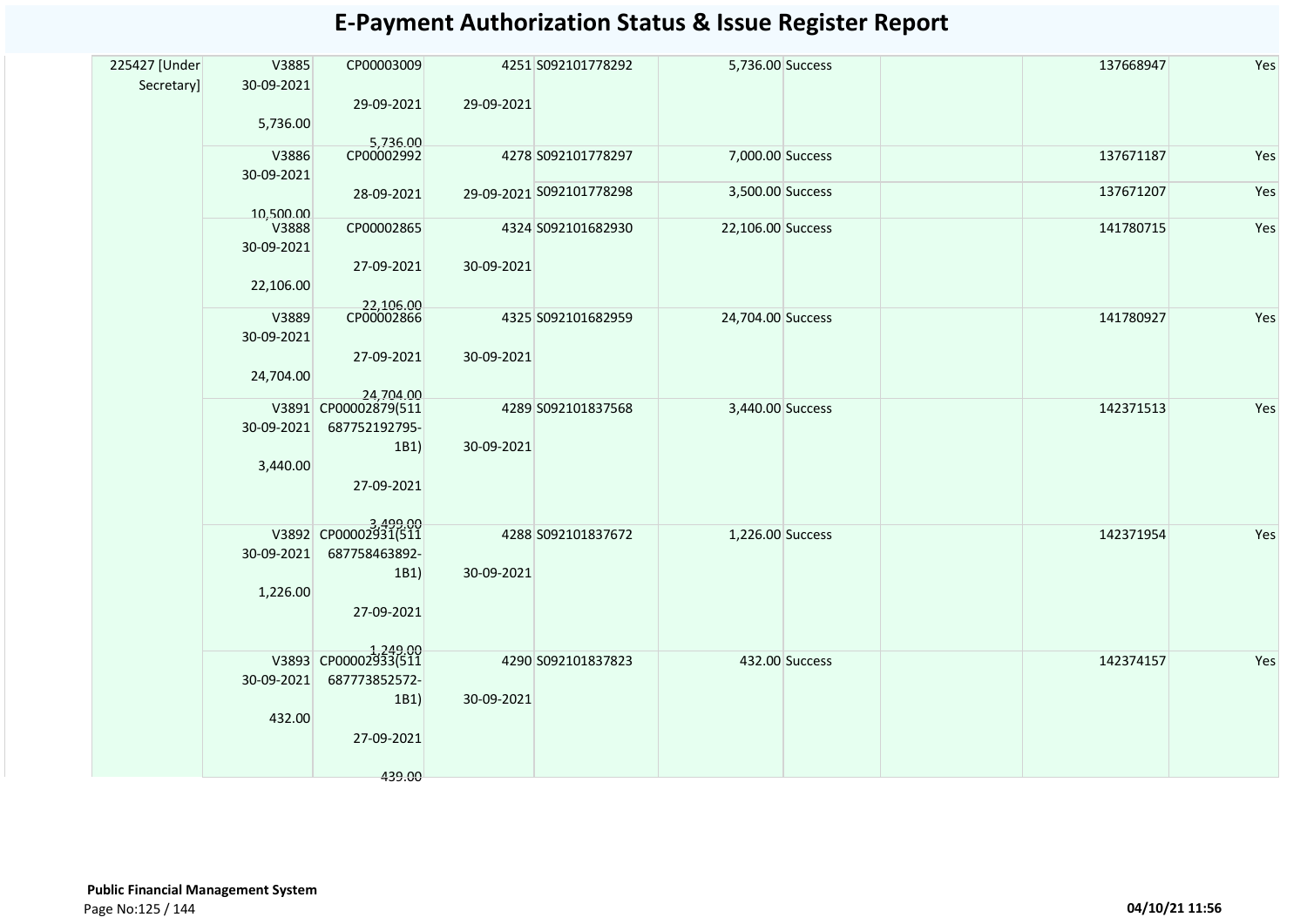|          | V3894 CP00002940(511             |                    | 4291 S092101837584 | 474.00 Success   |               | 142371740 | Yes |
|----------|----------------------------------|--------------------|--------------------|------------------|---------------|-----------|-----|
|          | 30-09-2021 687730177540-         |                    |                    |                  |               |           |     |
|          | 1B1)                             | 30-09-2021         |                    |                  |               |           |     |
| 474.00   |                                  |                    |                    |                  |               |           |     |
|          | 27-09-2021                       |                    |                    |                  |               |           |     |
|          |                                  |                    |                    |                  |               |           |     |
|          | V3895 CP00002956(511             | 4292 5092101837811 |                    |                  | 97.00 Success | 142393769 | Yes |
|          | 30-09-2021 687732893956-         |                    |                    |                  |               |           |     |
|          | 1B1)                             | 30-09-2021         |                    |                  |               |           |     |
| 97.00    |                                  |                    |                    |                  |               |           |     |
|          | 27-09-2021                       |                    |                    |                  |               |           |     |
|          |                                  |                    |                    |                  |               |           |     |
|          | 99.00<br>V3896 CP00002958(511    | 4293 S092101837706 |                    | 115.00 Success   |               | 142393549 | Yes |
|          | 30-09-2021 687749208106-         |                    |                    |                  |               |           |     |
|          | 1B1)                             | 30-09-2021         |                    |                  |               |           |     |
| 115.00   |                                  |                    |                    |                  |               |           |     |
|          | 27-09-2021                       |                    |                    |                  |               |           |     |
|          |                                  |                    |                    |                  |               |           |     |
|          | V3897 CP00002959(511             |                    | 4294 S092101839120 | 1,474.00 Success |               | 142397273 | Yes |
|          | 30-09-2021 687771642199-         |                    |                    |                  |               |           |     |
|          | 1B1)                             | 30-09-2021         |                    |                  |               |           |     |
| 1,474.00 |                                  |                    |                    |                  |               |           |     |
|          | 27-09-2021                       |                    |                    |                  |               |           |     |
|          |                                  |                    |                    |                  |               |           |     |
|          | V3898 CP00002960(511             |                    | 4295 S092101839164 | 1,474.00 Success |               | 142397490 | Yes |
|          | 30-09-2021 687725373616-         |                    |                    |                  |               |           |     |
|          | 1B1)                             | 30-09-2021         |                    |                  |               |           |     |
| 1,474.00 | 27-09-2021                       |                    |                    |                  |               |           |     |
|          |                                  |                    |                    |                  |               |           |     |
|          |                                  |                    |                    |                  |               |           |     |
|          | V3899 CP00002961(511             |                    | 4296 S092101839101 | 540.00 Success   |               | 142397029 | Yes |
|          | 30-09-2021 687783916464-<br>1B1) | 30-09-2021         |                    |                  |               |           |     |
| 540.00   |                                  |                    |                    |                  |               |           |     |
|          | 27-09-2021                       |                    |                    |                  |               |           |     |
|          |                                  |                    |                    |                  |               |           |     |
|          | 549.00                           |                    |                    |                  |               |           |     |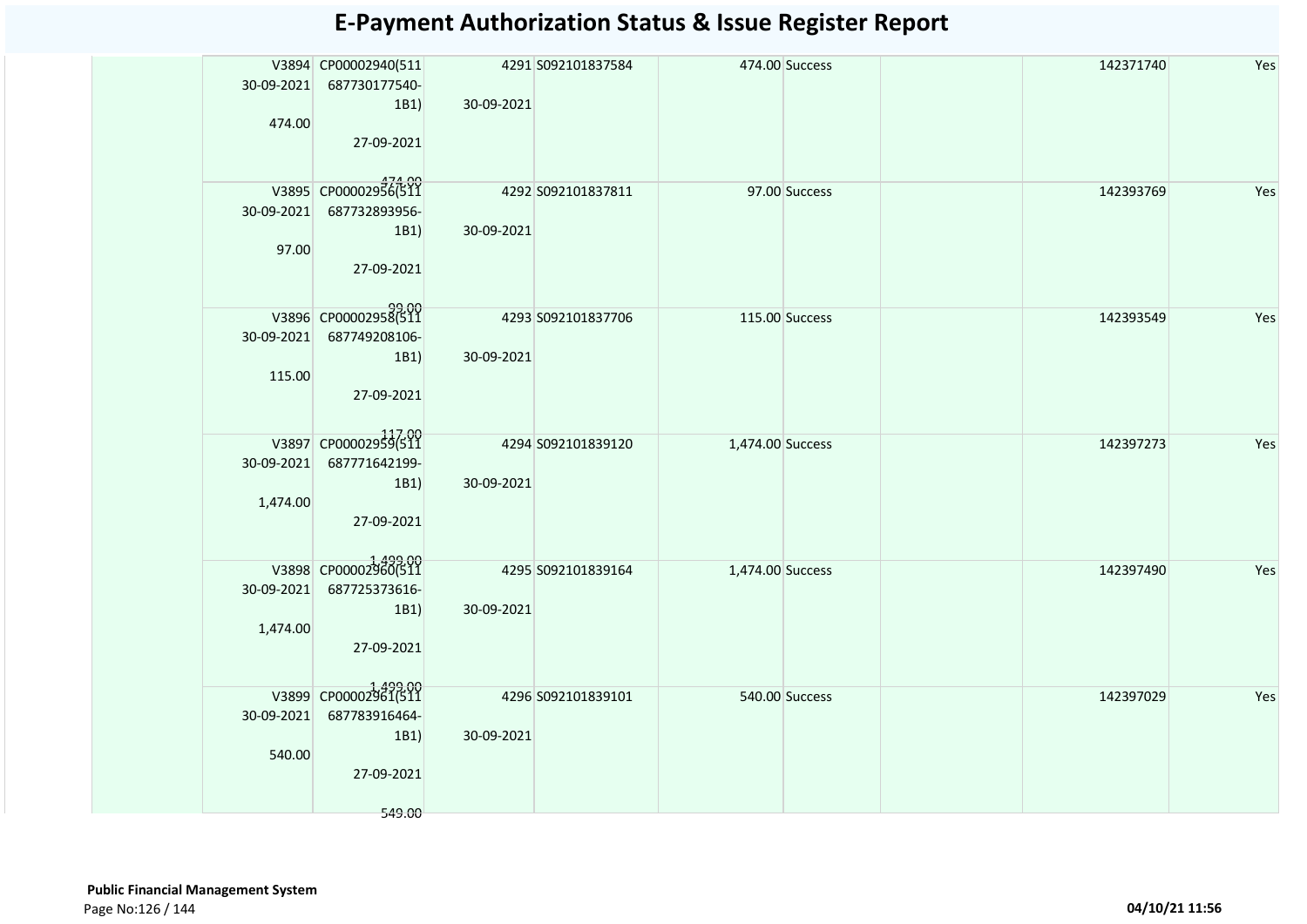| 30-09-2021<br>540.00       | V3900 CP00002962(511<br>687717029477-<br>1B1)<br>27-09-2021              | 30-09-2021 | 4297 S092101837696 |                      | 540.00 Success | 142393290 | Yes |
|----------------------------|--------------------------------------------------------------------------|------------|--------------------|----------------------|----------------|-----------|-----|
| 30-09-2021<br>24,525.00    | V3901 CP00002998(511<br>687796813805-<br>1B1)<br>29-09-2021              | 30-09-2021 | 4287 S092101837515 | 24,525.00 Success    |                | 142531531 | Yes |
| 30-09-2021<br>515.00       | 24948.00<br>V3902 CP00003024(511<br>687743951788-<br>1B1)<br>29-09-2021  | 30-09-2021 | 4286 S092101839034 |                      | 515.00 Success | 142531772 | Yes |
| 30-09-2021<br>4,918,117.00 | V3903 CP00002997(GPF<br>$\left[202109113\right)$<br>29-09-2021           | 30-09-2021 | 4285 S092101839358 | 49,18,117.00 Success |                | 154892525 | Yes |
| 30-09-2021<br>168,888.00   | 4,918,117.00<br>687701187119-<br>1B1)<br>29-09-2021                      | 30-09-2021 | 4299 S092101850222 | 1,68,888.00 Success  |                | 145122048 | Yes |
| 30-09-2021<br>13,249.00    | V3905 CP00003000(511<br>687737423861-<br>1B1)<br>29-09-2021<br>13,477.00 | 30-09-2021 | 4300 S092101857911 | 13,249.00 Success    |                | 145149689 | Yes |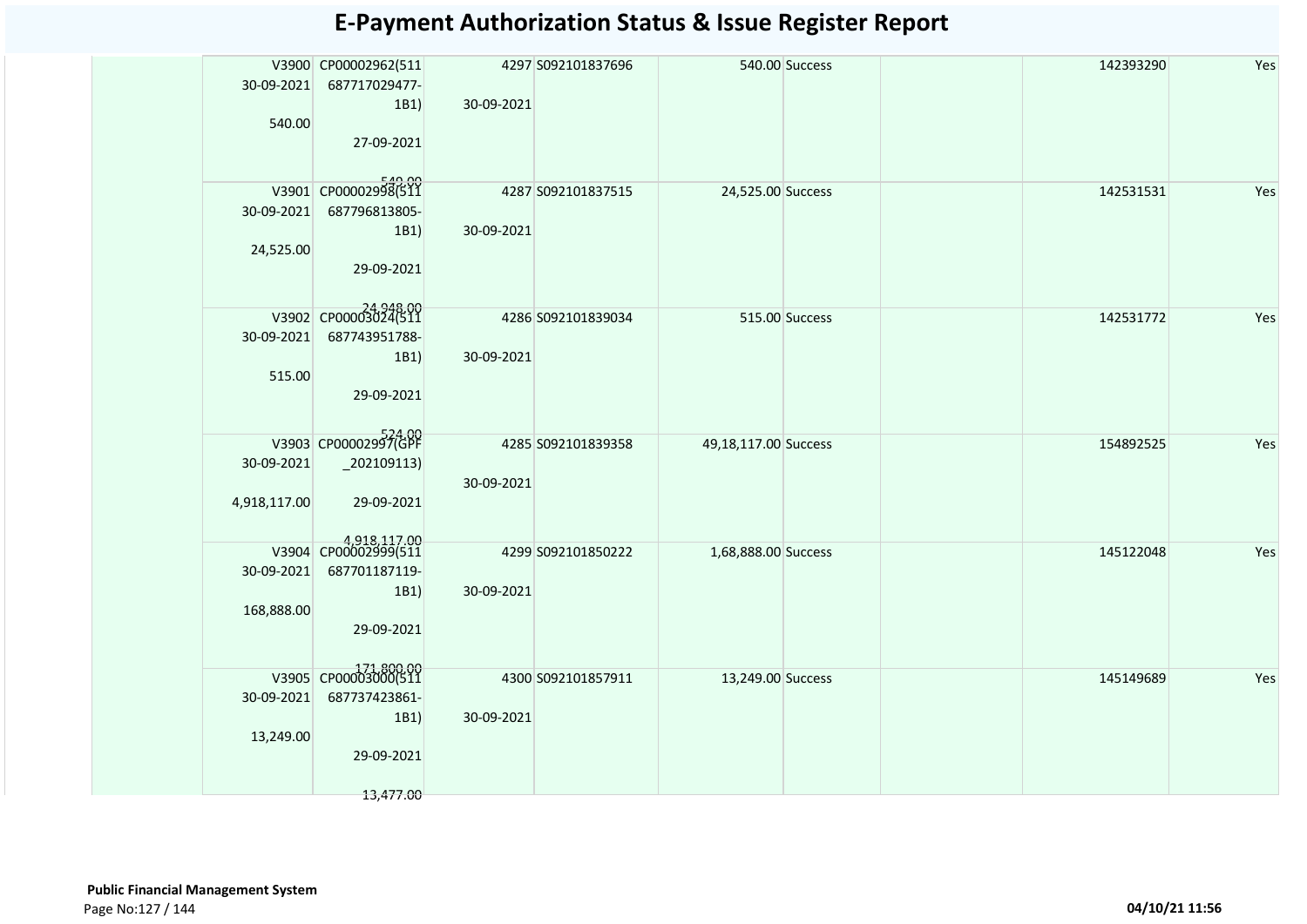| V3906 CP00003001(511<br>30-09-2021 687728395254- |                    | 4301 S092101857856 | 13,249.00 Success | 145140877 | Yes |
|--------------------------------------------------|--------------------|--------------------|-------------------|-----------|-----|
| 1B1)                                             | 30-09-2021         |                    |                   |           |     |
| 13,249.00                                        |                    |                    |                   |           |     |
| 29-09-2021                                       |                    |                    |                   |           |     |
|                                                  |                    |                    |                   |           |     |
| V3907 CP00003002(511                             |                    | 4302 S092101856472 | 8,082.00 Success  | 145140309 | Yes |
| 30-09-2021<br>687796370667-                      |                    |                    |                   |           |     |
| 1B1)                                             | 30-09-2021         |                    |                   |           |     |
| 8,082.00                                         |                    |                    |                   |           |     |
| 29-09-2021                                       |                    |                    |                   |           |     |
|                                                  |                    |                    |                   |           |     |
| V3908 CP00003003(511                             | 4303 S092101854150 |                    | 13,249.00 Success | 145131393 | Yes |
| 30-09-2021<br>687774288906-                      |                    |                    |                   |           |     |
| 1B1)<br>13,249.00                                | 30-09-2021         |                    |                   |           |     |
| 29-09-2021                                       |                    |                    |                   |           |     |
|                                                  |                    |                    |                   |           |     |
| V3909 CP00003004(511                             |                    |                    |                   | 145131949 | Yes |
| 30-09-2021<br>687743355934-                      |                    | 4304 S092101854172 | 18,996.00 Success |           |     |
| 1B1)                                             | 30-09-2021         |                    |                   |           |     |
| 18,996.00                                        |                    |                    |                   |           |     |
| 29-09-2021                                       |                    |                    |                   |           |     |
|                                                  |                    |                    |                   |           |     |
| V3910 CP00003005(511                             |                    | 4305 S092101854165 | 31,456.00 Success | 145131722 | Yes |
| 30-09-2021<br>687728063091-                      |                    |                    |                   |           |     |
| 1B1)                                             | 30-09-2021         |                    |                   |           |     |
| 31,456.00                                        |                    |                    |                   |           |     |
| 29-09-2021                                       |                    |                    |                   |           |     |
|                                                  |                    |                    |                   |           |     |
| 00-31-998<br> 2010 CP00003006(511                |                    | 4306 S092101854109 | 6,860.00 Success  | 145131164 | Yes |
| 687736525857-<br>30-09-2021<br>1B1)              | 30-09-2021         |                    |                   |           |     |
| 6,860.00                                         |                    |                    |                   |           |     |
| 29-09-2021                                       |                    |                    |                   |           |     |
|                                                  |                    |                    |                   |           |     |
| 6,978.00                                         |                    |                    |                   |           |     |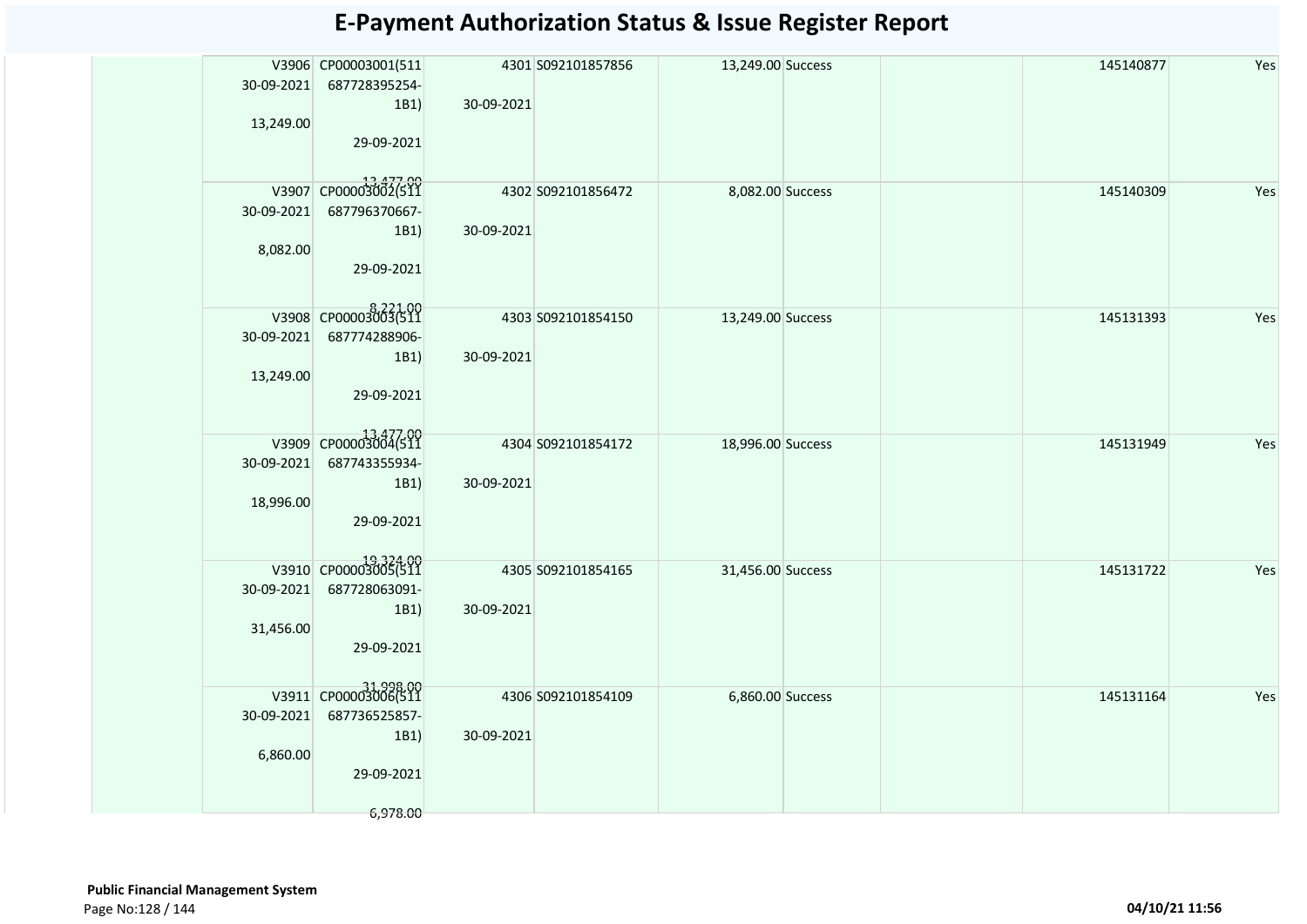| 30-09-2021 | V3912 CP00003007(511<br>687793368694- |            | 4307 S092101851026 | 10,839.00 Success | 145122613 | Yes |
|------------|---------------------------------------|------------|--------------------|-------------------|-----------|-----|
|            | 1B1)                                  | 30-09-2021 |                    |                   |           |     |
| 10,839.00  |                                       |            |                    |                   |           |     |
|            | 29-09-2021                            |            |                    |                   |           |     |
|            |                                       |            |                    |                   |           |     |
|            | V3913 CP00003008(511                  |            | 4308 S092101850080 | 10,839.00 Success | 145112311 | Yes |
| 30-09-2021 | 687763106563-                         |            |                    |                   |           |     |
|            | 1B1)                                  | 30-09-2021 |                    |                   |           |     |
| 10,839.00  |                                       |            |                    |                   |           |     |
|            | 29-09-2021                            |            |                    |                   |           |     |
|            |                                       |            |                    |                   |           |     |
|            | V3914 CP00003010(511                  |            | 4309 S092101850141 | 10,839.00 Success | 145112539 | Yes |
|            | 30-09-2021 687712263853-              |            |                    |                   |           |     |
|            | 1B1)                                  | 30-09-2021 |                    |                   |           |     |
| 10,839.00  |                                       |            |                    |                   |           |     |
|            | 29-09-2021                            |            |                    |                   |           |     |
|            |                                       |            |                    |                   |           |     |
|            | 11,025.00<br>V3915 CP00003011(511     |            | 4310 S092101850048 | 5,136.00 Success  | 145101823 | Yes |
| 30-09-2021 | 687761027003-                         |            |                    |                   |           |     |
|            | 1B1)                                  | 30-09-2021 |                    |                   |           |     |
| 5,136.00   |                                       |            |                    |                   |           |     |
|            | 29-09-2021                            |            |                    |                   |           |     |
|            |                                       |            |                    |                   |           |     |
|            | V3916 CP00003012(511                  |            | 4311 5092101850068 | 5,136.00 Success  | 145112053 | Yes |
| 30-09-2021 | 687738193892-                         |            |                    |                   |           |     |
|            | 1B1)                                  | 30-09-2021 |                    |                   |           |     |
| 5,136.00   |                                       |            |                    |                   |           |     |
|            | 29-09-2021                            |            |                    |                   |           |     |
|            |                                       |            |                    |                   |           |     |
|            | V3917 CP00003013(511                  |            | 4312 S092101858828 | 11,767.00 Success | 145160459 | Yes |
| 30-09-2021 | 687702608559-                         |            |                    |                   |           |     |
|            | 1B1)                                  | 30-09-2021 |                    |                   |           |     |
| 11,767.00  |                                       |            |                    |                   |           |     |
|            | 29-09-2021                            |            |                    |                   |           |     |
|            |                                       |            |                    |                   |           |     |
|            | 11,970.00                             |            |                    |                   |           |     |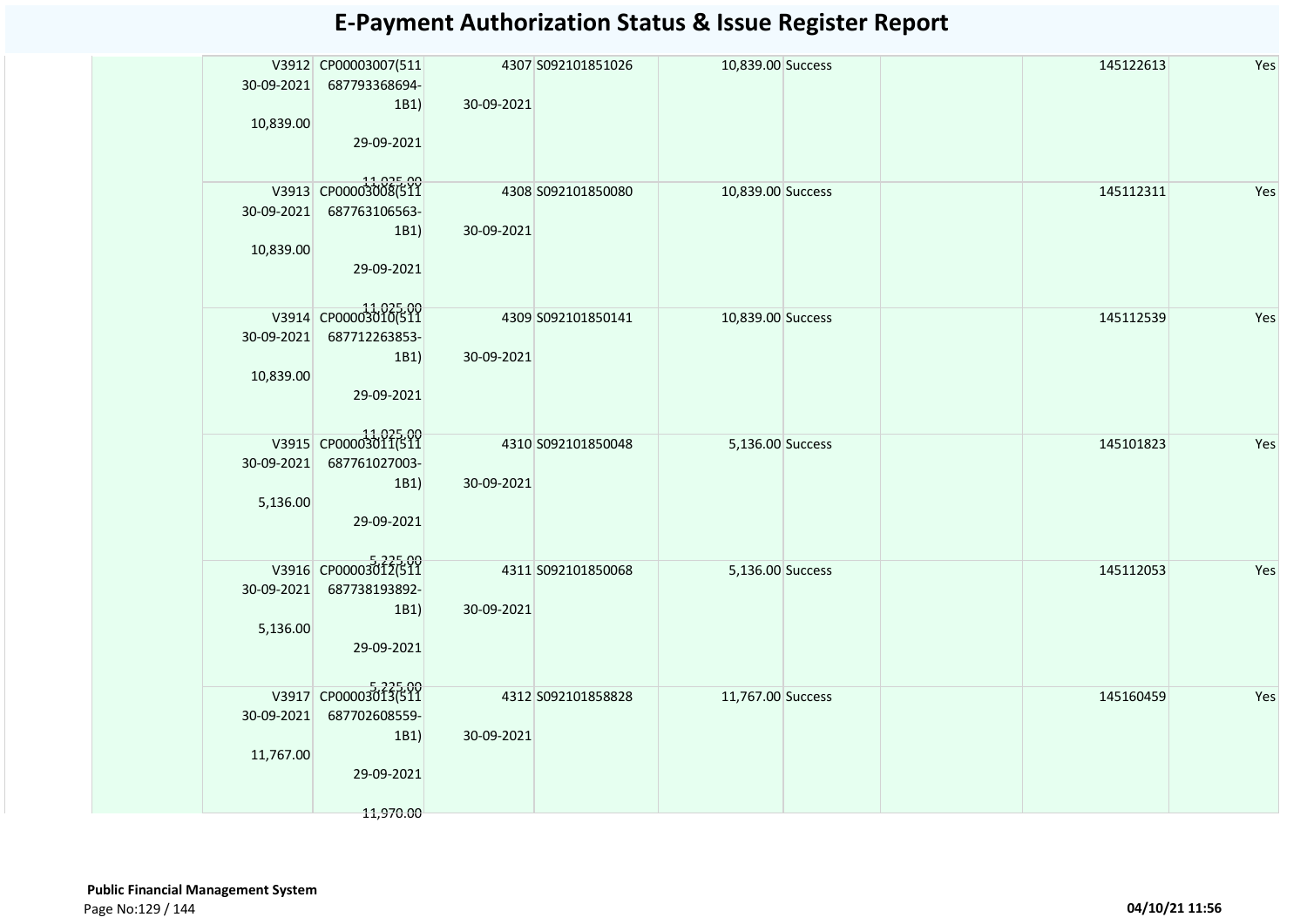|            | V3918 CP00003014(511 |            | 4313 S092101857862 | 14,156.00 Success |  | 145149226 | Yes |
|------------|----------------------|------------|--------------------|-------------------|--|-----------|-----|
| 30-09-2021 | 687718300858-        |            |                    |                   |  |           |     |
|            | 1B1)                 | 30-09-2021 |                    |                   |  |           |     |
| 14,156.00  | 29-09-2021           |            |                    |                   |  |           |     |
|            |                      |            |                    |                   |  |           |     |
|            |                      |            |                    |                   |  |           |     |
|            | V3919 CP00003015(511 |            | 4314 S092101857903 | 5,816.00 Success  |  | 145149463 | Yes |
| 30-09-2021 | 687739102101-        |            |                    |                   |  |           |     |
| 5,816.00   | 1B1)                 | 30-09-2021 |                    |                   |  |           |     |
|            | 29-09-2021           |            |                    |                   |  |           |     |
|            |                      |            |                    |                   |  |           |     |
|            | V3920 CP00003016(511 |            |                    |                   |  |           |     |
| 30-09-2021 | 687725787662-        |            | 4315 S092101857811 | 4,486.00 Success  |  | 145140575 | Yes |
|            | 1B1)                 | 30-09-2021 |                    |                   |  |           |     |
| 4,486.00   |                      |            |                    |                   |  |           |     |
|            | 29-09-2021           |            |                    |                   |  |           |     |
|            |                      |            |                    |                   |  |           |     |
|            | V3921 CP00003017(511 |            | 4318 S092101847782 |                   |  | 145101351 | Yes |
| 30-09-2021 | 687710143456-        |            |                    | 4,350.00 Success  |  |           |     |
|            | 1B1)                 | 30-09-2021 |                    |                   |  |           |     |
| 4,350.00   |                      |            |                    |                   |  |           |     |
|            | 29-09-2021           |            |                    |                   |  |           |     |
|            |                      |            |                    |                   |  |           |     |
|            | V3922 CP00003018(511 |            | 4316 S092101857852 | 4,486.00 Success  |  | 145198343 | Yes |
| 30-09-2021 | 687717235407-        |            |                    |                   |  |           |     |
|            | 1B1)                 | 30-09-2021 |                    |                   |  |           |     |
| 4,486.00   |                      |            |                    |                   |  |           |     |
|            | 29-09-2021           |            |                    |                   |  |           |     |
|            |                      |            |                    |                   |  |           |     |
|            | V3923 CP00003019(511 |            | 4317 S092101847789 | 4,486.00 Success  |  | 145101574 | Yes |
| 30-09-2021 | 687787781955-        |            |                    |                   |  |           |     |
|            | 1B1)                 | 30-09-2021 |                    |                   |  |           |     |
| 4,486.00   |                      |            |                    |                   |  |           |     |
|            | 29-09-2021           |            |                    |                   |  |           |     |
|            |                      |            |                    |                   |  |           |     |
|            | 4,563.00             |            |                    |                   |  |           |     |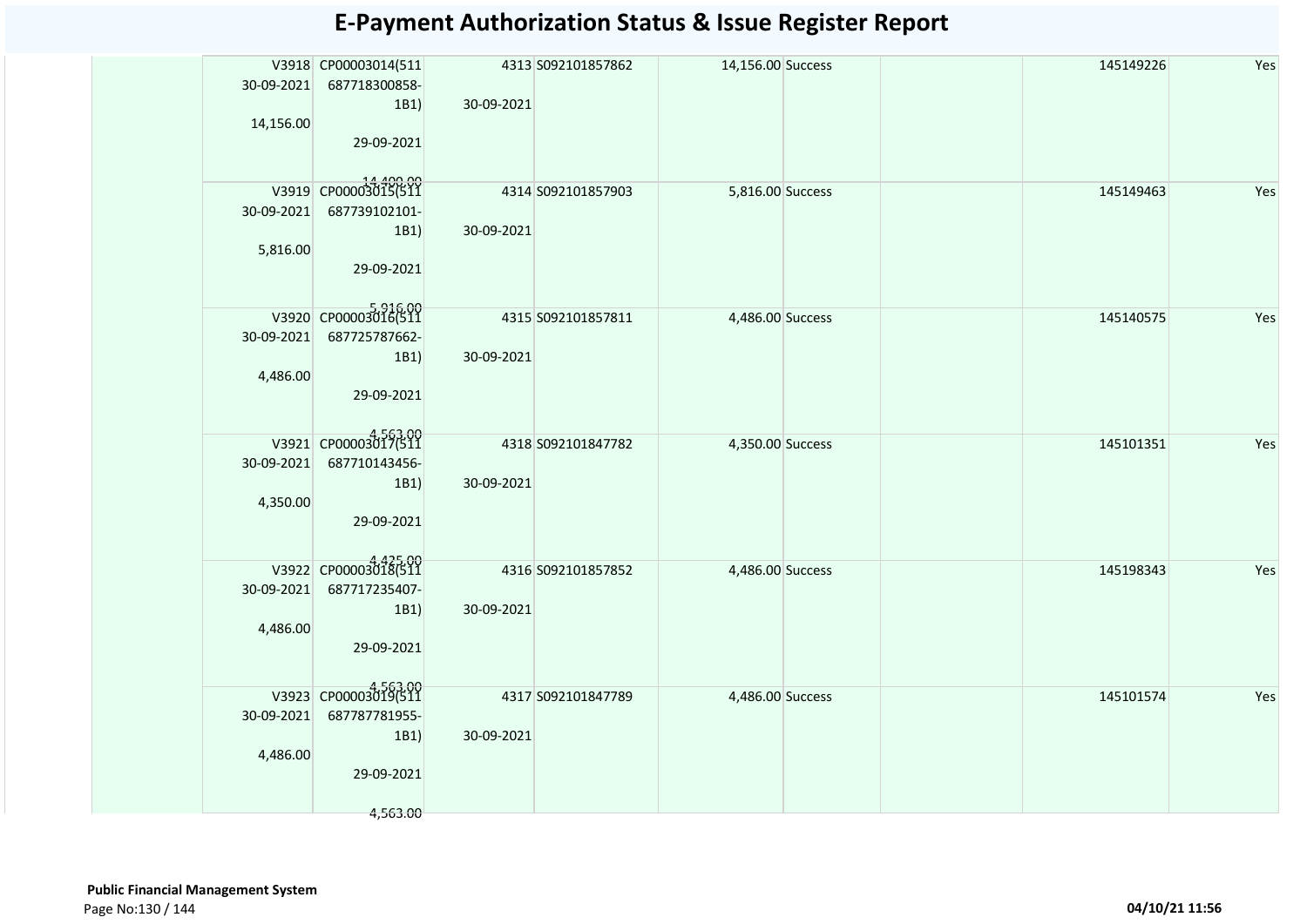| 30-09-2021<br>39,252.00              | V3924 CP00003020(511<br>687716265294-<br>1B1)<br>29-09-2021              | 30-09-2021 | 4319 S092101850955 | 39,252.00 Success      | 145122359 | Yes |
|--------------------------------------|--------------------------------------------------------------------------|------------|--------------------|------------------------|-----------|-----|
| 30-09-2021<br>235,874.00             | 39,928.00<br>V3925 CP00003021(511<br>687745389478-<br>1B1)<br>29-09-2021 | 30-09-2021 | 4320 S092101850243 | 2,35,874.00 Success    | 145198101 | Yes |
| 30-09-2021<br>92,142.00              | V3926 CP00003022(511<br>687788234377-<br>1B1)<br>29-09-2021              | 30-09-2021 | 4321 S092101851060 | 92,142.00 Success      | 145122921 | Yes |
| 30-09-2021<br>6,860.00               | 93,730.00<br>V3927 CP00003023(511<br>687750974500-<br>1B1)<br>29-09-2021 | 30-09-2021 | 4322 S092101850156 | 6,860.00 Success       | 145112800 | Yes |
| 30-09-2021<br>5,136.00               | V3928 CP00003025(511<br>687704710344-<br>1B1)<br>29-09-2021              | 30-09-2021 | 4323 S092101858811 | 5,136.00 Success       | 145160268 | Yes |
| V3932<br>30-09-2021<br>1,310,202.00  | CP00003047<br>29-09-2021                                                 | 30-09-2021 | 4371 S092101920604 | 13,10,202.00 Success   | 154902116 | Yes |
| V3933<br>30-09-2021<br>26,200,000.00 | 1,356,174.00<br>CP00003086<br>30-09-2021<br>26,200,000.00                | 30-09-2021 | 4412 S092101928985 | 2,62,00,000.00 Success | 154902441 | Yes |

 **Public Financial Management System**  Page No:131 / 144 **04/10/21 11:56**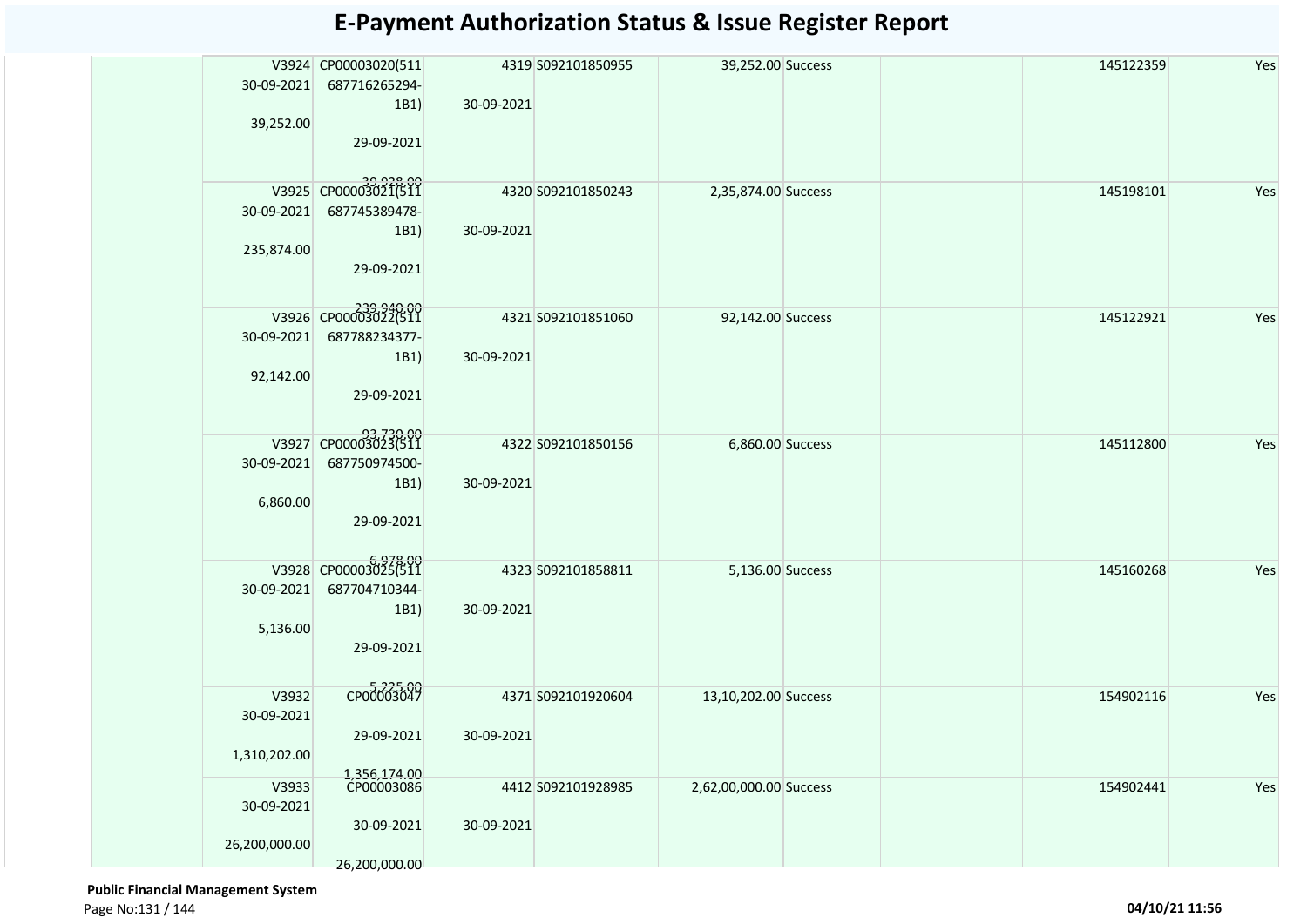| V3934      | CP00002982              |            | 4407 S092101927732 | 9,84,040.00 Success | 154902423 | Yes |
|------------|-------------------------|------------|--------------------|---------------------|-----------|-----|
| 30-09-2021 |                         |            |                    |                     |           |     |
|            | 28-09-2021              | 30-09-2021 |                    |                     |           |     |
| 984,040.00 |                         |            |                    |                     |           |     |
|            | 1,058,107.00            |            |                    |                     |           |     |
|            | V3935 CP00003093(511    |            | 4408 S092101927784 | 7,875.00 Success    | 154902435 | Yes |
| 30-09-2021 | 687733230841-           |            |                    |                     |           |     |
|            | 1B1)                    | 30-09-2021 |                    |                     |           |     |
| 7,875.00   |                         |            |                    |                     |           |     |
|            | 30-09-2021              |            |                    |                     |           |     |
|            |                         |            |                    |                     |           |     |
|            | V3936 CP00003094(511    |            | 4409 S092101927771 | 5,309.00 Success    | 154902429 | Yes |
| 30-09-2021 | 687739846932-           |            |                    |                     |           |     |
|            | 1B1)                    | 30-09-2021 |                    |                     |           |     |
| 5,309.00   |                         |            |                    |                     |           |     |
|            | 30-09-2021              |            |                    |                     |           |     |
|            |                         |            |                    |                     |           |     |
|            | V3937 CP00003095(511    |            |                    |                     |           |     |
|            |                         |            | 4410 S092101927786 | 21,972.00 Success   | 154902437 | Yes |
| 30-09-2021 | 687734117761-           |            |                    |                     |           |     |
|            | 1B1)                    | 30-09-2021 |                    |                     |           |     |
| 21,972.00  | 30-09-2021              |            |                    |                     |           |     |
|            |                         |            |                    |                     |           |     |
|            |                         |            |                    |                     |           |     |
|            | 22,350.00               |            | 4411 S092101928972 | 16,185.00 Success   | 154902439 | Yes |
| 30-09-2021 | 687791698749-           |            |                    |                     |           |     |
|            | 1B1)                    | 30-09-2021 |                    |                     |           |     |
| 16,185.00  |                         |            |                    |                     |           |     |
|            | 30-09-2021              |            |                    |                     |           |     |
|            |                         |            |                    |                     |           |     |
| V3939      | CP00002774              |            | 4347 S092101920672 | 23,598.00 Success   | 154902124 | Yes |
| 30-09-2021 |                         |            |                    |                     |           |     |
|            | 22-09-2021              | 30-09-2021 |                    |                     |           |     |
| 23,598.00  |                         |            |                    |                     |           |     |
|            | 24,005.00<br>CP00003051 |            |                    |                     |           |     |
| V3941      |                         |            | 4331 S092101920625 | 2,664.00 Success    | 154902120 | Yes |
| 30-09-2021 |                         |            |                    |                     |           |     |
|            | 30-09-2021              | 30-09-2021 |                    |                     |           |     |
| 2,664.00   |                         |            |                    |                     |           |     |
|            | 2,664.00                |            |                    |                     |           |     |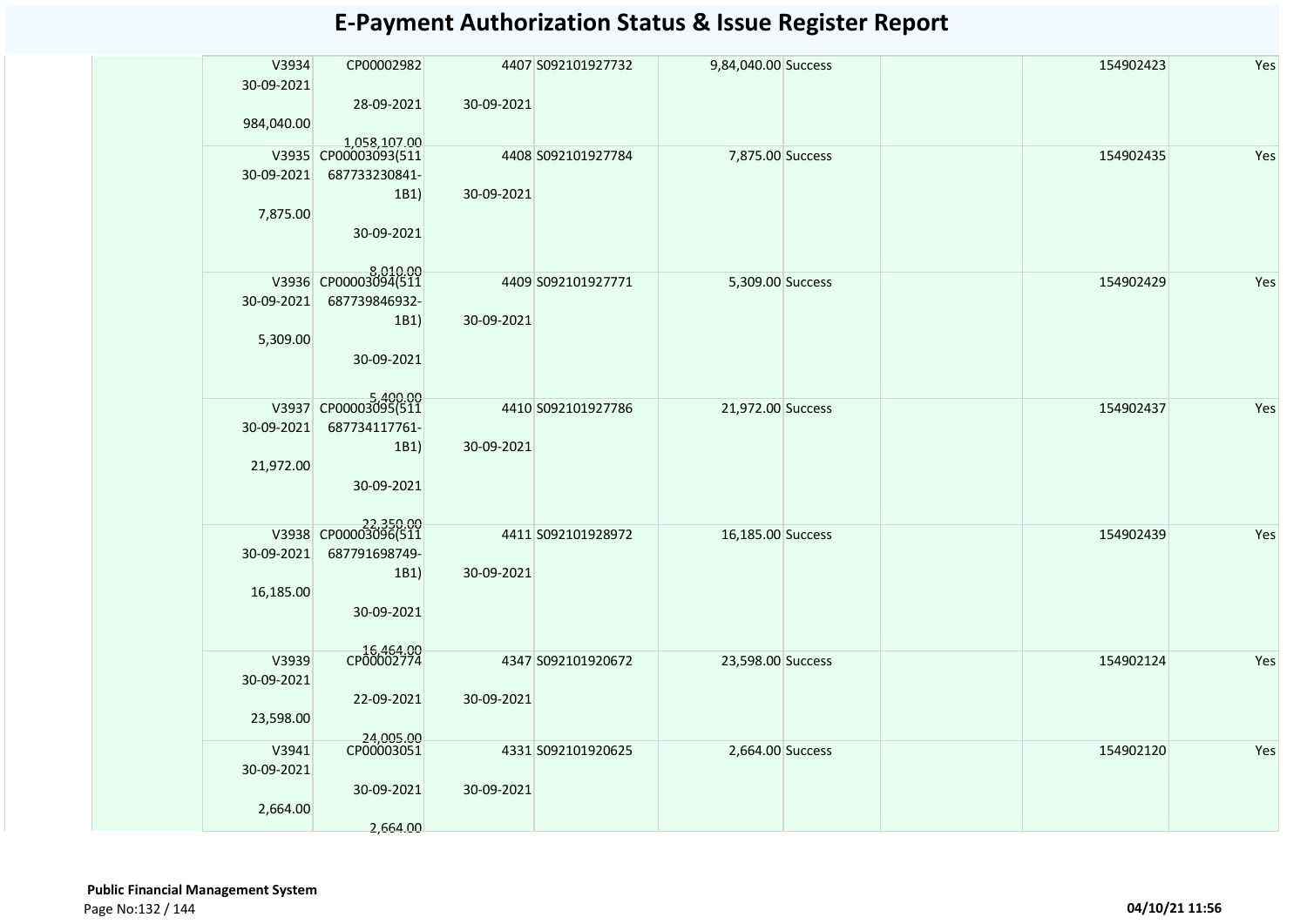| V3942<br>30-09-2021 | CP00003050<br>30-09-2021 | 30-09-2021 | 4332 S092101920679       | 2,328.00 Success    |  | 154902128 | Yes |
|---------------------|--------------------------|------------|--------------------------|---------------------|--|-----------|-----|
| 2,328.00            | 2,328.00                 |            |                          |                     |  |           |     |
| V3943               | CP00002858               |            | 4353 S092101920622       | 2,000.00 Success    |  | 154902118 | Yes |
| 30-09-2021          |                          |            |                          |                     |  |           |     |
| 2,000.00            | 27-09-2021               | 30-09-2021 |                          |                     |  |           |     |
| V3944               | 2,000.00<br>CP00003046   |            | 4370 S092101873140       | 12,610.00 Success   |  | 154892826 | Yes |
| 30-09-2021          |                          |            |                          |                     |  |           |     |
|                     | 29-09-2021               | 30-09-2021 |                          |                     |  |           |     |
| 12,610.00           |                          |            |                          |                     |  |           |     |
|                     |                          |            |                          |                     |  |           |     |
| V3945               | 12,610.00<br>CP00003045  |            | 4369 S092101873166       | 7,000.00 Success    |  | 154892828 | Yes |
| 30-09-2021          |                          |            |                          |                     |  |           |     |
|                     | 29-09-2021               |            | 30-09-2021 S092101873167 | 3,109.00 Success    |  | 154892829 | Yes |
| 13,609.00           |                          |            |                          |                     |  |           |     |
|                     | 13,609.00                |            | S092101873168            | 3,500.00 Success    |  | 154892830 | Yes |
|                     | V3946 CP00003029(511     |            | 4350 S092101871146       | 1,22,302.00 Success |  | 154892720 | Yes |
| 30-09-2021          | 687769108980-            |            |                          |                     |  |           |     |
|                     | 1B1)                     | 30-09-2021 |                          |                     |  |           |     |
| 122,302.00          |                          |            |                          |                     |  |           |     |
|                     | 29-09-2021               |            |                          |                     |  |           |     |
|                     |                          |            |                          |                     |  |           |     |
|                     | V3947 CP0000303030(511   |            |                          |                     |  |           |     |
|                     |                          |            | 4354 S092101884414       | 9,350.00 Success    |  | 154892868 | Yes |
| 30-09-2021          | 687778972092-            |            |                          |                     |  |           |     |
|                     | 1B1)                     | 30-09-2021 |                          |                     |  |           |     |
| 9,350.00            |                          |            |                          |                     |  |           |     |
|                     | 29-09-2021               |            |                          |                     |  |           |     |
|                     |                          |            |                          |                     |  |           |     |
|                     | V3948 CP00003032(511     |            | 4356 S092101884428       | 9,595.00 Success    |  | 154892870 | Yes |
| 30-09-2021          | 687751008115-            |            |                          |                     |  |           |     |
|                     | 1B1)                     | 30-09-2021 |                          |                     |  |           |     |
| 9,595.00            |                          |            |                          |                     |  |           |     |
|                     | 29-09-2021               |            |                          |                     |  |           |     |
|                     |                          |            |                          |                     |  |           |     |
|                     | 9,760.00                 |            |                          |                     |  |           |     |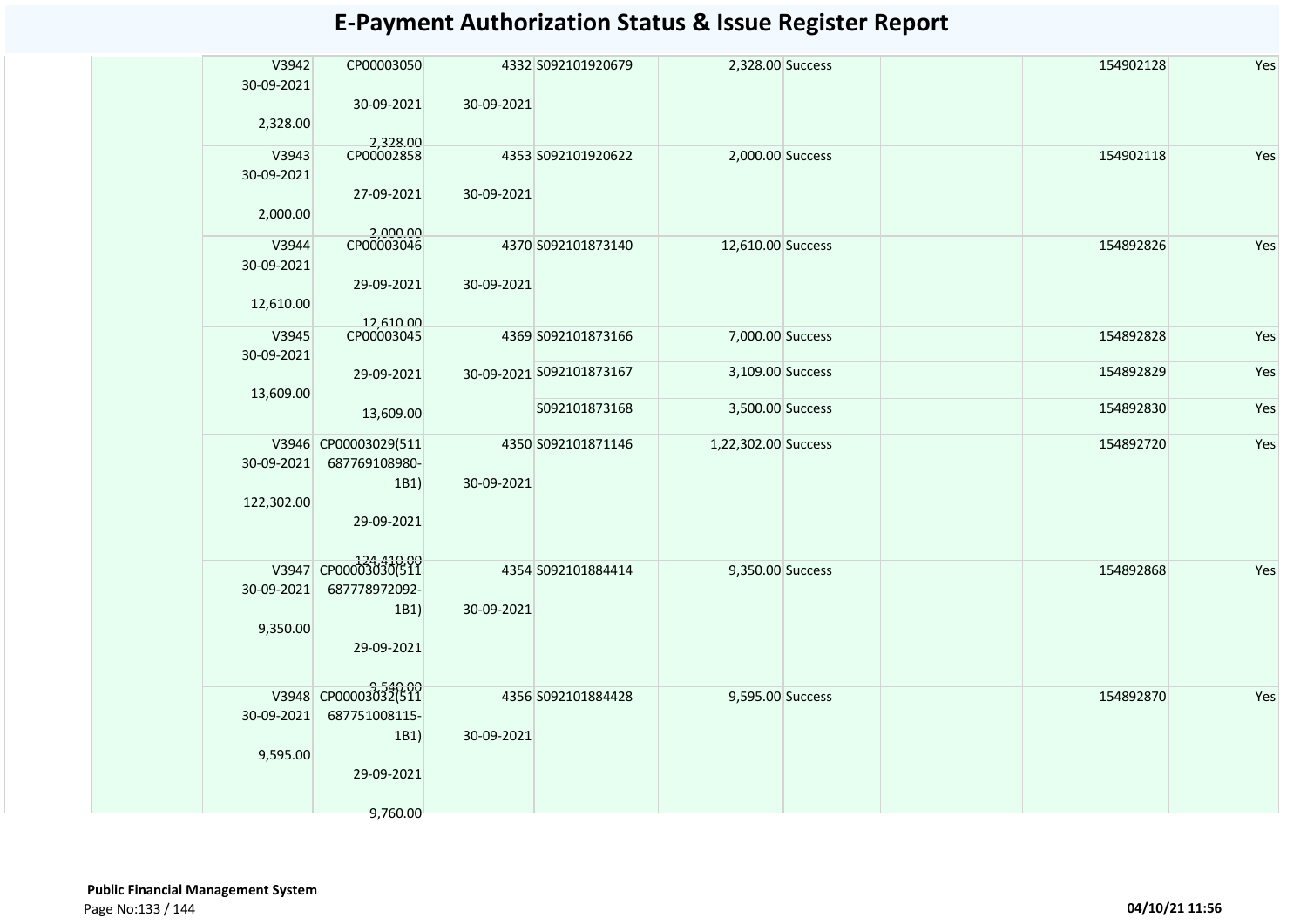| 30-09-2021<br>20,153.00         | V3950 CP00003034(511<br>687714252367-<br>1B1)<br>29-09-2021              | 4358 S092101870942<br>30-09-2021 | 20,153.00 Success | Yes<br>154892710 |
|---------------------------------|--------------------------------------------------------------------------|----------------------------------|-------------------|------------------|
| 30-09-2021<br>21,504.00         | 20,500.00<br>V3951 CP00003035(511<br>687775578565-<br>1B1)<br>29-09-2021 | 4359 S092101870979<br>30-09-2021 | 21,504.00 Success | 154892712<br>Yes |
| 30-09-2021<br>24,039.00         | 21,875.00<br>V3952 CP00003036(511<br>687743920751-<br>1B1)<br>29-09-2021 | 4360 S092101871072<br>30-09-2021 | 24,039.00 Success | 154892718<br>Yes |
| 30-09-2021<br>22,561.00         | 24,453.00<br>687795859330-<br>1B1)<br>29-09-2021                         | 4361 S092101883302<br>30-09-2021 | 22,561.00 Success | Yes<br>154892844 |
| 30-09-2021<br>55,051.00         | 22,950.00<br>V3954 CP00003039(511<br>687722493102-<br>1B1)<br>29-09-2021 | 4363 S092101873124<br>30-09-2021 | 55,051.00 Success | Yes<br>154892729 |
| V3955<br>30-09-2021<br>5,099.00 | CP00003052<br>30-09-2021<br>5,099.00                                     | 4372 S092101863975<br>30-09-2021 | 5,099.00 Success  | Yes<br>154892682 |
| V3956<br>30-09-2021<br>2,547.00 | CP00003053<br>30-09-2021<br>2,547.00                                     | 4373 S092101873033<br>30-09-2021 | 2,547.00 Success  | 154892726<br>Yes |

 **Public Financial Management System**  Page No:134 / 144 **04/10/21 11:56**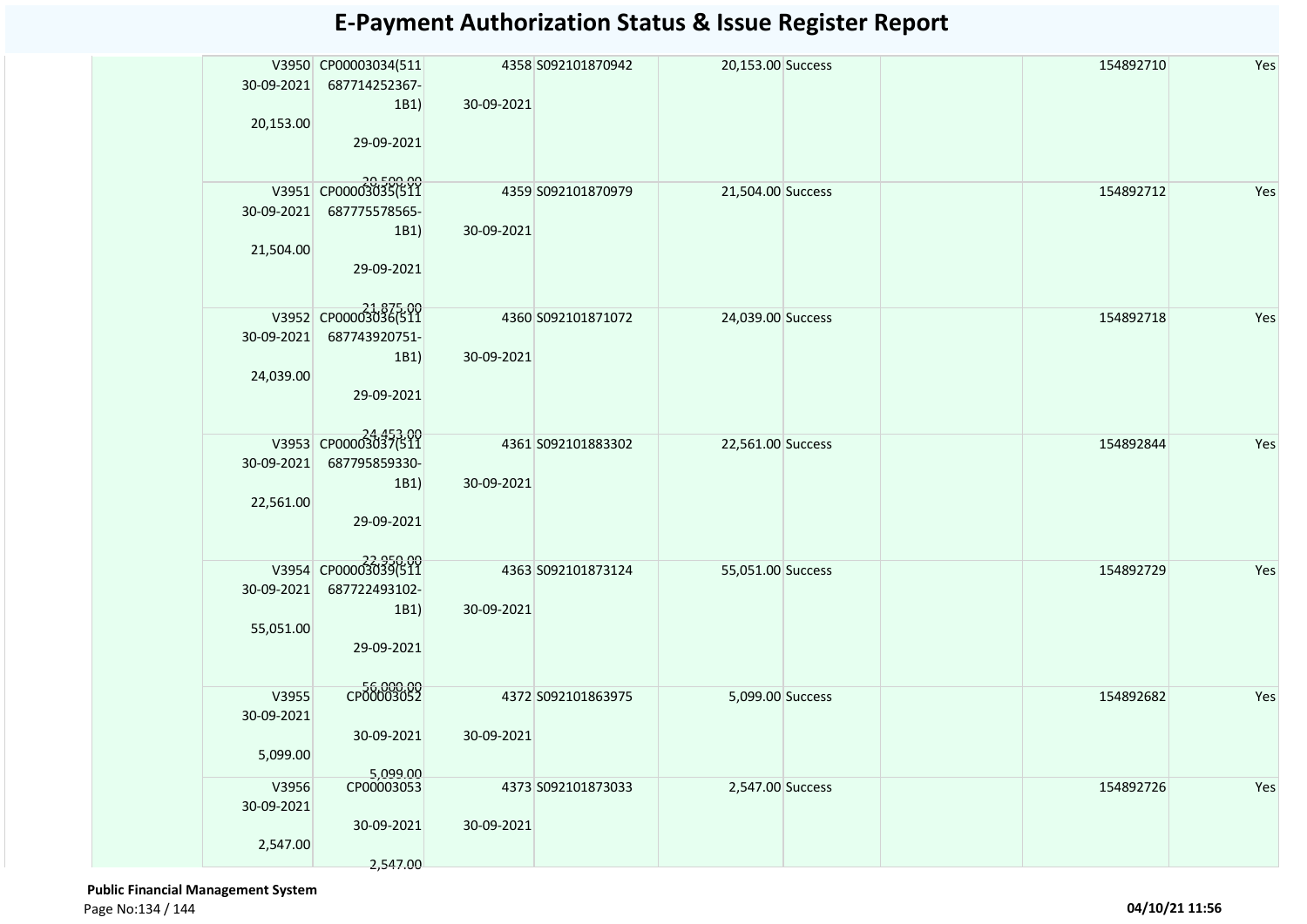| V3957<br>30-09-2021 | CP00003054                         |            | 4374 S092101871166 | 1,536.00 Success    |                | 154892722 | Yes |
|---------------------|------------------------------------|------------|--------------------|---------------------|----------------|-----------|-----|
|                     | 30-09-2021                         | 30-09-2021 |                    |                     |                |           |     |
| 1,536.00            |                                    |            |                    |                     |                |           |     |
|                     | 1,536.00<br>V3958 CP00003048(202   |            | 4346 S092101917323 | 27,604.00 Success   |                | 154902012 | Yes |
| 30-09-2021          | 109069)                            | 30-09-2021 |                    |                     |                |           |     |
| 27,604.00           | 30-09-2021                         |            |                    |                     |                |           |     |
|                     | 30,168.00<br>V3959 CP00003049(202  |            | 4345 S092101917316 | 15,560.00 Success   |                | 154902010 | Yes |
| 30-09-2021          | 109068)                            |            |                    |                     |                |           |     |
|                     |                                    | 30-09-2021 |                    |                     |                |           |     |
| 15,560.00           | 30-09-2021                         |            |                    |                     |                |           |     |
|                     | 15,570.00<br>V3961 CP00003061(511  |            | 4379 S092101870655 |                     | 875.00 Success | 154892692 | Yes |
| 30-09-2021          | 687787119688-                      |            |                    |                     |                |           |     |
|                     | 1B1)                               | 30-09-2021 |                    |                     |                |           |     |
| 875.00              | 30-09-2021                         |            |                    |                     |                |           |     |
|                     |                                    |            |                    |                     |                |           |     |
|                     | V3962 CP00003070(511               |            | 4388 S092101883281 | 23,380.00 Success   |                | 154892840 | Yes |
| 30-09-2021          | 687708865310-<br>1B1)              | 30-09-2021 |                    |                     |                |           |     |
| 23,380.00           |                                    |            |                    |                     |                |           |     |
|                     | 30-09-2021                         |            |                    |                     |                |           |     |
|                     | V3963 CP00003084(511               |            |                    |                     |                |           |     |
| 30-09-2021          | 687775430596-                      |            | 4393 S092101920110 | 1,93,538.00 Success |                | 154902093 | Yes |
|                     | 1B1)                               | 30-09-2021 |                    |                     |                |           |     |
| 193,538.00          | 30-09-2021                         |            |                    |                     |                |           |     |
|                     |                                    |            |                    |                     |                |           |     |
|                     | 196,875.00<br>V3964 CP00003085(511 |            | 4403 S092101917182 | 16,221.00 Success   |                | 154892996 | Yes |
| 30-09-2021          | 687778494822-                      |            |                    |                     |                |           |     |
| 16,221.00           | 1B1)                               | 30-09-2021 |                    |                     |                |           |     |
|                     | 30-09-2021                         |            |                    |                     |                |           |     |
|                     | 16,500.00                          |            |                    |                     |                |           |     |

 **Public Financial Management System**  Page No:135 / 144 **04/10/21 11:56**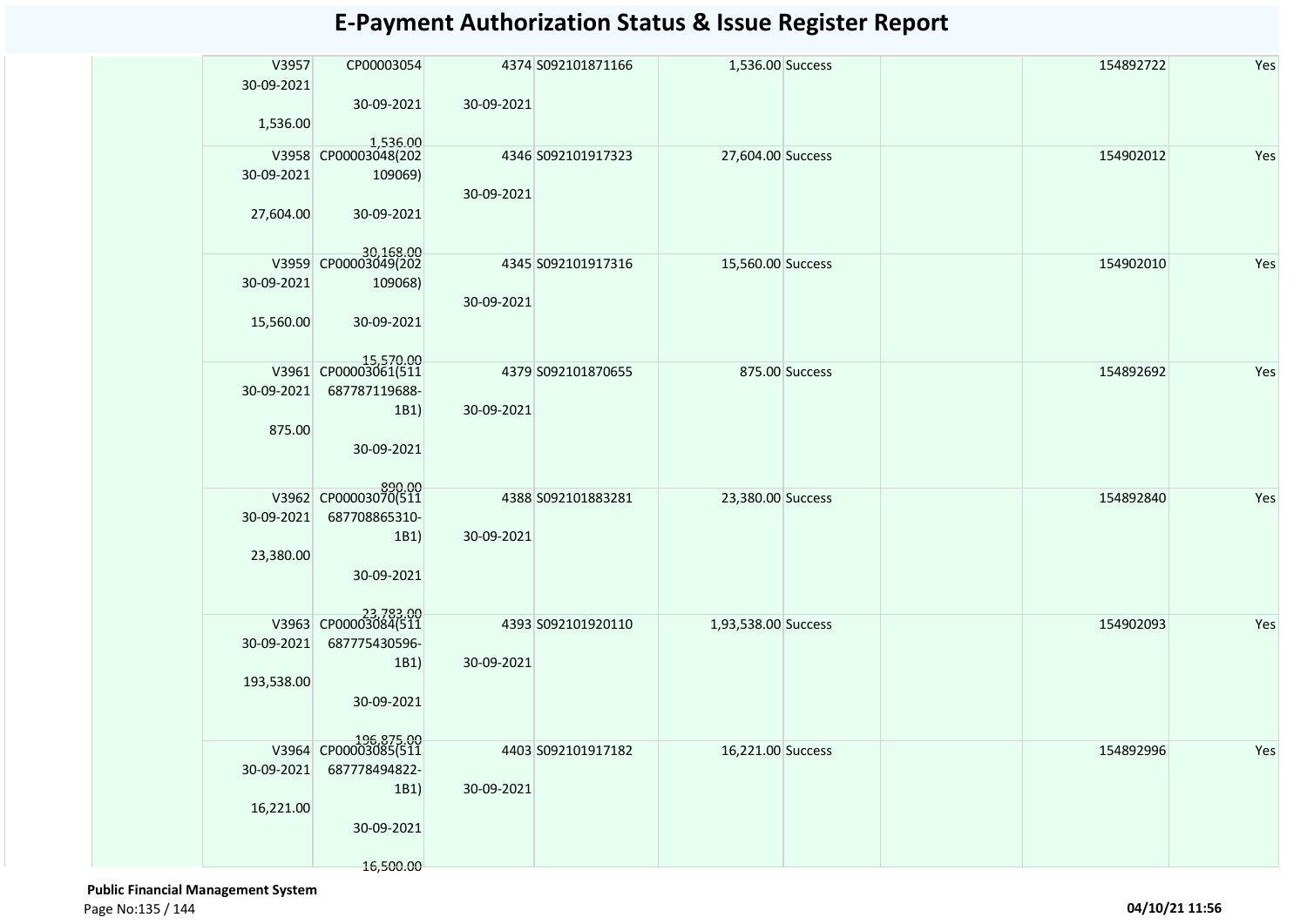|            | V3965 CP00003089(202              |            | 4389 S092101920499 | 27,604.00 Success |  | 154902106 | Yes |
|------------|-----------------------------------|------------|--------------------|-------------------|--|-----------|-----|
| 30-09-2021 | 109072)                           |            |                    |                   |  |           |     |
|            |                                   | 30-09-2021 |                    |                   |  |           |     |
|            |                                   |            |                    |                   |  |           |     |
| 27,604.00  | 30-09-2021                        |            |                    |                   |  |           |     |
|            |                                   |            |                    |                   |  |           |     |
|            | 30,168.00<br>V3966 CP00003090(202 |            | 4390 S092101920486 | 4,856.00 Success  |  | 154902104 | Yes |
| 30-09-2021 | 109071)                           |            |                    |                   |  |           |     |
|            |                                   | 30-09-2021 |                    |                   |  |           |     |
| 4,856.00   | 30-09-2021                        |            |                    |                   |  |           |     |
|            |                                   |            |                    |                   |  |           |     |
|            |                                   |            |                    |                   |  |           |     |
| V3967      | 4,866.00<br>CP00003091(202        |            | 4405 S092101920545 | 53,524.00 Success |  | 154902110 | Yes |
| 30-09-2021 | 109073)                           |            |                    |                   |  |           |     |
|            |                                   | 30-09-2021 |                    |                   |  |           |     |
| 53,524.00  | 30-09-2021                        |            |                    |                   |  |           |     |
|            |                                   |            |                    |                   |  |           |     |
|            |                                   |            |                    |                   |  |           |     |
|            | 53,524.00                         |            | 4406 S092101920537 | 30,168.00 Success |  | 154902108 | Yes |
| 30-09-2021 | 109074)                           |            |                    |                   |  |           |     |
|            |                                   | 30-09-2021 |                    |                   |  |           |     |
| 30,168.00  | 30-09-2021                        |            |                    |                   |  |           |     |
|            |                                   |            |                    |                   |  |           |     |
|            | 30,168.00<br>V3974 CP00003027(511 |            |                    |                   |  |           |     |
|            |                                   |            | 4349 S092101884489 | 43,432.00 Success |  | 154892875 | Yes |
| 30-09-2021 | 687732459918-                     |            |                    |                   |  |           |     |
|            | 1B1)                              | 30-09-2021 |                    |                   |  |           |     |
| 43,432.00  |                                   |            |                    |                   |  |           |     |
|            | 29-09-2021                        |            |                    |                   |  |           |     |
|            |                                   |            |                    |                   |  |           |     |
| V3975      | 44,180.00<br>CP00003028(511       |            | 4348 S092101883293 | 47,158.00 Success |  | 154892842 | Yes |
| 30-09-2021 | 687728918340-                     |            |                    |                   |  |           |     |
|            | 1B1)                              | 30-09-2021 |                    |                   |  |           |     |
| 47,158.00  |                                   |            |                    |                   |  |           |     |
|            | 29-09-2021                        |            |                    |                   |  |           |     |
|            |                                   |            |                    |                   |  |           |     |
|            |                                   |            |                    |                   |  |           |     |
|            | 47,971.00<br>V3977 CP00003060(511 |            | 4404 S092101916339 | 6,148.00 Success  |  | 154892970 | Yes |
| 30-09-2021 | 687775060985-                     |            |                    |                   |  |           |     |
|            | 1B1)                              | 30-09-2021 |                    |                   |  |           |     |
| 6,148.00   |                                   |            |                    |                   |  |           |     |
|            | 30-09-2021                        |            |                    |                   |  |           |     |
|            |                                   |            |                    |                   |  |           |     |
|            | 6,255.00                          |            |                    |                   |  |           |     |

 **Public Financial Management System**  Page No:136 / 144 **04/10/21 11:56**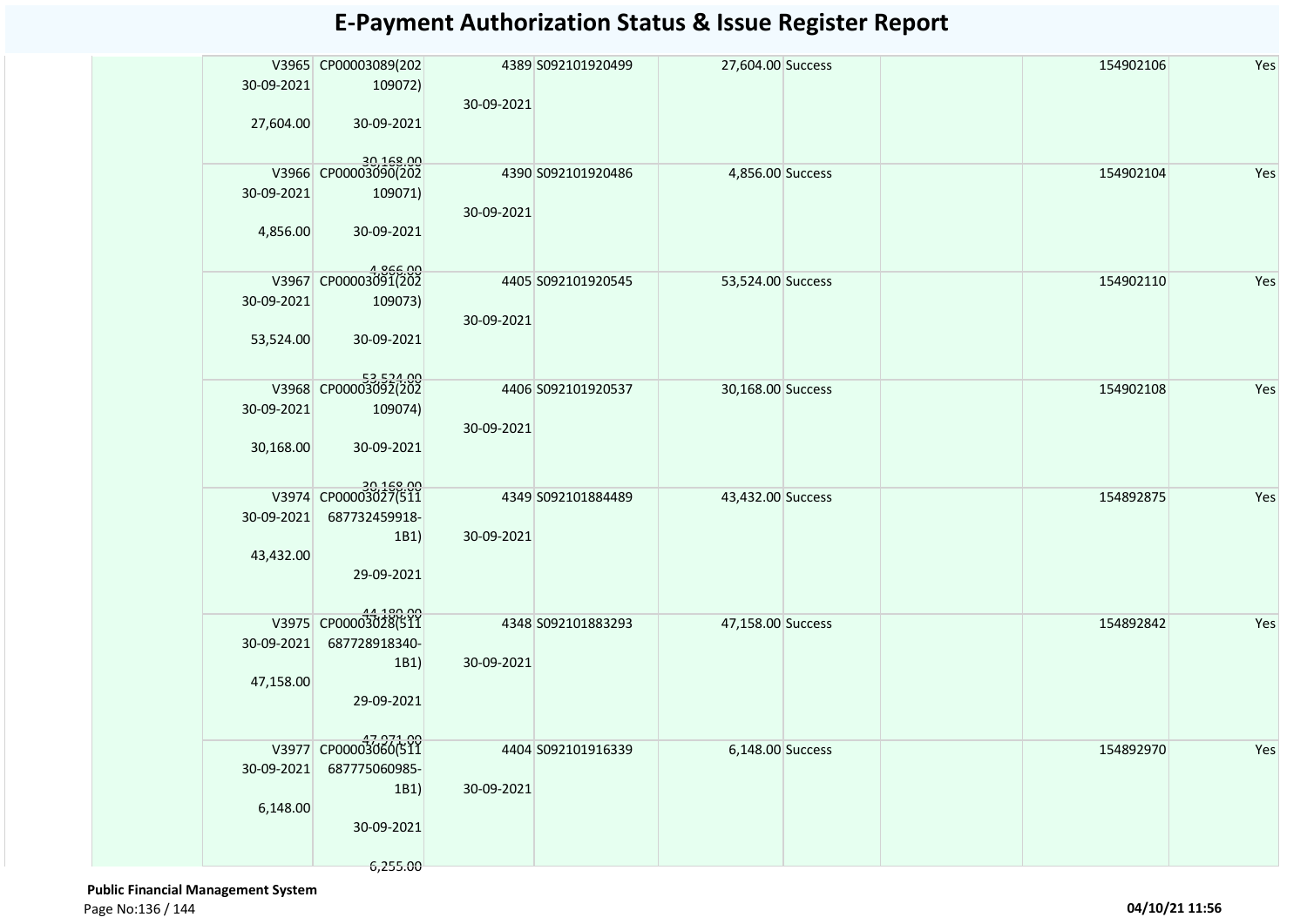|            | V3978 CP00003073(511               |            | 4391 S092101916276 | 4,129.00 Success    |  | 154892966 | Yes |
|------------|------------------------------------|------------|--------------------|---------------------|--|-----------|-----|
| 30-09-2021 | 687758837548-                      |            |                    |                     |  |           |     |
|            | 1B1)                               | 30-09-2021 |                    |                     |  |           |     |
| 4,129.00   | 30-09-2021                         |            |                    |                     |  |           |     |
|            |                                    |            |                    |                     |  |           |     |
|            | V3979 CP00003074(511               |            |                    |                     |  |           |     |
|            |                                    |            | 4392 S092101916210 | 1,93,538.00 Success |  | 154892964 | Yes |
| 30-09-2021 | 687703740557-                      |            |                    |                     |  |           |     |
| 193,538.00 | 1B1)                               | 30-09-2021 |                    |                     |  |           |     |
|            | 30-09-2021                         |            |                    |                     |  |           |     |
|            |                                    |            |                    |                     |  |           |     |
|            | 196,875.00<br>V3980 CP00003075(511 |            |                    |                     |  |           |     |
| 30-09-2021 | 687706586077-                      |            | 4394 S092101916459 | 5,898.00 Success    |  | 154892980 | Yes |
|            | 1B1)                               | 30-09-2021 |                    |                     |  |           |     |
| 5,898.00   |                                    |            |                    |                     |  |           |     |
|            | 30-09-2021                         |            |                    |                     |  |           |     |
|            |                                    |            |                    |                     |  |           |     |
|            | 6,000.00<br>V3981 CP00003076(511   |            | 4395 S092101917327 | 11,393.00 Success   |  | 154902014 | Yes |
| 30-09-2021 | 687798137681-                      |            |                    |                     |  |           |     |
|            | 1B1)                               | 30-09-2021 |                    |                     |  |           |     |
| 11,393.00  |                                    |            |                    |                     |  |           |     |
|            | 30-09-2021                         |            |                    |                     |  |           |     |
|            |                                    |            |                    |                     |  |           |     |
|            | V3982 CP00003077(511               |            | 4396 S092101917262 | 14,681.00 Success   |  | 154902008 | Yes |
| 30-09-2021 | 687710590119-                      |            |                    |                     |  |           |     |
|            | 1B1)                               | 30-09-2021 |                    |                     |  |           |     |
| 14,681.00  |                                    |            |                    |                     |  |           |     |
|            | 30-09-2021                         |            |                    |                     |  |           |     |
|            |                                    |            |                    |                     |  |           |     |
|            | V3983 CP00003078(511               |            | 4397 S092101917188 | 8,938.00 Success    |  | 154893000 | Yes |
| 30-09-2021 | 687770421755-                      |            |                    |                     |  |           |     |
|            | 1B1)                               | 30-09-2021 |                    |                     |  |           |     |
| 8,938.00   |                                    |            |                    |                     |  |           |     |
|            | 30-09-2021                         |            |                    |                     |  |           |     |
|            | 9,120.00                           |            |                    |                     |  |           |     |
|            |                                    |            |                    |                     |  |           |     |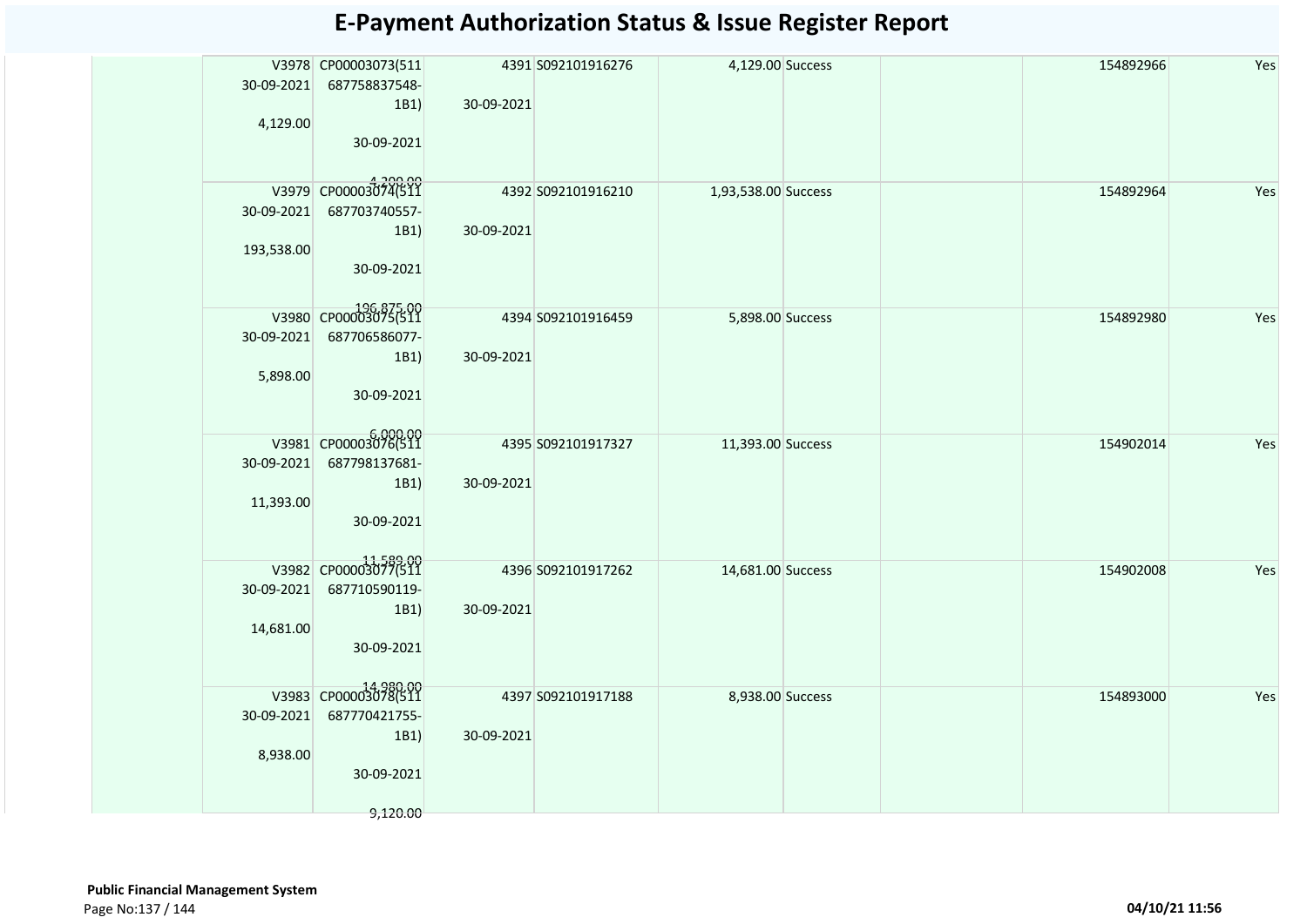|            | V3984 CP00003079(511             |            | 4398 S092101917155 | 23,373.00 Success |  | 154892994 | Yes |
|------------|----------------------------------|------------|--------------------|-------------------|--|-----------|-----|
| 30-09-2021 | 687728829207-                    |            |                    |                   |  |           |     |
|            | 1B1)                             | 30-09-2021 |                    |                   |  |           |     |
| 23,373.00  |                                  |            |                    |                   |  |           |     |
|            | 30-09-2021                       |            |                    |                   |  |           |     |
|            |                                  |            |                    |                   |  |           |     |
|            | 23,850.00                        |            | 4399 S092101917140 | 2,499.00 Success  |  | 154892988 | Yes |
| 30-09-2021 | 687794916918-                    |            |                    |                   |  |           |     |
|            | 1B1)                             | 30-09-2021 |                    |                   |  |           |     |
| 2,499.00   |                                  |            |                    |                   |  |           |     |
|            | 30-09-2021                       |            |                    |                   |  |           |     |
|            |                                  |            |                    |                   |  |           |     |
|            | 2,550.00<br>V3986 CP00003081(511 |            | 4400 S092101916425 | 3,675.00 Success  |  | 154892978 | Yes |
| 30-09-2021 | 687712943895-                    |            |                    |                   |  |           |     |
|            | 1B1)                             | 30-09-2021 |                    |                   |  |           |     |
| 3,675.00   |                                  |            |                    |                   |  |           |     |
|            | 30-09-2021                       |            |                    |                   |  |           |     |
|            |                                  |            |                    |                   |  |           |     |
|            | V3987 CP00003082(511             |            | 4401 S092101916379 | 6,174.00 Success  |  | 154892972 | Yes |
| 30-09-2021 | 687733146969-                    |            |                    |                   |  |           |     |
|            | 1B1)                             | 30-09-2021 |                    |                   |  |           |     |
| 6,174.00   |                                  |            |                    |                   |  |           |     |
|            | 30-09-2021                       |            |                    |                   |  |           |     |
|            |                                  |            |                    |                   |  |           |     |
|            | V3988 CP00003083(511             |            | 4402 S092101916421 | 19,190.00 Success |  | 154892974 | Yes |
| 30-09-2021 | 687724509642-                    |            |                    |                   |  |           |     |
|            | 1B1)                             | 30-09-2021 |                    |                   |  |           |     |
| 19,190.00  |                                  |            |                    |                   |  |           |     |
|            | 30-09-2021                       |            |                    |                   |  |           |     |
|            |                                  |            |                    |                   |  |           |     |
|            | V3989 CP00003031(511             |            | 4355 S092101884380 | 14,024.00 Success |  | 154892866 | Yes |
| 30-09-2021 | 687769243570-                    |            |                    |                   |  |           |     |
|            | 1B1)                             | 30-09-2021 |                    |                   |  |           |     |
| 14,024.00  |                                  |            |                    |                   |  |           |     |
|            | 29-09-2021                       |            |                    |                   |  |           |     |
|            |                                  |            |                    |                   |  |           |     |
|            | 14,310.00                        |            |                    |                   |  |           |     |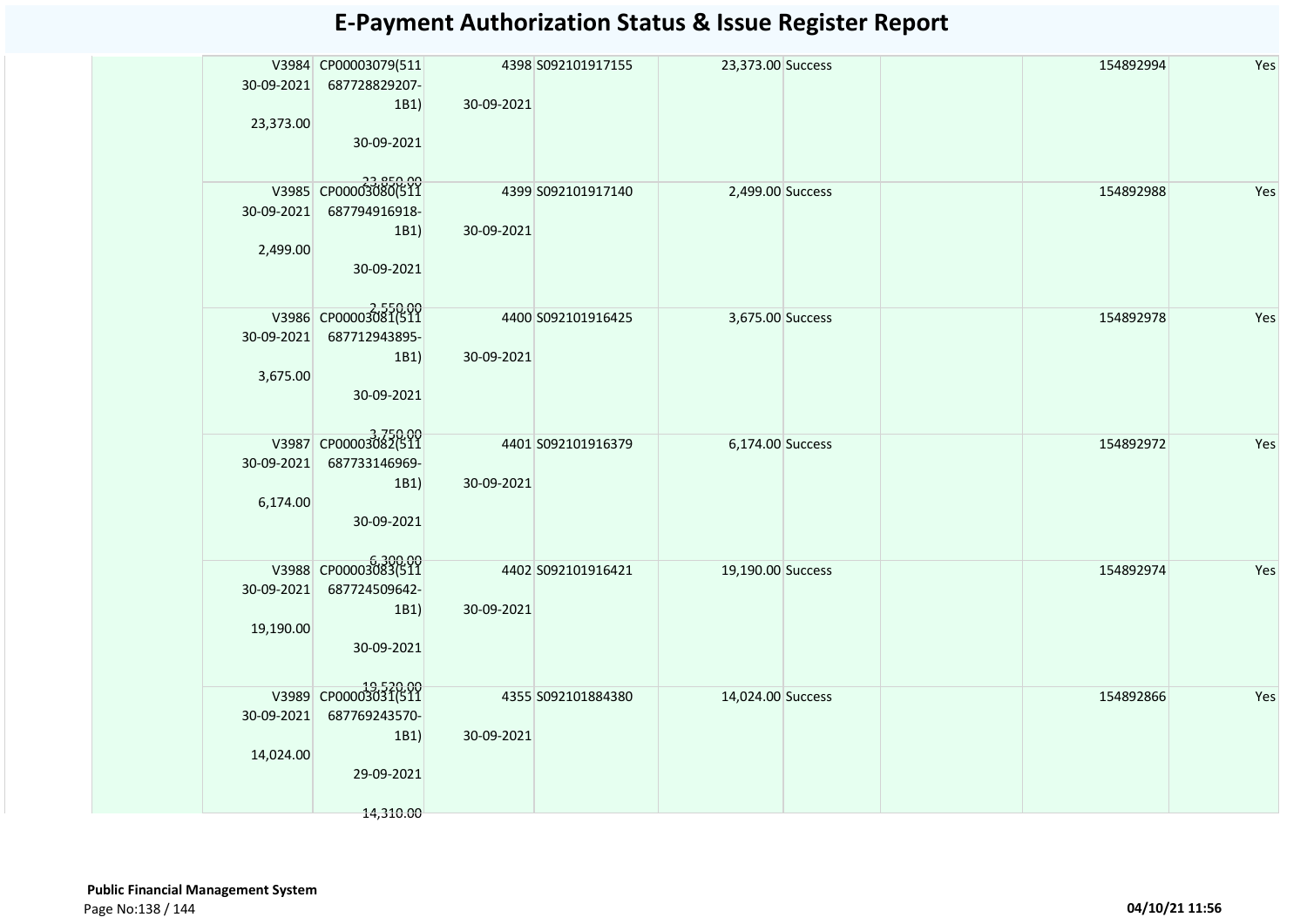|            | V3990 CP00003033(511     |            | 4357 S092101870834 | 14,440.00 Success |                | 154892702 | Yes |
|------------|--------------------------|------------|--------------------|-------------------|----------------|-----------|-----|
| 30-09-2021 | 687772149581-            |            |                    |                   |                |           |     |
|            | 1B1)                     | 30-09-2021 |                    |                   |                |           |     |
| 14,440.00  |                          |            |                    |                   |                |           |     |
|            | 29-09-2021               |            |                    |                   |                |           |     |
|            |                          |            |                    |                   |                |           |     |
|            |                          |            |                    |                   |                |           |     |
|            | V3991 CP00003038(511     |            | 4362 S092101883248 |                   | 49.00 Success  | 154892838 | Yes |
|            | 30-09-2021 687753331676- |            |                    |                   |                |           |     |
|            | 1B1)                     | 30-09-2021 |                    |                   |                |           |     |
| 49.00      |                          |            |                    |                   |                |           |     |
|            | 29-09-2021               |            |                    |                   |                |           |     |
|            |                          |            |                    |                   |                |           |     |
|            | V3992 CP00003040(511     |            |                    |                   |                |           |     |
|            | 30-09-2021 687714837863- |            | 4364 S092101871185 | 15,915.00 Success |                | 154892724 | Yes |
|            |                          |            |                    |                   |                |           |     |
|            | 1B1)                     | 30-09-2021 |                    |                   |                |           |     |
| 15,915.00  |                          |            |                    |                   |                |           |     |
|            | 29-09-2021               |            |                    |                   |                |           |     |
|            |                          |            |                    |                   |                |           |     |
|            | V3993 CP00003041(511     |            | 4365 S092101870993 | 22,588.00 Success |                | 154892714 | Yes |
| 30-09-2021 | 687767835121-            |            |                    |                   |                |           |     |
|            | 1B1)                     | 30-09-2021 |                    |                   |                |           |     |
| 22,588.00  |                          |            |                    |                   |                |           |     |
|            | 29-09-2021               |            |                    |                   |                |           |     |
|            |                          |            |                    |                   |                |           |     |
|            | V3994 CP00003062(511     |            |                    |                   |                |           |     |
|            |                          |            | 4380 S092101870730 | 1,670.00 Success  |                | 154892696 | Yes |
| 30-09-2021 | 687751155077-            |            |                    |                   |                |           |     |
|            | 1B1)                     | 30-09-2021 |                    |                   |                |           |     |
| 1,670.00   |                          |            |                    |                   |                |           |     |
|            | 30-09-2021               |            |                    |                   |                |           |     |
|            |                          |            |                    |                   |                |           |     |
|            | V3995 CP00003063(511     |            | 4381 S092101870695 |                   | 900.00 Success | 154892694 | Yes |
| 30-09-2021 | 687748465726-            |            |                    |                   |                |           |     |
|            | 1B1)                     | 30-09-2021 |                    |                   |                |           |     |
| 900.00     |                          |            |                    |                   |                |           |     |
|            | 30-09-2021               |            |                    |                   |                |           |     |
|            |                          |            |                    |                   |                |           |     |
|            | 900.00                   |            |                    |                   |                |           |     |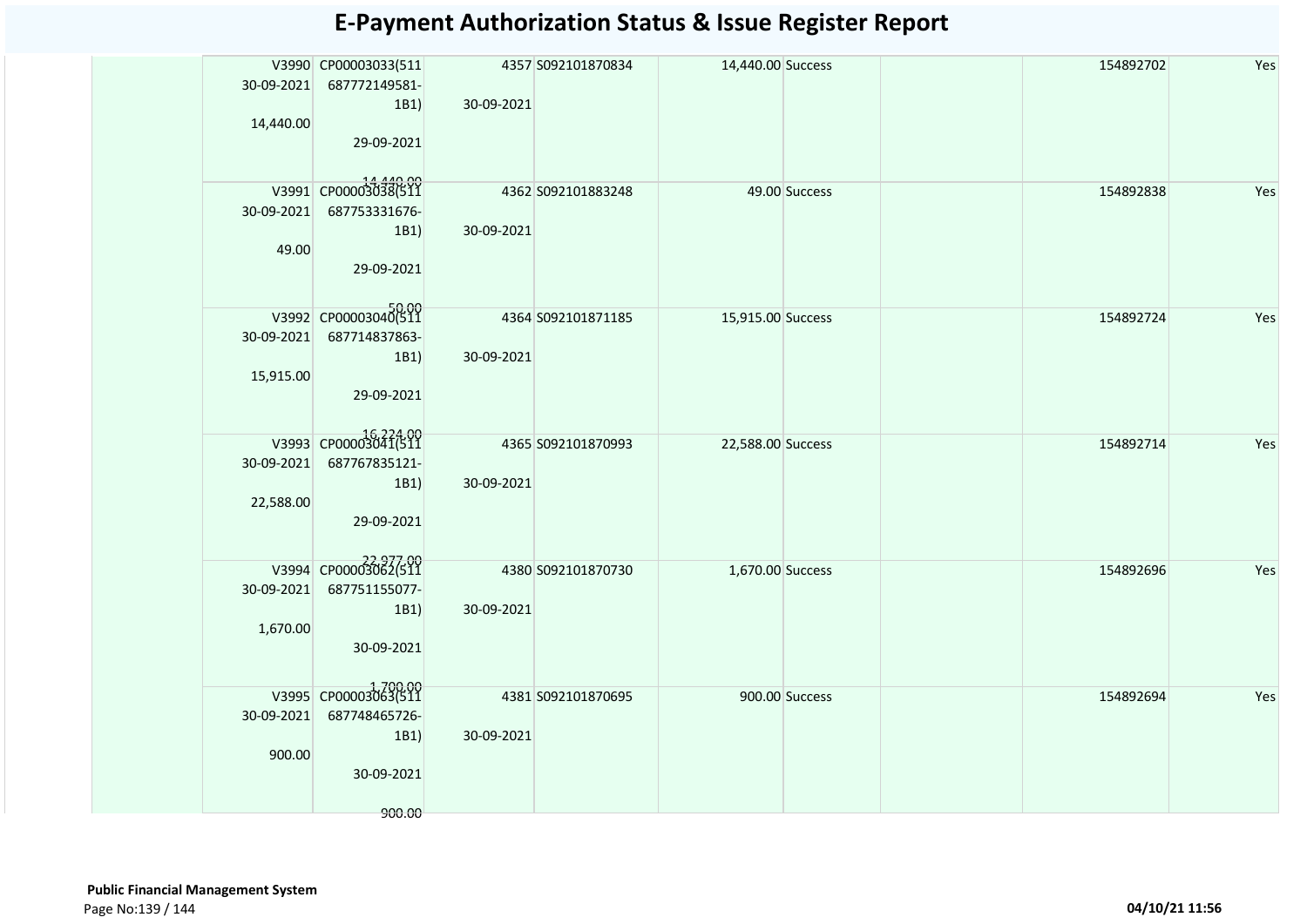|            | V3996 CP00003064(511            |            | 4382 S092101870774 | 1,899.00 Success |  | 154892698 | Yes |
|------------|---------------------------------|------------|--------------------|------------------|--|-----------|-----|
| 30-09-2021 | 687746317900-                   |            |                    |                  |  |           |     |
|            | 1B1)                            | 30-09-2021 |                    |                  |  |           |     |
| 1,899.00   |                                 |            |                    |                  |  |           |     |
|            | 30-09-2021                      |            |                    |                  |  |           |     |
|            |                                 |            |                    |                  |  |           |     |
|            |                                 |            |                    |                  |  |           |     |
|            | 1899.00<br>V3997 CP00003065(511 |            | 4383 S092101884346 | 1,475.00 Success |  | 154892860 | Yes |
| 30-09-2021 | 687726749675-                   |            |                    |                  |  |           |     |
|            | 1B1)                            | 30-09-2021 |                    |                  |  |           |     |
| 1,475.00   |                                 |            |                    |                  |  |           |     |
|            | 30-09-2021                      |            |                    |                  |  |           |     |
|            |                                 |            |                    |                  |  |           |     |
|            |                                 |            |                    |                  |  |           |     |
|            | V3998 CP00003066(511            |            | 4384 S092101884352 | 1,966.00 Success |  | 154892862 | Yes |
| 30-09-2021 | 687791568634-                   |            |                    |                  |  |           |     |
|            | 1B1)                            | 30-09-2021 |                    |                  |  |           |     |
| 1,966.00   |                                 |            |                    |                  |  |           |     |
|            | 30-09-2021                      |            |                    |                  |  |           |     |
|            |                                 |            |                    |                  |  |           |     |
|            |                                 |            |                    |                  |  |           |     |
|            | 2,000.00                        |            | 4386 S092101883309 | 4,424.00 Success |  | 154892848 | Yes |
| 30-09-2021 | 687722785378-                   |            |                    |                  |  |           |     |
|            | 1B1)                            | 30-09-2021 |                    |                  |  |           |     |
|            |                                 |            |                    |                  |  |           |     |
| 4,424.00   |                                 |            |                    |                  |  |           |     |
|            | 30-09-2021                      |            |                    |                  |  |           |     |
|            |                                 |            |                    |                  |  |           |     |
|            | V4000 CP00003068(511            |            | 4385 S092101884376 | 4,129.00 Success |  | 154892864 | Yes |
| 30-09-2021 | 687753646994-                   |            |                    |                  |  |           |     |
|            |                                 |            |                    |                  |  |           |     |
|            | 1B1)                            | 30-09-2021 |                    |                  |  |           |     |
| 4,129.00   |                                 |            |                    |                  |  |           |     |
|            | 30-09-2021                      |            |                    |                  |  |           |     |
|            |                                 |            |                    |                  |  |           |     |
|            | V4001 CP00003069(511            |            | 4387 S092101883214 | 8,283.00 Success |  | 154892836 | Yes |
| 30-09-2021 | 687707713325-                   |            |                    |                  |  |           |     |
|            |                                 |            |                    |                  |  |           |     |
|            | 1B1)                            | 30-09-2021 |                    |                  |  |           |     |
| 8,283.00   |                                 |            |                    |                  |  |           |     |
|            | 30-09-2021                      |            |                    |                  |  |           |     |
|            |                                 |            |                    |                  |  |           |     |
|            | 8,425.00                        |            |                    |                  |  |           |     |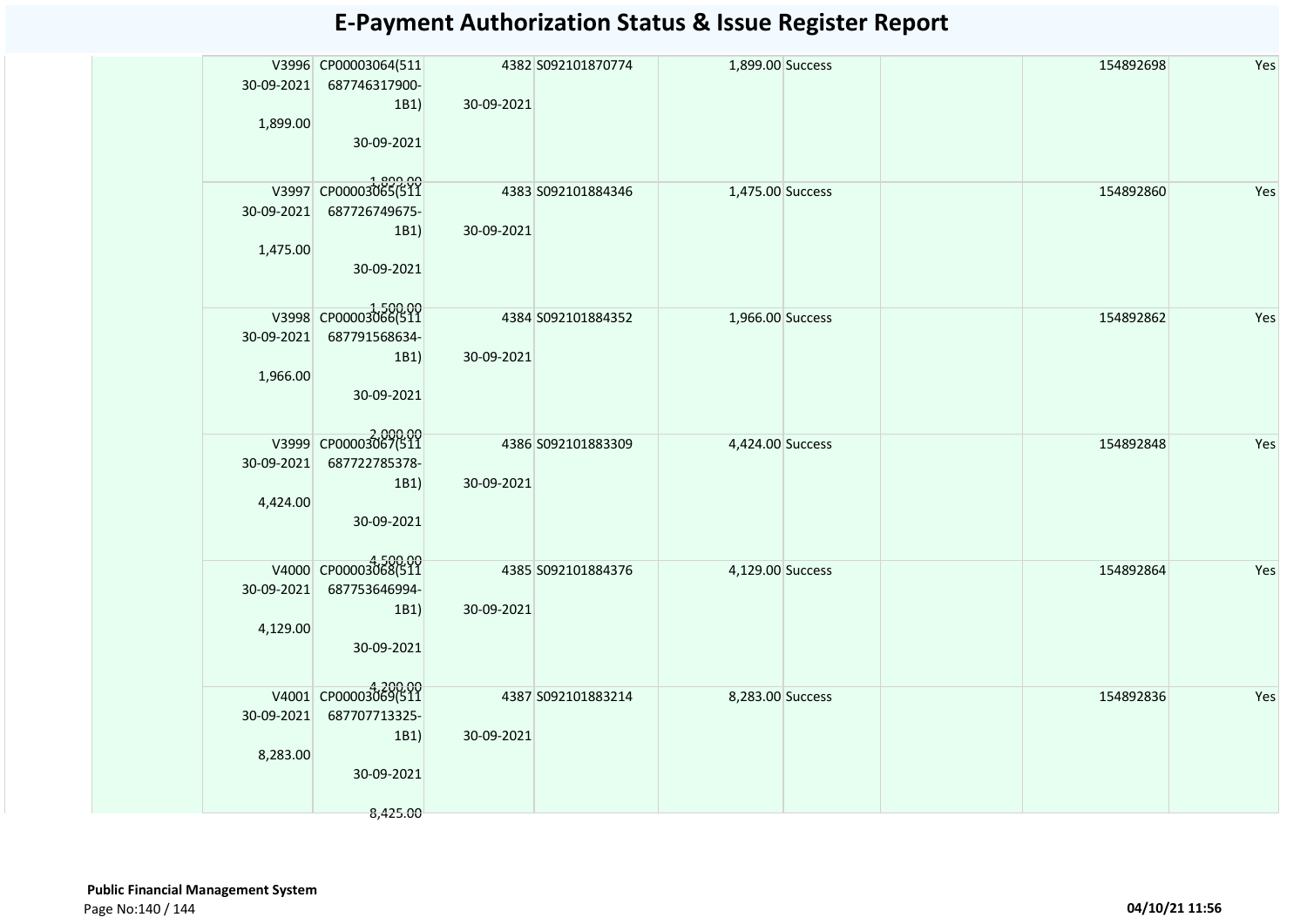| 23,593.00                | V4007 CP00003042(511<br>30-09-2021 687707580562-<br>1B1)<br>29-09-2021    | 30-09-2021 | 4366 S092101871020 | 23,593.00 Success   | 154892716 | Yes |
|--------------------------|---------------------------------------------------------------------------|------------|--------------------|---------------------|-----------|-----|
| 30-09-2021<br>13,763.00  | 24,000.00<br>V4008 CP00003043(511<br>687728956308-<br>1B1)<br>29-09-2021  | 30-09-2021 | 4367 S092101870920 | 13,763.00 Success   | 154892708 | Yes |
| 30-09-2021<br>3,654.00   | V4009 CP00003044(511<br>687735743271-<br>1B1)<br>29-09-2021               | 30-09-2021 | 4368 S092101870649 | 3,654.00 Success    | 154892690 | Yes |
| 30-09-2021<br>177,103.00 | V4010 CP00003056(511<br>687750179273-<br>1B1)<br>30-09-2021               | 30-09-2021 | 4376 S092101870817 | 1,77,103.00 Success | 154892700 | Yes |
| 30-09-2021<br>5,309.00   | 180,157.00<br>V4011 CP00003057(511<br>687778038227-<br>1B1)<br>30-09-2021 | 30-09-2021 | 4377 S092101870881 | 5,309.00 Success    | 154892706 | Yes |
| 30-09-2021<br>31,874.00  | V4012 CP00003058(202<br>109070)<br>30-09-2021<br>34,983.00                | 30-09-2021 | 4330 S092101863969 | 31,874.00 Success   | 154892680 | Yes |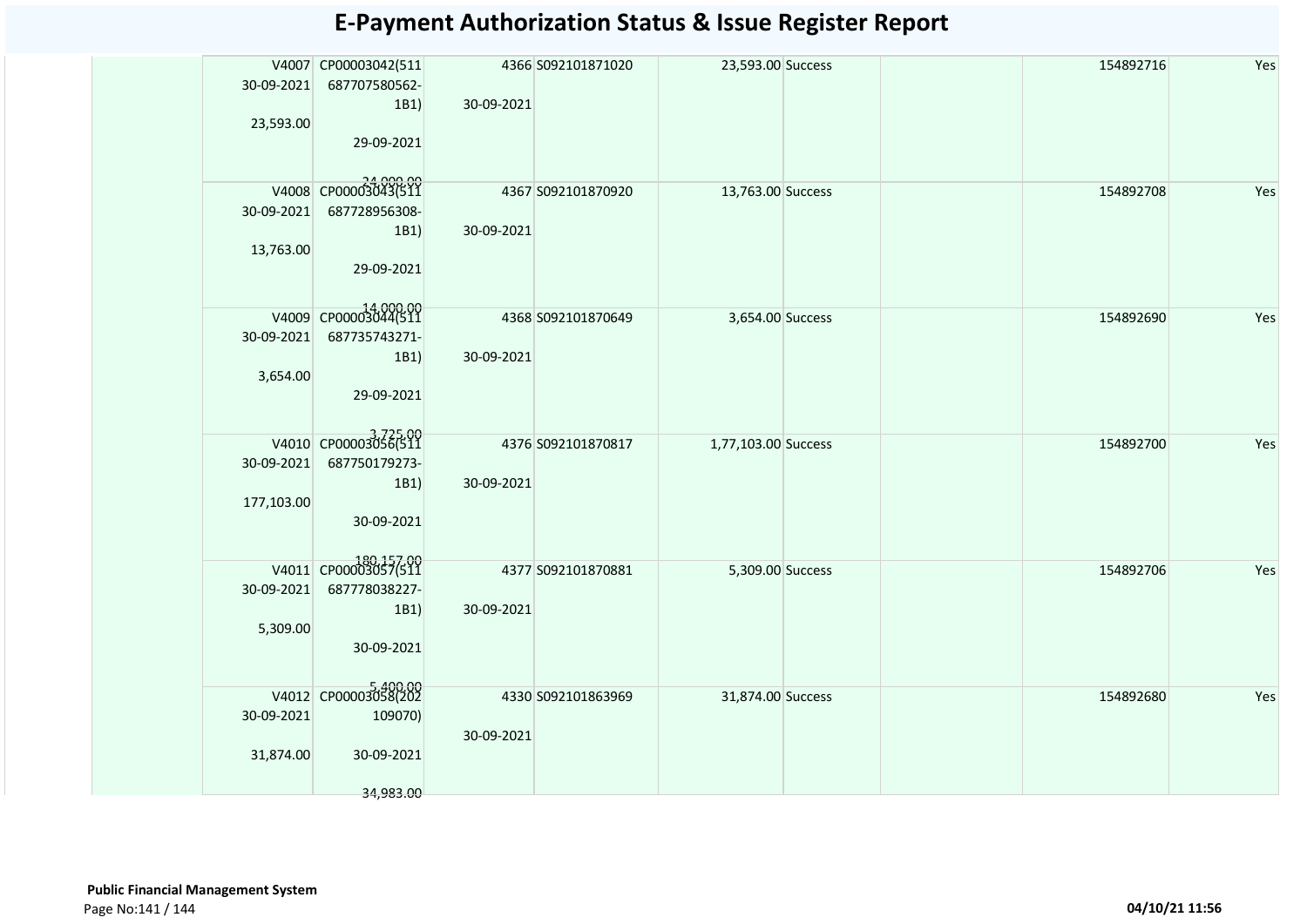|                             | 30-09-2021<br>1,228.00           | V4013 CP00003059(511<br>687720944138-<br>1B1)<br>30-09-2021                                                          | 30-09-2021 | 4378 S092101870840 | 1,228.00 Success  |  | 154892704 | Yes |
|-----------------------------|----------------------------------|----------------------------------------------------------------------------------------------------------------------|------------|--------------------|-------------------|--|-----------|-----|
| 225428 [Section<br>Officer] | V3887<br>30-09-2021<br>76,370.00 | L <sub>249.00</sub><br>CP00000174<br>20-09-2021                                                                      | 29-09-2021 | 4250 S092101792330 | 76,370.00 Success |  | 138882011 | Yes |
|                             | V3929<br>30-09-2021<br>1,180.00  | 76,370.00<br>CP00000187<br>29-09-2021                                                                                | 30-09-2021 | 4327 S092101839190 | 1,180.00 Success  |  | 145017960 | Yes |
| 225429 [Section<br>Officer] | 30-09-2021<br>39,434.00          | $\begin{array}{r l} & 1,180.00 \\ \hline \text{V3930} & \text{CP00000318(202)} \end{array}$<br>109009)<br>30-09-2021 | 30-09-2021 | 4329 S092101845601 | 39,434.00 Success |  | 145246598 | Yes |
|                             | 30-09-2021<br>24,572.00          | 58,572.00<br>V3940 CP00000303(511<br>687726728056-<br>1B1)<br>23-09-2021                                             | 30-09-2021 | 4339 S092101917144 | 24,572.00 Success |  | 154892990 | Yes |
|                             | V3960<br>30-09-2021<br>22,592.00 | CP00000319<br>30-09-2021<br>22,592.00                                                                                | 30-09-2021 | 4328 S092101858874 | 22,592.00 Success |  | 154892668 | Yes |
|                             | 30-09-2021<br>53,475.00          | V3969 CP00000299(511<br>687745046549-<br>1B1)<br>23-09-2021<br>54,397.00                                             | 30-09-2021 | 4344 S092101917252 | 53,475.00 Success |  | 154902004 | Yes |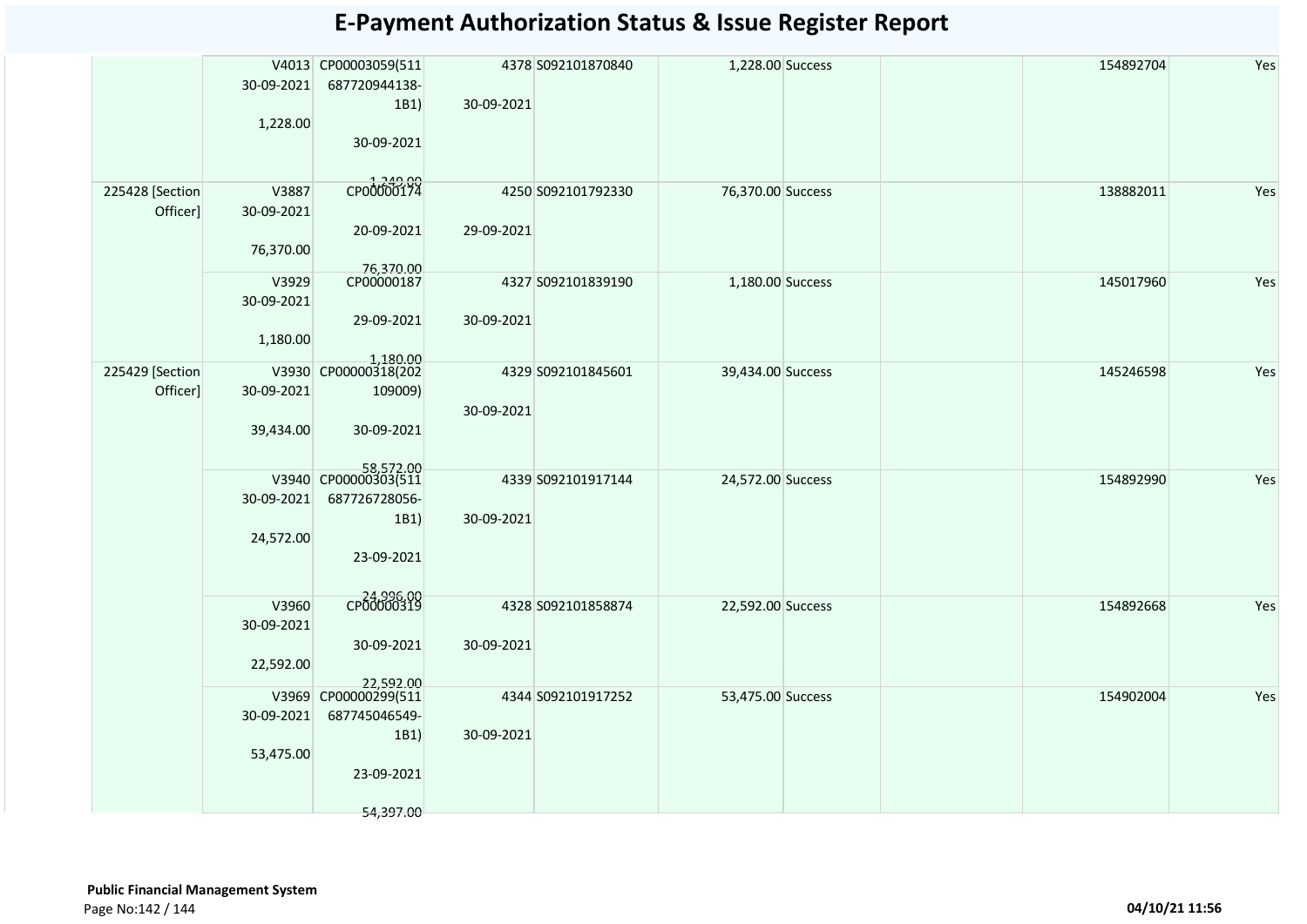|            | V3970 CP00000300(511 |            | 4342 S092101917187 | 6,872.00 Success  |  | 154892998 | Yes |
|------------|----------------------|------------|--------------------|-------------------|--|-----------|-----|
| 30-09-2021 | 687792138959-        |            |                    |                   |  |           |     |
|            | 1B1)                 | 30-09-2021 |                    |                   |  |           |     |
| 6,872.00   |                      |            |                    |                   |  |           |     |
|            | 23-09-2021           |            |                    |                   |  |           |     |
|            |                      |            |                    |                   |  |           |     |
|            |                      |            |                    |                   |  |           |     |
|            | V3971 CP00000301(511 |            | 4341 S092101916476 | 24,571.00 Success |  | 154892982 | Yes |
| 30-09-2021 | 687770590640-        |            |                    |                   |  |           |     |
|            |                      |            |                    |                   |  |           |     |
|            | 1B1)                 | 30-09-2021 |                    |                   |  |           |     |
| 24,571.00  |                      |            |                    |                   |  |           |     |
|            | 23-09-2021           |            |                    |                   |  |           |     |
|            |                      |            |                    |                   |  |           |     |
|            |                      |            |                    |                   |  |           |     |
|            | V3972 CP00000302(511 |            | 4340 S092101916485 | 24,572.00 Success |  | 154892984 | Yes |
| 30-09-2021 | 687732332910-        |            |                    |                   |  |           |     |
|            | 1B1)                 | 30-09-2021 |                    |                   |  |           |     |
| 24,572.00  |                      |            |                    |                   |  |           |     |
|            | 23-09-2021           |            |                    |                   |  |           |     |
|            |                      |            |                    |                   |  |           |     |
|            |                      |            |                    |                   |  |           |     |
|            | 24,996.00            |            | 4338 S092101884499 | 14,358.00 Success |  | 154892878 | Yes |
| 30-09-2021 | 687772752055-        |            |                    |                   |  |           |     |
|            |                      |            |                    |                   |  |           |     |
|            | 1B1)                 | 30-09-2021 |                    |                   |  |           |     |
| 14,358.00  |                      |            |                    |                   |  |           |     |
|            | 23-09-2021           |            |                    |                   |  |           |     |
|            |                      |            |                    |                   |  |           |     |
|            | V3976 CP00000317(511 |            |                    |                   |  |           |     |
|            |                      |            | 4343 S092101917194 | 8,990.00 Success  |  | 154902002 | Yes |
| 30-09-2021 | 687779181082-        |            |                    |                   |  |           |     |
|            | 1B1)                 | 30-09-2021 |                    |                   |  |           |     |
| 8,990.00   |                      |            |                    |                   |  |           |     |
|            | 29-09-2021           |            |                    |                   |  |           |     |
|            |                      |            |                    |                   |  |           |     |
|            |                      |            |                    |                   |  |           |     |
|            | V4002 CP00000298(511 |            | 4335 S092101860917 | 8,990.00 Success  |  | 154892676 | Yes |
| 30-09-2021 | 687765240671-        |            |                    |                   |  |           |     |
|            | 1B1)                 | 30-09-2021 |                    |                   |  |           |     |
|            |                      |            |                    |                   |  |           |     |
| 8,990.00   |                      |            |                    |                   |  |           |     |
|            | 23-09-2021           |            |                    |                   |  |           |     |
|            |                      |            |                    |                   |  |           |     |
|            | 9,145.00             |            |                    |                   |  |           |     |